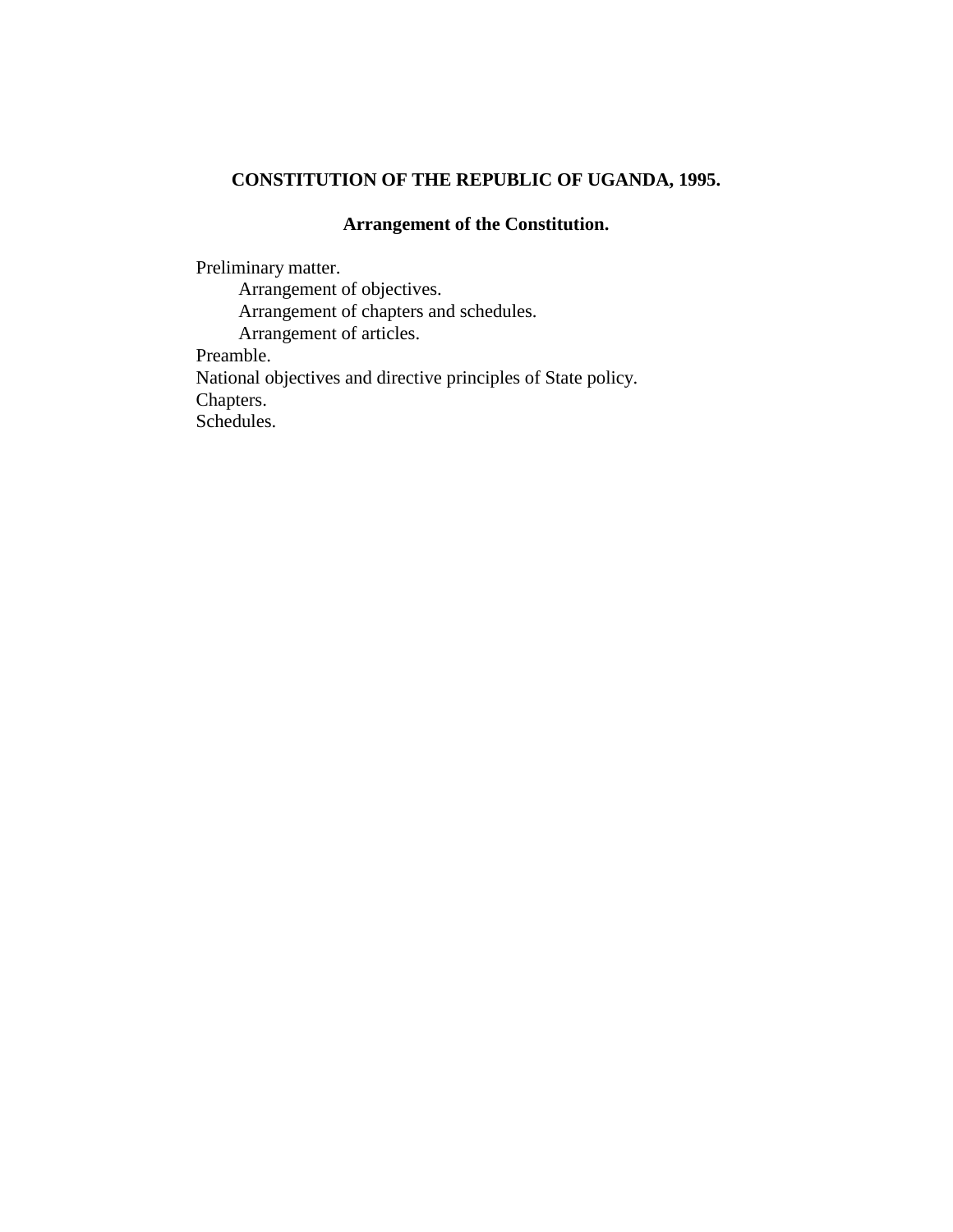### **THE CONSTITUTION OF THE REPUBLIC OF UGANDA, 1995.**

## **National Objectives and Directive Principles of State Policy. Arrangement of Objectives.**

### **Objective**

## *General.*

I. Implementation of objectives.

### *Political objectives.*

- II. Democratic principles.
- III. National unity and stability.
- IV. National sovereignty, independence and territorial integrity.

## *Protection and promotion of fundamental and other human rights and freedoms.*

- V. Fundamental and other human rights and freedoms.
- VI. Gender balance and fair representation of marginalised groups.
- VII. Protection of the aged.
- VIII. Provision of adequate resources for organs of Government.
- IX. The right to development.
- X. Role of the people in development.
- XI. Role of the State in development.
- XII. Balanced and equitable development.
- XIII. Protection of natural resources.

#### *Social and economic objectives.*

- XIV. General social and economic objectives.
- XV. Recognition of the role of women in society.
- XVI. Recognition of the dignity of persons with disabilities.
- XVII. Recreation and sports.
- XVIII. Educational objectives.
- XIX. Protection of the family.
- XX. Medical services.
- XXI. Clean and safe water.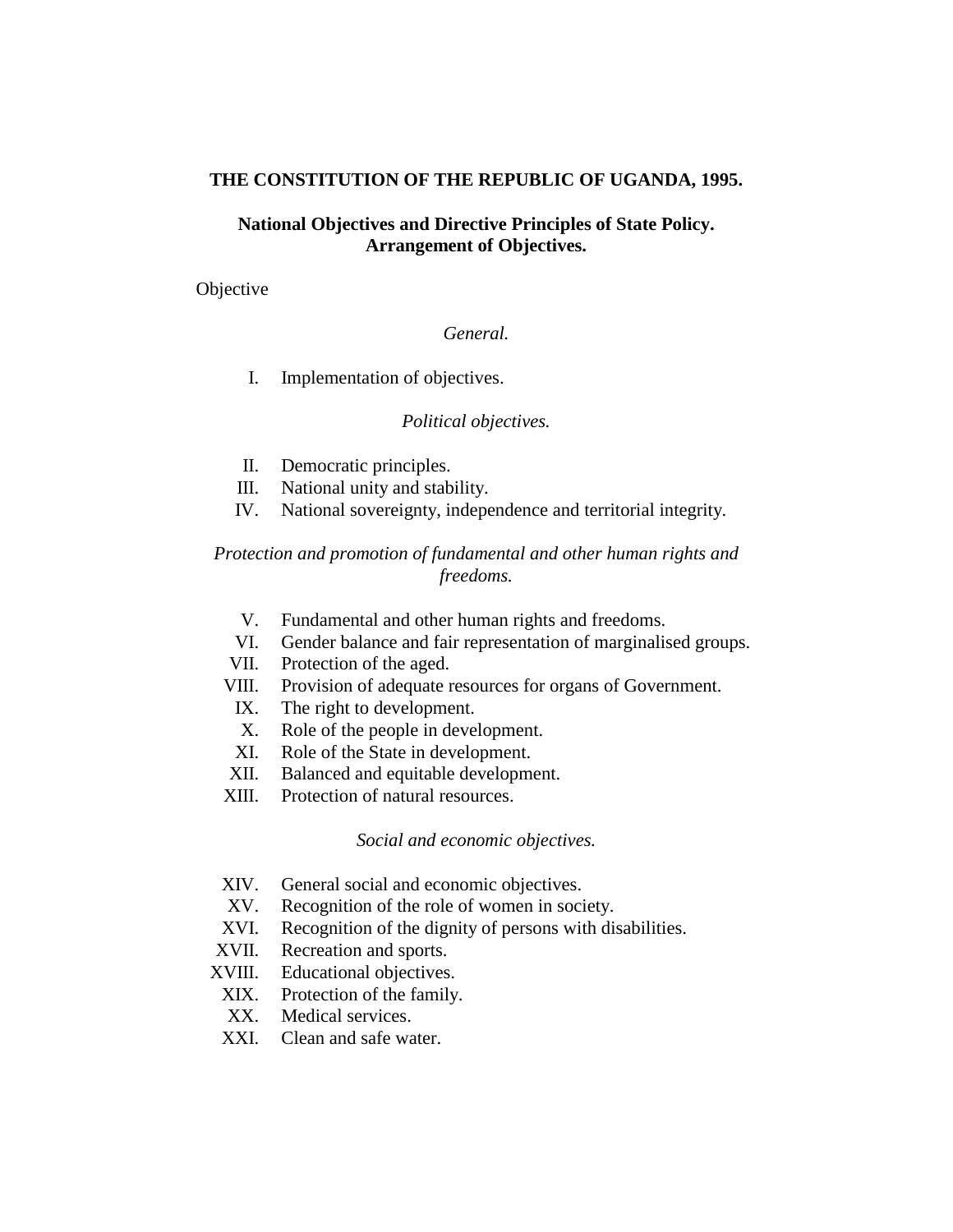- XXII. Food security and nutrition.
- XXIII. Natural disasters.

# *Cultural objectives.*

XXIV. Cultural objectives. XXV. Preservation of public property and heritage.

*Accountability.*

XXVI. Accountability.

*The environment.*

XXVII. The environment.

*Foreign policy objectives.*

XXVIII. Foreign policy objectives.

*Duties of a citizen.*

XXIX. Duties of a citizen.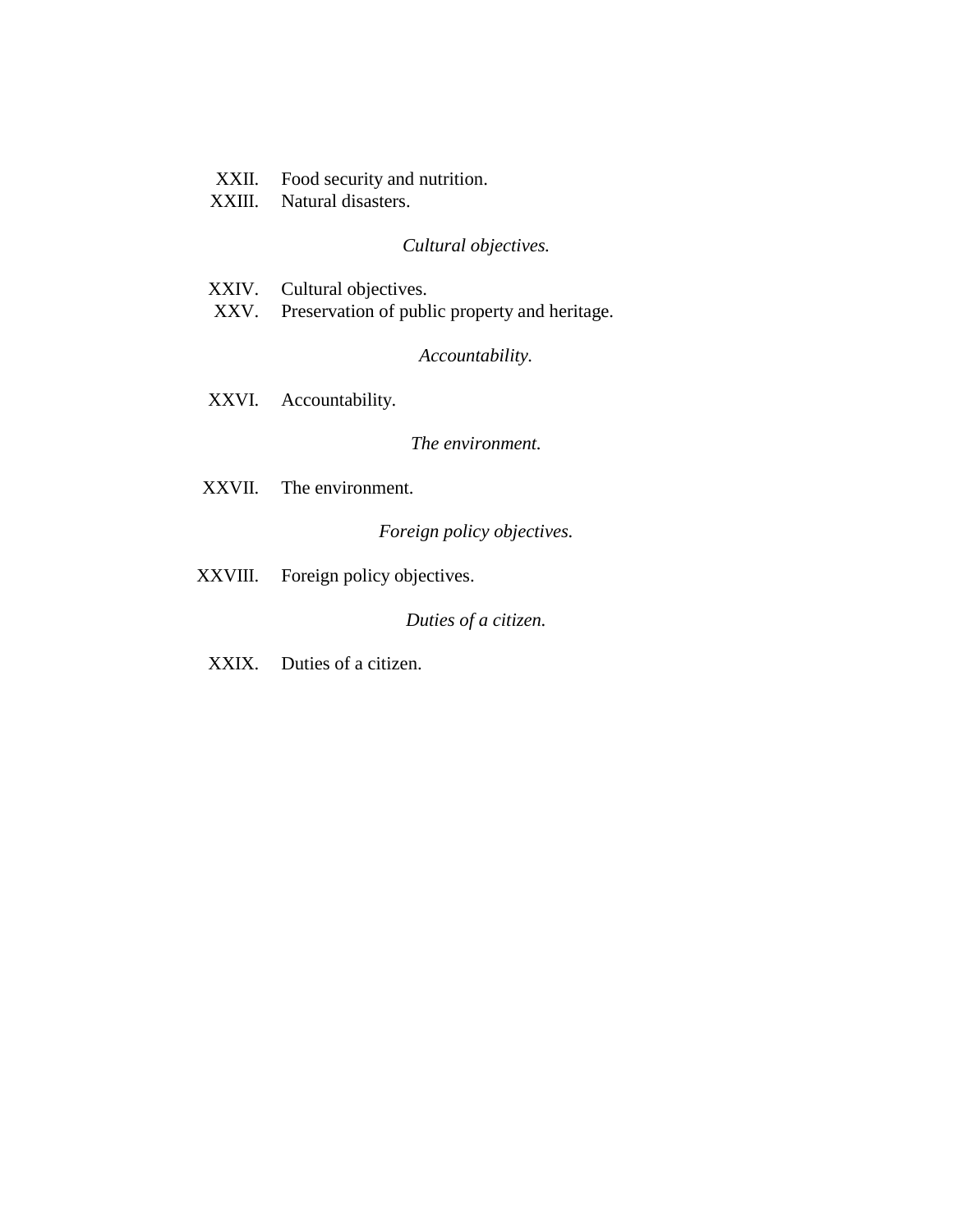# **THE CONSTITUTION OF THE REPUBLIC OF UGANDA, 1995.**

## **Arrangement of Chapters and Schedules.**

#### Chapter

- 1. The Constitution.
- 2. The Republic.
- 3. Citizenship.
- 4. Protection and promotion of fundamental and other human rights and freedoms.
- 5. Representation of the people.
- 6. The legislature.
- 7. The executive.
- 8. The judiciary.
- 9. Finance.
- 10. The public service.
- 11. Local government.
- 12. Defence and national security.
- 13. Inspectorate of Government.
- 14. Leadership Code of Conduct.
- 15. Land and environment.
- 16. Institution of traditional or cultural leaders.
- 17. General and miscellaneous.
- 18. Amendment of the Constitution.
- 19. Transitional provisions.

## **Schedules**

| <b>First Schedule</b>  | Districts of Uganda.                                           |
|------------------------|----------------------------------------------------------------|
| Second Schedule        | The boundary of Uganda.                                        |
| <i>Third Schedule</i>  | Uganda's indigenous communities as at<br>1st February, 1926.   |
| <b>Fourth Schedule</b> | Oaths.                                                         |
| <b>Fifth Schedule</b>  | Areas of cooperation among districts.                          |
| Sixth Schedule         | Functions and services for which<br>Government is responsible. |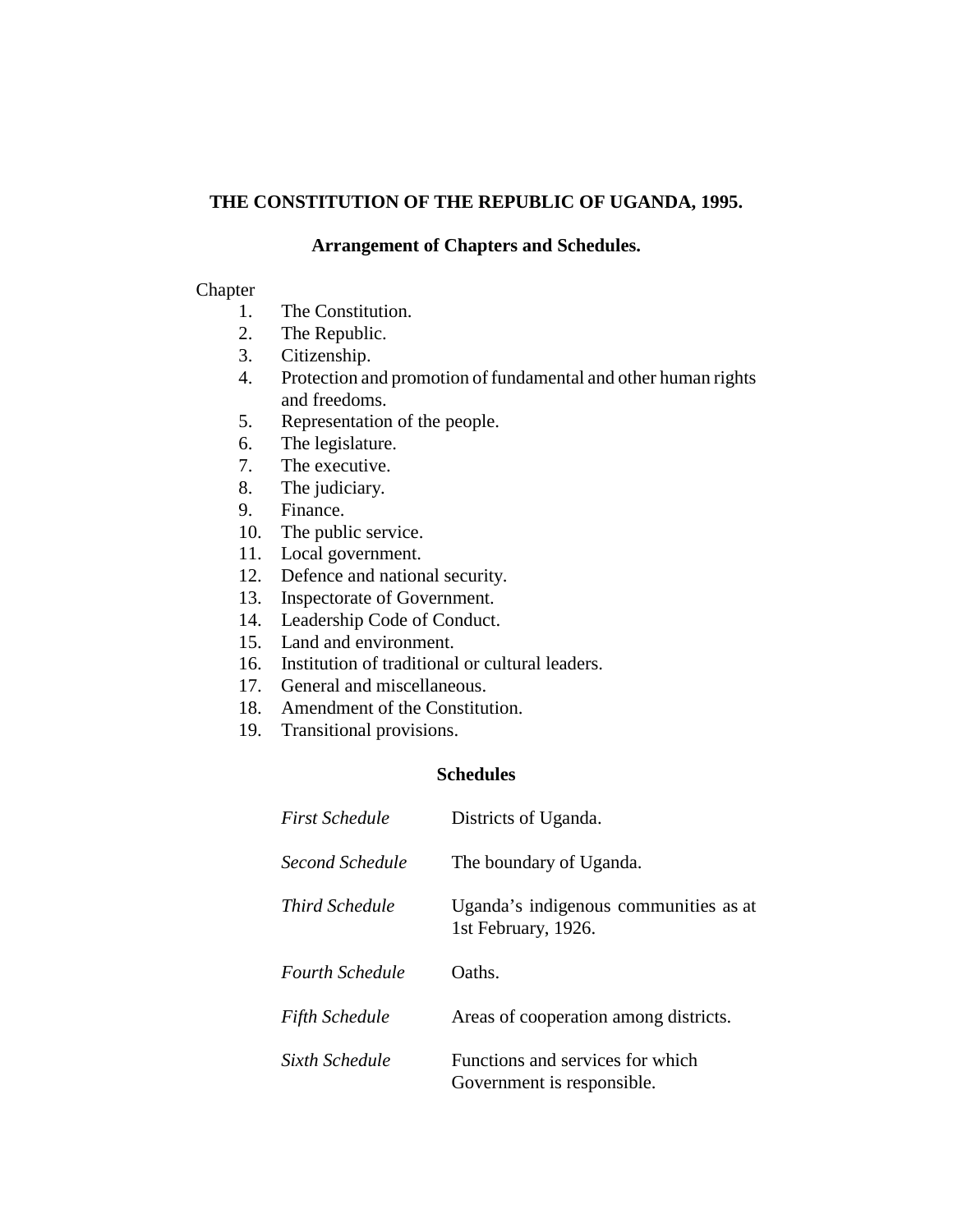### *Seventh Schedule* Unconditional grant to local governments.

## **CONSTITUTION OF THE REPUBLIC OF UGANDA, 1995.**

### **Arrangement of Articles.**

## Article

## CHAPTER ONE—THE CONSTITUTION.

- 1. Sovereignty of the people.
- 2. Supremacy of the Constitution.
- 3. Defence of the Constitution.
- 4. Promotion of public awareness of the Constitution.

## CHAPTER TWO—THE REPUBLIC.

- 5. The Republic of Uganda.
- 6. Official language.
- 7. Nonadoption of State religion.
- 8. National symbols and seals.

## CHAPTER THREE—CITIZENSHIP.

- 9. Citizens of Uganda.
- 10. Citizenship by birth.
- 11. Foundlings and adopted children.
- 12. Citizenship by registration.
- 13. Citizenship by naturalisation.
- 14. Loss of citizenship by registration.
- 15. Prohibition of dual citizenship.
- 16. National Citizenship and Immigration Board.
- 17. Duties of a citizen.
- 18. Registration of births, marriages and deaths
- 19. Citizenship of a parent dying before the birth of a person.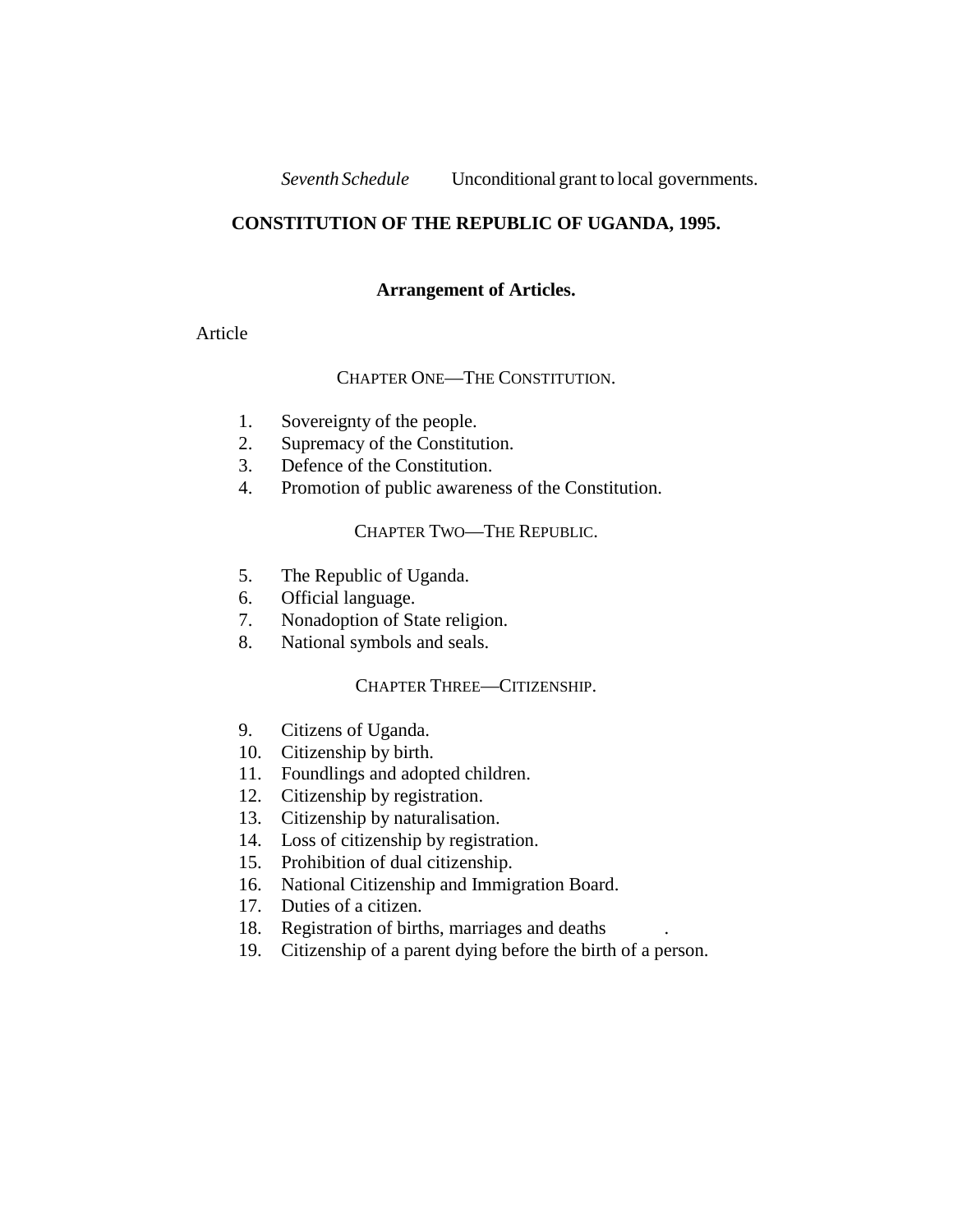### CHAPTER FOUR—PROTECTION AND PROMOTION OF FUNDAMENTAL AND OTHER HUMAN RIGHTS AND FREEDOMS.

#### *General.*

- 20. Fundamental and other human rights and freedoms.
- 21. Equality and freedom from discrimination.
- 22. Protection of right to life.
- 23. Protection of personal liberty.
- 24. Respect for human dignity and protection from inhuman treatment.
- 25. Protection from slavery, servitude and forced labour.
- 26. Protection from deprivation of property.
- 27. Right to privacy of person, home and other property.
- 28. Right to a fair hearing.
- 29. Protection of freedom of conscience, expression, movement, religion, assembly and association.
- 30. Right to education.
- 31. Rights of the family.
- 32. Affirmative action in favour of marginalised groups.
- 33. Rights of women.
- 34. Rights of children.
- 35. Rights of persons with disabilities.
- 36. Protection of rights of minorities.
- 37. Right to culture and similar rights.
- 38. Civic rights and activities.
- 39. Right to a clean and healthy environment.
- 40. Economic rights.
- 41. Right of access to information.
- 42. Right to just and fair treatment in administrative decisions.
- 43. General limitation on fundamental and other human rights and freedoms.
- 44. Prohibition of derogation from particular human rights and freedoms.
- 45. Human rights and freedoms additional to other rights.

#### *Human rights and freedoms during a state of emergency.*

- 46. Effect of laws enacted for a state of emergency.
- 47. Detention under emergency laws.
- 48. Review by the Uganda Human Rights Commission.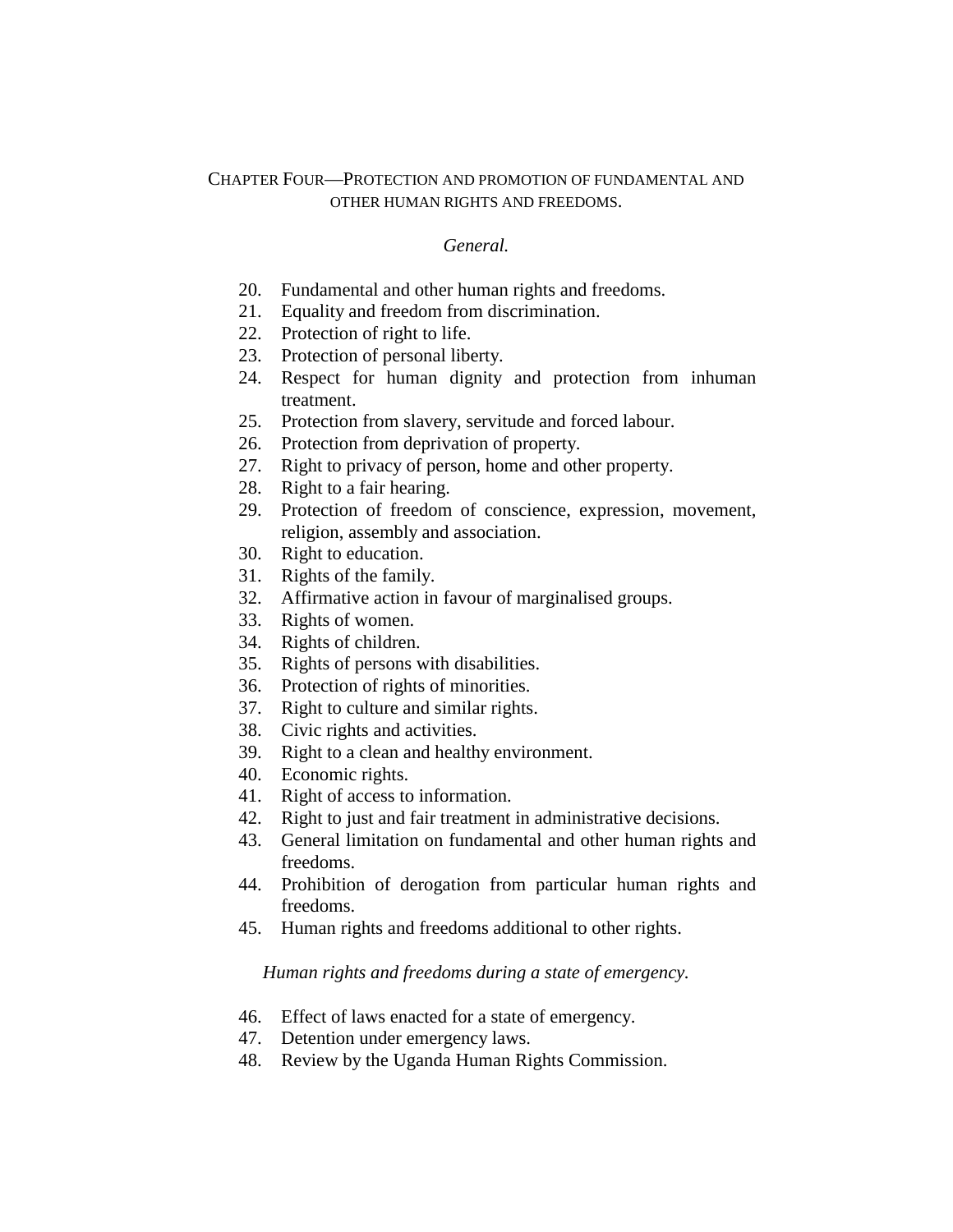### 49. Report to Parliament.

*Enforcement of rights and freedoms by courts.*

50. Enforcement of rights and freedoms by courts.

## *Uganda Human Rights Commission.*

- 51. Uganda Human Rights Commission.
- 52. Functions of the Human Rights Commission.
- 53. Powers of the commission.
- 54. Independence of the commission.
- 55. Expenses of the commission.
- 56. Removal of the commissioners.
- 57. Staff of the commission.
- 58. Parliament to make laws regarding functions of the commission.

CHAPTER FIVE—REPRESENTATION OF THE PEOPLE.

### *Right to vote.*

59. Right to vote.

#### *Electoral Commission.*

- 60. Electoral Commission.
- 61. Functions of the Electoral Commission.
- 62. Independence of the commission.
- 63. Constituencies.
- 64. Appeals from decisions of the commission.
- 65. Staff of the commission.
- 66. Expenses of the commission.
- 67. Organisation of elections.
- 68. Voting at elections and referenda.

#### *Political systems.*

- 69. Political systems.
- 70. Movement political system.
- 71. Multiparty political system.
- 72. Right to form political organisations.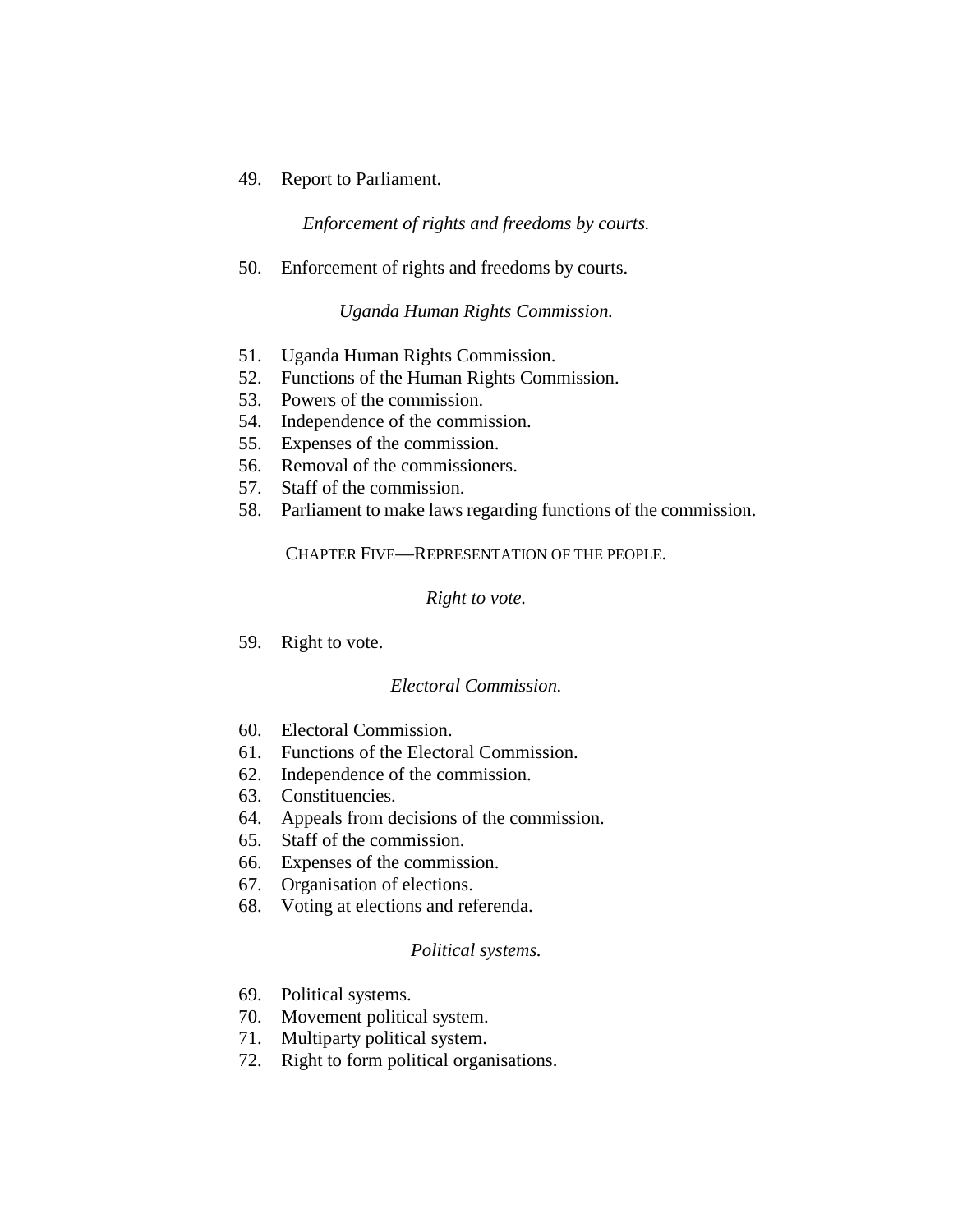- 73. Regulations of political organisations.
- 74. Change of political systems by referenda or elections.
- 75. Prohibition of one-party State.

### *General.*

76. Parliament to enact laws on elections.

### CHAPTER SIX—THE LEGISLATURE.

#### *Establishment, composition and functions of Parliament.*

- 77. Parliament of Uganda.
- 78. Composition of Parliament.
- 79. Functions of Parliament.
- 80. Qualifications and disqualifications of members of Parliament.
- 81. Election of members of Parliament.
- 82. Speaker and Deputy Speaker of Parliament.
- 83. Tenure of office of members of Parliament.
- 84. Right of recall.
- 85. Emoluments of members of Parliament.
- 86. Determination of questions of membership.
- 87. Clerk to Parliament and other staff.

#### *Procedure of Parliament.*

- 88. Quorum of Parliament.
- 89. Voting in Parliament.
- 90. Committees of Parliament.
- 91. Exercise of legislative powers.
- 92. Restriction on retrospective legislation.
- 93. Restriction on financial matters.
- 94. Rules of procedure in Parliament.
- 95. Sessions of Parliament.
- 96. Dissolution of Parliament.

#### *General.*

97. Parliamentary immunities and privileges.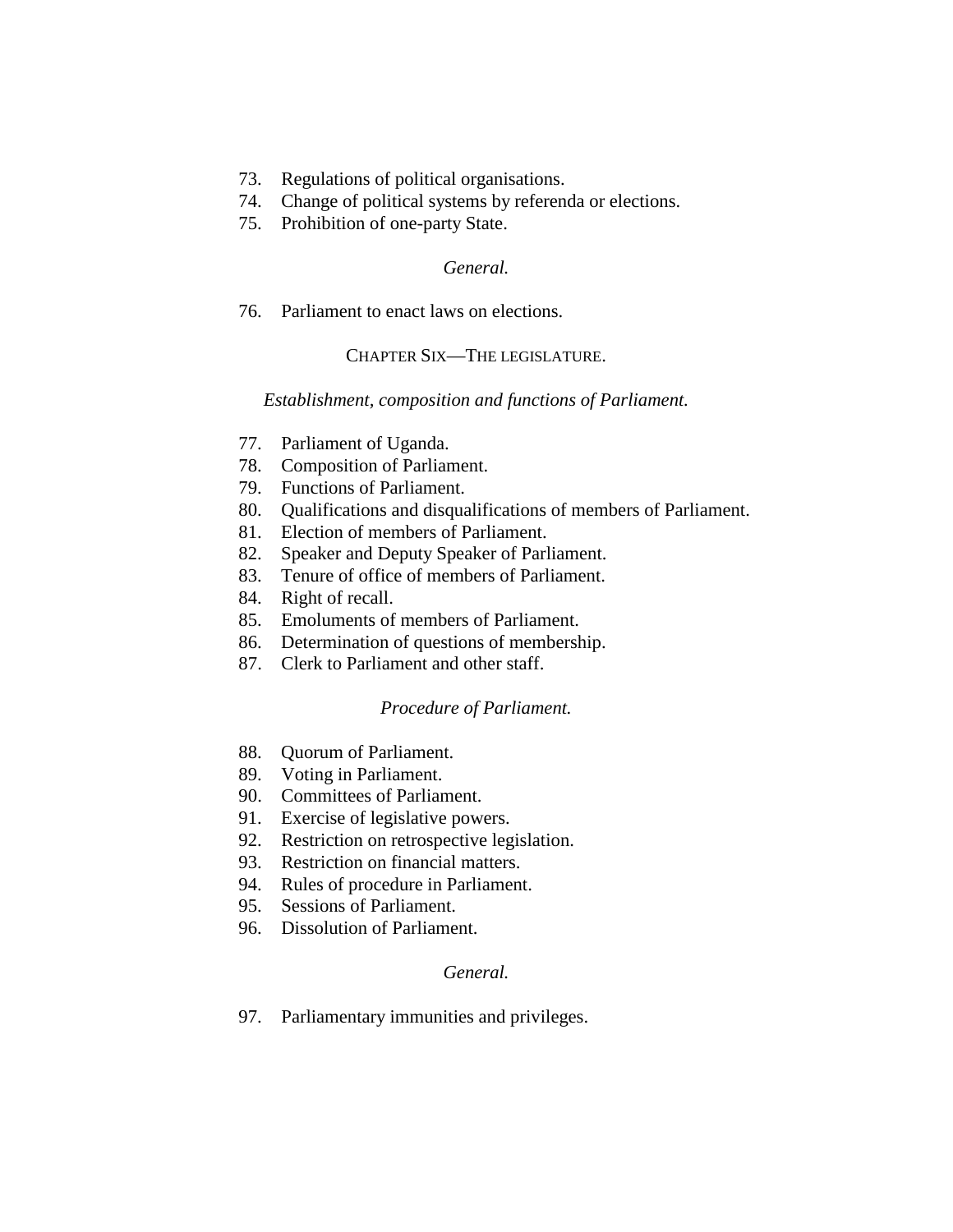## CHAPTER SEVEN—THE EXECUTIVE.

#### *The President.*

- 98. President of Uganda.
- 99. Executive authority of Uganda.
- 100. Notification of the absence of the President from Uganda.
- 101. Presidential addresses.
- 102. Qualifications of the President.
- 103. Election of the President.
- 104. Challenging a presidential election.
- 105. Tenure of office of the President.
- 106. Terms and conditions of service of the President.
- 107. Removal of the President.
- 108. Vice President.
- 109. Absence of the President.
- 110. State of emergency.

## *The Cabinet.*

- 111. The Cabinet.
- 112. Meetings of the Cabinet.
- 113. Cabinet Ministers.
- 114. Other Ministers.
- 115. Oath of Minister.
- 116. Vacation of office of Minister.
- 117. Responsibility of Ministers.
- 118. Vote of censure.
- 119. Attorney General.

#### *Director of Public Prosecutions.*

120. Director of Public Prosecutions.

### *Prerogative of mercy.*

121. Prerogative of mercy.

#### *International relations.*

122. Diplomatic representation.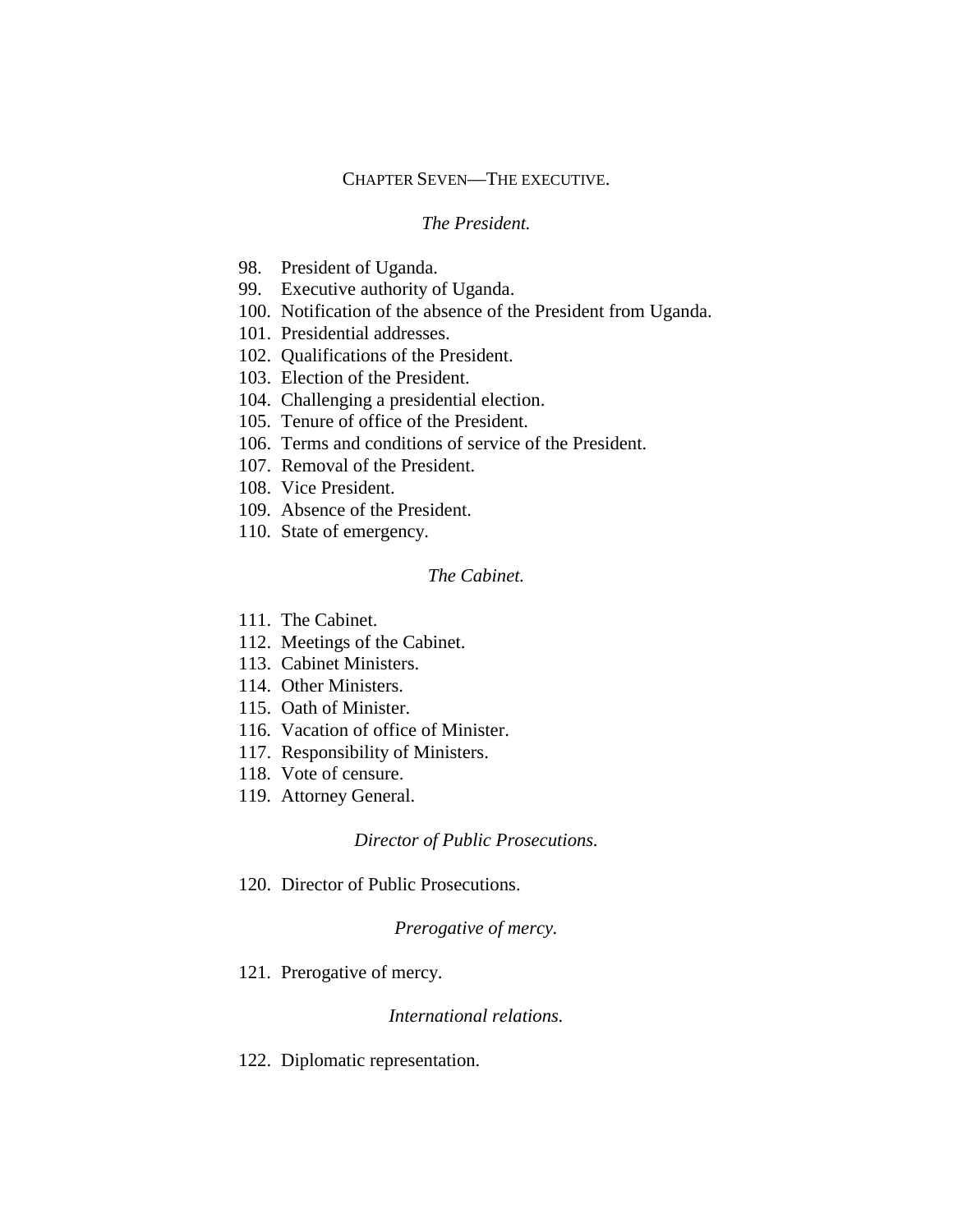123. Execution of treaties, conventions and agreements.

*Declaration of a state of war.*

124. Declaration of a state of war.

*National Planning Authority.*

125. National Planning Authority.

CHAPTER EIGHT—THE JUDICIARY.

#### *Administration of justice.*

- 126. Exercise of judicial power.
- 127. Participation of the people in the administration of justice.
- 128. Independence of the judiciary.

#### *The courts of judicature.*

129. The courts of judicature.

#### *The Supreme Court of Uganda.*

- 130. Supreme Court of Uganda.
- 131. Composition of the Supreme Court.
- 132. Jurisdiction of the Supreme Court.
- 133. Administrative functions of the Chief Justice.

*The Court of Appeal of Uganda.*

- 134. Court of Appeal of Uganda.
- 135. Composition of the Court of Appeal.
- 136. Administrative functions of the Deputy Chief Justice.

### *The constitutional court.*

137. Questions as to the interpretation of the Constitution.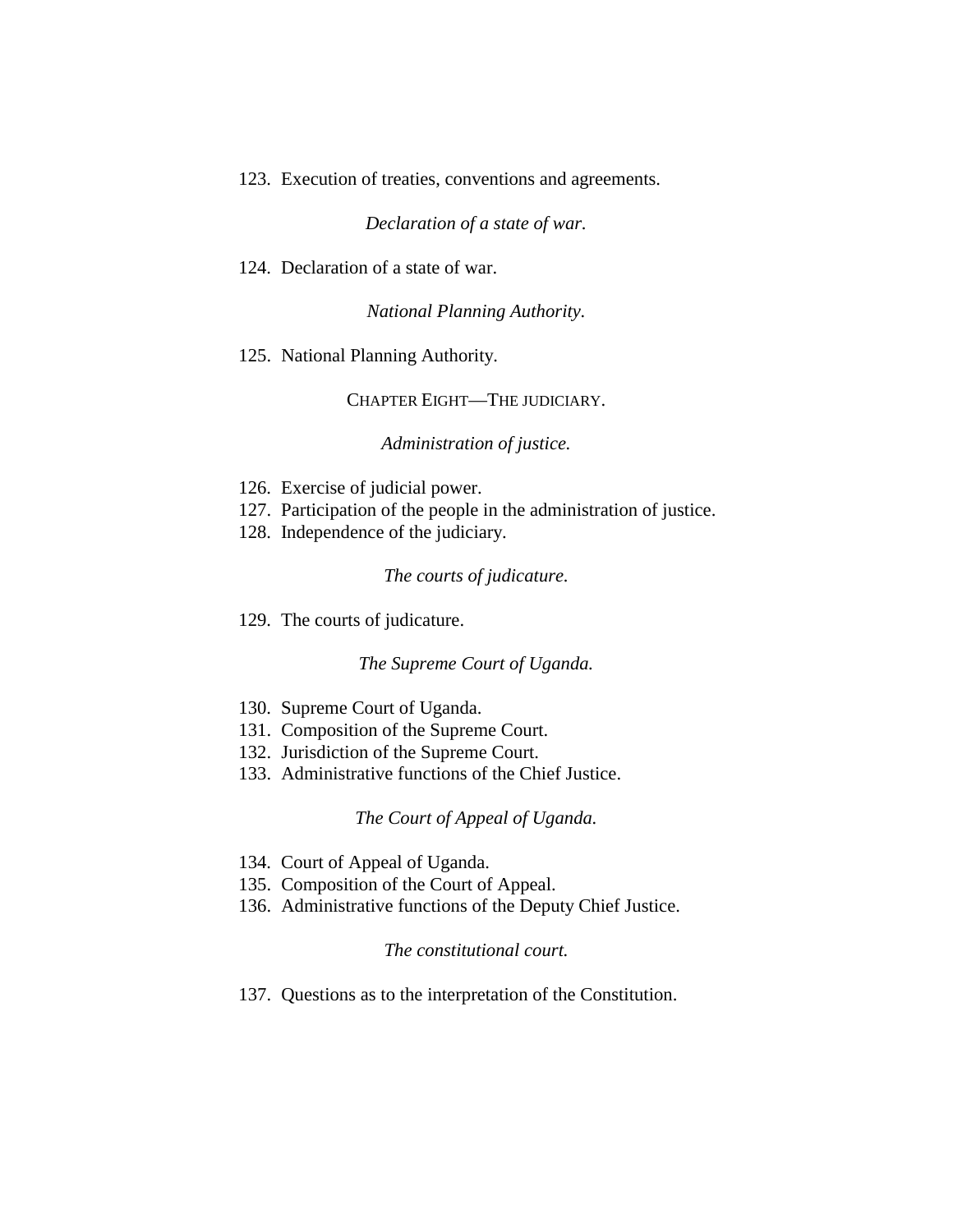## *The High Court of Uganda.*

- 138. High Court of Uganda.
- 139. Jurisdiction of the High Court.
- 140. Hearing of election cases.
- 141. Administrative functions of the Principal Judge.

#### *Appointments, qualifications and tenure of office of judicial officers.*

- 142. Appointment of judicial officers.
- 143. Qualifications for appointment of judicial officers.
- 144. Tenure of office of judicial officers.
- 145. Registrars.

#### *Judicial Service Commission.*

- 146. Judicial Service Commission.
- 147. Functions of the Judicial Service Commission.
- 148. Appointment of other judicial officers.
- 149. Judicial oath.
- 150. Power to make laws relating to the judiciary.
- 151. Interpretation.

#### CHAPTER NINE—FINANCE.

### *General.*

- 152. Taxation.
- 153. Consolidated Fund.
- 154. Withdrawals from the Consolidated Fund.
- 155. Financial year estimates.
- 156. Appropriation Bill.
- 157. Contingencies Fund.
- 158. Offices the remuneration of which is charged on the Consolidated Fund.
- 159. Power of Government to borrow or lend.
- 160. Public debt.

#### *Central Bank of Uganda.*

161. The Central Bank.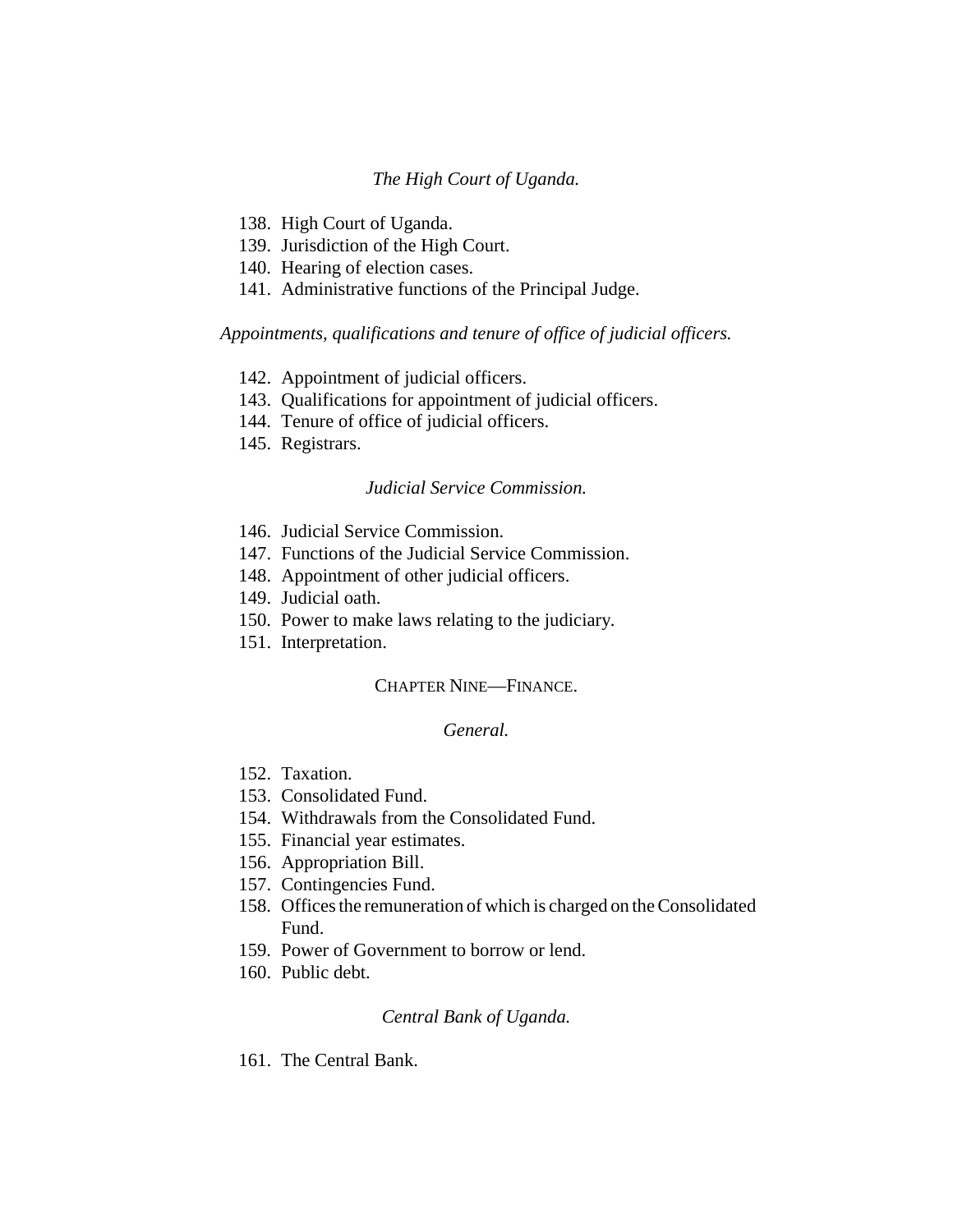162. Functions of the bank.

#### *Auditor General.*

- 163. Auditor General.
- 164. Accountability.

### CHAPTER TEN—THE PUBLIC SERVICE.

*Public Service Commission.*

- 165. Public Service Commission.
- 166. Functions of the Public Service Commission.

## *Education Service Commission.*

- 167. Education Service Commission.
- 168. Functions of the Education Service Commission.

#### *Health Service Commission.*

- 169. Health Service Commission.
- 170. Functions of the Health Service Commission.

### *General.*

- 171. Establishment of offices.
- 172. Appointment of public officers.
- 173. Protection of public officers.
- 174. Permanent secretaries.
- 175. Interpretation.

### CHAPTER ELEVEN—LOCAL GOVERNMENT.

#### *Principles and structures of local government.*

- 176. Local government system.
- 177. Districts of Uganda.
- 178. Cooperation among districts.
- 179. Boundaries of local government units.
- 180. Local government councils.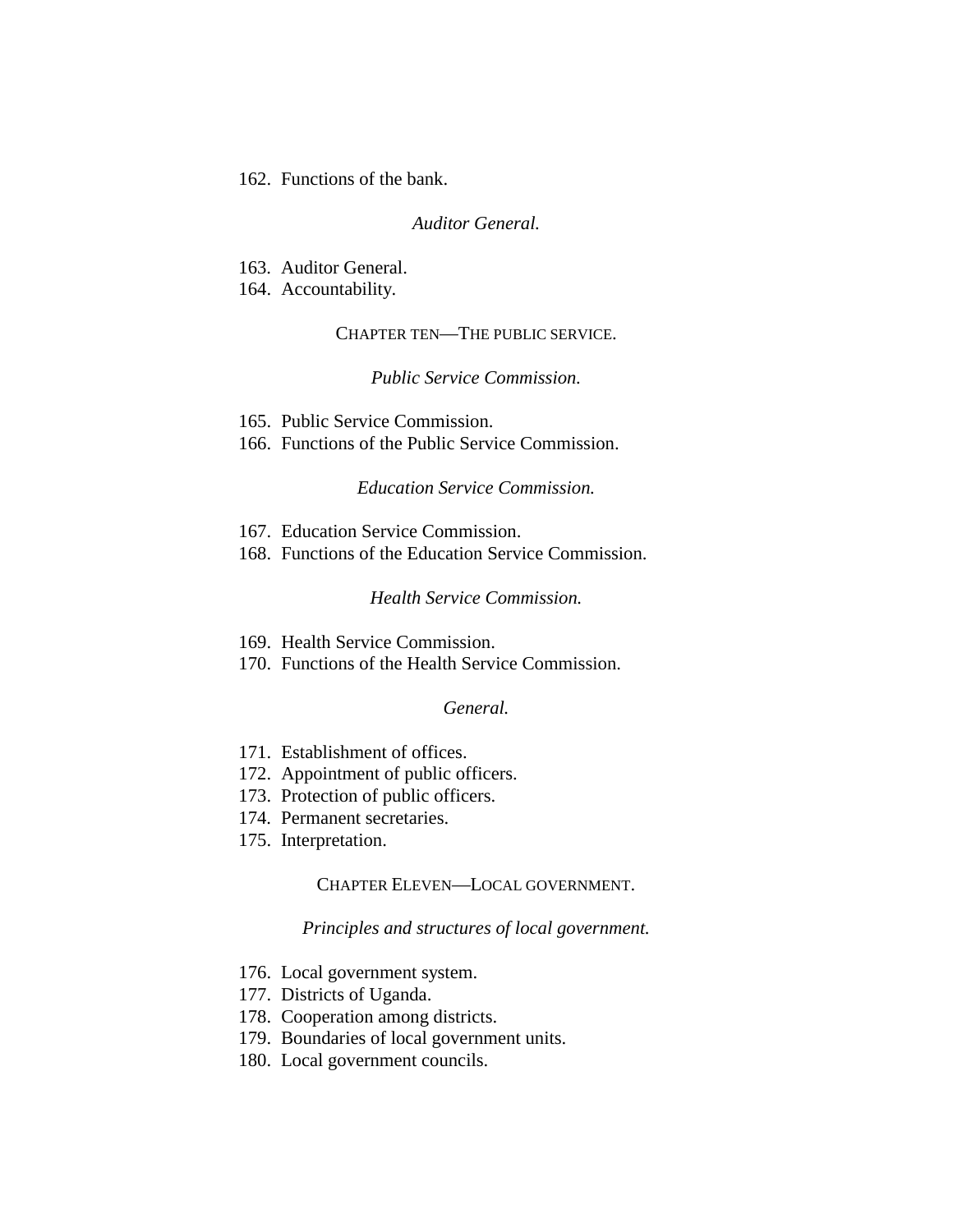- 181. Elections of local government councils.
- 182. Revocation of mandate.
- 183. District chairperson.
- 184. Speaker of a district council.
- 185. Removal of a district chairperson and speaker.
- 186. District executive committee.
- 187. Vacation of office of member of district executive committee.
- 188. Chief administrative officer.
- 189. Functions of the Government and district councils.

#### *Finances of local governments.*

- 190. Planning.
- 191. Power to levy and appropriate taxes.
- 192. Collection of taxes by local governments.
- 193. Grants to local governments.
- 194. Local Government Finance Commission.
- 195. Loans and grants.
- 196. Accountability.
- 197. Financial autonomy of urban authorities.

#### *District service commissions.*

- 198. District service commissions.
- 199. Secondment of staff.
- 200. Functions of district service commissions.

### *General.*

- 201. Exercise of administrative functions.
- 202. Takeover of district administration by the president.
- 203. Resident district commissioner.
- 204. Terms and conditions of service.
- 205. Prohibition of holding political offices concurrently.
- 206. Parliament to make laws regarding local Government.
- 207. Interpretation.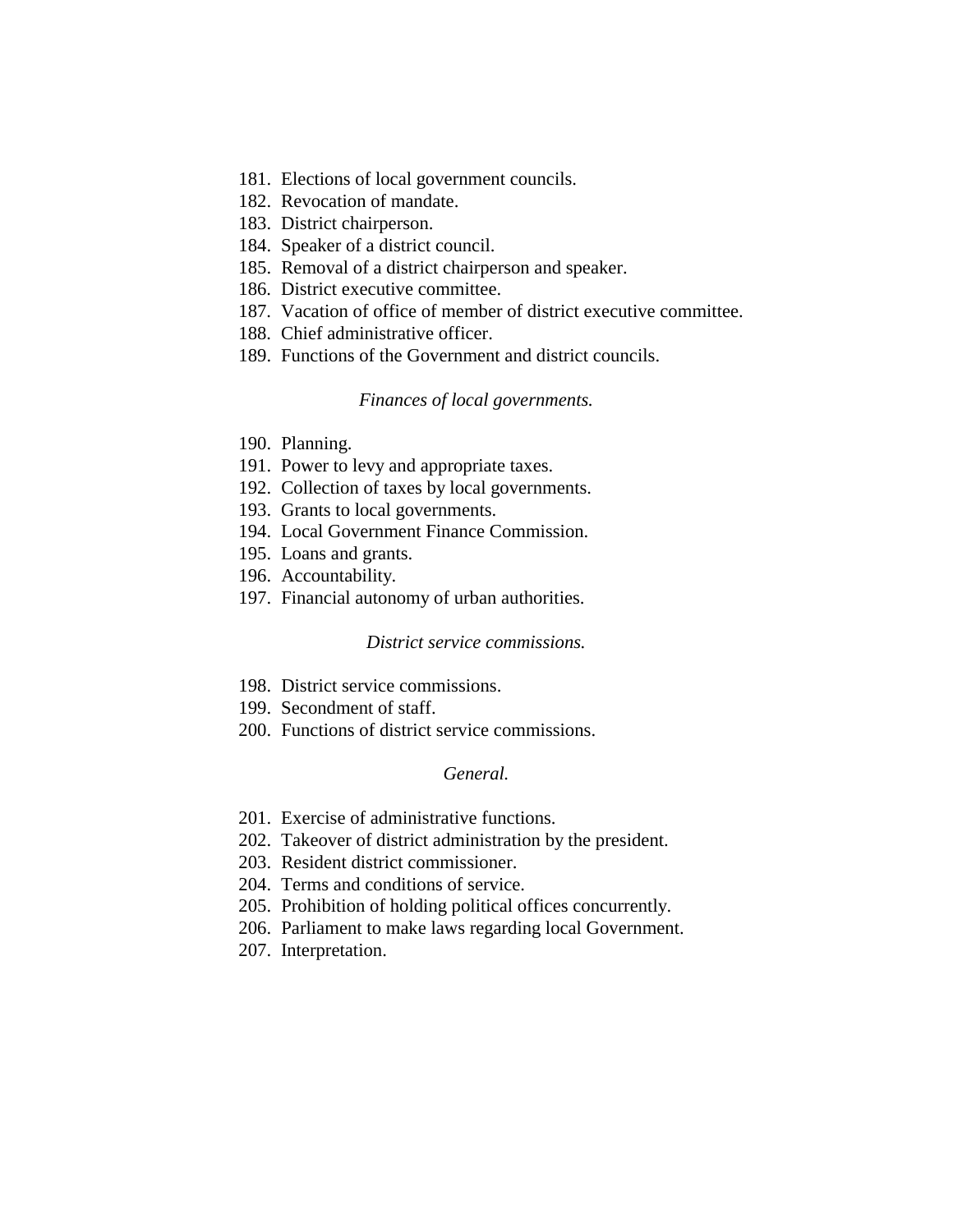### CHAPTER TWELVE—DEFENCE AND NATIONAL SECURITY.

#### *Uganda Peoples' Defence Forces.*

- 208. Uganda Peoples' Defence Forces.
- 209. Functions of the defence forces.
- 210. Parliament to regulate the Uganda Peoples' Defence Forces.

### *Uganda Police Force.*

- 211. Uganda Police Force.
- 212. Functions of the Uganda Police Force.
- 213. Command of the Uganda Police Force.
- 214. Parliament to regulate the Uganda Police Force.

#### *Uganda Prisons Service.*

- 215. Uganda Prisons Service.
- 216. Commissioner and Deputy Commissioner of Prisons.
- 217. Parliament to regulate the Uganda Prisons Service.

#### *Intelligence services.*

218. Intelligence services.

#### *National Security Council.*

- 219. National Security Council.
- 220. Functions of the National Security Council.

### *General.*

- 221. Security organisations to observe human rights.
- 222. Parliament to regulate possession and use of firearms and ammunition.

#### CHAPTER THIRTEEN—INSPECTORATE OF GOVERNMENT.

- 223. Inspectorate of Government.
- 224. Removal of Inspector General and Deputy Inspector General.
- 225. Functions of inspectorate.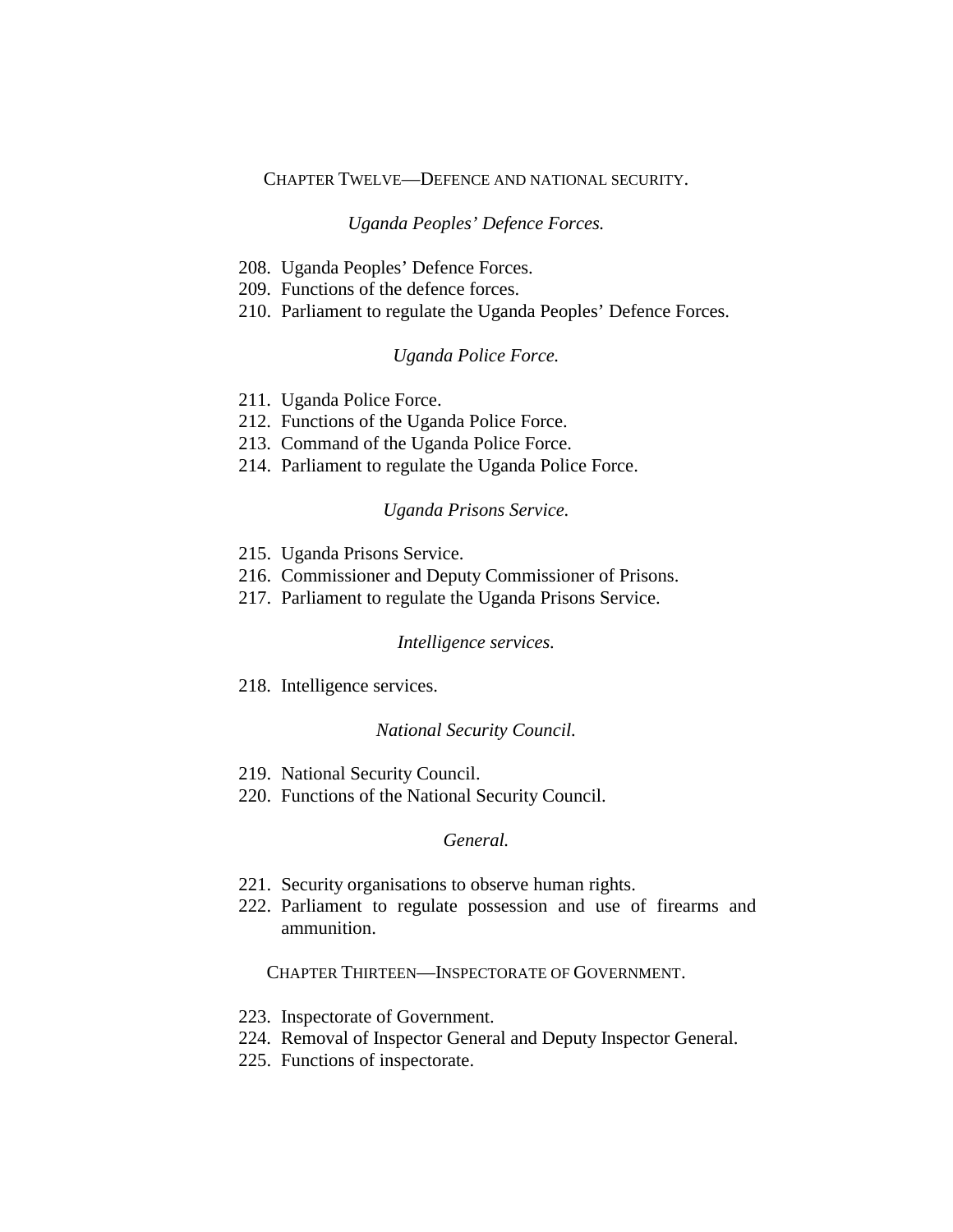- 226. Jurisdiction of inspectorate.
- 227. Independence of inspectorate.
- 228. Branches of inspectorate.
- 229. Resources of inspectorate.
- 230. Special powers of inspectorate.
- 231. Reports of inspectorate.
- 232. Powers of Parliament regarding inspectorate.

## CHAPTER FOURTEEN—LEADERSHIP CODE OF CONDUCT.

- 233. Leadership Code of Conduct.
- 234. Enforcement of the code.
- 235. Disqualification for breach of the code.
- 236. Interpretation.

### CHAPTER FIFTEEN—LAND AND ENVIRONMENT.

#### *Land.*

237. Land ownership.

#### *Uganda Land Commission.*

- 238. Uganda Land Commission.
- 239. Functions of the Uganda Land Commission.

#### *District land boards.*

- 240. District land boards.
- 241. Functions of district land boards.

#### *General.*

- 242. Land use.
- 243. Land tribunals.
- 244. Minerals.

#### *Environment.*

245. Protection and preservation of the environment.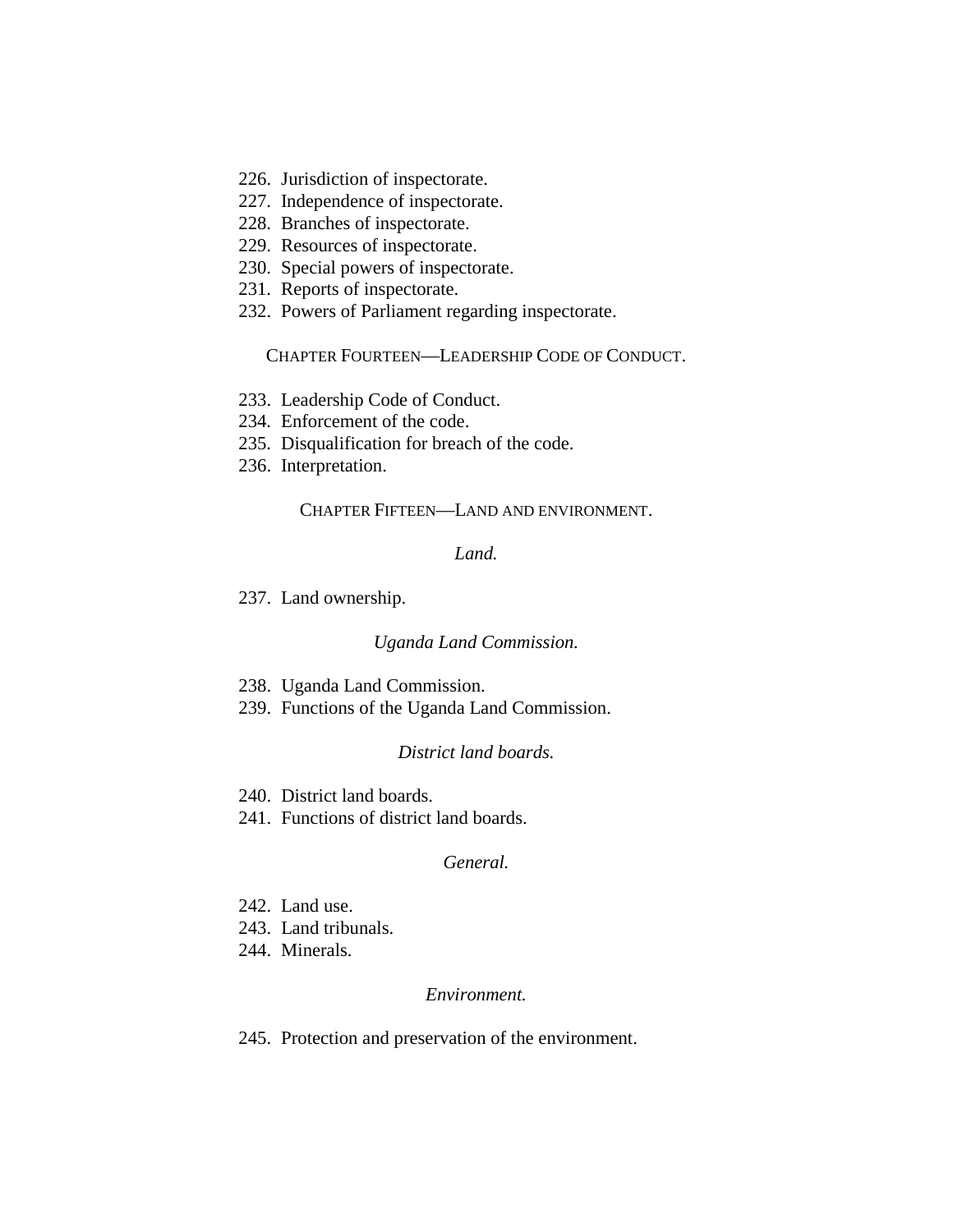## CHAPTER SIXTEEN—INSTITUTION OF TRADITIONAL OR CULTURAL LEADERS.

246. Institution of traditional or cultural leaders.

CHAPTER SEVENTEEN—GENERAL AND MISCELLANEOUS.

- 247. Administration of estates.
- 248. Law Reform Commission.
- 249. Disaster Preparedness and Management Commission.
- 250. Legal proceedings by or against the Government.
- 251. Performance of functions of commissions and authorities.
- 252. Resignations.
- 253. Reappointments and concurrent appointments.
- 254. Pension.
- 255. Right of citizens to demand referenda.
- 256. Manner of administering oaths.
- 257. Interpretation.
- 258. Ratification of certain Acts relating to the procedure of Parliament.

CHAPTER EIGHTEEN—AMENDMENT OF THE CONSTITUTION.

- 259. Amendment of the Constitution.
- 260. Amendments requiring a referendum.
- 261. Amendments requiring approval by district councils.
- 262. Amendments by Parliament.
- 263. Certificate of compliance.

CHAPTER NINETEEN—TRANSITIONAL PROVISIONS.

- 264. Transitional Government.
- 265. Particular functions of transitional Government.
- 266. Existing courts of judicature.
- 267. Existing offices of judges.
- 268. Interim membership of Court of Appeal.
- 269. Existing offices.
- 270. Regulation of political organisations.
- 271. Existing political parties or organisations.
- 272. First elections.
- 273. Appointment to certain offices.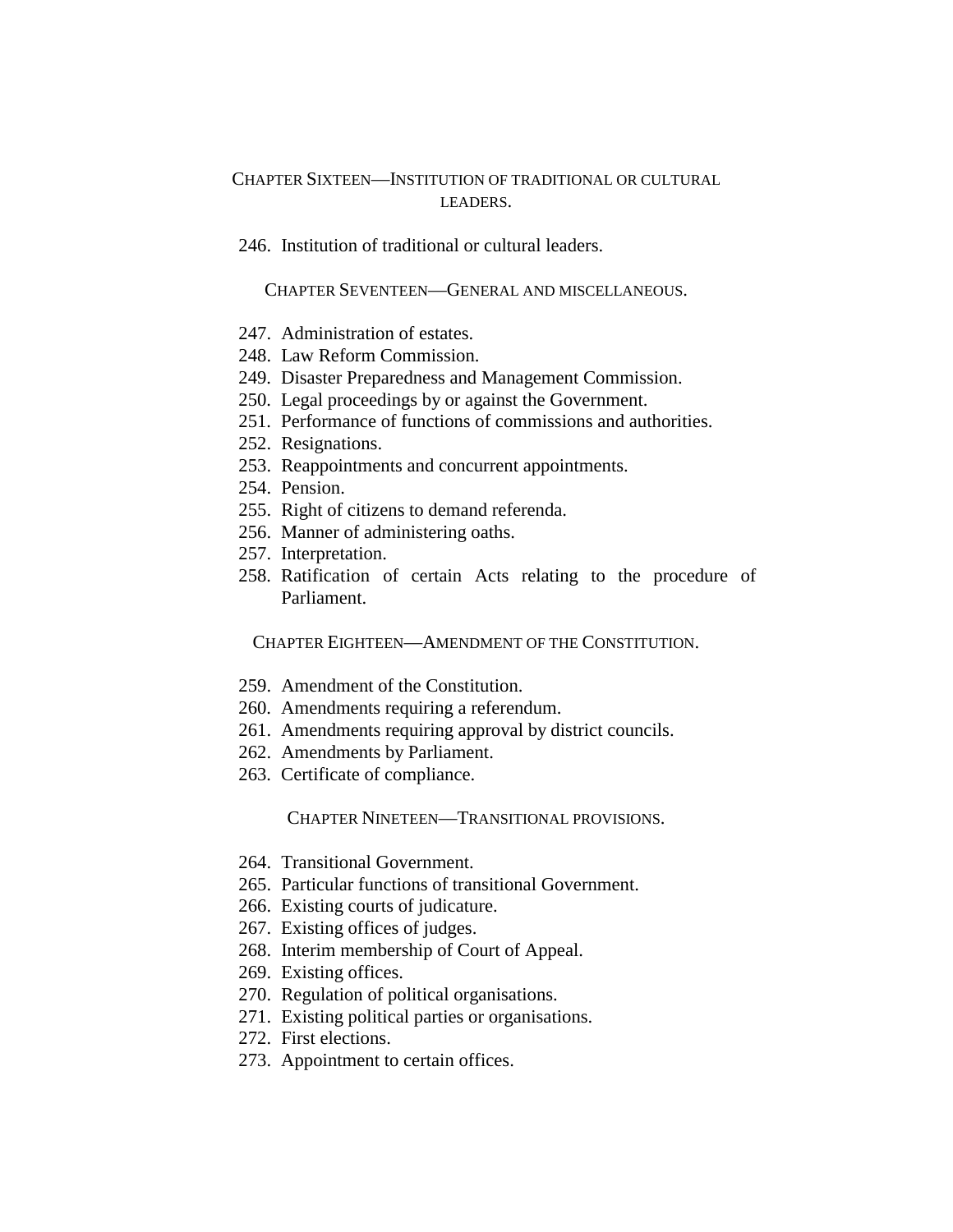- 274. Existing law.
- 275. Modification of existing law by first President.
- 276. Enactments not yet in force.
- 277. Provisions regarding urban authorities.
- 278. Existing commissions and committees of inquiry.
- 279. Oaths deemed to have been taken.
- 280. Pending matters.
- 281. Proceedings pending before courts.
- 282. Prerogative of mercy re cases before Constitution.
- 283. Devolution of rights and liabilities.
- 284. Succession to property.
- 285. Succession to contracts.
- 286. Revocation of statutory leases to urban authorities.
- 287. International agreements, treaties and conventions.
- 288. Repeal of 1967 Constitution and Legal Notice No. 1 of 1986.

### **Schedules**

| <b>First Schedule</b>  | Districts of Uganda.                                           |
|------------------------|----------------------------------------------------------------|
| Second Schedule        | The boundary of Uganda.                                        |
| <i>Third Schedule</i>  | Uganda's indigenous communities as at<br>1st February, 1926.   |
| <b>Fourth Schedule</b> | Oaths.                                                         |
| <b>Fifth Schedule</b>  | Areas of cooperation among districts.                          |
| Sixth Schedule         | Functions and services for which<br>Government is responsible. |
| Seventh Schedule       | Unconditional grant to local<br>governments.                   |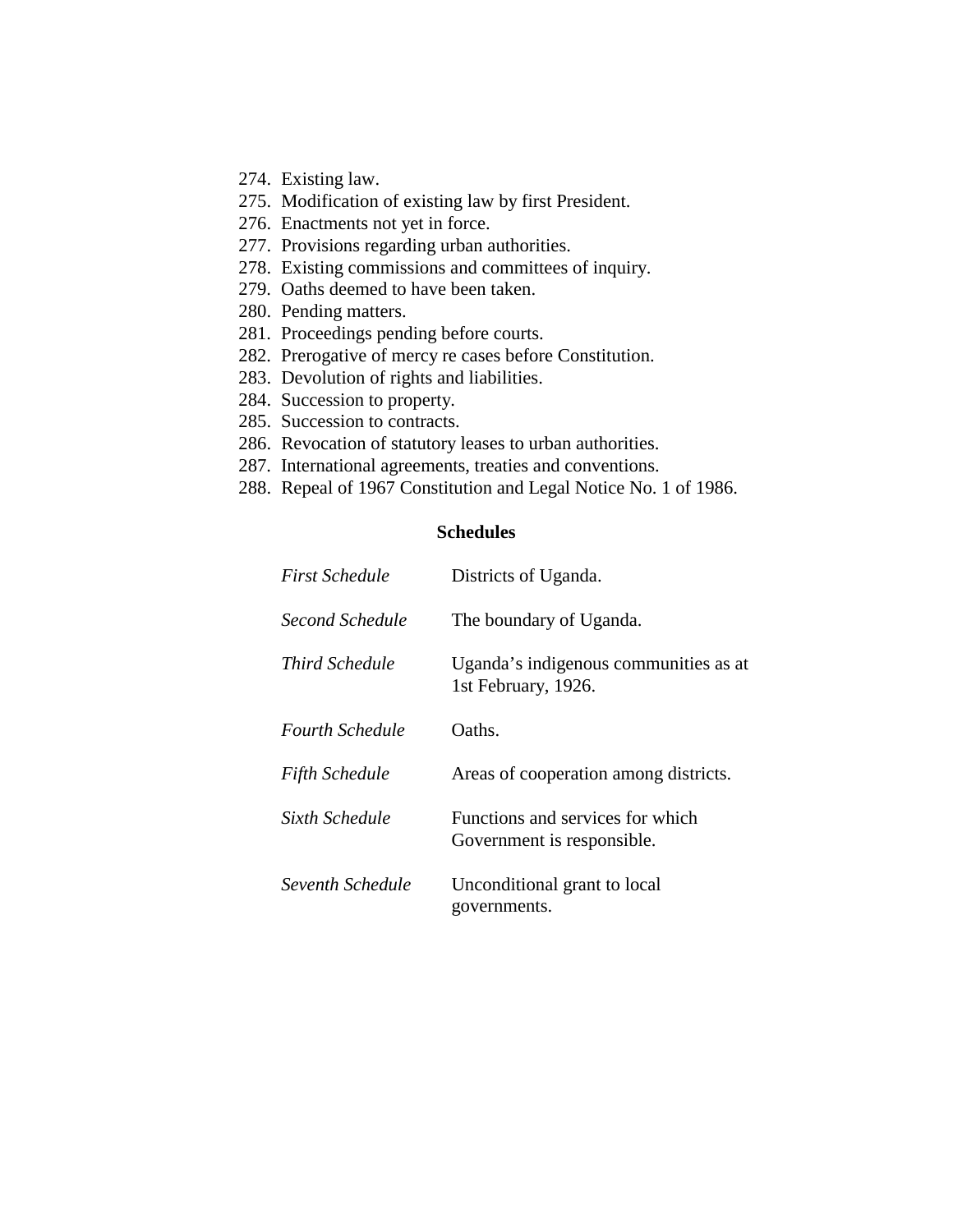## **CONSTITUTION OF THE REPUBLIC OF UGANDA, 1995.**

*Commencement*: 8 October, 1995.

## **The Preamble.**

WE THE PEOPLE OF UGANDA:

RECALLING our history which has been characterised by political and constitutional instability;

RECOGNISING our struggles against the forces of tyranny, oppression and exploitation;

COMMITTED to building a better future by establishing a socio-economic and political order through a popular and durable national Constitution based on the principles of unity, peace, equality, democracy, freedom, social justice and progress;

EXERCISING our sovereign and inalienable right to determine the form of governance for our country, and having fully participated in the Constitution-making process;

NOTING that a Constituent Assembly was established to represent us and to debate the Draft Constitution prepared by the Uganda Constitutional Commission and to adopt and enact a Constitution for Uganda:

DO HEREBY, in and through this Constituent Assembly solemnly adopt, enact and give to ourselves and our posterity, this Constitution of the Republic of Uganda, this 22nd day of September, in the year 1995.

FOR GOD AND MY COUNTRY.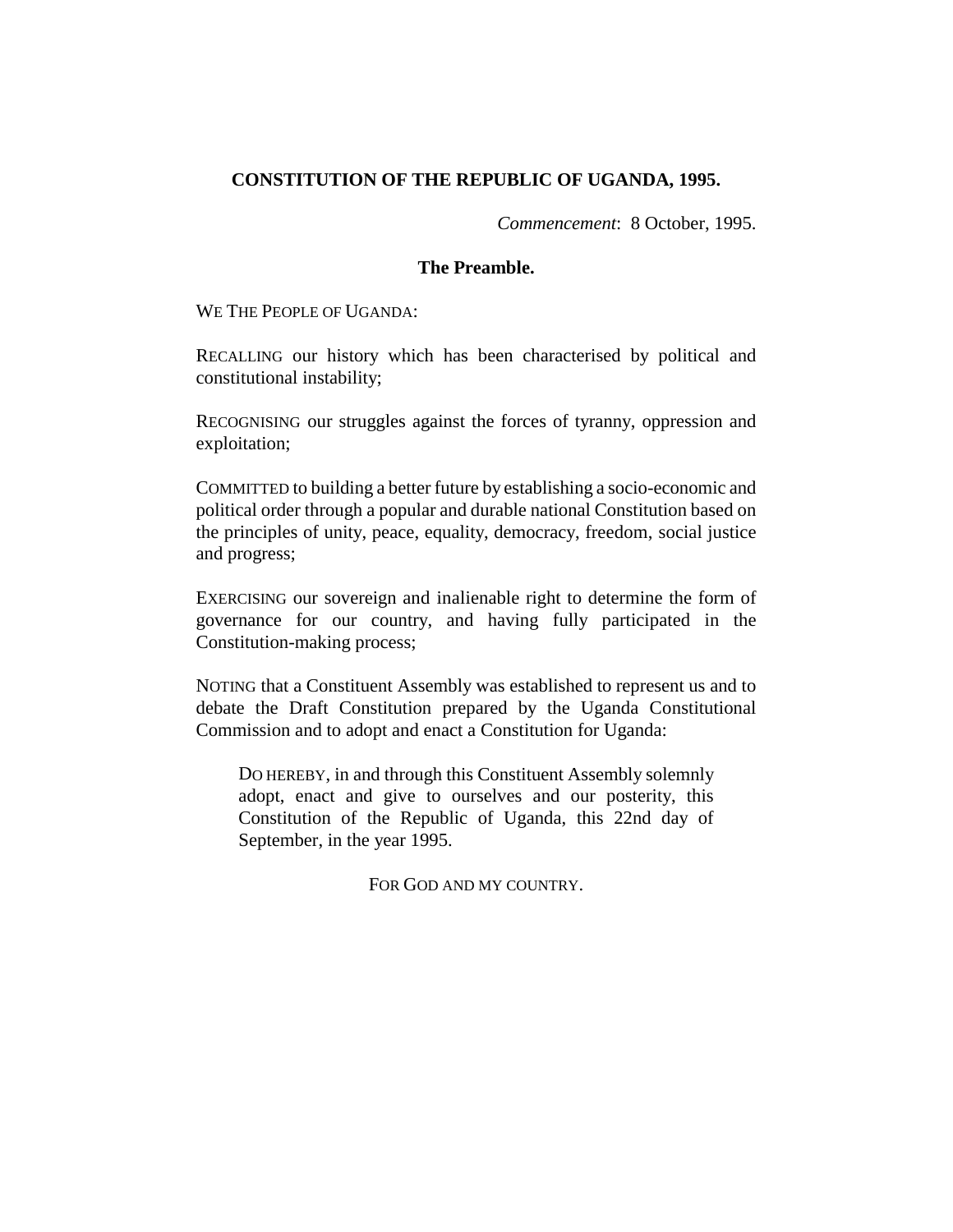## **National Objectives and Directive Principles of State Policy.**

### *General.*

### **I. Implementation of objectives.**

(i) The following objectives and principles shall guide all organs and agencies of the State, all citizens, organisations and other bodies and persons in applying or interpreting the Constitution or any other law and in taking and implementing any policy decisions for the establishment and promotion of a just, free and democratic society.

(ii) The President shall report to Parliament and the nation at least once a year, all steps taken to ensure the realisation of these policy objectives and principles.

## *Political objectives.*

## **II. Democratic principles.**

(i) The State shall be based on democratic principles which empower and encourage the active participation of all citizens at all levels in their own governance.

(ii) All the people of Uganda shall have access to leadership positions at all levels, subject to the Constitution.

(iii) The State shall be guided by the principle of decentralisation and devolution of governmental functions and powers to the people at appropriate levels where they can best manage and direct their own affairs.

(iv) The composition of Government shall be broadly representative of the national character and social diversity of the country.

(v) All political and civic associations aspiring to manage and direct public affairs shall conform to democratic principles in their internal organisations and practice.

(vi) Civic organisations shall retain their autonomy in pursuit of their declared objectives.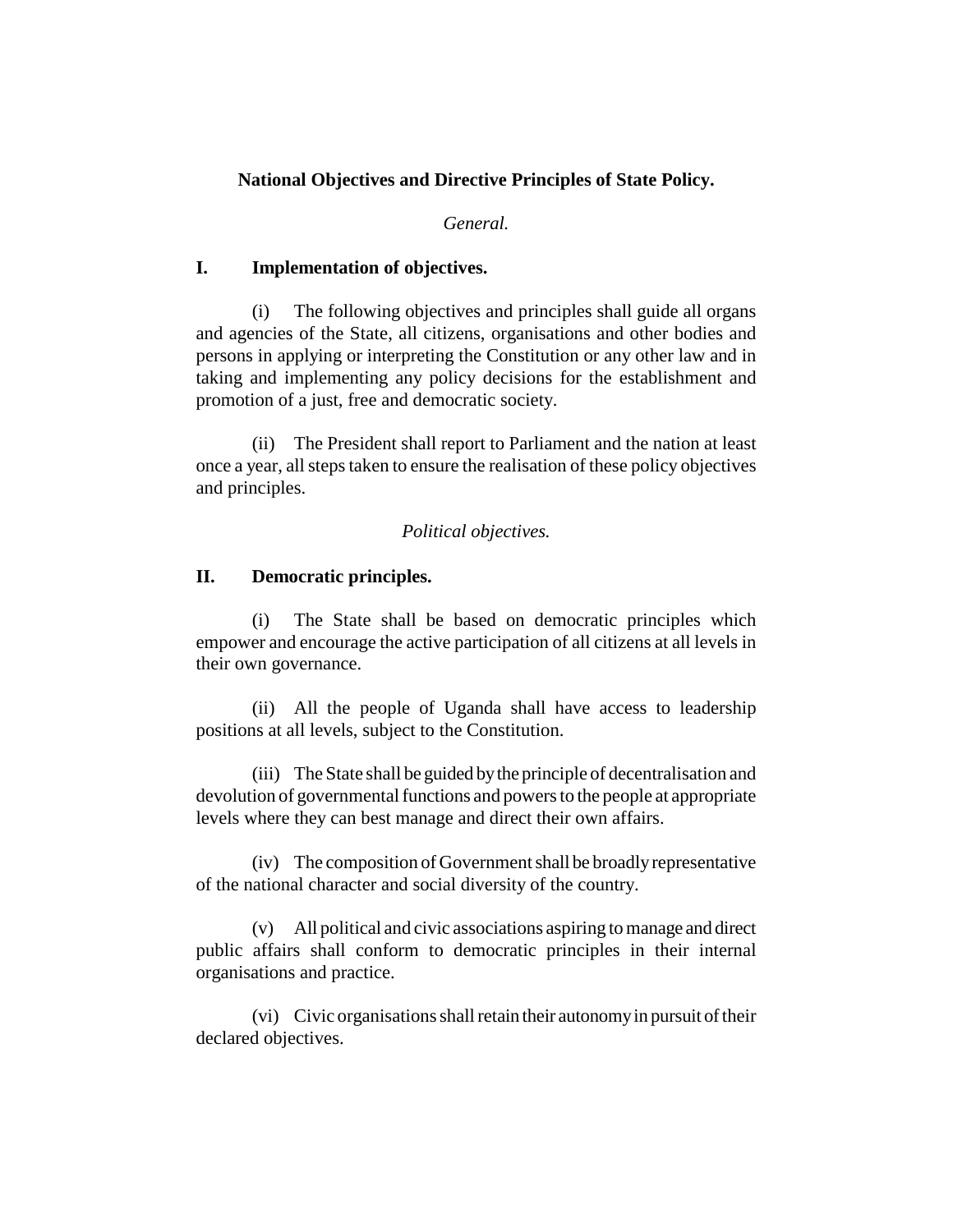### **III. National unity and stability.**

(i) All organs of State and people of Uganda shall work towards the promotion of national unity, peace and stability.

(ii) Every effort shall be made to integrate all the peoples of Uganda while at the same time recognising the existence of their ethnic, religious, ideological, political and cultural diversity.

(iii) Everything shall be done to promote a culture of cooperation, understanding, appreciation, tolerance and respect for each other's customs, traditions and beliefs.

(iv) There shall be established and nurtured institutions and procedures for the resolution of conflicts fairly and peacefully.

(v) The State shall provide a peaceful, secure and stable political environment which is necessary for economic development.

### **IV. National sovereignty, independence and territorial integrity.**

(i) The State and citizens of Uganda shall at all times defend the independence, sovereignty and territorial integrity of Uganda.

(ii) The State and citizens of Uganda shall endeavour to build national strength in political, economic and social spheres to avoid undue dependence on other countries and institutions.

(iii) The State shall endeavour to mobilise, organise and empower the Ugandan people to build independent and sustainable foundations for the development of Uganda.

*Protection and promotion of fundamental and other human rights and freedoms.*

### **V. Fundamental and other human rights and freedoms.**

(i) The State shall guarantee and respect institutions which are charged by the State with responsibility for protecting and promoting human rights by providing them with adequate resources to function effectively.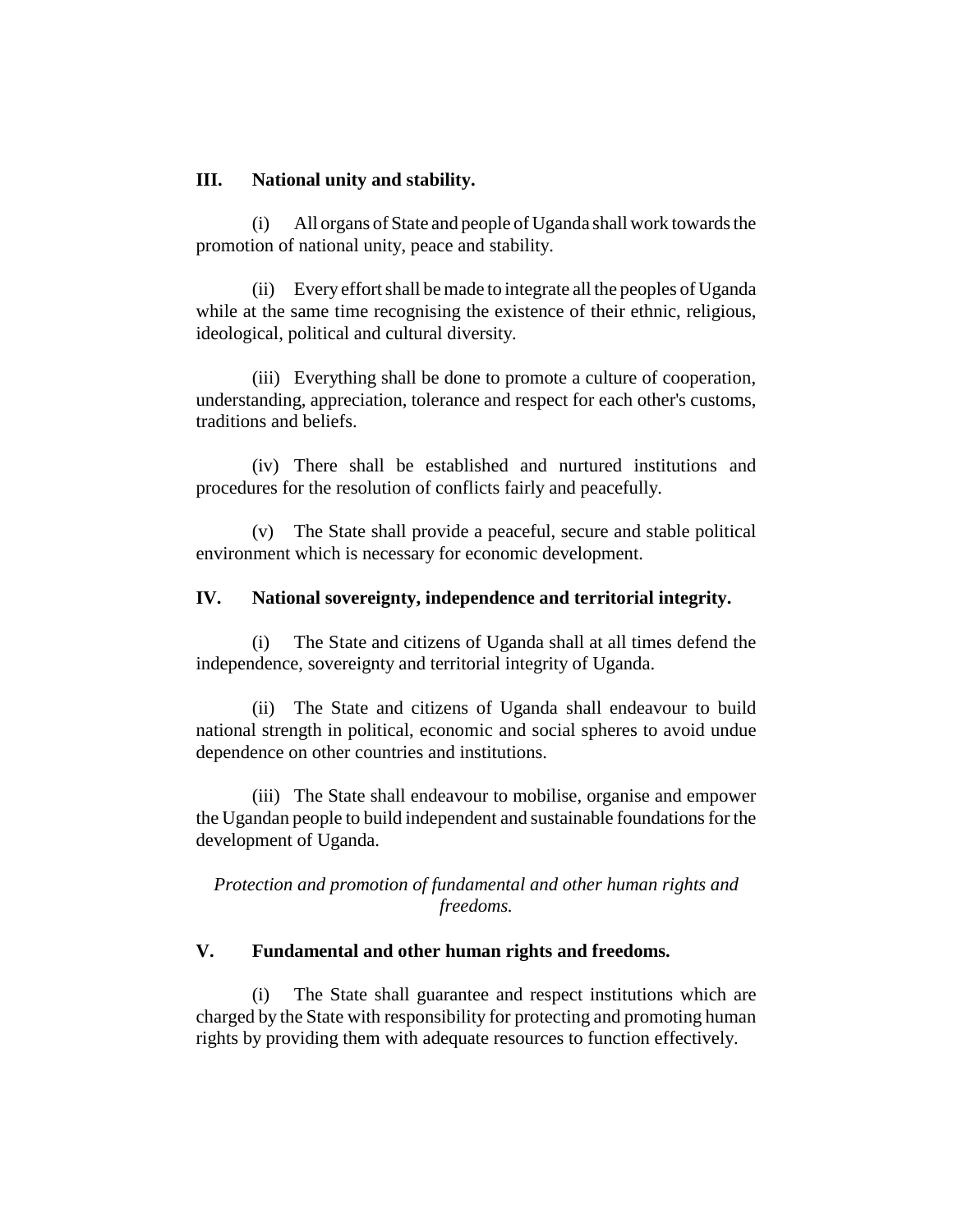(ii) The State shall guarantee and respect the independence of nongovernmental organisations which protect and promote human rights.

# **VI. Gender balance and fair representation of marginalised groups.**

The State shall ensure gender balance and fair representation of marginalised groups on all constitutional and other bodies.

## **VII. Protection of the aged.**

The State shall make reasonable provision for the welfare and maintenance of the aged.

## **VIII. Provision of adequate resources for organs of government.**

The distribution of powers and functions as well as checks and balances provided for in the Constitution among various organs and institutions of government shall be supported through the provision of adequate resources for their effective functioning at all levels.

# **IX. The right to development.**

In order to facilitate rapid and equitable development, the State shall encourage private initiative and self-reliance.

# **X. Role of the people in development.**

The State shall take all necessary steps to involve the people in the formulation and implementation of development plans and programmes which affect them.

# **XI. Role of the State in development.**

(i) The State shall give the highest priority to the enactment of legislation establishing measures that protect and enhance the right of the people to equal opportunities in development.

(ii) The State shall stimulate agricultural, industrial, technological and scientific development by adopting appropriate policies and the enactment of enabling legislation.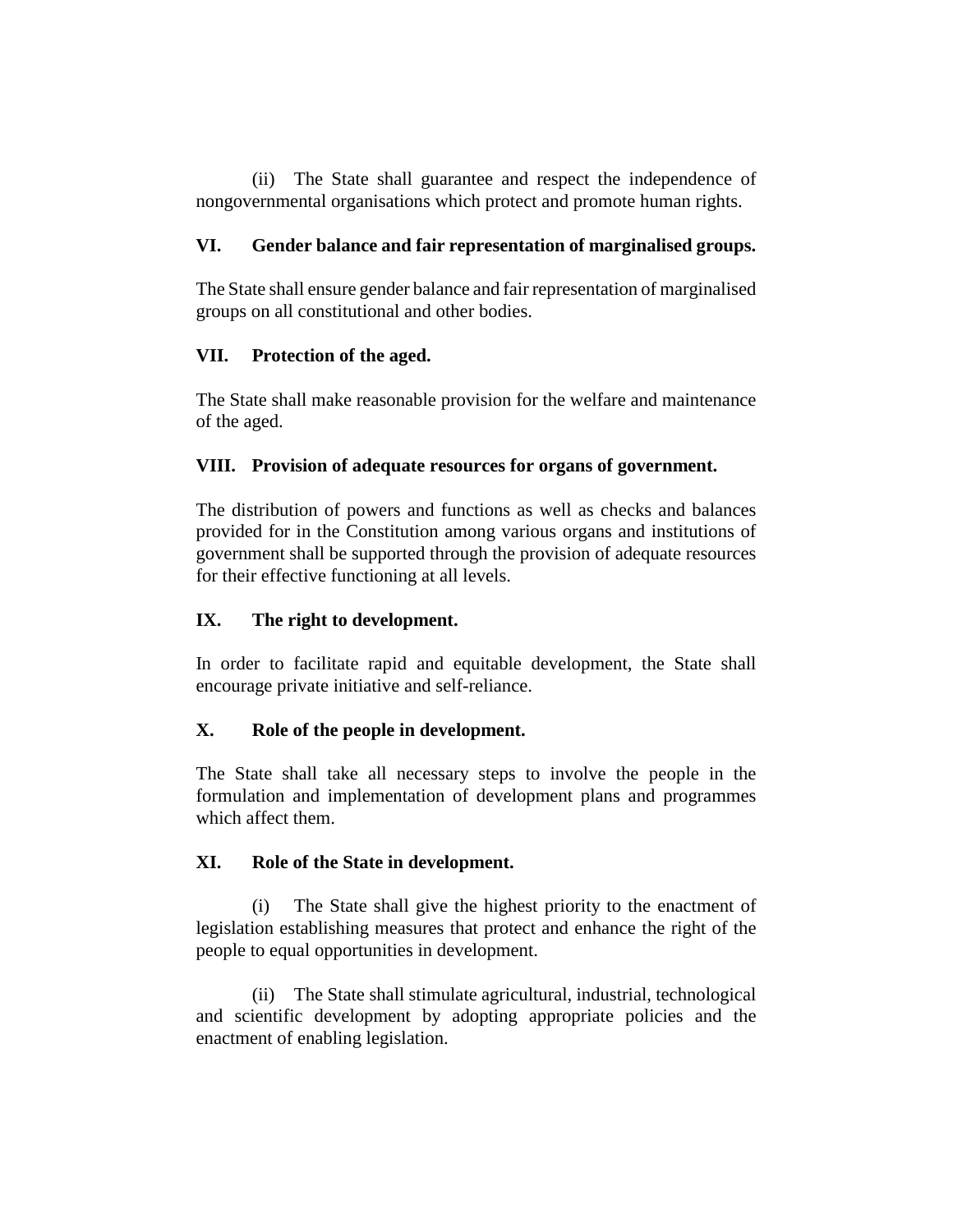(iii) In furtherance of social justice, the State may regulate the acquisition, ownership, use and disposition of land and other property, in accordance with the Constitution.

## **XII. Balanced and equitable development.**

(i) The State shall adopt an integrated and coordinated planning approach.

(ii) The State shall take necessary measures to bring about balanced development of the different areas of Uganda and between the rural and urban areas.

(iii) The State shall take special measures in favour of the development of the least developed areas.

# **XIII. Protection of natural resources.**

The State shall protect important natural resources, including land, water, wetlands, minerals, oil, fauna and flora on behalf of the people of Uganda.

*Social and economic objectives.*

# **XIV. General social and economic objectives.**

The State shall endeavour to fulfill the fundamental rights of all Ugandans to social justice and economic development and shall, in particular, ensure that—

- (a) all developmental efforts are directed at ensuring the maximum social and cultural well-being of the people; and
- (b) all Ugandans enjoy rights and opportunities and access to education, health services, clean and safe water, work, decent shelter, adequate clothing, food security and pension and retirement benefits.

# **XV. Recognition of the role of women in society.**

The State shall recognise the significant role that women play in society.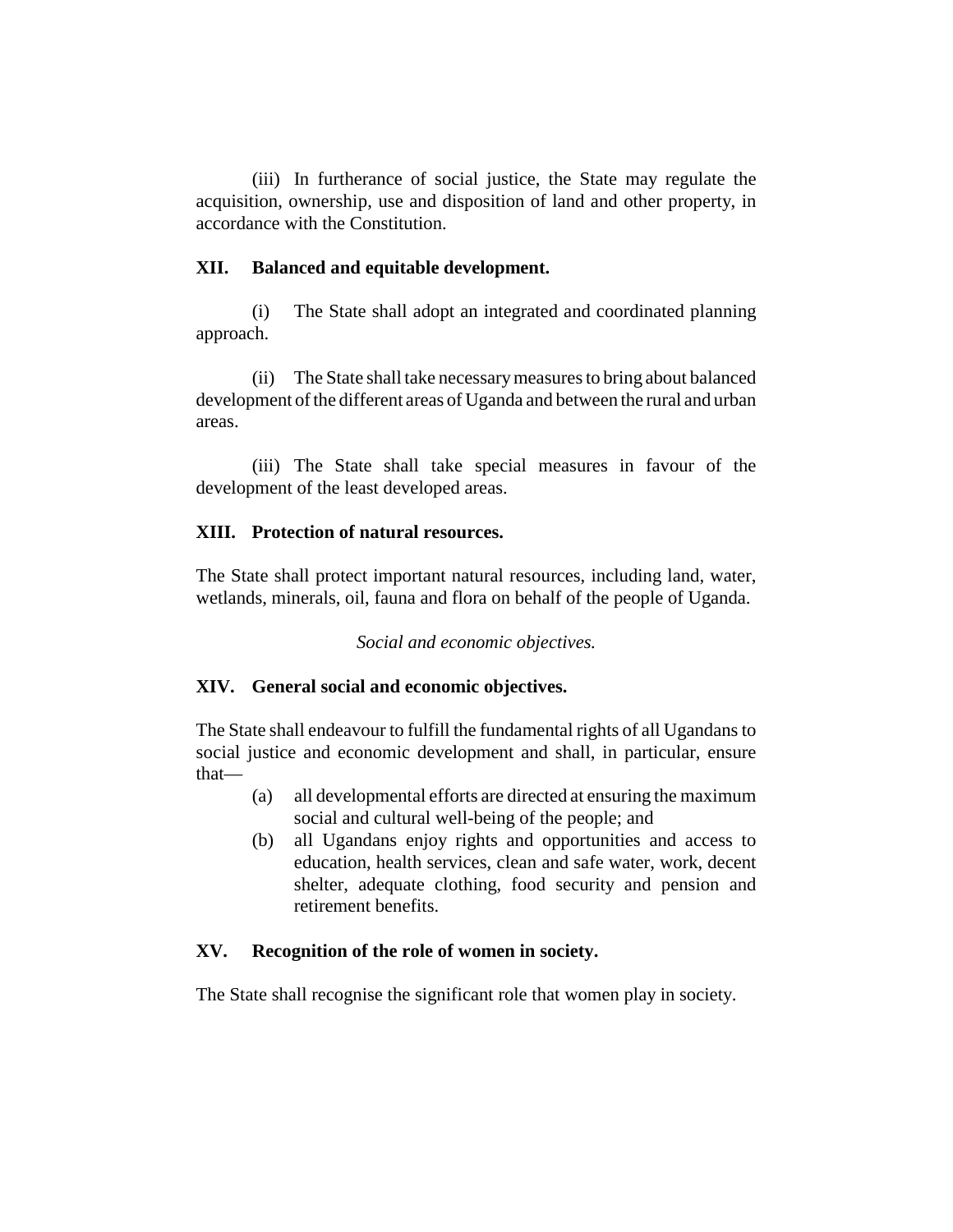# **XVI. Recognition of the dignity of persons with disabilities.**

Society and the State shall recognise the right of persons with disabilities to respect and human dignity.

## **XVII. Recreation and sports.**

The State shall promote recreation and sports for the citizens of Uganda.

# **XVIII. Educational objectives.**

(i) The State shall promote free and compulsory basic education.

(ii) The State shall take appropriate measures to afford every citizen equal opportunity to attain the highest educational standard possible.

(iii) Individuals, religious bodies and other nongovernmental organisations shall be free to found and operate educational institutions if they comply with the general educational policy of the country and maintain national standards.

# **XIX. Protection of the family.**

The family is the natural and basic unit of society and is entitled to protection by society and the State.

# **XX. Medical services.**

The State shall take all practical measures to ensure the provision of basic medical services to the population.

## **XXI. Clean and safe water.**

The State shall take all practical measures to promote a good water management system at all levels.

# **XXII. Food security and nutrition.**

The State shall—

(a) take appropriate steps to encourage people to grow and store adequate food;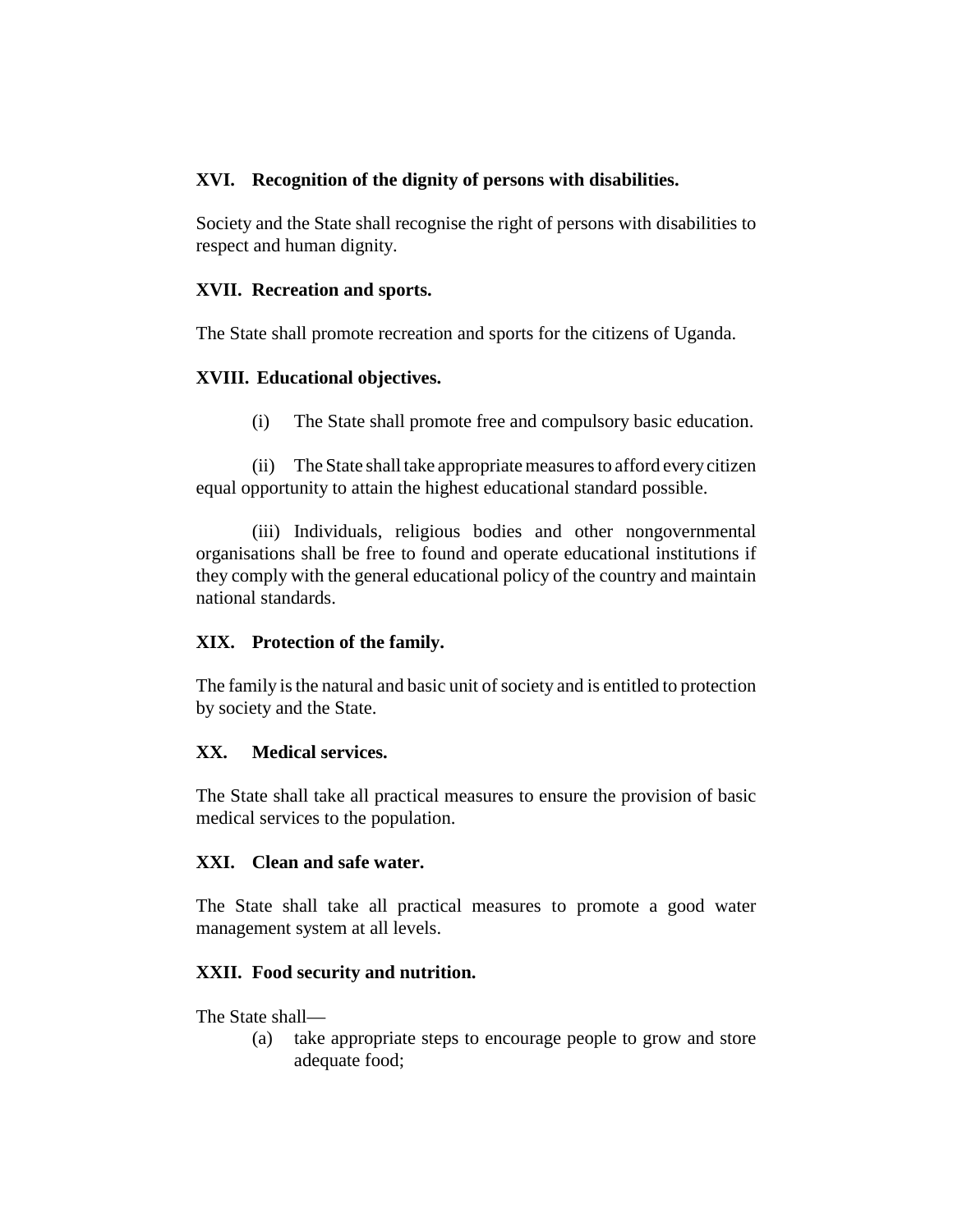- (b) establish national food reserves; and
- (c) encourage and promote proper nutrition through mass education and other appropriate means in order to build a healthy State.

## **XXIII. Natural disasters.**

The State shall institute an effective machinery for dealing with any hazard or disaster arising out of natural calamities or any situation resulting in general displacement of people or serious disruption of their normal life.

## *Cultural objectives.*

# **XXIV. Cultural objectives.**

Cultural and customary values which are consistent with fundamental rights and freedoms, human dignity, democracy and with the Constitution may be developed and incorporated in aspects of Ugandan life.

The State shall—

- (a) promote and preserve those cultural values and practices which enhance the dignity and well-being of Ugandans;
- (b) encourage the development, preservation and enrichment of all Ugandan languages;
- (c) promote the development of a sign language for the deaf; and
- (d) encourage the development of a national language or languages.

## **XXV. Preservation of public property and heritage.**

The State and citizens shall endeavour to preserve and protect and generally promote the culture of preservation of public property and Uganda's heritage.

*Accountability.*

## **XXVI. Accountability.**

(i) All public offices shall be held in trust for the people.

(ii) All persons placed in positions of leadership and responsibility shall, in their work, be answerable to the people.

(iii) All lawful measures shall be taken to expose, combat and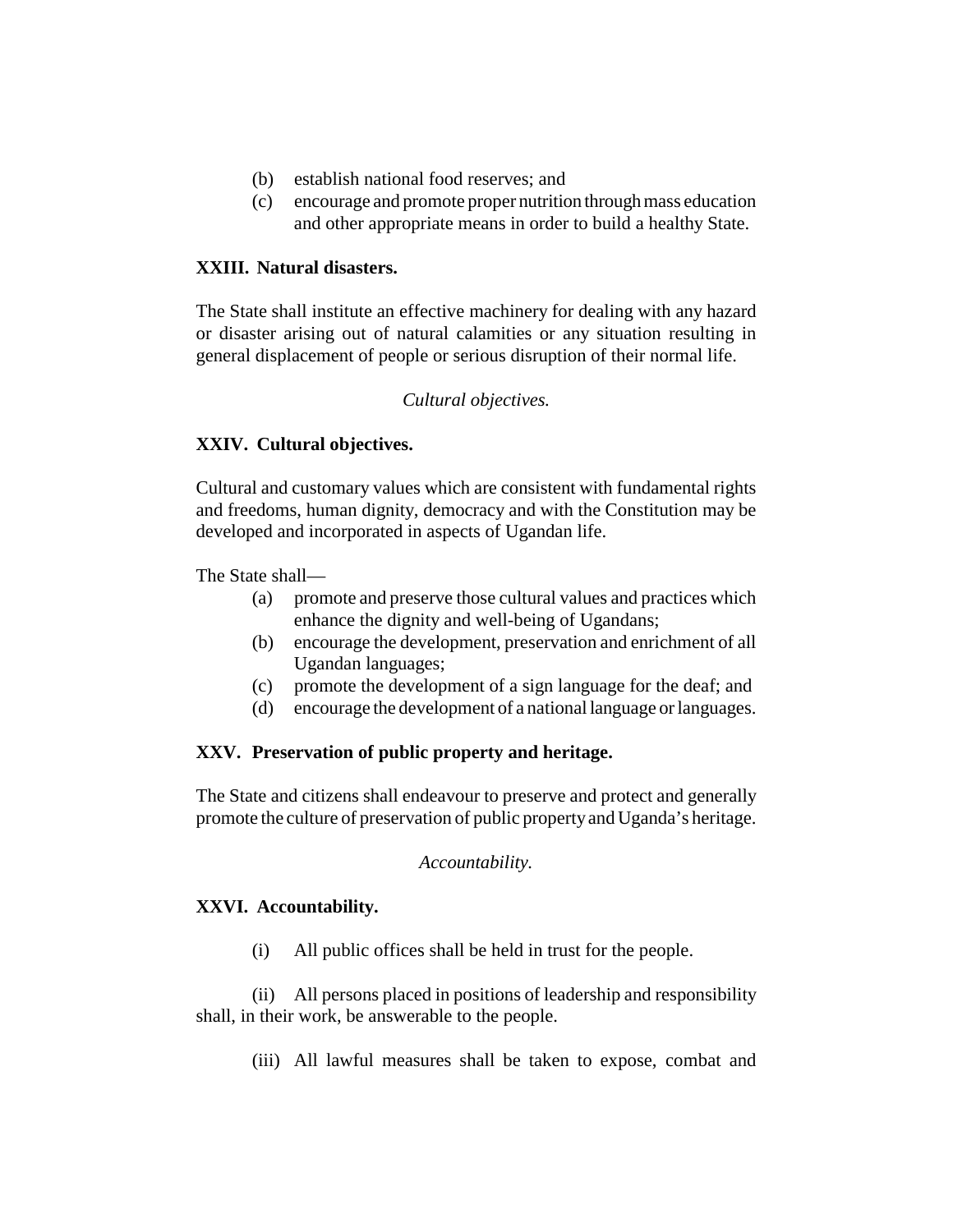eradicate corruption and abuse or misuse of power by those holding political and other public offices.

### *The environment.*

## **XXVII. The environment.**

(i) The State shall promote sustainable development and public awareness of the need to manage land, air and water resources in a balanced and sustainable manner for the present and future generations.

(ii) The utilisation of the natural resources of Uganda shall be managed in such a way as to meet the development and environmental needs of present and future generations of Ugandans; and, in particular, the State shall take all possible measures to prevent or minimise damage and destruction to land, air and water resources resulting from pollution or other causes.

(iii) The State shall promote and implement energy policies that will ensure that people's basic needs and those of environmental preservation are met.

- (iv) The State, including local governments, shall—
- (a) create and develop parks, reserves and recreation areas and ensure the conservation of natural resources;
- (b) promote the rational use of natural resources so as to safeguard and protect the biodiversity of Uganda.

#### *Foreign policy objectives.*

## **XXVIII. Foreign policy objectives.**

(i) The foreign policy of Uganda shall be based on the principles

of—

- (a) promotion of the national interest of Uganda;
- (b) respect for international law and treaty obligations;
- (c) peaceful coexistence and nonalignment;
- (d) settlement of international disputes by peaceful means;
- (e) opposition to all forms of domination, racism and other forms of oppression and exploitation.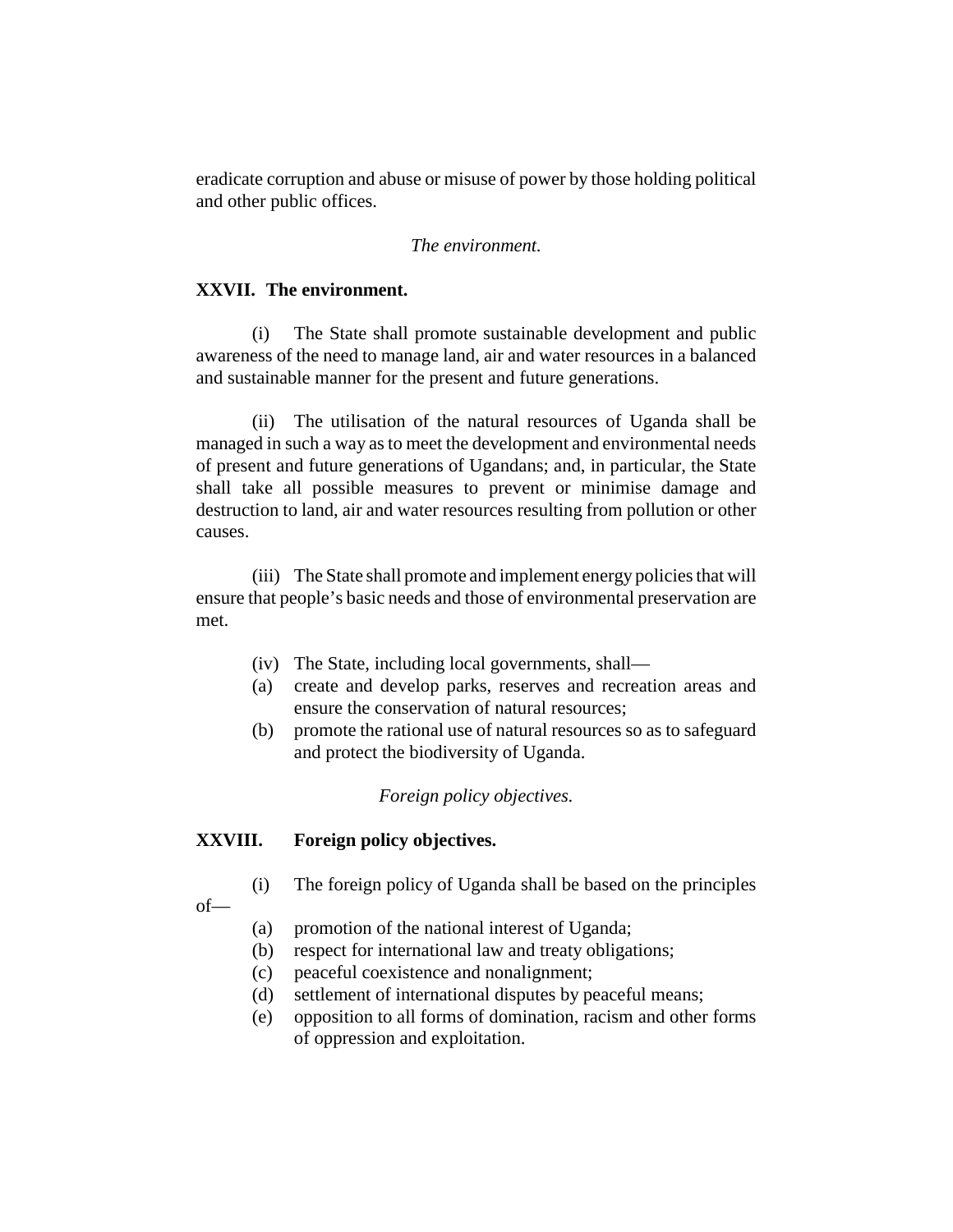(ii) Uganda shall actively participate in international and regional organisations that stand for peace and for the well-being and progress of humanity.

(iii) The State shall promote regional and pan-African cultural, economic and political cooperation and integration.

#### *Duties of a citizen.*

## **XXIX. Duties of a citizen.**

The exercise and enjoyment of rights and freedoms is inseparable from the performance of duties and obligations; and, accordingly, it shall be the duty of every citizen—

- (a) to be patriotic and loyal to Uganda and to promote its well-being;
- (b) to engage in gainful work for the good of that citizen, the family and the common good and to contribute to national development;
- (c) to contribute to the well-being of the community where that citizen lives;
- (d) to promote responsible parenthood;
- (e) to foster national unity and live in harmony with others;
- (f) to promote democracy and the rule of law; and
- (g) to acquaint himself or herself with the provisions of the Constitution and to uphold and defend the Constitution and the law.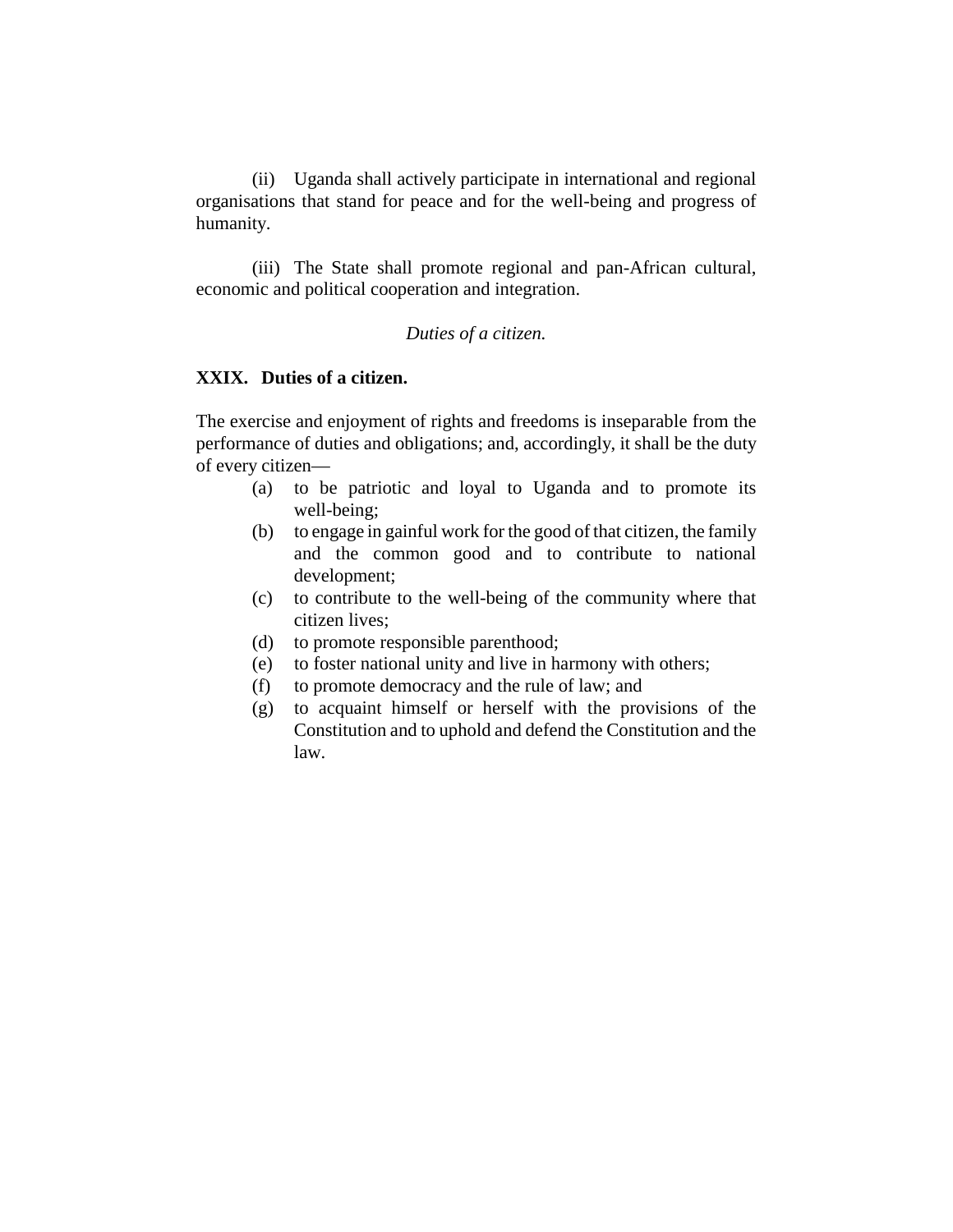## **Chapter One The Constitution.**

### **1. Sovereignty of the people.**

(1) All power belongs to the people who shall exercise their sovereignty in accordance with this Constitution.

(2) Without limiting the effect of clause (1) of this article, all authority in the State emanates from the people of Uganda; and the people shall be governed through their will and consent.

(3) All power and authority of Government and its organs derive from this Constitution, which in turn derives its authority from the people who consent to be governed in accordance with this Constitution.

(4) The people shall express their will and consent on who shall govern them and how they should be governed, through regular, free and fair elections of their representatives or through referenda.

## **2. Supremacy of the Constitution.**

(1) This Constitution is the supreme law of Uganda and shall have binding force on all authorities and persons throughout Uganda.

(2) If any other law or any custom is inconsistent with any of the provisions of this Constitution, the Constitution shall prevail, and that other law or custom shall, to the extent of the inconsistency, be void.

## **3. Defence of the Constitution.**

(1) It is prohibited for any person or group of persons to take or retain control of the Government of Uganda, except in accordance with the provisions of this Constitution.

(2) Any person who, singly or in concert with others, by any violent or other unlawful means, suspends, overthrows, abrogates or amends this Constitution or any part of it or attempts to do any such act, commits the offence of treason and shall be punished according to law.

(3) This Constitution shall not lose its force and effect even where its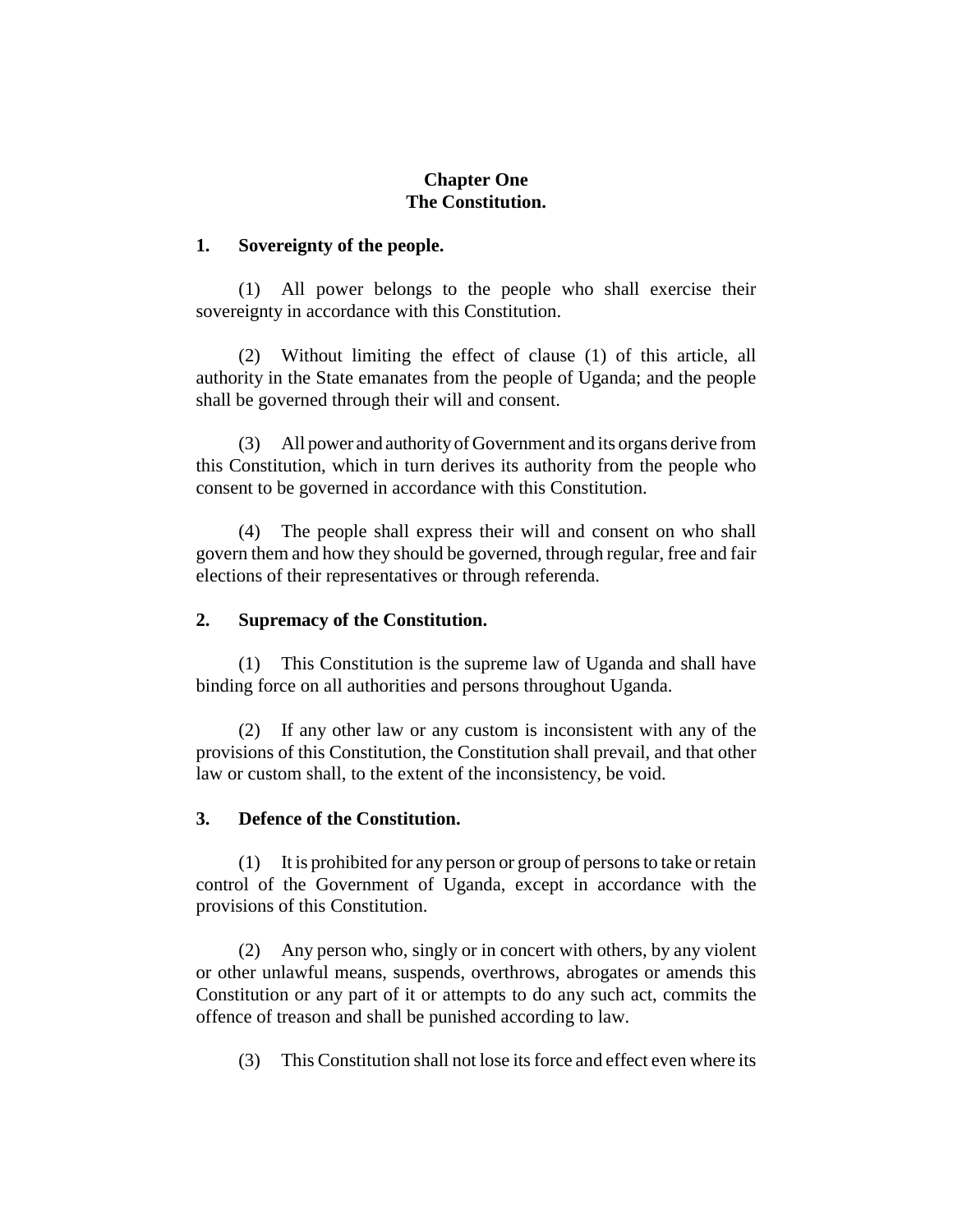observance is interrupted by a government established by the force of arms; and in any case, as soon as the people recover their liberty, its observance shall be reestablished and all persons who have taken part in any rebellion or other activity which resulted in the interruption of the observance shall be tried in accordance with this Constitution and other laws consistent with it.

- (4) All citizens of Uganda shall have the right and duty at all times—
- (a) to defend this Constitution and, in particular, to resist any person or group of persons seeking to overthrow the established constitutional order; and
- (b) to do all in their power to restore this Constitution after it has been suspended, overthrown, abrogated or amended contrary to its provisions.

(5) Any person or group of persons who, as required by clause (4) of this article, resists the suspension, overthrow, abrogation or amendment of this Constitution commits no offence.

(6) Where a person referred to in clause (5) of this article is punished for any act done under that clause, the punishment shall, on the restoration of this Constitution, be considered void from the time it was imposed, and that person shall be taken to be absolved from all liabilities arising out of the punishment.

# **4. Promotion of public awareness of the Constitution.**

The State shall promote public awareness of this Constitution by—

- (a) translating it into Ugandan languages and disseminating it as widely as possible; and
- (b) providing for the teaching of the Constitution in all educational institutions and armed forces training institutions and regularly transmitting and publishing programmes through the media generally.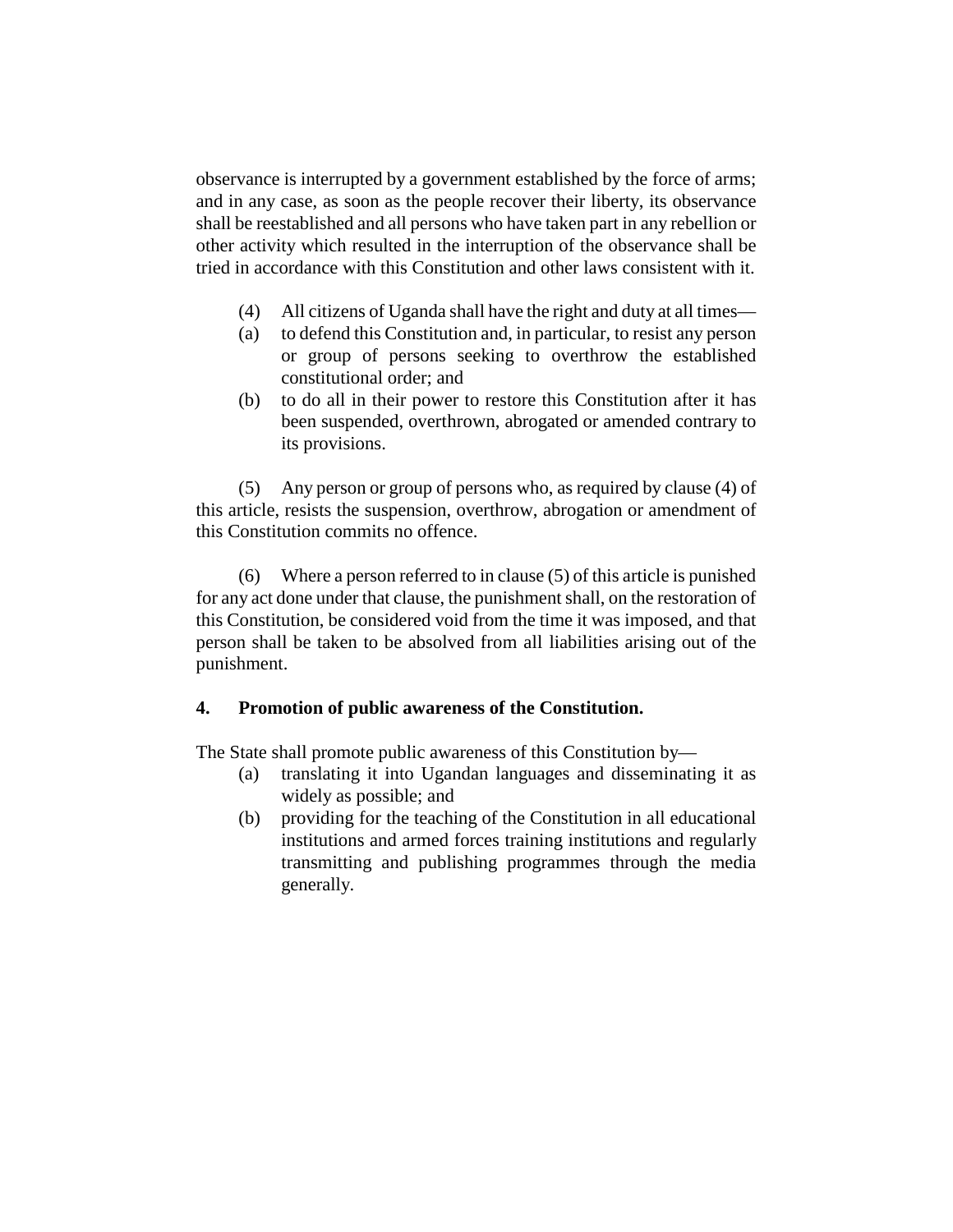# **Chapter Two The Republic.**

# **5. The Republic of Uganda.**

(1) Uganda is one sovereign State and a Republic.

(2) Uganda shall consist of the districts specified in the First Schedule to this Constitution and such other districts as may be established in accordance with this Constitution or any other law consistent with it.

(3) The territorial boundary of Uganda shall be as delineated in the Second Schedule to this Constitution.

(4) The capital of Uganda is Kampala.

# **6. Official language.**

(1) The official language of Uganda is English.

(2) Subject to clause (1) of this article, any other language may be used as a medium of instruction in schools or other educational institutions or for legislative, administrative or judicial purposes as may be prescribed by law.

# **7. Nonadoption of a State religion.**

Uganda shall not adopt a State religion.

# **8. National symbols and seals.**

The national flag, the national coat of arms, the public seal, the national anthem and the seals of the courts of judicature in use immediately before the coming into force of this Constitution shall continue to be in use.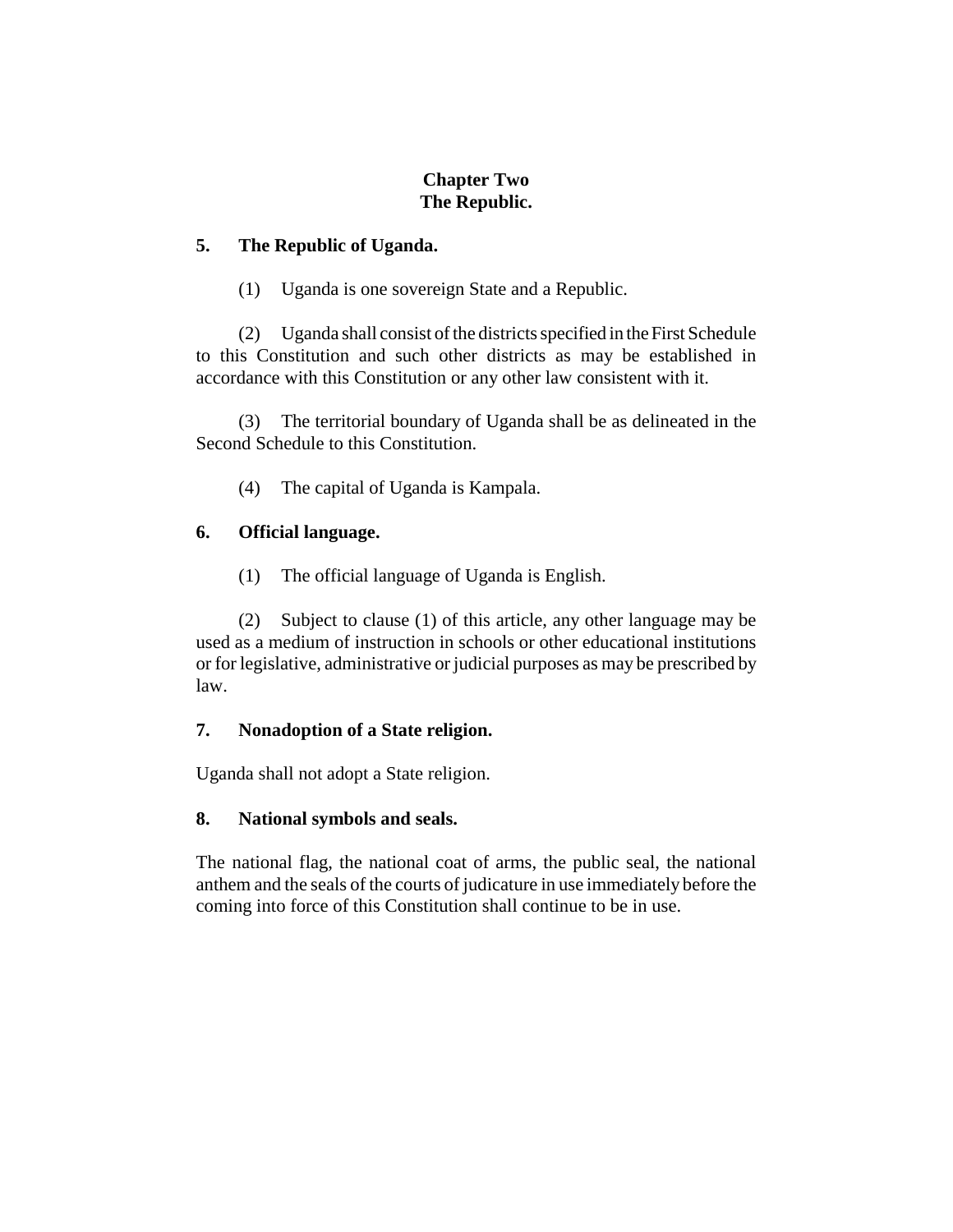# **Chapter Three Citizenship.**

## **9. Citizens of Uganda.**

Every person who, on the commencement of this Constitution, is a citizen of Uganda shall continue to be such a citizen.

# **10. Citizenship by birth.**

The following persons shall be citizens of Uganda by birth—

- (a) every person born in Uganda one of whose parents or grandparents is or was a member of any of the indigenous communities existing and residing within the borders of Uganda as at the first day of February, 1926, and set out in the Third Schedule to this Constitution; and
- (b) every person born in or outside Uganda one of whose parents or grandparents was at the time of birth of that person a citizen of Uganda by birth.

# **11. Foundlings and adopted children.**

(1) A child of not more than five years of age found in Uganda, whose parents are not known, shall be presumed to be a citizen of Uganda by birth.

(2) A child under the age of eighteen years neither of whose parents is a citizen of Uganda, who is adopted by a citizen of Uganda shall, on application, be registered as a citizen of Uganda.

# **12. Citizenship by registration.**

- (1) Every person born in Uganda—
- (a) at the time of whose birth—
	- (i) neither of his or her parents and none of his or her grandparents had diplomatic status in Uganda; and
	- (ii) neither of his or her parents and none of his or her grandparents was a refugee in Uganda; and
- (b) who has lived continuously in Uganda since the ninth day of October, 1962,

shall, on application, be entitled to be registered as a citizen of Uganda.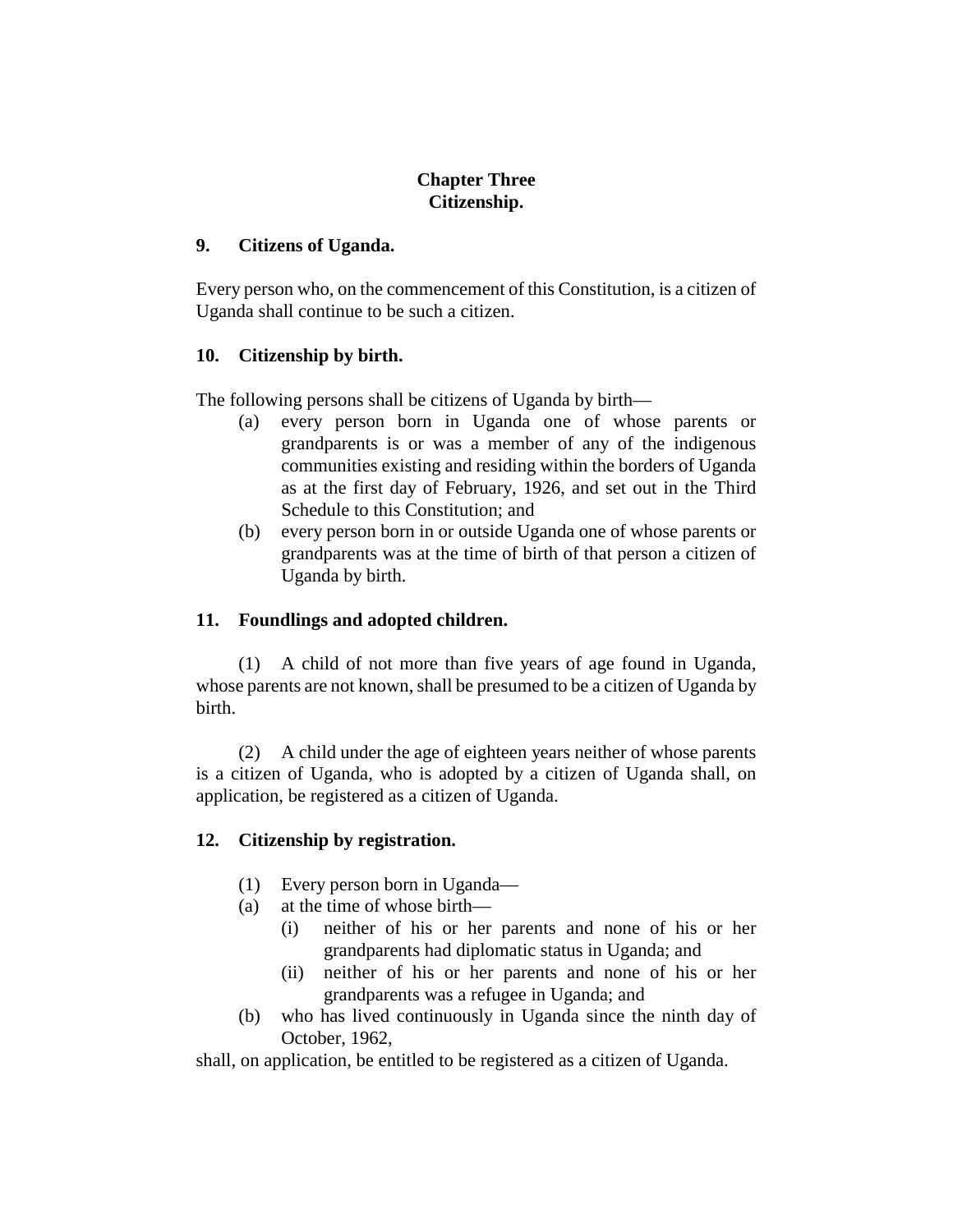(2) The following persons shall, upon application, be registered as citizens of Uganda—

- (a) every person married to a Uganda citizen upon proof of a legal and subsisting marriage of three years or such other period prescribed by Parliament;
- (b) every person who has legally and voluntarily migrated to and has been living in Uganda for at least ten years or such other period prescribed by Parliament;
- (c) every person who, on the commencement of this Constitution, has lived in Uganda for at least twenty years.

(3) Clause (2)(a) of this article applies also to a person who was married to a citizen of Uganda who, but for his or her death, would have continued to be a citizen of Uganda under this Constitution.

(4) Where a person has been registered as a citizen of Uganda under clause (2)(a) of this article and the marriage by virtue of which that person was registered is—

- (a) annulled or otherwise declared void by a court or tribunal of competent jurisdiction; or
- (b) dissolved,

that person shall, unless he or she renounces that citizenship, continue to be a citizen of Uganda.

## **13. Citizenship by naturalisation.**

Parliament shall by law provide for the acquisition and loss of citizenship by naturalisation.

## **14. Loss of citizenship by registration.**

A person may be deprived of his or her citizenship if acquired by registration, on any of the following grounds—

- (a) voluntary acquisition of the citizenship of another country;
- (b) voluntary service in the armed forces or security forces of a country hostile to or at war with Uganda;
- (c) acquisition of Uganda citizenship by fraud, deceit, bribery, or having made intentional and deliberate false statements in his or her application for citizenship; and
- (d) espionage against Uganda.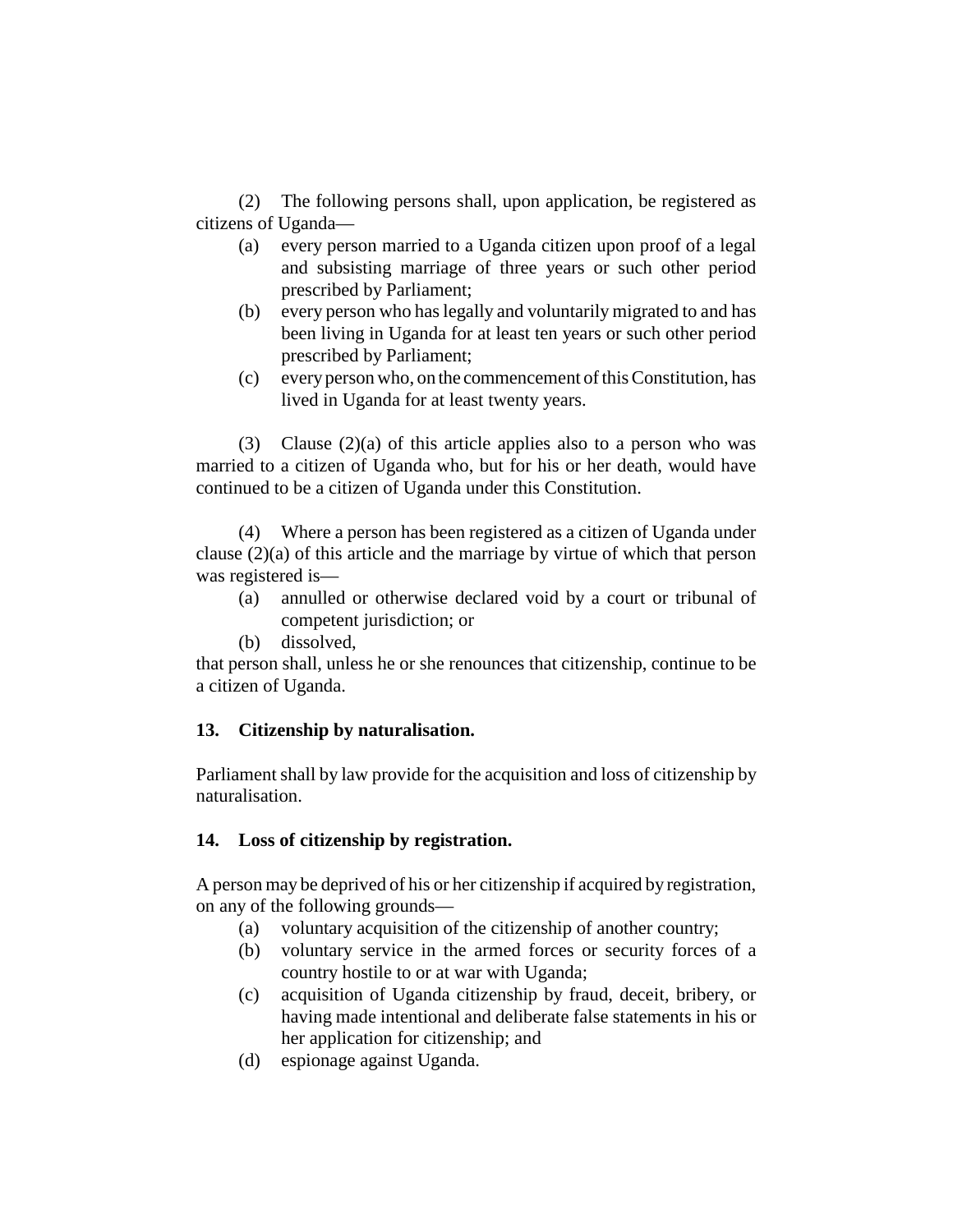### **15. Prohibition of dual citizenship.**

(1) Subject to this article, a Uganda citizen shall not hold the citizenship of another country concurrently with his or her Uganda citizenship.

(2) A citizen of Uganda shall cease forthwith to be a citizen of Uganda if, on attaining the age of eighteen years he or she, by voluntary act other than marriage, acquires or retains the citizenship of a country other than Uganda.

- (3) A person who—
- (a) becomes a citizen of Uganda by registration; and
- (b) upon becoming a citizen of Uganda, is also a citizen of another country,

shall cease to be a citizen of Uganda unless he or she has—

- (c) renounced his or her citizenship of that other country;
- (d) taken the oath of allegiance specified in the Fourth Schedule to this Constitution;
- (e) made and registered such declaration of his or her intentions concerning residence as may be prescribed by law; or
- (f) obtained an extension of time for taking those steps and the extended period has not expired.

(4) A Uganda citizen who loses his or her Uganda citizenship as a result of the acquisition or possession of the citizenship of another country shall, on the renunciation of his or her citizenship of that other country, become a citizen of Uganda.

(5) Where the law of a country, other than Uganda, requires a person who marries a citizen of that country to renounce the citizenship of his or her own country by virtue of that marriage, a citizen of Uganda who is deprived of his or her citizenship by virtue of that marriage shall, on the dissolution of that marriage, if he or she thereby loses his or her citizenship acquired by that marriage, become a citizen of Uganda.

#### **16. National Citizenship and Immigration Board.**

(1) There shall be a National Citizenship and Immigration Board.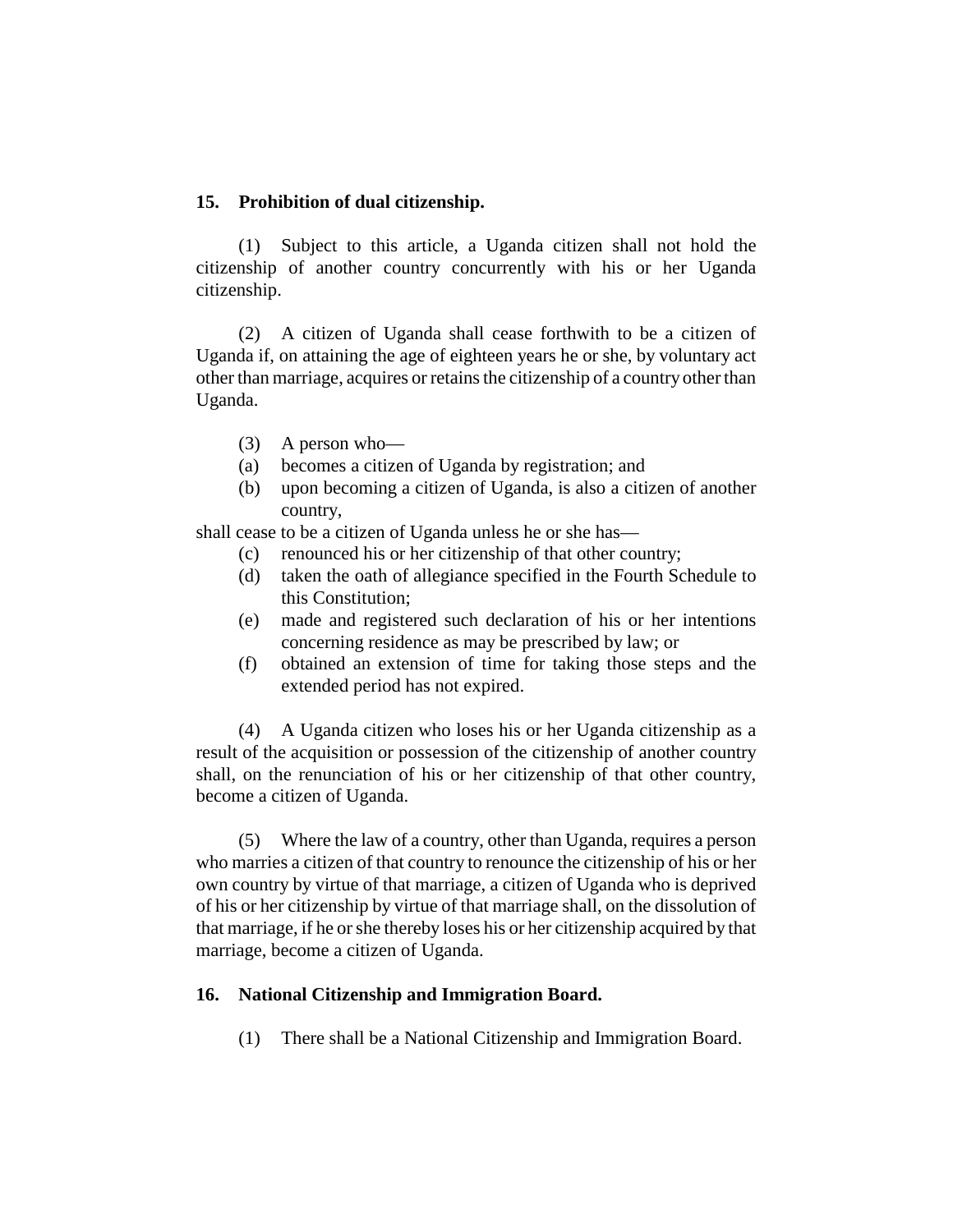(2) The board shall consist of a chairperson and not less than four other persons, each of whom shall be of high moral character and proven integrity, appointed by the President with the approval of Parliament.

(3) The functions of the board shall be prescribed by Parliament and shall include—

- (a) registering and issuing national identity cards to citizens;
- (b) issuing Uganda passports and other travel documents;
- (c) granting and cancelling citizenship by registration and naturalisation;
- (d) granting and cancelling immigration permits; and
- (e) registering and issuing identity cards to aliens.

(4) The functions of the board set out in clause  $(3)(a)$ , (b) and (d) of this article may be decentralised to the district level.

## **17. Duties of a citizen.**

- (1) It is the duty of every citizen of Uganda—
- (a) to respect the national anthem, flag, coat of arms and currency;
- (b) to respect the rights and freedoms of others;
- (c) to protect children and vulnerable persons against any form of abuse, harassment or ill-treatment;
- (d) to protect and preserve public property;
- (e) to defend Uganda and to render national service when necessary;
- (f) to cooperate with lawful agencies in the maintenance of law and order;
- (g) to pay taxes;
- (h) to register for electoral and other lawful purposes;
- (i) to combat corruption and misuse or wastage of public property; and
- (j) to create and protect a clean and healthy environment.

(2) It is the duty of all able-bodied citizens to undergo military training for the defence of this Constitution and the protection of the territorial integrity of Uganda whenever called upon to do so; and the State shall ensure that facilities are available for such training.

#### **18. Registration of births, marriages and deaths.**

The State shall register every birth, marriage and death occurring in Uganda.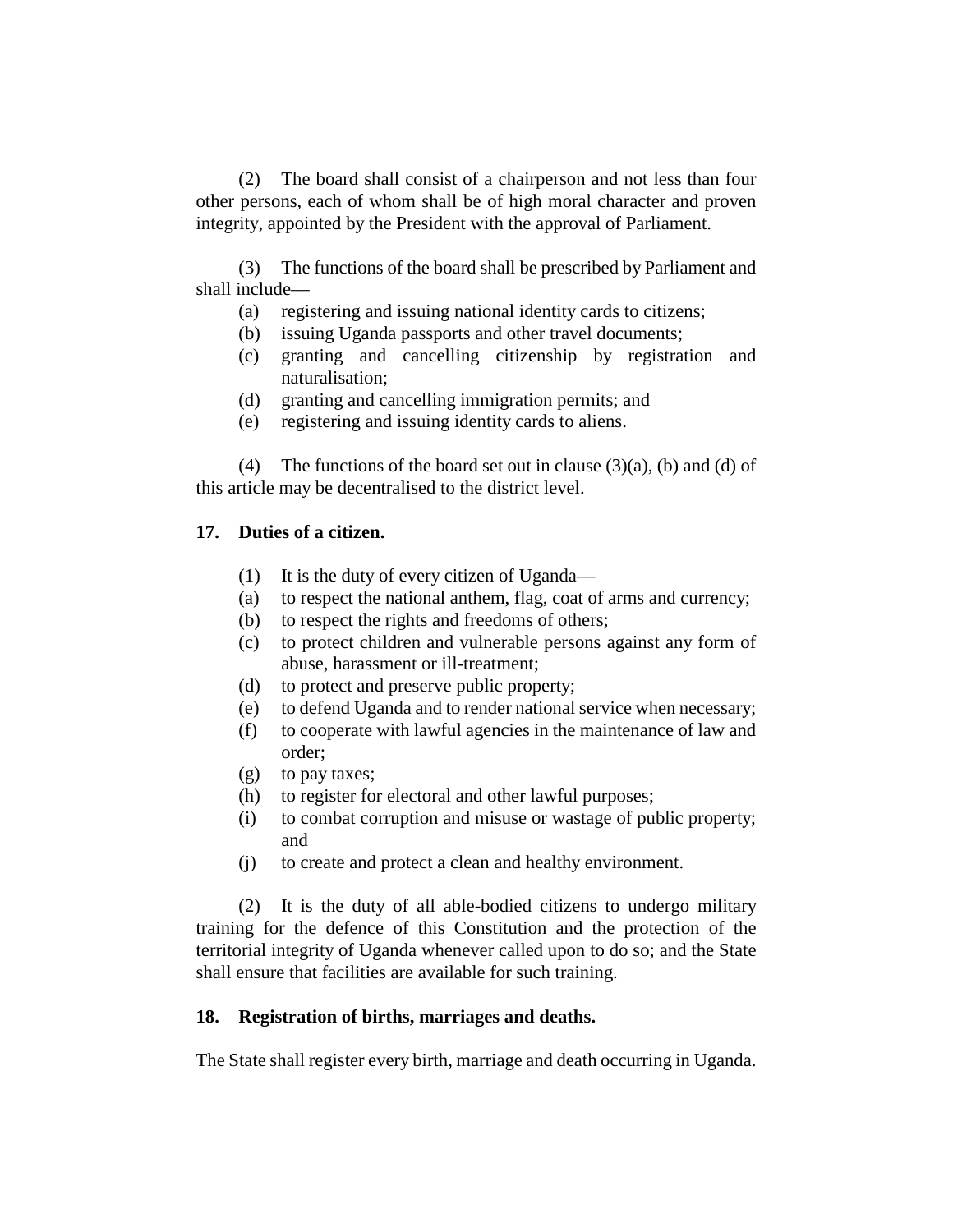### **19. Citizenship of a parent dying before the birth of a person.**

(1) A reference in this Chapter to the citizenship of the parent of a person at the time of the birth of that person shall, in relation to a person born after the death of the parent, be construed as a reference to the citizenship of the parent at the time of the parent's death.

(2) For the purposes of clause (1) of this article, where the death occurred before the coming into force of this Constitution, the citizenship that the parent would have had if he or she had died on the coming into force of this Constitution shall be taken to be his or her citizenship at the time of his or her death.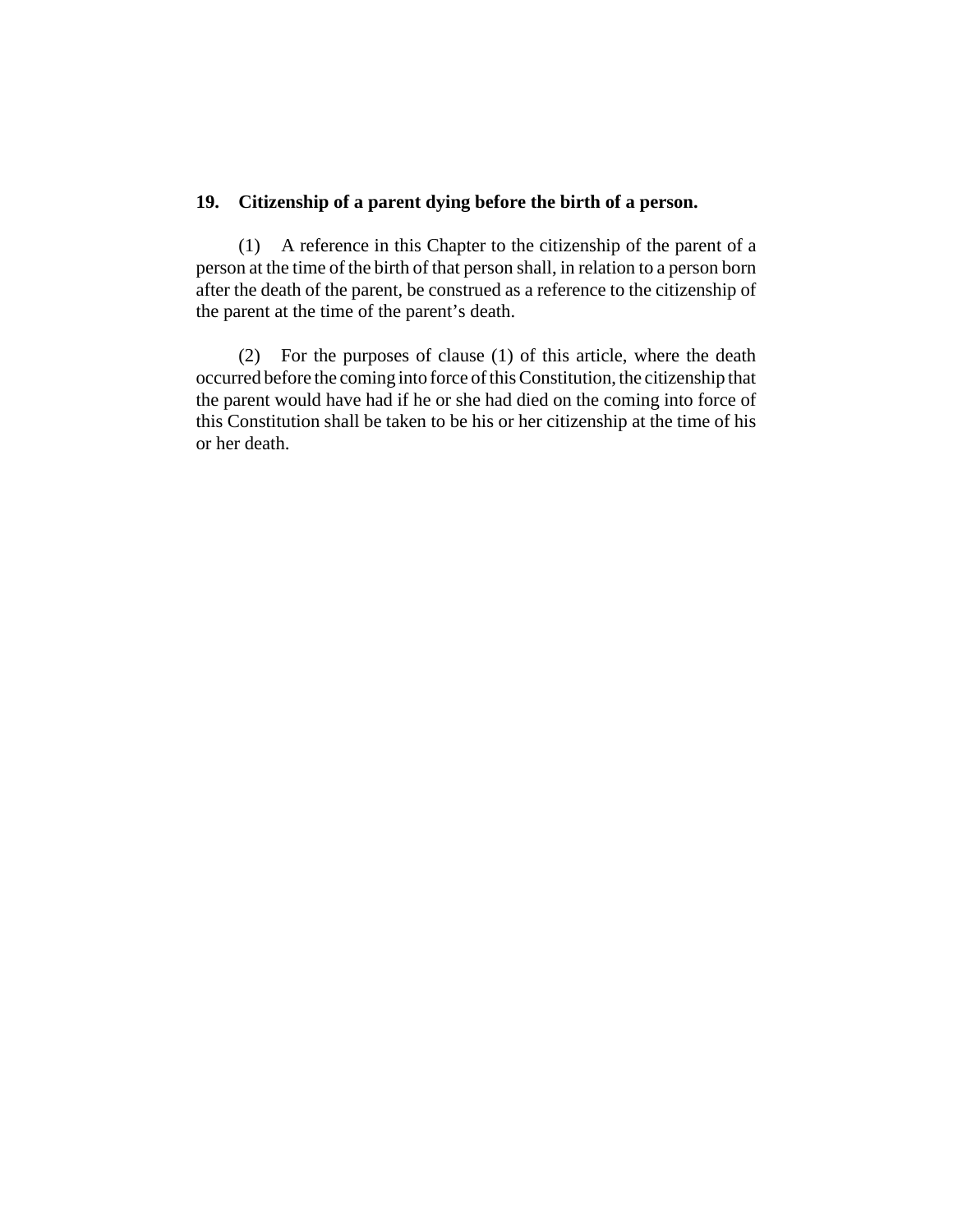# **Chapter Four Protection and promotion of fundamental and other human rights and freedoms.**

*General.*

### **20. Fundamental and other human rights and freedoms.**

(1) Fundamental rights and freedoms of the individual are inherent and not granted by the State.

(2) The rights and freedoms of the individual and groups enshrined in this Chapter shall be respected, upheld and promoted by all organs and agencies of Government and by all persons.

## **21. Equality and freedom from discrimination.**

(1) All persons are equal before and under the law in all spheres of political, economic, social and cultural life and in every other respect and shall enjoy equal protection of the law.

(2) Without prejudice to clause (1) of this article, a person shall not be discriminated against on the ground of sex, race, colour, ethnic origin, tribe, birth, creed or religion, social or economic standing, political opinion or disability.

(3) For the purposes of this article, "discriminate" means to give different treatment to different persons attributable only or mainly to their respective descriptions by sex, race, colour, ethnic origin, tribe, birth, creed or religion, social or economic standing, political opinion or disability.

(4) Nothing in this article shall prevent Parliament from enacting laws that are necessary for—

- (a) implementing policies and programmes aimed at redressing social, economic, educational or other imbalance in society; or
- (b) making such provision as is required or authorised to be made under this Constitution; or
- (c) providing for any matter acceptable and demonstrably justified in a free and democratic society.
- (5) Nothing shall be taken to be inconsistent with this article which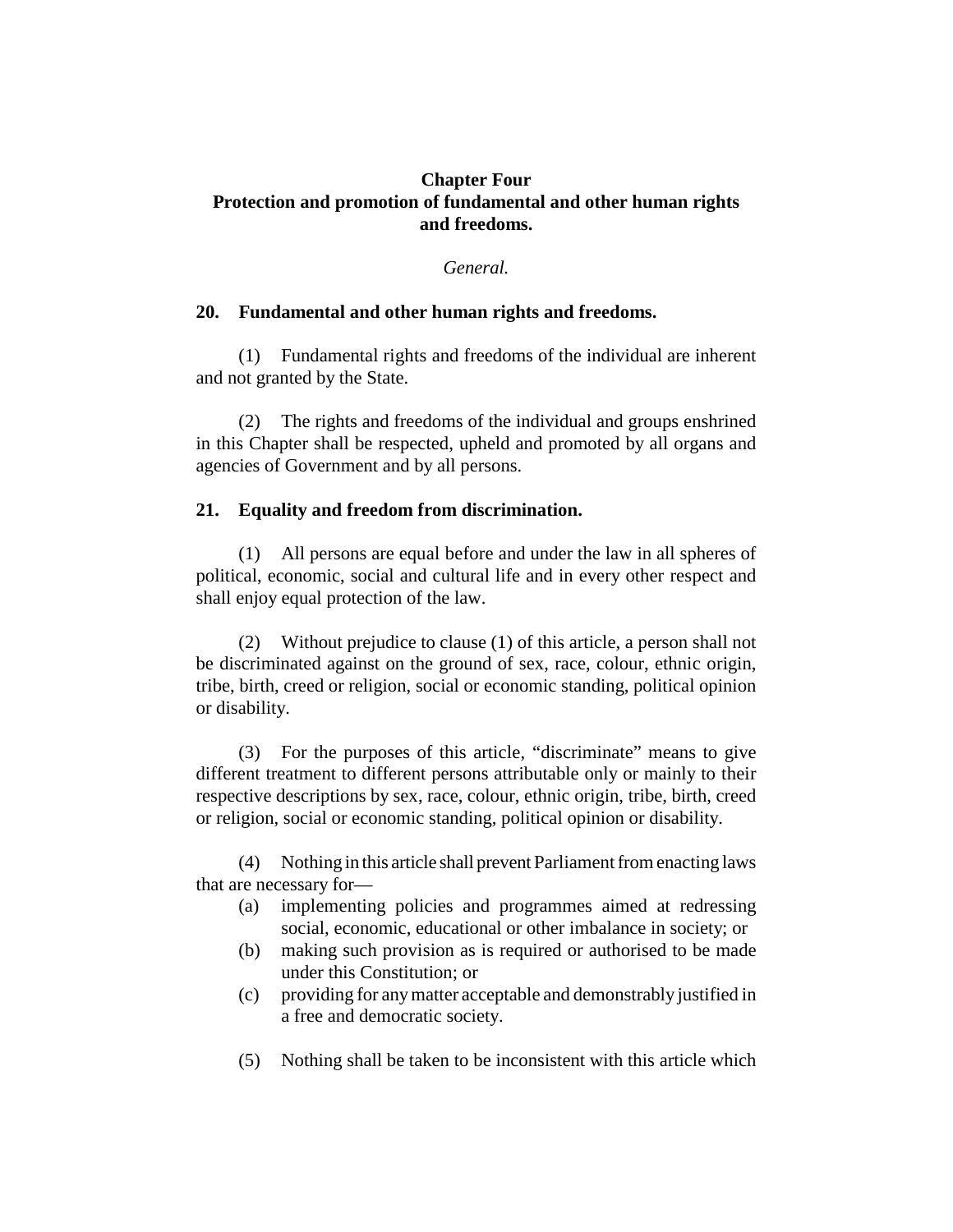is allowed to be done under any provision of this Constitution.

### **22. Protection of right to life.**

(1) No person shall be deprived of life intentionally except in execution of a sentence passed in a fair trial by a court of competent jurisdiction in respect of a criminal offence under the laws of Uganda and the conviction and sentence have been confirmed by the highest appellate court.

(2) No person has the right to terminate the life of an unborn child except as may be authorised by law.

## **23. Protection of personal liberty.**

(1) No person shall be deprived of personal liberty except in any of the following cases—

- (a) in execution of the sentence or order of a court, whether established for Uganda or another country or of an international court or tribunal in respect of a criminal offence of which that person has been convicted, or of an order of a court punishing the person for contempt of court;
- (b) in execution of the order of a court made to secure the fulfillment of any obligation imposed on that person by law;
- (c) for the purpose of bringing that person before a court in execution of the order of a court or upon reasonable suspicion that that person has committed or is about to commit a criminal offence under the laws of Uganda;
- (d) for the purpose of preventing the spread of an infectious or contagious disease;
- (e) in the case of a person who has not attained the age of eighteen years, for the purpose of the education or welfare of that person;
- $(f)$  in the case of a person who is, or is reasonably suspected to be, of unsound mind or addicted to drugs or alcohol, for the purpose of the care or treatment of that person or the protection of the community;
- (g) for the purpose of preventing the unlawful entry of that person into Uganda, or for the purpose of effecting the expulsion, extradition or other lawful removal of that person from Uganda or for the purpose of restricting that person while being conveyed through Uganda in the course of the extradition or removal of that person as a convicted prisoner from one country to another; or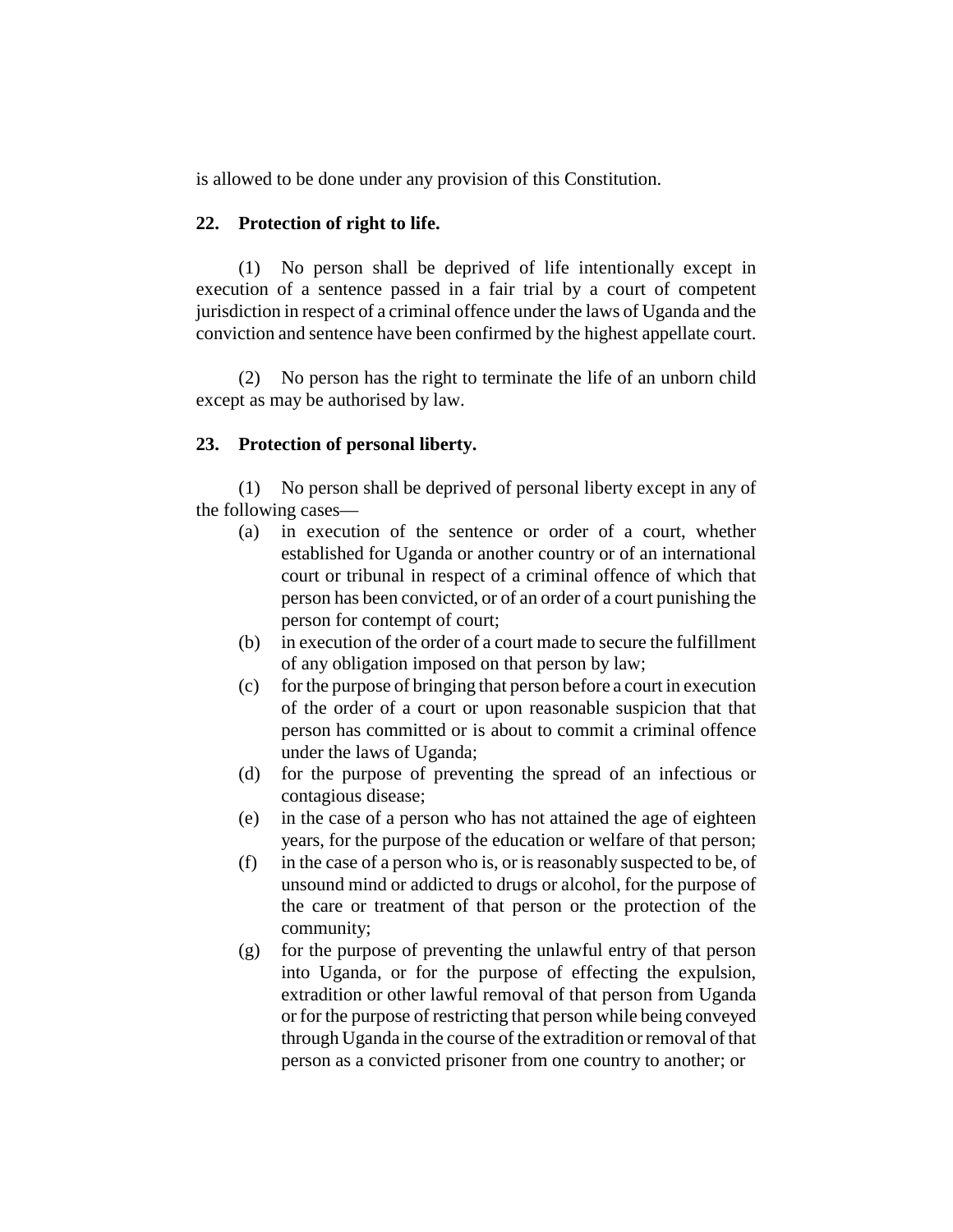(h) as may be authorised by law, in any other circumstances similar to any of the cases specified in paragraphs (a) to (g) of this clause.

(2) A person arrested, restricted or detained shall be kept in a place authorised by law.

(3) A person arrested, restricted or detained shall be informed immediately, in a language that the person understands, of the reasons for the arrest, restriction or detention and of his or her right to a lawyer of his or her choice.

- (4) A person arrested or detained—
- (a) for the purpose of bringing him or her before a court in execution of an order of a court; or
- (b) upon reasonable suspicion of his or her having committed or being about to commit a criminal offence under the laws of Uganda,

shall, if not earlier released, be brought to court as soon as possible but in any case not later than forty-eight hours from the time of his or her arrest.

- (5) Where a person is restricted or detained—
- (a) the next-of-kin of that person shall, at the request of that person, be informed as soon as practicable of the restriction or detention;
- (b) the next-of-kin, lawyer and personal doctor of that person shall be allowed reasonable access to that person; and
- (c) that person shall be allowed access to medical treatment including, at the request and at the cost of that person, access to private medical treatment.
- (6) Where a person is arrested in respect of a criminal offence—
- (a) the person is entitled to apply to the court to be released on bail, and the court may grant that person bail on such conditions as the court considers reasonable;
- (b) in the case of an offence which is triable by the High Court as well as by a subordinate court, the person shall be released on bail on such conditions as the court considers reasonable, if that person has been remanded in custody in respect of the offence before trial for one hundred and twenty days;
- (c) in the case of an offence triable only by the High Court, the person shall be released on bail on such conditions as the court considers reasonable, if the person has been remanded in custody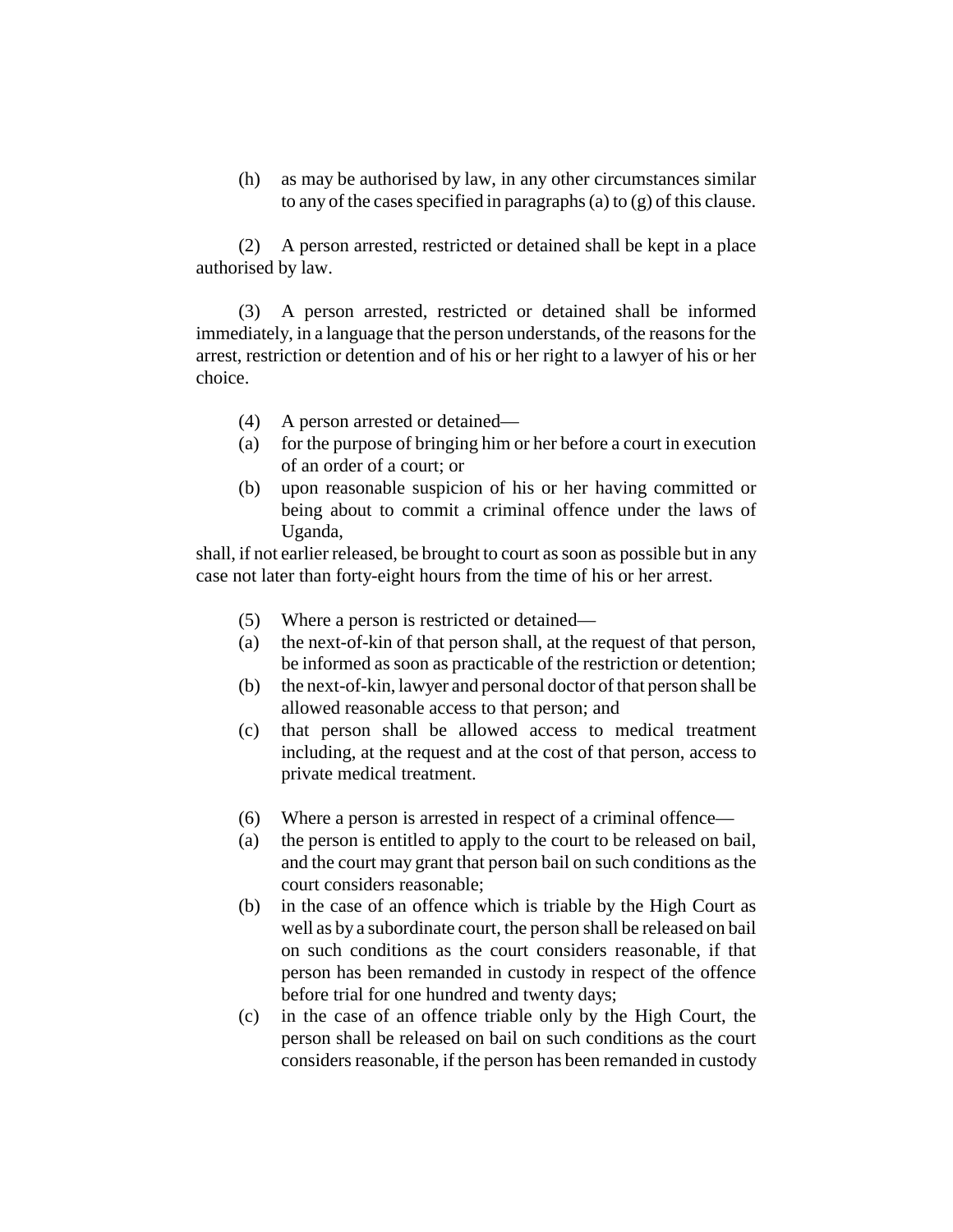for three hundred and sixty days before the case is committed to the High Court.

(7) A person unlawfully arrested, restricted or detained by any other person or authority shall be entitled to compensation from that other person or authority whether it is the State or an agency of the State or other person or authority.

(8) Where a person is convicted and sentenced to a term of imprisonment for an offence, any period he or she spends in lawful custody in respect of the offence before the completion of his or her trial shall be taken into account in imposing the term of imprisonment.

(9) The right to an order of habeas corpus shall be inviolable and shall not be suspended.

# **24. Respect for human dignity and protection from inhuman treatment.**

No person shall be subjected to any form of torture or cruel, inhuman or degrading treatment or punishment.

# **25. Protection from slavery, servitude and forced labour.**

- (1) No person shall be held in slavery or servitude.
- (2) No person shall be required to perform forced labour.

(3) For the purposes of this article, "forced labour" does not include—

- (a) any labour required in consequence of the sentence or order of a court;
- (b) any labour required of any person while that person is lawfully detained which, though not required in consequence of the sentence or order of a court, is reasonably necessary in the interests of hygiene or for the maintenance of the place at which the person is detained;
- (c) any labour required of a member of a disciplined force as part of that member's duties as such or, in the case of a person who has conscientious objections to service as a member of a naval, military or air force, any labour which that person is required by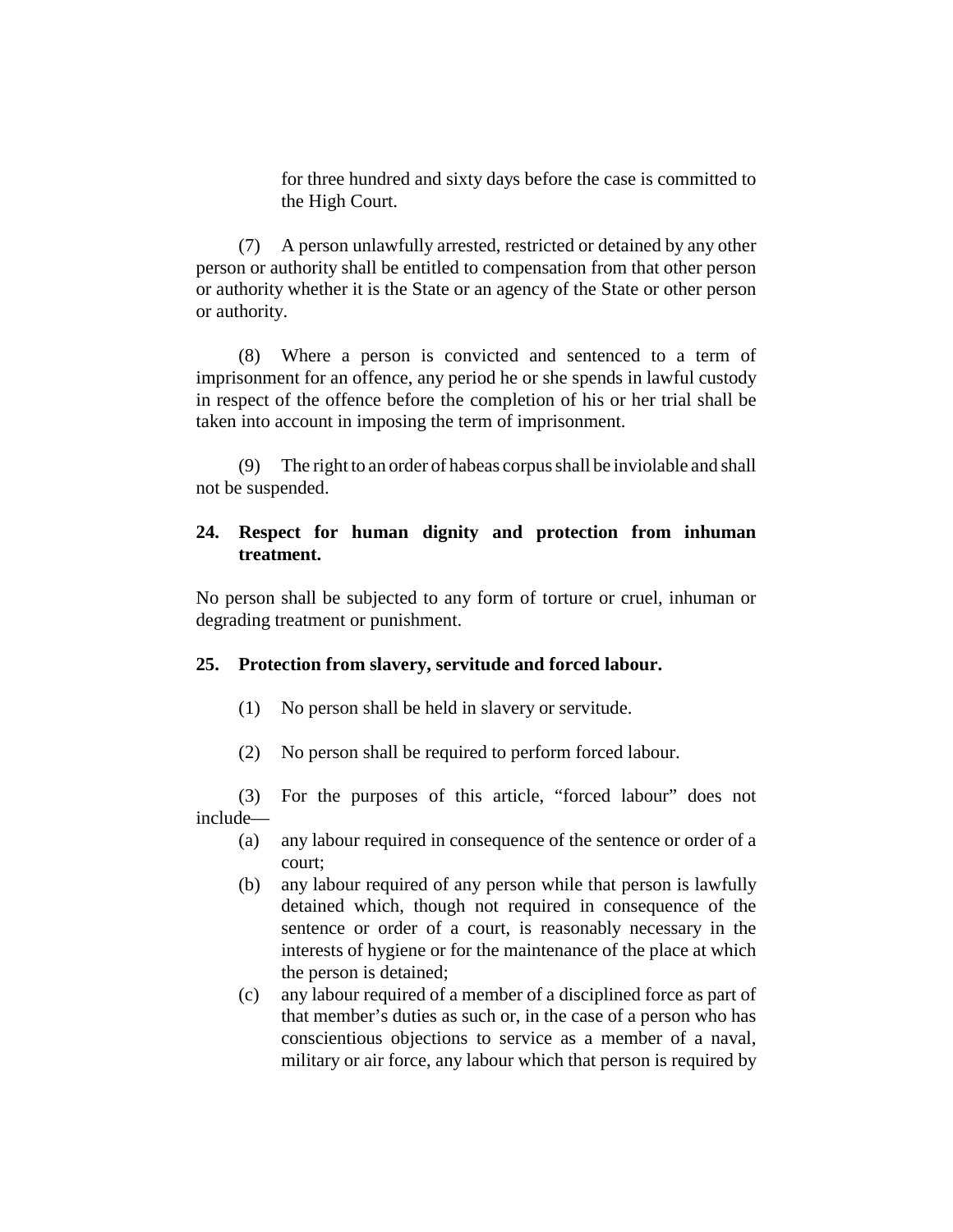law to perform in place of that service;

- (d) any labour required during any period when Uganda is at war or in case of any emergency or calamity which threatens the life and well-being of the community, to the extent that the requiring of the labour is reasonably justifiable in the circumstances of any situation arising or existing during the period or as a result of the emergency or calamity, for the purpose of dealing with that situation; or
- (e) any labour reasonably required as part of reasonable and normal communal or other civic obligations.

# **26. Protection from deprivation of property.**

(1) Every person has a right to own property either individually or in association with others.

(2) No person shall be compulsorily deprived of property or any interest in or right over property of any description except where the following conditions are satisfied—

- (a) the taking of possession or acquisition is necessary for public use or in the interest of defence, public safety, public order, public morality or public health; and
- (b) the compulsory taking of possession or acquisition of property is made under a law which makes provision for—
	- (i) prompt payment of fair and adequate compensation, prior to the taking of possession or acquisition of the property; and
	- (ii) a right of access to a court of law by any person who has an interest or right over the property.

# **27. Right to privacy of person, home and other property.**

- (1) No person shall be subjected to—
- (a) unlawful search of the person, home or other property of that person; or
- (b) unlawful entry by others of the premises of that person.

(2) No person shall be subjected to interference with the privacy of that person's home, correspondence, communication or other property.

# **28. Right to a fair hearing.**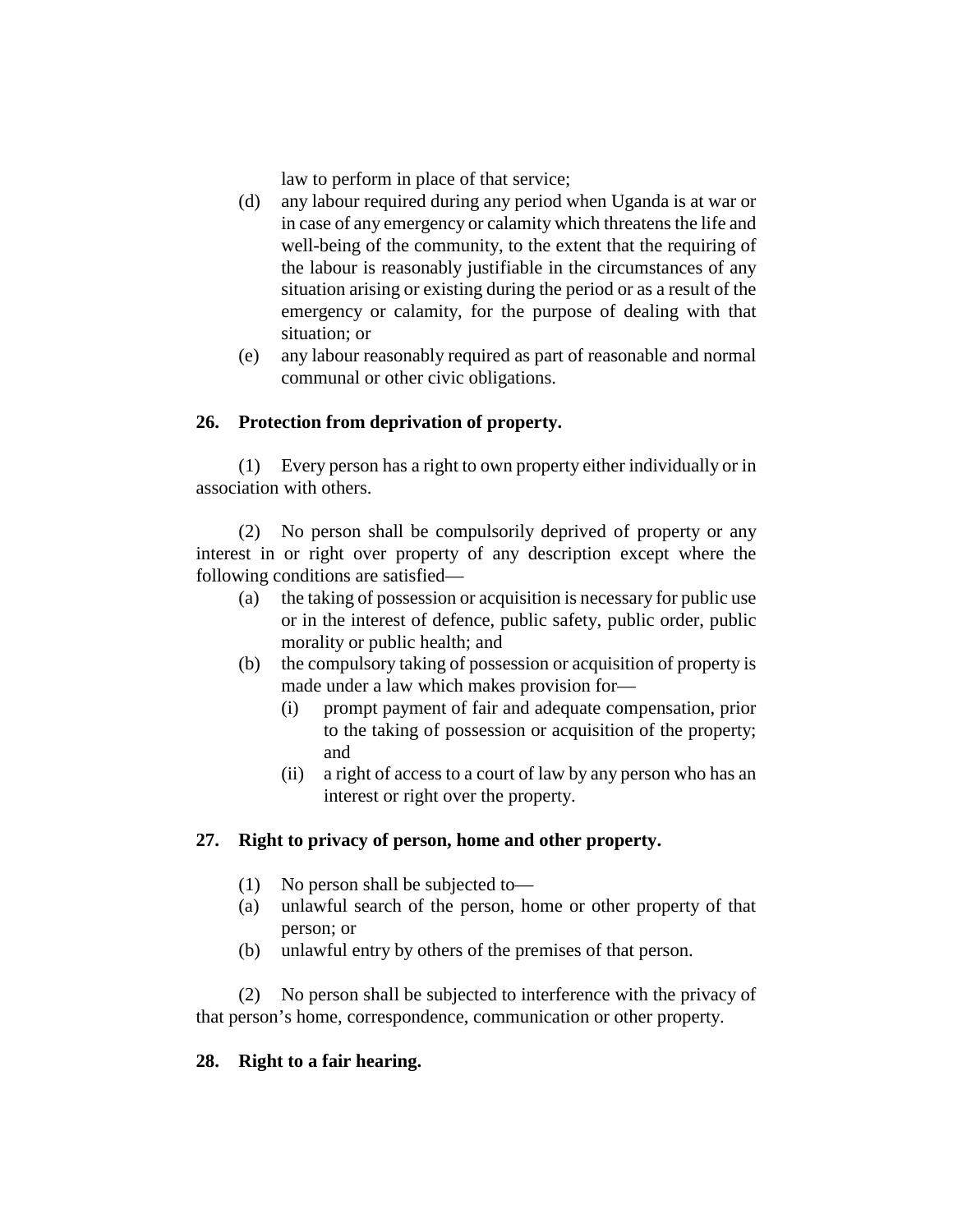(1) In the determination of civil rights and obligations or any criminal charge, a person shall be entitled to a fair, speedy and public hearing before an independent and impartial court or tribunal established by law.

(2) Nothing in clause (1) of this article shall prevent the court or tribunal from excluding the press or the public from all or any proceedings before it for reasons of morality, public order or national security, as may be necessary in a free and democratic society.

- (3) Every person who is charged with a criminal offence shall—
- (a) be presumed to be innocent until proved guilty or until that person has pleaded guilty;
- (b) be informed immediately, in a language that the person understands, of the nature of the offence;
- (c) be given adequate time and facilities for the preparation of his or her defence;
- (d) be permitted to appear before the court in person or, at that person's own expense, by a lawyer of his or her choice;
- (e) in the case of any offence which carries a sentence of death or imprisonment for life, be entitled to legal representation at the expense of the State;
- (f) be afforded, without payment by that person, the assistance of an interpreter if that person cannot understand the language used at the trial;
- (g) be afforded facilities to examine witnesses and to obtain the attendance of other witnesses before the court.

(4) Nothing done under the authority of any law shall be held to be inconsistent with—

- (a) clause  $(3)(a)$  of this article, to the extent that the law in question imposes upon any person charged with a criminal offence, the burden of proving particular facts;
- (b) clause  $(3)(g)$  of this article, to the extent that the law imposes conditions that must be satisfied if witnesses called to testify on behalf of an accused are to be paid their expenses out of public funds.

(5) Except with his or her consent, the trial of any person shall not take place in the absence of that person unless the person so conducts himself or herself as to render the continuance of the proceedings in the presence of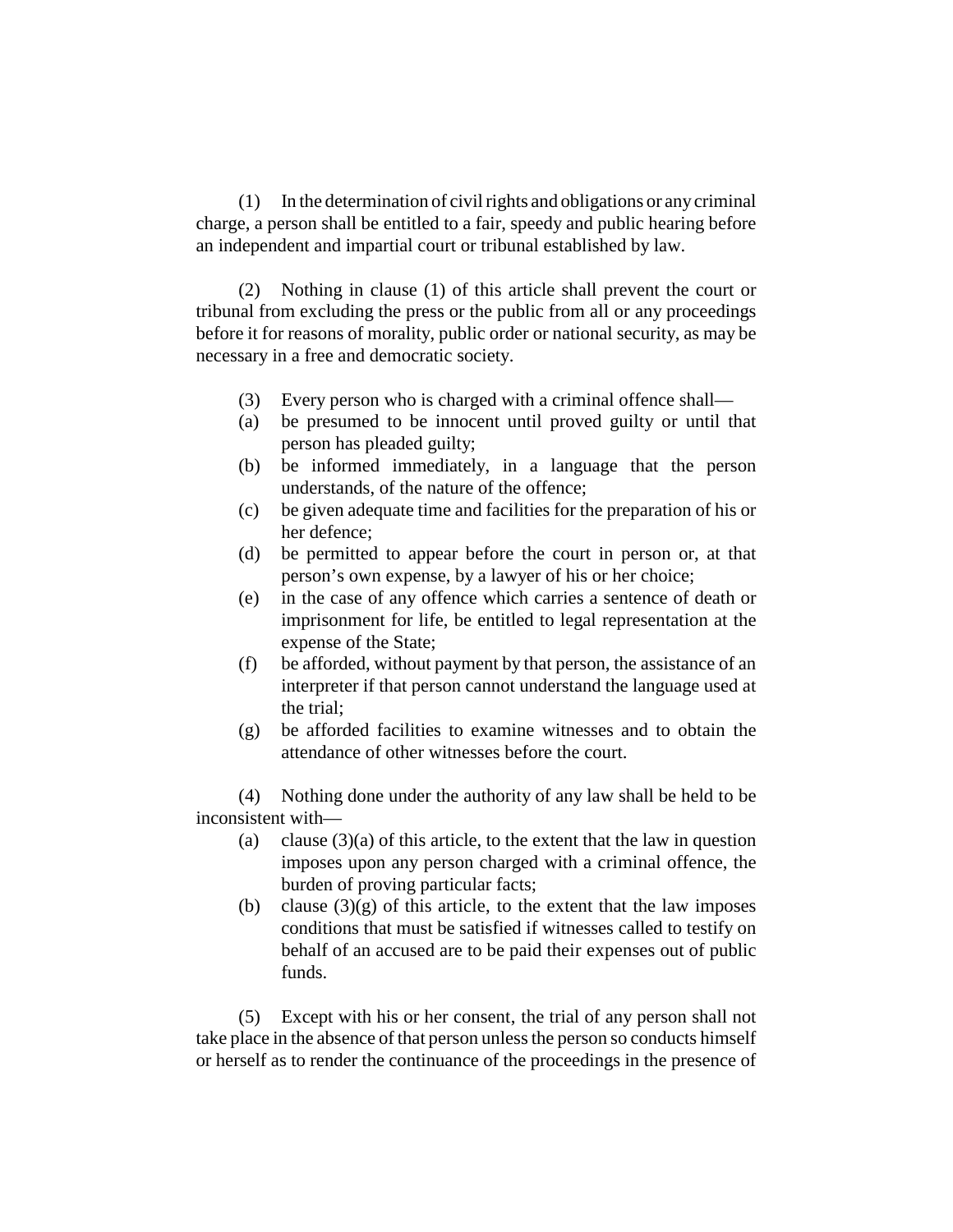that person impracticable and the court makes an order for the person to be removed and the trial to proceed in the absence of that person.

(6) A person tried for any criminal offence, or any person authorised by him or her, shall, after the judgment in respect of that offence, be entitled to a copy of the proceedings upon payment of a fee prescribed by law.

(7) No person shall be charged with or convicted of a criminal offence which is founded on an act or omission that did not at the time it took place constitute a criminal offence.

(8) No penalty shall be imposed for a criminal offence that is severer in degree or description than the maximum penalty that could have been imposed for that offence at the time when it was committed.

(9) A person who shows that he or she has been tried by a competent court for a criminal offence and convicted or acquitted of that offence shall not again be tried for the offence or for any other criminal offence of which he or she could have been convicted at the trial for that offence, except upon the order of a superior court in the course of appeal or review proceedings relating to the conviction or acquittal.

(10) No person shall be tried for a criminal offence if the person shows that he or she has been pardoned in respect of that offence.

(11) Where a person is being tried for a criminal offence, neither that person nor the spouse of that person shall be compelled to give evidence against that person.

(12) Except for contempt of court, no person shall be convicted of a criminal offence unless the offence is defined and the penalty for it prescribed by law.

# **29. Protection of freedom of conscience, expression, movement, religion, assembly and association.**

- (1) Every person shall have the right to—
- (a) freedom of speech and expression which shall include freedom of the press and other media;
- (b) freedom of thought, conscience and belief which shall include academic freedom in institutions of learning;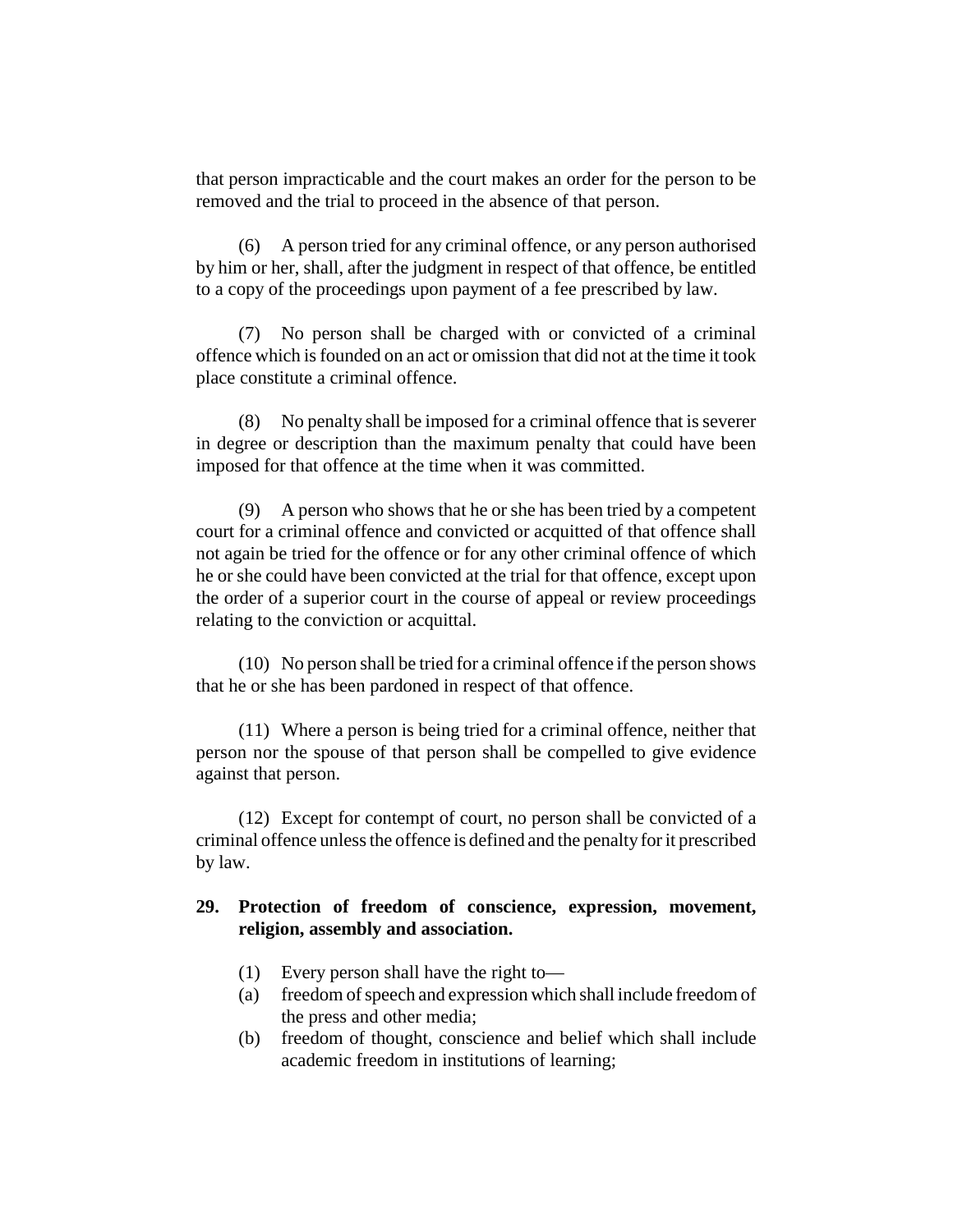- (c) freedom to practise any religion and manifest such practice which shall include the right to belong to and participate in the practices of any religious body or organisation in a manner consistent with this Constitution;
- (d) freedom to assemble and to demonstrate together with others peacefully and unarmed and to petition; and
- (e) freedom of association which shall include the freedom to form and join associations or unions, including trade unions and political and other civic organisations.
- (2) Every Ugandan shall have the right—
- (a) to move freely throughout Uganda and to reside and settle in any part of Uganda;
- (b) to enter, leave and return to, Uganda; and
- (c) to a passport or other travel document.

# **30. Right to education.**

All persons have a right to education.

# **31. Rights of the family.**

(1) Men and women of the age of eighteen years and above have the right to marry and to found a family and are entitled to equal rights in marriage, during marriage and at its dissolution.

(2) Parliament shall make appropriate laws for the protection of the rights of widows and widowers to inherit the property of their deceased spouses and to enjoy parental rights over their children.

(3) Marriage shall be entered into with the free consent of the man and woman intending to marry.

(4) It is the right and duty of parents to care for and bring up their children.

(5) Children may not be separated from their families or the persons entitled to bring them up against the will of their families or of those persons, except in accordance with the law.

# **32. Affirmative action in favour of marginalised groups.**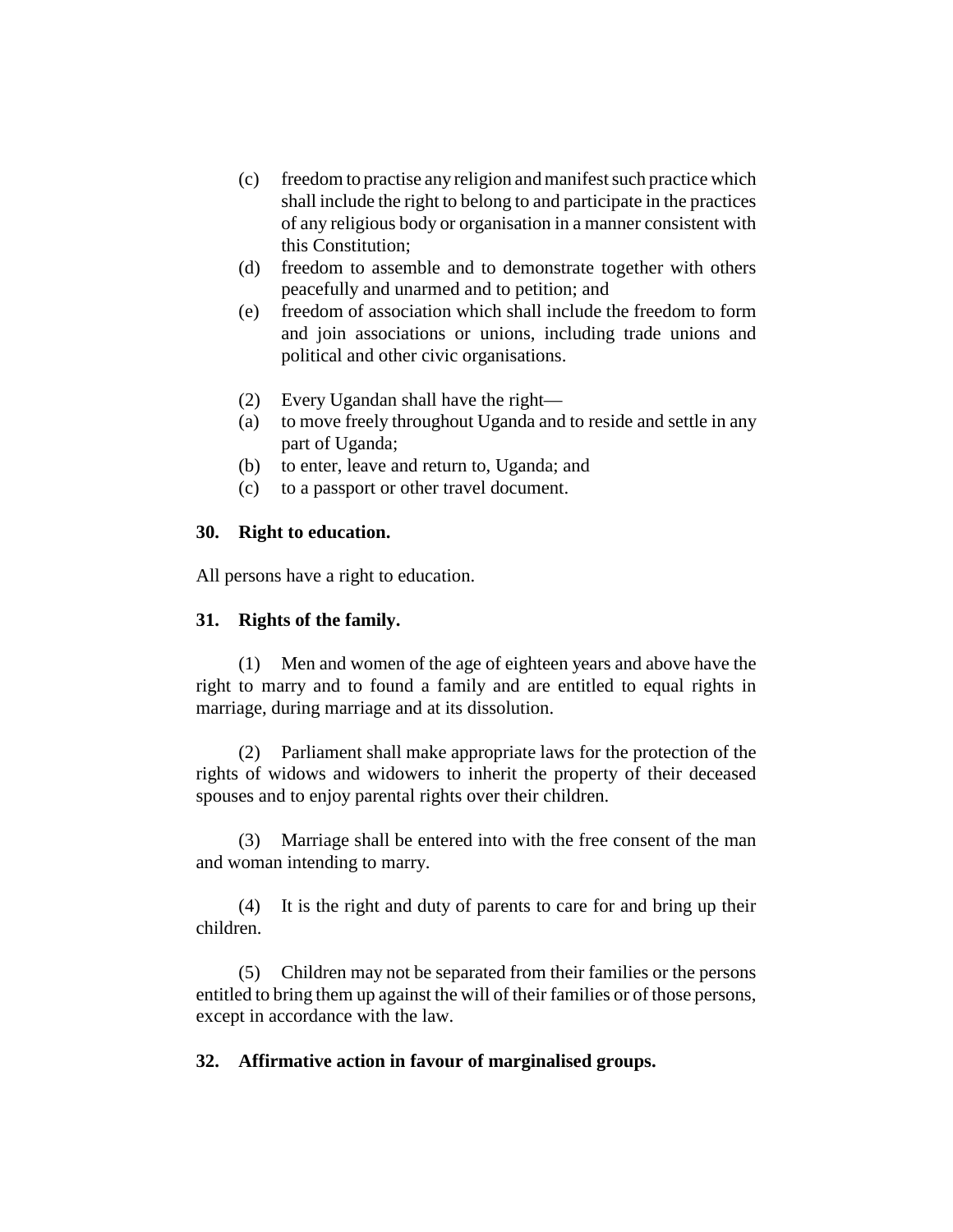(1) Notwithstanding anything in this Constitution, the State shall take affirmative action in favour of groups marginalised on the basis of gender, age, disability or any other reason created by history, tradition or custom, for the purpose of redressing imbalances which exist against them.

(2) Parliament shall make relevant laws, including laws for the establishment of an equal opportunities commission, for the purpose of giving full effect to clause (1) of this article.

#### **33. Rights of women.**

(1) Women shall be accorded full and equal dignity of the person with men.

(2) The State shall provide the facilities and opportunities necessary to enhance the welfare of women to enable them to realise their full potential and advancement.

(3) The State shall protect women and their rights, taking into account their unique status and natural maternal functions in society.

(4) Women shall have the right to equal treatment with men and that right shall include equal opportunities in political, economic and social activities.

(5) Without prejudice to article 32 of this Constitution, women shall have the right to affirmative action for the purpose of redressing the imbalances created by history, tradition or custom.

(6) Laws, cultures, customs or traditions which are against the dignity, welfare or interest of women or which undermine their status, are prohibited by this Constitution.

#### **34. Rights of children.**

(1) Subject to laws enacted in their best interests, children shall have the right to know and be cared for by their parents or those entitled by law to bring them up.

(2) A child is entitled to basic education which shall be the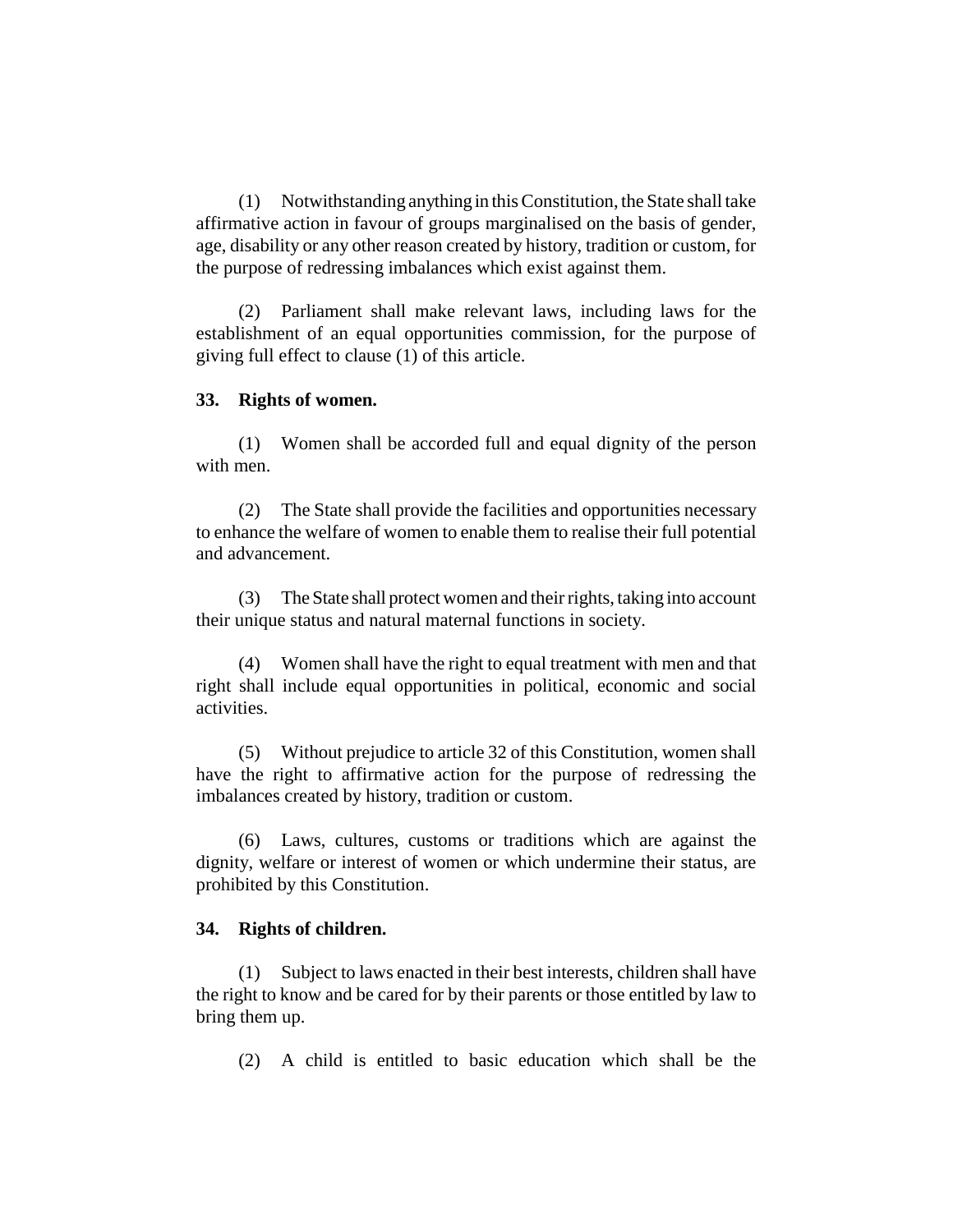responsibility of the State and the parents of the child.

(3) No child shall be deprived by any person of medical treatment, education or any other social or economic benefit by reason of religious or other beliefs.

(4) Children are entitled to be protected from social or economic exploitation and shall not be employed in or required to perform work that is likely to be hazardous or to interfere with their education or to be harmful to their health or physical, mental, spiritual, moral or social development.

(5) For the purposes of clause (4) of this article, children shall be persons under the age of sixteen years.

(6) A child offender who is kept in lawful custody or detention shall be kept separately from adult offenders.

(7) The law shall accord special protection to orphans and other vulnerable children.

## **35. Rights of persons with disabilities.**

(1) Persons with disabilities have a right to respect and human dignity, and the State and society shall take appropriate measures to ensure that they realise their full mental and physical potential.

(2) Parliament shall enact laws appropriate for the protection of persons with disabilities.

#### **36. Protection of rights of minorities.**

Minorities have a right to participate in decision-making processes, and their views and interests shall be taken into account in the making of national plans and programmes.

# **37. Right to culture and similar rights.**

Every person has a right as applicable to belong to, enjoy, practise, profess, maintain and promote any culture, cultural institution, language, tradition, creed or religion in community with others.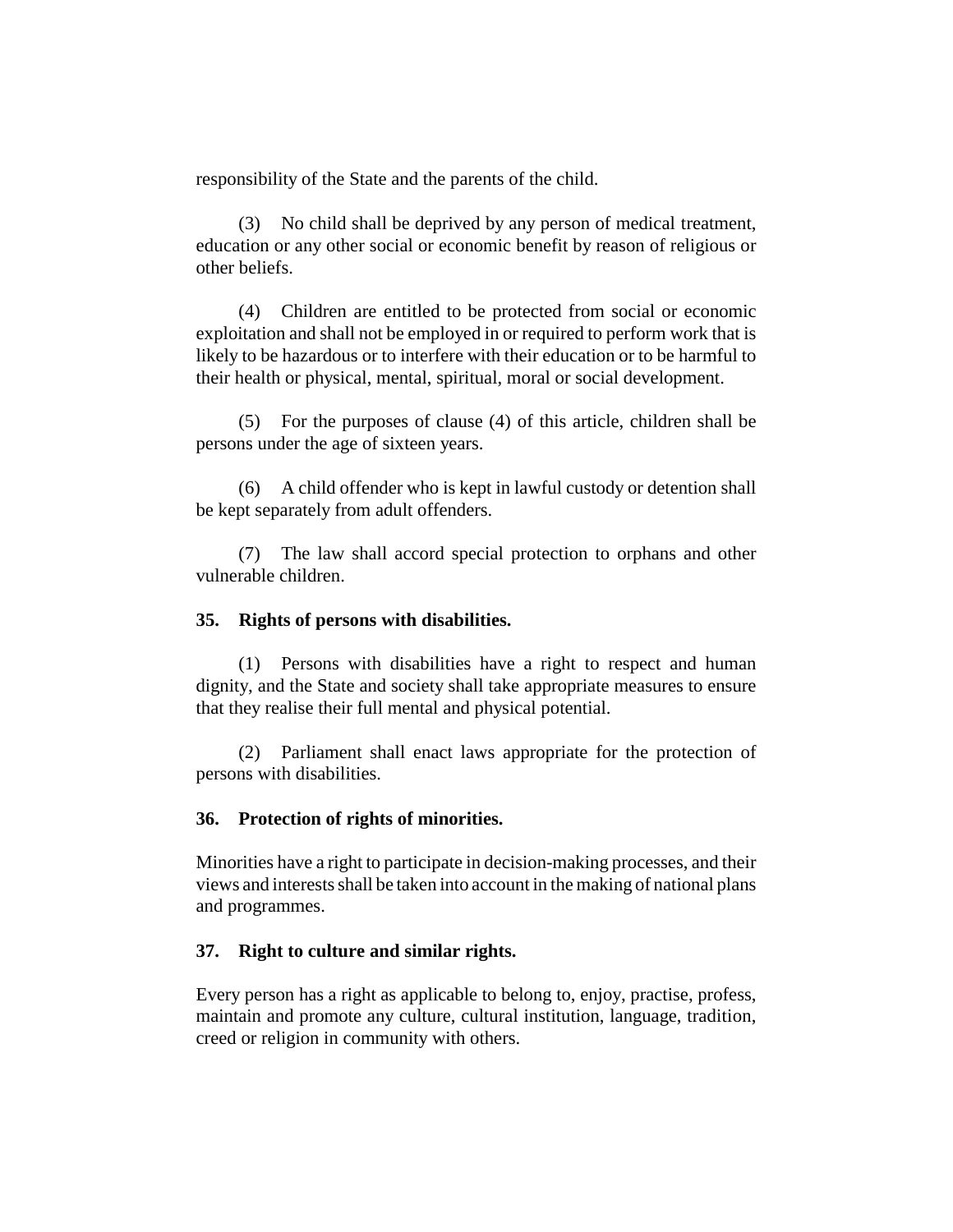## **38. Civic rights and activities.**

(1) Every Uganda citizen has the right to participate in the affairs of government, individually or through his or her representatives in accordance with law.

(2) Every Ugandan has a right to participate in peaceful activities to influence the policies of government through civic organisations.

# **39. Right to a clean and healthy environment.**

Every Ugandan has a right to a clean and healthy environment.

### **40. Economic rights.**

- (1) Parliament shall enact laws—
- (a) to provide for the right of persons to work under satisfactory, safe and healthy conditions;
- (b) to ensure equal payment for equal work without discrimination; and
- (c) to ensure that every worker is accorded rest and reasonable working hours and periods of holidays with pay, as well as remuneration for public holidays.

(2) Every person in Uganda has the right to practise his or her profession and to carry on any lawful occupation, trade or business.

- (3) Every worker has a right—
- (a) to form or join a trade union of his or her choice for the promotion and protection of his or her economic and social interests;
- (b) to collective bargaining and representation; and
- (c) to withdraw his or her labour according to law.

(4) The employer of every woman worker shall accord her protection during pregnancy and after birth, in accordance with the law.

# **41. Right of access to information.**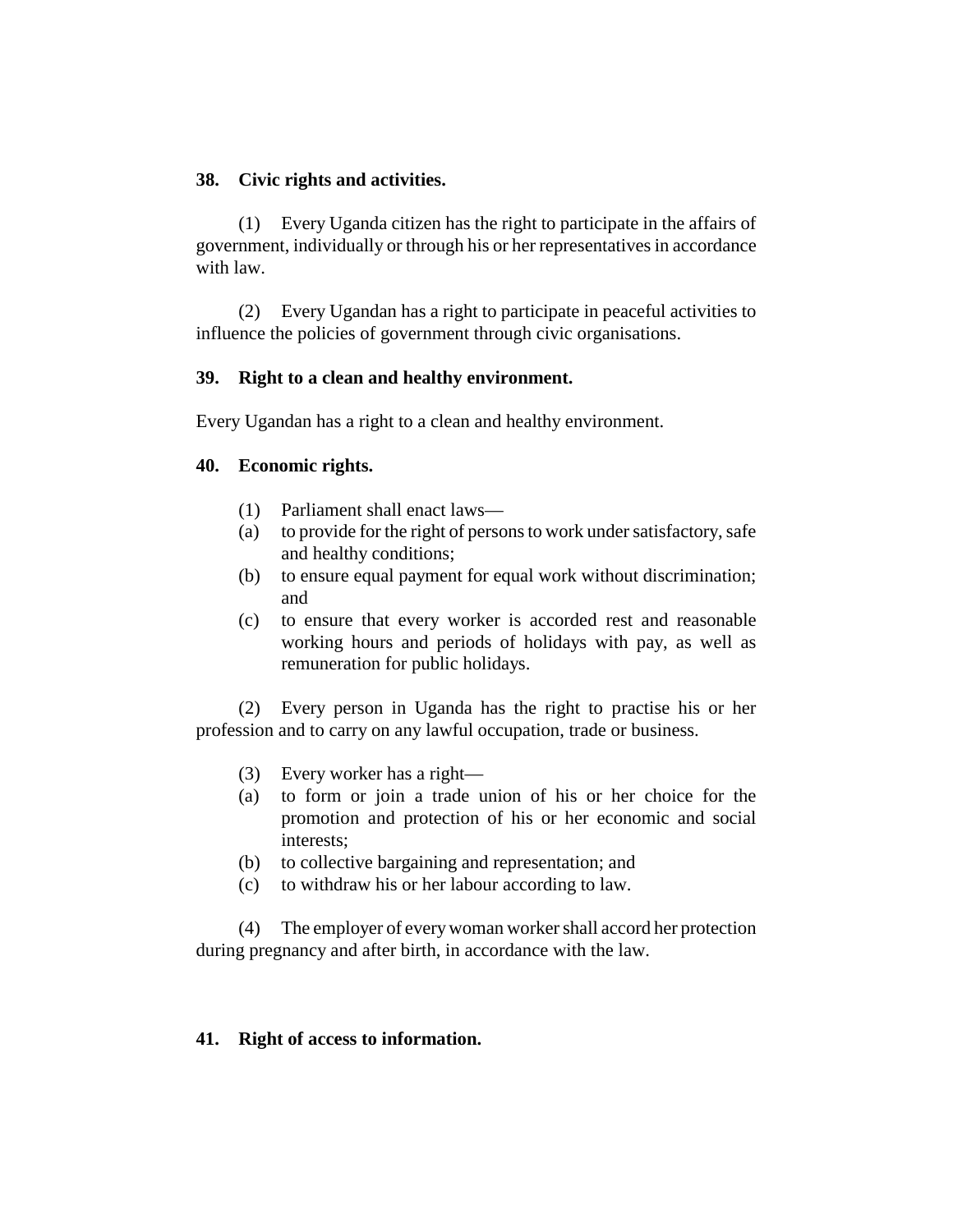(1) Every citizen has a right of access to information in the possession of the State or any other organ or agency of the State except where the release of the information is likely to prejudice the security or sovereignty of the State or interfere with the right to the privacy of any other person.

(2) Parliament shall make laws prescribing the classes of information referred to in clause (1) of this article and the procedure for obtaining access to that information.

# **42. Right to just and fair treatment in administrative decisions.**

Any person appearing before any administrative official or body has a right to be treated justly and fairly and shall have a right to apply to a court of law in respect of any administrative decision taken against him or her.

# **43. General limitation on fundamental and other human rights and freedoms.**

(1) In the enjoyment of the rights and freedoms prescribed in this Chapter, no person shall prejudice the fundamental or other human rights and freedoms of others or the public interest.

- (2) Public interest under this article shall not permit—
- (a) political persecution;
- (b) detention without trial;
- (c) any limitation of the enjoyment of the rights and freedoms prescribed by this Chapter beyond what is acceptable and demonstrably justifiable in a free and democratic society, or what is provided in this Constitution.

# **44. Prohibition of derogation from particular human rights and freedoms.**

Notwithstanding anything in this Constitution, there shall be no derogation from the enjoyment of the following rights and freedoms—

- (a) freedom from torture and cruel, inhuman or degrading treatment or punishment;
- (b) freedom from slavery or servitude;
- (c) the right to fair hearing;
- (d) the right to an order of habeas corpus.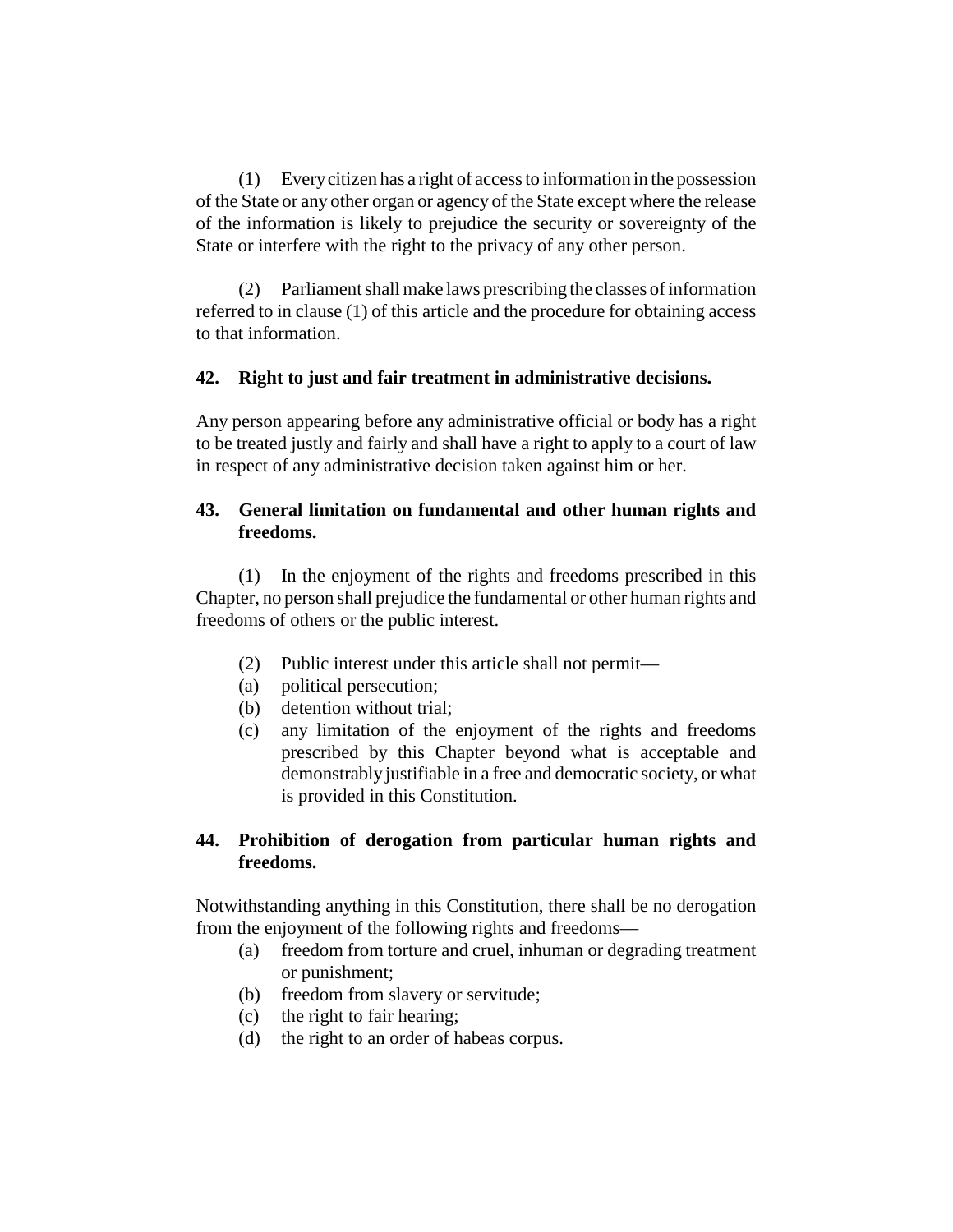## **45. Human rights and freedoms additional to other rights.**

The rights, duties, declarations and guarantees relating to the fundamental and other human rights and freedoms specifically mentioned in this Chapter shall not be regarded as excluding others not specifically mentioned.

*Human rights and freedoms during a state of emergency.*

# **46. Effect of laws enacted for a state of emergency.**

(1) An Act of Parliament shall not be taken to contravene the rights and freedoms guaranteed in this Chapter, if that Act authorises the taking of measures that are reasonably justifiable for dealing with a state of emergency.

(2) The provisions of any enactment other than an Act of Parliament dealing with a state of emergency declared under this Constitution shall apply only to that part of Uganda where the emergency exists.

(3) Without prejudice to clause (1) of this article, an Act enacted in accordance with that clause may make provision for the detention of persons where necessary for the purposes of dealing with the emergency.

# **47. Detention under emergency laws.**

Where a person is restricted or detained under a law made for the purpose of a state of emergency, the following provisions shall apply—

- (a) he or she shall, within twenty-four hours after the commencement of the restriction or detention, be furnished with a statement in writing specifying the grounds upon which he or she is restricted or detained;
- (b) the spouse or next-of-kin of or other person named by the person restricted or detained shall be informed of the restriction or detention and allowed access to the person within seventy-two hours after the commencement of the restriction or detention;
- (c) not more than thirty days after the commencement of his or her restriction or detention, a notification shall be published in the Gazette and in the media stating that he or she has been restricted or detained and giving particulars of the provisions of the law under which his or her restriction or detention is authorised and the grounds of his or her restriction or detention.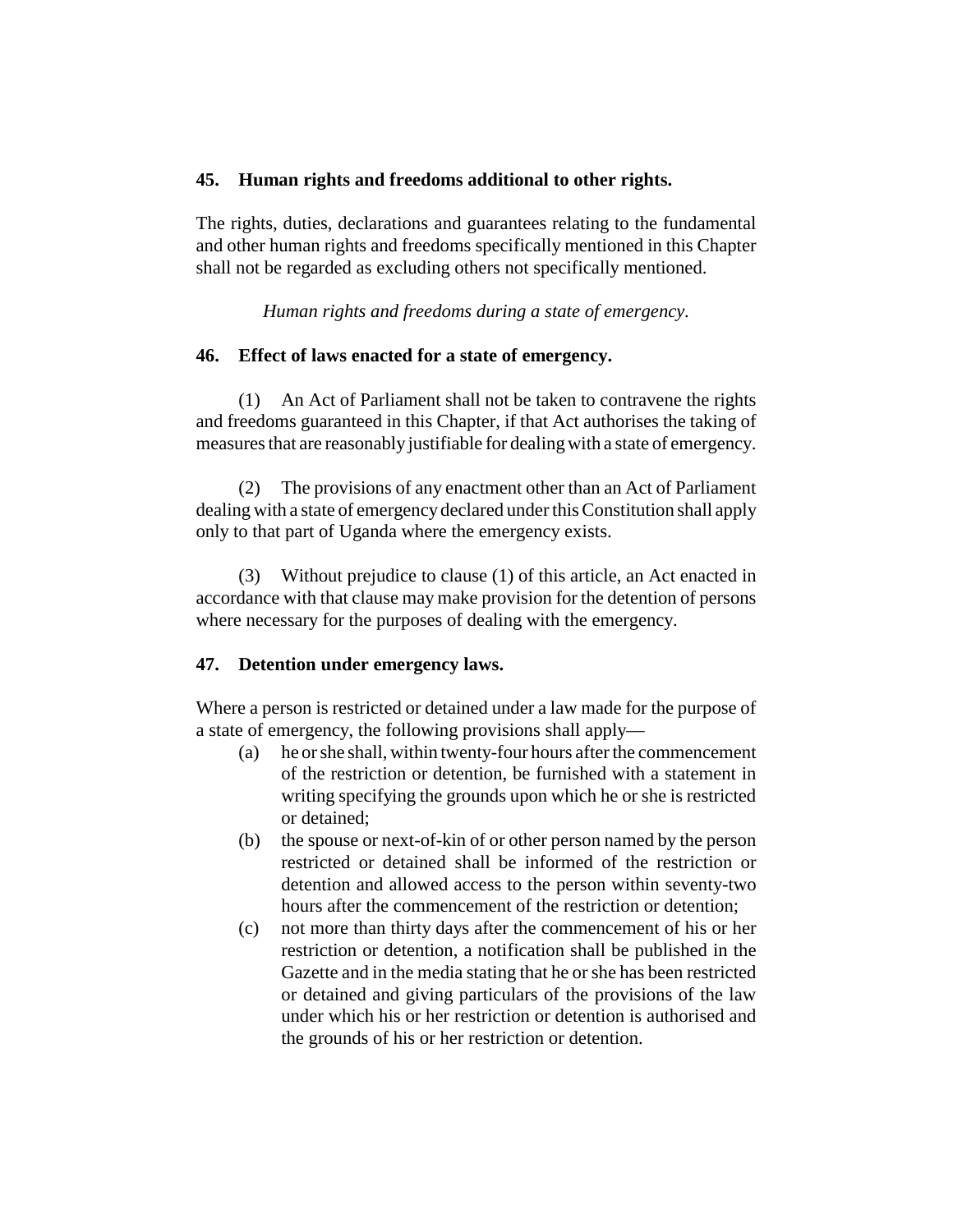## **48. Review by the Uganda Human Rights Commission.**

(1) The Uganda Human Rights Commission shall review the case of a person who is restricted or detained and to whom article 47 of this Constitution applies, not later than twenty-one days after the commencement of the restriction or detention, and after that, at intervals of not more than thirty days.

(2) A person who is restricted or detained shall be permitted and afforded every possible facility—

- (a) to consult a lawyer of his or her choice or any group of persons who shall be permitted to make representations to the Uganda Human Rights Commission for the review of his or her case;
- (b) to appear in person or by a lawyer of his or her choice at the hearing or review of his or her case.

(3) On a review of the case, the Uganda Human Rights Commission may order the release of that person, or uphold the grounds of the restriction or detention.

#### **49. Report to Parliament.**

(1) In every month in which there is a sitting of Parliament, the Minister responsible shall make a report to Parliament in respect of—

- (a) the number of persons restricted or detained under the state of emergency; and
- (b) the action taken in compliance with the findings of the Uganda Human Rights Commission.

(2) The Minister responsible shall publish every month in the Gazette and in the media—

- (a) the number and names and addresses of the persons restricted or detained;
- (b) the number of cases reviewed by the Uganda Human Rights Commission; and
- (c) the action taken in compliance with the findings of the Uganda Human Rights Commission.

(3) For the avoidance of doubt, it is declared that at the end of the emergency declared under this Constitution, any person in or under restriction, detention or custody as a result of the declaration of emergency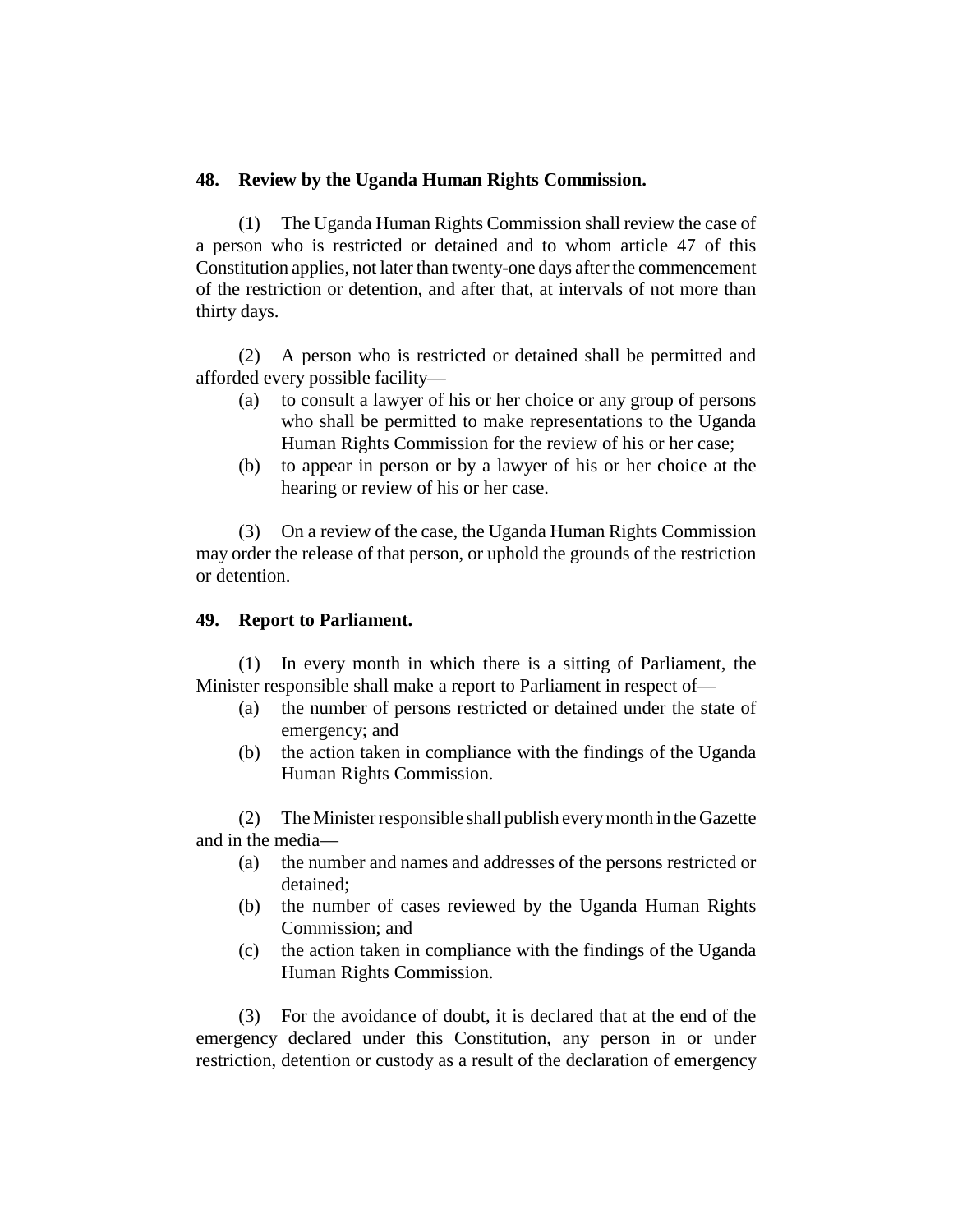shall be released immediately, unless charged with a criminal offence in a court of law.

*Enforcement of rights and freedoms by courts.*

## **50. Enforcement of rights and freedoms by courts.**

(1) Any person who claims that a fundamental or other right or freedom guaranteed under this Constitution has been infringed or threatened, is entitled to apply to a competent court for redress which may include compensation.

(2) Any person or organisation may bring an action against the violation of another person's or group's human rights.

(3) Any person aggrieved by any decision of the court may appeal to the appropriate court.

(4) Parliament shall make laws for the enforcement of the rights and freedoms under this Chapter.

*Uganda Human Rights Commission.*

# **51. Uganda Human Rights Commission.**

(1) There shall be a commission called the Uganda Human Rights Commission.

(2) The commission shall be composed of a chairperson and not less than three other persons appointed by the President with the approval of Parliament.

(3) The chairperson of the commission shall be a judge of the High Court or a person qualified to hold that office.

(4) The chairperson and members of the commission shall be persons of high moral character and proven integrity and shall serve for a period of six years and be eligible for reappointment.

# **52. Functions of the Human Rights Commission.**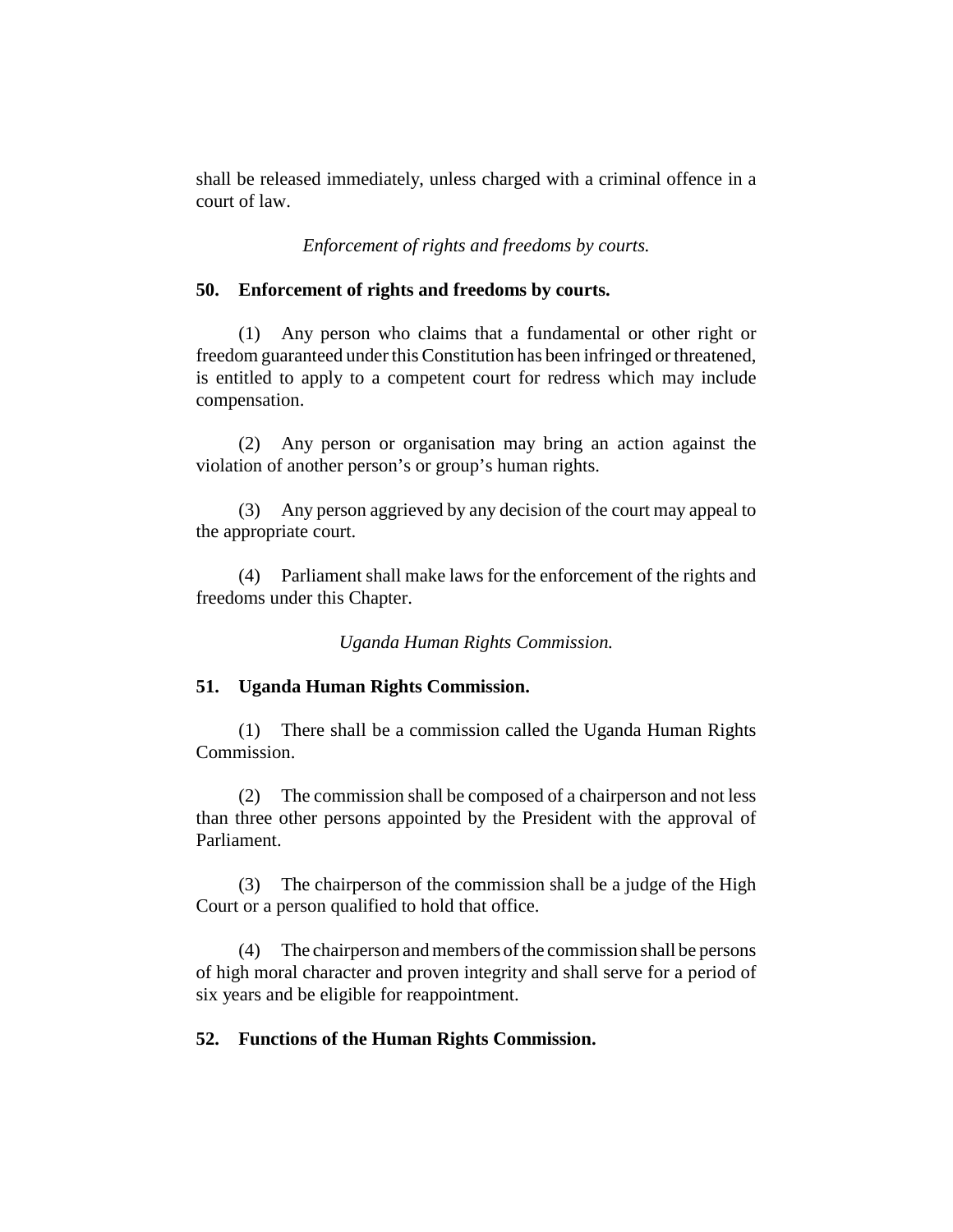- (1) The commission shall have the following functions—
- (a) to investigate, at its own initiative or on a complaint made by any person or group of persons against the violation of any human right;
- (b) to visit jails, prisons, and places of detention or related facilities with a view to assessing and inspecting conditions of the inmates and make recommendations;
- (c) to establish a continuing programme of research, education and information to enhance respect of human rights;
- (d) to recommend to Parliament effective measures to promote human rights, including provision of compensation to victims of violations of human rights or their families;
- (e) to create and sustain within society the awareness of the provisions of this Constitution as the fundamental law of the people of Uganda;
- (f) to educate and encourage the public to defend this Constitution at all times against all forms of abuse and violation;
- (g) to formulate, implement and oversee programmes intended to inculcate in the citizens of Uganda awareness of their civic responsibilities and an appreciation of their rights and obligations as free people;
- (h) to monitor the Government's compliance with international treaty and convention obligations on human rights; and
- (i) to perform such other functions as may be provided by law.

(2) The Uganda Human Rights Commission shall publish periodic reports on its findings and submit annual reports to Parliament on the state of human rights and freedoms in the country.

(3) In the performance of its functions, the Uganda Human Rights Commission shall—

- (a) establish its operational guidelines and rules of procedure;
- (b) request the assistance of any department, bureau, office, agency or person in the performance of its functions; and
- (c) observe the rules of natural justice.

# **53. Powers of the commission.**

(1) In the performance of its functions, the commission shall have the powers of a court—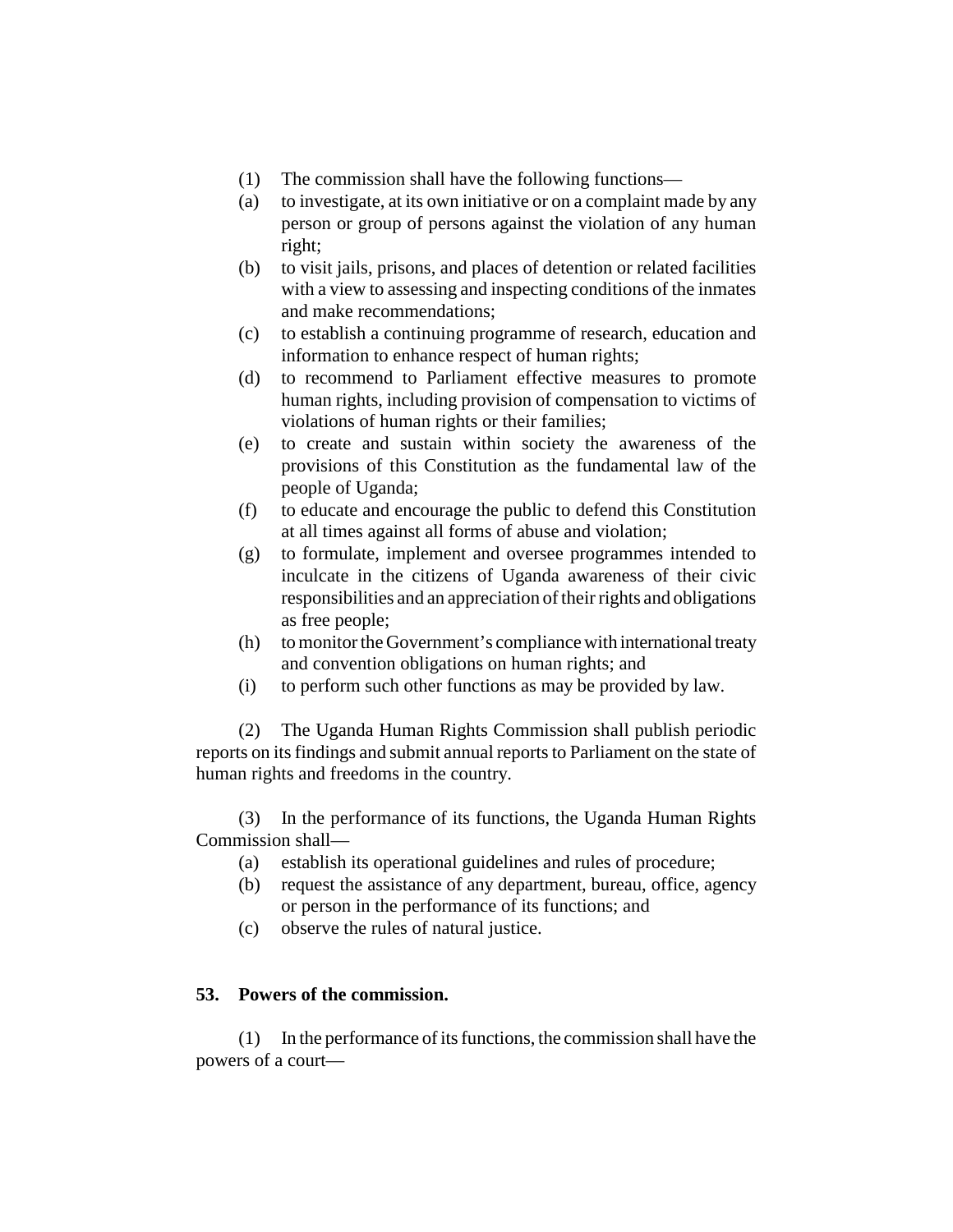- (a) to issue summons or other orders requiring the attendance of any person before the commission and the production of any document or record relevant to any investigation by the commission;
- (b) to question any person in respect of any subject matter under investigation before the commission;
- (c) to require any person to disclose any information within his or her knowledge relevant to any investigation by the commission; and
- (d) to commit persons for contempt of its orders.

(2) The commission may, if satisfied that there has been an infringement of a human right or freedom, order—

- (a) the release of a detained or restricted person;
- (b) payment of compensation; or
- (c) any other legal remedy or redress.

(3) A person or authority dissatisfied with an order made by the commission under clause (2) of this article has a right to appeal to the High Court.

- (4) The commission shall not investigate—
- (a) any matter which is pending before a court or judicial tribunal;
- (b) a matter involving the relations or dealings between the Government and the Government of any foreign State or international organisation; or
- (c) a matter relating to the exercise of the prerogative of mercy.

# **54. Independence of the commission.**

Subject to this Constitution, the commission shall be independent and shall not, in the performance of its duties, be subject to the direction or control of any person or authority.

#### **55. Expenses of the commission.**

(1) The commission shall be self-accounting and all the administrative expenses of the commission, including salaries, allowances and pensions payable to persons serving with the commission, shall be charged on the Consolidated Fund.

(2) The chairperson and other members of the commission shall be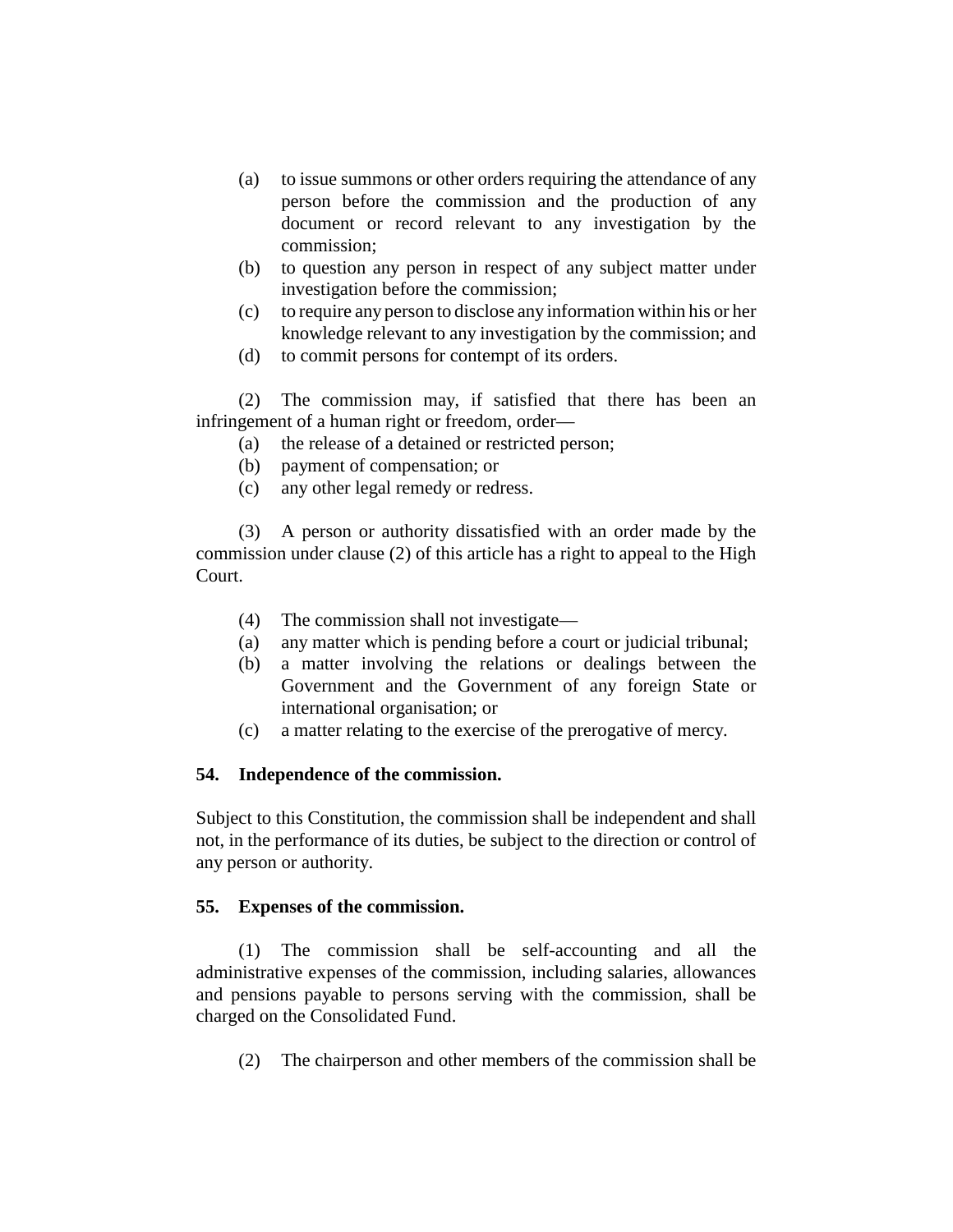paid such salaries and allowances as Parliament may prescribe.

# **56. Removal of commissioners.**

The provisions of this Constitution relating to the removal of a judge of the High Court from office shall, with the necessary modifications, apply to the removal from office of a member of the commission.

# **57. Staff of the commission.**

The appointment of the officers and other employees of the commission shall be made by the commission in consultation with the Public Service Commission.

# **58. Parliament to make laws regarding functions of the commission.**

Parliament may make laws to regulate and facilitate the performance of the functions of the Uganda Human Rights Commission.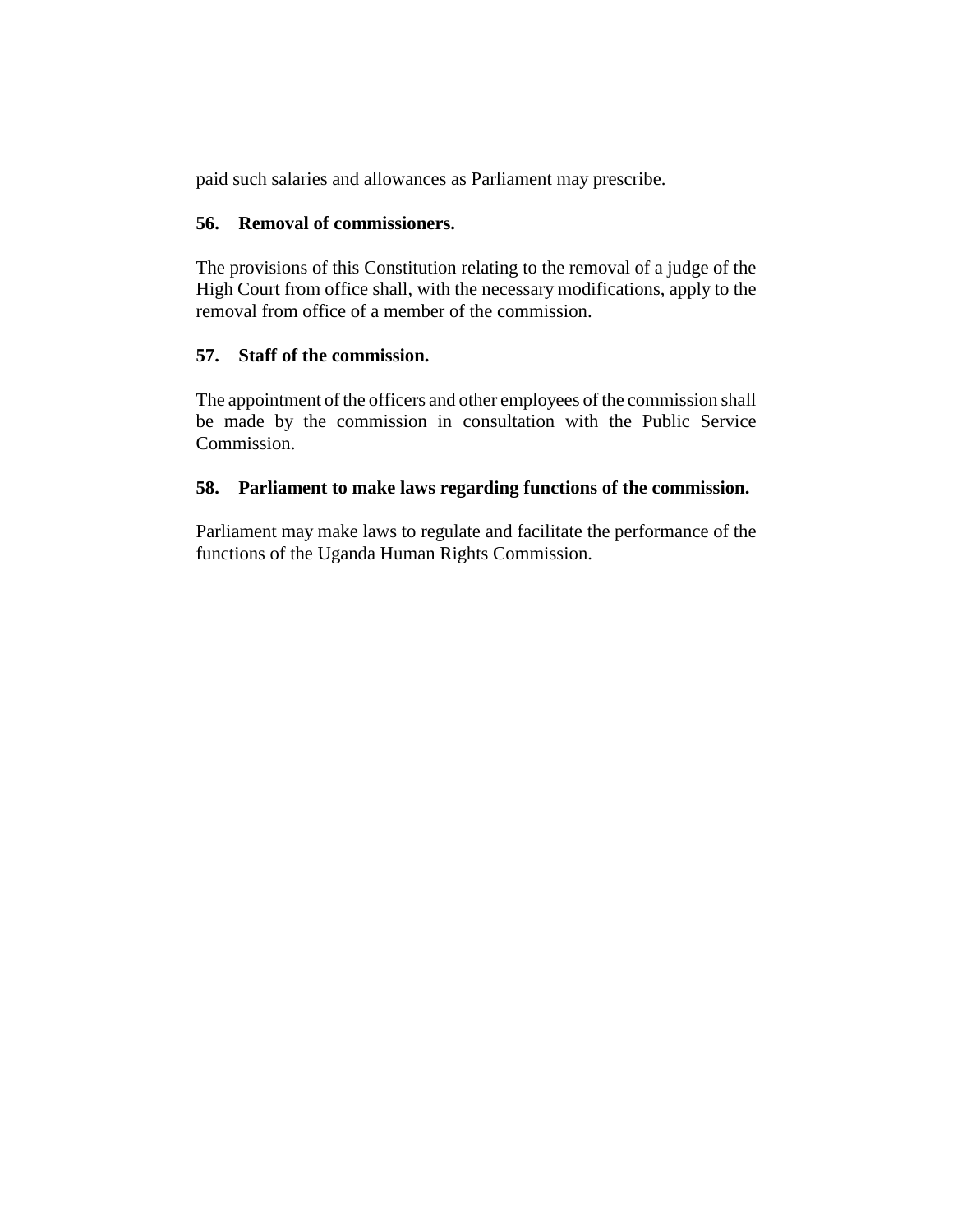# **Chapter Five Representation of The People**.

*Right to vote.*

### **59. Right to vote.**

(1) Every citizen of Uganda of eighteen years of age or above has a right to vote.

(2) It is the duty of every citizen of Uganda of eighteen years of age or above to register as a voter for public elections and referenda.

(3) The State shall take all necessary steps to ensure that all citizens qualified to vote register and exercise their right to vote.

(4) Parliament shall make laws to provide for the facilitation of citizens with disabilities to register and vote.

# *Electoral Commission.*

# **60. Electoral Commission.**

(1) There shall be an Electoral Commission which shall consist of a chairperson, a deputy chairperson and five other members appointed by the President with the approval of Parliament.

(2) Members of the commission shall be persons of high moral character, proven integrity and who possess considerable experience and demonstrated competence in the conduct of public affairs.

(3) The members of the commission shall hold office for seven years, and their appointment may be renewed for one more term only.

(4) If the appointment of a member of the commission is being renewed, the renewal shall be done at least three months before the expiry of the first term.

(5) A person holding any of the following offices shall relinquish his or her position in that office on appointment as a member of the commission—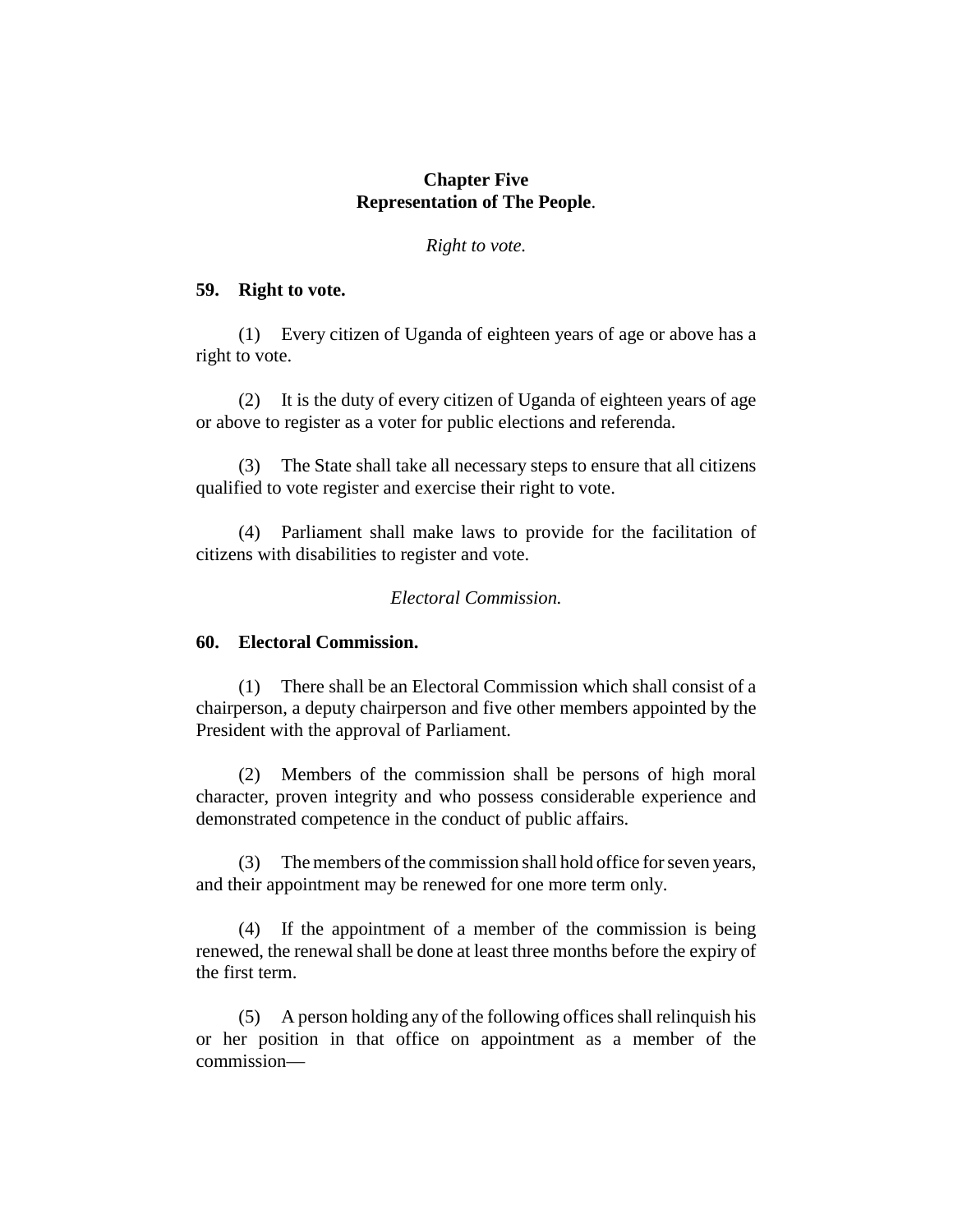- (a) a member of Parliament;
- (b) a member of a local government council;
- (c) a member of the executive of a political party or political organisation; or
- (d) a public officer.

(6) Members of the commission shall be paid such emoluments as Parliament may determine.

(7) If a member of the commission is absent or dies, the President shall, with the approval of Parliament, appoint a person qualified in terms of this article to act in his or her place until that person is able again to resume his or her duties or, as the case may be, until a new person is appointed to fill the vacancy.

(8) A member of the commission may be removed from office by the President only for—

- (a) inability to perform the functions of his or her office arising out of physical or mental incapacity;
- (b) misbehaviour or misconduct; or
- (c) incompetence.

# **61. Functions of the Electoral Commission.**

The Electoral Commission shall have the following functions—

- (a) to ensure that regular, free and fair elections are held;
- (b) to organise, conduct and supervise elections and referenda in accordance with this Constitution;
- (c) to demarcate constituencies in accordance with the provisions of this Constitution;
- (d) to ascertain, publish and declare in writing under its seal the results of the elections and referenda;
- (e) to compile, maintain, revise and update the voters register;
- (f) to hear and determine election complaints arising before and during polling;
- (g) to formulate and implement civic educational programmes relating to elections; and
- (h) to perform such other functions as may be prescribed by Parliament by law.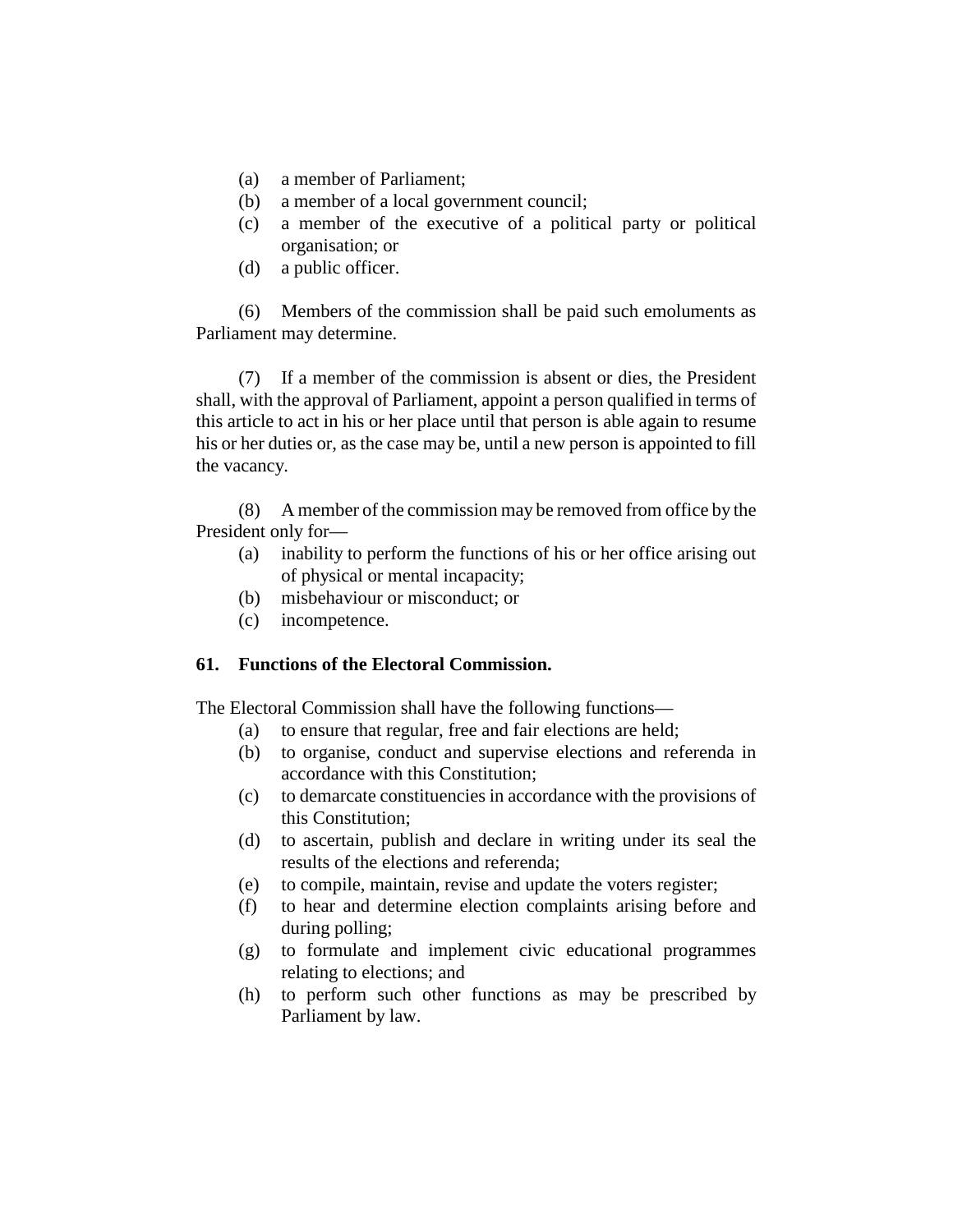#### **62. Independence of the commission.**

Subject to the provisions of this Constitution, the commission shall be independent and shall, in the performance of its functions, not be subject to the direction or control of any person or authority.

### **63. Constituencies.**

(1) Subject to clauses (2) and (3) of this article, Uganda shall be divided into as many constituencies for the purpose of election of members of Parliament as Parliament may prescribe; and each constituency shall be represented by one member of Parliament.

(2) When demarcating constituencies for the purposes of clause (1) of this article, the Electoral Commission shall ensure that each county, as approved by Parliament, has at least one member of Parliament; except that no constituency shall fall within more than one county.

(3) Subject to clause (2) of this article, the boundary of a constituency shall be such that the number of inhabitants in the constituency is, as nearly as possible, equal to the population quota.

(4) For the purposes of clause (3) of this article, the number of inhabitants of a constituency may be greater or less than the population quota in order to take account of means of communication, geographical features, density of population, area and boundaries of districts.

(5) Subject to clause (1) of this article, the commission shall review the division of Uganda into constituencies within twelve months after the publication of results of a census of the population of Uganda and may as a result redemarcate the constituencies.

(6) Where the boundary of a constituency established under this article is altered as a result of a review, the alteration shall come into effect upon the next dissolution of Parliament.

(7) For the purposes of this article, "population quota" means the number obtained by dividing the number of inhabitants of Uganda by the number of constituencies into which Uganda is to be divided under this article.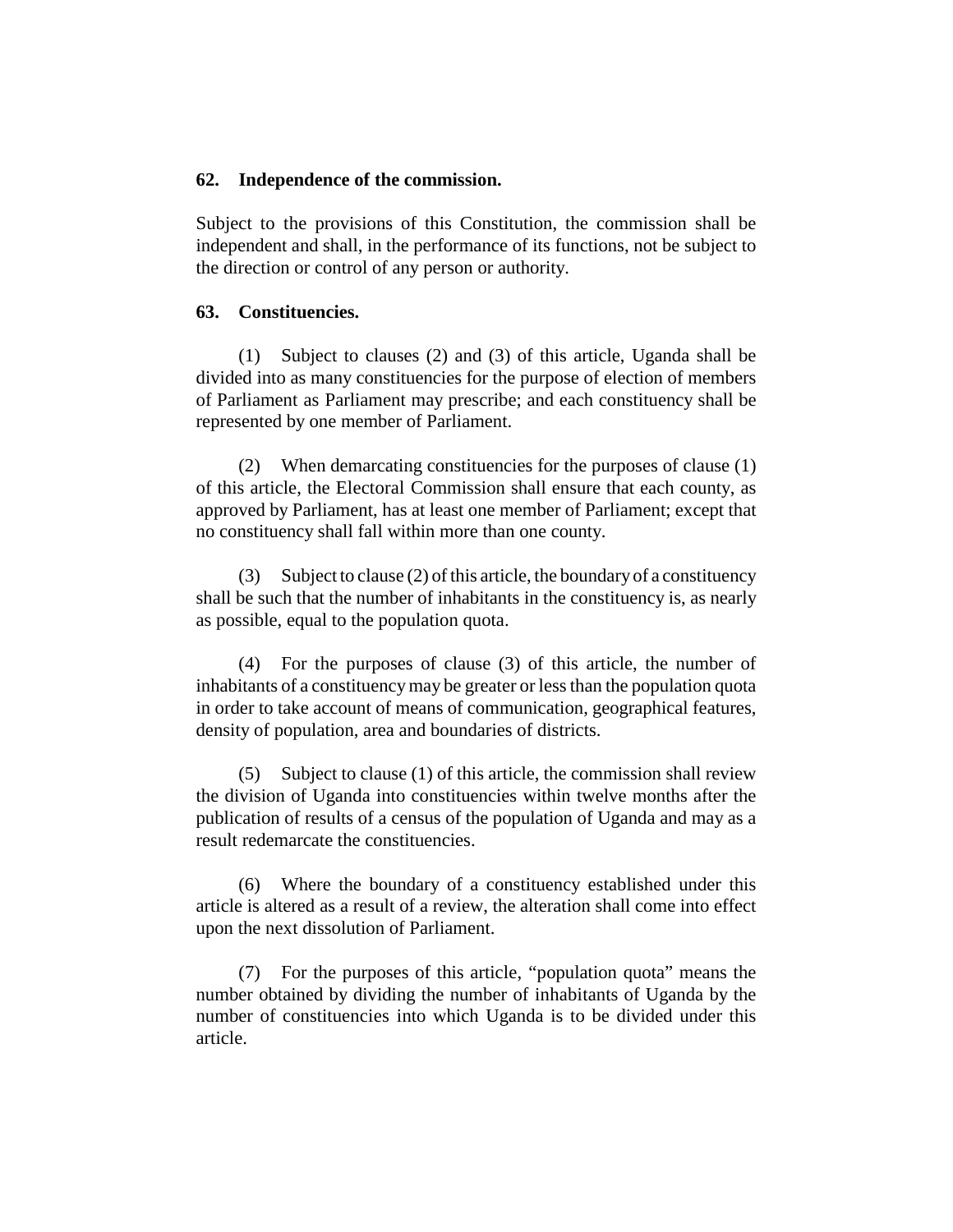#### **64. Appeals from decisions of the commission.**

(1) Any person aggrieved by a decision of the Electoral Commission in respect of any of the complaints referred to in article 61(f) of this Constitution may appeal to the High Court.

(2) A person aggrieved by a decision of the commission in respect of a demarcation of a boundary may appeal to a tribunal consisting of three persons appointed by the Chief Justice; and the commission shall give effect to the decision of the tribunal.

(3) A person aggrieved by a decision of the tribunal made under clause (2) of this article may appeal to the High Court.

(4) A decision of the High Court on an appeal under clause (1) or (3) of this article shall be final.

(5) Parliament shall make laws providing for procedure for the expeditious disposal of appeals referred to in this article.

#### **65. Staff of the commission.**

The appointment of officers and employees of the Electoral Commission shall be made by the commission acting in consultation with the Public Service Commission.

#### **66. Expenses of the commission.**

(1) Parliament shall ensure that adequate resources and facilities are provided to the commission to enable it to perform its functions effectively.

(2) The commission shall be a self-accounting institution and shall deal directly with the Ministry responsible for finance on matters relating to its finances.

(3) The administrative expenses of the commission, including salaries, allowances and pensions payable to or in respect of persons serving with the commission, shall be charged on the Consolidated Fund.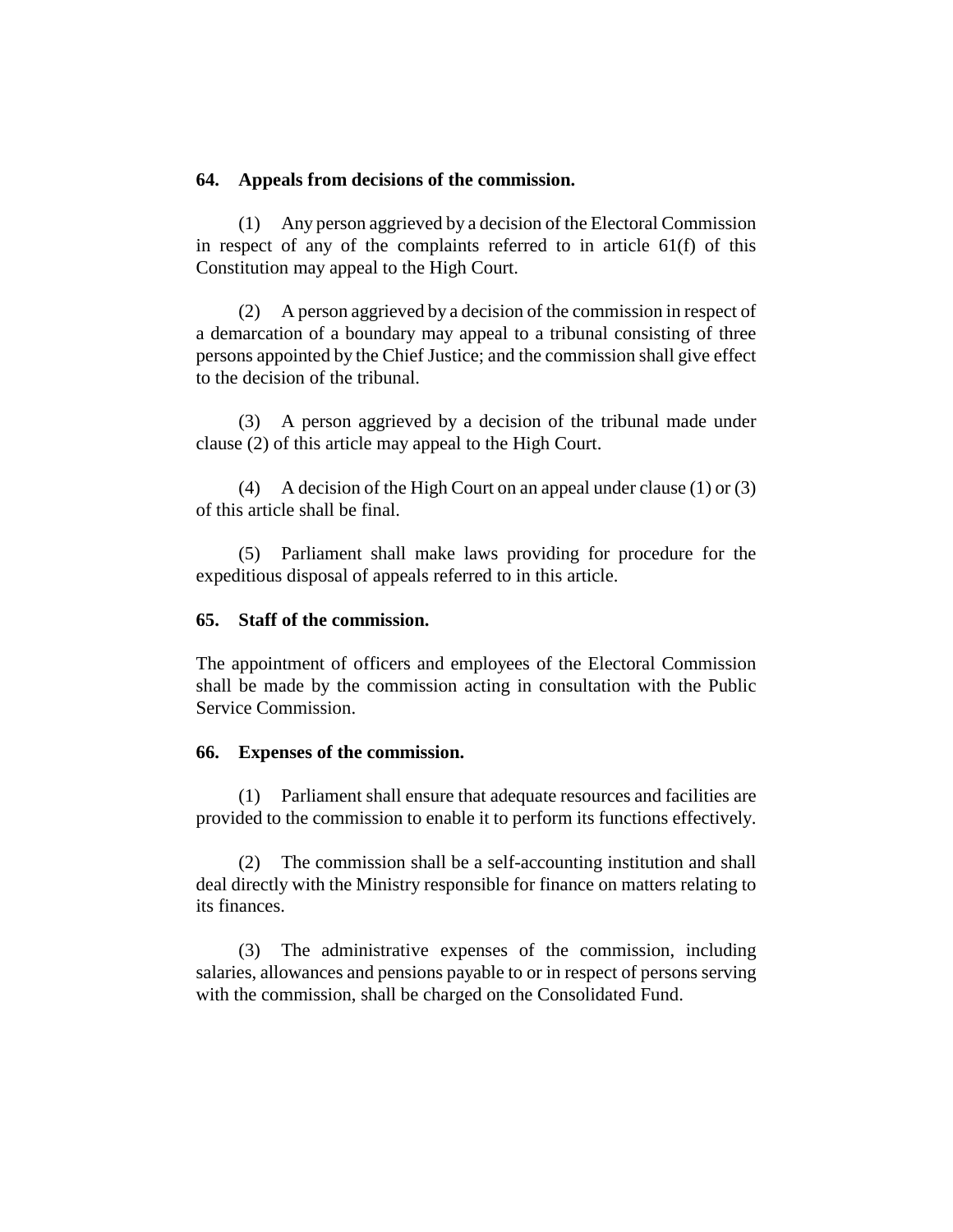#### **67. Organisation of elections.**

(1) The Electoral Commission shall ensure that elections are held at times fixed and notified in advance to the public.

(2) No candidate in an election shall be denied reasonable access and use of State-owned communication media.

(3) All presidential candidates shall be given equal time and space on the State-owned media to present their programmes to the people.

(4) Parliament shall make laws regulating the use of public resources and institutions during election campaigns.

### **68. Voting at elections and referenda.**

(1) At a public election or referendum, voting shall, subject to the provisions of this Constitution, be by secret ballot using one ballot box at each polling station for all candidates in an election and for all sides in a referendum.

(2) Immediately after the close of the poll, the presiding officer shall proceed to count at the polling station, the ballot papers of that station and record the votes cast in favour of each candidate or question.

(3) A candidate is entitled to be present in person or through his or her representatives or polling agents at the polling station throughout the period of voting, counting of the votes and ascertaining of the results of the poll.

(4) The presiding officer, the candidates or their representatives and in the case of a referendum, the sides contesting or their agents, if any, shall sign and retain a copy of a declaration stating—

(a) the polling station;

(b) the number of votes cast in favour of each candidate or question, and the presiding officer shall there and then, announce the results of the voting at that polling station before communicating them to the returning officer.

(5) Subject to the provisions of this Constitution, an issue for determination by a referendum shall be taken to be determined by a majority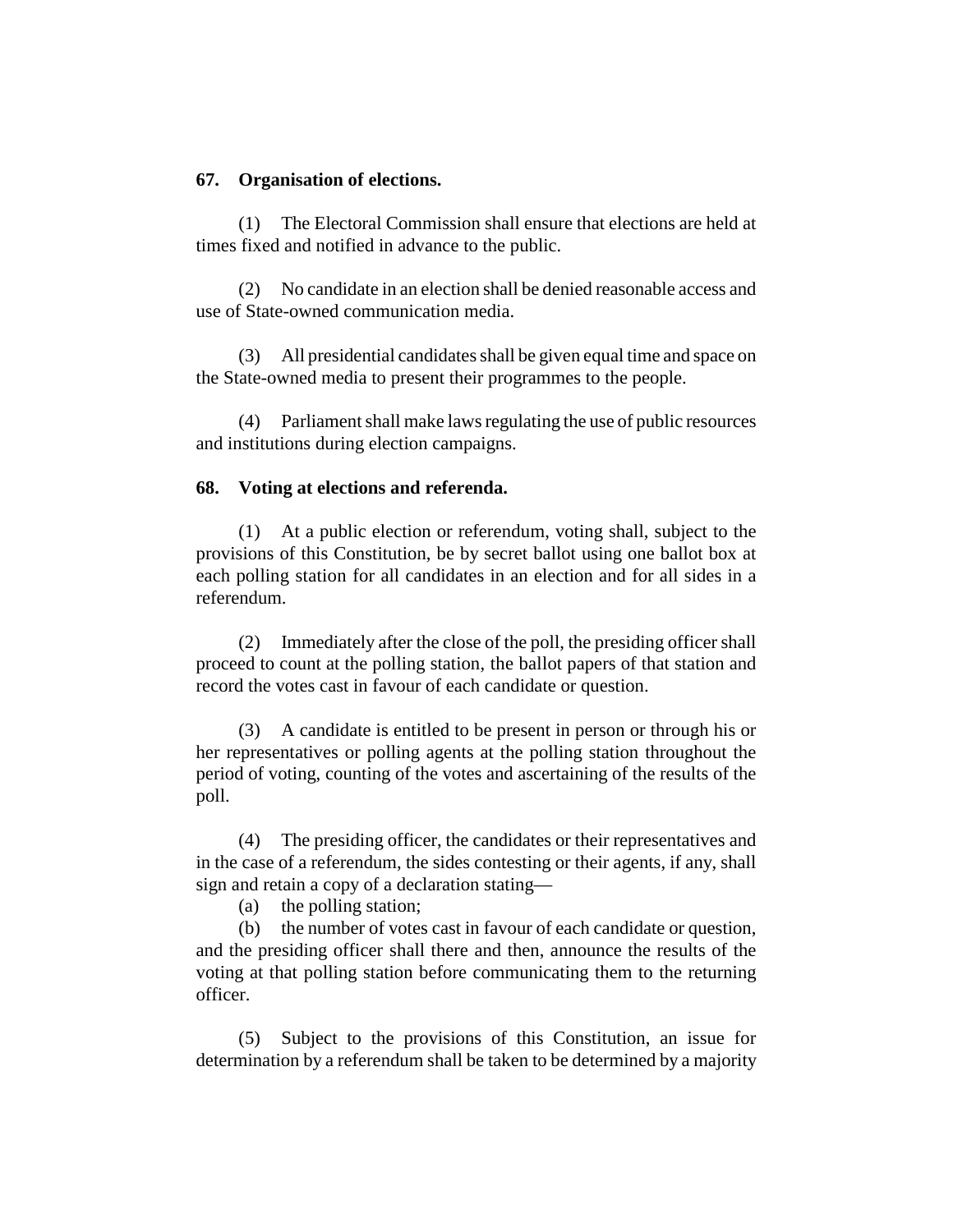of the votes cast at the referendum.

# *Political systems.*

## **69. Political systems.**

(1) The people of Uganda shall have the right to choose and adopt a political system of their choice through free and fair elections or referenda.

(2) The political systems referred to in clause (1) of this article shall include—

- (a) the movement political system;
- (b) the multiparty political system; and
- (c) any other democratic and representative political system.

# **70. Movement political system.**

(1) The movement political system is broad-based, inclusive and nonpartisan and shall conform to the following principles—

- (a) participatory democracy;
- (b) democracy, accountability and transparency;
- (c) accessibility to all positions of leadership by all citizens;
- (d) individual merit as a basis for election to political offices.
- (2) Parliament may—
- (a) create organs under the movement political system and define their roles; and
- (b) prescribe from time to time any other democratic principle of the movement political system, as it may consider necessary.

# **71. Multiparty political system.**

A political party in the multiparty political system shall conform to the following principles—

- (a) every political party shall have a national character;
- (b) membership of a political party shall not be based on sex, ethnicity, religion or other sectional division;
- (c) the internal organisation of a political party shall conform to the democratic principles enshrined in this Constitution;
- (d) members of the national organs of a political party shall be regularly elected from citizens of Uganda in conformity with the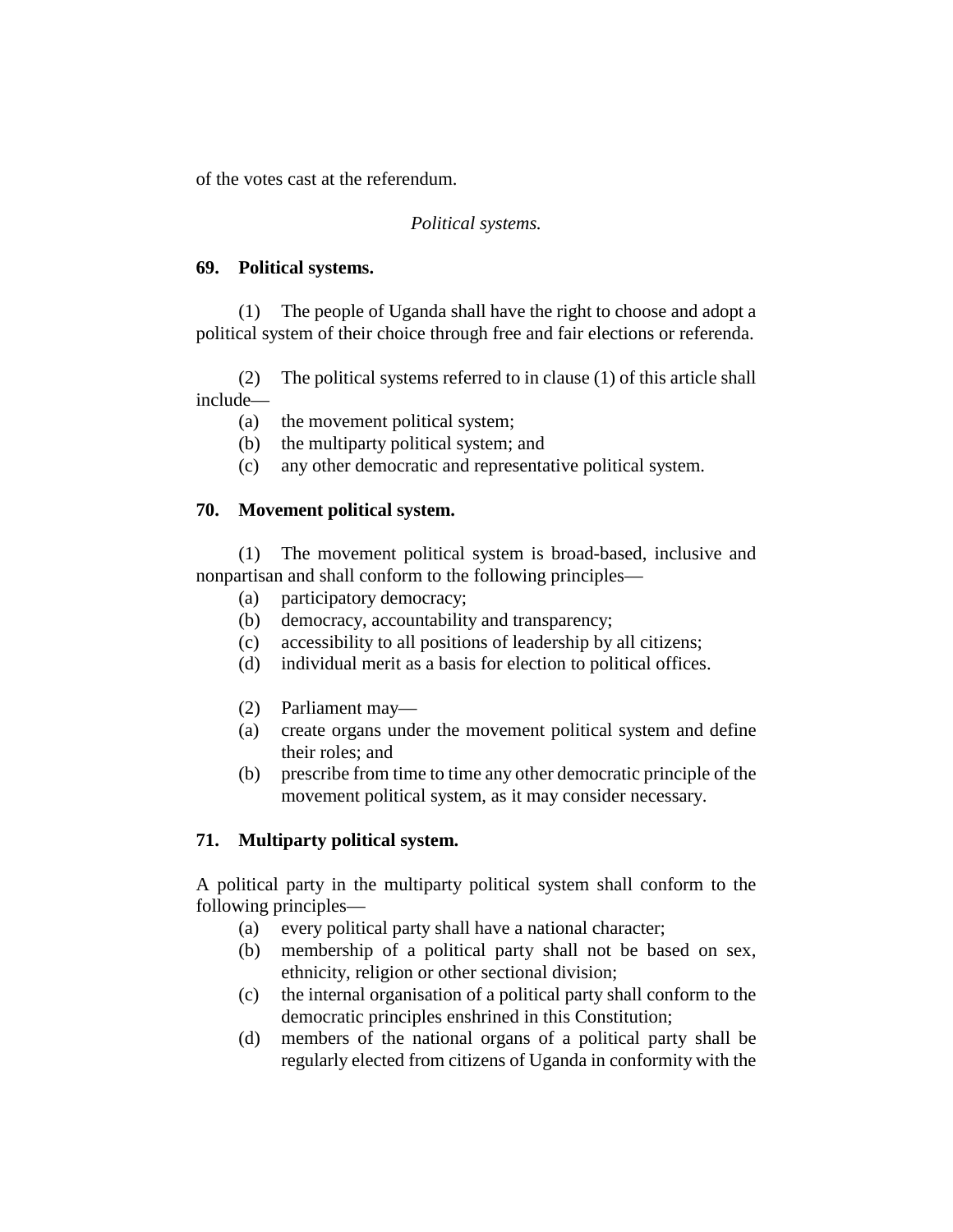provisions of paragraphs (a) and (b) of this article and with due consideration for gender;

- (e) political parties shall be required by law to account for the sources and use of their funds and assets;
- (f) no person shall be compelled to join a particular party by virtue of belonging to an organisation or interest group.

# **72. Right to form political organisations.**

(1) Subject to the provisions of this Constitution, the right to form political parties and any other political organisations is guaranteed.

(2) An organisation shall not operate as a political party or organisation unless it conforms to the principles laid down in this Constitution and it is registered.

(3) Parliament shall by law regulate the financing and functioning of political organisations.

# **73. Regulations of political organisations.**

(1) Subject to the provisions of this Constitution, but notwithstanding the provisions of articles  $29(1)(e)$  and 43 of this Constitution, during the period when any of the political systems provided for in this Constitution has been adopted, organisations subscribing to other political systems may exist subject to such regulations as Parliament shall by law prescribe.

(2) Regulations prescribed under this article shall not exceed what is necessary for enabling the political system adopted to operate.

# **74. Change of political systems by referenda or elections.**

(1) A referendum shall be held for the purpose of changing the political system—

- (a) if requested by a resolution supported by more than half of all members of Parliament;
- (b) if requested by a resolution supported by the majority of the total membership of each of at least one half of all district councils; or
- (c) if requested through a petition to the Electoral Commission by at least one-tenth of the registered voters from each of at least two-thirds of the constituencies for which representatives are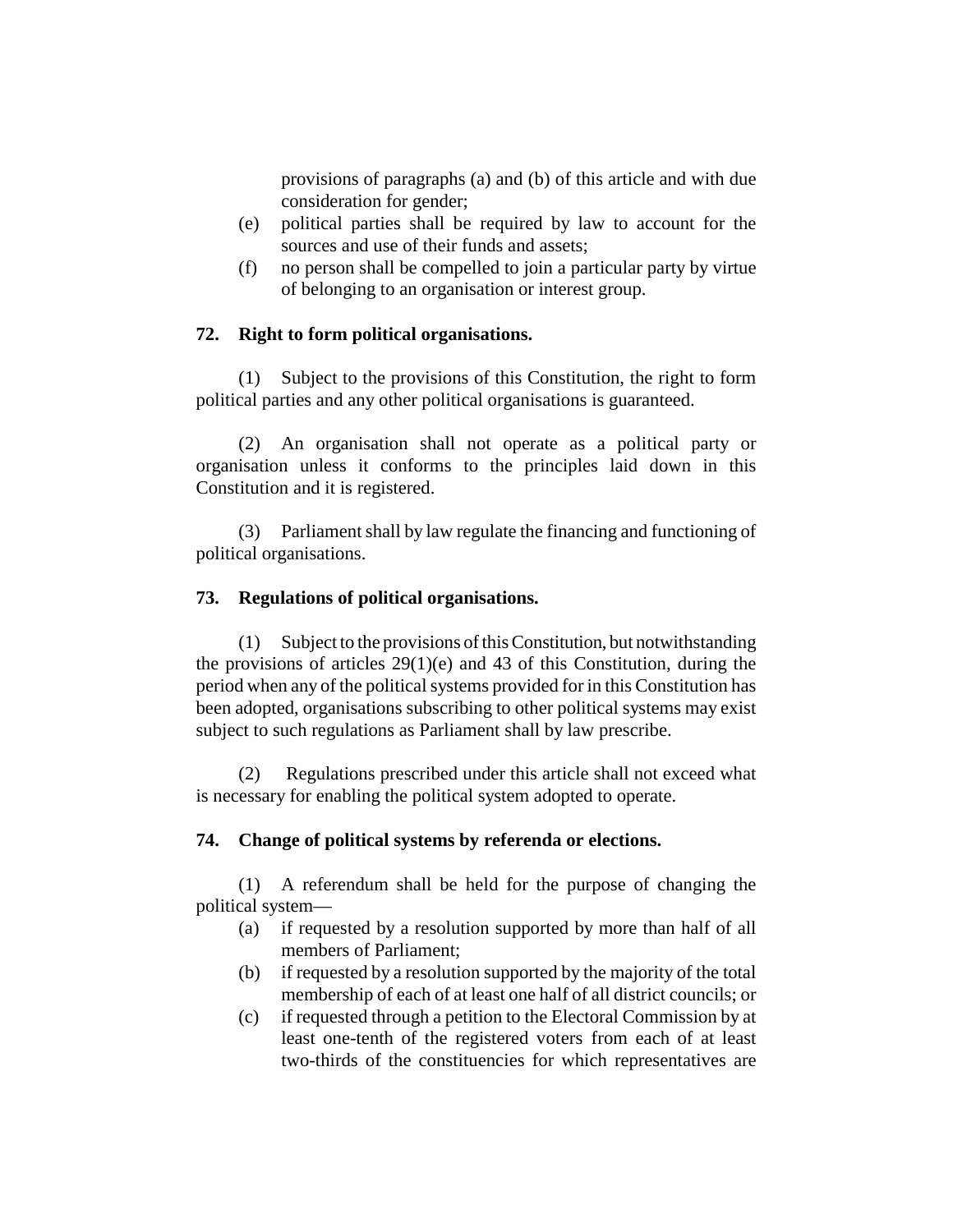required to be directly elected under article  $78(1)(a)$  of this Constitution.

(2) The political system may also be changed by the elected representatives of the people in Parliament and district councils by resolution of Parliament supported by not less than two-thirds of all members of Parliament upon a petition to it supported by not less than two-thirds majority of the total membership of each of at least half of all district councils.

(3) The resolutions or petitions for the purposes of changing the political system shall be taken only in the fourth year of the term of any Parliament.

### **75. Prohibition of one-party State.**

Parliament shall have no power to enact a law establishing a one-party state.

### *General.*

# **76. Parliament to enact laws on elections.**

Parliament may, subject to the provisions of this Constitution, enact such laws as may be necessary for the purposes of this Chapter, including laws for the registration of voters, the conduct of public elections and referenda and, where necessary, making provision for voting by proxy.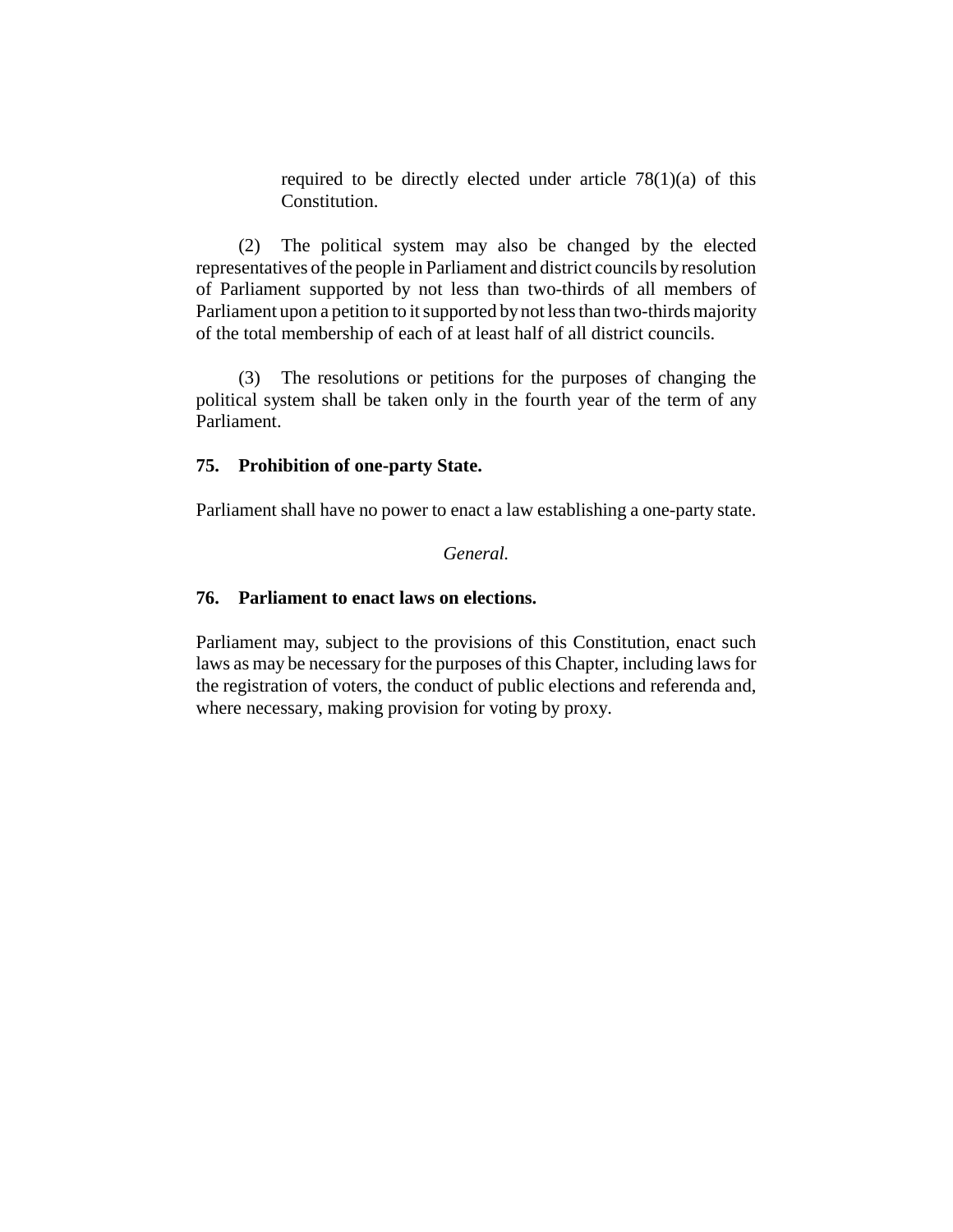# **Chapter Six The Legislature.**

*Establishment, composition and functions of Parliament.*

# **77. Parliament of Uganda.**

(1) There shall be a Parliament of Uganda.

(2) The composition and functions of Parliament shall be as prescribed by this Constitution.

(3) The term of Parliament shall be five years from the date of its first sitting after a general election.

(4) Where there exists a state of war or a state of emergency which would prevent a normal general election from being held, Parliament may, by resolution supported by not less than two-thirds of all members of Parliament, extend the life of Parliament for a period not exceeding six months at a time.

## **78. Composition of Parliament.**

- (1) Parliament shall consist of—
- (a) members directly elected to represent constituencies;
- (b) one woman representative for every district;
- (c) such numbers of representatives of the army, youth, workers, persons with disabilities and other groups as Parliament may determine; and
- (d) the Vice President and Ministers, who, if not already elected members of Parliament, shall be ex officio members of Parliament without the right to vote on any issue requiring a vote in Parliament.

(2) Upon the expiration of a period of ten years after the commencement of this Constitution and thereafter, every five years, Parliament shall review the representation under clause (1)(b) and (c) of this article for the purposes of retaining, increasing or abolishing any such representation and any other matter incidental to it.

(3) The representatives referred to in clause  $(1)(a)$  of this article shall be elected on the basis of universal adult suffrage and by secret ballot.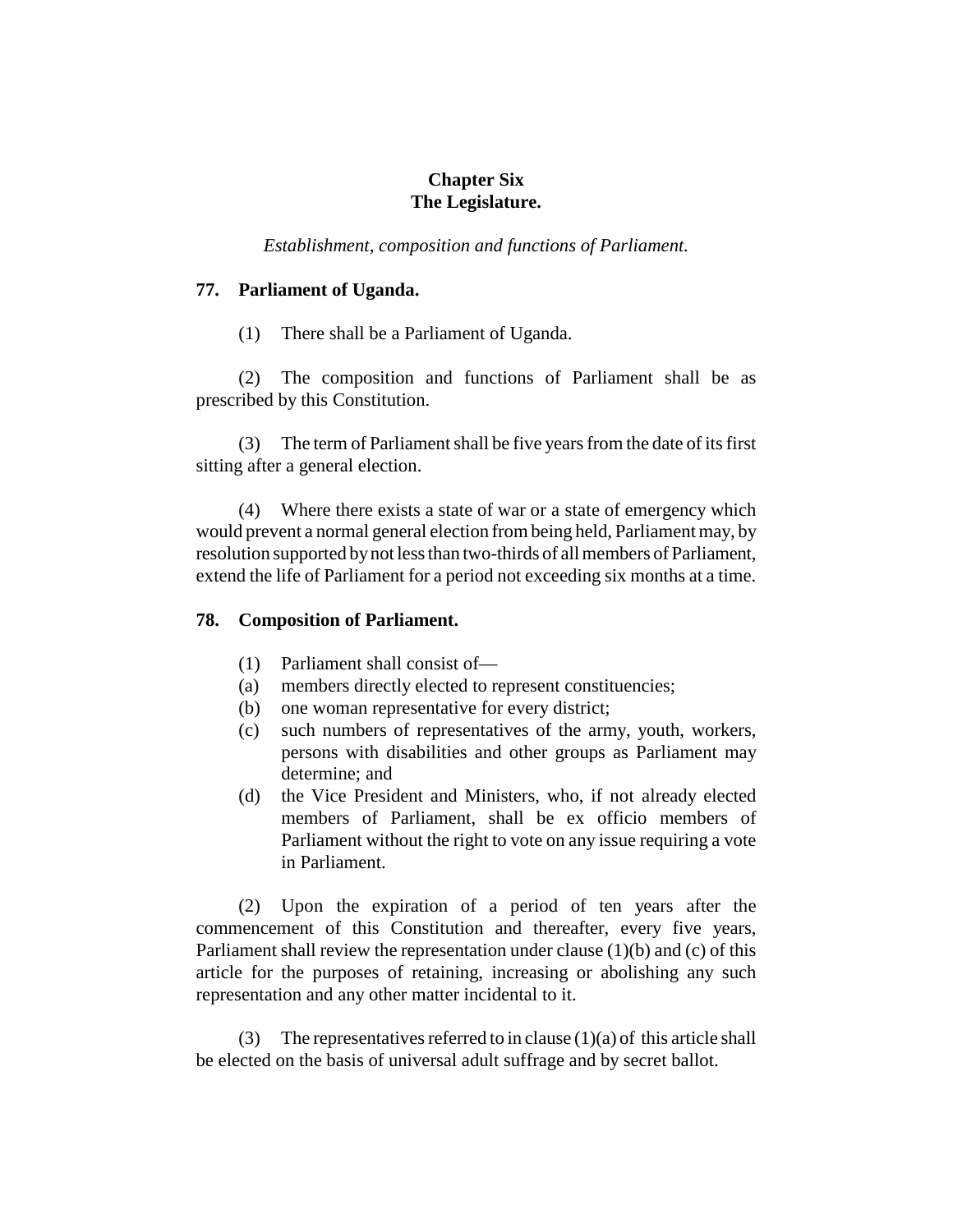(4) Parliament shall, by law, prescribe the procedure for elections of representatives referred to in clause (1)(b) and (c) of this article.

## **79. Functions of Parliament.**

(1) Subject to the provisions of this Constitution, Parliament shall have power to make laws on any matter for the peace, order, development and good governance of Uganda.

(2) Except as provided in this Constitution, no person or body other than Parliament shall have power to make provisions having the force of law in Uganda except under authority conferred by an Act of Parliament.

Parliament shall protect this Constitution and promote the democratic governance of Uganda.

# **80. Qualifications and disqualifications of members of Parliament.**

(1) A person is qualified to be a member of Parliament if that person—

- (a) is a citizen of Uganda;
- (b) is a registered voter; and
- (c) has completed a minimum formal education of Advanced Level standard or its equivalent.

(2) A person is not qualified for election as a member of Parliament if that person—

- (a) is of unsound mind;
- (b) is holding or acting in an office the functions of which involve a responsibility for or in connection with the conduct of an election;
- (c) is a traditional or cultural leader as defined in article 246(6) of this Constitution;
- (d) has been adjudged or otherwise declared bankrupt under any law in force in Uganda and has not been discharged; or
- (e) is under a sentence of death or a sentence of imprisonment exceeding nine months imposed by any competent court without the option of a fine.
- (3) A person elected to Parliament when he or she is a member of a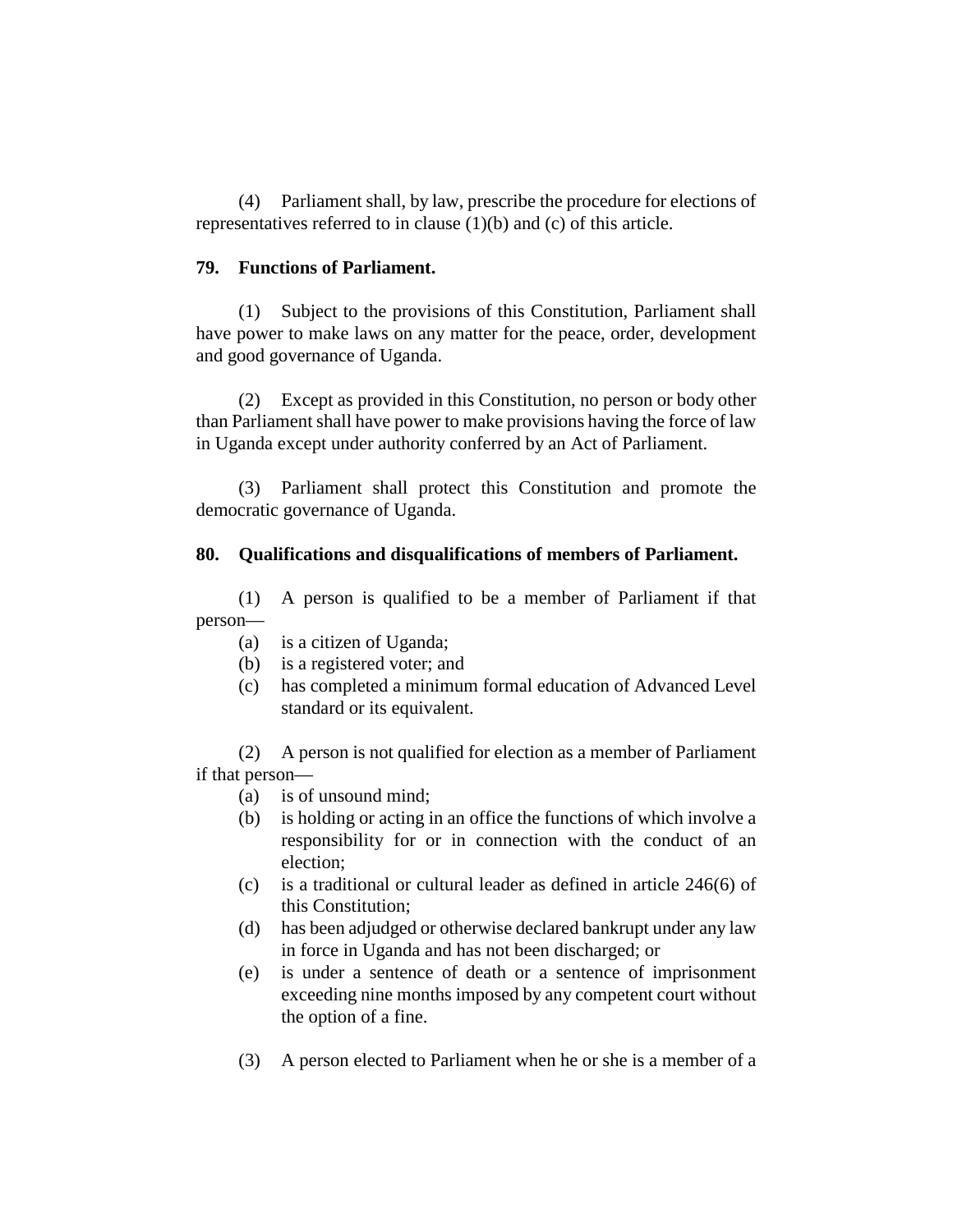local government council or holds a public office shall resign the office before assuming the office of member of Parliament.

#### **81. Election of members of Parliament.**

(1) A general election of members of Parliament shall be held within thirty days before the expiration of the term of Parliament.

(2) Whenever a vacancy exists in Parliament, the Clerk to Parliament shall notify the Electoral Commission in writing within ten days after the vacancy has occurred; and a by-election shall be held within sixty days after the vacancy has occurred.

(3) Notwithstanding clause (2) of this article, a by-election shall not be held within six months before the holding of a general election of Parliament.

(4) Every person elected to Parliament shall take and subscribe the oath of allegiance and the oath of member of Parliament specified in the Fourth Schedule to this Constitution.

(5) Except for the purpose of taking the oaths referred to in clause (4) of this article, no person shall sit or vote in Parliament before taking and subscribing the oaths.

#### **82. Speaker and Deputy Speaker of Parliament.**

(1) There shall be a Speaker and Deputy Speaker of Parliament.

(2) The Speaker and Deputy Speaker shall be elected by members of Parliament from among their number.

(3) A person shall not be qualified to be elected a Speaker or Deputy Speaker if he or she is a Vice President or a Minister.

(4) Subject to article 81(4) of this Constitution, no business shall be transacted in Parliament other than an election to the office of Speaker at any time that office is vacant.

(5) The Chief Justice or a judge designated by the Chief Justice shall preside at an election of a Speaker, and the Speaker shall preside at an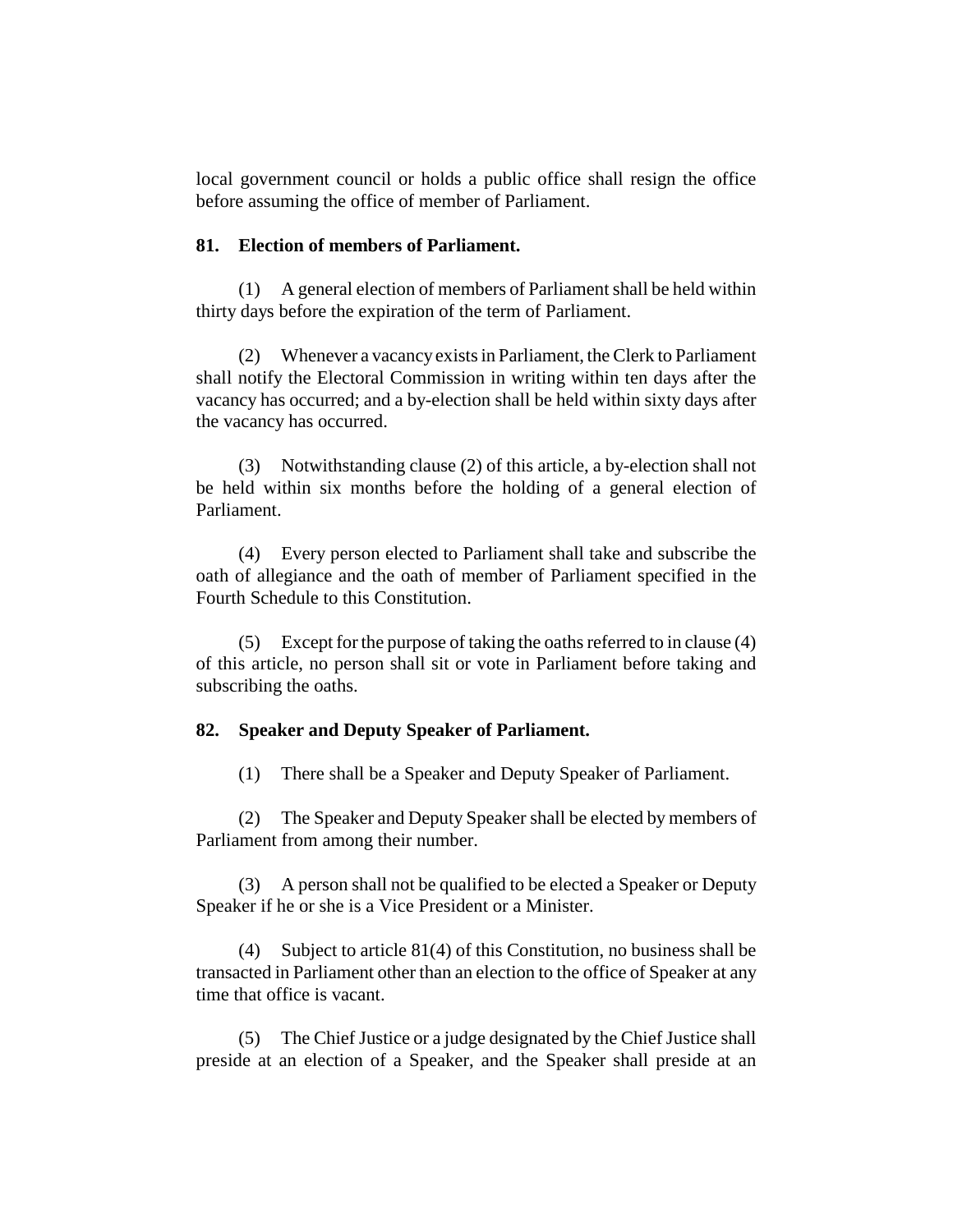election of the Deputy Speaker.

(6) An election to the office of Deputy Speaker shall be held at the first sitting of Parliament after that office becomes vacant.

- (7) The Speaker or Deputy Speaker shall vacate his or her office—
- (a) if he or she is appointed to any public office;
- (b) if he or she becomes a Minister;
- (c) if he or she resigns his or her office by writing signed by him or her addressed to the Clerk to Parliament;
- (d) if he or she ceases to be a member of Parliament; or
- (e) if he or she is removed by resolution of Parliament supported by not less than two-thirds of all members of Parliament.

(8) The Speaker and Deputy Speaker shall receive such salaries, allowances and gratuities as may be prescribed by Parliament.

(9) The salaries, allowances and gratuities of the Speaker and Deputy Speaker shall be charged on the Consolidated Fund.

(10) The Speaker and Deputy Speaker shall each, before assuming the duties of office, take and subscribe the oath of Speaker or Deputy Speaker specified in the Fourth Schedule to this Constitution.

# **83. Tenure of office of members of Parliament.**

(1) A member of Parliament shall vacate his or her seat in Parliament—

- (a) if he or she resigns his or her office in writing signed by him or her and addressed to the Speaker;
- (b) if such circumstances arise that if that person were not a member of Parliament would cause that person to be disqualified for election as a member of Parliament under article 80 of this Constitution;
- (c) subject to the provisions of this Constitution, upon dissolution of Parliament;
- (d) if that person is absent from fifteen sittings of Parliament without permission in writing of the Speaker during any period when Parliament is continuously meeting and is unable to offer satisfactory explanation to the relevant parliamentary committee for his or her absence;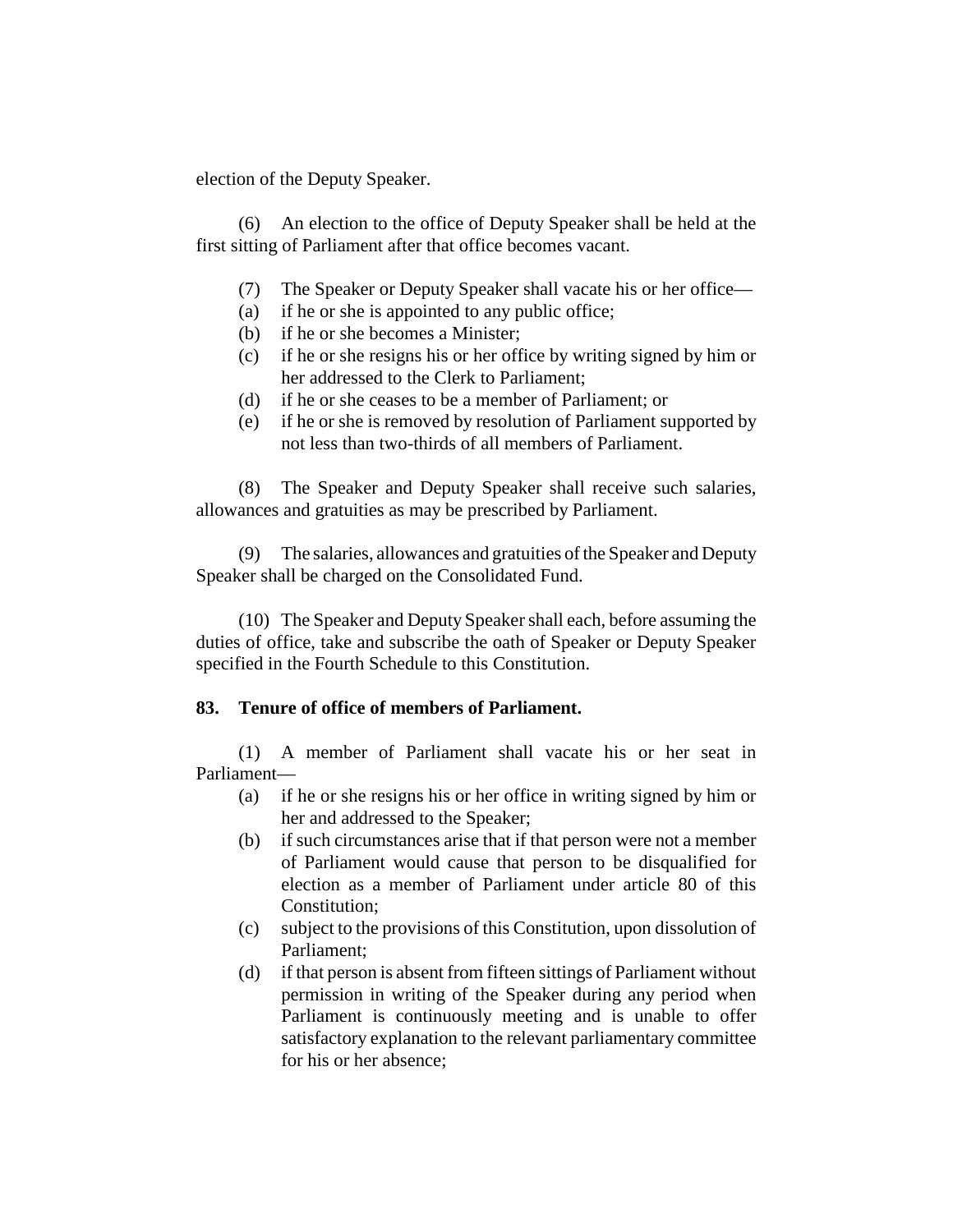- (e) if that person is found guilty by the appropriate tribunal of violation of the Leadership Code of Conduct and the punishment imposed is or includes the vacation of the office of a member of Parliament;
- (f) if recalled by the electorate in his or her constituency in accordance with this Constitution;
- (g) if that person leaves the political party for which he or she stood as a candidate for election to Parliament to join another party or to remain in Parliament as an independent member;
- (h) if, having been elected to Parliament as an independent candidate, that person joins a political party;
- (i) if that person is appointed a public officer.

(2) Notwithstanding clause  $(1)(g)$  and  $(h)$  of this article, membership of a coalition government of which his or her original political party forms part shall not affect the status of any member of Parliament.

(3) The provisions of clauses  $(1)(g)$  and  $(h)$  and  $(2)$  of this article shall only apply during any period when the multiparty system of government is in operation.

# **84. Right of recall.**

(1) Subject to the provisions of this article, the electorate of any constituency and of any interest group referred to in article 78 of this Constitution have the right to recall their member of Parliament before the expiry of the term of Parliament.

(2) A member of Parliament may be recalled from that office on any of the following grounds—

- (a) physical or mental incapacity rendering that member incapable of performing the functions of the office;
- (b) misconduct or misbehaviour likely to bring hatred, ridicule, contempt or disrepute to the office; or
- (c) persistent deserting of the electorate without reasonable cause.

(3) The recall of a member of Parliament shall be initiated by a petition in writing setting out the grounds relied on and signed by at least two-thirds of the registered voters of the constituency or of the interest group referred to in clause (l) of this article, and shall be delivered to the Speaker.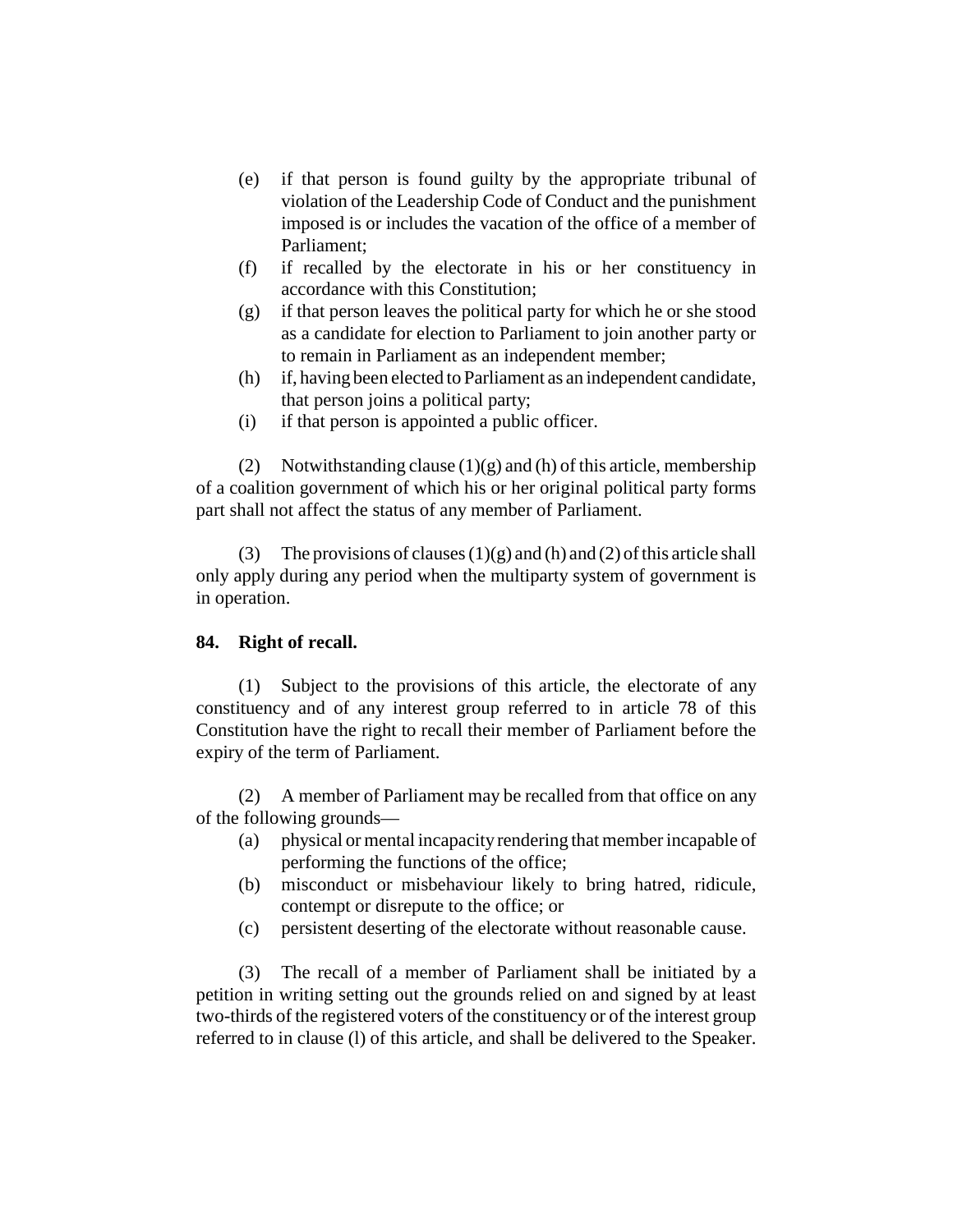(4) On receipt of the petition referred to in clause (3) of this article, the Speaker shall, within seven days require the Electoral Commission to conduct a public inquiry into the matters alleged in the petition and the Electoral Commission shall expeditiously conduct the necessary inquiry and report its findings to the Speaker.

- (5) The Speaker shall—
- (a) declare the seat vacant, if the Electoral Commission reports that it is satisfied from the inquiry, with the genuineness of the petition; or
- (b) declare immediately that the petition was unjustified, if the commission reports that it is not satisfied with the genuineness of the petition.

(6) Subject to the provisions of clauses  $(2)$ ,  $(3)$ ,  $(4)$  and  $(5)$  of this article, Parliament shall, by law prescribe the procedure to be followed for the recall of a member of Parliament.

#### **85. Emoluments of members of Parliament.**

(1) A member of Parliament shall be paid such emoluments and such gratuity and shall be provided with such facilities as may be determined by Parliament.

(2) A member of Parliament shall not hold any office of profit or emolument likely to compromise his or her office.

#### **86. Determination of questions of membership.**

(1) The High Court shall have jurisdiction to hear and determine any question whether—

- (a) a person has been validly elected a member of Parliament or the seat of a member of Parliament has become vacant; or
- (b) a person has been validly elected as Speaker or Deputy Speaker or having been so elected, has vacated that office.

(2) A person aggrieved by the determination of the High Court under this article may appeal to the Court of Appeal.

- (3) Parliament shall, by law make provision with respect to—
- (a) the persons eligible to apply to the High Court for determination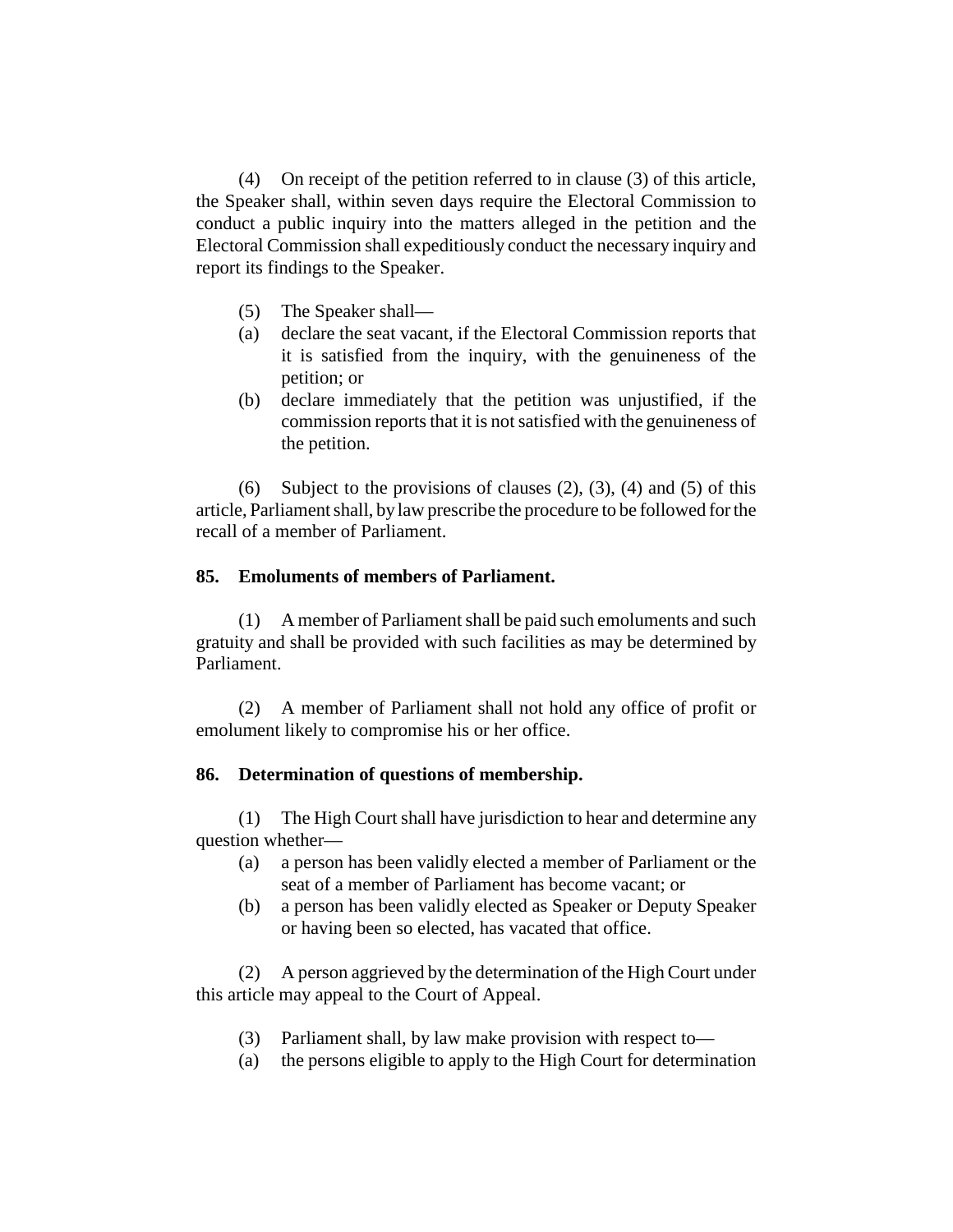of any question under this article; and

(b) the circumstances and manner in which and the conditions upon which any such application may be made.

# **87. Clerk to Parliament and other staff.**

There shall be a public officer designated Clerk to Parliament appointed by the President in consultation with the Public Service Commission and such other members of staff as may be necessary for the efficient discharge of the functions of Parliament.

### *Procedure of Parliament.*

### **88. Quorum of Parliament.**

(1) The quorum of Parliament shall be one-third of all members of Parliament entitled to vote.

(2) The quorum prescribed by clause (1) of this article shall only be required at a time when Parliament is voting on any question.

(3) Rules of procedure of Parliament shall prescribe the quorum of Parliament for the conduct of business of Parliament other than for voting.

#### **89. Voting in Parliament.**

(1) Except as otherwise prescribed by this Constitution or any law consistent with this Constitution, any question proposed for decision of Parliament shall be determined by a majority of votes of the members present and voting in a manner prescribed by rules of procedure made by Parliament under article 94 of this Constitution.

(2) The person presiding in Parliament shall have neither an original nor a casting vote and if on any question before Parliament the votes are equally divided, the motion shall be lost.

#### **90. Committees of Parliament.**

(1) Parliament shall appoint standing committees and other committees necessary for the efficient discharge of its functions.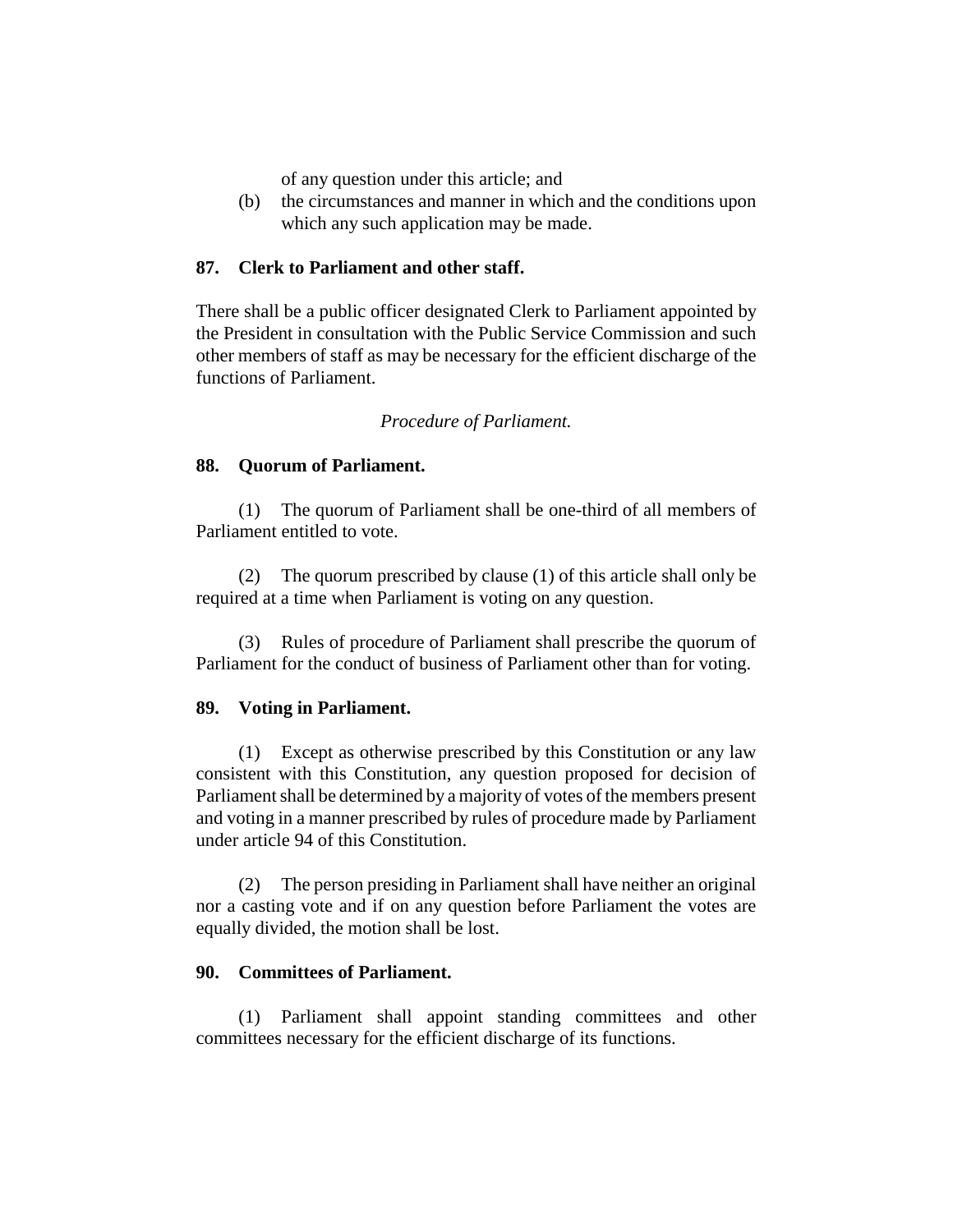(2) The committees of Parliament shall include sessional committees and a committee of the whole house.

(3) Rules of procedure of Parliament shall prescribe the composition and functions of committees of Parliament.

(4) In the exercise of their functions under this article, committees of Parliament—

- (a) may call any Minister or any person holding public office and private individuals to submit memoranda or appear before them to give evidence;
- (b) may co-opt any member of Parliament or employ qualified persons to assist them in the discharge of their functions;
- (c) shall have the powers of the High Court for—
	- (i) enforcing the attendance of witnesses and examining them on oath, affirmation or otherwise;
	- (ii) compelling the production of documents; and
	- (iii) issuing a commission or request to examine witnesses abroad.

#### **91. Exercise of legislative powers.**

(1) Subject to the provisions of this Constitution, the power of Parliament to make laws shall be exercised through bills passed by Parliament and assented to by the President.

(2) A bill passed by Parliament shall, as soon as possible, be presented to the President for assent.

(3) The President shall, within thirty days after a bill is presented to him or her—

- (a) assent to the bill;
- (b) return the bill to Parliament with a request that the bill or a particular provision of it be reconsidered by Parliament; or
- (c) notify the Speaker in writing that he or she refuses to assent to the bill.

(4) Where a bill has been returned to Parliament under clause (3)(b) of this article, Parliament shall reconsider it and if passed again, it shall be presented for a second time to the President for assent.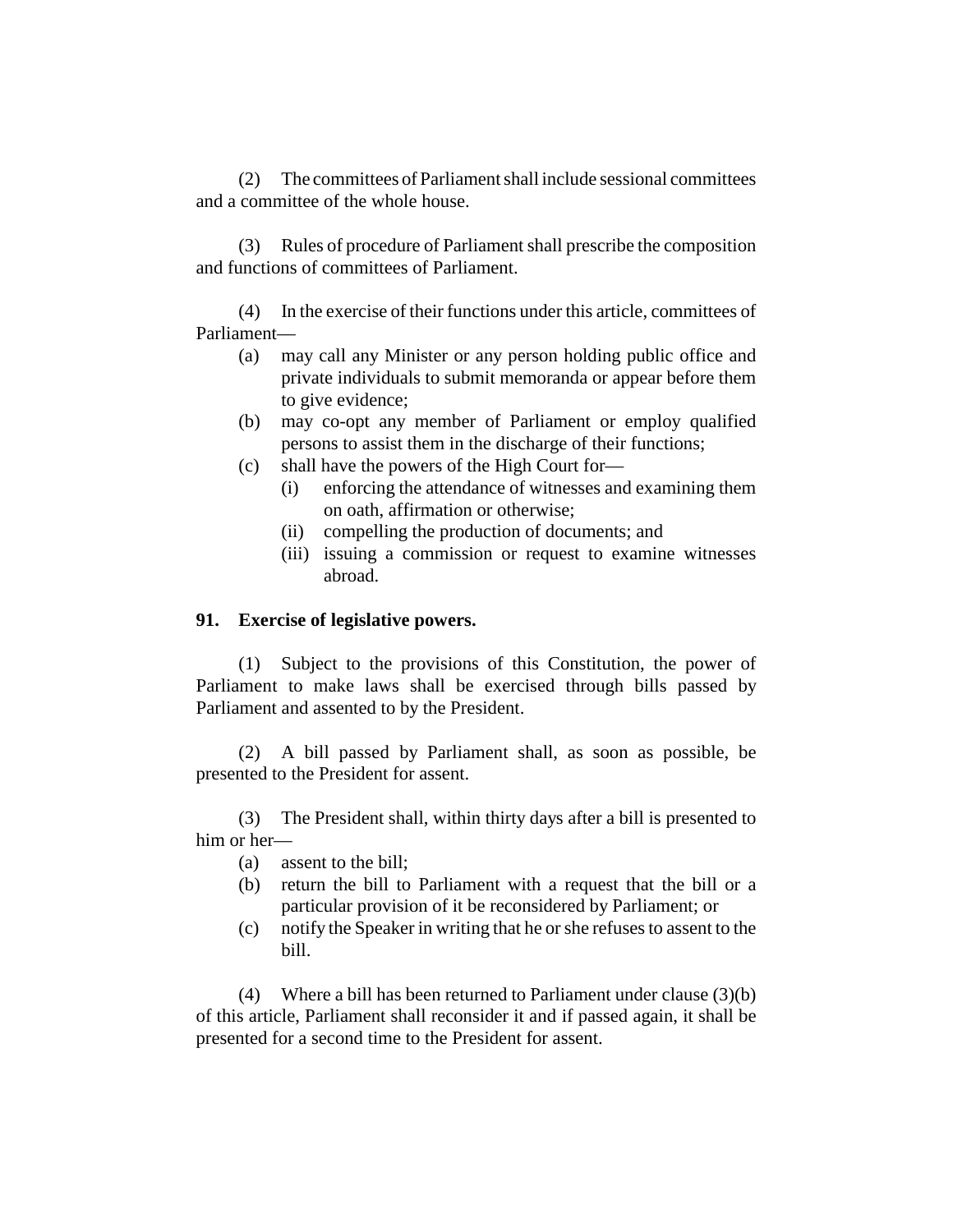(5) Where the President returns the same bill twice under clause (3)(b) of this article and the bill is passed for the third time, with the support of at least two-thirds of all members of Parliament, the Speaker shall cause a copy of the bill to be laid before Parliament, and the bill shall become law without the assent of the President.

- (6) Where the President—
- (a) refuses to assent to a bill under clause  $(3)(c)$  of this article, Parliament may reconsider the bill and if passed, the bill shall be presented to the President for assent;
- (b) refuses to assent to a bill which has been reconsidered and passed under paragraph (a) or clause (4) of this article, the Speaker shall, upon the refusal, if the bill was so passed with the support of at least two-thirds of all members of Parliament, cause a copy of the bill to be laid before Parliament, and the bill shall become law without the assent of the President.

(7) Where the President fails to do any of the acts specified in clause (3) of this article within the period prescribed in that clause, the President shall be taken to have assented to the bill and at the expiration of that period, the Speaker shall cause a copy of the bill to be laid before Parliament and the bill shall become law without the assent of the President.

(8) A bill passed by Parliament and assented to by the President or which has otherwise become law under this article shall be an Act of Parliament and shall be published in the Gazette.

#### **92. Restriction on retrospective legislation.**

Parliament shall not pass any law to alter the decision or judgment of any court as between the parties to the decision or judgment.

#### **93. Restriction on financial matters.**

Parliament shall not, unless the bill or the motion is introduced on behalf of the Government—

- (a) proceed upon a bill, including an amendment bill, that makes provision for any of the following—
	- (i) the imposition of taxation or the alteration of taxation otherwise than by reduction;
	- (ii) the imposition of a charge on the Consolidated Fund or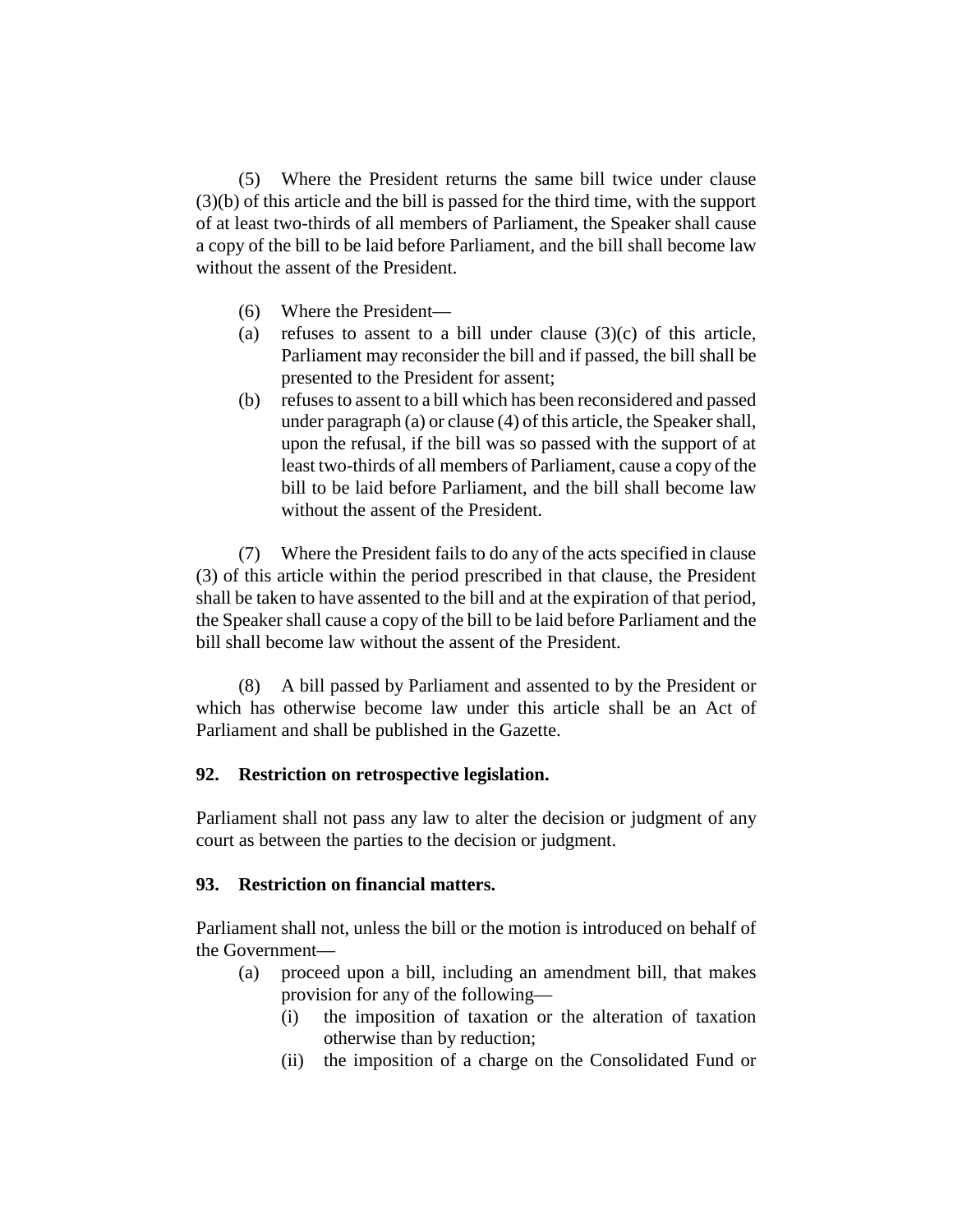other public fund of Uganda or the alteration of any such charge otherwise than by reduction;

- (iii) the payment, issue or withdrawal from the Consolidated Fund or other public fund of Uganda of any monies not charged on that fund or any increase in the amount of that payment, issue or withdrawal; or
- (iv) the composition or remission of any debt due to the Government of Uganda; or
- (b) proceed upon a motion, including an amendment to a motion, the effect of which would be to make provision for any of the purposes specified in paragraph (a) of this article.

#### **94. Rules of procedure in Parliament.**

Subject to the provisions of this Constitution, Parliament may make rules to regulate its own procedure, including the procedure of its committees.

(2) Parliament may act notwithstanding a vacancy in its membership.

(3) The presence or the participation of a person not entitled to be present or to participate in the proceedings of Parliament shall not, by itself, invalidate those proceedings.

(4) The rules of procedure of Parliament shall include the following provisions—

- (a) the Speaker shall determine the order of business in Parliament and shall give priority to Government business;
- (b) a member of Parliament has the right to move a private member's bill;
- (c) the member moving the private member's bill shall be afforded reasonable assistance by the department of Government whose area of operation is affected by the bill; and
- (d) the office of the Attorney General shall afford the member moving the private member's bill professional assistance in the drafting of the bill.

# **95. Sessions of Parliament.**

(1) Where a new Parliament is elected, the President shall, by proclamation, appoint the place and a date not beyond seven days after the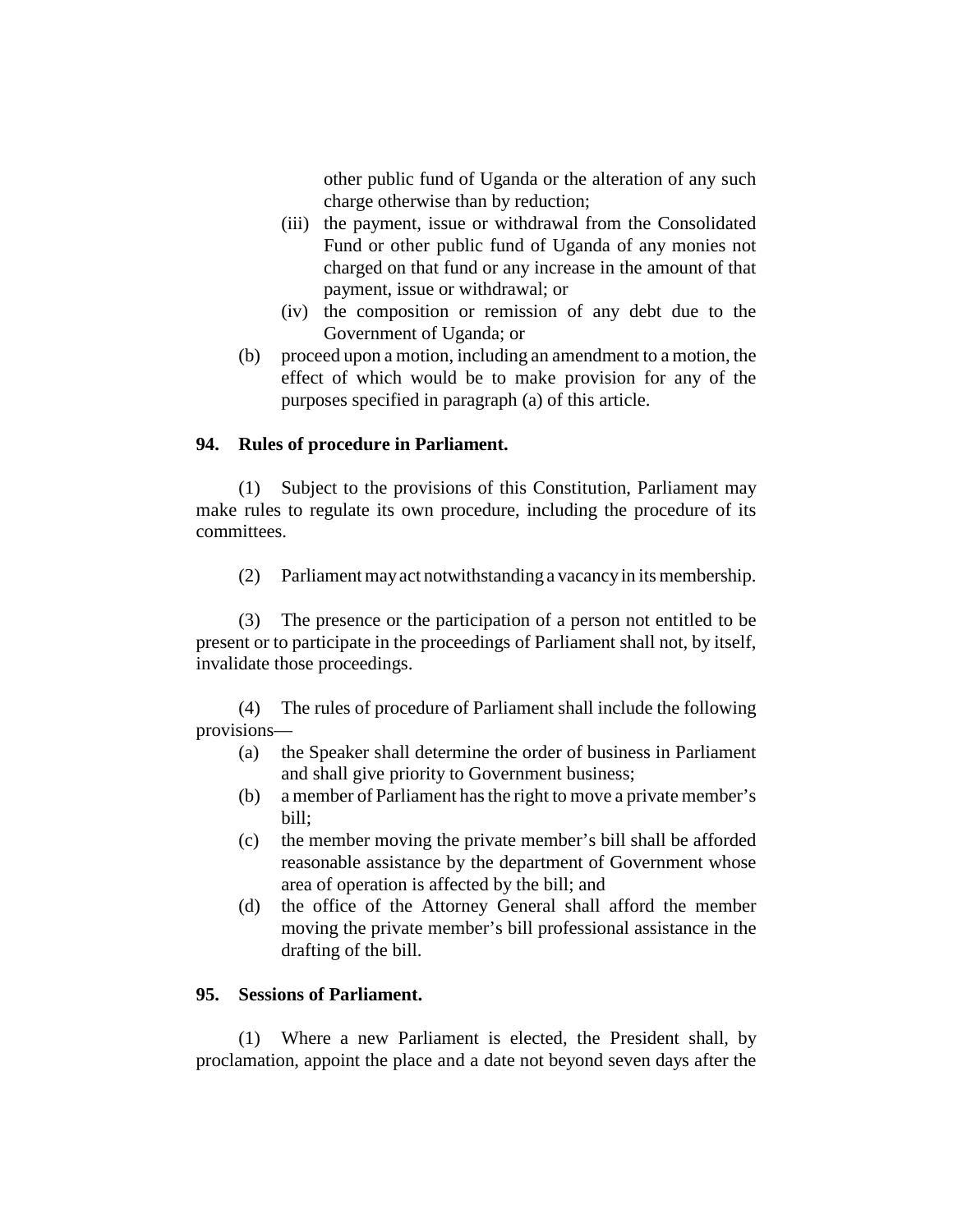expiry of the term of Parliament or of the extended period, as the case may be, for the first sitting of the new Parliament.

(2) A session of Parliament shall be held at such place within Uganda and shall commence at such time as the Speaker may, by proclamation, appoint.

(3) The Speaker may, after consultation with the President, prorogue Parliament by proclamation.

(4) A session of Parliament shall be held at least once a year but the period between one session and the next following session shall be less than twelve months.

(5) Notwithstanding any other provision of this article, at least one-third of all members of Parliament may, in writing signed by them, request a meeting of Parliament; and the Speaker shall summon Parliament to meet within twenty-one days after receipt of the request.

#### **96. Dissolution of Parliament.**

Parliament shall stand dissolved upon the expiration of its term as prescribed by article 77 of this Constitution.

#### *General.*

#### **97. Parliamentary immunities and privileges.**

(1) The Speaker, the Deputy Speaker, members of Parliament and any other person participating or assisting in or acting in connection with or reporting the proceedings of Parliament or any of its committees shall be entitled to such immunities and privileges as Parliament shall by law prescribe.

(2) Notwithstanding article 41 of this Constitution, no member or officer of Parliament and no person employed to take minutes of evidence before Parliament or any committee of Parliament shall give evidence elsewhere in respect of the contents of such minutes of evidence or the contents of any document laid before Parliament or any such committee, as the case may be, or in respect of any proceedings or examination held before Parliament or such committee, without the special leave of Parliament first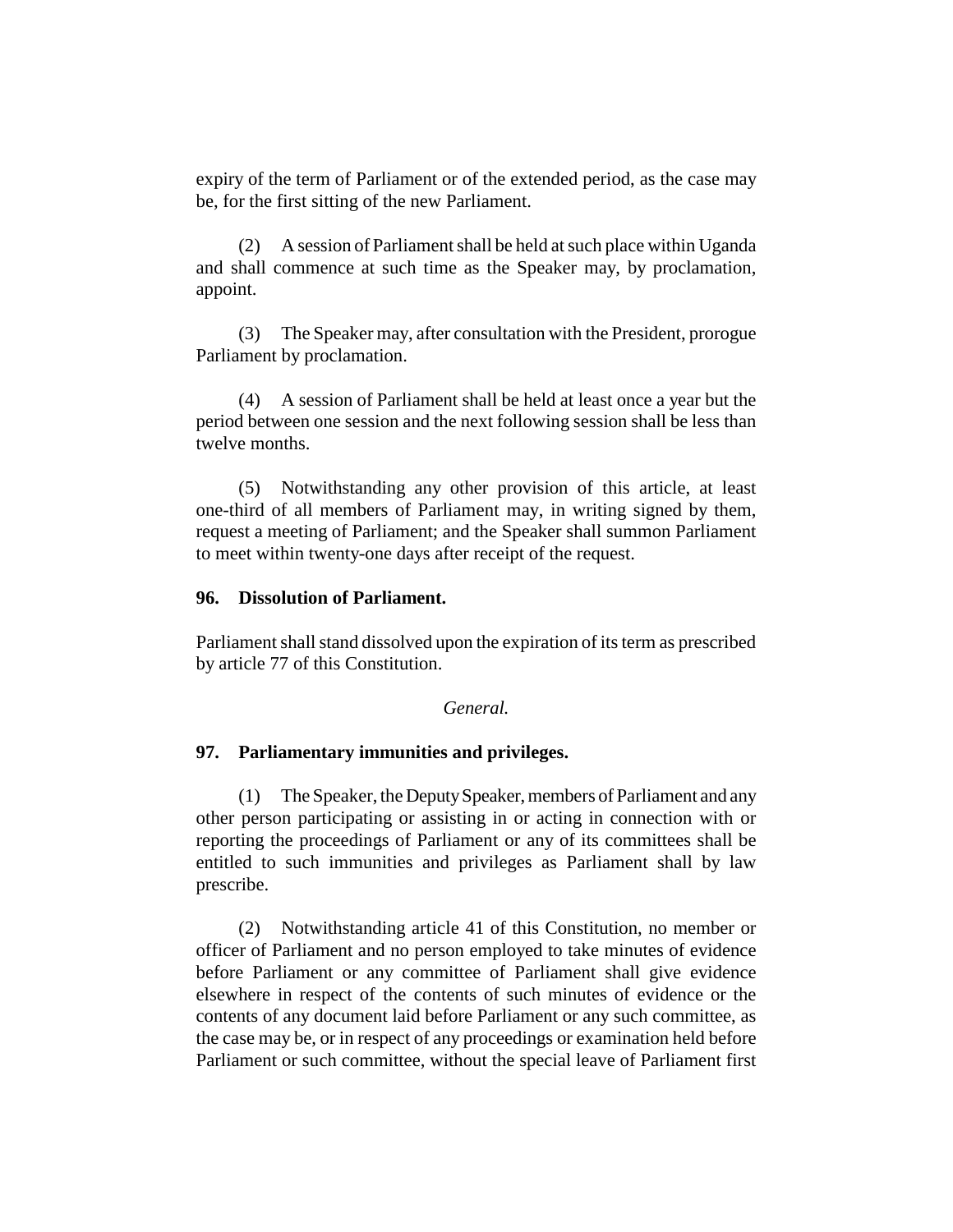obtained.

(3) The special leave referred to in clause (2) of this article may, during a recess or adjournment of Parliament, be given by the Speaker or in the absence or incapacity of the Speaker or during a dissolution of Parliament, by the Clerk to Parliament.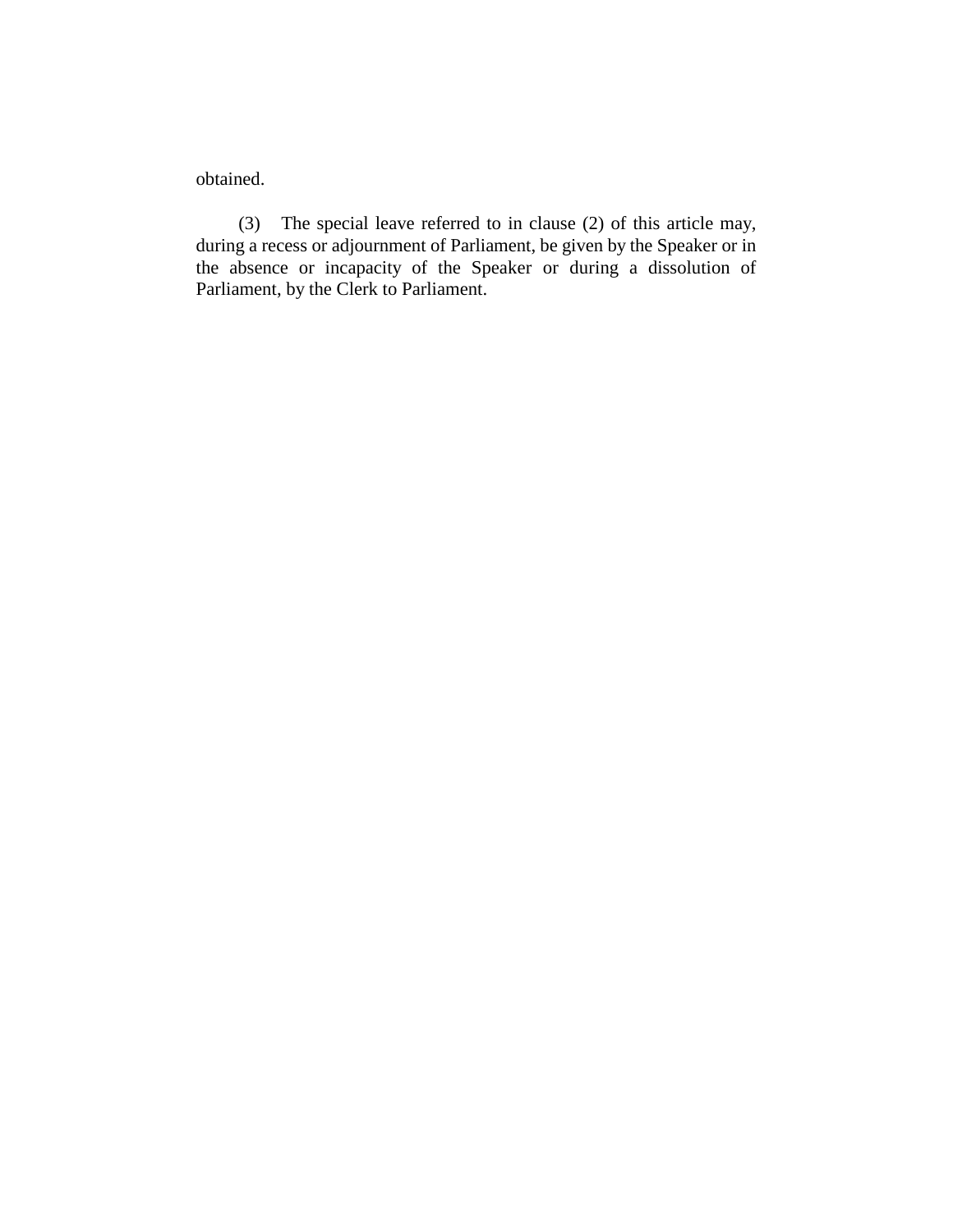## **Chapter Seven The Executive.**

### *The President.*

### **98. President of Uganda.**

(1) There shall be a President of Uganda who shall be the Head of State, Head of Government and Commander-in-Chief of the Uganda Peoples' Defence Forces and the Fountain of Honour.

(2) The President shall take precedence over all persons in Uganda, and in descending order, the Vice President, the Speaker and the Chief Justice shall take precedence over all other persons in Uganda.

(3) Before assuming the duties of the office of President, a person elected President shall take and subscribe the oath of allegiance and the presidential oath specified in the Fourth Schedule to this Constitution.

(4) While holding office, the President shall not be liable to proceedings in any court.

(5) Civil or criminal proceedings may be instituted against a person after ceasing to be President, in respect of anything done or omitted to be done in his or her personal capacity before or during the term of office of that person; and any period of limitation in respect of any such proceedings shall not be taken to run during the period while that person was President.

## **99. Executive authority of Uganda.**

(1) The executive authority of Uganda is vested in the President and shall be exercised in accordance with this Constitution and the laws of Uganda.

(2) The President shall execute and maintain this Constitution and all laws made under or continued in force by this Constitution.

(3) It shall be the duty of the President to abide by, uphold and safeguard this Constitution and the laws of Uganda and to promote the welfare of the citizens and protect the territorial integrity of Uganda.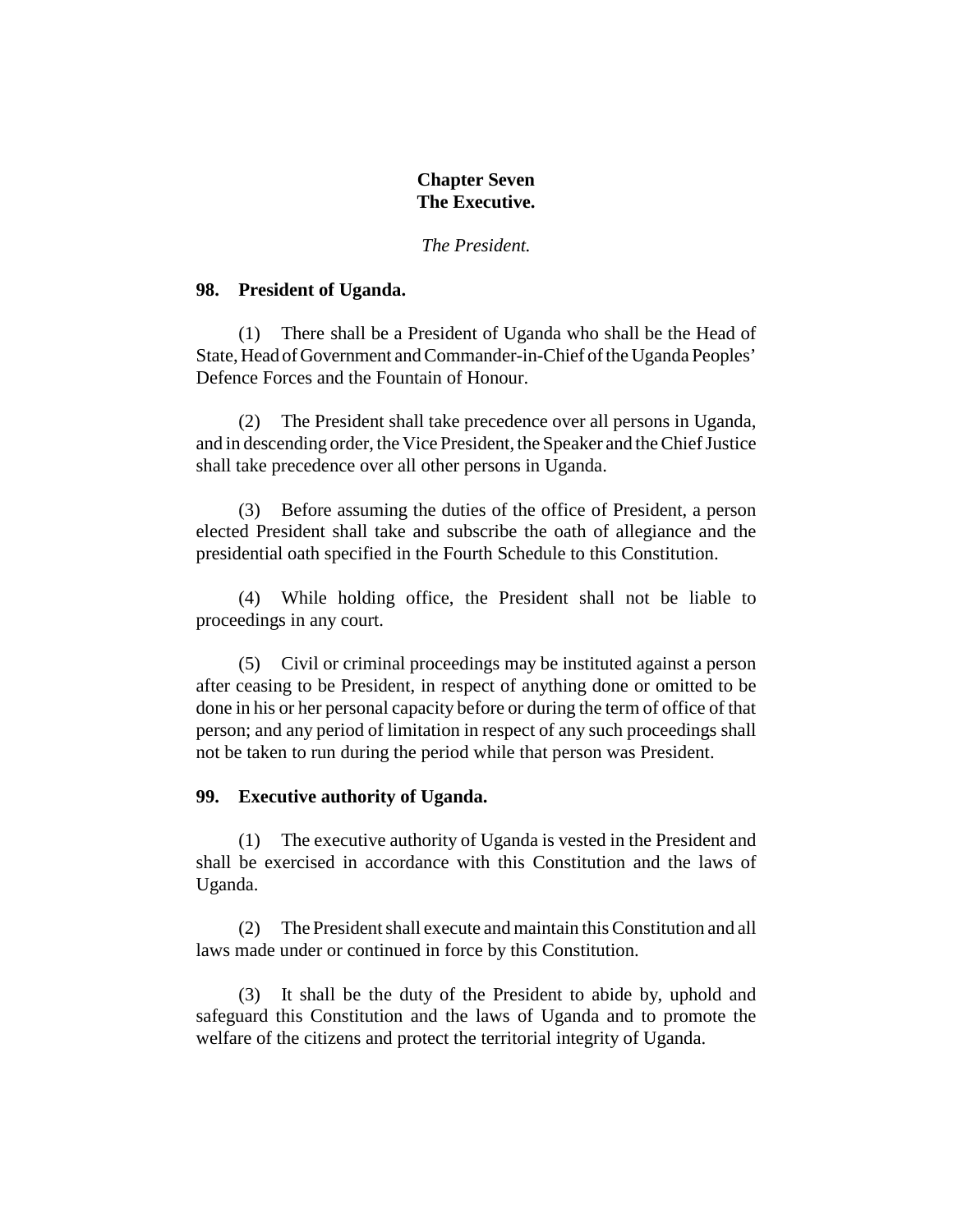(4) Subject to the provisions of this Constitution, the functions conferred on the President by clause (1) of this article may be exercised by the President either directly or through officers subordinate to the President.

(5) A statutory instrument or other instrument issued by the President or any person authorised by the President may be authenticated by the signature of a Minister; and the validity of any instrument so authenticated shall not be called in question on the ground that it is not made, issued or executed by the President.

### **100. Notification of the absence of the President from Uganda.**

The President shall, whenever leaving Uganda, notify in writing the Vice President, the Speaker and the Chief Justice.

### **101. Presidential addresses.**

(1) The President shall, at the beginning of each session of Parliament, deliver to Parliament an address on the state of the nation.

(2) The President may, also, in consultation with the Speaker, address Parliament from time to time, on any matter of national importance.

## **102. Qualifications of the President.**

A person is not qualified for election as President unless that person is—

- (a) a citizen of Uganda by birth;
- (b) not less than thirty-five years and not more than seventy-five years of age; and
- (c) a person qualified to be a member of Parliament.

## **103. Election of the President.**

(1) The election of the President shall be by universal adult suffrage through a secret ballot.

(2) A person shall not be a candidate in a presidential election unless—

(a) that person submits to the Electoral Commission on or before the day appointed as nomination day in relation to the election, a document which is signed by that person nominating him or her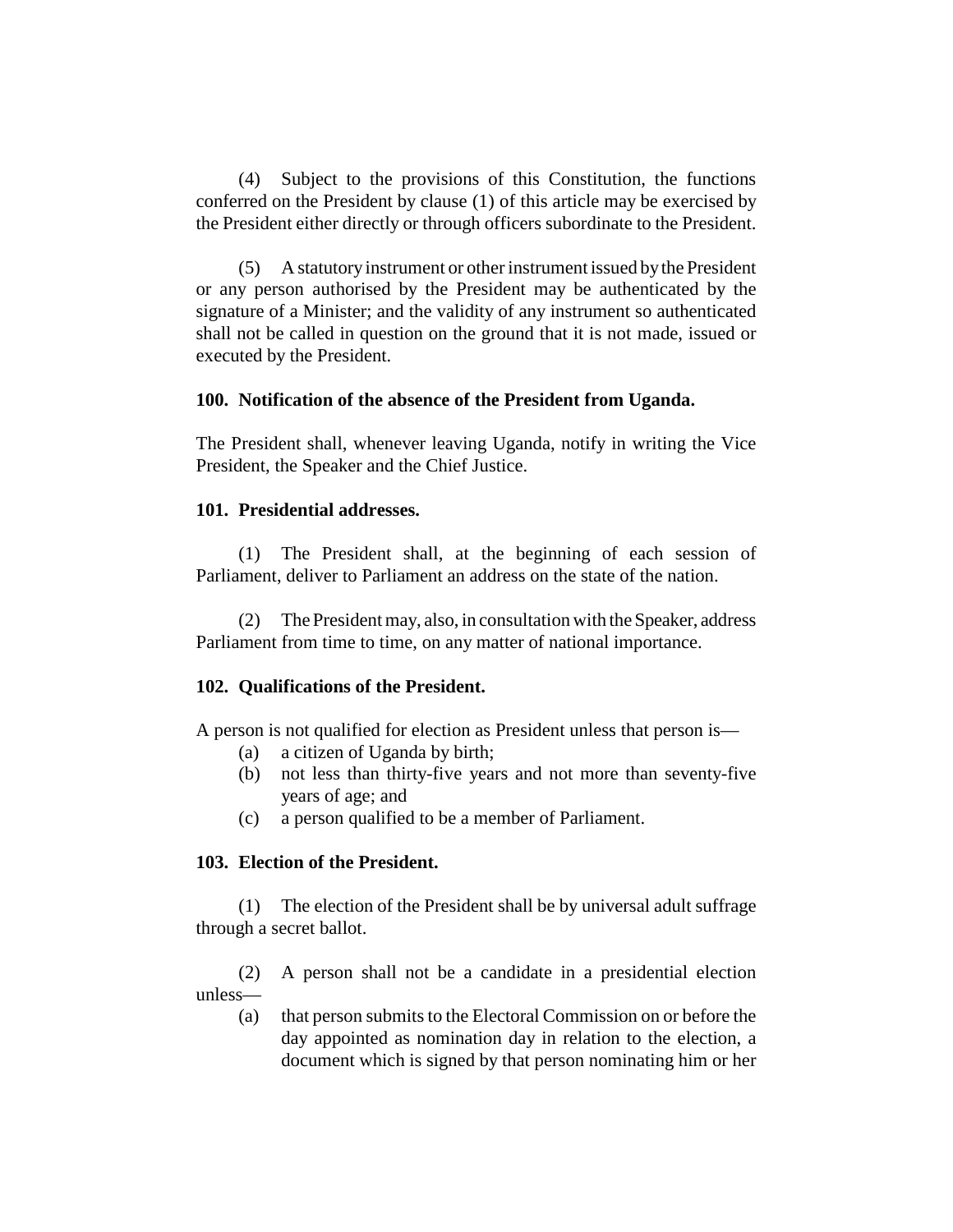as a candidate; and

(b) the nomination is supported by one hundred voters in each of at least two-thirds of all the districts in Uganda.

(3) The election of the President shall be held during the first thirty days of the last ninety days before the expiration of the term of the President, except in the case of—

- (a) the first election under this Constitution;
- (b) an election held under article 104(6) of this Constitution;
- (c) an election held under article 109(2) of this Constitution; and
- (d) an election necessitated by the fact that a normal presidential election could not be held as a result of the existence of a state of war or a state of emergency, in which case, the election shall be held within such period as Parliament may, by law, prescribe.

(4) A candidate shall not be declared elected as President unless the number of votes cast in favour of that candidate at the presidential election is more than 50 percent of valid votes cast at the election.

(5) Where at a presidential election no candidate obtains the percentage of votes specified in clause (4) of this article, a second election shall be held within thirty days after the declaration of the results in which election the two candidates who obtained the highest number of votes shall be the only candidates.

(6) The candidate who obtains the highest number of votes in an election under clause (5) of this article shall be declared elected President.

(7) The Electoral Commission shall ascertain, publish and declare in writing under its seal, the results of the presidential election within forty-eight hours from the close of polling.

(8) A person elected President during the term of a President shall assume office within twenty-four hours after the expiration of the term of the predecessor and in any other case, within twenty-four hours after being declared elected as President.

(9) Subject to the provisions of this Constitution, Parliament shall by law, prescribe the procedure for the election and assumption of office by a President.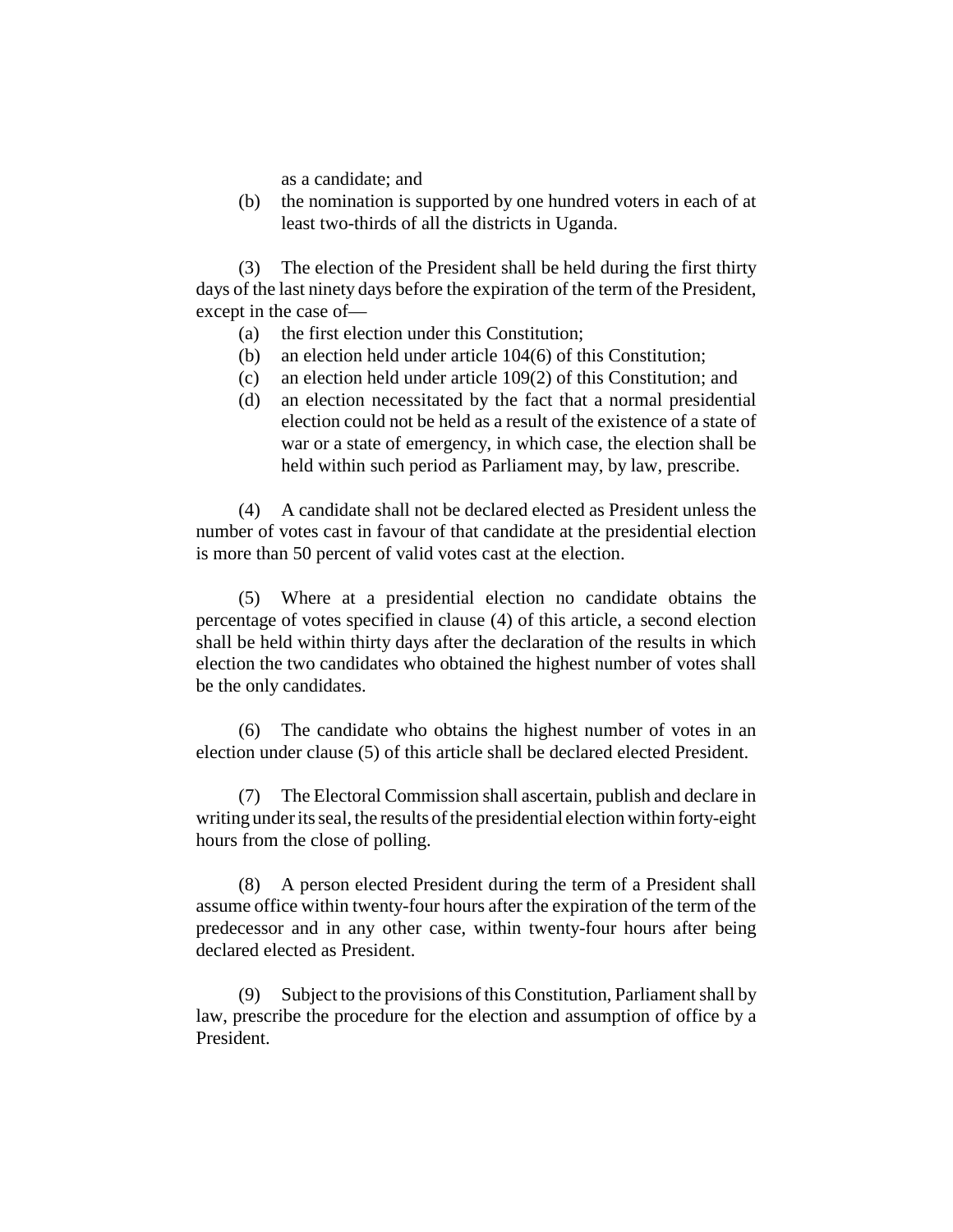#### **104. Challenging a presidential election.**

(1) Subject to the provisions of this article, any aggrieved candidate may petition the Supreme Court for an order that a candidate declared by the Electoral Commission elected as President was not validly elected.

(2) A petition under clause (1) of this article shall be lodged in the Supreme Court registry within ten days after the declaration of the election results.

(3) The Supreme Court shall inquire into and determine the petition expeditiously and shall declare its findings not later than thirty days from the date the petition is filed.

(4) Where no petition is filed within the time prescribed under clause (2) of this article, or where a petition having been filed, is dismissed by the Supreme Court, the candidate declared elected shall conclusively be taken to have been duly elected as President.

(5) After due inquiry under clause (3) of this article, the Supreme Court may—

- (a) dismiss the petition;
- (b) declare which candidate was validly elected; or
- (c) annul the election.

(6) Where an election is annulled, a fresh election shall be held within twenty days from the date of the annulment.

(7) If after a fresh election held under clause (6) of this article there is another petition which succeeds, then the presidential election shall be postponed; and upon the expiry of the term of the incumbent President, the Speaker shall perform the functions of the office of President until a new President is elected and assumes office.

(8) For the purposes of this article, article 98(4) of this Constitution shall not apply.

(9) Parliament shall make such laws as may be necessary for the purposes of this article, including laws for grounds of annulment and rules of procedure.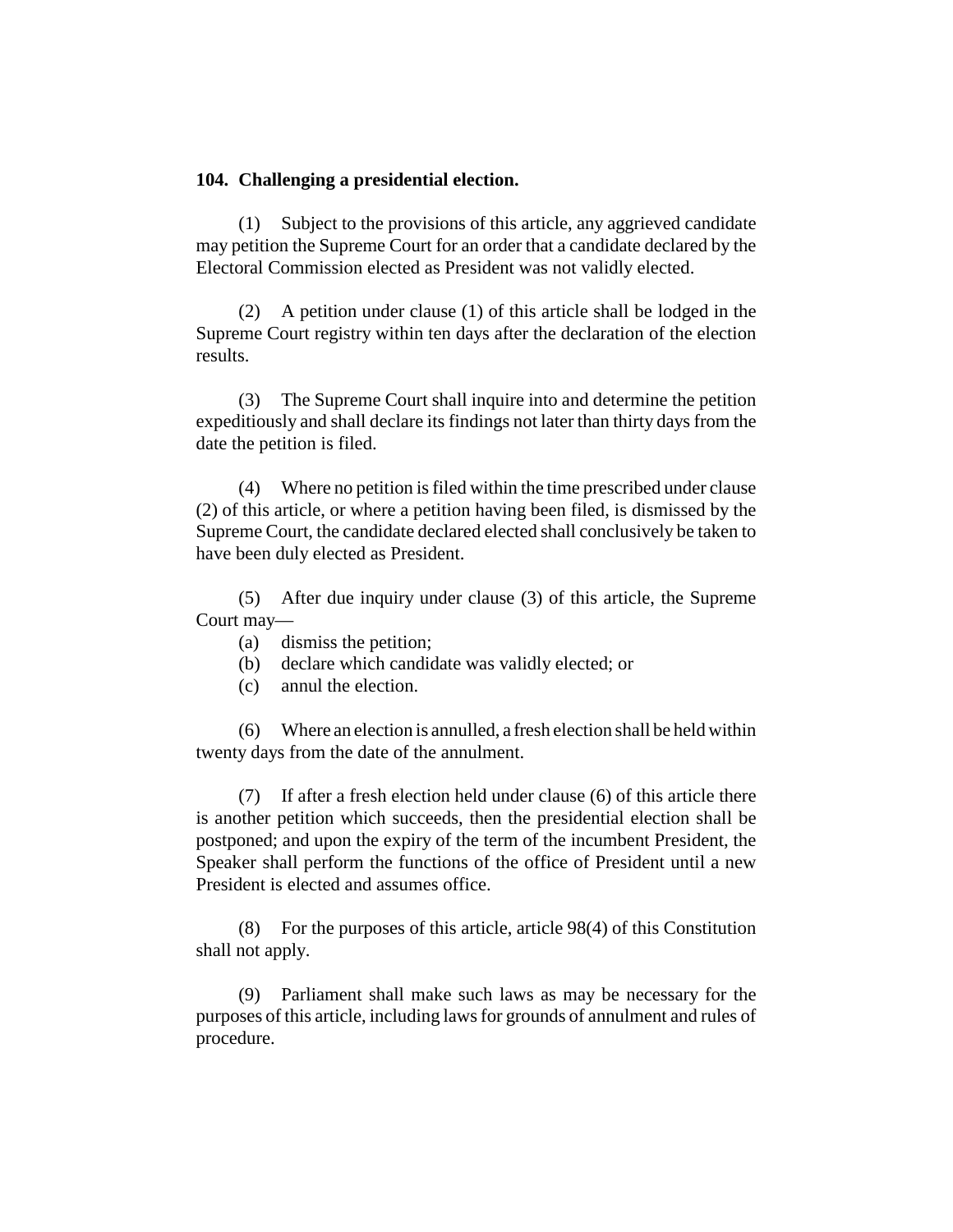### **105. Tenure of office of a President.**

(1) A person elected President under this Constitution shall, subject to clause (3) of this article, hold office for a term of five years.

(2) A person shall not be elected under this Constitution to hold office as President for more than two terms as prescribed by this article.

- (3) The office of President shall become vacant—
- (a) on the expiration of the period specified in this article; or
- (b) if the incumbent dies or resigns or ceases to hold office under article 107 of this Constitution.

(4) The President may, by writing signed by him or her, and addressed to the Chief Justice, resign from office as President.

(5) The resignation of the President shall take effect when it is received by the Chief Justice.

(6) The Chief Justice shall, immediately upon receiving the resignation of the President under this article, notify the Vice President, the Speaker and the Electoral Commission of the resignation.

#### **106. Terms and conditions of service of the President.**

(1) The President shall be paid a salary and allowances and afforded such other benefits as Parliament shall by law provide.

(2) Parliament shall, by law, make provision for the grant of benefits for a President who ceases to hold office otherwise than by being removed under article  $107(1)(a)$  or (b) of this Constitution.

(3) The salary, allowances and other benefits granted to a President under this article shall be charged on the Consolidated Fund.

(4) The President is exempted from direct personal taxation on allowances and other benefits except on the official salary.

(5) The President shall not hold any other public office other than those conferred by this Constitution or any office of profit or emolument likely to compromise the office of President.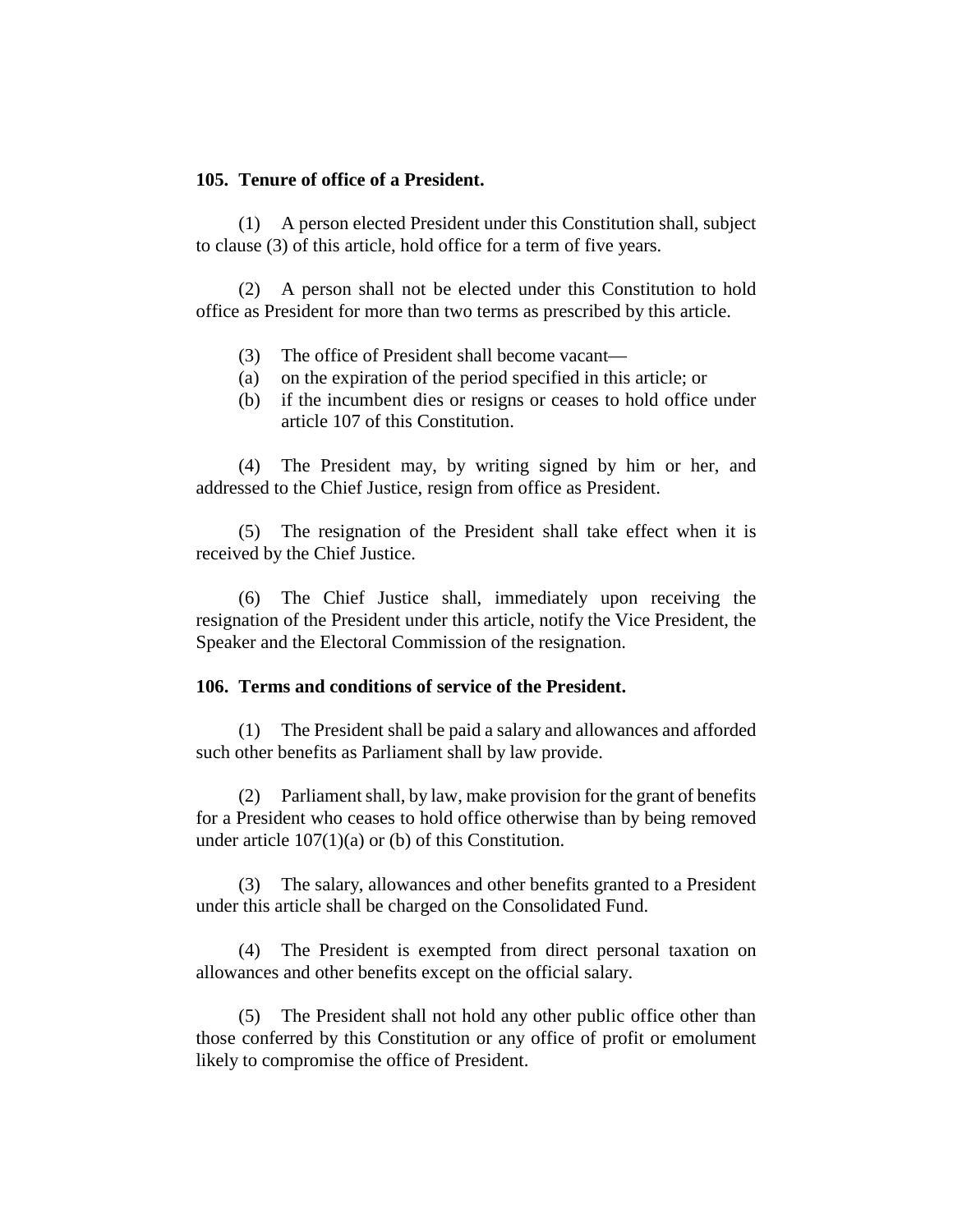(6) The salary, allowances and other benefits granted to the President under this article shall not be varied to the disadvantage of the President while he or she holds office.

(7) The retirement benefits granted to a President under this article shall not be varied to the disadvantage of the President.

## **107. Removal of the President.**

(1) The President may be removed from office in accordance with this article on any of the following grounds—

- (a) abuse of office or wilful violation of the oath of allegiance and the presidential oath or any provision of this Constitution;
- (b) misconduct or misbehaviour—
	- (i) that he or she has conducted himself or herself in a manner which brings or is likely to bring the office of President into hatred, ridicule, contempt or disrepute; or
	- (ii) that he or she has dishonestly done any act or omission which is prejudicial or inimical to the economy or security of Uganda; or
- (c) physical or mental incapacity, namely that he or she is incapable of performing the functions of his or her office by reason of physical or mental incapacity.

(2) For the purpose of removal of the President under clause  $(1)(a)$  or (b) of this article, a notice in writing signed by not less than one-third of all the members of Parliament shall be submitted to the Speaker—

- (a) stating that they intend to move a motion for a resolution in Parliament for the removal of the President on the charge that the President has—
	- (i) wilfully abused his or her office or wilfully violated the oath of allegiance and the presidential oath or any other provision of this Constitution in terms of clause (1)(a) of this article; or
	- (ii) misconducted himself or herself or misbehaved in terms of clause (1)(b) of this article; and
- (b) setting out the particulars of the charge supported by the necessary documents on which it is claimed that the conduct of the President be investigated for the purposes of his or her removal.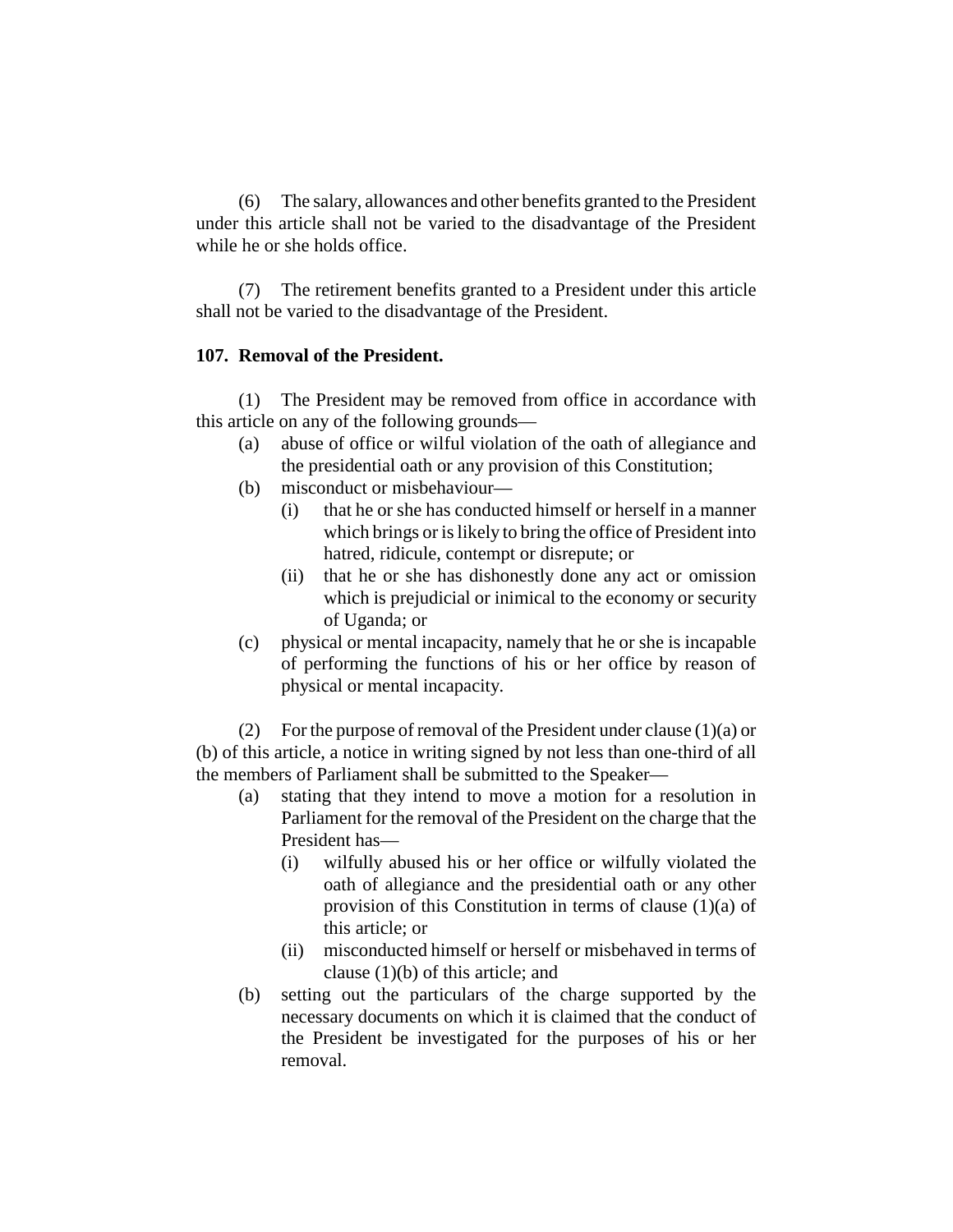(3) The Speaker shall, within twenty-four hours after receipt of the notice referred to in clause (2) of this article, cause a copy to be transmitted to the President and the Chief Justice.

(4) The Chief Justice shall, within seven days after receipt of the notice transmitted under clause (3) of this article, constitute a tribunal comprising three justices of the Supreme Court to investigate the allegation in the notice and to report its findings to Parliament stating whether or not there is a prima facie case for the removal of the President.

The President is entitled to appear at the proceedings of the tribunal and to be represented there by a lawyer or other expert or person of his or her choice.

(6) If the tribunal determines that there is a prima facie case for the removal of the President under clause  $(1)(a)$  or  $(b)$  of this article, then if Parliament passes the resolution supported by the votes of not less than two-thirds of all members of Parliament, the President shall cease to hold office.

(7) For the purposes of the removal of the President on grounds of physical or mental incapacity under clause (1)(c) of this article, there shall be submitted to the Speaker a notice in writing signed by not less than one-third of all the members of Parliament—

- (a) stating that they intend to move a motion for a resolution in Parliament for the removal of the President from office on grounds of physical or mental incapacity; and
- (b) giving particulars of the alleged incapacity.

(8) The Speaker shall, within twenty-four hours after receipt of a notice under clause (7) of this article, cause a copy to be transmitted to the President and the Chief Justice.

(9) The Chief Justice shall, within seven days after receipt of the notice transmitted under clause (8) of this article and in consultation with the professional head of the medical services in Uganda, constitute a medical board comprising five qualified and eminent medical specialists to examine the President in respect of the alleged incapacity and to report its findings to Parliament.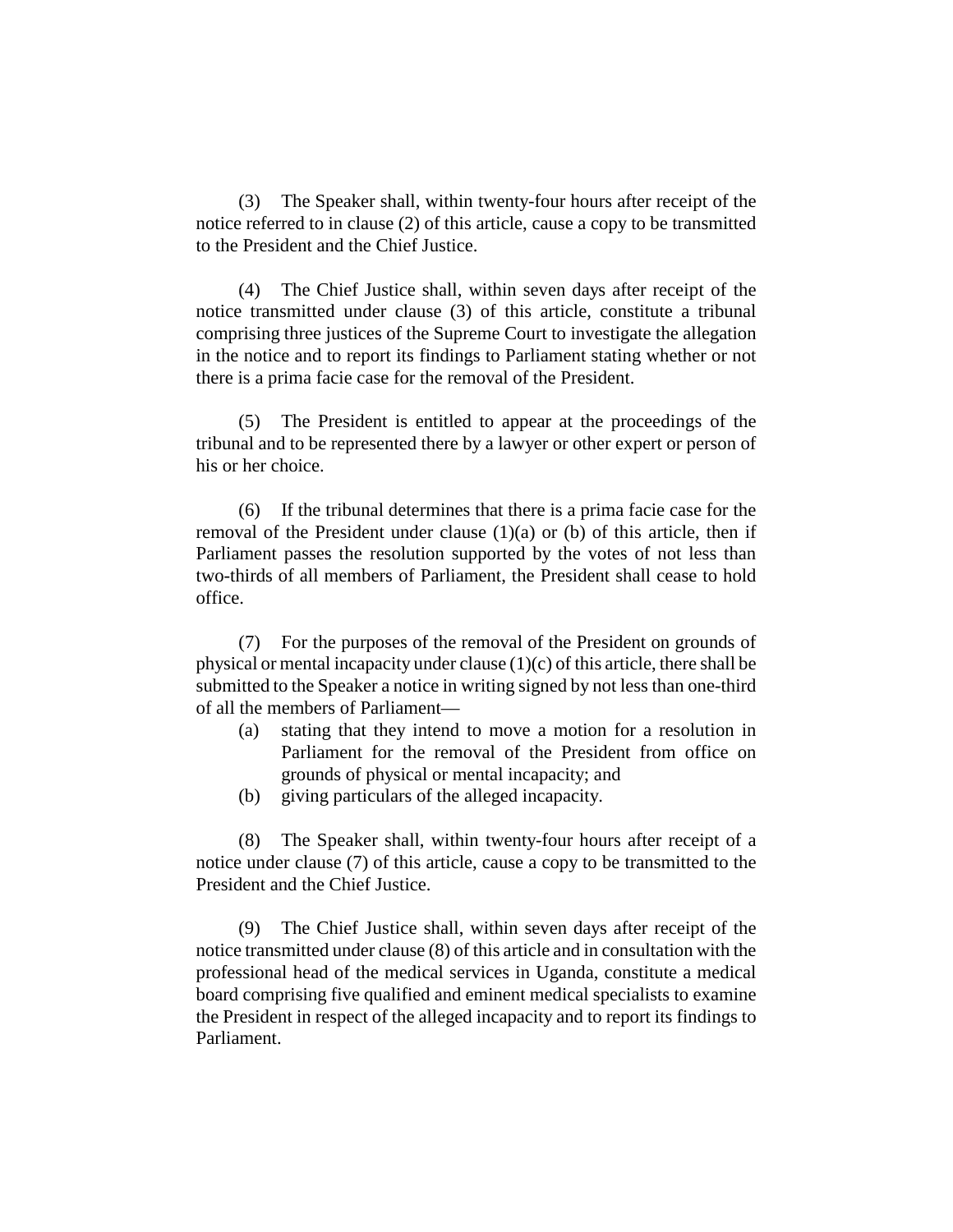(10) The Chief Justice shall, within twenty-four hours after constituting the medical board, inform the President accordingly, and the President shall submit himself or herself to the medical board for examination within seven days.

(11) If the medical board determines that the President is by reason of physical or mental incapacity unable to perform the functions of the office of President, and Parliament passes the resolution for the removal of the President supported by the votes of not less than two-thirds of all the members of Parliament, the President shall cease to hold office.

(12) If the medical board, after the expiration of the period of seven days referred to in clause (10) of this article, reports that the President has failed or refused to submit to the medical board in accordance with that clause, and Parliament passes the resolution for the removal of the President supported by the votes of not less than two-thirds of all the members of Parliament, the President shall cease to hold office.

(13) The motion for a resolution for the removal of the President shall be moved in Parliament within fourteen days after the receipt by the Speaker of the report of the tribunal or the medical board.

(14) The President is entitled to appear in person and be heard and to be assisted or represented by a lawyer or other expert or person of his or her choice during the proceedings of Parliament relating to the motion for a resolution under this article.

### **108. Vice President.**

(1) There shall be a Vice President of Uganda.

(2) The President shall, with the approval of Parliament by a simple majority, appoint a Vice President.

- (3) The Vice President shall—
- (a) deputise for the President as and when the need arises; and
- (b) perform such other functions as may be assigned to him or her by the President, or as may be conferred on him or her by this Constitution.
- (4) The qualifications prescribed for the office of President by article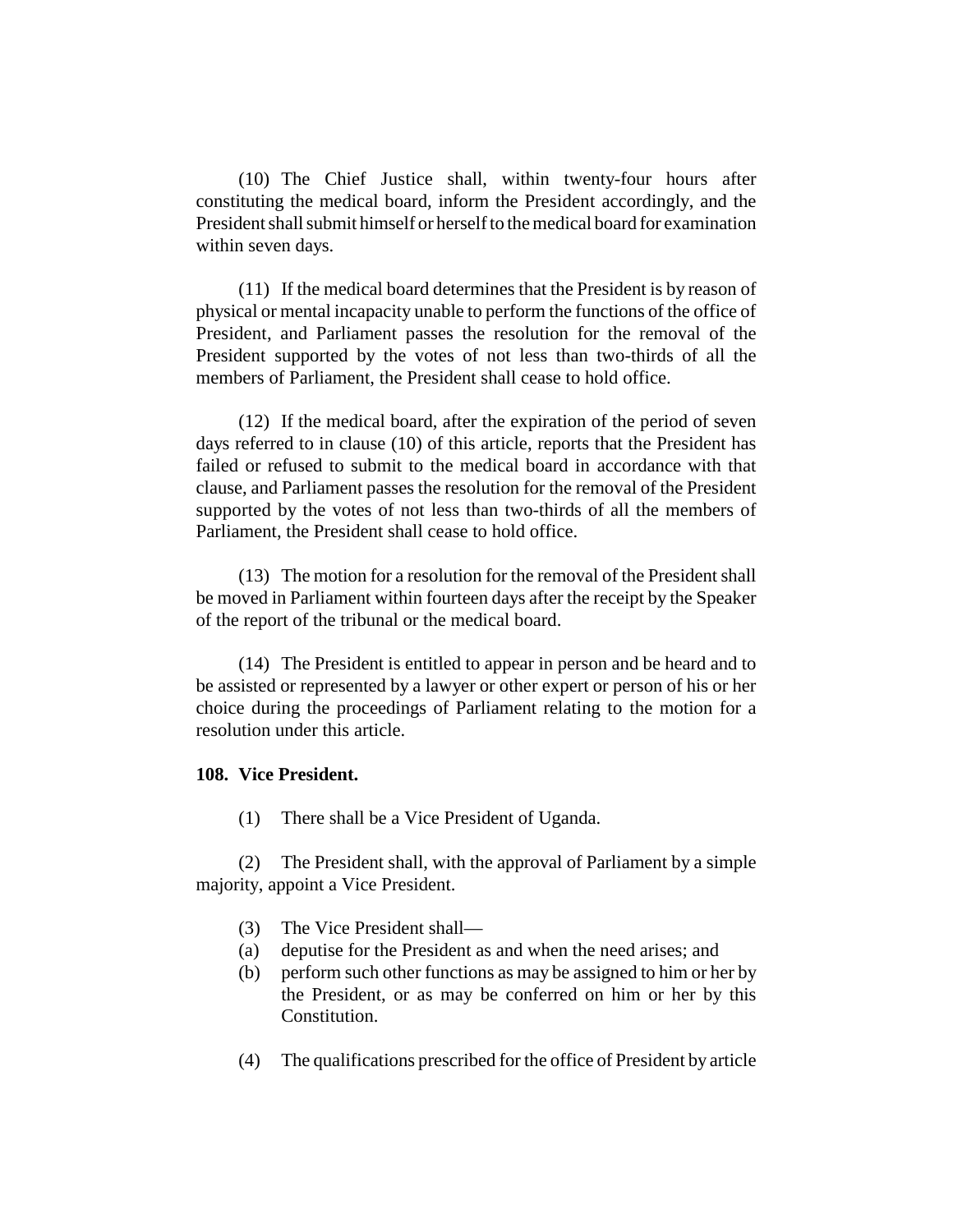102 of this Constitution shall apply to the office of Vice President.

- (5) The office of Vice President shall become vacant if—
- (a) the appointment is revoked by the President; or
- (b) the incumbent resigns or dies.

(6) With the exception of clause (2) of that article, article 106 of this Constitution shall, subject to this Constitution, apply to the Vice President.

(7) Where the office of Vice President becomes vacant, the President shall, with the approval of Parliament, and as soon as possible but in any case not later than fourteen days, appoint a person qualified to hold the office of Vice President.

(8) The Vice President shall, before commencing to perform the functions of Vice President, take and subscribe the oath of allegiance and the oath of Vice President, specified in the Fourth Schedule to this Constitution.

### **109. Absence of the President.**

(1) If the President dies, resigns or is removed from office under this Constitution, the Vice President shall assume the office of President until fresh elections are held and the elected President assumes office in accordance with article 103(8) of this Constitution.

(2) Elections for the President under this article shall be held within six months after the death, resignation or removal of the President.

(3) No elections shall be held under this article if the residual term of the President is one year or less.

(4) Whenever the President is for any reason unable to perform the functions of the office of President, the Vice President shall perform those functions until the President is able again to perform those functions.

(5) Where the President and the Vice President are both unable to perform the functions of the office of the President, the Speaker shall perform those functions until the President or the Vice President is able to perform those functions or until a new President assumes office.

(6) The Vice President shall, before assuming the duties of the office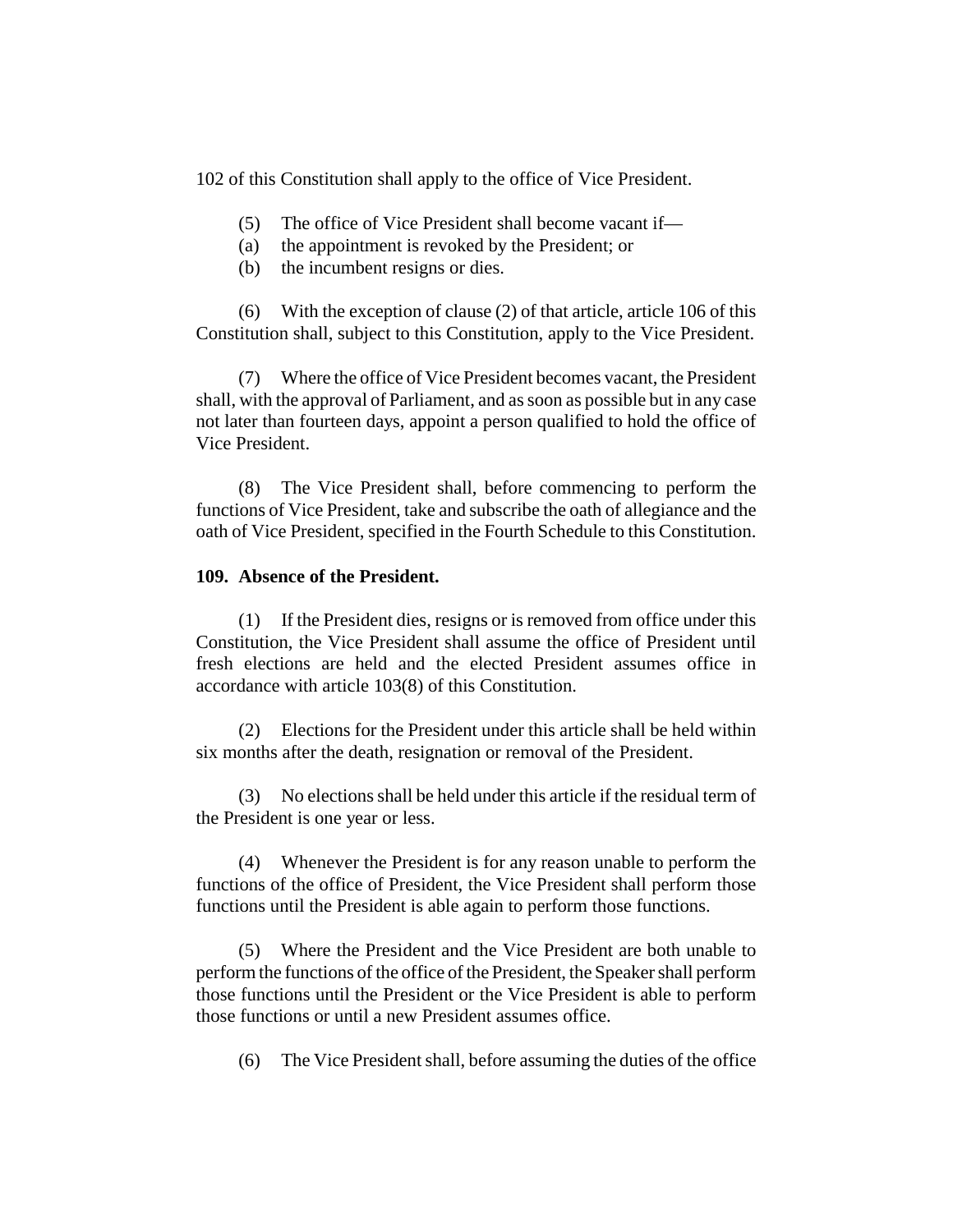of President under clause (1) of this article, appoint a person to the office of Vice President, subject to the approval of Parliament.

(7) A person appointed under clause (6) of this article, shall, before assuming the duties of the office of Vice President take and subscribe the oaths in respect of that office under article 108(7) of this Constitution.

(8) Before assuming the duties of the office of President under clause (5) of this article, the Speaker shall take and subscribe the oaths specified in relation to that office in the Fourth Schedule to this Constitution.

(9) Whenever the Speaker assumes the office of President as a result of the death, resignation or removal of the President and the Vice President, or under the provisions of article 104(7) of this Constitution, a presidential election shall be held in accordance with clause (2) of this article.

#### **110. State of emergency.**

(1) The President may, in consultation with the Cabinet, by proclamation, declare that a state of emergency exists in Uganda, or any part of Uganda if the President is satisfied that circumstances exist in Uganda or in that part of Uganda—

- (a) in which Uganda or that part of it is threatened by war or external aggression;
- (b) in which the security or the economic life of the country or that part is threatened by internal insurgency or natural disaster; or
- (c) which render necessary the taking of measures which are required for securing the public safety, the defence of Uganda and the maintenance of public order and supplies and services essential to the life of the community.

(2) Subject to the provisions of this article, a state of emergency declared under clause (1) of this article shall remain in existence for not more than ninety days and shall then expire.

(3) The President shall cause the proclamation declaring the state of emergency to be laid before Parliament for approval as soon as practicable and in any case not later than fourteen days after it was issued.

(4) A state of emergency may be extended by Parliament for a period not exceeding ninety days at a time.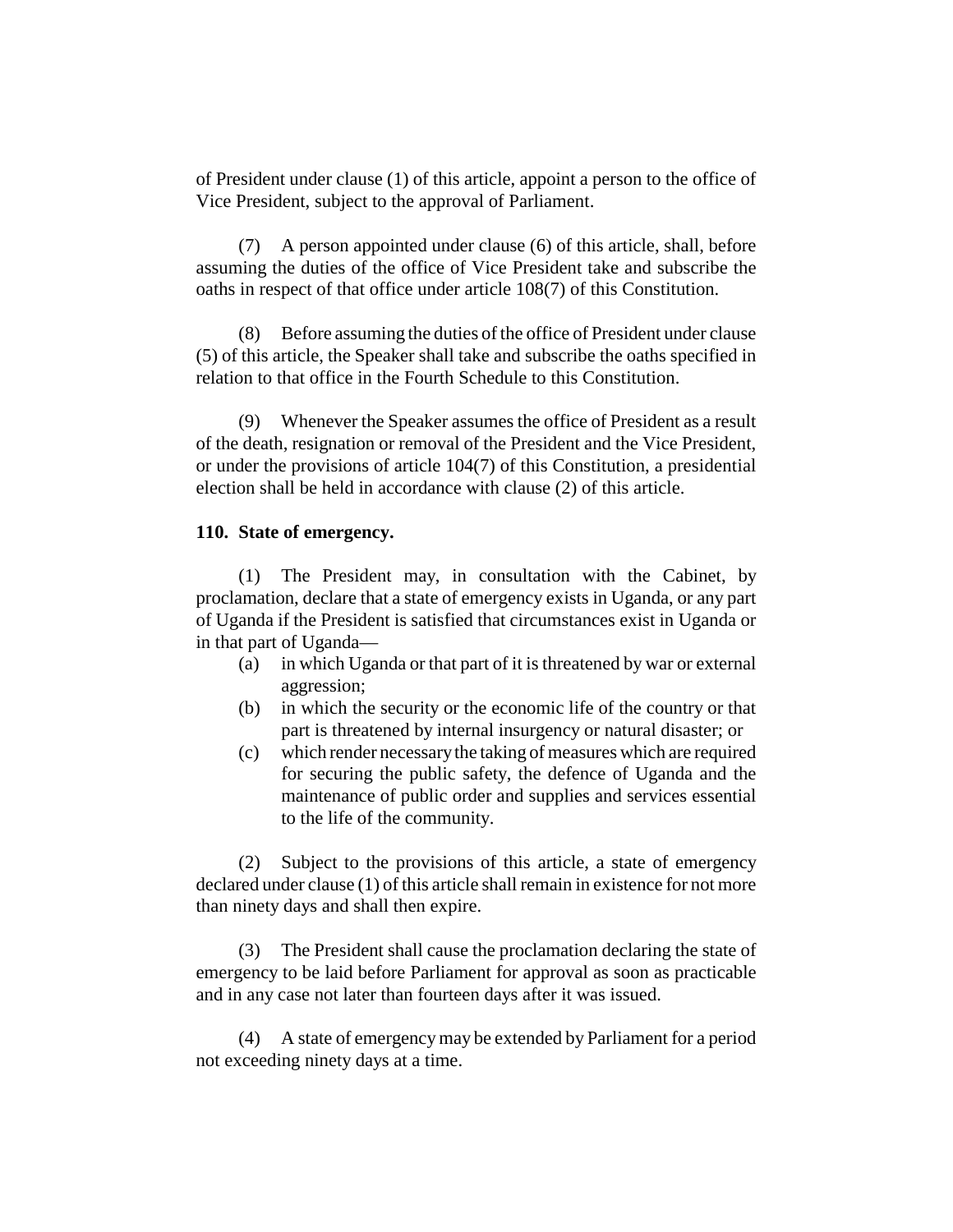(5) The President or Parliament shall, if satisfied that the circumstances for the declaration of the state of emergency have ceased to exist, revoke the proclamation by which the state of emergency was declared.

(6) During any period when a state of emergency declared under this article exists, the President shall submit to Parliament at such intervals as Parliament may prescribe, regular reports on actions taken by or on behalf of the President for the purposes of the emergency.

(7) Subject to the provisions of this Constitution, Parliament shall enact such laws as may be necessary for enabling effective measures to be taken for dealing with any state of emergency that may be declared under this article.

(8) Any resolution passed by Parliament for the purposes of clause (4) or (5) of this article shall be supported by the votes of more than one-half of all the members of Parliament.

#### *The Cabinet.*

### **111. The Cabinet.**

(1) There shall be a Cabinet which shall consist of the President, the Vice President and such number of Ministers as may appear to the President to be reasonably necessary for the efficient running of the State.

(2) The functions of the Cabinet shall be to determine, formulate and implement the policy of the Government and to perform such other functions as may be conferred by this Constitution or any other law.

(3) There shall be a Secretary to the Cabinet who shall be appointed by the President in consultation with the Public Service Commission.

(4) The Secretary to the Cabinet shall have charge of the Cabinet Office and shall be responsible in accordance with such instructions as may be given to him or her by the President, for arranging the business for and keeping the minutes of the Cabinet and for conveying the decisions of the Cabinet to the appropriate person or authority and shall perform such other functions as the President may direct.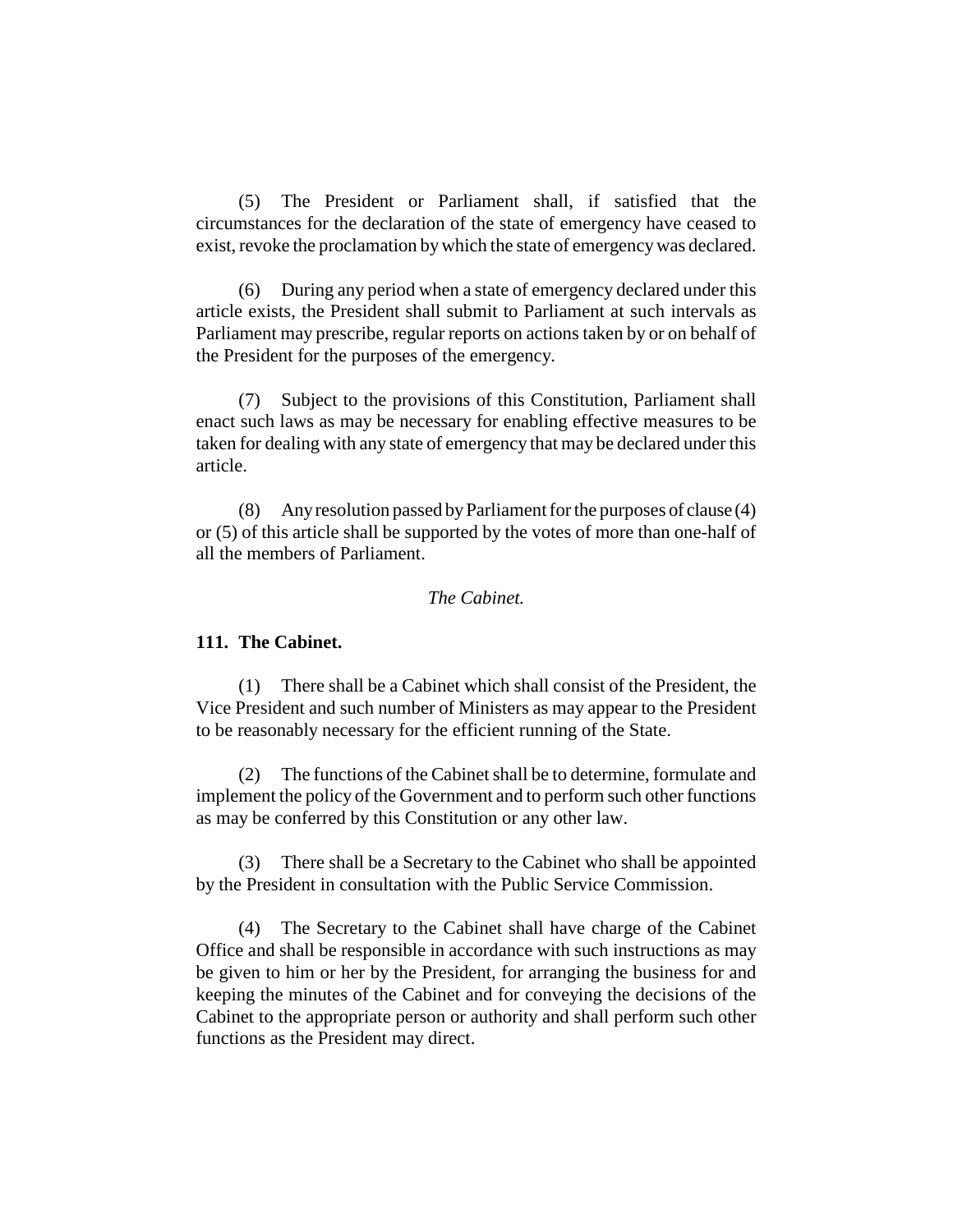(5) The Secretary to the Cabinet shall, before assuming the duties of his or her office, take and subscribe the oath of allegiance and the oath of Secretary to the Cabinet specified in the Fourth Schedule to this Constitution.

#### **112. Meetings of the Cabinet.**

(1) Cabinet meetings shall be summoned and presided over by the President and in his or her absence, by the Vice President or in the absence of both of them, by a Minister designated in writing by the President.

(2) The Cabinet shall regulate the procedure of its meetings.

#### **113. Cabinet Ministers.**

(1) Cabinet Ministers shall be appointed by the President with the approval of Parliament from among members of Parliament or persons qualified to be elected members of Parliament.

(2) The total number of Cabinet Ministers shall not exceed twenty-one except with the approval of Parliament.

(3) A Cabinet Minister shall have responsibility for such functions of Government as the President may, from time to time, assign to him or her.

(4) A Minister shall not hold any office of profit or emolument likely to compromise his or her office.

#### **114. Other Ministers.**

(1) The President may, with the approval of Parliament, appoint other Ministers to assist Cabinet Ministers in the performance of their functions.

(2) Subject to the provisions of this article, article 113(1) of this Constitution shall apply to the appointment of Ministers under clause (1) of this article.

(3) The total number of Ministers appointed under this article shall not exceed twenty-one except with the approval of Parliament.

(4) A Minister referred to in this article shall have responsibility for such functions of the Ministry to which he or she is appointed as the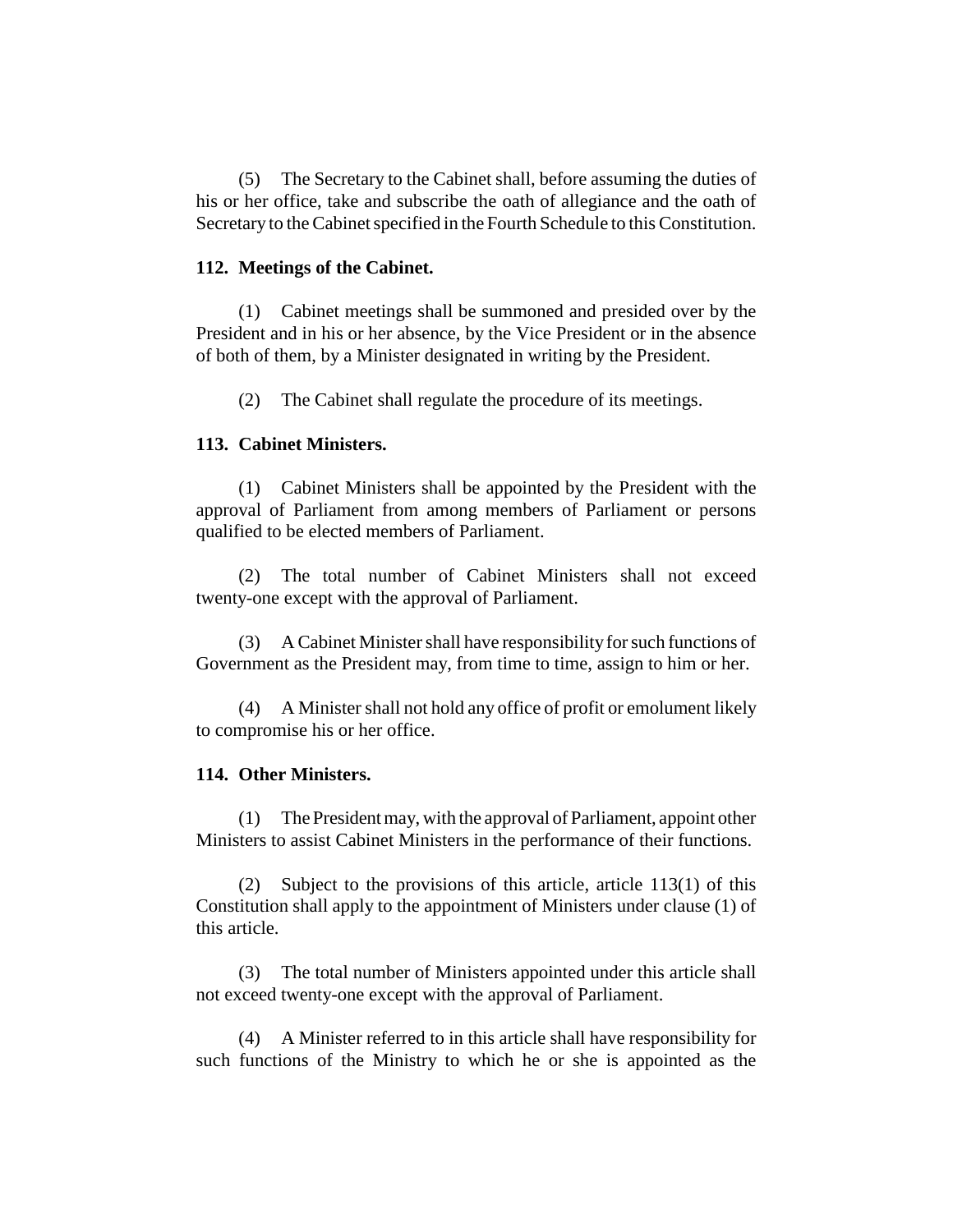President may, from time to time, assign to him or her, and in the absence of the Cabinet Minister in his or her Ministry shall perform the functions of the Cabinet Minister as the President directs.

(5) Article 113(4) of this Constitution applies to a Minister referred to in clause (1) of this article.

## **115. Oath of Minister.**

A Minister shall, before assuming the duties of office take and subscribe the oath of allegiance and the oath of Minister specified in the Fourth Schedule to this Constitution.

### **116. Vacation of office of Minister.**

The office of a Minister shall become vacant—

- (a) if the appointment of the holder of the office is revoked by the President; or
- (b) if the holder—
	- (i) resigns;
	- (ii) becomes disqualified to be a member of Parliament; or
	- (iii) dies.

#### **117. Responsibility of Ministers.**

Ministers shall individually be accountable to the President for the administration of their Ministries and collectively be responsible for any decision made by the Cabinet.

#### **118. Vote of censure.**

(1) Parliament may, by resolution supported by more than half of all members of Parliament, pass a vote of censure against a Minister on any of the following grounds—

- (a) abuse of office or wilful violation of the oath of allegiance or oath of office;
- (b) misconduct or misbehaviour;
- (c) physical or mental incapacity, namely, that he or she is incapable of performing the functions of his or her office by reason of physical or mental incapacity;
- (d) mismanagement; or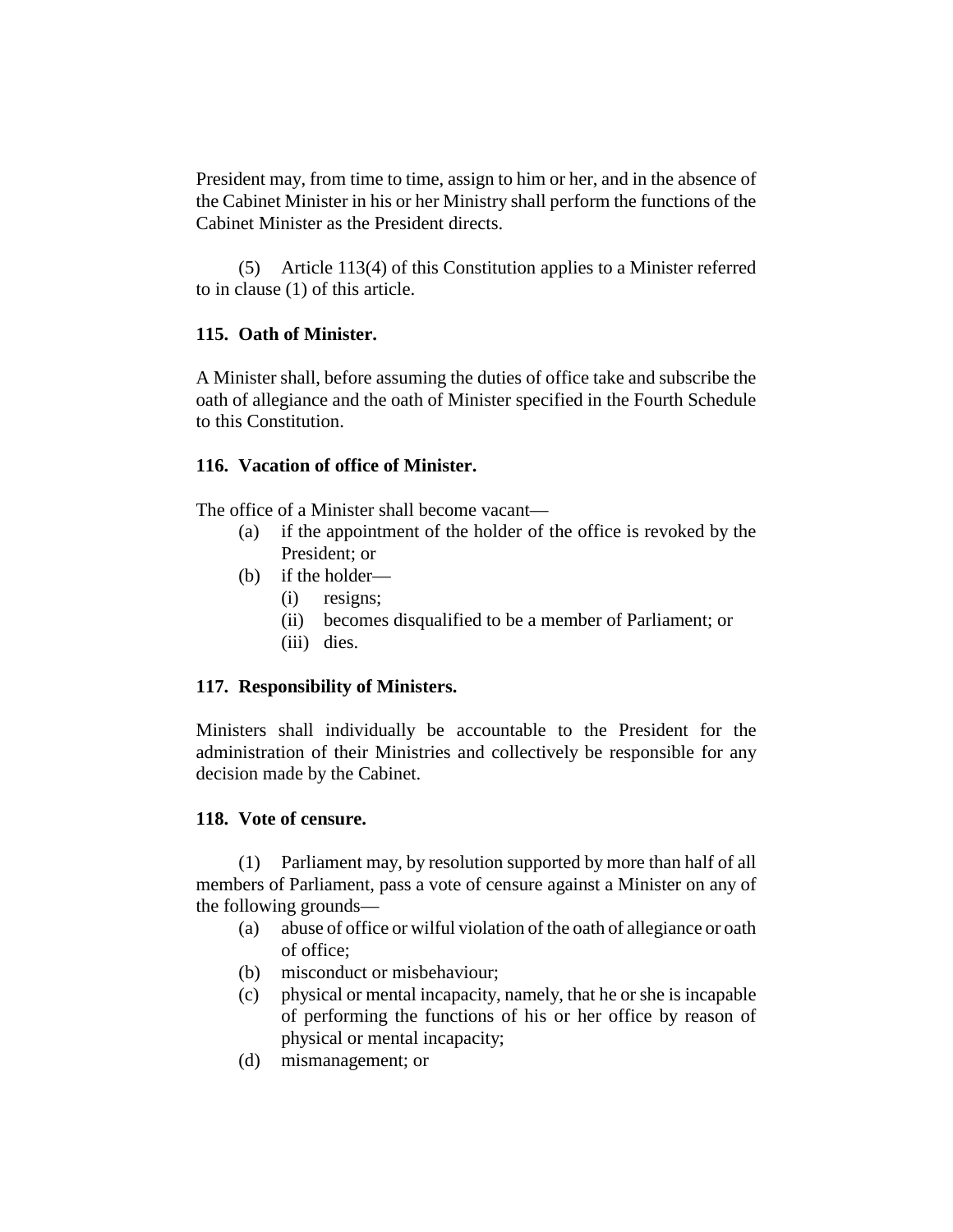(e) incompetence.

(2) Upon a vote of censure being passed against a Minister, the President shall, unless the Minister resigns his or her office, take appropriate action in the matter.

(3) Proceedings for censure of a Minister shall be initiated by a petition to the President through the Speaker signed by not less than one-third of all members of Parliament giving notice that they are dissatisfied with the conduct or performance of the Minister and intend to move a motion for a resolution of censure and setting out particulars of the grounds in support of the motion.

(4) The President shall, upon receipt of the petition, cause a copy of it to be given to the Minister in question.

(5) The motion for the resolution of censure shall not be debated until the expiry of thirty days after the petition was sent to the President.

(6) A Minister in respect of whom a vote of censure is debated under clause (5) of this article is entitled during the debate to be heard in his or her defence.

#### **119. Attorney General.**

(1) There shall be an Attorney General who shall be a Cabinet Minister appointed by the President with the approval of Parliament.

(2) A person shall not be qualified to be appointed Attorney General unless he or she is qualified to practise as an advocate of the High Court and has so practised or gained the necessary experience for not less than ten years.

(3) The Attorney General shall be the principal legal adviser of the Government.

(4) The functions of the Attorney General shall include the following—

- (a) to give legal advice and legal services to the Government on any subject;
- (b) to draw and peruse agreements, contracts, treaties, conventions and documents by whatever name called, to which the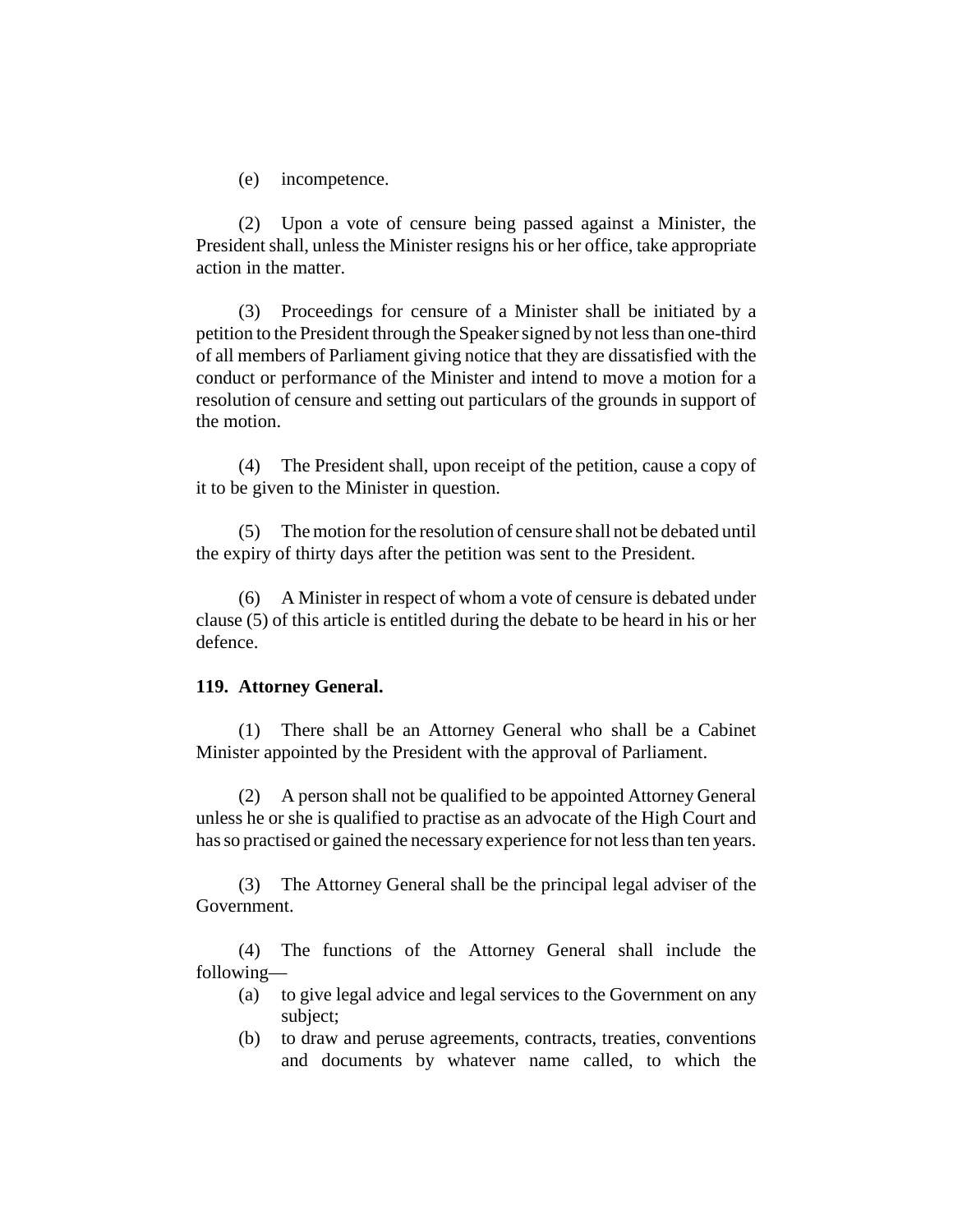Government is a party or in respect of which the Government has an interest;

- (c) to represent the Government in courts or any other legal proceedings to which the Government is a party; and
- (d) to perform such other functions as may be assigned to him or her by the President or by law.

(5) Subject to the provisions of this Constitution, no agreement, contract, treaty, convention or document by whatever name called, to which the Government is a party or in respect of which the Government has an interest, shall be concluded without legal advice from the Attorney General, except in such cases and subject to such conditions as Parliament may by law prescribe.

(6) Until Parliament makes the law referred to in clause (5) of this article, the Attorney General may, by statutory instrument, exempt any particular category of agreement or contract none of the parties to which is a foreign government or its agency or an international organisation from the application of that clause.

*Director of Public Prosecutions.*

## **120. Director of Public Prosecutions.**

(1) There shall be a Director of Public Prosecutions appointed by the President on the recommendation of the Public Service Commission and with the approval of Parliament.

(2) A person is not qualified to be appointed Director of Public Prosecutions unless he or she is qualified to be appointed a judge of the High Court.

(3) The functions of the Director of Public Prosecutions are the following—

- (a) to direct the police to investigate any information of a criminal nature and to report to him or her expeditiously;
- (b) to institute criminal proceedings against any person or authority in any court with competent jurisdiction other than a court martial;
- (c) to take over and continue any criminal proceedings instituted by any other person or authority;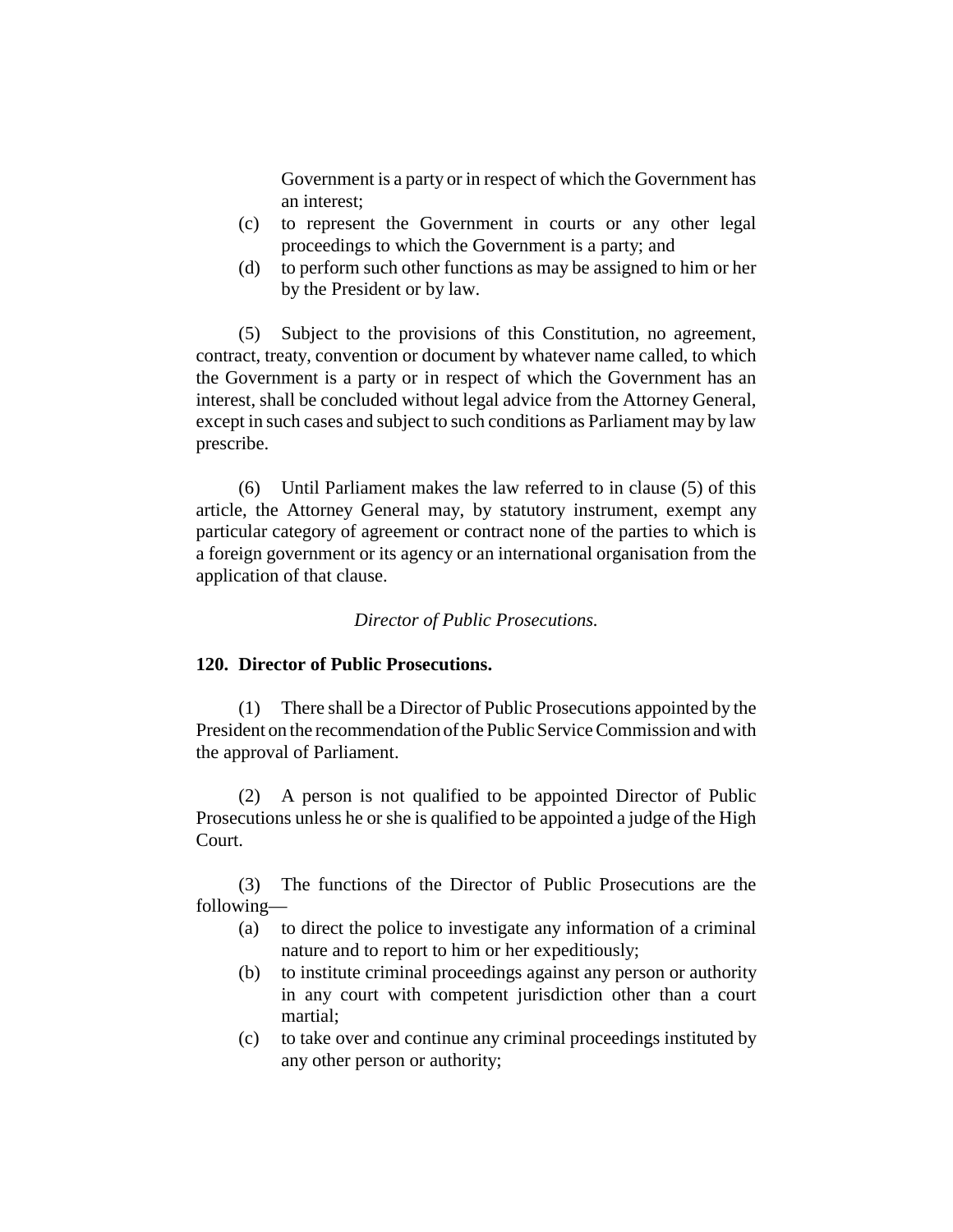(d) to discontinue at any stage before judgment is delivered, any criminal proceedings to which this article relates, instituted by himself or herself or any other person or authority; except that the Director of Public Prosecutions shall not discontinue any proceedings commenced by another person or authority except with the consent of the court.

(4) The functions conferred on the Director of Public Prosecutions under clause (3) of this article—

- (a) may, in the case of the functions under clause  $(3)(a)$ , (b) and (c) of this article, be exercised by him or her in person or by officers authorised by him or her in accordance with general or specified instructions; and
- (b) shall, in the case of the functions under paragraph (d) of that clause, be exercised by him or her exclusively.

(5) In exercising his or her powers under this article, the Director of Public Prosecutions shall have regard to the public interest, the interest of the administration of justice and the need to prevent abuse of legal process.

(6) In the exercise of the functions conferred on him or her by this article, the Director of Public Prosecutions shall not be subject to the direction or control of any person or authority.

(7) The Director of Public Prosecutions shall have the same terms and conditions of service as those of a High Court judge.

## *Prerogative of mercy.*

#### **121. Prerogative of mercy.**

(1) There shall be an Advisory Committee on the Prerogative of Mercy which shall consist of—

- (a) the Attorney General who shall be the chairperson; and
- (b) six prominent citizens of Uganda appointed by the President.

(2) A person shall not be qualified for appointment as a member of the committee if he or she is a member of Parliament, the Uganda Law Society or a district council.

(3) A member appointed under clause  $(1)(b)$  of this article shall serve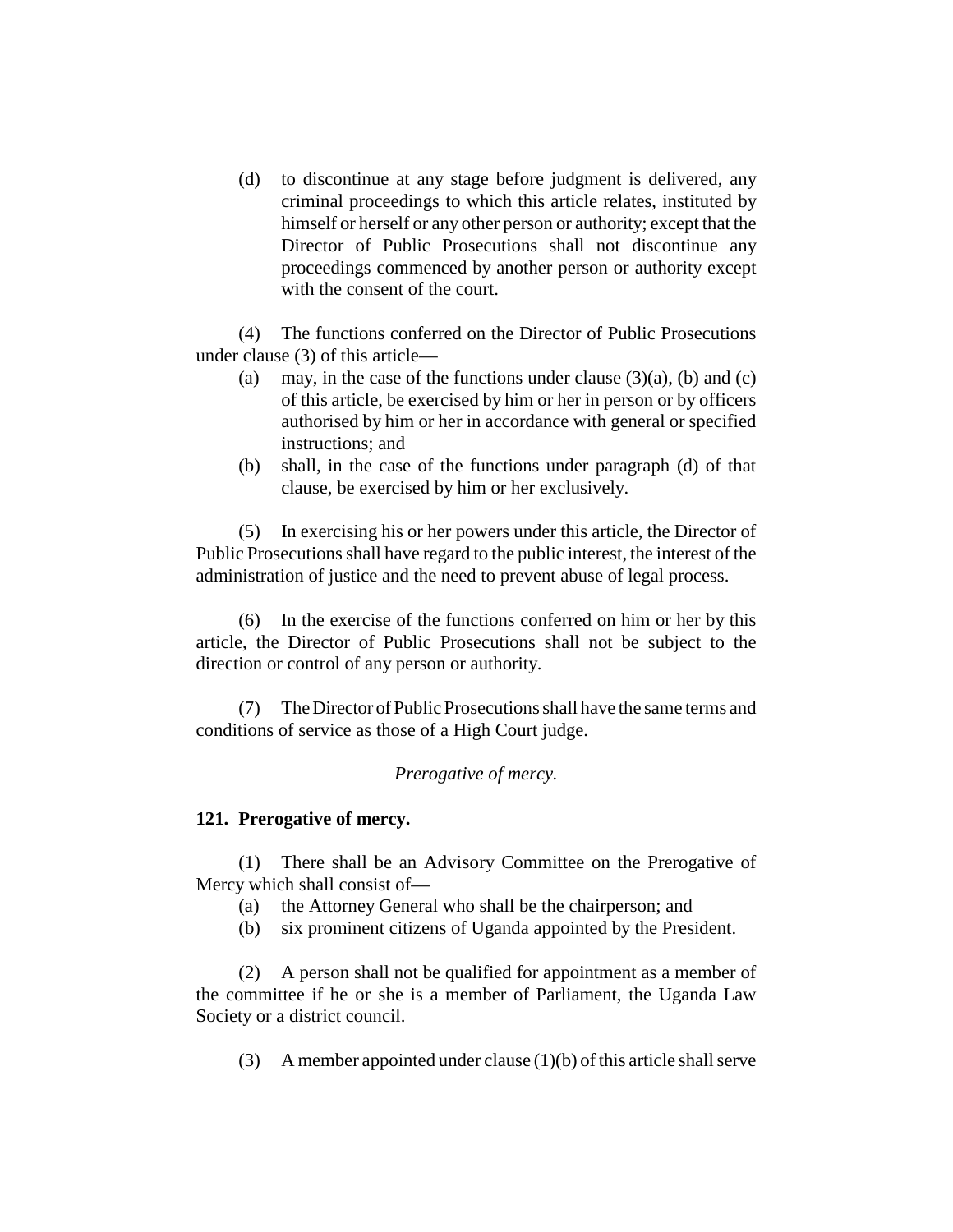for a period of four years and shall cease to be a member of the committee—

- (a) if circumstances arise that would disqualify him or her from appointment; or
- (b) if removed by the President for inability to perform the functions of his or her office arising from infirmity of body or mind or for misbehaviour, misconduct or incompetence.
- (4) The President may, on the advice of the committee—
- (a) grant to any person convicted of an offence a pardon either free or subject to lawful conditions;
- (b) grant to a person a respite, either indefinite or for a specified period, from the execution of punishment imposed on him or her for an offence;
- (c) substitute a less severe form of punishment for a punishment imposed on a person for an offence; or
- (d) remit the whole or part of a punishment imposed on a person or of a penalty or forfeiture otherwise due to Government on account of any offence.

(5) Where a person is sentenced to death for an offence, a written report of the case from the trial judge or judges or person presiding over the court or tribunal, together with such other information derived from the record of the case or elsewhere as may be necessary, shall be submitted to the Advisory Committee on the Prerogative of Mercy.

(6) A reference in this article to conviction or imposition of a punishment, sentence or forfeiture includes conviction or imposition of a punishment, penalty, sentence or forfeiture by a court martial or other military tribunal except a field court martial.

## *International relations.*

#### **122. Diplomatic representation.**

(1) The President may, with the approval of Parliament, appoint ambassadors and heads of diplomatic missions.

(2) The President may receive envoys accredited to Uganda.

#### **123. Execution of treaties, conventions and agreements.**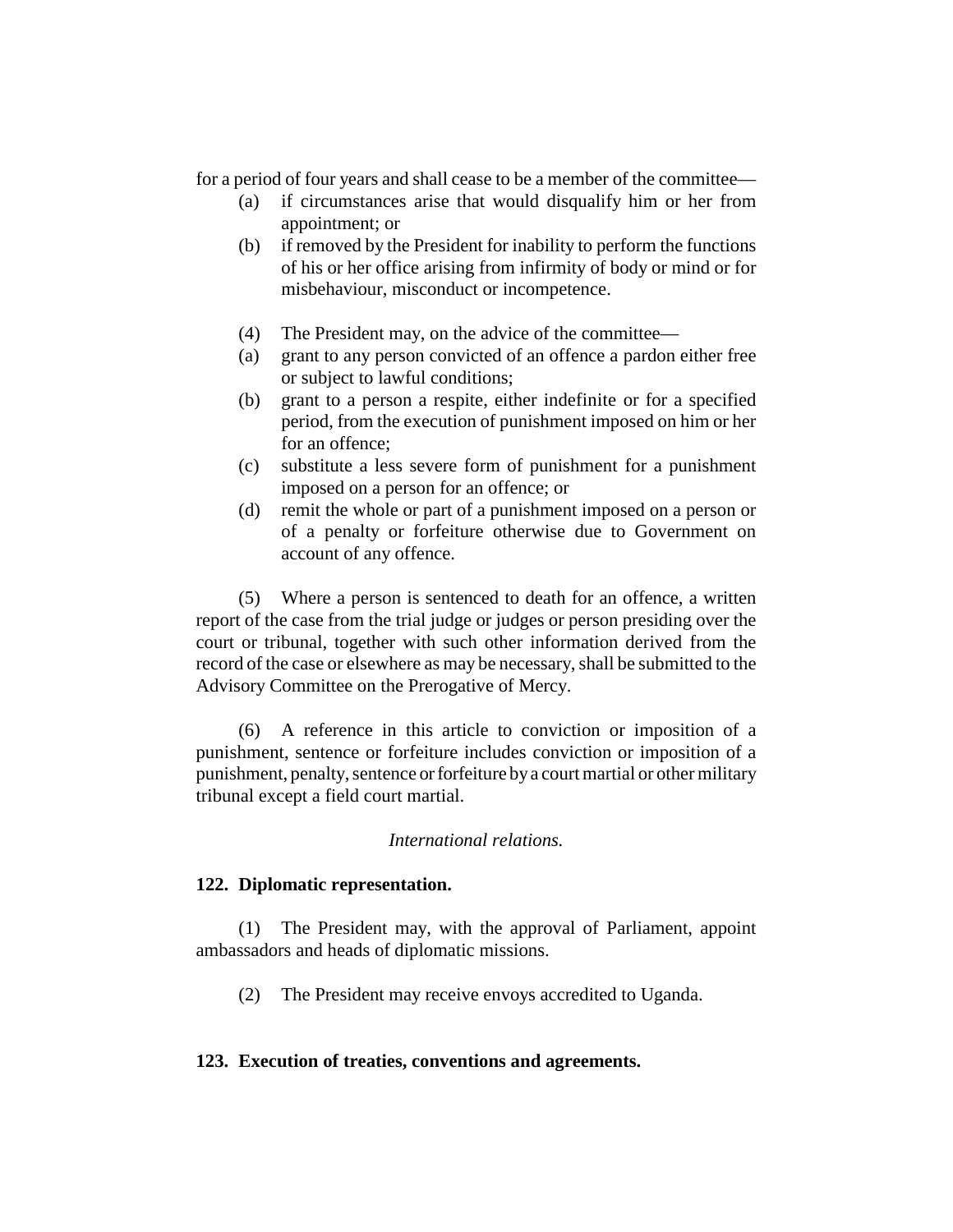(1) The President or a person authorised by the President may make treaties, conventions, agreements or other arrangements between Uganda and any other country or between Uganda and any international organisation or body, in respect of any matter.

(2) Parliament shall make laws to govern ratification of treaties, conventions, agreements or other arrangements made under clause (1) of this article.

#### *Declaration of a state of war.*

#### **124. Declaration of a state of war.**

(1) The President may, with the approval of Parliament, given by resolution supported by not less than two-thirds of all the members of Parliament, declare that a state of war exists between Uganda and any other country.

(2) Where it is impracticable to seek the approval of Parliament before declaration of a state of war, the President may declare a state of war without the approval but shall seek the approval immediately after the declaration and in any case not later than seventy-two hours after the declaration.

(3) Where the President makes the declaration of a state of war under clause (2) when Parliament is in recess, the Speaker shall immediately summon Parliament to an emergency session to sit within seventy-two hours after the declaration of a state of war.

(4) The President may, with the approval of Parliament, given by resolution, revoke a declaration of a state of war made under clause (1) or (2) of this article.

#### *National Planning Authority.*

#### **125. National Planning Authority.**

There shall be a National Planning Authority whose composition and functions shall be prescribed by Parliament.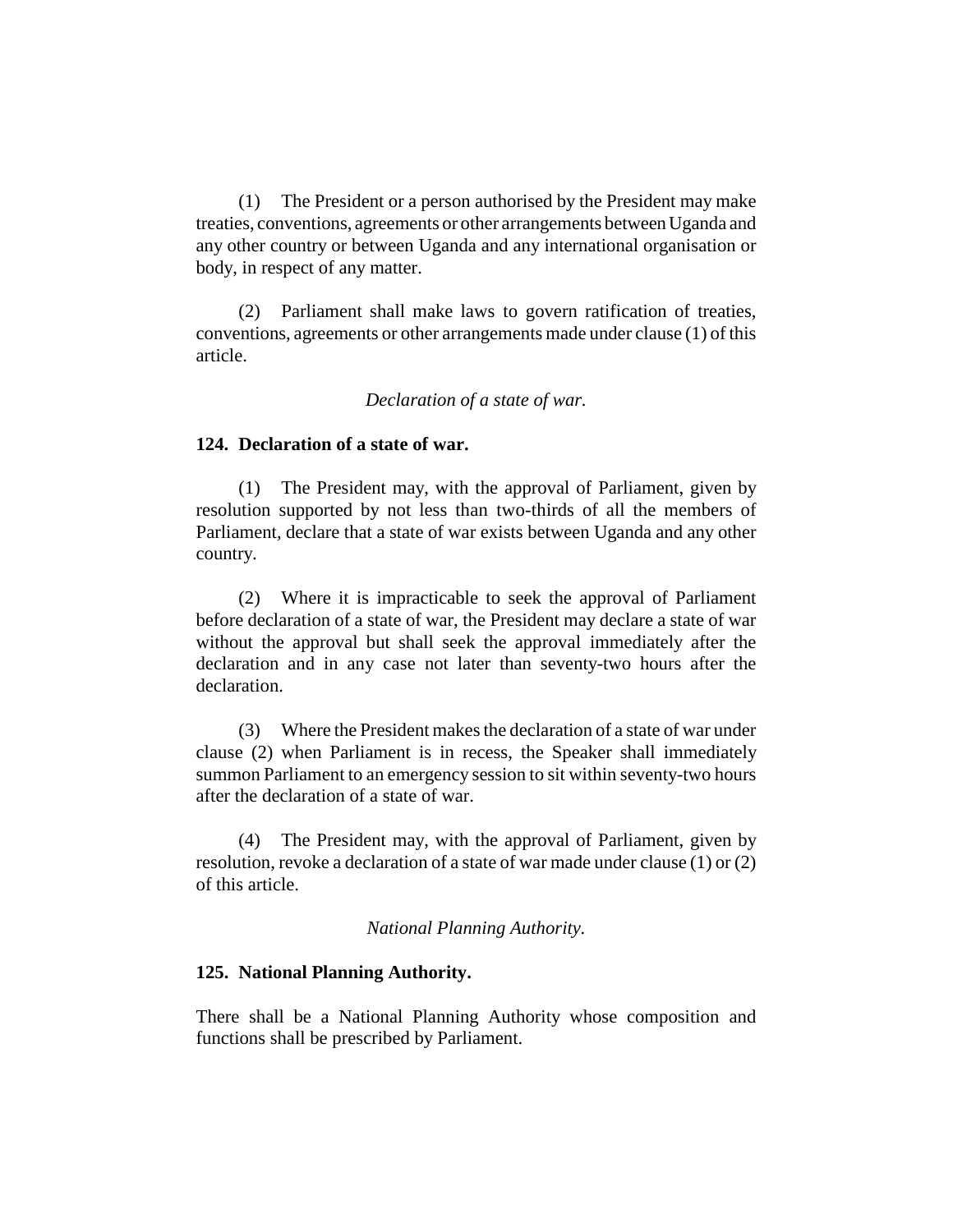# **Chapter Eight The Judiciary.**

### *Administration of justice.*

### **126. Exercise of judicial power.**

(1) Judicial power is derived from the people and shall be exercised by the courts established under this Constitution in the name of the people and in conformity with law and with the values, norms and aspirations of the people.

(2) In adjudicating cases of both a civil and criminal nature, the courts shall, subject to the law, apply the following principles—

- (a) justice shall be done to all irrespective of their social or economic status;
- (b) justice shall not be delayed;
- (c) adequate compensation shall be awarded to victims of wrongs;
- (d) reconciliation between parties shall be promoted; and
- (e) substantive justice shall be administered without undue regard to technicalities.

## **127. Participation of the people in the administration of justice.**

Parliament shall make law providing for participation of the people in the administration of justice by the courts.

## **128. Independence of the judiciary.**

(1) In the exercise of judicial power, the courts shall be independent and shall not be subject to the control or direction of any person or authority.

(2) No person or authority shall interfere with the courts or judicial officers in the exercise of their judicial functions.

(3) All organs and agencies of the State shall accord to the courts such assistance as may be required to ensure the effectiveness of the courts.

(4) A person exercising judicial power shall not be liable to any action or suit for any act or omission by that person in the exercise of judicial power.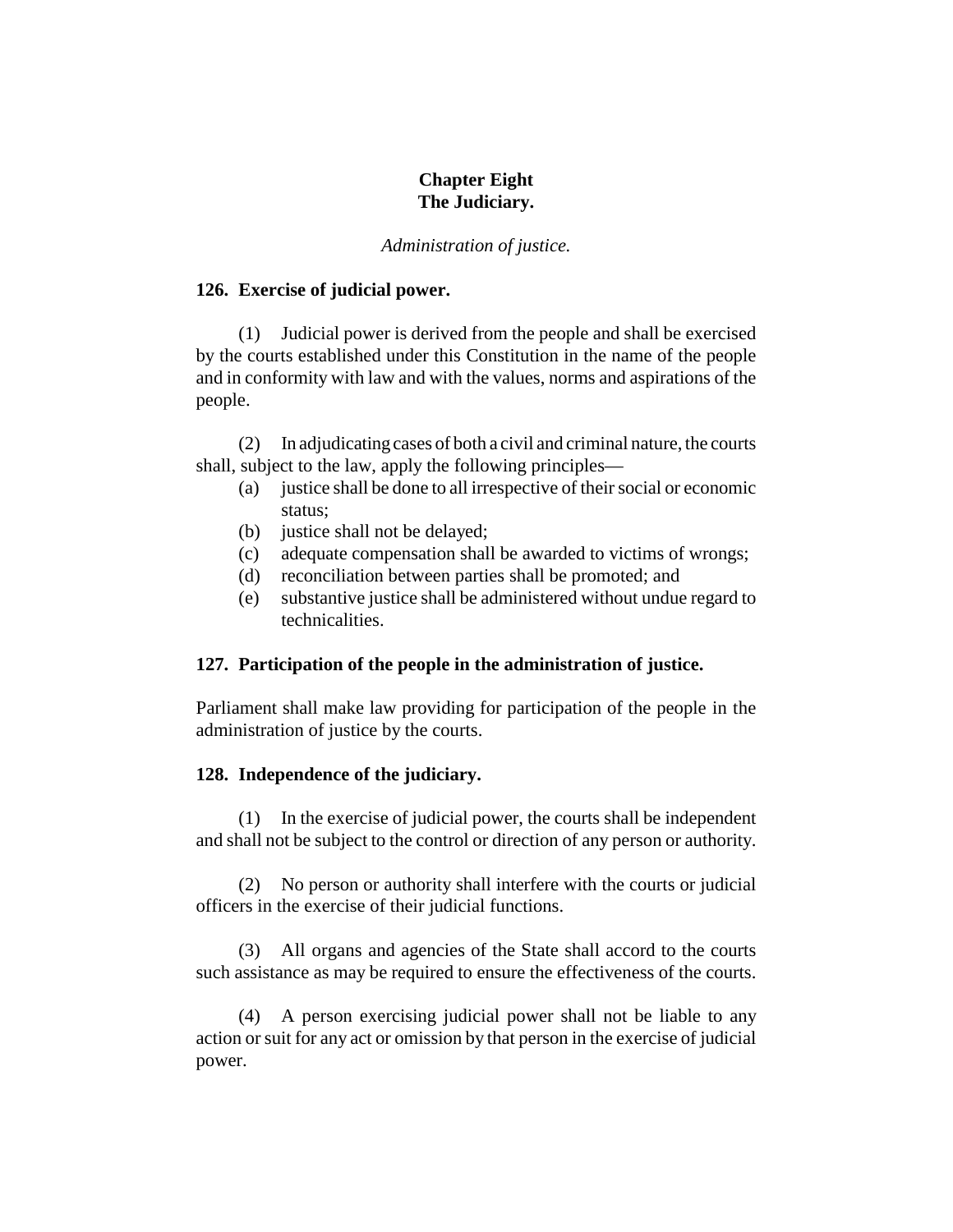(5) The administrative expenses of the judiciary, including all salaries, allowances, gratuities and pensions payable to or in respect of persons serving in the judiciary, shall be charged on the Consolidated Fund.

(6) The judiciary shall be self-accounting and may deal directly with the Ministry responsible for finance in relation to its finances.

(7) The salary, allowances, privileges and retirement benefits and other conditions of service of a judicial officer or other person exercising judicial power shall not be varied to his or her disadvantage.

(8) The office of the Chief Justice, Deputy Chief Justice, Principal Judge, a justice of the Supreme Court, a justice of Appeal or a judge of the High Court shall not be abolished when there is a substantive holder of that office.

#### *The courts of judicature.*

#### **129. The courts of judicature.**

(1) The judicial power of Uganda shall be exercised by the courts of judicature which shall consist of—

- (a) the Supreme Court of Uganda;
- (b) the Court of Appeal of Uganda;
- (c) the High Court of Uganda; and
- (d) such subordinate courts as Parliament may by law establish, including qadhis' courts for marriage, divorce, inheritance of property and guardianship, as may be prescribed by Parliament.

(2) The Supreme Court, the Court of Appeal and the High Court of Uganda shall be superior courts of record and shall each have all the powers of such a court.

(3) Subject to the provisions of this Constitution, Parliament may make provision for the jurisdiction and procedure of the courts.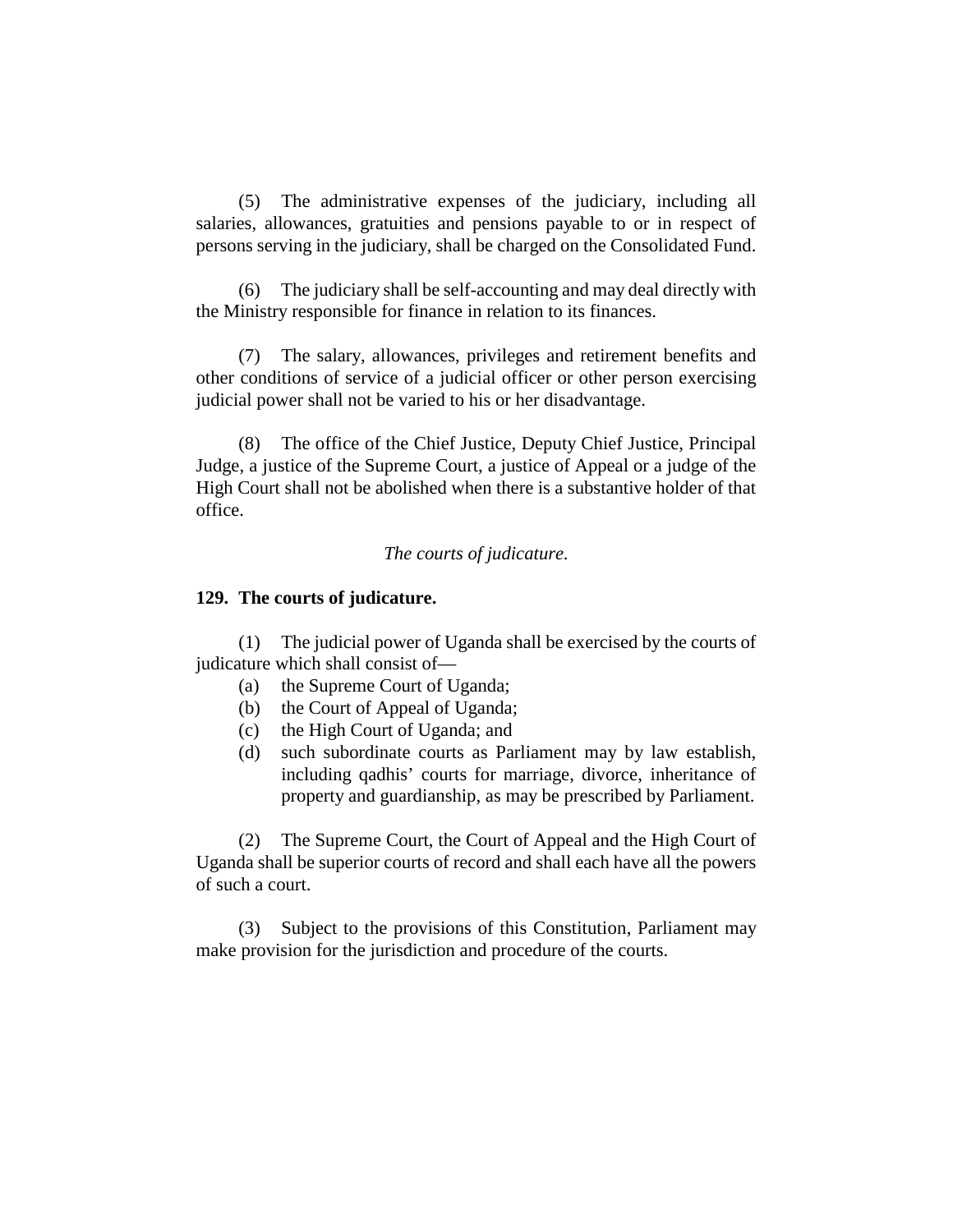### *The Supreme Court of Uganda.*

#### **130. Supreme Court of Uganda.**

The Supreme Court shall consist of—

- (a) the Chief Justice; and
- (b) such number of justices of the Supreme Court, not being less than six, as Parliament may by law prescribe.

#### **131. Composition of the Supreme Court.**

(1) The Supreme Court shall be duly constituted at any sitting if it consists of an uneven number not being less than five members of the court.

(2) When hearing appeals from decisions of the Court of Appeal sitting as a constitutional court, the Supreme Court shall consist of a full bench of all members of the Supreme Court; and where any of them is not able to attend, the President shall, for that purpose, appoint an acting justice under article 142(2) of this Constitution.

(3) The Chief Justice shall preside at each sitting of the Supreme Court, and in the absence of the Chief Justice, the most senior member of the court as constituted shall preside.

#### **132. Jurisdiction of the Supreme Court.**

(1) The Supreme Court shall be the final court of appeal.

(2) An appeal shall lie to the Supreme Court from such decisions of the Court of Appeal as may be prescribed by law.

(3) Any party aggrieved by a decision of the Court of Appeal sitting as a constitutional court is entitled to appeal to the Supreme Court against the decision; and accordingly, an appeal shall lie to the Supreme Court under clause (2) of this article.

(4) The Supreme Court may, while treating its own previous decisions as normally binding, depart from a previous decision when it appears to it right to do so; and all other courts shall be bound to follow the decisions of the Supreme Court on questions of law.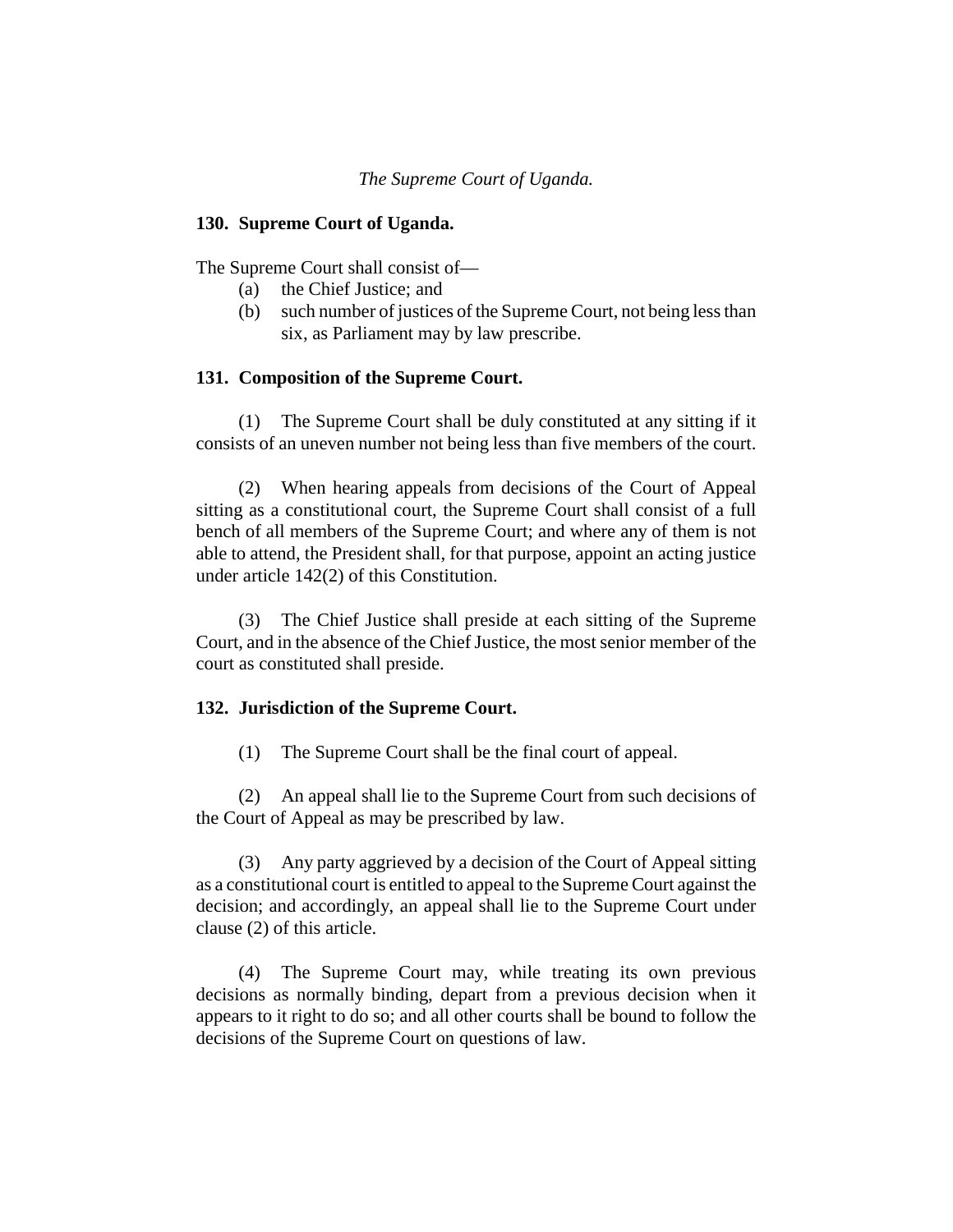## **133. Administrative functions of the Chief Justice.**

- (1) The Chief Justice—
- (a) shall be the head of the judiciary and shall be responsible for the administration and supervision of all courts in Uganda; and
- (b) may issue orders and directions to the courts necessary for the proper and efficient administration of justice.

(2) Where the office of the Chief Justice is vacant or where the Chief Justice is for any reason unable to perform the functions of his or her office, then until a person has been appointed to and has assumed the functions of that office or until the Chief Justice has resumed the performance of those functions, those functions shall be performed by the Deputy Chief Justice.

*The Court of Appeal of Uganda.*

## **134. Court of Appeal of Uganda.**

- (1) The Court of Appeal of Uganda shall consist of—
- (a) the Deputy Chief Justice; and
- (b) such number of justices of Appeal not being less than seven as Parliament may by law prescribe.

(2) An appeal shall lie to the Court of Appeal from such decisions of the High Court as may be prescribed by law.

## **135. Composition of the Court of Appeal.**

(1) The Court of Appeal shall be duly constituted at any sitting if it consists of an uneven number not being less than three members of the court.

(2) The Deputy Chief Justice shall preside at each sitting of the court and in the absence of the Deputy Chief Justice, the most senior member of the court as constituted shall preside.

(3) The Chief Justice, in consultation with the Deputy Chief Justice, may create divisions of the Court of Appeal as the Chief Justice may consider necessary—

- (a) consisting of such numbers of justices of Appeal as may be assigned to them by the Chief Justice;
- (b) sitting at such places in Uganda as the Chief Justice may, after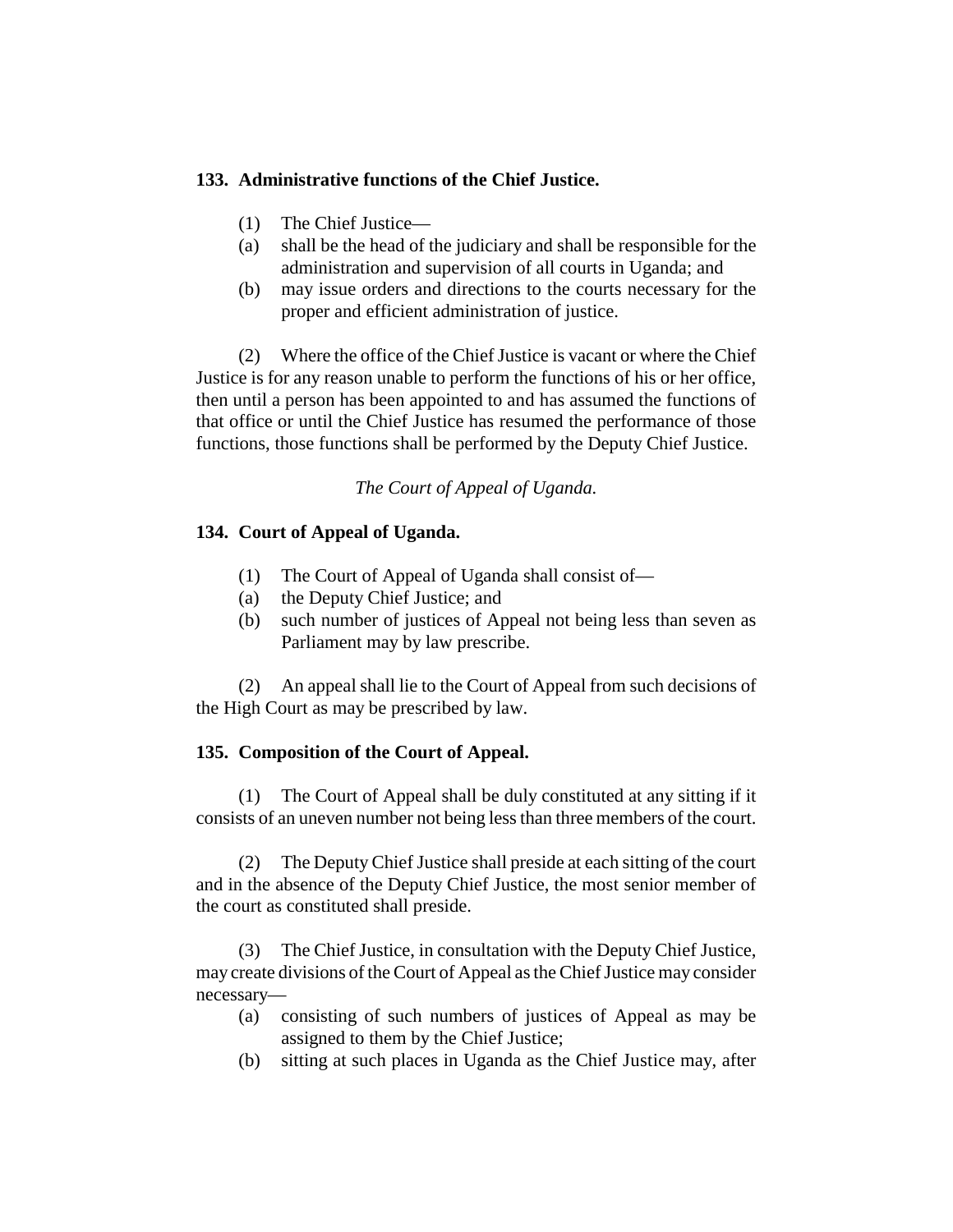consultation with the Attorney General, by statutory order, determine.

## **136. Administrative functions of the Deputy Chief Justice.**

(1) Subject to the provisions of article 133 of this Constitution, the Deputy Chief Justice shall—

- (a) deputise for the Chief Justice as and when the need arises;
- (b) be the head of the Court of Appeal and in that capacity assist the Chief Justice in the administration of that court; and
- (c) perform such other functions as may be delegated or assigned to him or her by the Chief Justice.
- (2) Where—
- (a) the office of the Deputy Chief Justice is vacant;
- (b) the Deputy Chief Justice is acting as Chief Justice; or
- (c) the Deputy Chief Justice is for any reason unable to perform the functions of his or her office,

then, until a person has been appointed to and has assumed the functions of the office of the Deputy Chief Justice, those functions shall be performed by a justice of the Supreme Court or a justice of Appeal designated by the President, after consultation with the Chief Justice, or the acting Chief Justice, as the case may be.

# *The constitutional court.*

# **137. Questions as to the interpretation of the Constitution.**

(1) Any question as to the interpretation of this Constitution shall be determined by the Court of Appeal sitting as the constitutional court.

(2) When sitting as a constitutional court, the Court of Appeal shall consist of a bench of five members of that court.

- (3) A person who alleges that—
- (a) an Act of Parliament or any other law or anything in or done under the authority of any law; or
- (b) any act or omission by any person or authority,

is inconsistent with or in contravention of a provision of this Constitution, may petition the constitutional court for a declaration to that effect, and for redress where appropriate.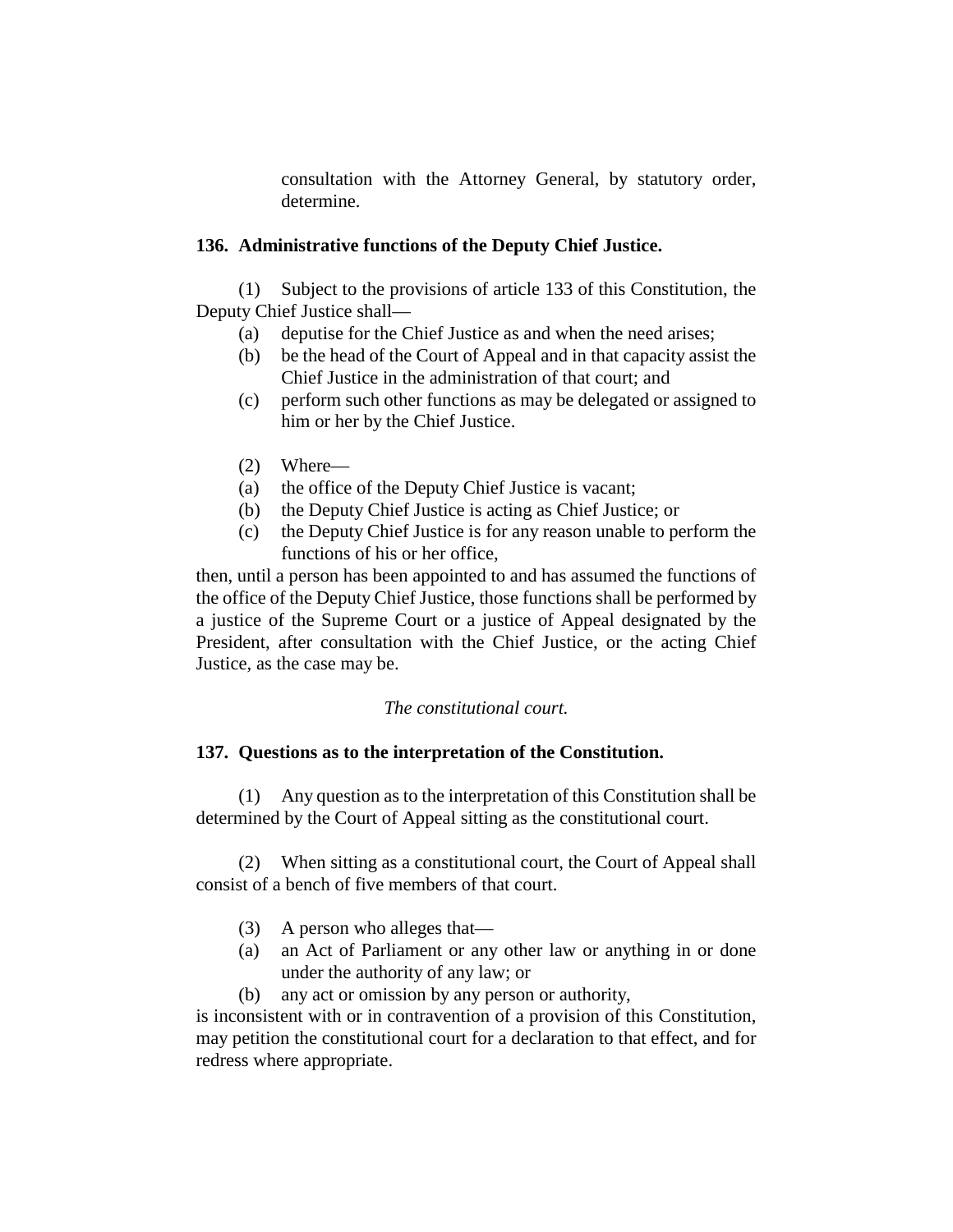(4) Where upon determination of the petition under clause (3) of this article the constitutional court considers that there is need for redress in addition to the declaration sought, the constitutional court may—

- (a) grant an order of redress; or
- (b) refer the matter to the High Court to investigate and determine the appropriate redress.

(5) Where any question as to the interpretation of this Constitution arises in any proceedings in a court of law other than a field court martial, the court—

- (a) may, if it is of the opinion that the question involves a substantial question of law; and
- (b) shall, if any party to the proceedings requests it to do so,

refer the question to the constitutional court for decision in accordance with clause (1) of this article.

(6) Where any question is referred to the constitutional court under clause (5) of this article, the constitutional court shall give its decision on the question, and the court in which the question arises shall dispose of the case in accordance with that decision.

(7) Upon a petition being made or a question being referred under this article, the Court of Appeal shall proceed to hear and determine the petition as soon as possible and may, for that purpose, suspend any other matter pending before it.

## *The High Court of Uganda.*

## **138. High Court of Uganda.**

- (1) The High Court of Uganda shall consist of—
- (a) the Principal Judge; and
- (b) such number of judges of the High Court as may be prescribed by Parliament.

(2) The High Court shall sit in such places as the Chief Justice may, in consultation with the Principal Judge, appoint; and in so doing, the Chief Justice shall, as far as practicable, ensure that the High Court is accessible to all the people.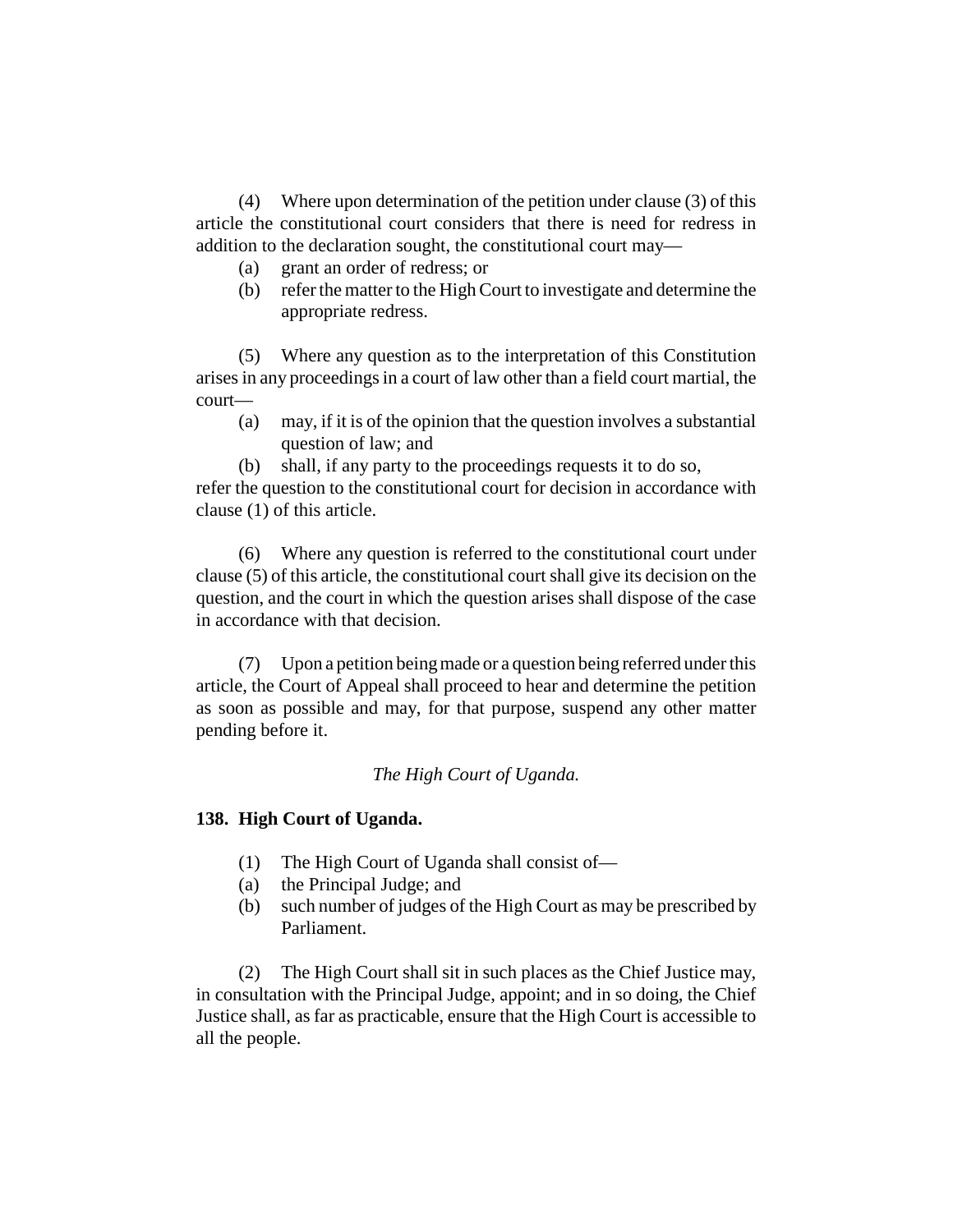### **139. Jurisdiction of the High Court.**

(1) The High Court shall, subject to the provisions of this Constitution, have unlimited original jurisdiction in all matters and such appellate and other jurisdiction as may be conferred on it by this Constitution or other law.

(2) Subject to the provisions of this Constitution and any other law, the decisions of any court lower than the High Court shall be appealable to the High Court.

#### **140. Hearing of election cases.**

(1) Where any question is before the High Court for determination under article 86(1) of this Constitution, the High Court shall proceed to hear and determine the question expeditiously and may, for that purpose, suspend any other matter pending before it.

(2) This article shall apply in a similar manner to the Court of Appeal and the Supreme Court when hearing and determining appeals on questions referred to in clause (1) of this article.

## **141. Administrative functions of the Principal Judge.**

(1) Subject to the provisions of article 133 of this Constitution, the Principal Judge shall—

- (a) be the head of the High Court, and shall, in that capacity, assist the Chief Justice in the administration of the High Court and subordinate courts; and
- (b) perform such other functions as may be delegated or assigned to him or her by the Chief Justice.
- (2) Where—
- (a) the office of Principal Judge is vacant; or
- (b) the Principal Judge is for any reason unable to perform the functions of his or her office,

then, until a person has been appointed to and has assumed the functions of that office, or until the Principal Judge has resumed those functions, those functions shall be performed by a judge of the High Court designated by the President after consultation with the Chief Justice.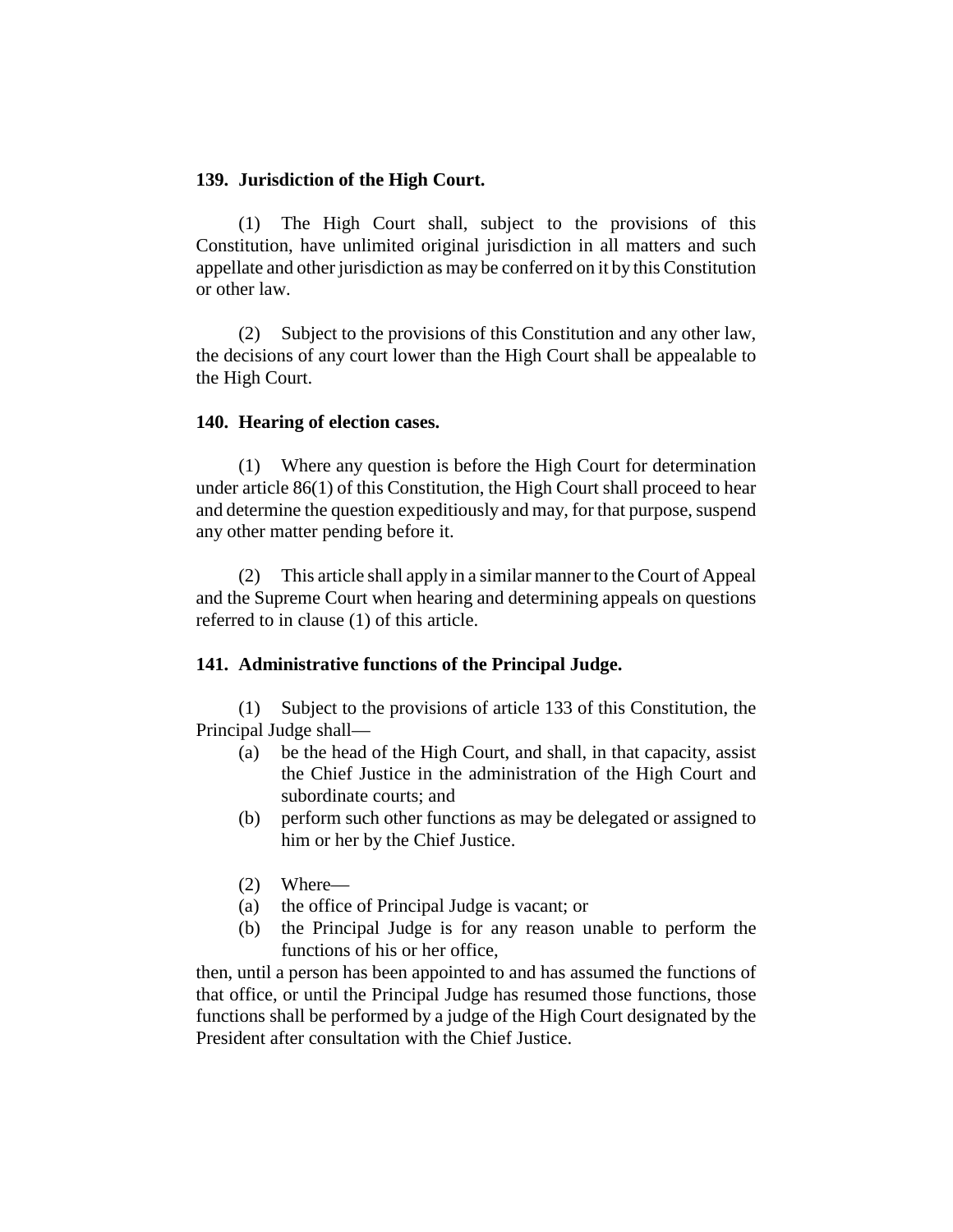*Appointments, qualifications and tenure of office of judicial officers.*

### **142. Appointment of judicial officers.**

(1) The Chief Justice, the Deputy Chief Justice, the Principal Judge, a justice of the Supreme Court, a justice of Appeal and a judge of the High Court shall be appointed by the President acting on the advice of the Judicial Service Commission and with the approval of Parliament.

- (2) Where—
- (a) the office of a justice of the Supreme Court or a justice of Appeal or a judge of the High Court is vacant;
- (b) a justice of the Supreme Court or a justice of Appeal or a judge of the High Court is for any reason unable to perform the functions of his or her office; or
- (c) the Chief Justice advises the Judicial Service Commission that the state of business in the Supreme Court, Court of Appeal or the High Court so requires,

the President may, acting on the advice of the Judicial Service Commission, appoint a person qualified for appointment as a justice of the Supreme Court or a Justice of Appeal or a judge of the High Court to act as such a justice or judge even though that person has attained the age prescribed for retirement in respect of that office.

(3) A person appointed under clause (2) of this article to act as a justice of the Supreme Court, a justice of Appeal or a judge of the High Court shall continue to act for the period of the appointment or, if no period is specified, until the appointment is revoked by the President acting on the advice of the Judicial Service Commission, whichever is the earlier.

## **143. Qualifications for appointment of judicial officers.**

- (1) A person shall be qualified for appointment as—
- (a) Chief Justice, if he or she has served as a justice of the Supreme Court of Uganda or of a court having similar jurisdiction or has practised as an advocate for a period not less than twenty years before a court having unlimited jurisdiction in civil and criminal matters;
- (b) Deputy Chief Justice or Principal Judge, if he or she has served as a justice of the Supreme Court or as a justice of Appeal or as a judge of the High Court or a court of similar jurisdiction to such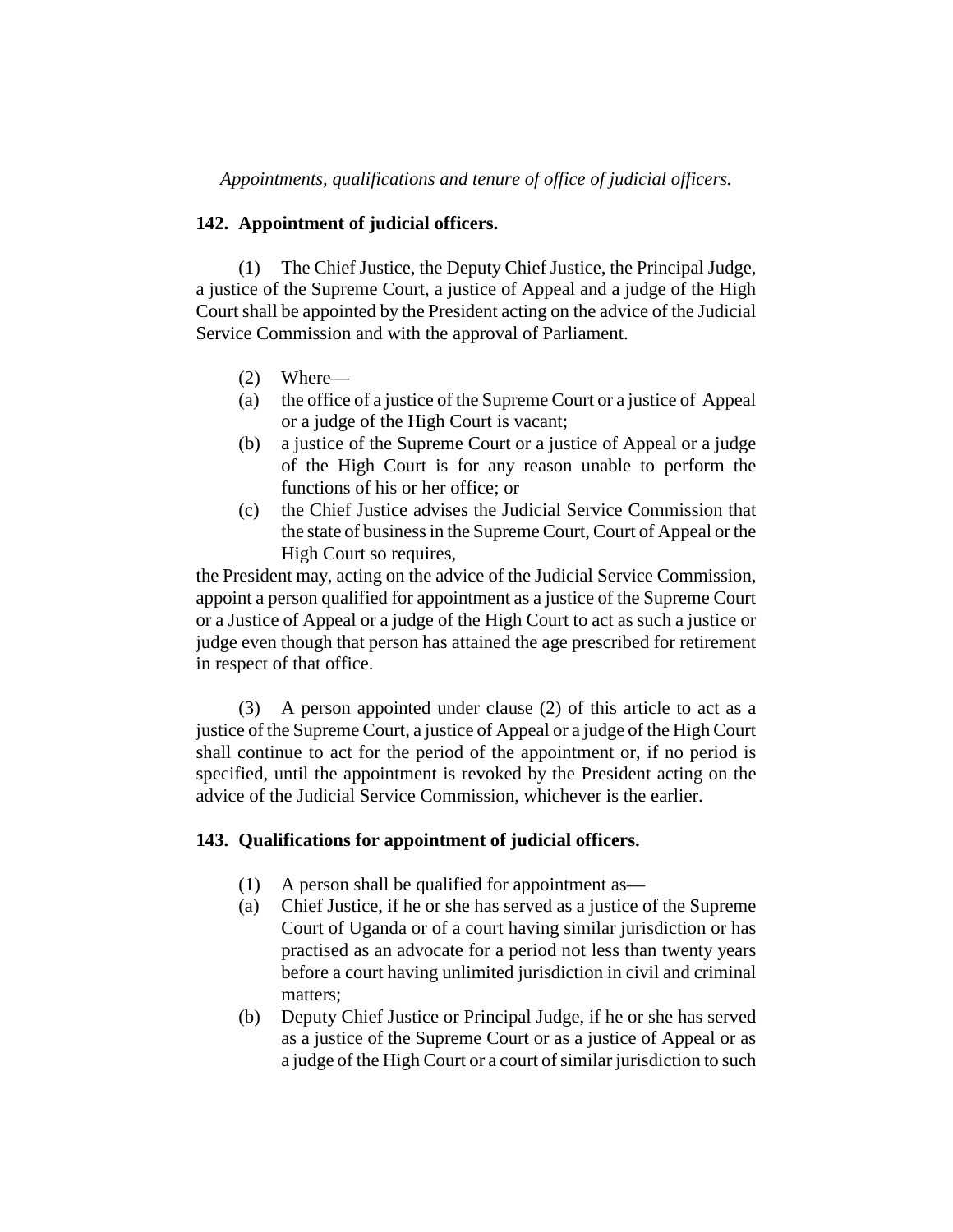a court or has practised as an advocate for a period not less than fifteen years before a court having unlimited jurisdiction in civil and criminal matters;

- (c) a justice of the Supreme Court if he or she has served as a justice of Appeal or a judge of the High Court or a court of similar jurisdiction to such a court or has practised as an advocate for a period not less than fifteen years before a court having unlimited jurisdiction in civil and criminal matters;
- (d) a justice of Appeal, if he or she has served as a judge of the High Court or a court having similar or higher jurisdiction or has practised as an advocate for a period not less than ten years before a court having unlimited jurisdiction in civil and criminal matters or is a distinguished jurist and an advocate of not less than ten years' standing;
- (e) a judge of the High Court, if he or she is or has been a judge of a court having unlimited jurisdiction in civil and criminal matters or a court having jurisdiction in appeals from any such court or has practised as an advocate for a period not less than ten years before a court having unlimited jurisdiction in civil and criminal matters.

(2) Any period during which a person has practised as a public officer holding an office for which qualification as an advocate is required shall be counted in the calculation of any period of practice required under clause (1) of this article even though that person does not have a practising certificate.

## **144. Tenure of office of judicial officers.**

(1) A judicial officer may retire at any time after attaining the age of sixty years, and shall vacate his or her office—

- (a) in the case of the Chief Justice, the Deputy Chief Justice, a justice of the Supreme Court and a justice of Appeal, on attaining the age of seventy years; and
- (b) in the case of the Principal Judge and a judge of the High Court, on attaining the age of sixty-five years; or
- (c) in each case, subject to article 128(7) this Constitution, on attaining such other age as may be prescribed by Parliament by law;

but a judicial officer may continue in office after attaining the age at which he or she is required by this clause to vacate office, for a period not exceeding three months necessary to enable him or her to complete any work pending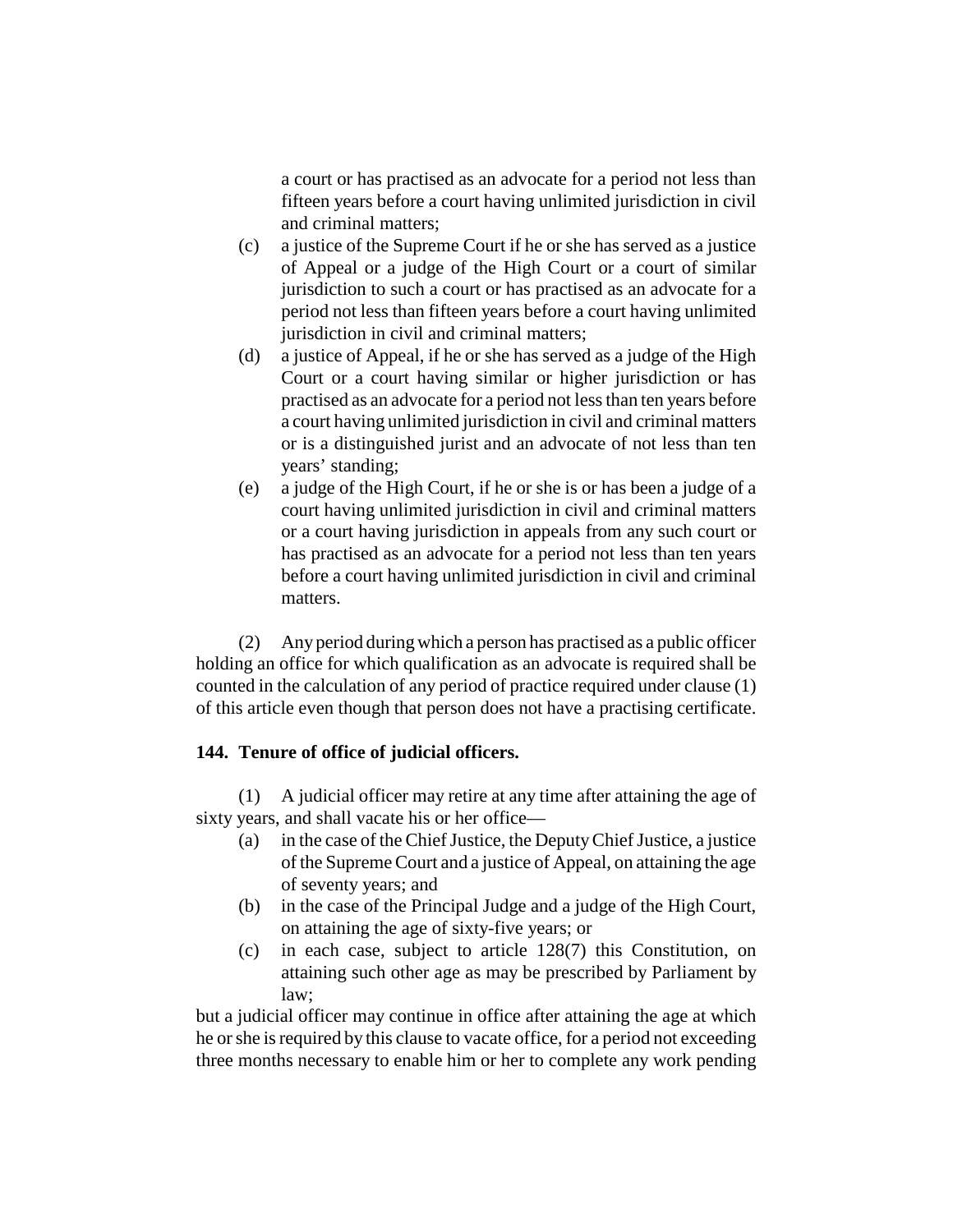before him or her.

- (2) A judicial officer may be removed from office only for—
- (a) inability to perform the functions of his or her office arising from infirmity of body or mind;
- (b) misbehaviour or misconduct; or
- (c) incompetence,

but only in accordance with the provisions of this article.

(3) The President shall remove a judicial officer if the question of his or her removal has been referred to a tribunal appointed under clause (4) of this article and the tribunal has recommended to the President that he or she ought to be removed from office on any ground described in clause (2) of this article.

(4) The question whether the removal of a judicial officer should be investigated shall be referred to the President by either the Judicial Service Commission or the Cabinet with advice that the President should appoint a tribunal; and the President shall then appoint a tribunal consisting of—

- (a) in the case of the Chief Justice, the Deputy Chief Justice or the Principal Judge, five persons who are or have been justices of the Supreme Court or are or have been judges of a court having similar jurisdiction or who are advocates of at least twenty years' standing;
- (b) in the case of a justice of the Supreme Court or a justice of Appeal, three persons who are or have been justices of the Supreme Court or who are or have been judges of a court of similar jurisdiction or who are advocates of at least fifteen years' standing; or
- (c) in the case of a judge of the High Court, three persons who are or have held office as judges of a court having unlimited jurisdiction in civil and criminal matters or a court having jurisdiction in appeals from such a court or who are advocates of at least ten years' standing.

(5) If the question of removing a judicial officer is referred to a tribunal under this article, the President shall suspend the judicial officer from performing the functions of his or her office.

(6) A suspension under clause (5) of this article shall cease to have effect if the tribunal advises the President that the judicial officer suspended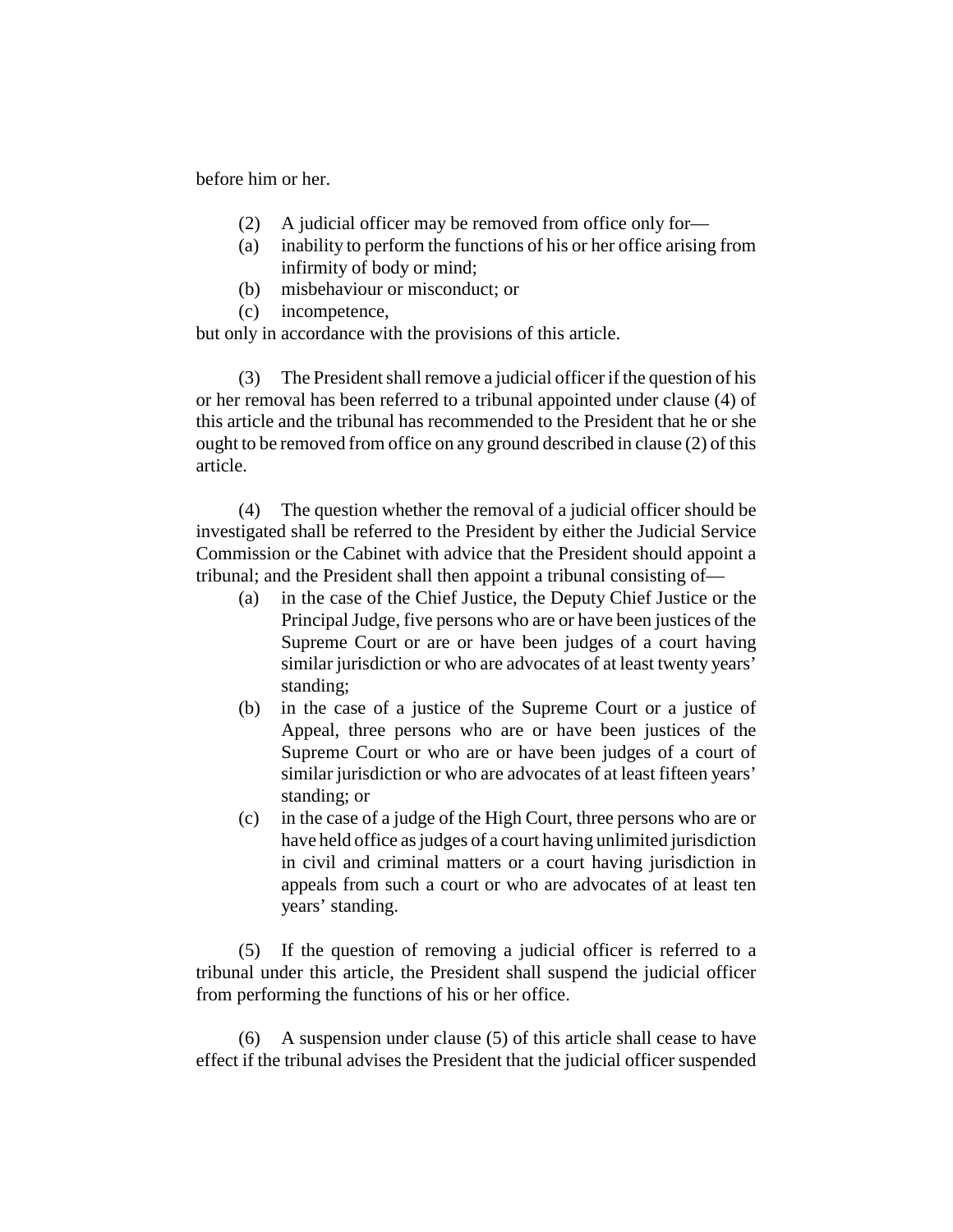should not be removed.

(7) For the purposes of this article, "judicial officer" means the Chief Justice, the Deputy Chief Justice, the Principal Judge, a justice of the Supreme Court, a justice of Appeal or a judge of the High Court.

#### **145. Registrars.**

(1) There shall be in the judiciary the office of Chief Registrar and such number of registrars as Parliament may by law prescribe.

(2) The Chief Registrar and a registrar shall be appointed by the President on the advice of the Judicial Service Commission.

*Judicial Service Commission.*

### **146. Judicial Service Commission.**

(1) There shall be a Judicial Service Commission.

(2) The Judicial Service Commission shall, subject to clause (3) of this article, consist of the following persons who shall be appointed by the President with the approval of Parliament—

- (a) a chairperson and a deputy chairperson who shall be persons qualified to be appointed as justices of the Supreme Court, other than the Chief Justice, the Deputy Chief Justice and the Principal Judge;
- (b) one person nominated by the Public Service Commission;
- (c) two advocates of not less than fifteen years' standing nominated by the Uganda Law Society;
- (d) one judge of the Supreme Court nominated by the President in consultation with the judges of the Supreme Court, the justices of Appeal and judges of the High Court; and
- (e) two members of the public, who shall not be lawyers, nominated by the President.

(3) The Attorney General shall be an ex officio member of the commission.

(4) The Chief Justice, the Deputy Chief Justice and Principal Judge shall not be appointed to be chairperson, deputy chairperson or a member of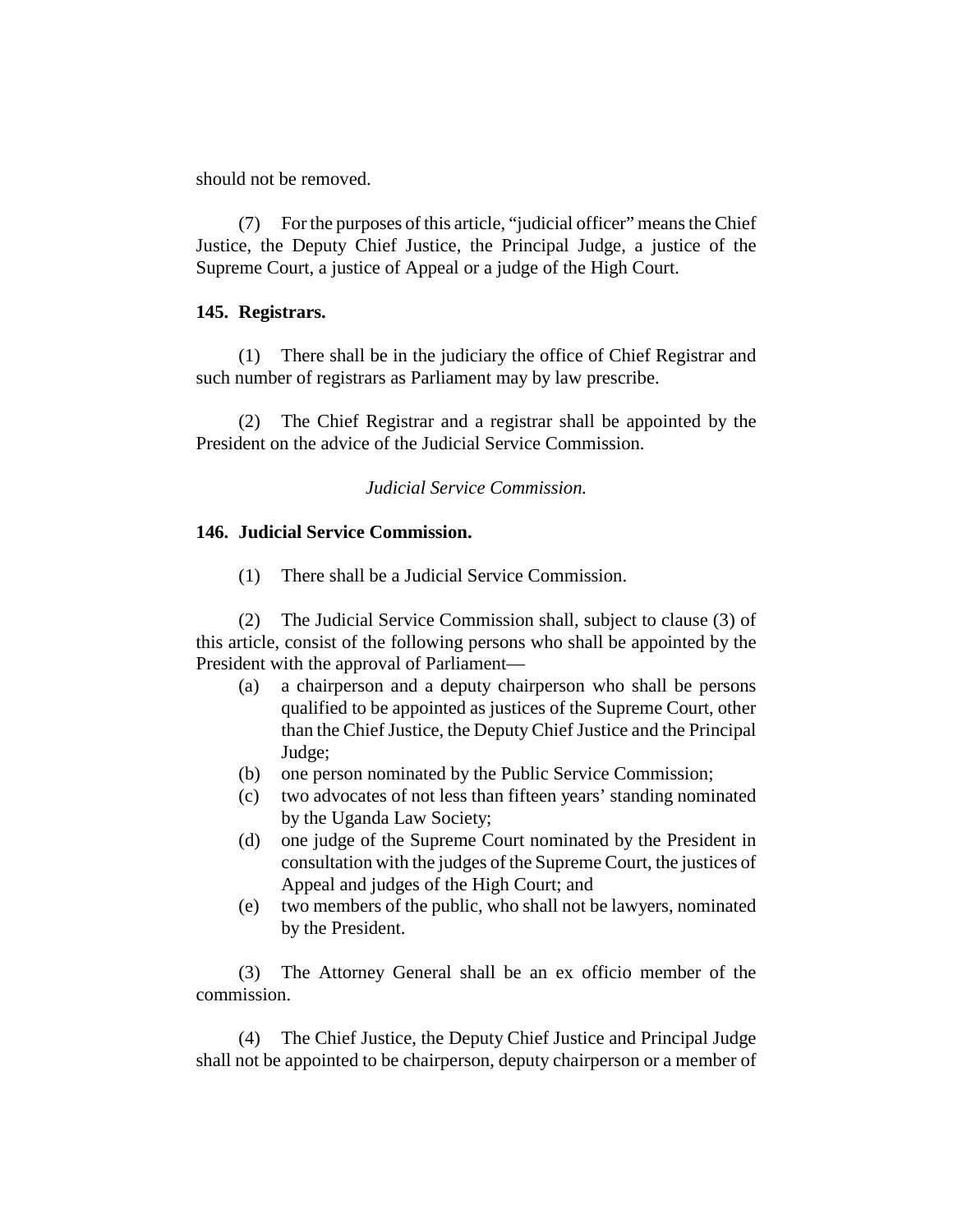the Judicial Service Commission.

(5) A person is not qualified to be appointed a member of the Judicial Service Commission unless the person is of high moral character and proven integrity.

(6) The office of chairperson shall be full time, and a person shall not engage in private legal practice while holding that office.

(7) Subject to the provisions of this article, a member of the Judicial Service Commission shall vacate his or her office—

- (a) at the expiration of four years from the date of his or her appointment but is eligible for reappointment for one more term;
- (b) if he or she is elected or appointed to any office determined by Parliament to be likely to compromise the independence of the Judicial Service Commission; or
- (c) on being removed by the President; but the President may only remove a member for inability to perform the functions of his or her office arising from infirmity of body or mind or for misbehaviour, misconduct or incompetence.

(8) There shall be a secretary to the Judicial Service Commission who shall be appointed by the President on the advice of the Public Service Commission.

## **147. Functions of the Judicial Service Commission.**

- (1) The functions of the Judicial Service Commission are—
- (a) to advise the President in the exercise of the President's power to appoint persons to hold or act in any office specified in clause (3) of this article, which includes power to confirm appointments, to exercise disciplinary control over such persons and to remove them from office;
- (b) subject to the provisions of this Constitution, to review and make recommendations on the terms and conditions of service of judges and other judicial officers;
- (c) to prepare and implement programmes for the education of, and for the dissemination of information to judicial officers and the public about law and the administration of justice;
- (d) to receive and process people's recommendations and complaints concerning the judiciary and the administration of justice and,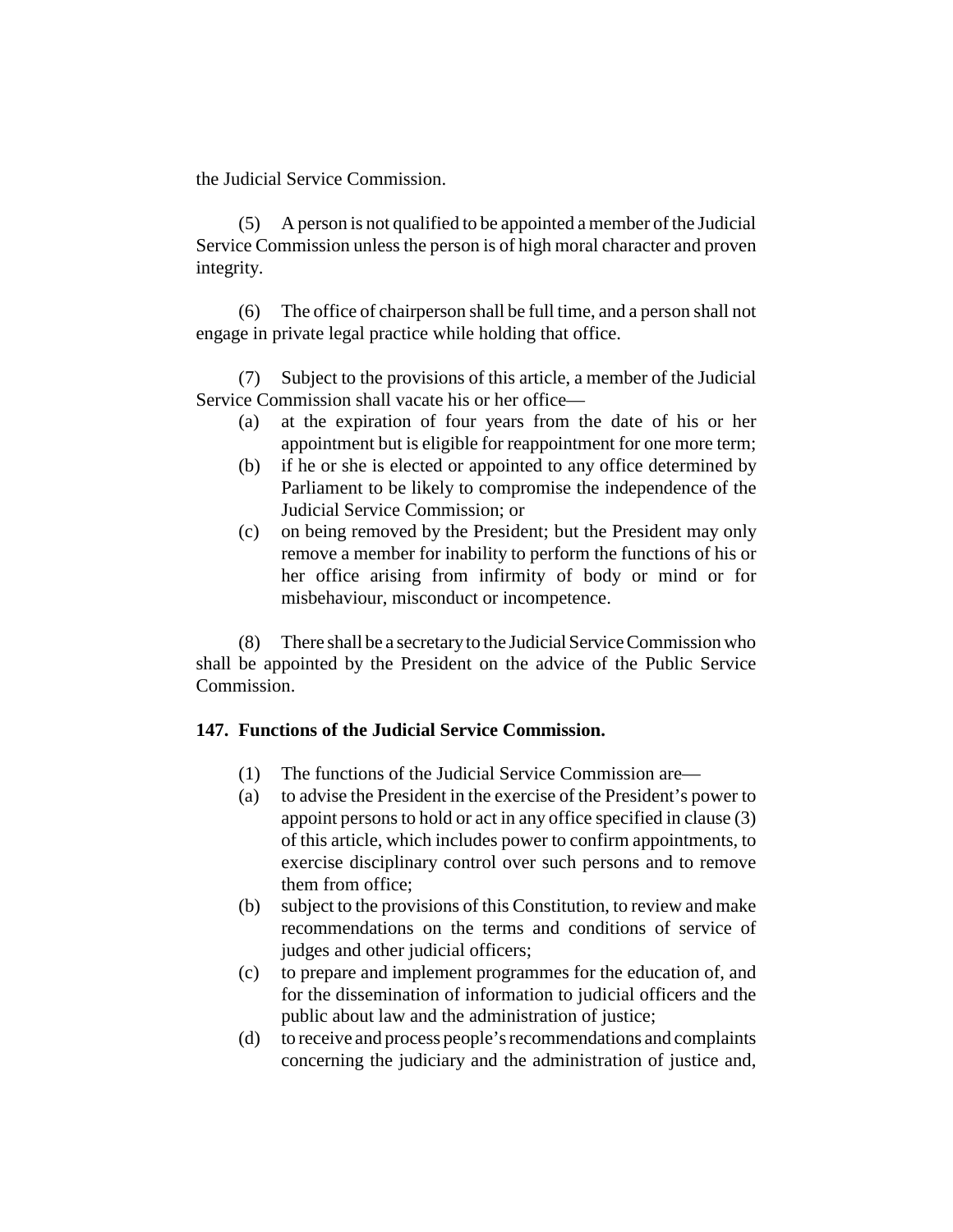generally, to act as a link between the people and the judiciary;

- (e) to advise the Government on improving the administration of justice; and
- (f) any other function prescribed by this Constitution or by Parliament.

(2) In the performance of its functions, the Judicial Service Commission shall be independent and shall not be subject to the direction or control of any person or authority.

- (3) The offices referred to in clause  $(1)(a)$  of this article are—
- (a) the office of the Chief Justice, the Deputy Chief Justice, the Principal Judge, a justice of the Supreme Court, a justice of Appeal and a judge of the High Court; and
- (b) the office of the Chief Registrar and a registrar.

## **148. Appointment of other judicial officers.**

Subject to the provisions of this Constitution, the Judicial Service Commission may appoint persons to hold or act in any judicial office other than the offices specified in article 147(3) of this Constitution and confirm appointments in and exercise disciplinary control over persons holding or acting in such offices and remove such persons from office.

## **149. Judicial oath.**

Every judicial officer shall, before assuming the duties of his or her office, take and subscribe the oath of allegiance and the judicial oath specified in the Fourth Schedule to this Constitution.

## **150. Power to make laws relating to the judiciary.**

(1) Subject to the provisions of this Constitution, Parliament may make laws providing for the structures, procedures and functions of the judiciary.

(2) Without prejudice to clause (1) of this article, Parliament may make laws for regulating and facilitating the discharge by the President and the Judicial Service Commission of their functions under this Chapter.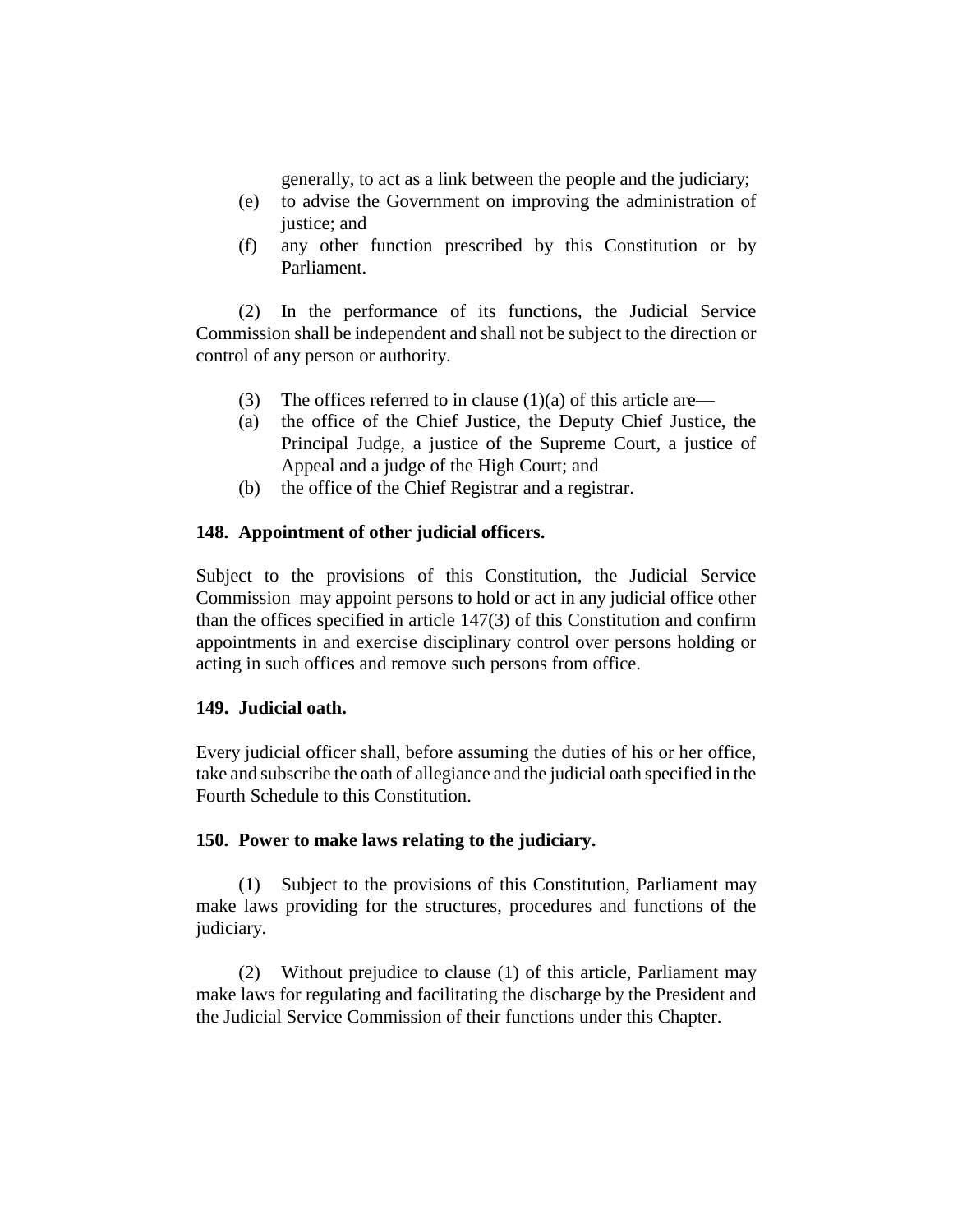# **151. Interpretation.**

In this Chapter, unless the context otherwise requires, "judicial officer" means—

- (a) a judge or any person who presides over a court or tribunal howsoever described;
- (b) the Chief Registrar or a registrar of a court;
- (c) such other person holding any office connected with a court as may be prescribed by law.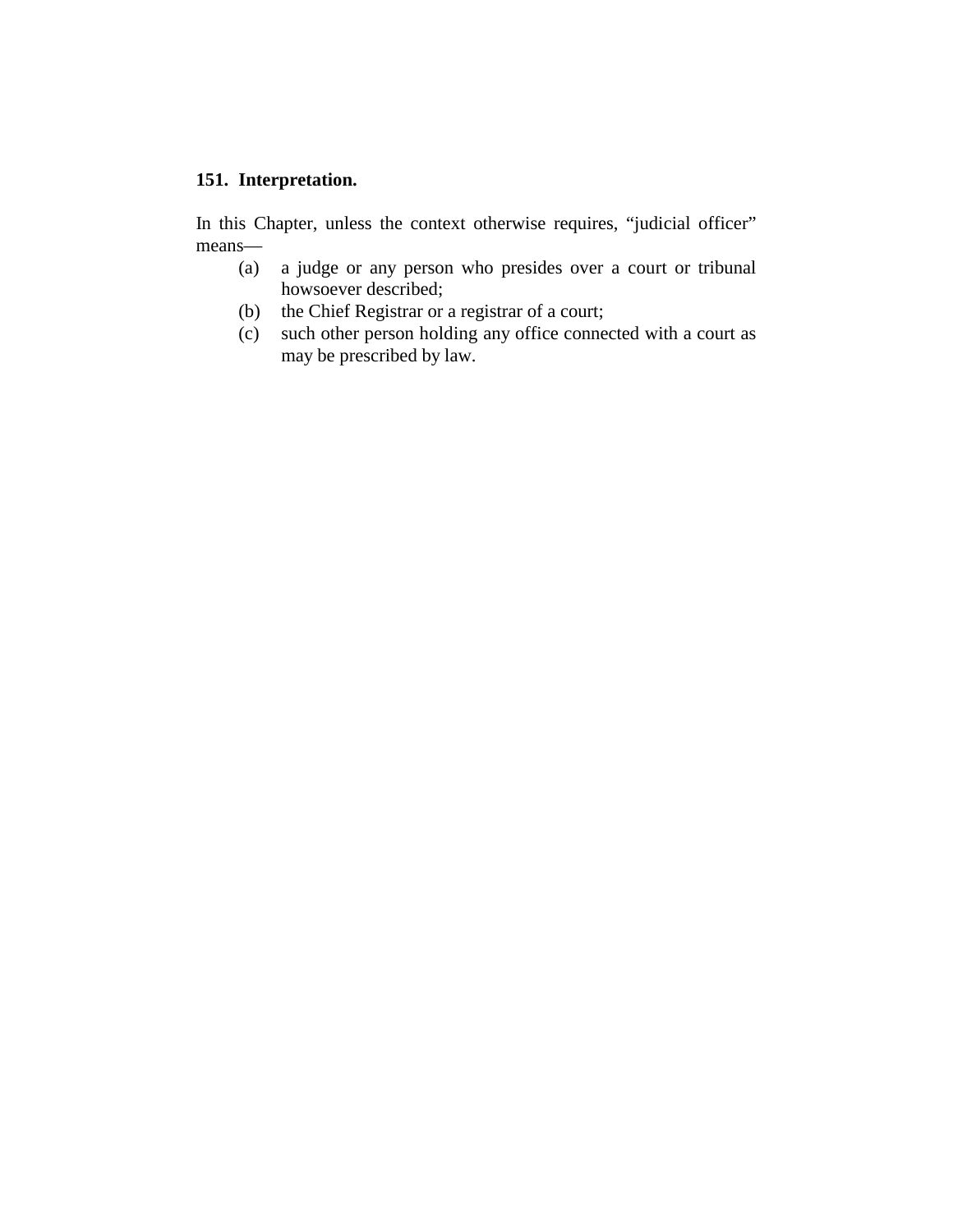# **Chapter Nine Finance.**

*General.*

## **152. Taxation.**

(1) No tax shall be imposed except under the authority of an Act of Parliament.

(2) Where a law enacted under clause (1) of this article confers powers on any person or authority to waive or vary a tax imposed by that law, that person or authority shall report to Parliament periodically on the exercise of those powers, as shall be determined by law.

(3) Parliament shall make laws to establish tax tribunals for the purposes of settling tax disputes.

# **153. Consolidated Fund.**

(1) There shall be a Consolidated Fund into which shall be paid all revenues or other monies raised or received for the purpose of, or on behalf of, or in trust for the Government.

(2) The revenues or other monies referred to in clause (1) of this article shall not include revenues or other monies—

- (a) that are payable by or under an Act of Parliament, into some other fund established for a specific purpose; or
- (b) that may, under an Act of Parliament, be retained by the department of Government that received them for the purposes of defraying the expenses of that department.

# **154. Withdrawal from the Consolidated Fund.**

(1) No monies shall be withdrawn from the Consolidated Fund except—

- (a) to meet expenditure charged on the fund by this Constitution or by an Act of Parliament; or
- (b) where the issue of those monies has been authorised by an Appropriation Act, a Supplementary Appropriation Act or as provided under clause (4) of this article.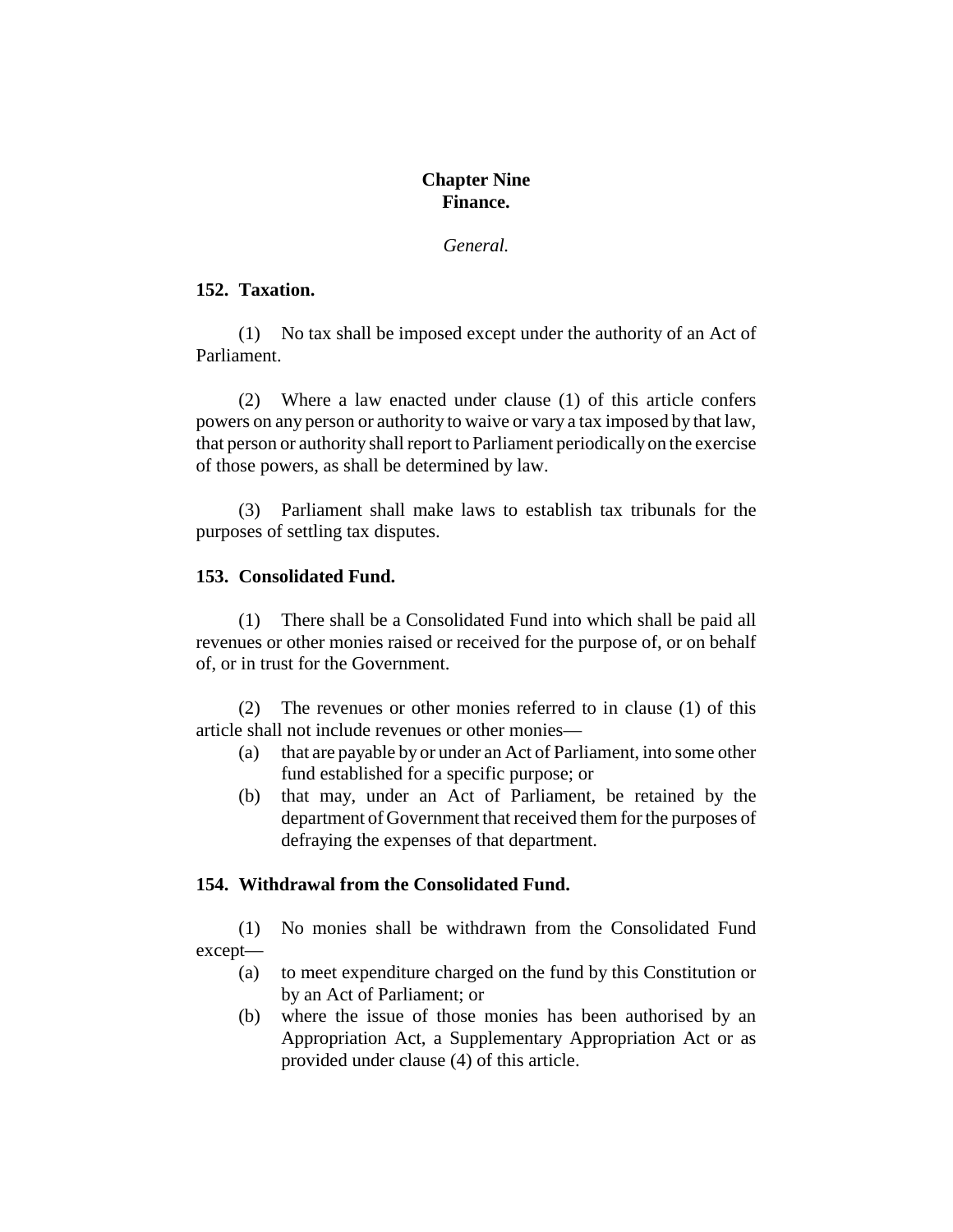(2) No monies shall be withdrawn from any public fund of Uganda other than the Consolidated Fund, unless the issue of those monies has been authorised by law.

(3) No monies shall be withdrawn from the Consolidated Fund unless the withdrawal has been approved by the Auditor General and in the manner prescribed by Parliament.

(4) If the President is satisfied that the Appropriation Act in respect of any financial year will not or has not come into operation by the beginning of that financial year, the President may, subject to the provisions of this article, authorise the issue of monies from the Consolidated Fund Account for the purposes of meeting expenditure necessary to carry on the services of the Government until the expiration of four months from the beginning of that financial year or the coming into operation of the Appropriation Act, whichever is the earlier.

(5) Any sum issued in any financial year from the Consolidated Fund Account under clause (4) of this article in respect of any service of the Government—

- (a) shall not exceed the amount shown as required on account in respect of that service in the vote on account approved by Parliament by resolution for that financial year; and
- (b) shall be set off against the amount provided in respect of that service in the Appropriation Act for that financial year when that law comes into operation.

#### **155. Financial year estimates.**

(1) The President shall cause to be prepared and laid before Parliament in each financial year, but in any case not later than the fifteenth day before the commencement of the financial year, estimates of revenues and expenditure of Government for the next financial year.

(2) The head of any self-accounting department, commission or organisation set up under this Constitution shall cause to be submitted to the President at least two months before the end of each financial year estimates of administrative and development expenditure and estimates of revenues of the respective department, commission or organisation for the following year.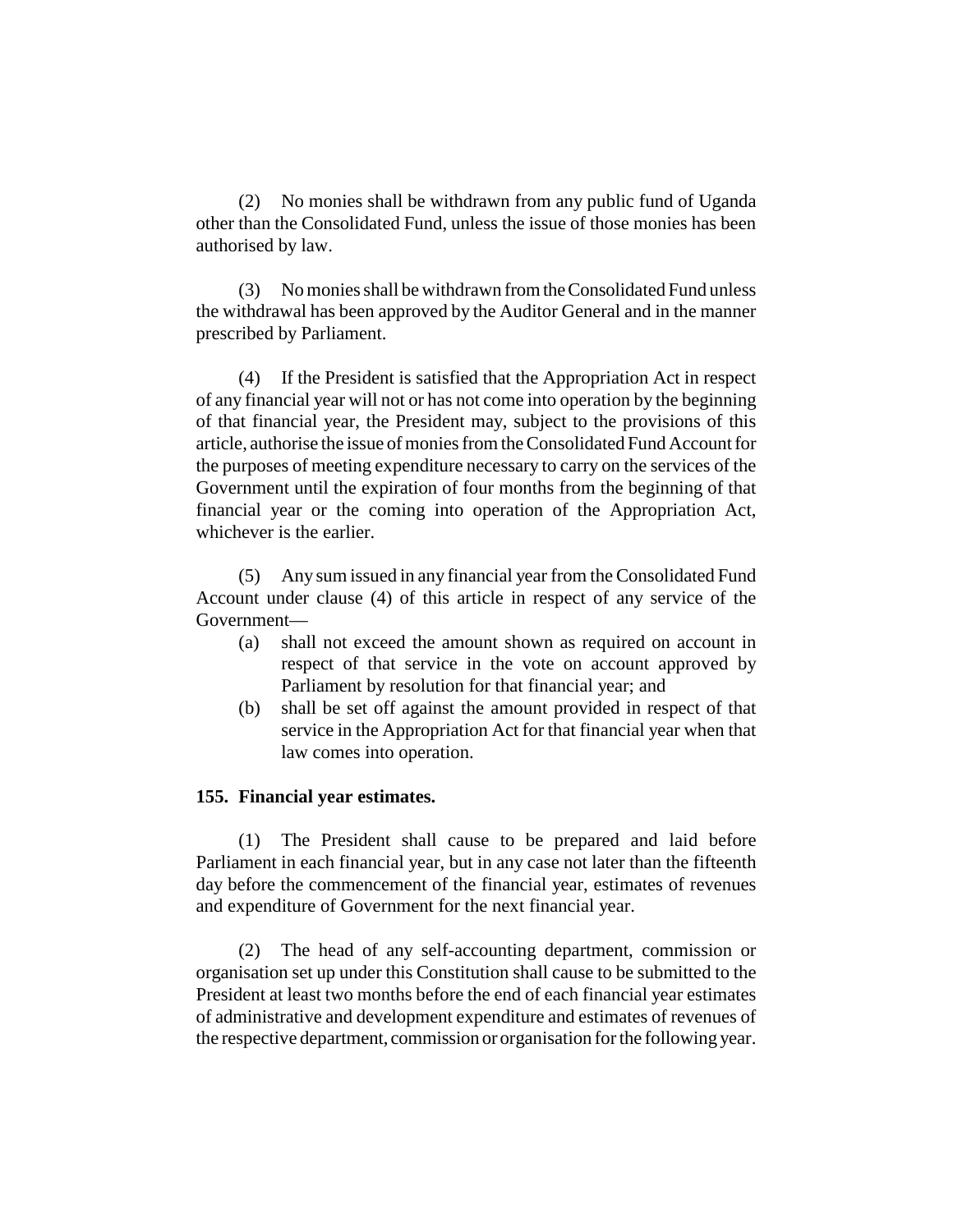(3) The estimates prepared under clause (2) of this article shall be laid before Parliament by the President under clause (1) of this article without revision but with any recommendations that the Government may have on them.

(4) At any time before Parliament considers the estimates of revenues and expenditure laid before it by or on the authority of the President, an appropriate committee of Parliament may discuss and review the estimates and make appropriate recommendations to Parliament.

(5) Notwithstanding the provisions of clause (1) of this article, the President may cause to be prepared and laid before Parliament—

- (a) fiscal and monetary programmes and plans for economic and social development covering periods exceeding one year;
- (b) estimates of revenues and expenditure covering periods exceeding one year.

(6) Parliament may make laws for giving effect to the provisions of this article.

## **156. Appropriation Bill.**

(1) The heads of expenditure contained in the estimates, other than expenditure charged on the Consolidated Fund by this Constitution or any Act of Parliament, shall be included in a bill to be known as an Appropriation Bill which shall be introduced into Parliament to provide for the issue from the Consolidated Fund of the sums necessary to meet that expenditure and the appropriation of those sums for the purposes specified in the bill.

- (2) If in respect of any financial year it is found—
- (a) that the amount appropriated for any purpose under the Appropriation Act is insufficient or that a need has arisen for expenditure for a purpose for which no amount has been appropriated by that Act; or
- (b) that any monies have been expended for any purpose in excess of the amount appropriated for that purpose or for a purpose for which no amount has been appropriated by that Act,

a supplementary estimate showing the sums required or spent shall be laid down before Parliament and in the case of excess expenditure, within four months after the money is spent.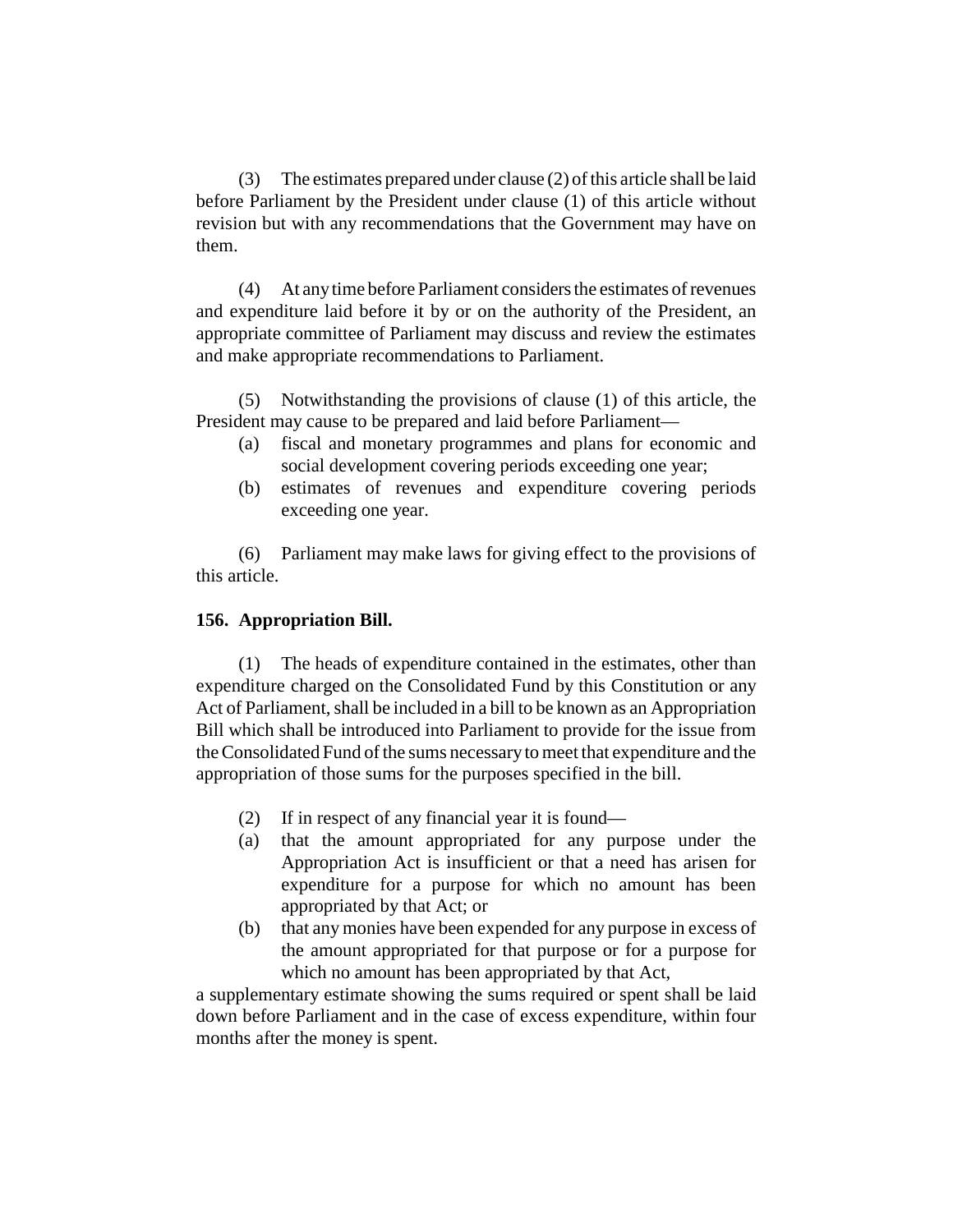(3) Where, in respect of any financial year, a supplementary estimate or supplementary estimates have been approved by Parliament in accordance with clause (2) of this article, a supplementary Appropriation Bill shall be introduced into Parliament in the financial year next following that financial year to which the estimates relate, providing for the appropriation of the sums so approved for the purposes specified in those estimates.

## **157. Contingencies Fund.**

Parliament shall make provision for the establishment of a Contingencies Fund and shall make laws to regulate the operations of that fund.

## **158. Offices the remuneration of which is charged on the Consolidated Fund.**

(1) Where any salary or allowance of the holder of any office is charged on the Consolidated Fund, it shall not be altered to his or her disadvantage after he or she has been appointed to that office.

(2) Subject to the provisions of this Constitution, Parliament shall prescribe the offices, the salaries and allowances in respect of which are charged on the Consolidated Fund by this Constitution.

## **159. Power of Government to borrow or lend.**

(1) Subject to the provisions of this Constitution, Government may borrow from any source.

(2) Government shall not borrow, guarantee, or raise a loan on behalf of itself or any other public institution, authority or person except as authorised by or under an Act of Parliament.

(3) An Act of Parliament made under clause (2) of this article shall provide—

- (a) that the terms and conditions of the loan shall be laid before Parliament and shall not come into operation unless they have been approved by a resolution of Parliament; and
- (b) that any monies received in respect of that loan shall be paid into the Consolidated Fund and form part of that fund or into some other public fund which is existing or is created for the purpose of the loan.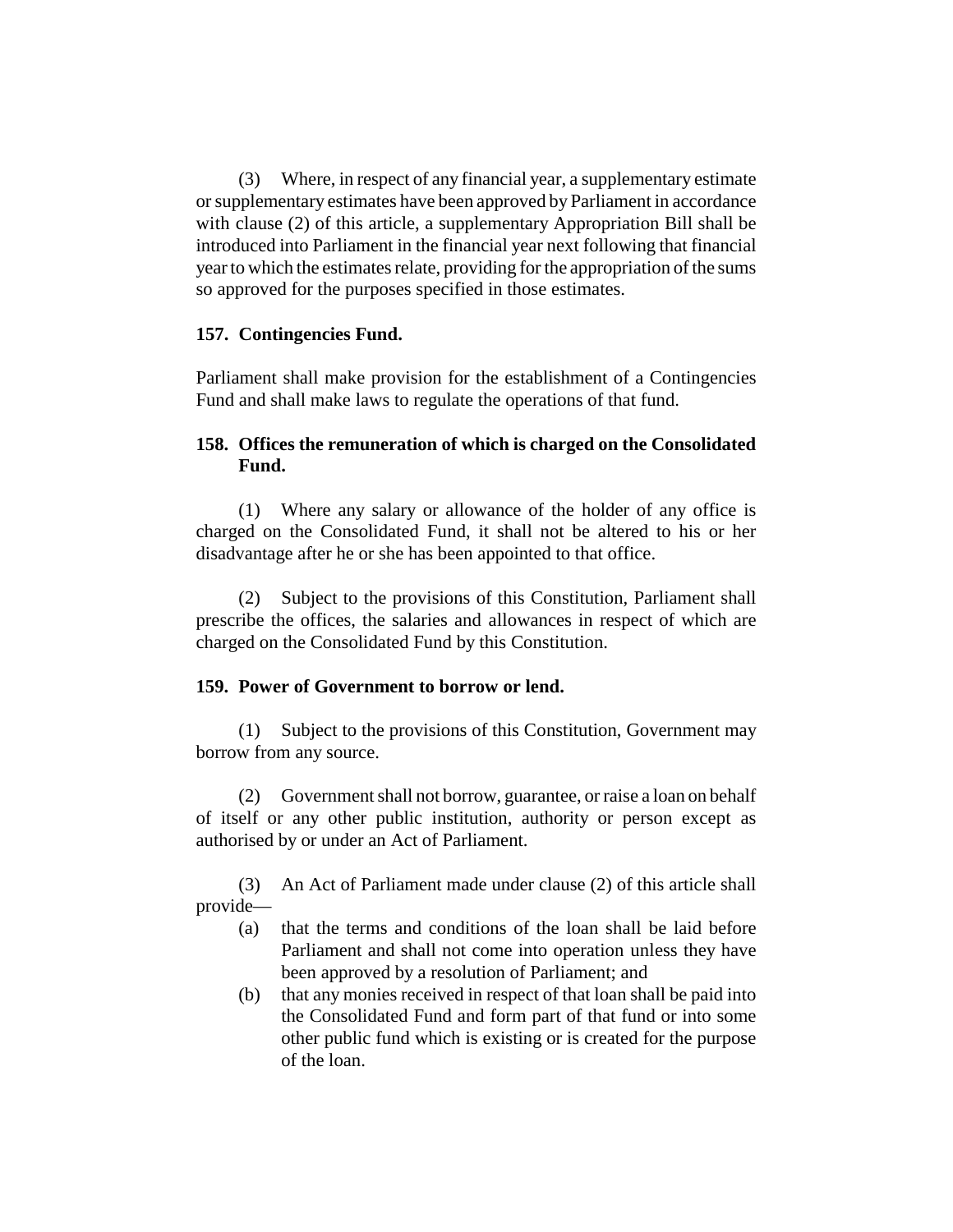(4) The President shall, at such times as Parliament may determine, cause to be presented to Parliament such information concerning any loan as is necessary to show—

- (a) the extent of the total indebtedness by way of principal and accumulated interest;
- (b) the provision made for servicing or repayment of the loan; and
- (c) the utilisation and performance of the loan.

(5) Parliament may, by resolution, authorise the Government to enter into an agreement for the giving of a loan or a grant out of any public fund or public account.

(6) An agreement entered into under clause (5) of this article shall be laid before Parliament and shall not come into operation unless it has been approved by Parliament by resolution.

(7) For the purposes of this article, the expression "loan" includes any money lent or given to or by the Government on condition of return or repayment and any other form of borrowing or lending in respect of which—

- (a) monies from the Consolidated Fund or any other public fund may be used for payment or repayment; or
- (b) monies from any fund by whatever name called, established for the purposes of payment or repayment whether in whole or in part and whether directly or indirectly, may be used for payment or repayment.

(8) Parliament may by law exempt any categories of loans from the provisions of clauses (2) and (3) of this article, subject to such conditions as Parliament may prescribe.

### **160. Public debt.**

(1) The public debt of Uganda shall be charged on the Consolidated Fund and other public funds of Uganda.

(2) For the purposes of this article, the public debt includes the interest on that debt, sinking fund payments in respect of that debt and the costs, charges and expenses incidental to the management of that debt.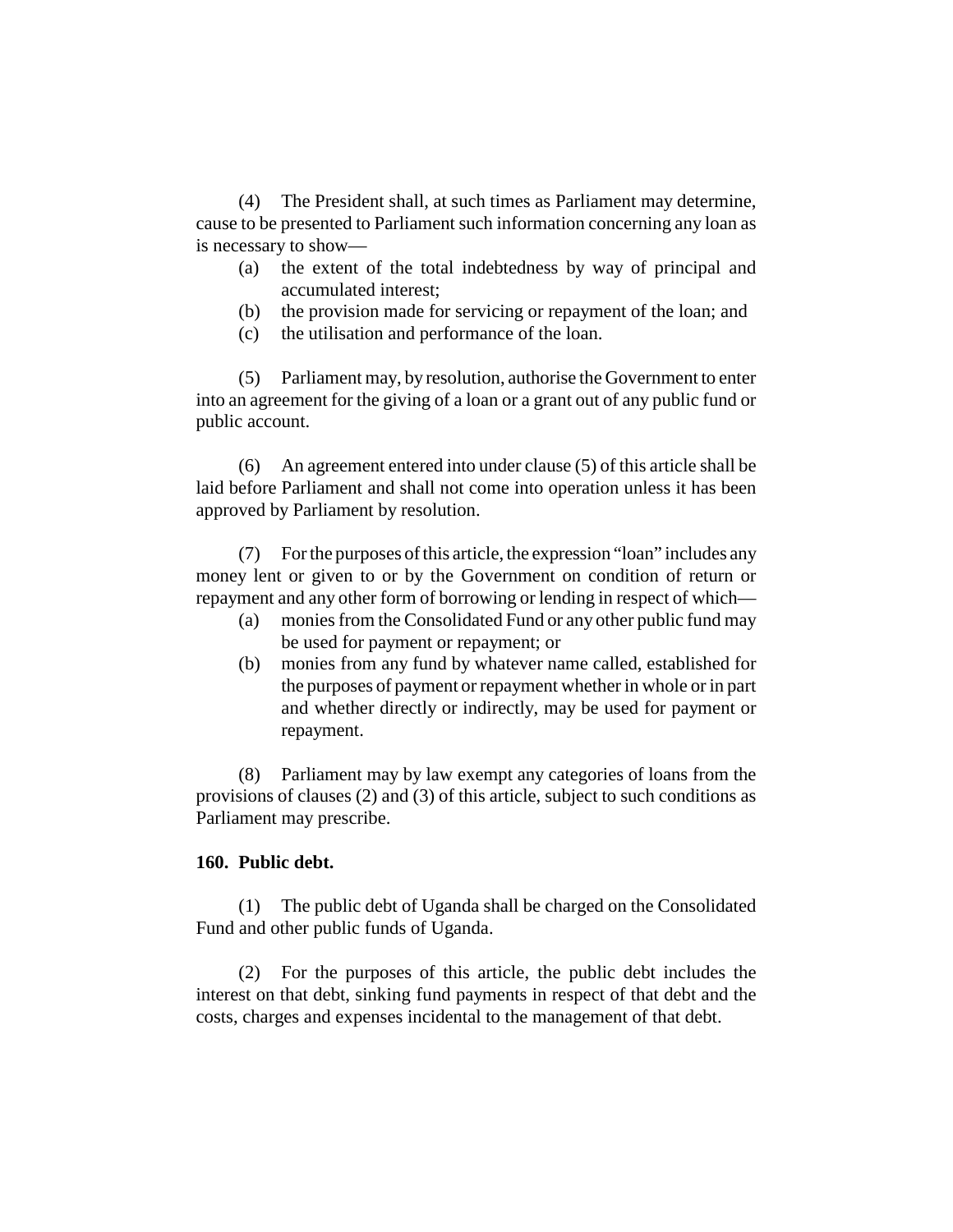## *Central Bank of Uganda.*

### **161. The central bank.**

(1) The Bank of Uganda shall be the central bank of Uganda and it shall be the only authority to issue the currency of Uganda.

(2) The authority of the Bank of Uganda shall vest in a board which shall consist of a governor, a deputy governor and not more than five other members.

(3) The governor, the deputy governor and all other members of the board shall—

- (a) be appointed by the President with the approval of Parliament;
- (b) hold office for a term of five years but shall be eligible for reappointment.

(4) The office of governor and deputy governor shall each be a public office, and the governor and deputy governor shall respectively be chairperson and deputy chairperson of the board.

(5) The governor, the deputy governor or any other member of the board may be removed from office by the President only for—

- (a) inability to perform the functions of his or her office arising from infirmity of body or mind;
- (b) misbehaviour or misconduct; or
- (c) incompetence.

## **162. Functions of the bank.**

- (1) The Bank of Uganda shall—
- (a) promote and maintain the stability of the value of the currency of Uganda;
- (b) regulate the currency system in the interest of the economic progress of Uganda;
- (c) encourage and promote economic development and the efficient utilisation of the resources of Uganda through effective and efficient operation of a banking and credit system; and
- (d) do all such other things not inconsistent with this article as may be prescribed by law.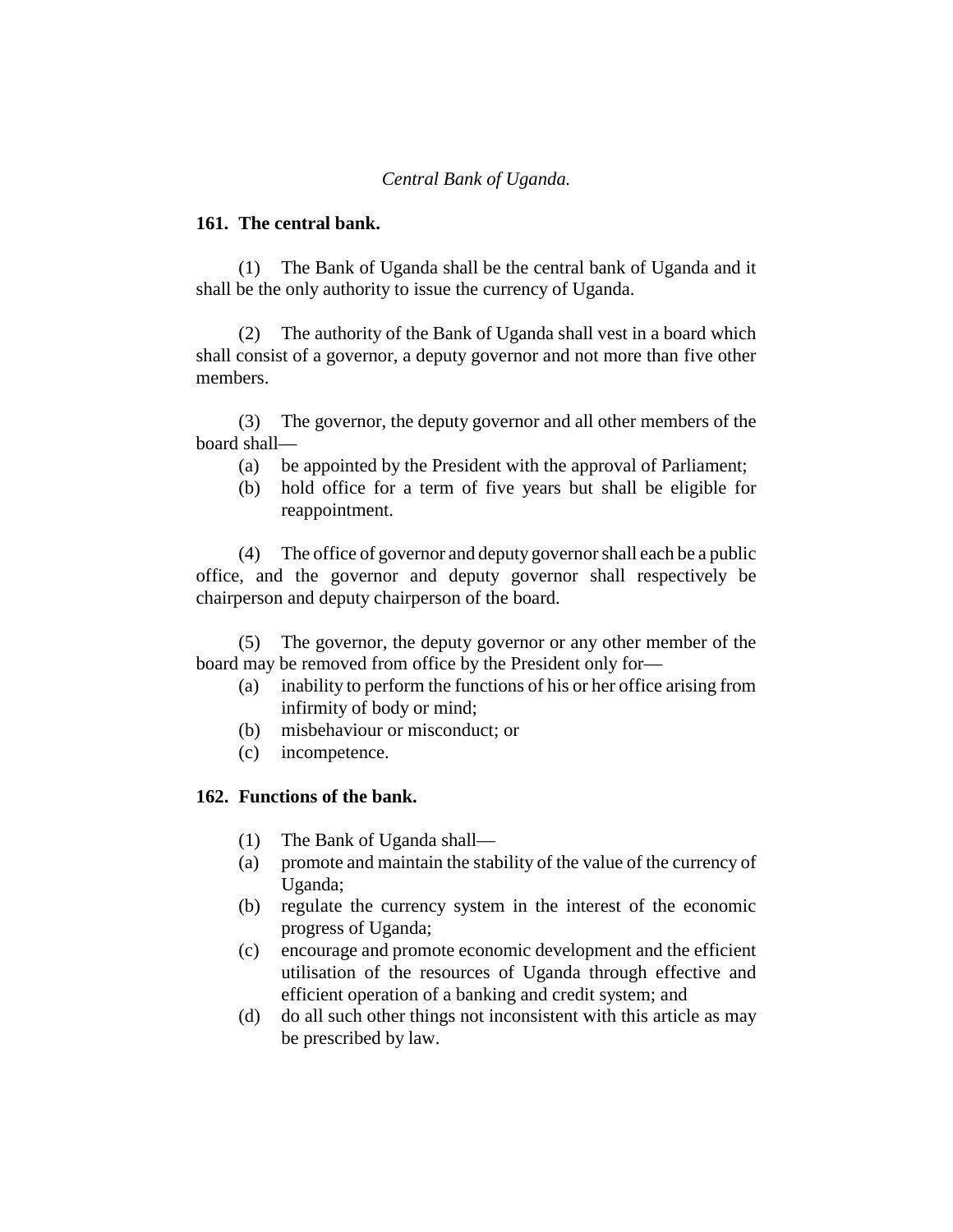(2) In performing its functions, the Bank of Uganda shall conform to this Constitution but shall not be subject to the direction or control of any person or authority.

(3) Subject to the provisions of this Constitution, Parliament may make laws prescribing and regulating the functions of the Bank of Uganda.

#### *Auditor General.*

### **163. Auditor General.**

(1) There shall be an Auditor General who shall be appointed by the President with the approval of Parliament and whose office shall be a public office.

(2) A person shall not be appointed Auditor General unless that person—

- (a) is a qualified accountant of not less than fifteen years' standing; and
- (b) is a person of high moral character and proven integrity.
- (3) The Auditor General shall—
- (a) audit and report on the public accounts of Uganda and of all public offices, including the courts, the central and local government administrations, universities and public institutions of like nature, and any public corporation or other bodies or organisations established by an Act of Parliament; and
- (b) conduct financial and value for money audits in respect of any project involving public funds.

(4) The Auditor General shall submit to Parliament annually a report of the accounts audited by him or her under clause (3) of this article for the financial year immediately preceding.

(5) Parliament shall, within six months after the submission of the report referred to in clause (4) of this article, debate and consider the report and take appropriate action.

(6) Subject to clause (7) of this article, in performing his or her functions, the Auditor General shall not be under the direction or control of any person or authority.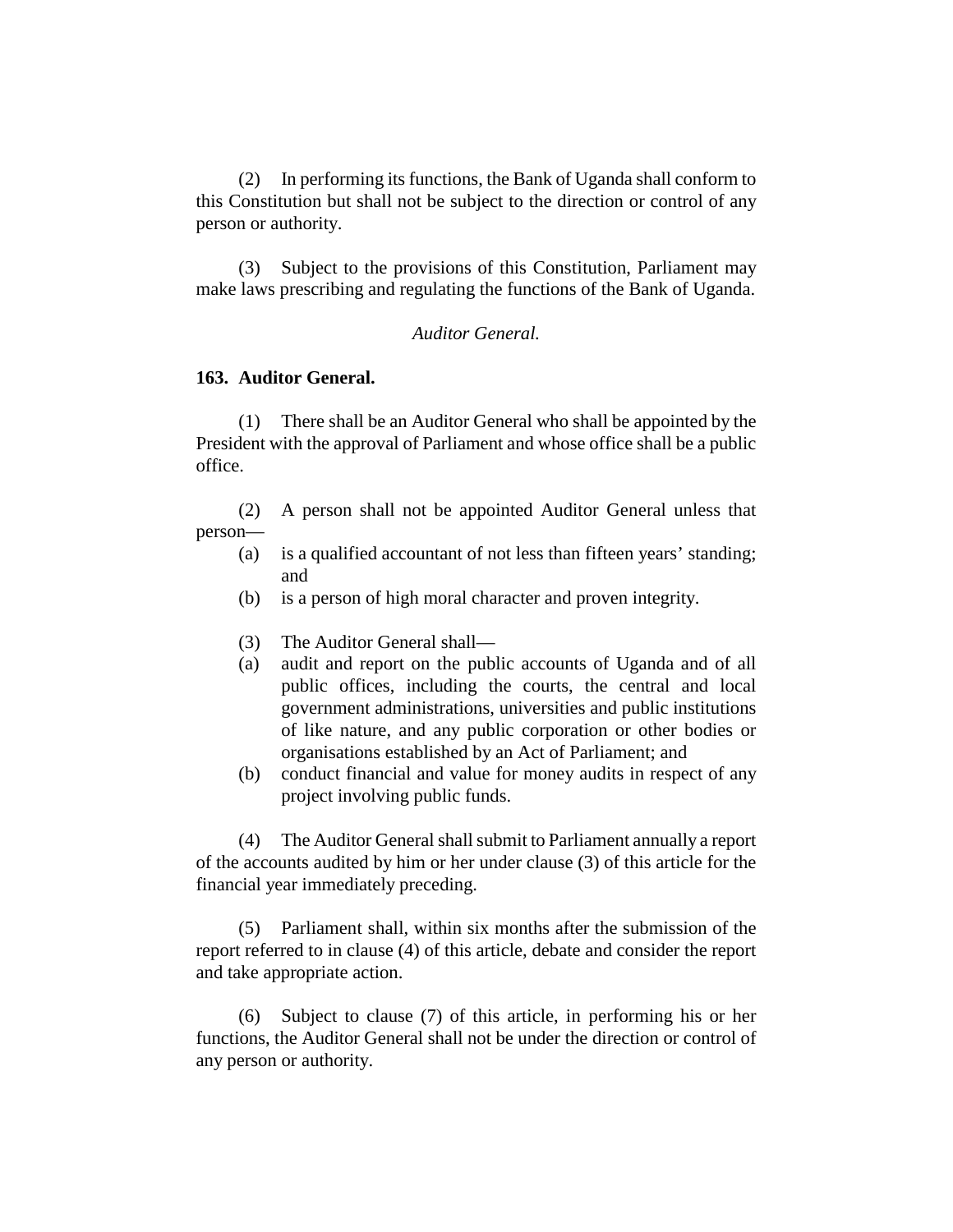(7) The President may, acting in accordance with the advice of the Cabinet, require the Auditor General to audit the accounts of any body or organisation referred to in clause (3) of this article.

(8) The salary and allowances payable to the Auditor General shall be charged on the Consolidated Fund.

(9) The accounts of the office of the Auditor General shall be audited and reported upon by an auditor appointed by Parliament.

(10) The Auditor General may be removed from office by the President only for—

- (a) inability to perform the functions of his or her office arising from infirmity of body or mind;
- (b) misbehaviour or misconduct; or
- (c) incompetence.

## **164. Accountability.**

(1) The Permanent Secretary or the accounting officer in charge of a Ministry or department shall be accountable to Parliament for the funds in that Ministry or department.

(2) Any person holding a political or public office who directs or concurs in the use of public funds contrary to existing instructions shall be accountable for any loss arising from that use and shall be required to make good the loss even if he or she has ceased to hold that office.

(3) Parliament shall monitor all expenditure of public funds.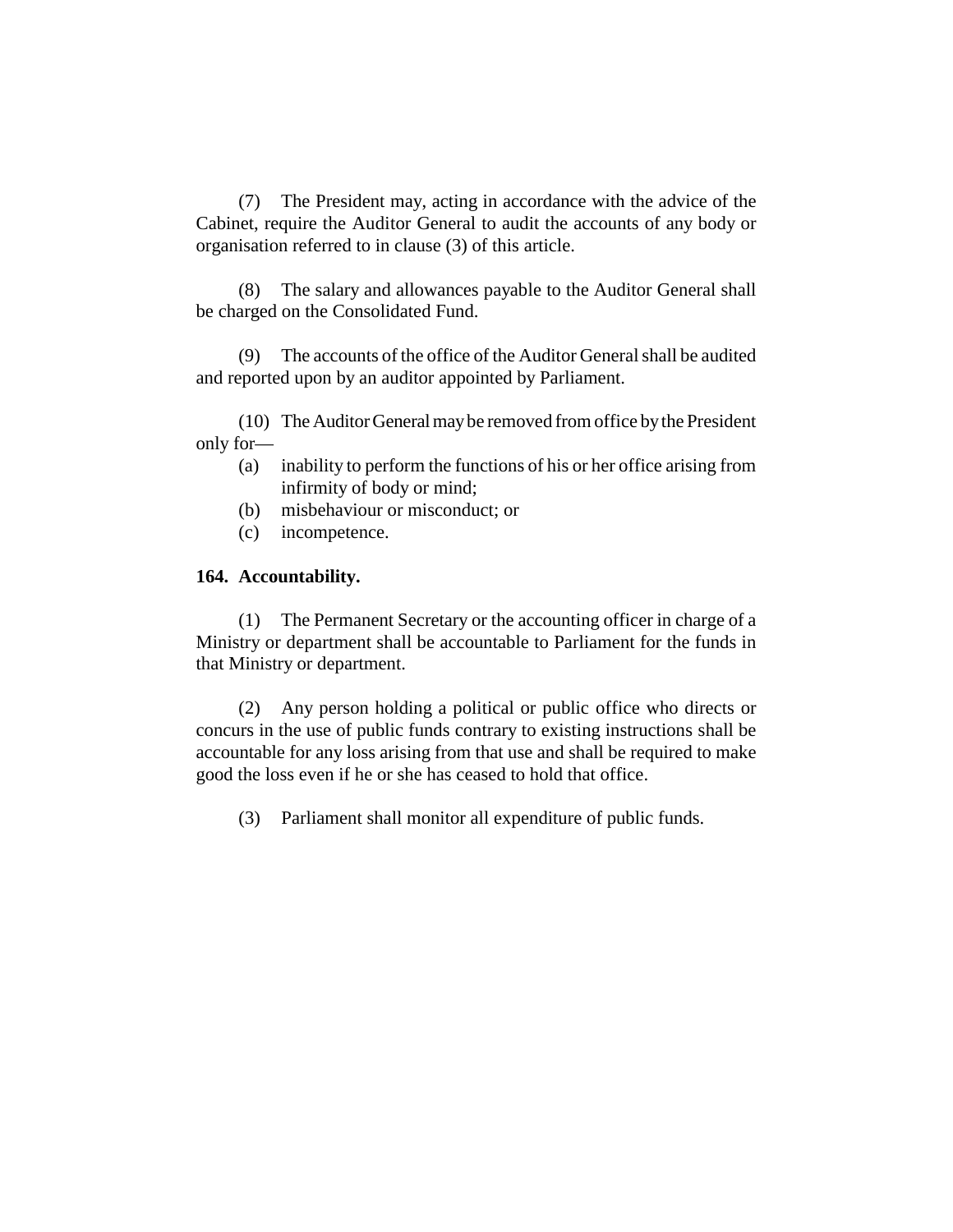# **Chapter Ten The Public Service.**

#### *Public Service Commission.*

#### **165. Public Service Commission.**

(1) There shall be a Public Service Commission.

(2) The commission shall consist of a chairperson, a deputy chairperson and seven other members appointed by the President with the approval of Parliament.

(3) A person is not qualified to be appointed a member of the commission unless he or she is of high moral character and proven integrity.

(4) A person holding any of the following offices shall relinquish his or her position in that office on appointment as a member of the commission—

- (a) a member of Parliament;
- (b) a member of a local government council;
- (c) a member of the executive of a political party or political organisation; or
- (d) a public officer.

(5) A member of the commission shall hold office for a term of four years but is eligible for reappointment; except that of the first members appointed under this Constitution, four shall be appointed to hold office for three years which shall be specified in the instruments of appointment.

(6) The emoluments of the members of the commission shall be prescribed by Parliament and shall be charged on the Consolidated Fund.

(7) In the absence of both the chairperson and the deputy chairperson, the President may designate one of the members to act as chairperson.

(8) A member of the commission may be removed from office by the President only for—

- (a) inability to perform the functions of his or her office arising from infirmity of body or mind;
- (b) misbehaviour or misconduct; or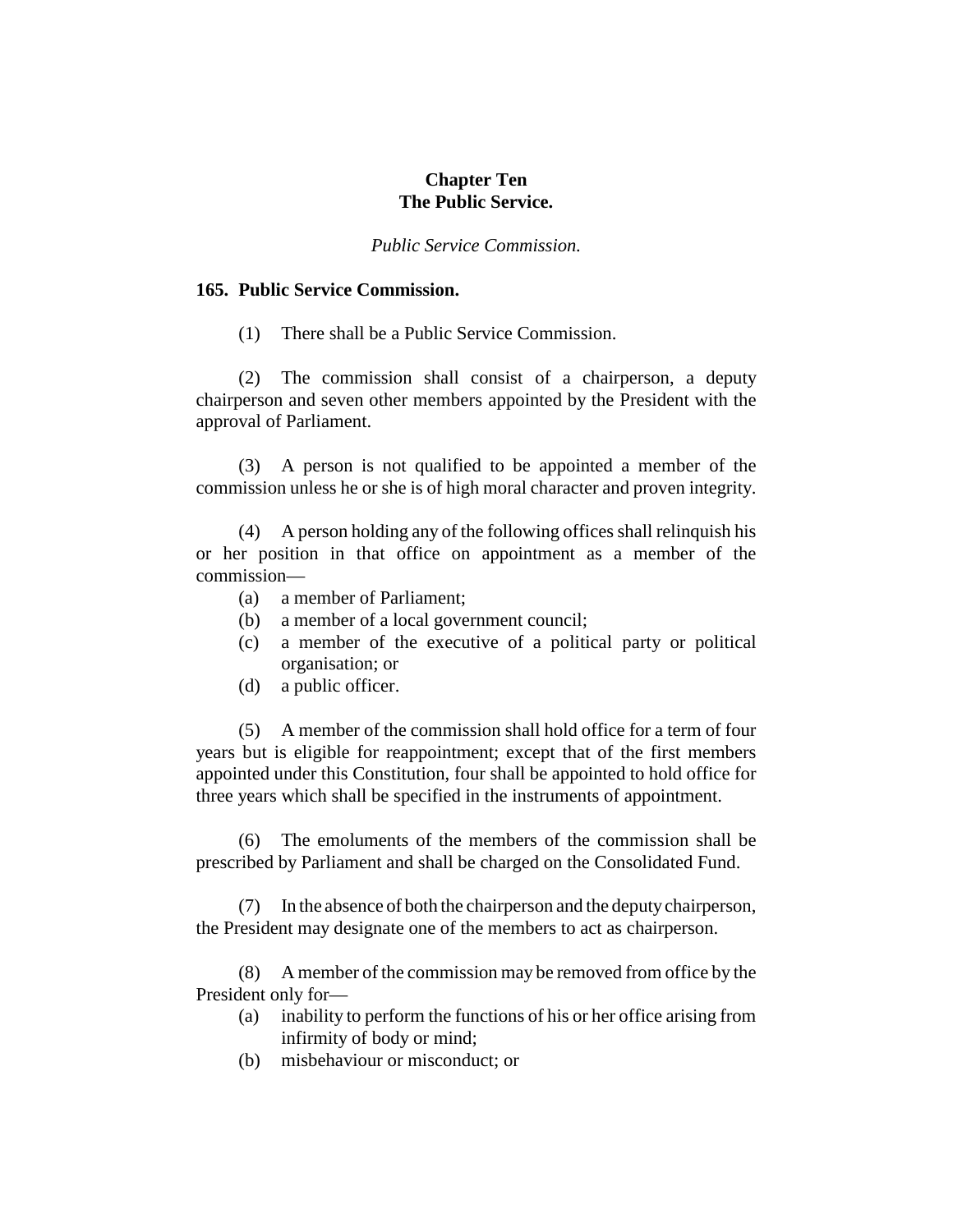(c) incompetence.

## **166. Functions of the Public Service Commission.**

(1) Except as otherwise provided in this Constitution, the functions of the Public Service Commission include—

- (a) to advise the President in performing his or her functions under article 172 of this Constitution;
- (b) to appoint, promote and exercise disciplinary control over persons holding office in the public service of Uganda as provided in article 172 of this Constitution;
- (c) to review the terms and conditions of service, standing orders, training and qualifications of public officers and matters connected with personnel management and development of the public service and make recommendations on them to the Government;
- (d) to guide and coordinate district service commissions;
- (e) to hear and determine grievances from persons appointed by district service commissions; and
- (f) to perform such other functions as may be prescribed by this Constitution or any other law.

(2) In the exercise of its functions, the Public Service Commission shall be independent and shall not be subject to the direction or control of any person or authority; except that it shall take into account government policy relating to the public service.

(3) The commission shall make a report to Parliament in respect of each year, on the performance of its functions.

(4) Parliament shall, by law, empower the Public Service Commission to make regulations for the effective and efficient performance of its functions under this Constitution or any other law.

## *Education Service Commission.*

### **167. Education Service Commission.**

- (1) There shall be an Education Service Commission.
- (2) The commission shall consist of a chairperson and six other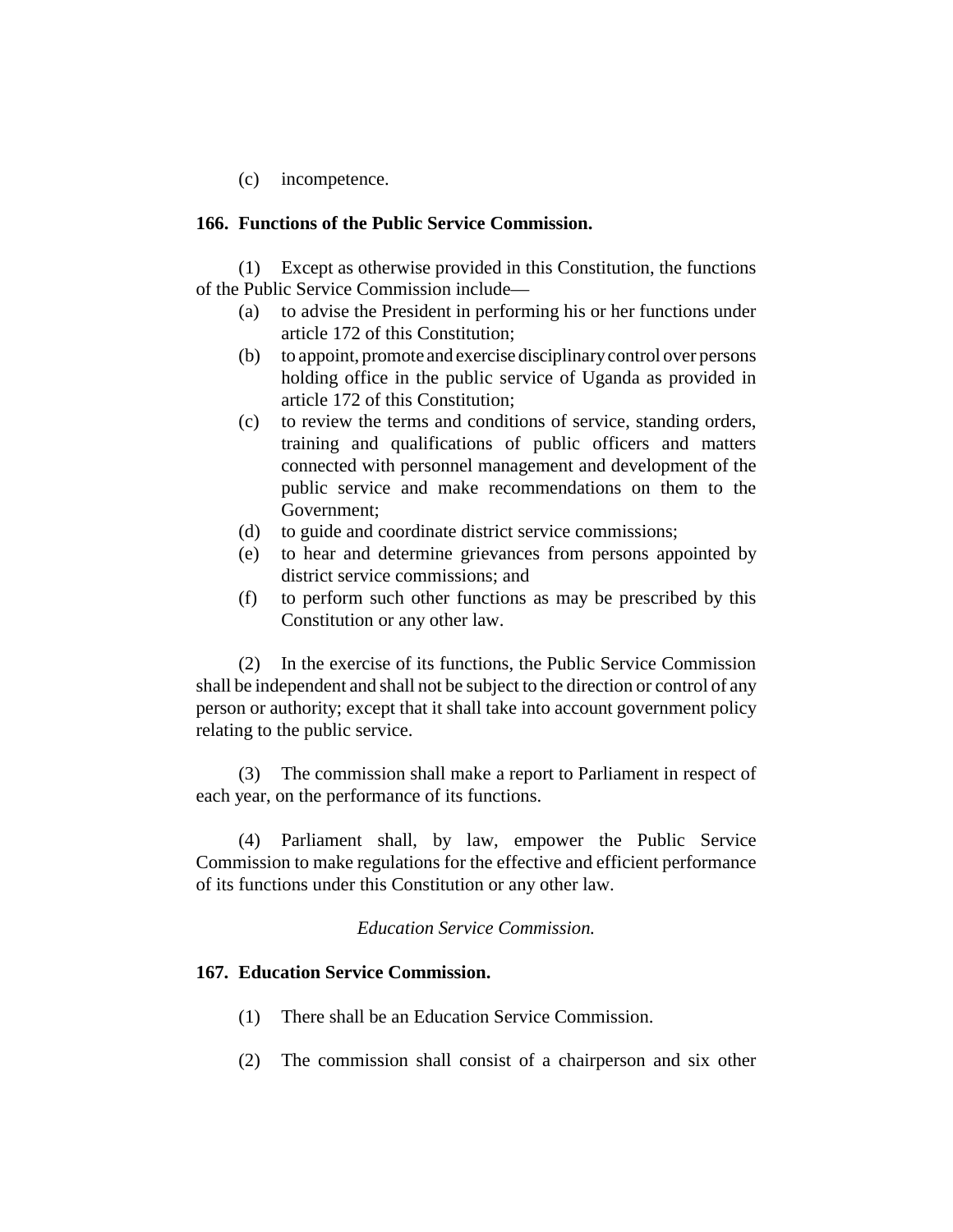members appointed by the President with the approval of Parliament.

(3) The President shall appoint not more than two members of the commission as deputy chairpersons of the commission.

(4) A person is not qualified to be a member of the commission unless he or she is of high moral character and proven integrity and has substantial experience in the field of education.

(5) A person holding any of the following offices shall relinquish his or her position in that office on appointment as a member of the commission—

- (a) a member of Parliament;
- (b) a member of a local government council;
- (c) a member of the executive of a political party or political organisation;
- (d) a member of any board or other authority responsible for the management of any school or college; or
- (e) a public officer.

(6) A member of the Education Service Commission shall hold office for four years but is eligible for reappointment; except that of the first members appointed under this Constitution, three shall be appointed to hold office for three years which shall be specified in the instruments of appointment.

(7) The emoluments of members of the commission shall be prescribed by Parliament and shall be charged on the Consolidated Fund.

(8) In the absence of both the chairperson and deputy chairpersons, the President may designate one of the members to act as chairperson.

(9) A member of the commission may be removed from office by the President only for—

- (a) inability to perform the functions of his or her office arising from infirmity of body or mind;
- (b) misbehaviour or misconduct; or
- (c) incompetence.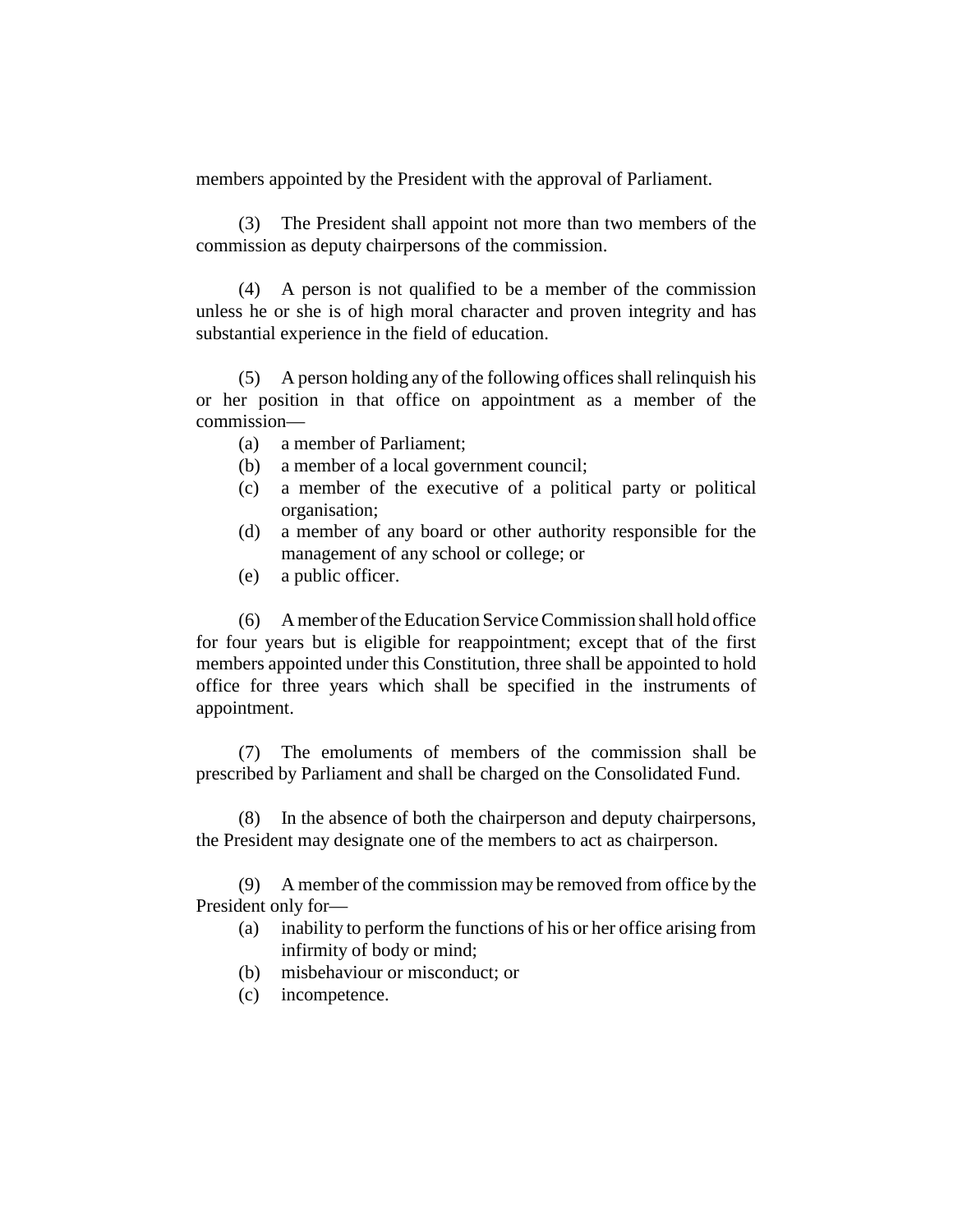## **168. Functions of the Education Service Commission.**

(1) Subject to the provisions of this Constitution, the Education Service Commission shall—

- (a) advise the President in performing, in relation to the education service, his or her functions under article 172 of this Constitution;
- (b) have power to appoint persons to hold or act in any office in the education service, including the power to confirm such appointments, to exercise disciplinary control over those persons and to remove them from office;
- (c) review the terms and conditions of service, standing orders, training and qualifications of public officers in the education service and matters connected with their management and welfare and make recommendations on them to the Government;
- (d) perform such other functions as may be prescribed by this Constitution or any other law.

(2) In the exercise of its functions, the commission shall be independent and shall not be subject to the direction or control of any person or authority; except that it shall take into account government policy relating to education.

(3) The commission may, by writing, delegate any of its functions to a district service commission or any other authority or officer.

(4) The commission shall make a report to Parliament in respect of each year, on the performance of its functions.

(5) Subject to the provisions of this article, Parliament shall by law regulate the functions of the commission and prescribe the categories of public officers to constitute the education service.

#### *Health Service Commission.*

### **169. Health Service Commission.**

(1) There shall be a Health Service Commission.

(2) The commission shall consist of a chairperson and six other members at least three of whom shall be persons who have substantial experience in health science, all of whom shall be appointed by the President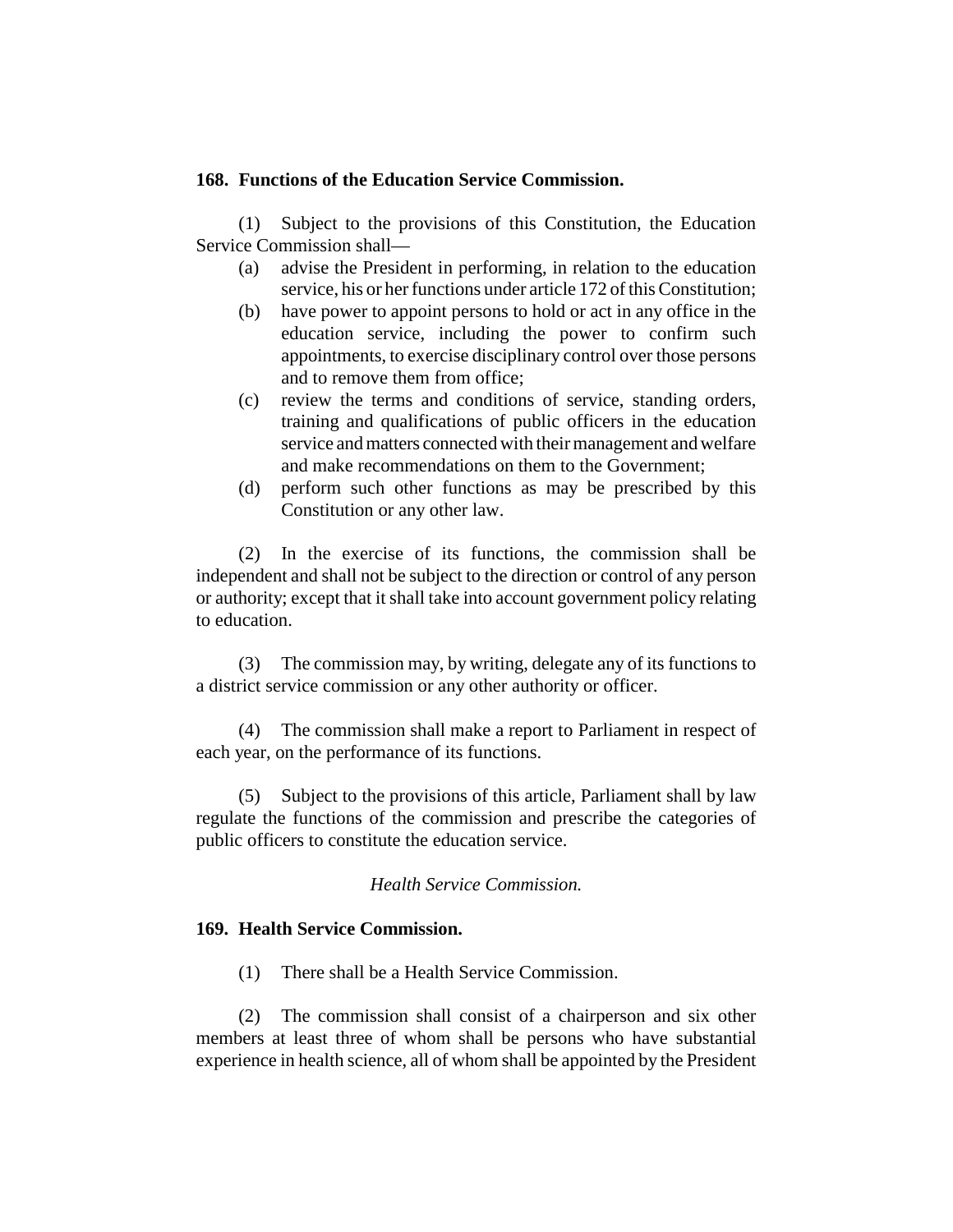with the approval of Parliament.

(3) The President shall appoint one member of the commission as deputy chairperson of the commission.

(4) A person is not qualified to be a member of the commission unless he or she is of high moral character and proven integrity.

(5) A person holding any of the following offices shall relinquish his or her office on appointment as a member of the commission—

- (a) a member of Parliament;
- (b) a member of a local government council;
- (c) a member of the executive of a political party or political organisation;
- (d) a member of any board or other authority responsible for the management of any Government hospital or similar Government establishment; or
- (e) a public officer.

(6) A member of the commission shall hold office for four years but is eligible for reappointment; except that of the first members appointed under this Constitution, three shall be appointed to hold office for three years which shall be specified in the instruments of appointment.

(7) The emoluments of members of the commission shall be prescribed by Parliament and shall be charged on the Consolidated Fund.

(8) In the absence of both the chairperson and the deputy chairperson, the President may designate one of the members to act as chairperson.

(9) A member of the commission may be removed from office by the President only for—

- (a) inability to perform the functions of his or her office arising from infirmity of body or mind;
- (b) misbehaviour or misconduct; or
- (c) incompetence.

# **170. Functions of the Health Service Commission.**

(1) Subject to the provisions of this Constitution, the Health Service Commission shall—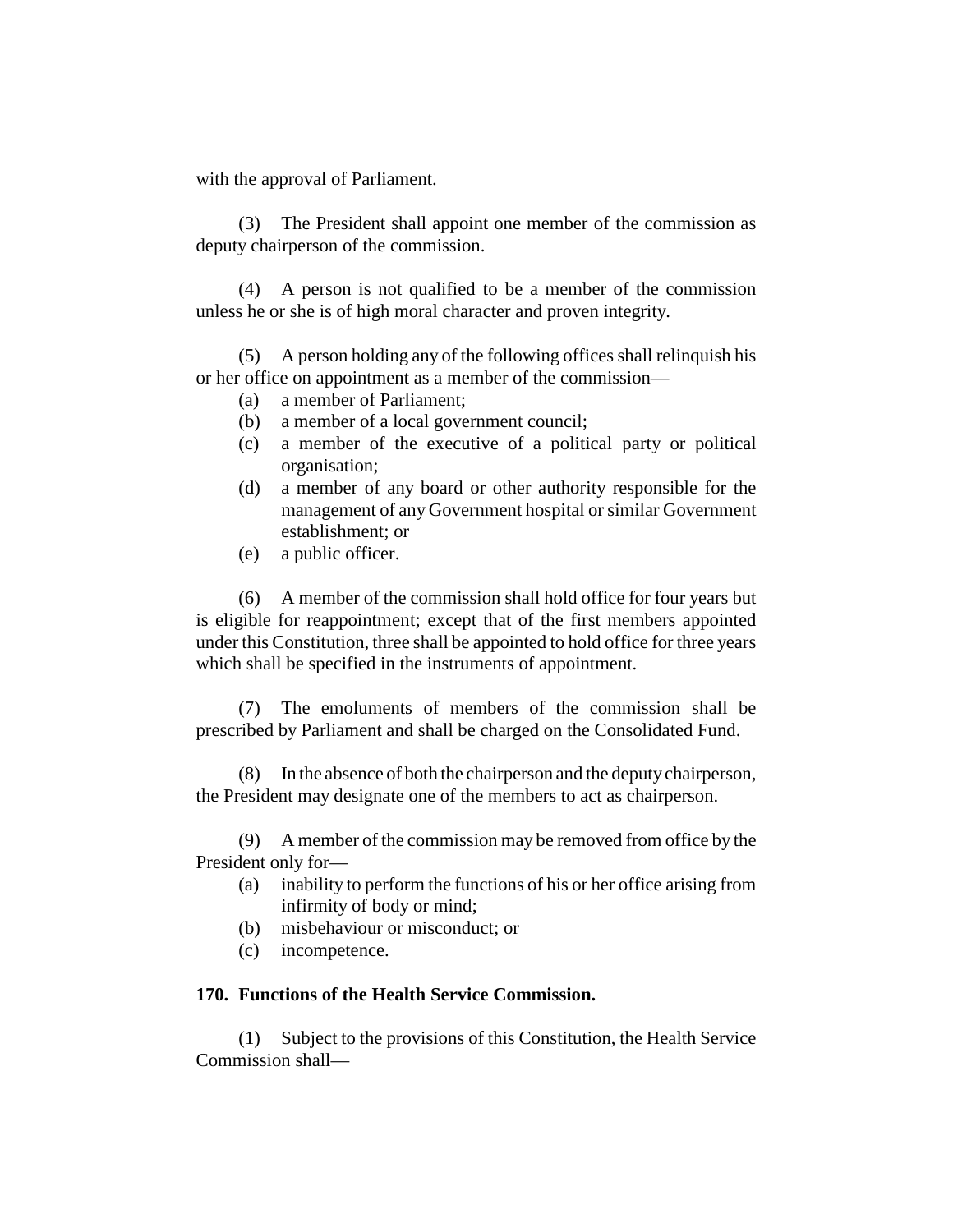- (a) advise the President in performing, in relation to the health service, his or her functions under article 172 of this Constitution;
- (b) have power to appoint persons to hold or act in any office in the health service, including the power to confirm such appointments, to exercise disciplinary control over those persons and to remove them from office;
- (c) review the terms and conditions of service, standing orders, training and qualifications of members of the health service and matters connected with their management and welfare and make recommendations on them to the Government;
- (d) perform such other functions as may be prescribed by this Constitution or any other law.

(2) In the exercise of its functions, the Commission shall be independent and shall not be subject to the direction or control of any person or authority; except that it shall take into account government policy relating to health.

(3) The commission may, by writing, delegate any of its functions to a district service commission or any other authority or officer.

(4) The commission shall make a report to Parliament in respect of each year on the performance of its functions.

(5) Subject to the provisions of this article, Parliament shall, by law regulate the functions of the commission and prescribe the categories of public officers to constitute the health service.

*General.*

# **171. Establishment of offices.**

Subject to the provisions of this Constitution and any Act of Parliament, the President may, after consultation with the appropriate service commission, establish offices in the public service of the Government of Uganda.

# **172. Appointment of public officers.**

- (1) Subject to the provisions of this Constitution—
- (a) the President may, acting in accordance with the advice of the Public Service Commission, the Education Service Commission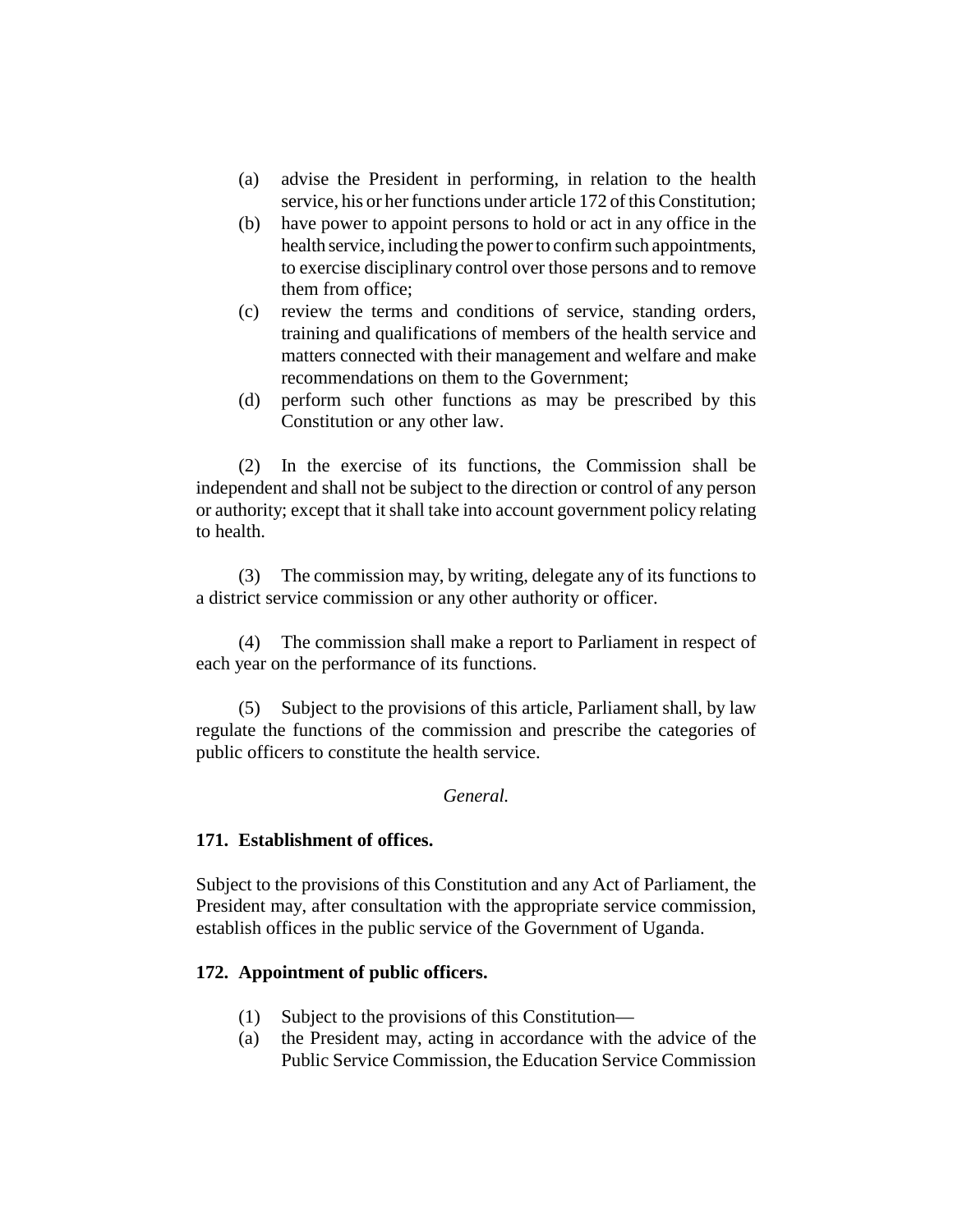or the Health Service Commission, as the case may be, appoint persons to hold or act in any office in the public service of Uganda of the rank of head of department or above other than those referred to in article 200 of this Constitution, including confirmation of appointments, the exercise of disciplinary control over such persons and their removal from office;

(b) the Public Service Commission, the Education Service Commission or the Health Service Commission, as the case may be, may appoint persons to hold or act in any office in the public service of Uganda other than those referred to in paragraph (a) of this clause and in article 200 of this Constitution, including the confirmation of their appointments and the exercise of disciplinary control over such persons and their removal from office.

(2) Except with the consent of the President, no person shall be appointed under this article to act in any office on the personal staff of the President.

(3) Subject to the provisions of this Constitution, the President may delegate any of his or her powers under this article by directions in writing, to any service commission or to any other authority or public officer as may be prescribed by Parliament and may, in like manner, revoke the delegation.

### **173. Protection of public officers.**

A public officer shall not be—

- (a) victimised or discriminated against for having performed his or her duties faithfully in accordance with this Constitution; or
- (b) dismissed or removed from office or reduced in rank or otherwise punished without just cause.

### **174. Permanent Secretaries.**

(1) Subject to the provisions of this Constitution, a Ministry or department of the Government of Uganda shall be under the supervision of a Permanent Secretary whose office shall be a public office.

(2) A Permanent Secretary shall be appointed by the President acting in accordance with the advice of the Public Service Commission.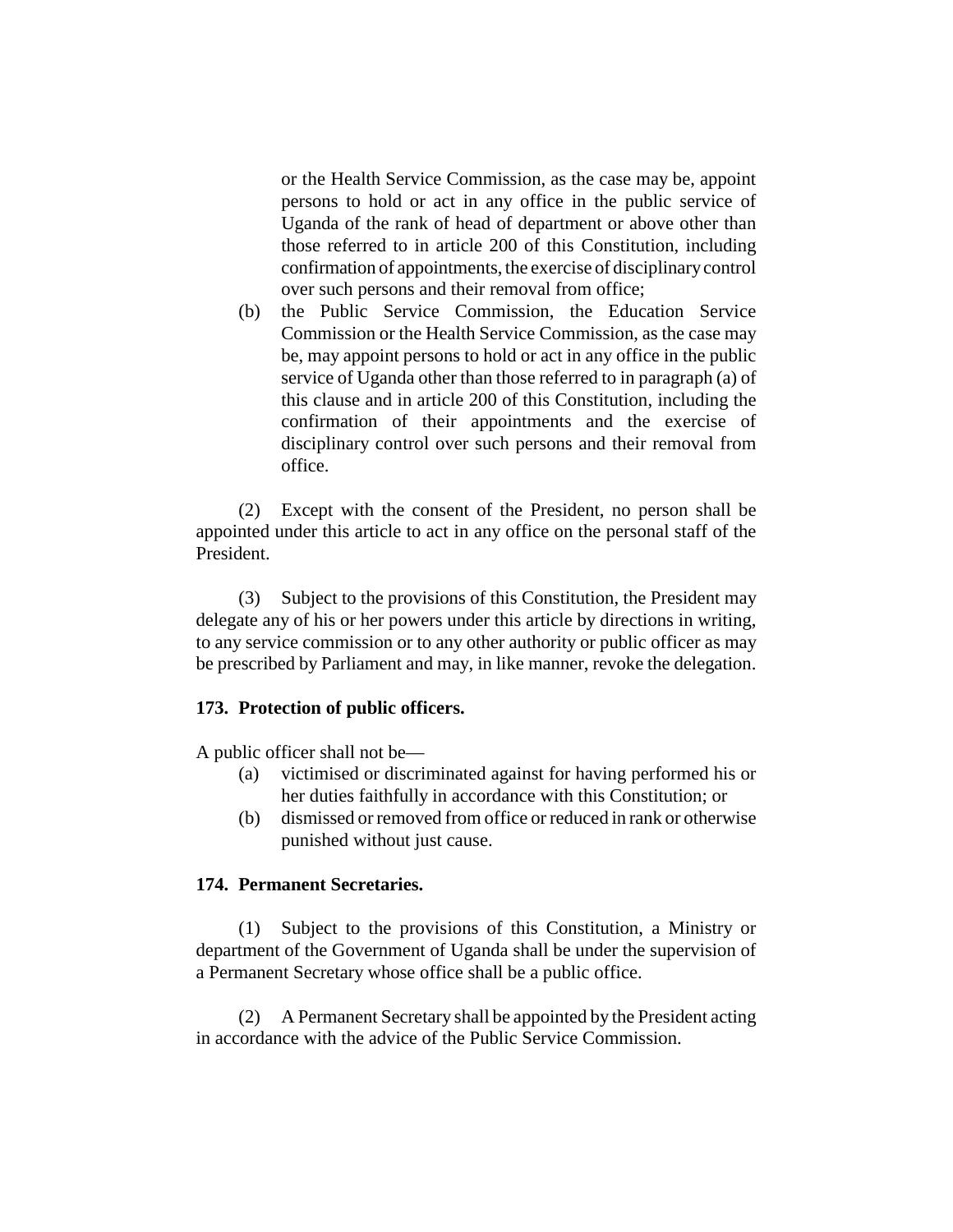(3) The functions of a Permanent Secretary under this article include—

- (a) organisation and operation of the department or Ministry;
- (b) tendering advice to the responsible Minister in respect of the business of the department or Ministry;
- (c) implementation of the policies of the Government of Uganda;
- (d) subject to article 164 of this Constitution, responsibility for the proper expenditure of public funds by or in connection with the department or Ministry.

# **175. Interpretation.**

In this Chapter, unless the context otherwise requires—

- (a) "public officer" means any person holding or acting in an office in the public service;
- (b) "public service" means service in any civil capacity of the Government the emoluments for which are payable directly from the Consolidated Fund or directly out of monies provided by Parliament.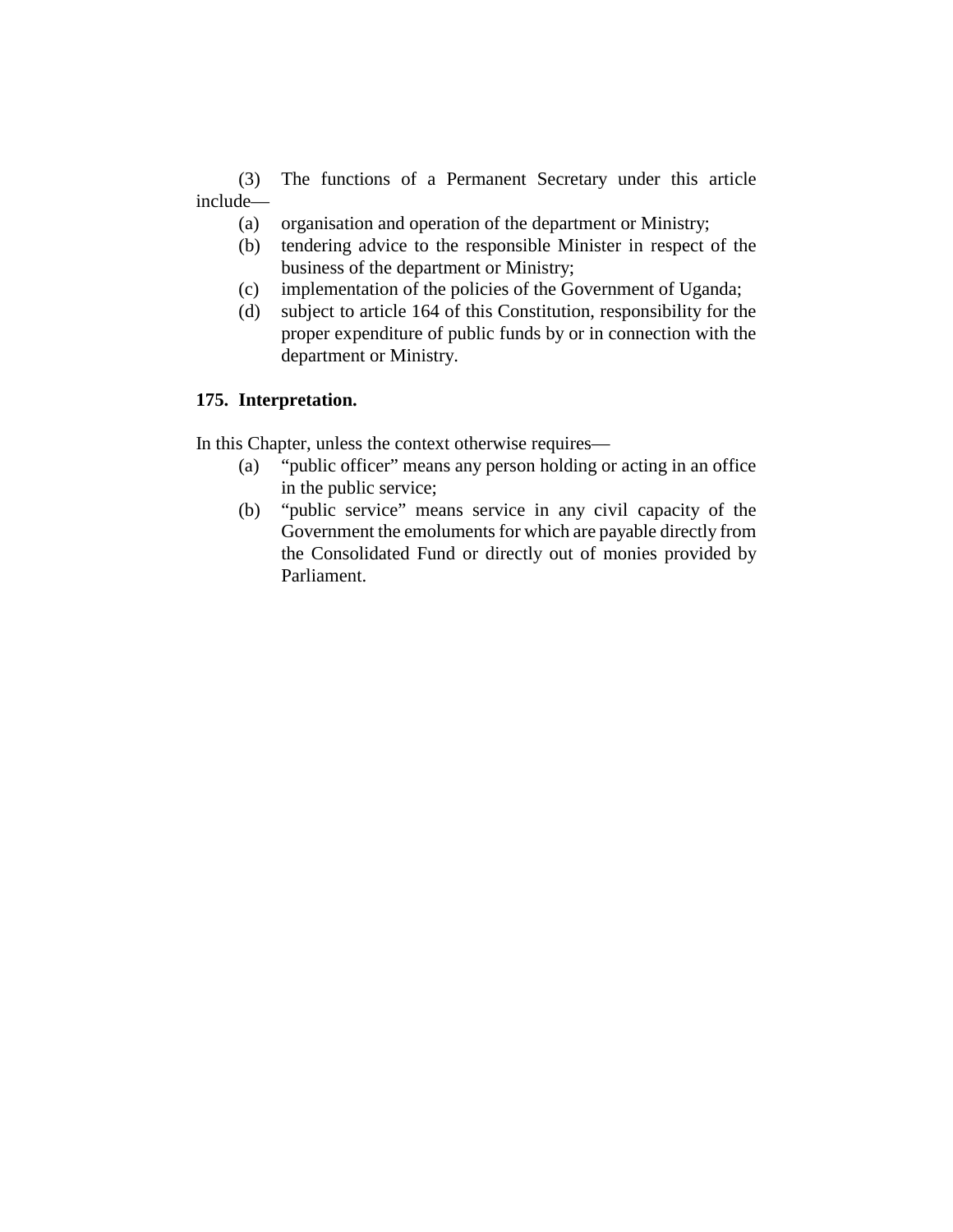# **Chapter Eleven Local Government.**

## *Principles and structures of local government.*

### **176. Local government system.**

(1) The system of local government in Uganda shall be based on the district as a unit under which there shall be such lower local governments and administrative units as Parliament may by law provide.

(2) The following principles shall apply to the local government system—

- (a) the system shall be such as to ensure that functions, powers and responsibilities are devolved and transferred from the Government to local government units in a coordinated manner;
- (b) decentralisation shall be a principle applying to all levels of local government and, in particular, from higher to lower local government units to ensure peoples' participation and democratic control in decision making;
- (c) the system shall be such as to ensure the full realisation of democratic governance at all local government levels;
- (d) there shall be established for each local government unit a sound financial base with reliable sources of revenue;
- (e) appropriate measures shall be taken to enable local government units to plan, initiate and execute policies in respect of all matters affecting the people within their jurisdictions;
- (f) persons in the service of local government shall be employed by the local governments; and
- (g) the local governments shall oversee the performance of persons employed by the Government to provide services in their areas and to monitor the provision of Government services or the implementation of projects in their areas.

(3) The system of local government shall be based on democratically elected councils on the basis of universal adult suffrage in accordance with article 181(4) of this Constitution.

# **177. Districts of Uganda.**

(1) Subject to the provisions of this Constitution, for the purposes of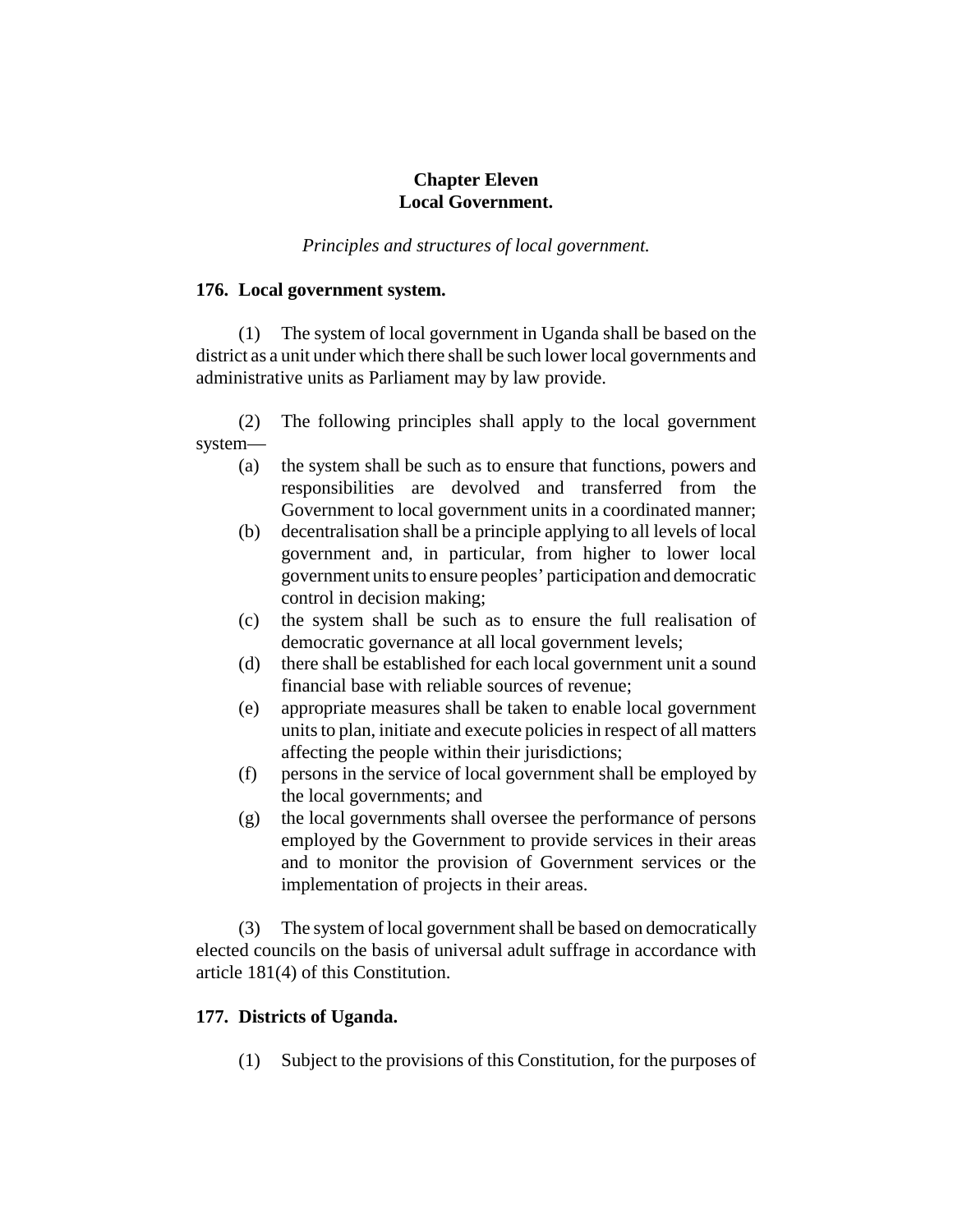local government, Uganda shall be divided into the districts referred to in article 5(2) of this Constitution.

(2) The districts referred to in clause (1) of this article shall be taken to have been divided into the lower local government units which existed immediately before the coming into force of this Constitution.

# **178. Cooperation among districts.**

(1) Two or more districts shall be free to cooperate in the areas of culture and development as set out in the Fifth Schedule to this Constitution and may, for that purpose, form and support councils, trust funds or secretariats, subject to the following—

- (a) such cooperation shall conform to the democratic principles enshrined in this Constitution;
- (b) the councils, trust funds or secretariats so formed shall not have power to levy taxes; but Parliament may make provision enabling them to raise funds in addition to funds made available to them by the cooperating districts;
- (c) the terms and conditions of the cooperation shall be embodied in a charter signed by the consenting districts and deposited with the Speaker of Parliament; and
- (d) the councils, trust funds or secretariats formed under this article shall have power to make rules, regulations and bye-laws in relation to the functions assigned to them; except that such rules, regulations and bye-laws shall not be inconsistent with the provisions of this Constitution or any existing law and shall not be effective unless ratified by the district councils of the cooperating districts.

(2) The councils, trust funds or secretariats formed under this article shall be bodies corporate with powers to sue and be sued.

(3) Subject to clause (1) of this article and to the provisions of this Constitution, the districts of Buganda as specified in the First Schedule to this Constitution shall be deemed to have agreed to cooperate on the coming into force of this Constitution.

(4) Any district may withdraw from cooperation under this article if—

(a) a resolution is passed by the district council of the district in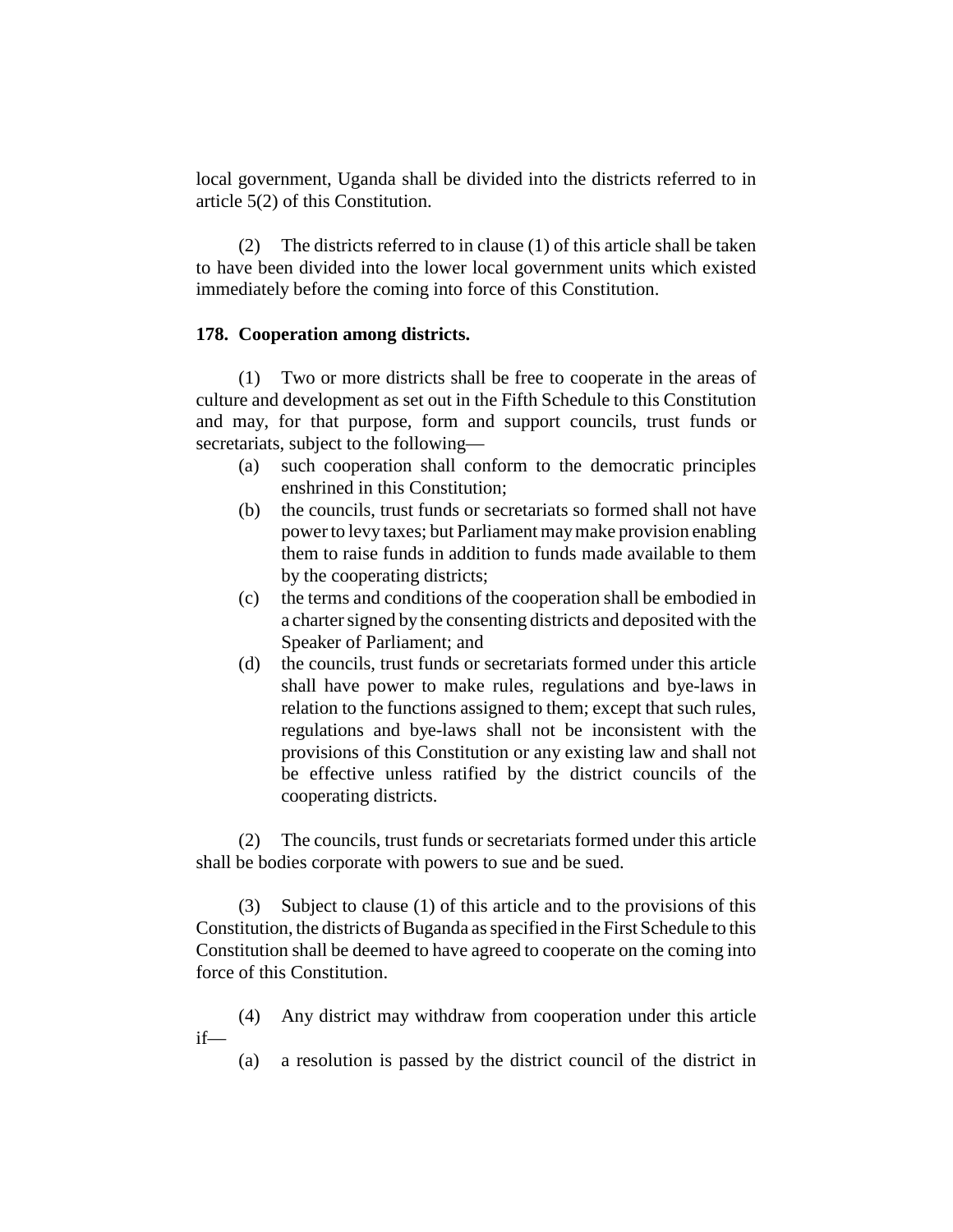favour of withdrawal, supported by two-thirds of all the members of the council; and

(b) the resolution is supported by a resolution of Parliament.

# **179. Boundaries of local government units.**

- (1) Subject to the provisions of this Constitution, Parliament may—
- (a) alter the boundaries of districts; and
- (b) create new districts.

(2) Any measure to alter the boundary of a district or to create a new district shall be supported by a majority of all the members of Parliament.

(3) Parliament shall by law empower district councils to alter the boundaries of lower local government units and to create new local government units within their districts.

(4) Any measure for the alteration of the boundaries of or the creation of districts or administrative units shall be based on the necessity for effective administration and the need to bring services closer to the people, and it may take into account the means of communication, geographical features, density of population, economic viability and the wishes of the people concerned.

# **180. Local government councils.**

(1) A local government shall be based on a council which shall be the highest political authority within its area of jurisdiction and which shall have legislative and executive powers to be exercised in accordance with this Constitution.

(2) Parliament shall by law prescribe the composition, qualifications, functions and electoral procedures in respect of local government councils, except that—

- (a) the person elected as district chairperson of a local government shall be a member of the council;
- (b) one-third of the membership of each local government council shall be reserved for women;
- (c) any law enacted by virtue of this article shall provide for affirmative action for all marginalised groups referred to in article 32 of this Constitution; and
- (d) Parliament shall exercise similar powers of review as stipulated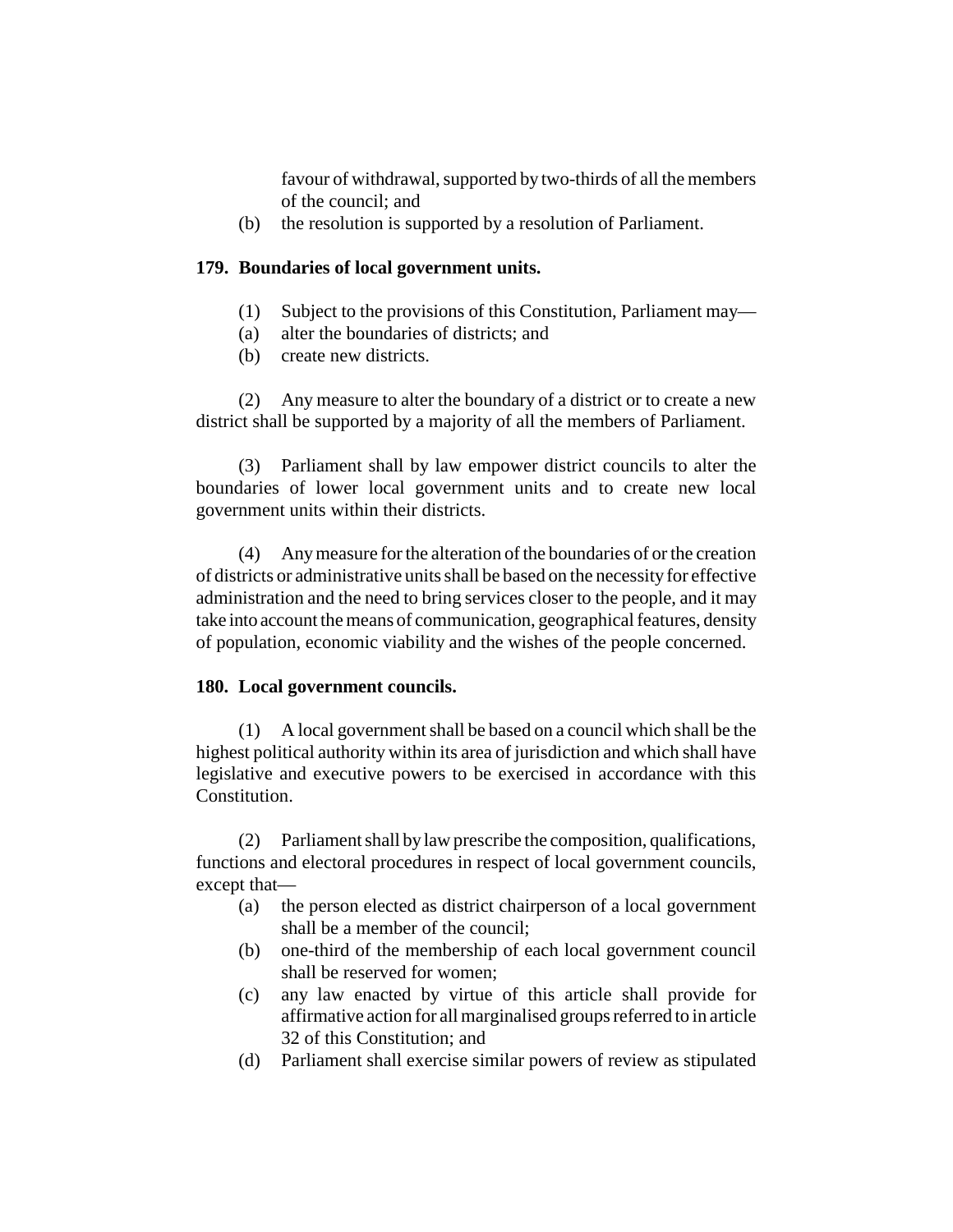in article 78(2) of this Constitution, in relation to paragraphs (b) and (c) of this clause.

(3) A person shall not be a member of a local government council unless that person is a citizen of Uganda.

## **181. Elections of local government councils.**

(1) A district shall be divided by the Electoral Commission into electoral areas which shall be demarcated in such a way that the number of inhabitants in the electoral areas are as nearly as possible equal.

(2) The number of inhabitants in an electoral area may be greater or less than other electoral areas in order to take account of means of communication, geographical features and density of population.

(3) The demarcation of electoral areas shall ensure that a subcounty, a town council or an equivalent part of a municipality is represented at the district council by at least one person.

(4) All local government councils shall be elected every four years.

(5) Elections of all local government councils shall take place at least sixty days before the expiry of the term of the existing council, but shall not coincide with presidential or parliamentary elections.

### **182. Revocation of mandate.**

(1) Subject to clause (2) of this article, the mandate of an elected member of a local government council may be revoked by the electorate.

(2) Parliament shall by law prescribe the grounds on which and the manner in which the electorate may revoke the mandate of an elected member of a local government council.

### **183. District chairperson.**

- (1) There shall be a district chairperson who shall—
- (a) be the political head of the district; and
- (b) be elected by universal adult suffrage through a secret ballot.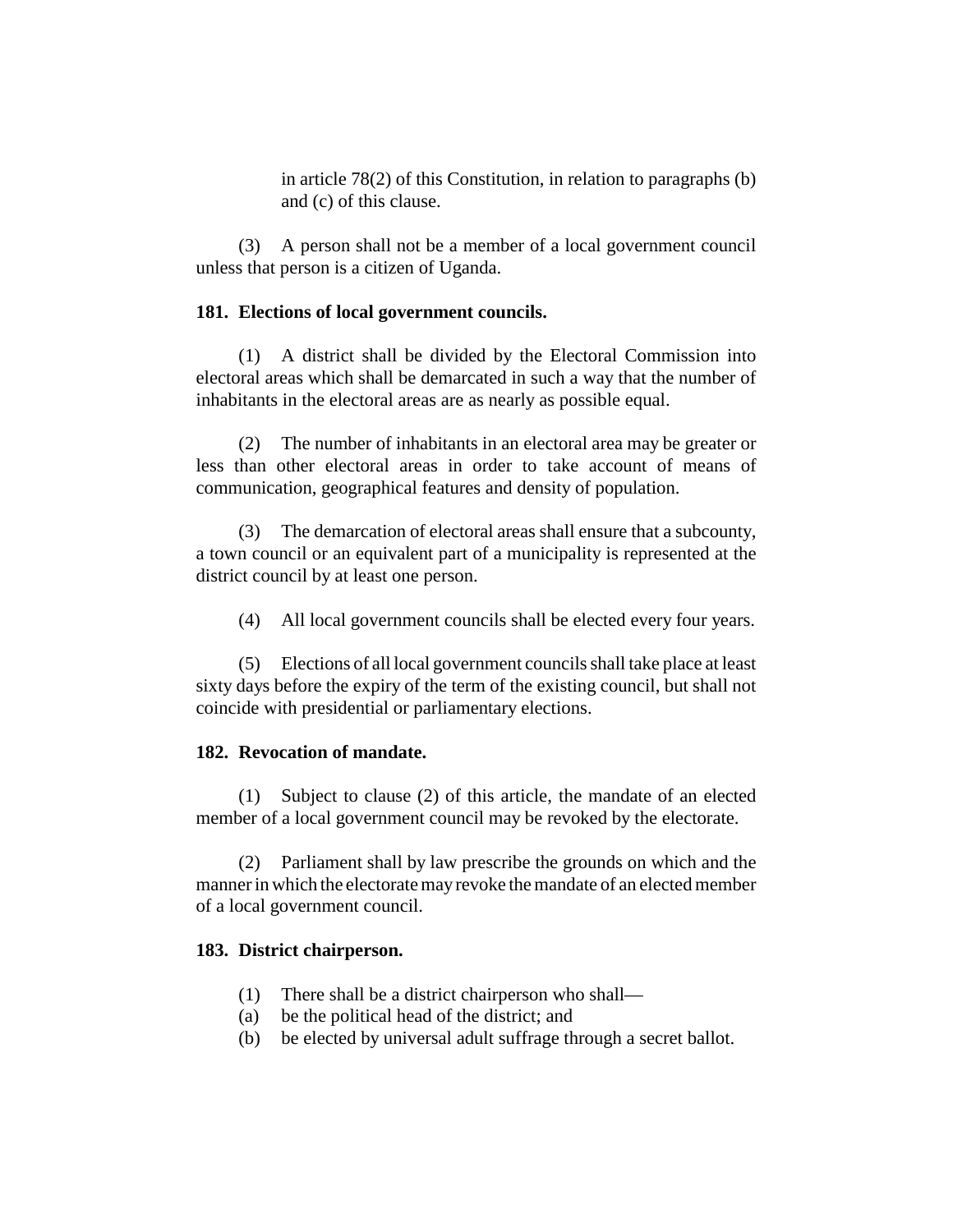(2) A person is not qualified to be elected district chairperson unless he or she is—

- (a) qualified to be elected a member of Parliament;
- (b) at least thirty years and not more than seventy-five years of age; and
- (c) a person ordinarily resident in the district.
- (3) The district chairperson shall—
- (a) preside at meetings of the executive committee of the district;
- (b) monitor the general administration of the district;
- (c) coordinate the activities of urban councils and councils of the lower local administrative units in the district;
- (d) coordinate and monitor Government functions as between the district and the Government; and
- (e) perform such other functions as Parliament may prescribe.

(4) In the performance of the functions under clause (3) of this article, the chairperson shall be subject to the rules, decisions and recommendations of the district council and be answerable to the council.

# **184. Speaker of a district council.**

(1) Each district council shall have a speaker elected by the district council from among its members; but a person shall only be taken to have been elected if the votes cast in his or her favour are more than 50 percent of all the members of the council.

(2) The speaker of the council shall, in relation to the council, perform similar functions to those of the Speaker of Parliament.

# **185. Removal of a district chairperson and speaker.**

(1) The district chairperson or the speaker of a district council may be removed from office by the council by resolution supported by the votes of not less than two-thirds of all members of the council on any of the following grounds—

- (a) abuse of office;
- (b) misconduct or misbehaviour; or
- (c) such physical or mental incapacity as would render him or her incapable of performing the duties of his or her office.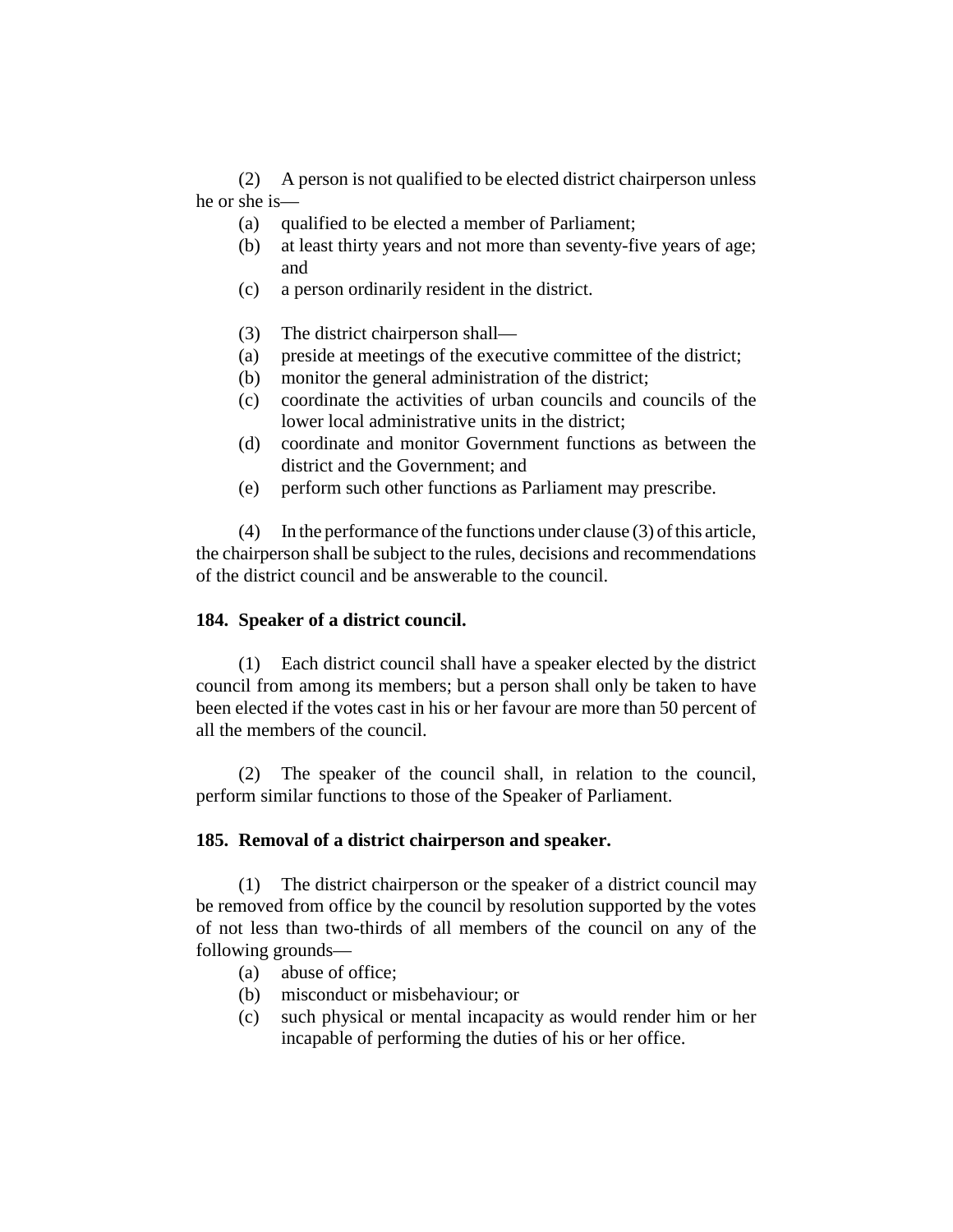(2) Parliament shall prescribe any other grounds and the procedure for the removal of a district chairperson or the speaker of a council under this article.

### **186. District executive committee.**

(1) There shall be an executive committee for each district council which shall perform the executive functions of the council.

- (2) An executive committee shall consist of—
- (a) the district chairperson;
- (b) the vice chairperson; and
- (c) such number of secretaries as the council may decide.

(3) The vice chairperson shall be a person nominated by the district chairperson from among members of the council and approved by two-thirds of all members of the council.

(4) The secretaries shall be nominated by the chairperson from among members of the council and approved by a majority of all members of the council.

(5) The vice chairperson shall deputise for the chairperson and shall perform such other functions as may be assigned to him or her by the chairperson.

(6) If the district chairperson dies, resigns or is removed from office, the vice chairperson shall assume the office of chairperson until the election of a new district chairperson, but the election shall be held within six months after the occurrence of the event.

(7) A secretary shall have responsibility for such functions of the district council as the district chairperson may from time to time assign to him or her.

(8) A district council shall appoint standing and other committees necessary for the efficient performance of its functions.

(9) The following shall apply with respect to the composition of the committees of a district council—

(a) the chairpersons and members of the committees shall be elected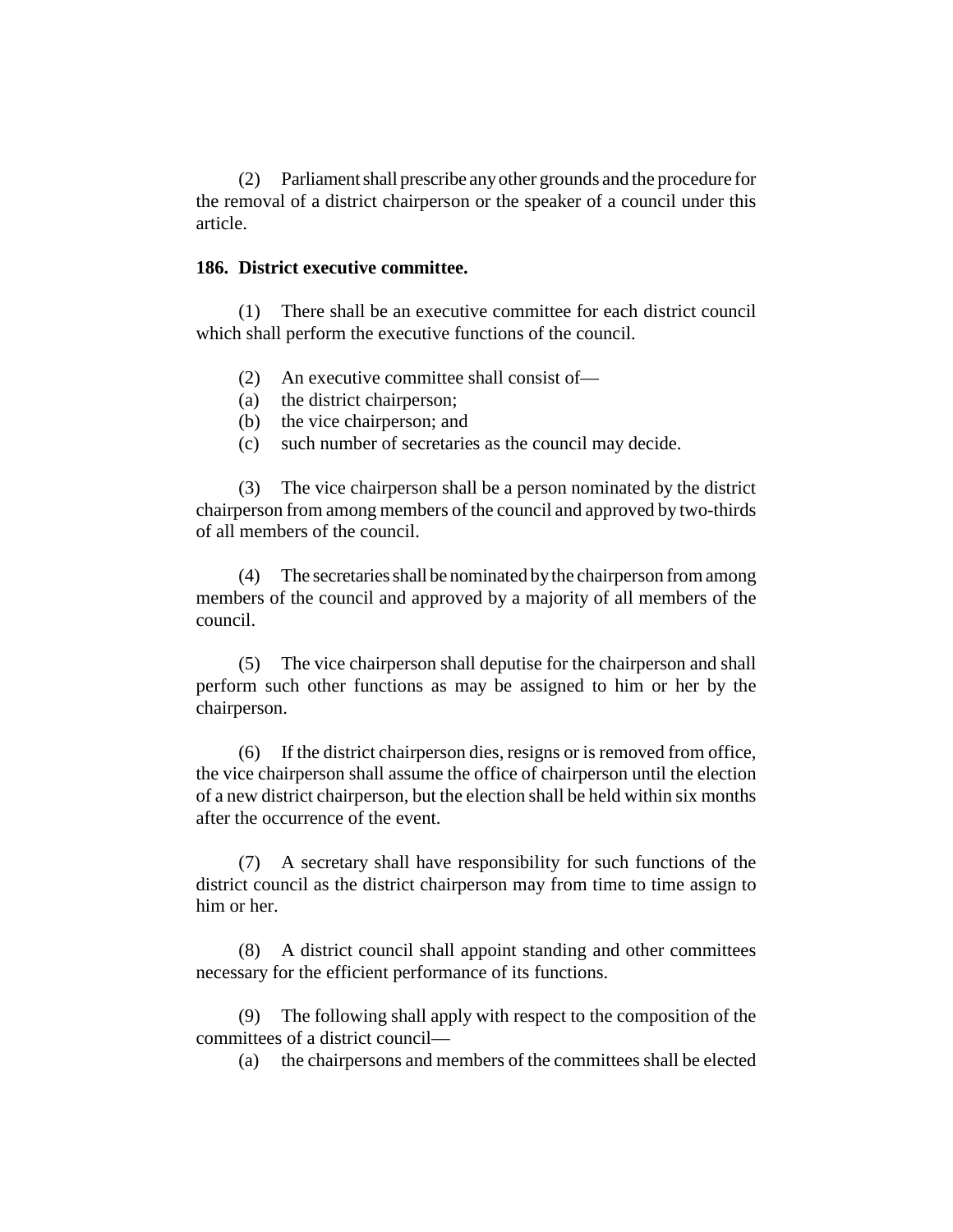from among the members of the council;

(b) the district chairperson, the vice chairperson and a secretary shall not be members of a committee of the council but may take part in its proceedings without voting.

## **187. Vacation of office of member of district executive committee.**

(1) The office of a member of a district executive committee shall become vacant if—

- (a) the appointment of that member is revoked by the district chairperson; or
- (b) that member—
	- (i) is elected as speaker of the district council;
	- (ii) resigns from office;
	- (iii) becomes disqualified to be a member of the district council;
	- (iv) is unable to perform his or her functions due to mental or physical incapacity or dies;
	- (v) is censured by the council; or
- (c) a new chairperson assumes office.

(2) A district council may, by resolution supported by not less than half of all members of the council, pass a vote of censure against a member of the executive committee.

(3) Proceedings for censure shall be initiated by a petition to the chairperson through the speaker signed by not less than one-third of all the members of the district council to the effect that they are dissatisfied with the conduct or performance of the member of the executive committee.

(4) The chairperson shall, upon receipt of the petition, cause a copy of it to be given to the member of the executive committee in question.

(5) The motion for the resolution of censure shall not be debated until the expiry of fourteen days after the petition was sent to the chairperson.

(6) A member of the executive committee in respect of whom a vote of censure is debated under clause (5) of this article is entitled during the debate to be heard in his or her defence.

(7) Nothing in this article shall prevent a person from being reappointed to the executive committee of a district council.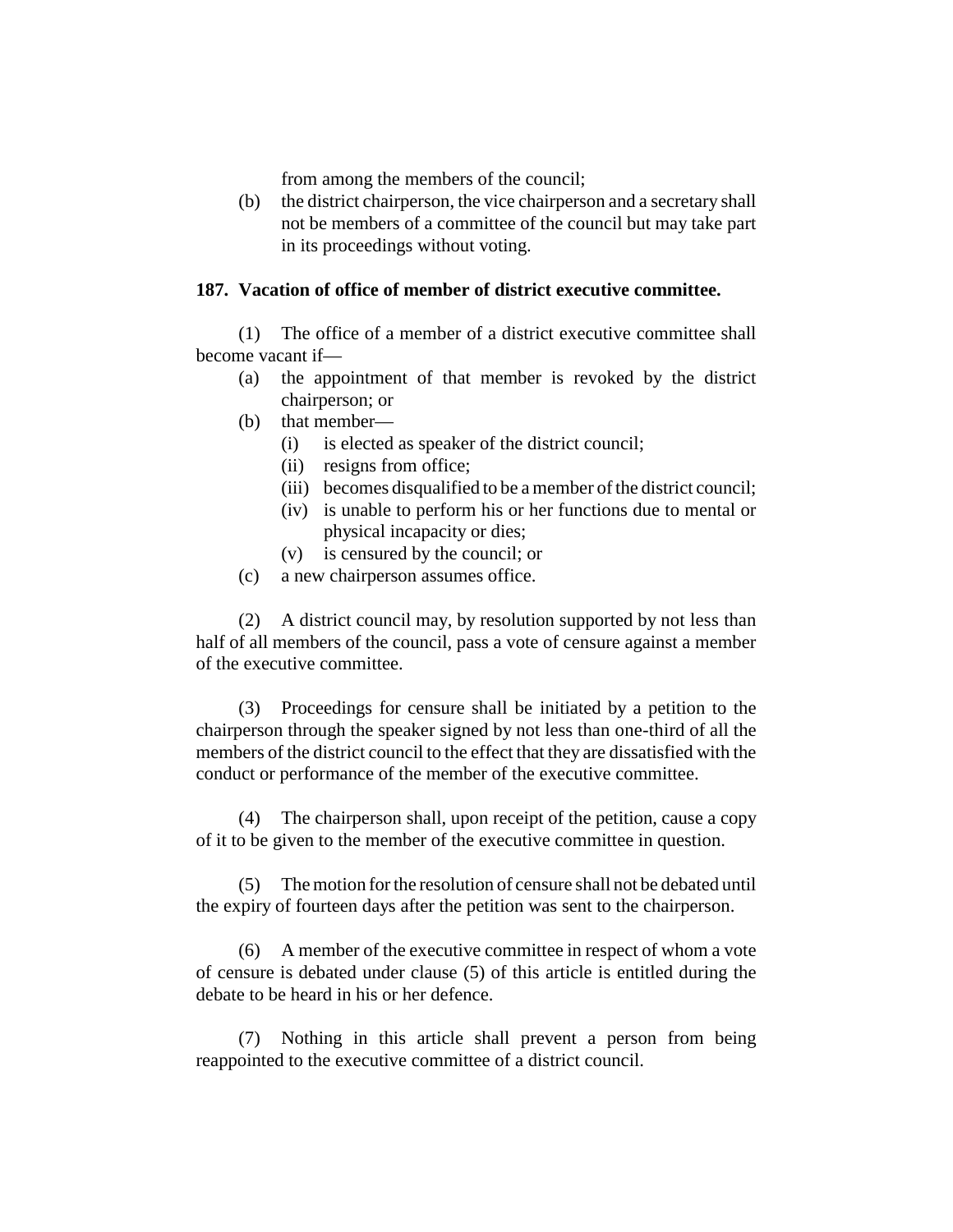## **188. Chief administrative officer.**

(1) There shall be a chief administrative officer for every district.

(2) The chief administrative officer shall be appointed by the district service commission and shall be the chief accounting officer for the district.

(3) Parliament shall by law establish the qualifications and functions of the chief administrative officer.

## **189. Functions of the Government and district councils.**

(1) Subject to the provisions of this Constitution, the functions and services specified in the Sixth Schedule to this Constitution shall be the responsibility of the Government.

(2) District councils and the councils of lower local government units may, on request by them, be allowed to exercise the functions and services specified in the Sixth Schedule to this Constitution or if delegated to them by the Government or by Parliament by law.

(3) District councils shall have responsibility for any functions and services not specified in the Sixth Schedule to this Constitution.

(4) Subject to the provisions of this Constitution, the Government may, on request by a district council, assume responsibility for functions and services assigned to the district council.

*Finances of local governments.*

### **190. Planning.**

District councils shall prepare comprehensive and integrated development plans incorporating the plans of lower level local governments for submission to the National Planning Authority.

# **191. Power to levy and appropriate taxes.**

(1) Local governments shall have power to levy, charge, collect and appropriate fees and taxes in accordance with any law enacted by Parliament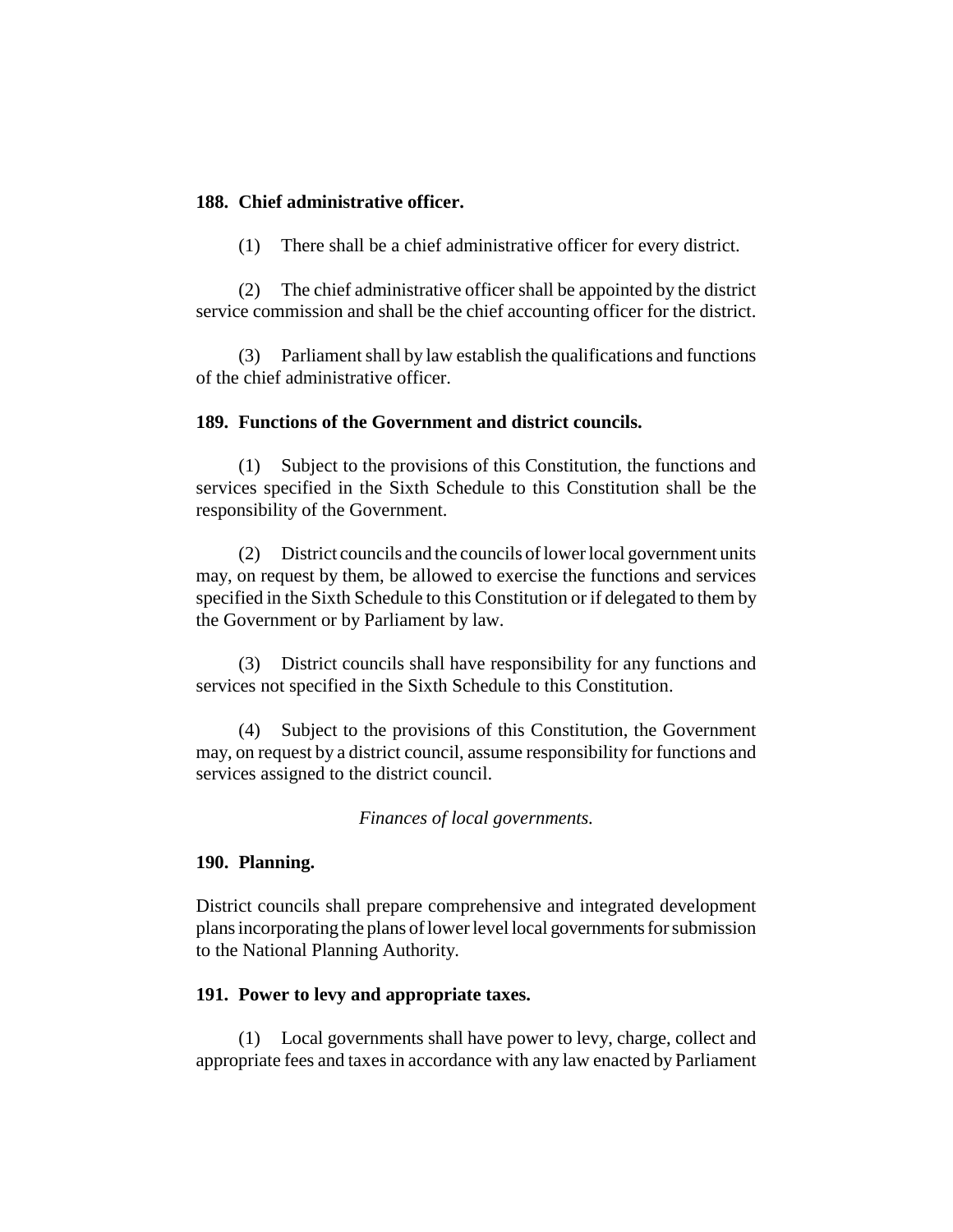by virtue of article 152 of this Constitution.

(2) The fees and taxes to be levied, charged, collected and appropriated under clause (1) of this article shall consist of rents, rates, royalties, stamp duties, personal graduated tax, cess, fees on registration and licensing and any other fees and taxes that Parliament may prescribe.

(3) No appropriation of funds by a local government shall be made unless approved in a budget by its council.

(4) Parliament shall by law make provision for tax appeals in relation to taxes to which this article applies.

## **192. Collection of taxes by local government.**

Parliament shall by law provide—

- (a) for the taxes that may be collected by a local government for or on behalf of the Government for payment into the Consolidated Fund;
- (b) for a local government to retain for the purposes of its functions and services, a specified proportion of the revenues collected for or on behalf of the Government from the district.

## **193. Grants to local governments.**

(1) The President shall for each financial year, in accordance with this Constitution, cause to be presented to Parliament proposals as to the monies to be paid out of the Consolidated Fund as—

- (a) unconditional grant in accordance with clause (2) of this article;
- (b) conditional grant in accordance with clause (3) of this article;
- (c) equalisation grant in accordance with clause (4) of this article.

(2) Unconditional grant is the minimum grant that shall be paid to local governments to run decentralised services and shall be calculated in the manner specified in the Seventh Schedule to this Constitution.

(3) Conditional grant shall consist of monies given to local governments to finance programmes agreed upon between the Government and the local governments and shall be expended only for the purposes for which it was made and in accordance with the conditions agreed upon.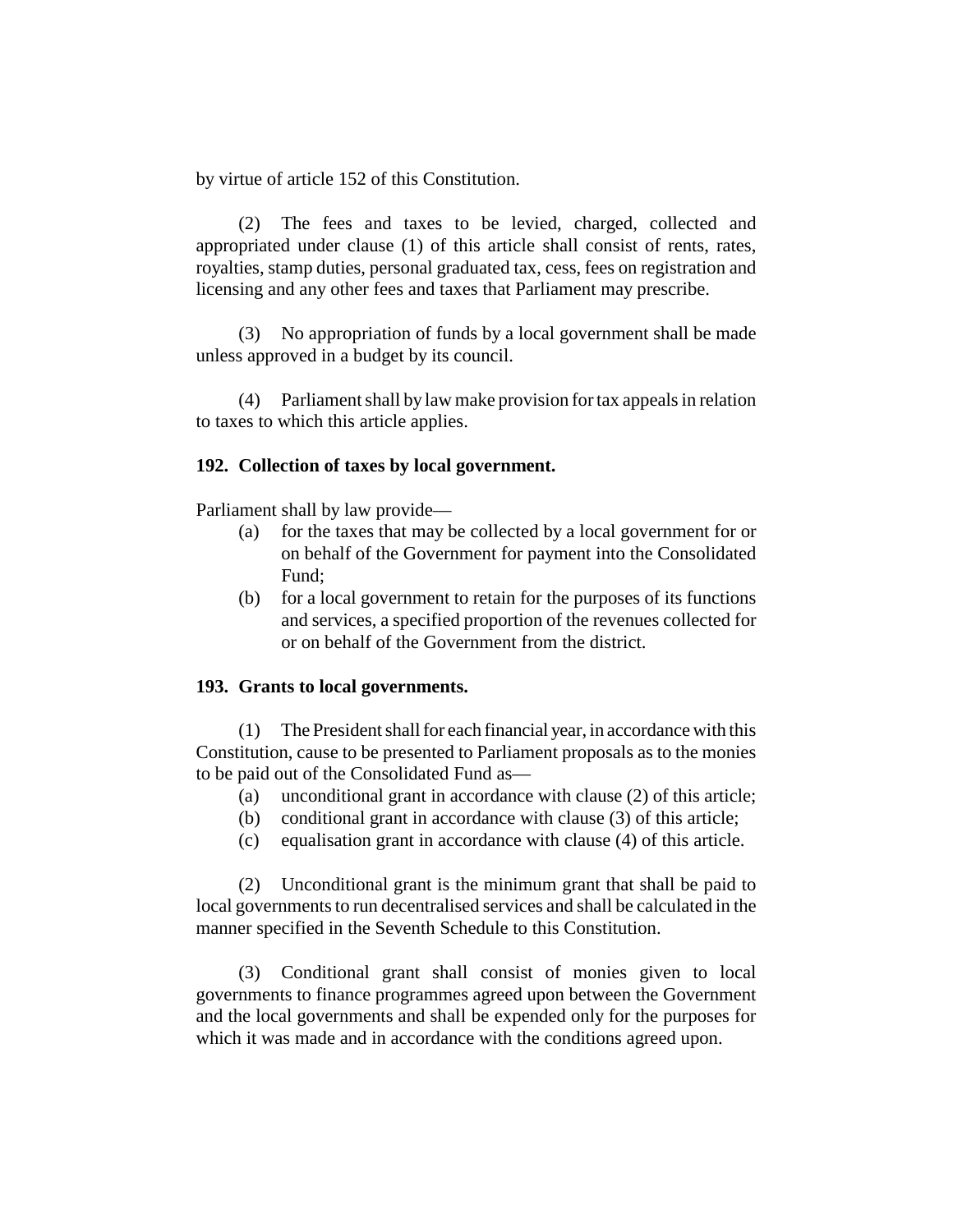(4) Equalisation grant is the money to be paid to local governments for giving subsidies or making special provisions for the least developed districts and shall be based on the degree to which a local government unit is lagging behind the national average standard for a particular service.

(5) District councils shall be obliged to indicate how conditional and equalisation grants obtained from the Government are to be passed onto the lower levels of local government.

(6) The proposals made under clause (1) of this article shall be made at the same time as the estimates of revenue and expenditure under article 155 of this Constitution and shall state the sums of monies that are to be paid to each local government.

(7) The proposals made under this article shall form part of the Appropriation Act as provided for in article 156 of this Constitution.

## **194. Local Government Finance Commission.**

(1) There shall be a Local Government Finance Commission which shall consist of seven members appointed by the President.

(2) Of the seven members referred to in clause (1) of this article, four shall be nominated by the local governments.

(3) The members of the Local Government Finance Commission shall elect from among themselves a chairperson and a vice chairperson.

- (4) The Local Government Finance Commission shall—
- (a) advise the President on all matters concerning the distribution of revenue between the Government and local governments and the allocation to each local government of monies out of the Consolidated Fund;
- (b) in consultation with the National Planning Authority, consider and recommend to the President the amount to be allocated as the equalisation and conditional grants and their allocation to each local government;
- (c) consider and recommend to the President potential sources of revenue for local governments;
- (d) advise the local governments on appropriate tax levels to be levied by local governments;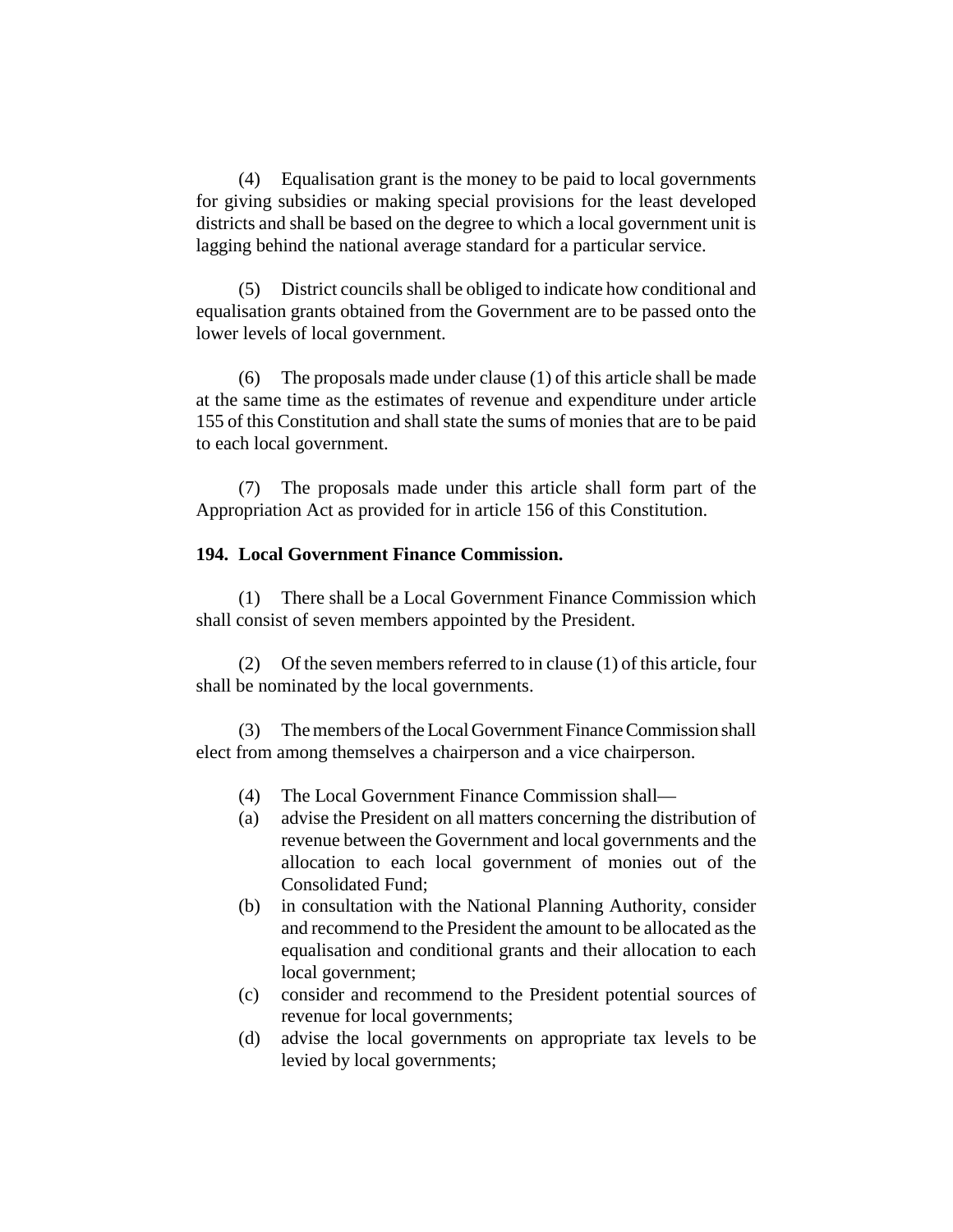(e) perform such other functions as Parliament shall prescribe.

(5) The expenses of the commission, including salaries, allowances and pensions payable to persons serving with the commission, shall be charged on the Consolidated Fund.

# **195. Loans and grants.**

Subject to the provisions of this Constitution and with the approval of the Government, a local government may, for the carrying out of its functions and services, borrow money or accept and use any grant or assistance as Parliament shall prescribe.

# **196. Accountability.**

Parliament shall make laws—

- (a) requiring each local government to draw up a comprehensive list of all its internal revenue sources and to maintain data on total potential collectable revenues;
- (b) prescribing financial control and accountability measures for compliance by all local governments;
- (c) imposing regular audit requirements and procedures for local governments.

# **197. Financial autonomy of urban authorities.**

Urban authorities shall have autonomy over their financial and planning matters in relation to the district councils as Parliament may, by law, provide.

*District service commissions.*

# **198. District service commissions.**

(1) There shall be a district service commission for each district.

(2) The district service commission shall consist of a chairperson and such other members as the district council shall determine, at least one of whom shall represent urban authorities and all of whom shall be appointed by the district council on the recommendation of the district executive committee with the approval of the Public Service Commission.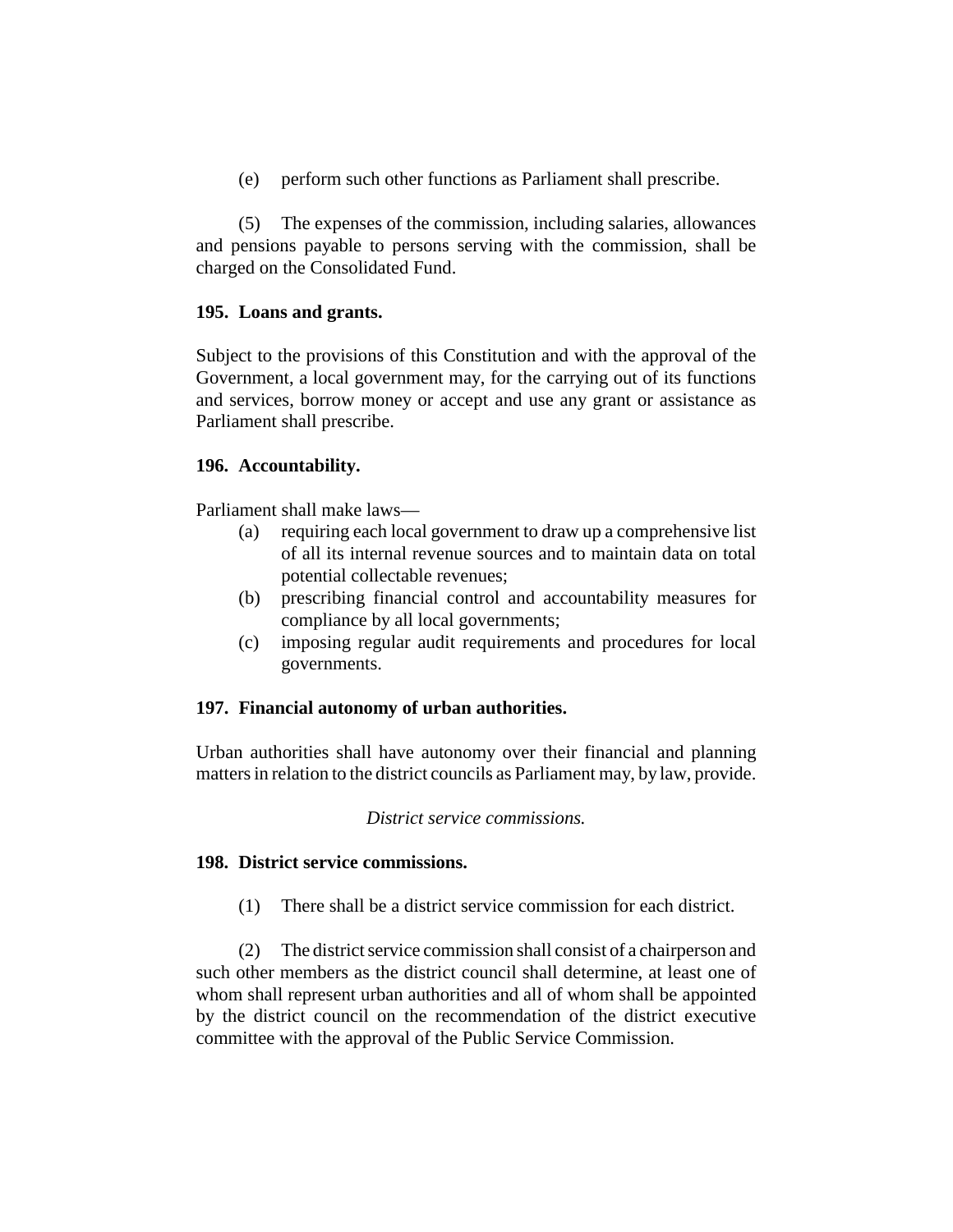(3) Members of a district service commission shall be persons of high moral character and proven integrity.

(4) Members of a district service commission shall hold office for a period of four years but are eligible for reappointment for one more term.

(5) In the performance of its functions, a district service commission shall conform to the standards established by the Public Service Commission for the public service generally.

(6) A member of the district service commission may be removed from office by the executive committee of the district with the approval of the district council and after consultation with the Public Service Commission but may be removed only for—

- (a) inability to perform the functions of that office arising from physical or mental incapacity;
- (b) misbehaviour or misconduct; or
- (c) incompetence.

# **199. Secondment of staff.**

Subject to the provisions of this Constitution, the Government may, on request by a district council, post persons to fill, assist and complement the service of a local government.

# **200. Functions of district service commissions.**

(1) Subject to the provisions of this Constitution, the power to appoint persons to hold or act in any office in the service of a district, including the power to confirm appointments, to exercise disciplinary control over persons holding or acting in any such office and to remove those persons from office, is vested in the district service commission.

(2) The terms and conditions of service of local government staff shall conform with those prescribed by the Public Service Commission for the public service generally.

(3) The district service commission may establish committees in respect of specialised disciplines.

*General.*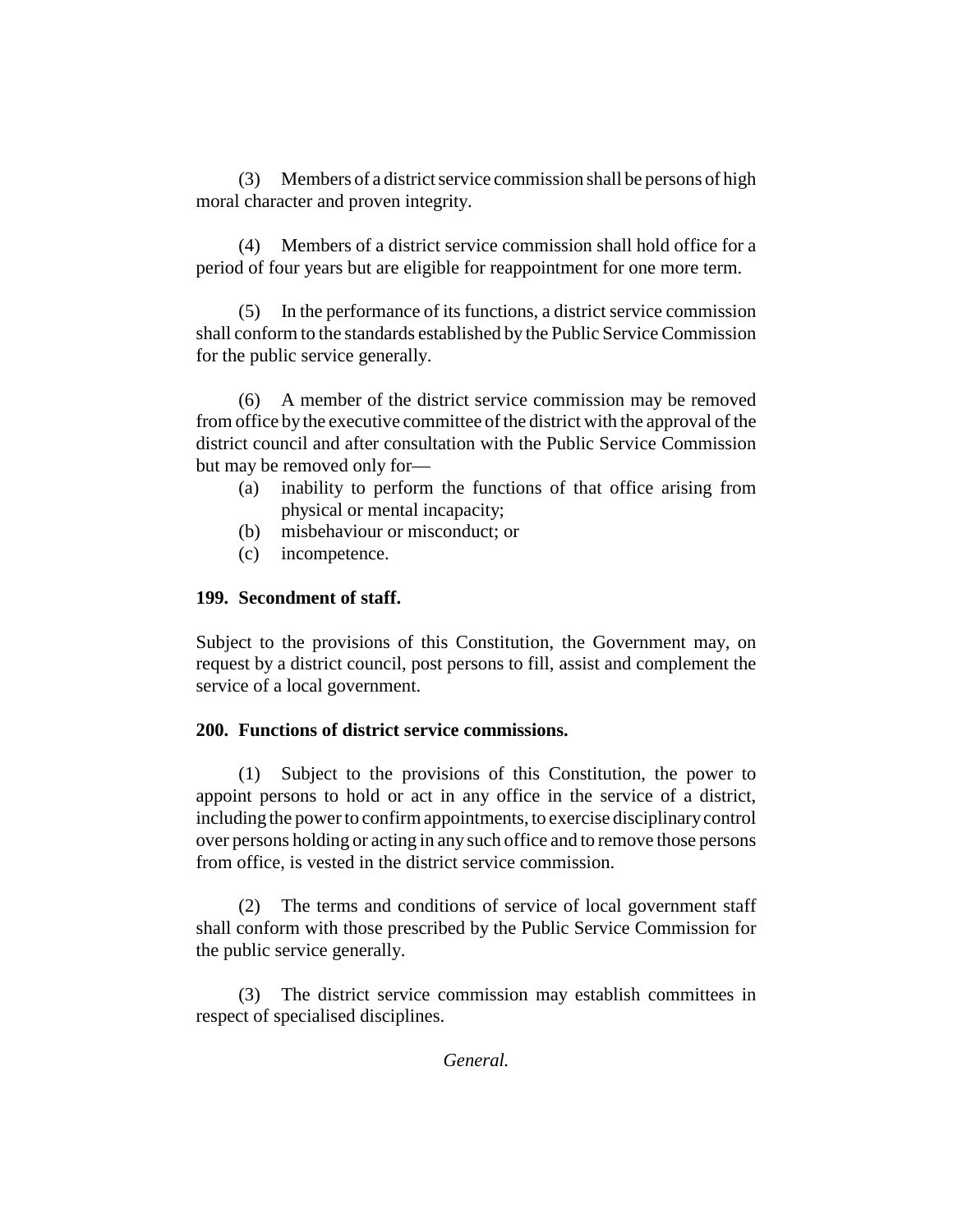# **201. Exercise of administrative functions.**

The functions of a district government shall be exercised in accordance with this Constitution and any other law; but the exercise of those functions shall not detract from the order, peace and good governance of any part of Uganda.

## **202. Takeover of district administration by the President.**

(1) The President may, with the approval of two-thirds of all the members of Parliament, assume the executive and legislative powers of any district in any of the following circumstances—

- (a) where the district council so requests and it is in the public interest to do so;
- (b) where a state of emergency has been declared in that district or in Uganda generally; or
- (c) where it has become extremely difficult or impossible for the district government to function.

(2) The exercise by the President of the power conferred by this article may be done through such persons or officers as the President may appoint; and the legislative functions shall be exercised by statutory instruments.

(3) Unless approved by Parliament for a longer term, the exercise by the President of the power conferred by this article shall be for a period not exceeding ninety days.

- (4) Upon the expiry of the term under clause (3) of this article—
- (a) the President shall hand back the administration of the district to the incumbent district government; or
- (b) if Parliament decides that the prevailing circumstances still make it impossible for the incumbent district government to resume the administration of the district then—
	- (i) where the unexpired term of the council is longer than twelve months, the President shall cause elections to be held for a new district council within sixty days; or
	- (ii) where the unexpired term of the council is less than twelve months, the President shall continue to administer the district until the next elections are held.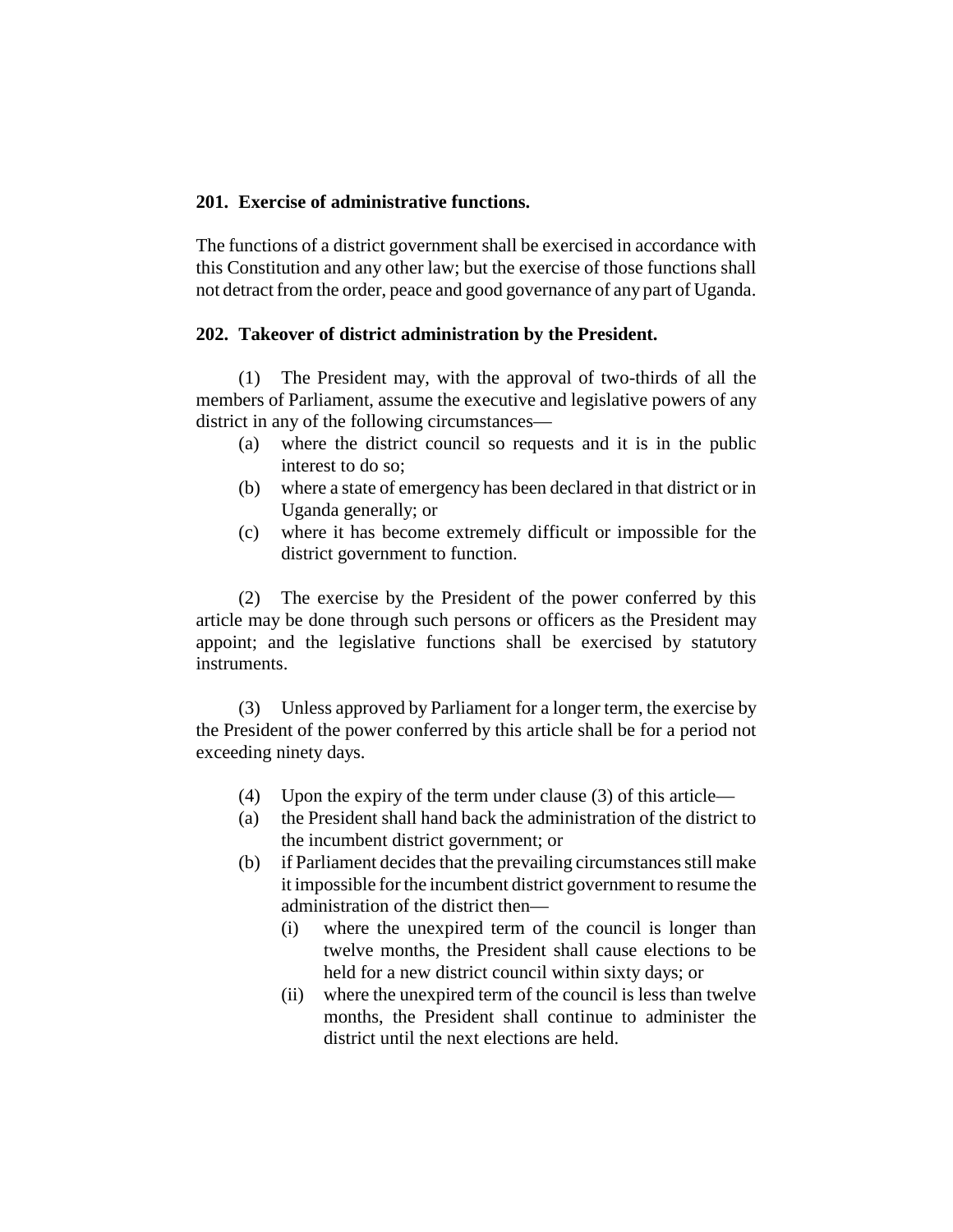## **203. Resident district commissioner.**

(1) There shall be for each district a resident district commissioner who shall be a senior civil servant appointed by the President.

- (2) The functions of a resident district commissioner are—
- (a) to coordinate the administration of Government services in the district;
- (b) to advise the district chairperson on matters of a national nature that may affect the district or its plans and programmes and particularly the relations between the district and the Government; and
- (c) to carry out such other functions as may be assigned by the President or prescribed by Parliament.

# **204. Terms and conditions of service.**

Parliament shall prescribe the guidelines to be followed by the district councils in determining terms and conditions of service for—

- (a) members of the local government councils; and
- (b) members of the district service commissions and their committees.

# **205. Prohibition of holding political offices concurrently.**

(1) No person shall hold concurrently on a full-time basis, political offices—

- (a) in the service of the Government and that of a local government; or
- (b) in the service of a higher local government and that of a lower local government.

(2) In this article, "political office" means the office of a Minister, a member of Parliament or a member of a local government council, or any other office prescribed by Parliament.

# **206. Parliament to make laws regarding local government.**

(1) Subject to the provisions of this Constitution, Parliament shall make laws relating to local government for the purpose of giving full effect to this Chapter.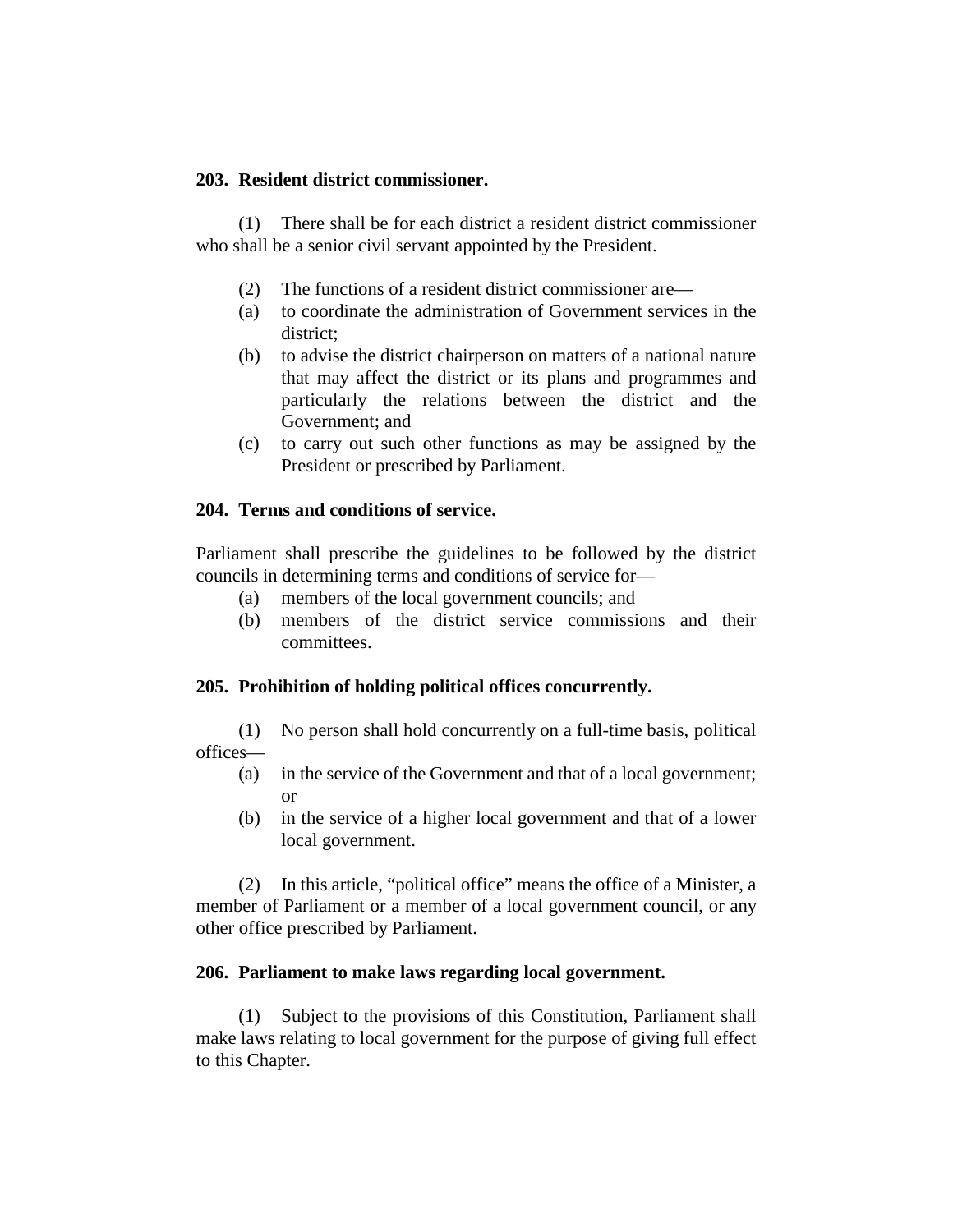(2) Without prejudice to the general effect of clause (1) of this article, Parliament may make laws—

- (a) limiting the number of political offices that may be created by local governments;
- (b) enabling councils to make laws, regulations or other instruments for the administration of their areas of jurisdiction;
- (c) requiring that with appropriate modifications, the system of government as it operates at the district level shall apply at the lower levels of local government units.

# **207. Interpretation.**

In this Chapter, a reference to a local government includes—

- (a) a district council;
- (b) an urban council;
- (c) a subcounty council; or
- (d) any other unit prescribed by law to replace any of the councils mentioned in paragraphs (a), (b) and (c) of this article.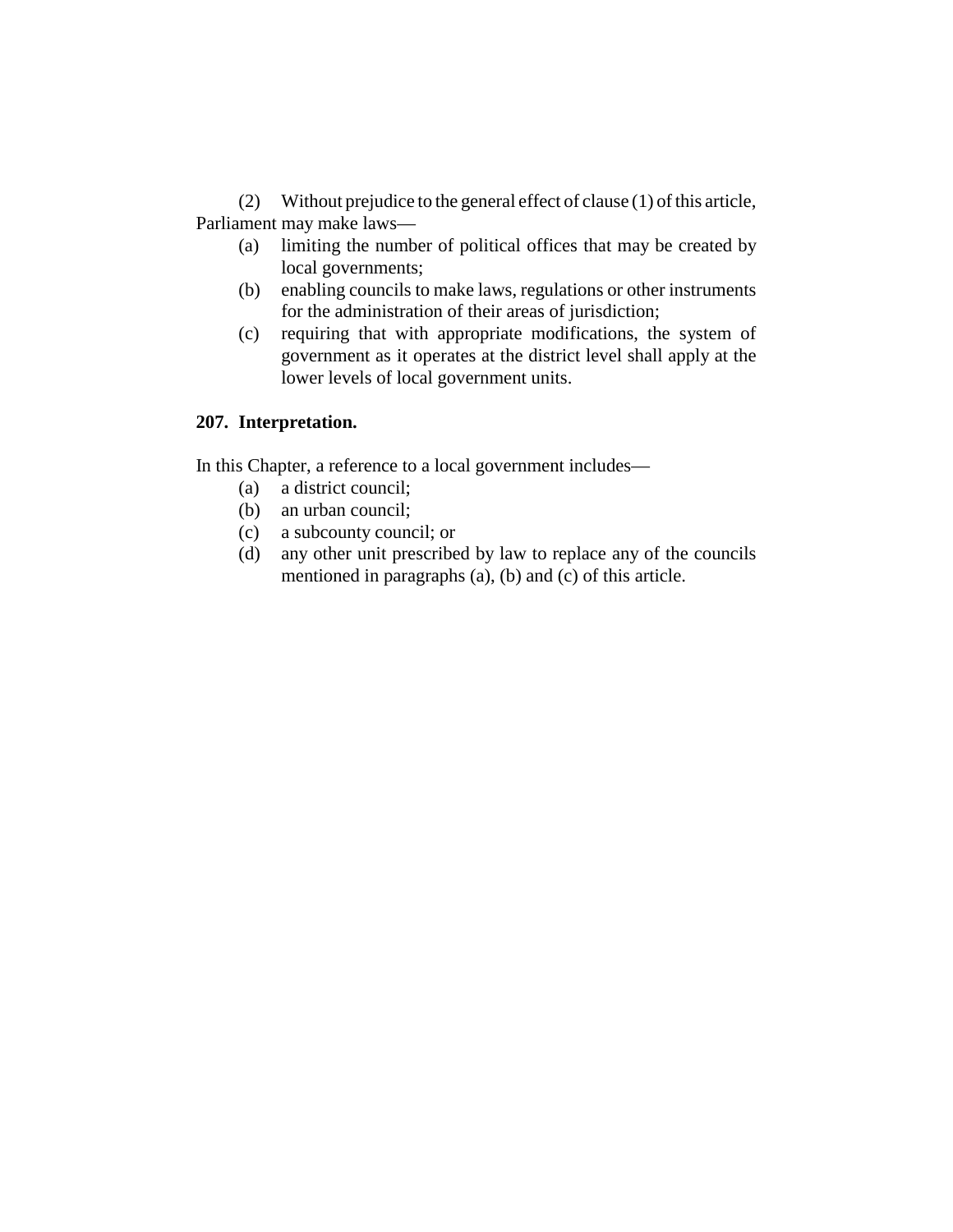# **Chapter Twelve Defence And National Security.**

*Uganda Peoples' Defence Forces.*

### **208. Uganda Peoples' Defence Forces.**

(1) There shall be armed forces to be known as the Uganda Peoples' Defence Forces.

(2) The Uganda Peoples' Defence Forces shall be nonpartisan, national in character, patriotic, professional, disciplined, productive and subordinate to the civilian authority as established under this Constitution.

(3) Members of the Uganda Peoples' Defence Forces shall be citizens of Uganda of good character.

(4) No person shall raise an armed force except in accordance with this Constitution.

### **209. Functions of the defence forces.**

The functions of the Uganda Peoples' Defence Forces are—

- (a) to preserve and defend the sovereignty and territorial integrity of Uganda;
- (b) to cooperate with the civilian authority in emergency situations and in cases of natural disasters;
- (c) to foster harmony and understanding between the defence forces and civilians; and
- (d) to engage in productive activities for the development of Uganda.

# **210. Parliament to regulate the Uganda Peoples' Defence Forces.**

Parliament shall make laws regulating the Uganda Peoples' Defence Forces and, in particular, providing for—

- (a) the organs and structures of the Uganda Peoples' Defence Forces;
- (b) recruitment, appointment, promotion, discipline and removal of members of the Uganda Peoples' Defence Forces and ensuring that members of the Uganda Peoples' Defence Forces are recruited from every district of Uganda;
- (c) terms and conditions of service of members of the Uganda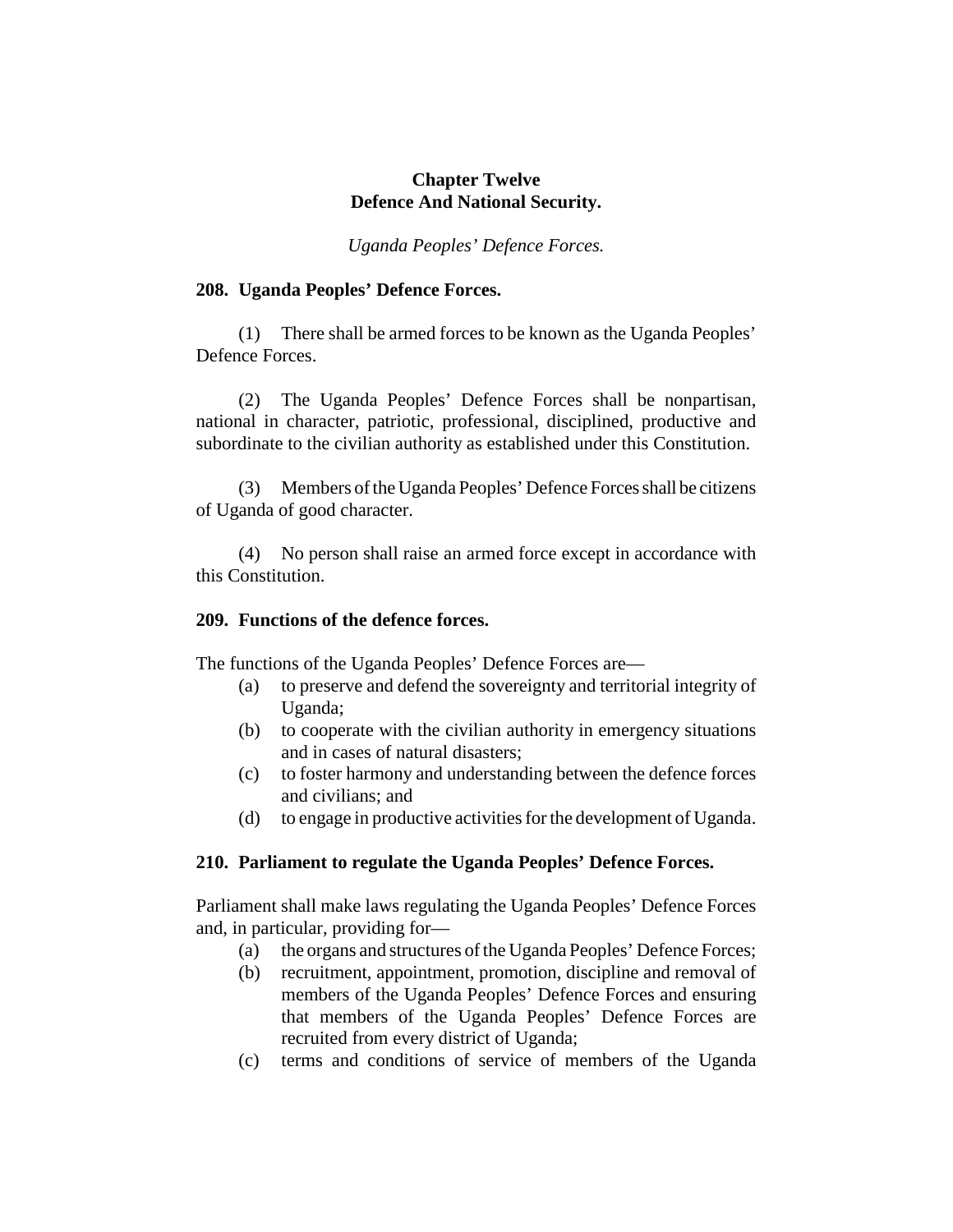Peoples' Defence Forces; and

(d) the deployment of troops outside Uganda.

### *Uganda Police Force.*

### **211. Uganda Police Force.**

(1) There shall be a police force to be known as the Uganda Police Force and such other police forces in Uganda as Parliament may by law prescribe.

(2) Subject to the provisions of this Constitution, every police force in Uganda shall be organised and administered in such a manner and shall have such functions as Parliament may by law prescribe.

(3) The Uganda Police Force shall be nationalistic, patriotic, professional, disciplined, competent and productive; and its members shall be citizens of Uganda of good character.

## **212. Functions of the Uganda Police Force.**

The functions of the Uganda Police Force shall include the following—

- (a) to protect life and property;
- (b) to preserve law and order;
- (c) to prevent and detect crime; and
- (d) to cooperate with the civilian authority and other security organs established under this Constitution and with the population generally.

### **213. Command of the Uganda Police Force.**

(1) There shall be an Inspector General of Police and a Deputy Inspector General of Police.

(2) The Inspector General and the Deputy Inspector General of Police shall be appointed by the President with the approval of Parliament.

(3) The Uganda Police Force shall be under the command of the Inspector General of Police who shall be assisted by the Deputy Inspector General of Police in the performance of his or her functions.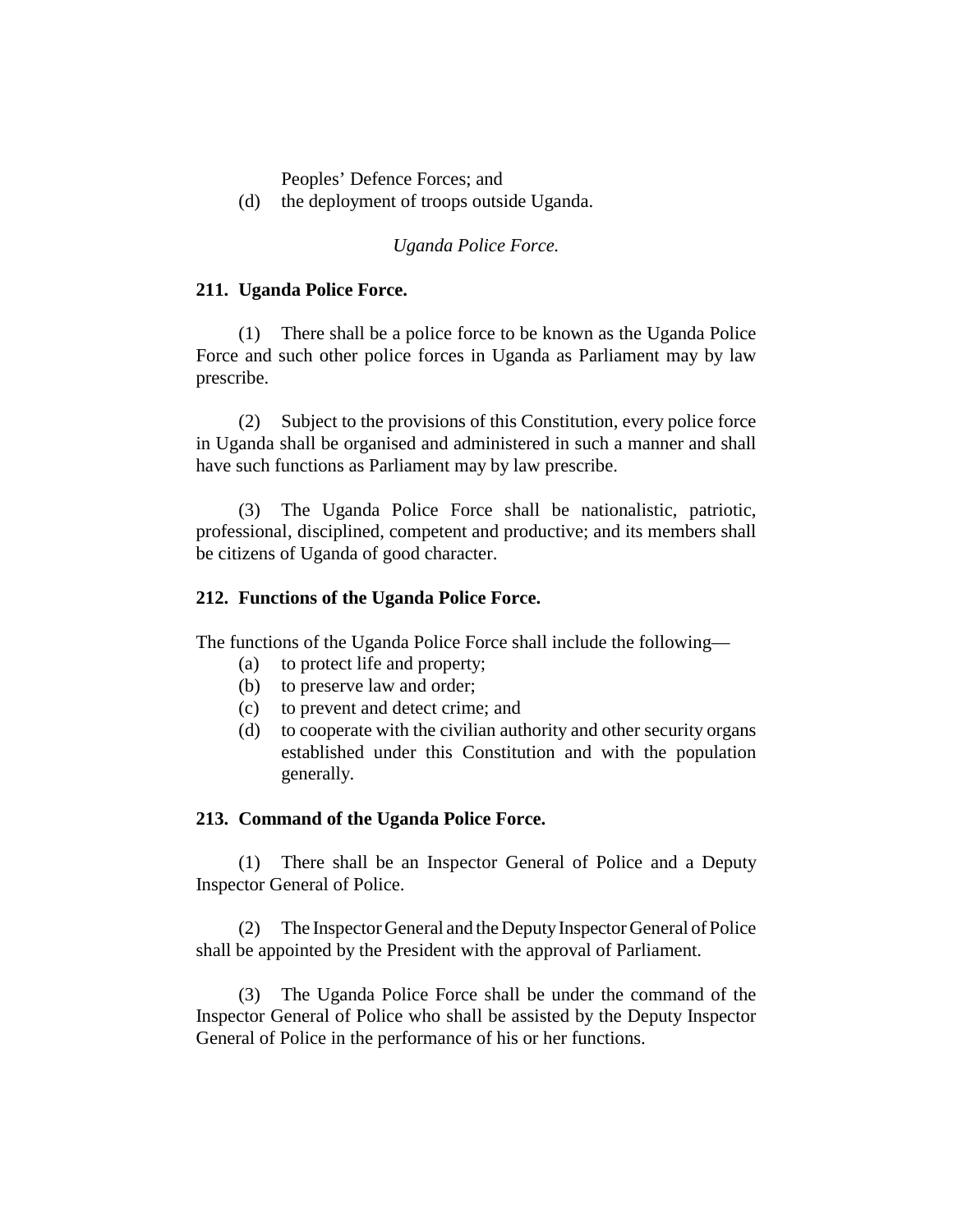(4) In the performance of the functions under clause (3) of this article, the Inspector General of Police shall be subject to and act in accordance with the laws of Uganda; except that on matters of policy, the President may give directions to the Inspector General.

(5) The Inspector General or the Deputy Inspector General of Police may be removed from office by the President.

# **214. Parliament to regulate the Uganda Police Force.**

Parliament shall make laws—

- (a) providing for the organisation and administration of the Uganda Police Force;
- (b) ensuring that members of the Uganda Police Force are recruited from every district of Uganda; and
- (c) regulating generally the Uganda Police Force.

# *Uganda Prisons Service.*

## **215. Uganda Prisons Service.**

(1) There shall be a prisons service to be known as the Uganda Prisons Service.

(2) The Uganda Prisons Service shall be nationalistic, patriotic, professional, disciplined, competent and productive; and its members shall be citizens of Uganda of good character recruited from every district of Uganda.

# **216. Commissioner and Deputy Commissioner of Prisons.**

(1) There shall be a Commissioner of Prisons and a Deputy Commissioner of Prisons appointed by the President with the approval of Parliament.

(2) The Commissioner or the Deputy Commissioner of Prisons may be removed by the President.

# **217. Parliament to regulate the Uganda Prisons Service.**

Parliament shall make laws—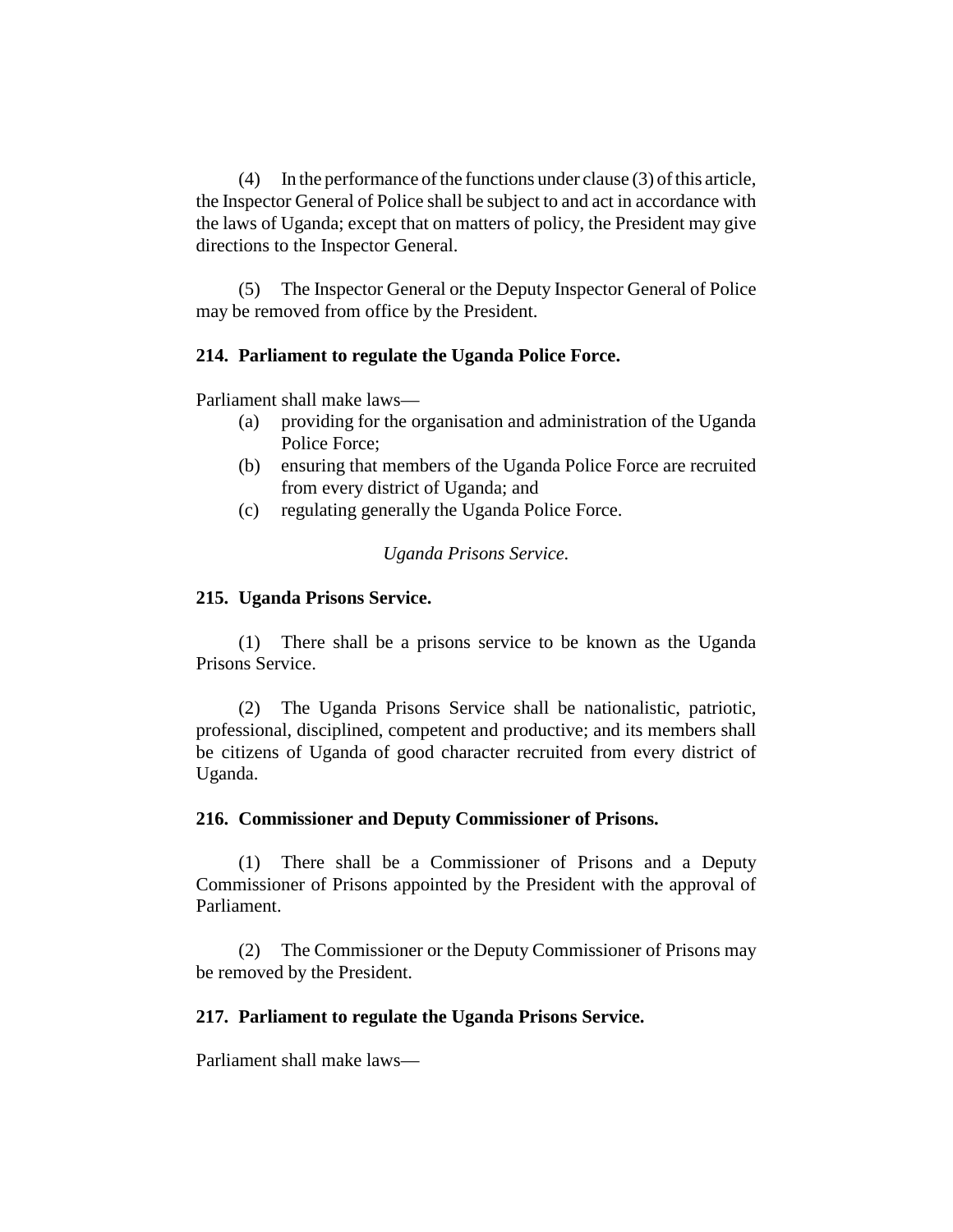- (a) providing for the organisation, administration and functions of the Uganda Prisons Service;
- (b) ensuring that members of the Uganda Prisons Service are recruited from every district of Uganda; and
- (c) regulating generally the Uganda Prisons Service.

## *Intelligence services.*

# **218. Intelligence services.**

(1) Parliament may by law establish intelligence services and may prescribe their composition, functions and procedures.

(2) No intelligence service shall be established by the Government except by or under an Act of Parliament.

# *National Security Council.*

# **219. National Security Council.**

There shall be a National Security Council which shall consist of the President as chairperson and such other members as Parliament may determine.

# **220. Functions of the National Security Council.**

The functions of the National Security Council are—

- (a) to inform and advise the President on matters relating to national security; and
- (b) any other functions prescribed by Parliament.

*General.*

# **221. Security organisations to observe human rights.**

It shall be the duty of the Uganda Peoples' Defence Forces and any other armed force established in Uganda, the Uganda Police Force and any other police force, the Uganda Prisons Service, all intelligence services and the National Security Council to observe and respect human rights and freedoms in the performance of their functions.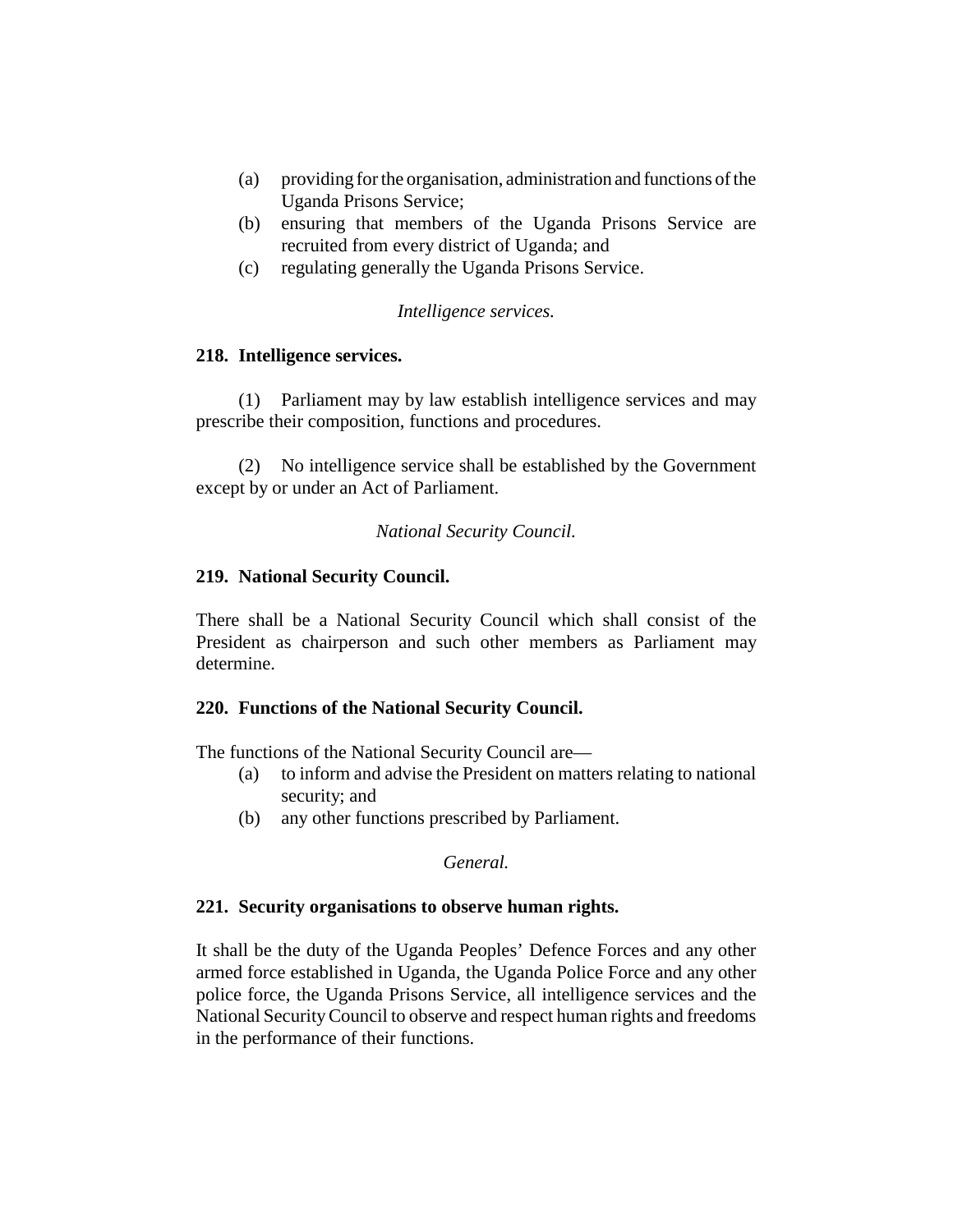# **222. Parliament to regulate possession and use of firearms and ammunition.**

Parliament shall make laws to regulate the possession and use of firearms and ammunition.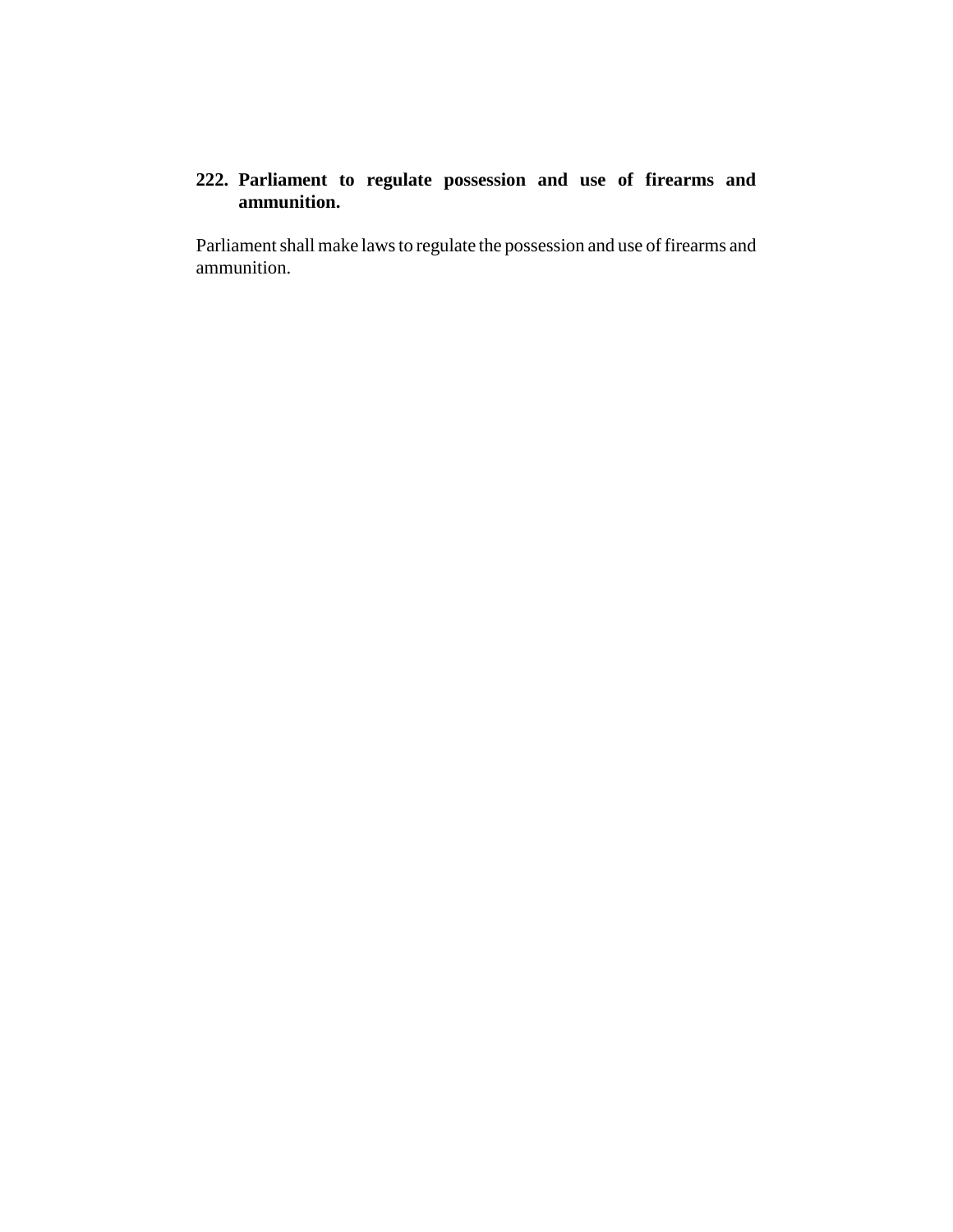## **Chapter Thirteen Inspectorate of Government.**

### **223. Inspectorate of Government.**

- (1) There shall be an Inspectorate of Government.
- (2) The Inspectorate of Government shall consist of—
- (a) the Inspector General of Government; and
- (b) such number of Deputy Inspectors General as Parliament may prescribe.

(3) At least one of the persons referred to in clause (2) of this article shall be a person qualified to be appointed a judge of the High Court.

(4) The Inspector General of Government and a Deputy Inspector General shall be appointed by the President with the approval of Parliament and shall not, while holding office, hold any other office of emolument in the public service.

(5) A person shall not be eligible for appointment as Inspector General of Government or Deputy Inspector General of Government unless that person—

- (a) is a citizen of Uganda;
- (b) is a person of high moral character and proven integrity; and
- (c) possesses considerable experience and demonstrated competence and is of high calibre in the conduct of public affairs.

(6) A person shall resign his or her office on appointment as an Inspector General or a Deputy Inspector General, if that person is—

- (a) a member of Parliament;
- (b) a member of a local government council; or
- (c) a member of the executive of a political party or organisation.

(7) The Inspector General of Government and Deputy Inspectors General shall hold office for a term of four years but shall be eligible for reappointment only once.

(8) The remuneration and other conditions of service of members of the Inspectorate of Government shall be prescribed by Parliament and the salaries and allowances of members of the Inspectorate shall be charged on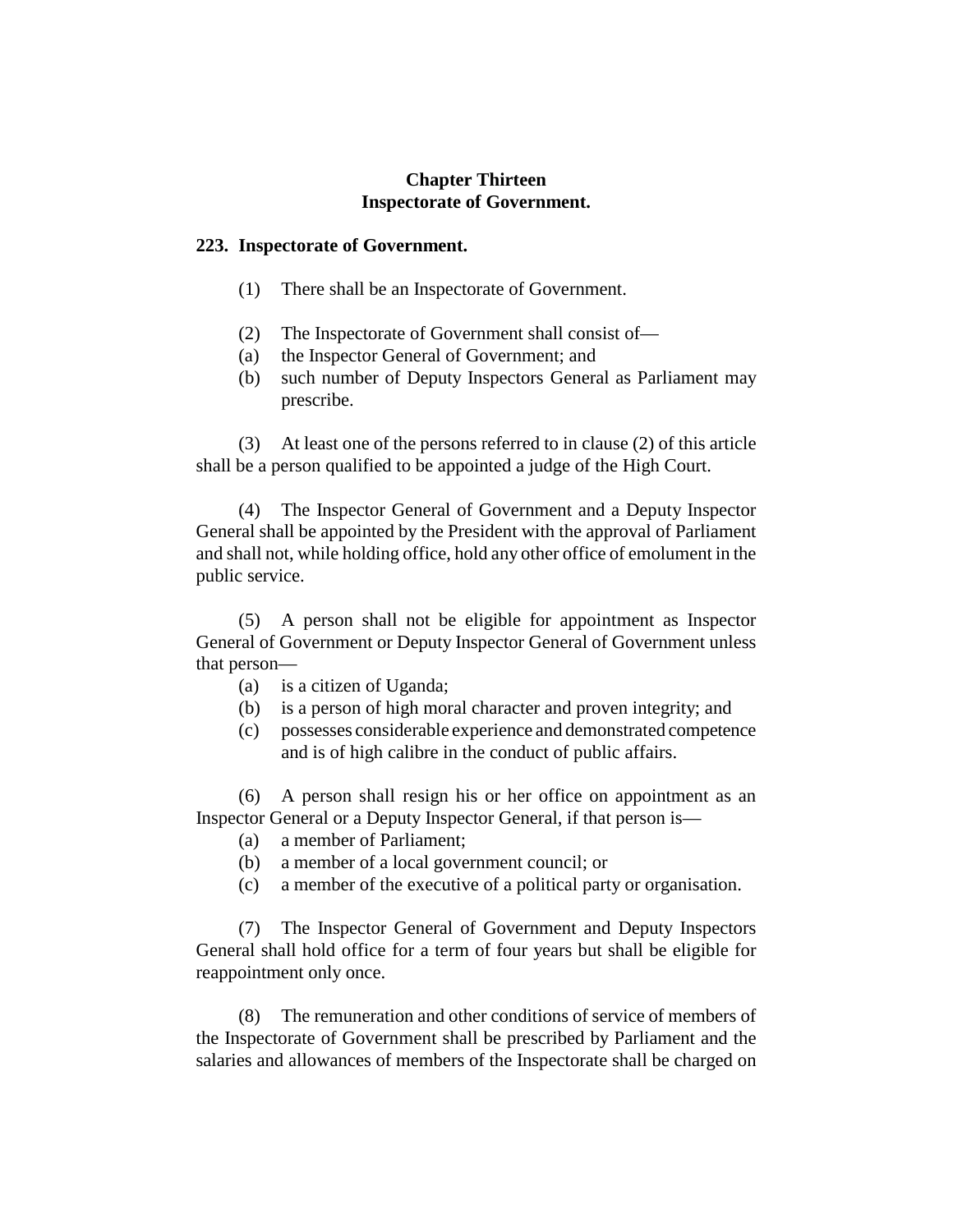the Consolidated Fund.

# **224. Removal of Inspector General and Deputy Inspector General.**

The Inspector General or a Deputy Inspector General may be removed from office by the President on the recommendation of a special tribunal constituted by Parliament only for—

- (a) inability to perform the functions of his or her office arising from infirmity of body or mind;
- (b) misconduct, misbehaviour or conduct unbecoming of the holder of the office; or
- (c) incompetence.

# **225. Functions of inspectorate.**

(1) The functions of the Inspectorate of Government shall be prescribed by Parliament and shall include the following—

- (a) to promote and foster strict adherence to the rule of law and principles of natural justice in administration;
- (b) to eliminate and foster the elimination of corruption, abuse of authority and of public office;
- (c) to promote fair, efficient and good governance in public offices;
- (d) subject to the provisions of this Constitution, to supervise the enforcement of the Leadership Code of Conduct;
- (e) to investigate any act, omission, advice, decision or recommendation by a public officer or any other authority to which this article applies, taken, made, given or done in exercise of administrative functions; and
- (f) to stimulate public awareness about the values of constitutionalism in general and the activities of its office, in particular, through any media and other means it considers appropriate.

(2) The Inspectorate of Government may investigate any matter referred to in clause  $(1)(a)$  of this article, on its own initiative or upon complaint made to it by any member of the public, whether or not that person has personally suffered any injustice by reason of that matter.

# **226. Jurisdiction of inspectorate.**

The jurisdiction of the Inspectorate of Government shall cover officers or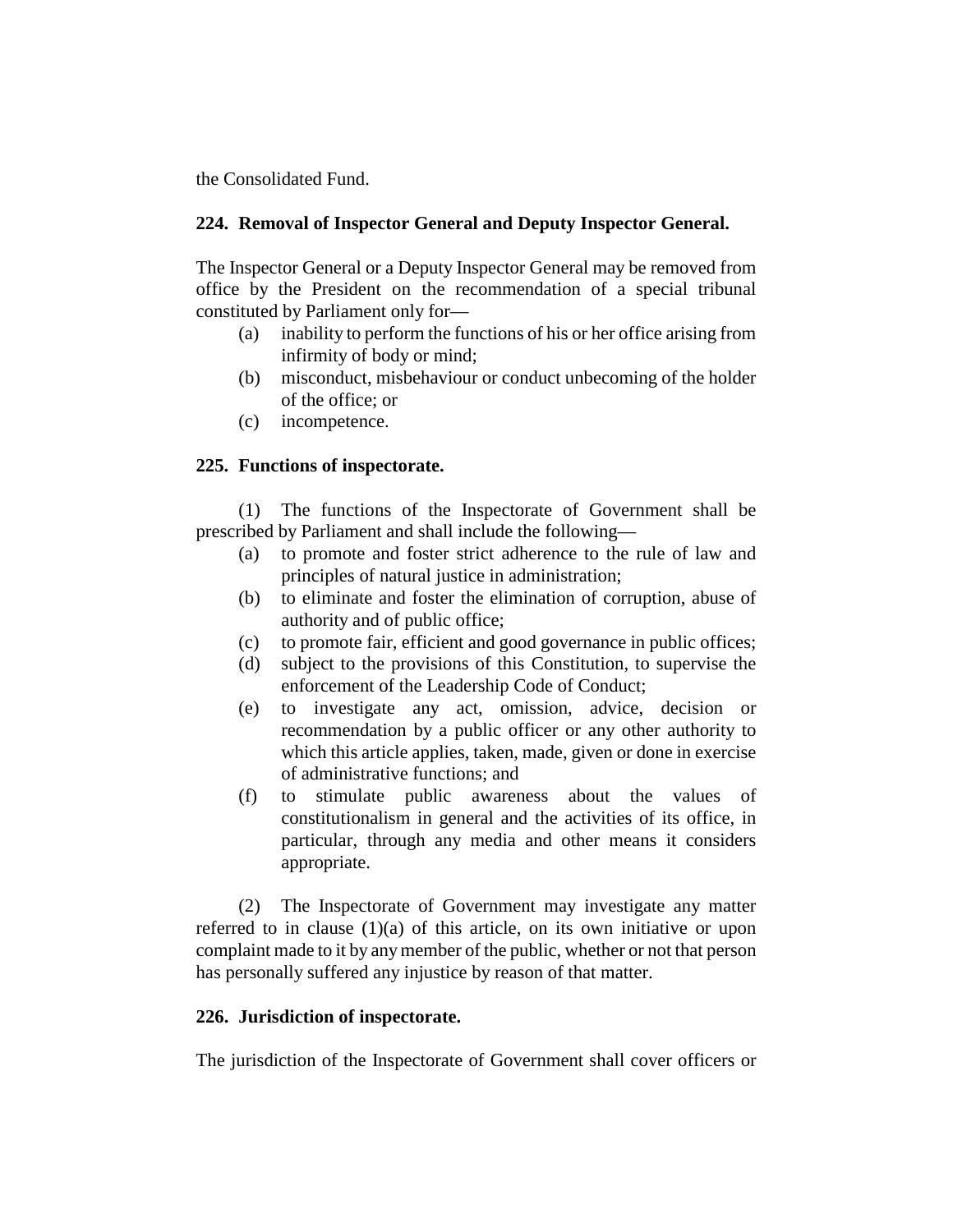leaders whether employed in the public service or not, and also such institutions, organisations or enterprises as Parliament may prescribe by law.

## **227. Independence of inspectorate.**

The Inspectorate of Government shall be independent in the performance of its functions and shall not be subject to the direction or control of any person or authority and shall only be responsible to Parliament.

## **228. Branches of inspectorate.**

The Inspectorate of Government may establish branches at district and other administrative levels as it considers fit for the better performance of its functions.

## **229. Resources of inspectorate.**

(1) The Inspectorate of Government shall have an independent budget appropriated by Parliament and controlled by the inspectorate.

(2) It shall be the duty of the State to facilitate the employment by the inspectorate of such adequate and qualified staff as are needed to enable the inspectorate to perform its functions effectively and efficiently.

# **230. Special powers of inspectorate.**

(1) The Inspectorate of Government shall have power to investigate, cause investigation, arrest, cause arrest, prosecute or cause prosecution in respect of cases involving corruption, abuse of authority or of public office.

(2) The Inspector General of Government may, during the course of his or her duties or as a consequence of his or her findings, make such orders and give such directions as are necessary and appropriate in the circumstances.

(3) Subject to the provisions of any law, the Inspectorate of Government shall have power to enter and inspect the premises or property of any department of Government, person or of any authority, to call for, examine and where necessary, retain any document or item in connection with the case being investigated, found on the premises; and may, in those premises, carry out any investigation for the purpose of its functions.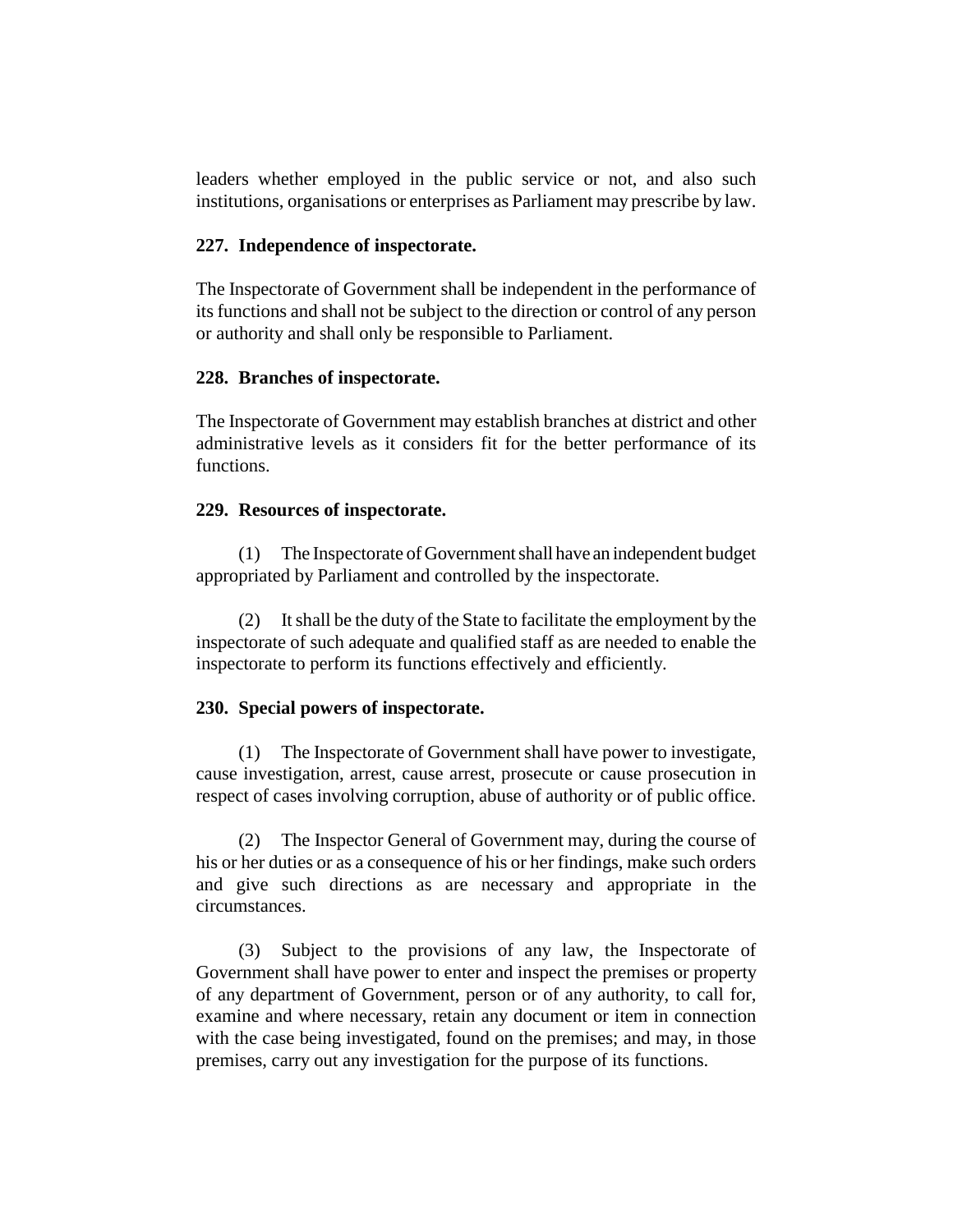(4) The Inspectorate of Government shall, when enforcing the Leadership Code of Conduct, have all the powers conferred on it by this Chapter in addition to any other powers conferred by law.

(5) Subject to this Constitution, Parliament shall enact any law necessary for enabling the Inspectorate of Government to discharge its functions effectively and efficiently and, in particular, to ensure that the discharge of those functions is not frustrated by any person or authority.

### **231. Reports of inspectorate.**

(1) The Inspectorate of Government shall submit to Parliament at least once in every six months a report on the performance of its functions, making such recommendations as it considers necessary and containing such information as Parliament may require.

(2) A copy of the report referred to in clause (1) of this article shall be forwarded by the Inspectorate of Government to the President; and where any matter contained in the report relates to the administration of any local authority, an extract of the portion of the report on the matter shall be forwarded to that local authority.

(3) The Speaker shall lay before Parliament the report submitted under clause (1) of this article within thirty days after it has been submitted, if Parliament is then in session, or, if Parliament is not in session, within thirty days after the commencement of its next following session.

### **232. Powers of Parliament regarding inspectorate.**

(1) Parliament shall, subject to the provisions of this Constitution, make laws to give effect to the provisions of this Chapter.

(2) Laws made for the purpose of this Chapter may, in particular, provide—

- (a) for regulating the procedure for the making of complaints and requests to the Inspectorate of Government and for the exercise of its functions;
- (b) for conferring such powers on it and imposing such duties on persons concerned as are necessary to facilitate it in the performance of its functions;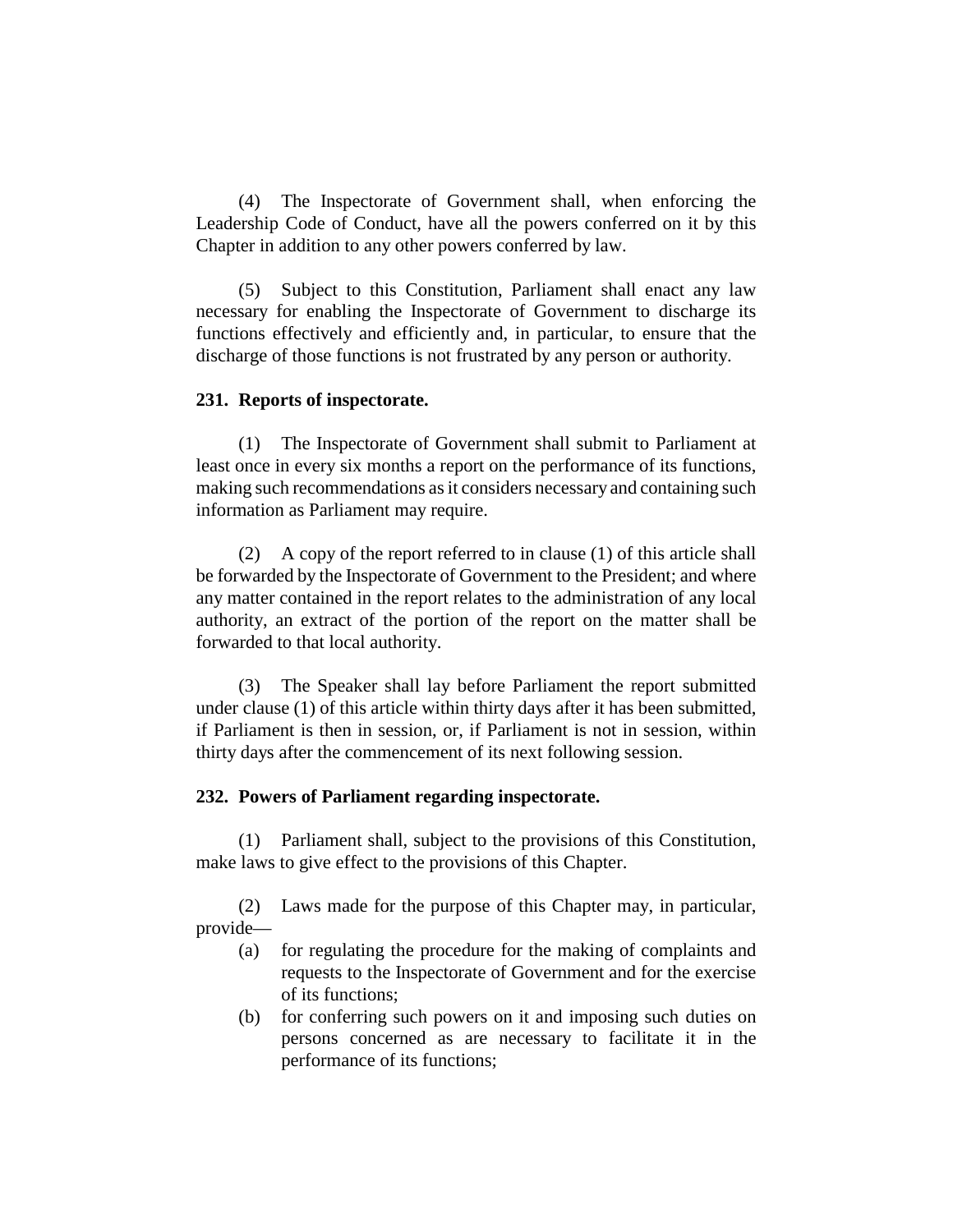- (c) for ensuring accessibility to the services of the inspectorate by the general public and decentralising the exercise of those functions and, where necessary, for enabling the delegation by the inspectorate of any of those functions to other authorities or persons at district or lower local government levels; and
- (d) for regulating the functioning of the Inspectorate of Government in relation to other institutions or bodies established under this Constitution or any other law.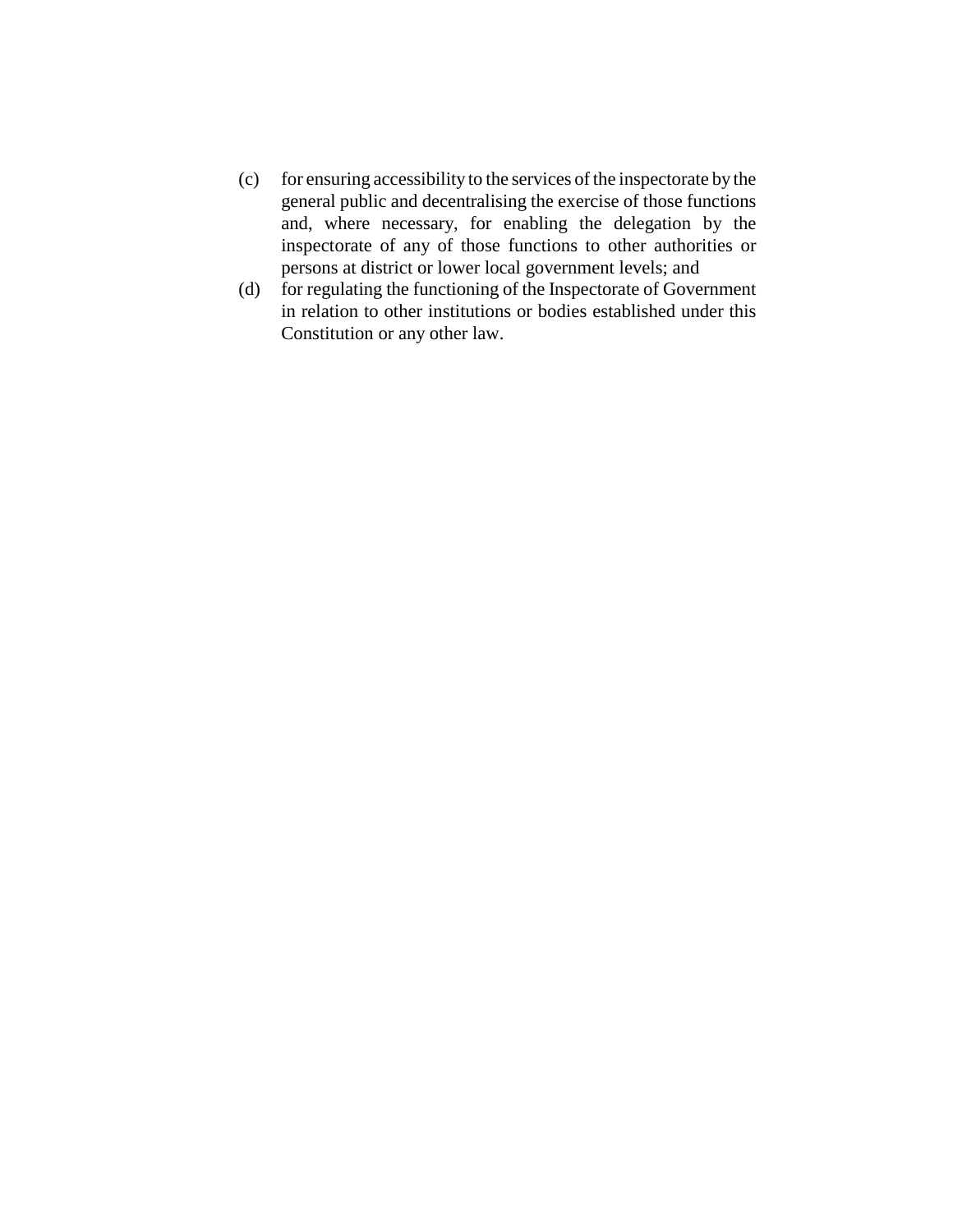# **Chapter Fourteen Leadership Code of Conduct.**

## **233. Leadership Code of Conduct.**

(1) Parliament shall by law establish a Leadership Code of Conduct for persons holding such offices as may be specified by Parliament.

- (2) The Leadership Code of Conduct shall—
- (a) require specified officers to declare their incomes, assets and liabilities from time to time and how they acquired or incurred them, as the case may be;
- (b) prohibit conduct—
	- (i) likely to compromise the honesty, impartiality and integrity of specified officers;
	- (ii) likely to lead to corruption in public affairs; or
	- (iii) which is detrimental to the public good or welfare or good governance;
- (c) prescribe the penalties to be imposed for breach of the code, without prejudice to the application of criminal penalties prescribed for the breach in question;
- (d) prescribe powers, procedures and practices for ensuring the effective enforcement of the code; and
- (e) make any other provision as may be necessary for ensuring the promotion and maintenance of honesty, probity, impartiality and integrity in public affairs and the protection of public funds and other public property.

## **234. Enforcement of code.**

The Leadership Code of Conduct shall be enforced by the Inspectorate of Government or such other authority as Parliament may by law prescribe.

## **235. Disqualification for breach of code.**

Parliament may, by law, provide that a person who has been dismissed or removed from office by reason of breach of the code of conduct shall be disqualified from holding any other public office whether appointive or elective and either generally or for a prescribed period.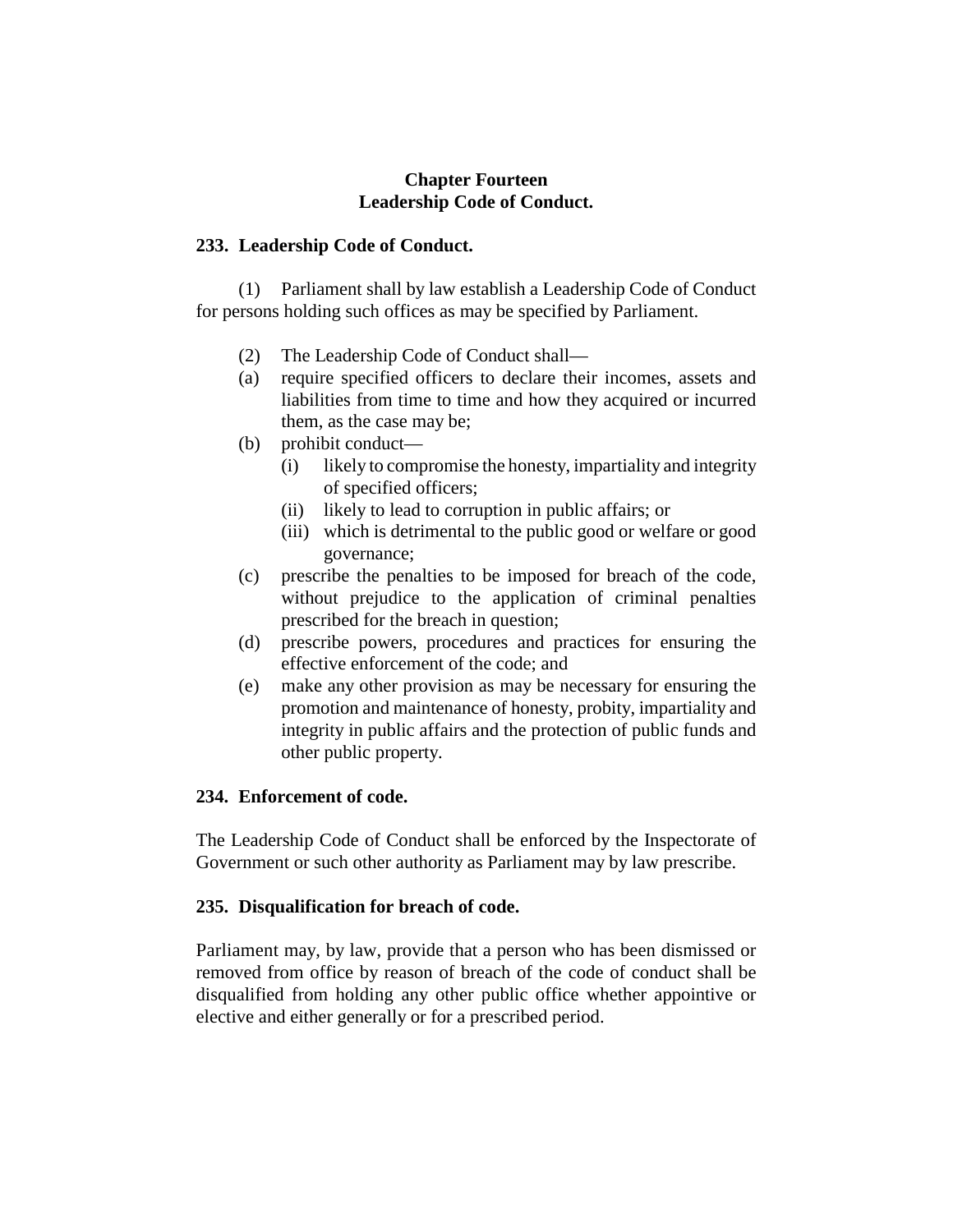# **236. Interpretation.**

In this Chapter, unless the context otherwise requires, "specified officer" means the holder of an office to which the Leadership Code of Conduct applies.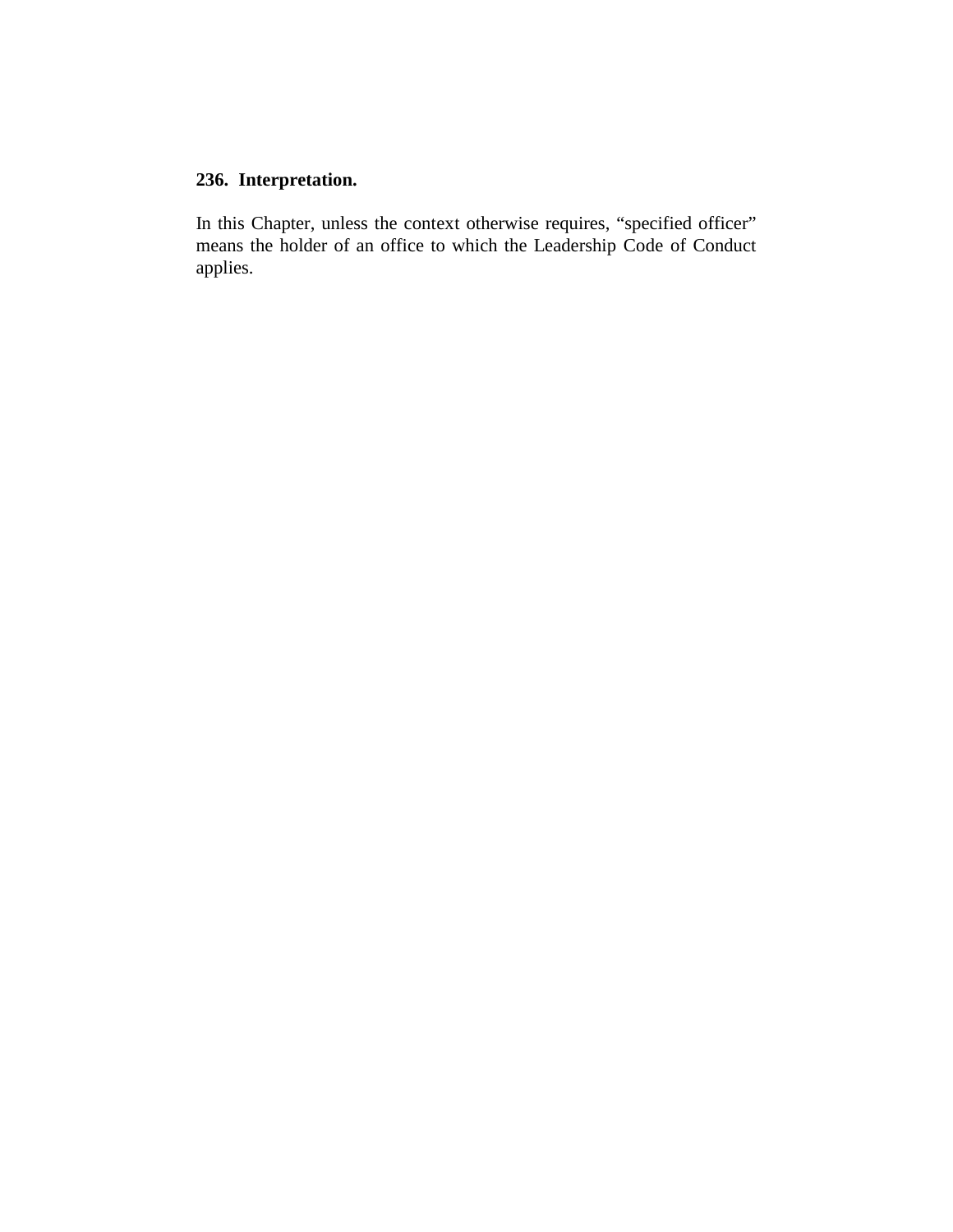# **Chapter Fifteen Land and Environment.**

#### *Land.*

#### **237. Land ownership.**

(1) Land in Uganda belongs to the citizens of Uganda and shall vest in them in accordance with the land tenure systems provided for in this Constitution.

- (2) Notwithstanding clause (1) of this article—
- (a) the Government or a local government may, subject to article 26 of this Constitution, acquire land in the public interest; and the conditions governing such acquisition shall be as prescribed by Parliament;
- (b) the Government or a local government as determined by Parliament by law shall hold in trust for the people and protect natural lakes, rivers, wetlands, forest reserves, game reserves, national parks and any land to be reserved for ecological and touristic purposes for the common good of all citizens;
- (c) noncitizens may acquire leases in land in accordance with the laws prescribed by Parliament, and the laws so prescribed shall define a noncitizen for the purposes of this paragraph.

(3) Land in Uganda shall be owned in accordance with the following land tenure systems—

- (a) customary;
- (b) freehold;
- (c) mailo; and
- (d) leasehold.
- (4) On the coming into force of this Constitution—
- (a) all Uganda citizens owning land under customary tenure may acquire certificates of ownership in a manner prescribed by Parliament; and
- (b) land under customary tenure may be converted to freehold land ownership by registration.

(5) Any lease which was granted to a Uganda citizen out of public land may be converted into freehold in accordance with a law which shall be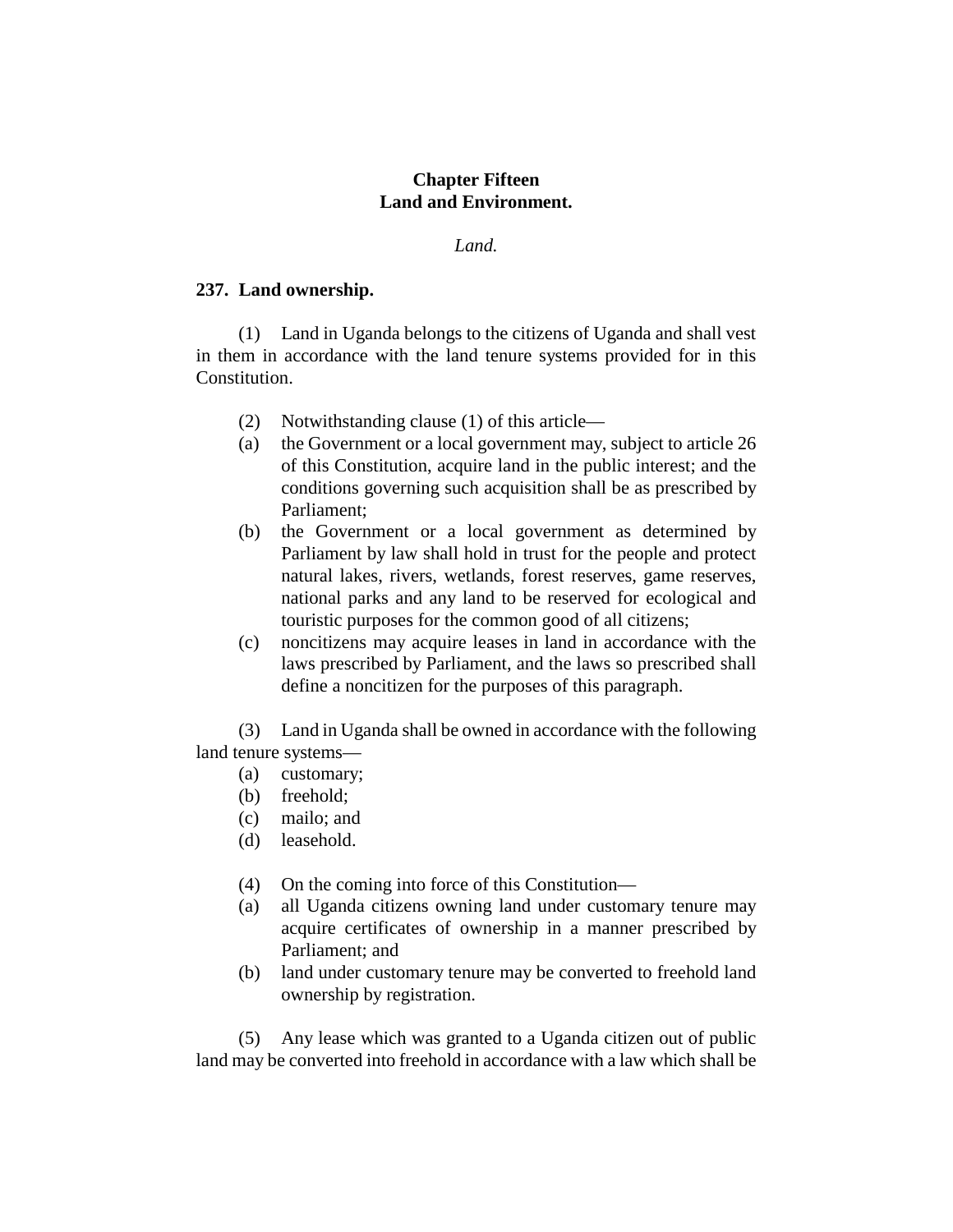made by Parliament.

(6) For the purposes of clause (5) of this article, "public land" includes statutory leases to urban authorities.

(7) Parliament shall make laws to enable urban authorities to enforce and to implement planning and development.

(8) Upon the coming into force of this Constitution and until Parliament enacts an appropriate law under clause (9) of this article, the lawful or bonafide occupants of mailo land, freehold or leasehold land shall enjoy security of occupancy on the land.

(9) Within two years after the first sitting of Parliament elected under this Constitution, Parliament shall enact a law—

- (a) regulating the relationship between the lawful or bonafide occupants of land referred to in clause (8) of this article and the registered owners of that land;
- (b) providing for the acquisition of registrable interest in the land by the occupant.

*Uganda Land Commission.*

#### **238. Uganda Land Commission.**

(1) There shall be a commission to be known as the Uganda Land Commission.

(2) The commission shall consist of a chairperson and not less than four other members appointed by the President with the approval of Parliament.

(3) A person holding office as a member of Parliament or a member of a local government council shall relinquish that office upon appointment as a member of the commission.

(4) The members of the commission shall hold office for a period of five years and shall be eligible to be reappointed.

(5) A member of the commission may be removed from office by the President only for—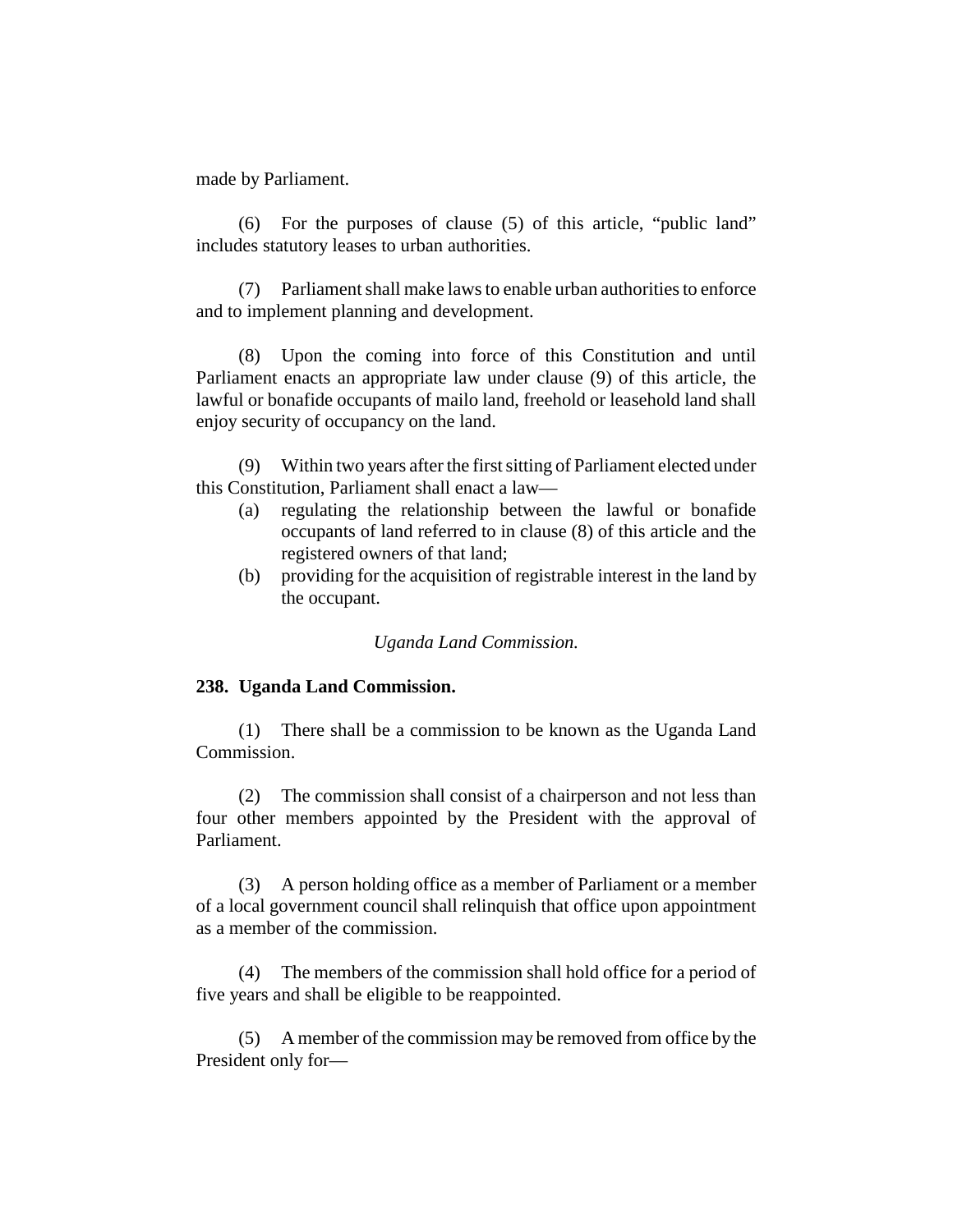- (a) inability to perform the functions of his or her office arising from infirmity of body or mind;
- (b) misbehaviour or misconduct; or
- (c) incompetence.

(6) The salaries and allowances of the members of the commission shall be charged on the Consolidated Fund.

# **239. Functions of the Uganda Land Commission.**

The Uganda Land Commission shall hold and manage any land in Uganda vested in or acquired by the Government of Uganda in accordance with the provisions of this Constitution and shall have such other functions as may be prescribed by Parliament.

## *District land boards.*

# **240. District land boards.**

(1) There shall be a district land board for each district.

(2) Parliament shall prescribe the membership, procedure and terms of service of a district land board.

## **241. Functions of district land boards.**

- (1) The functions of a district land board are—
- (a) to hold and allocate land in the district which is not owned by any person or authority;
- (b) to facilitate the registration and transfer of interests in land; and
- (c) to deal with all other matters connected with land in the district in accordance with laws made by Parliament.

(2) In the performance of its functions, a district land board shall be independent of the Uganda Land Commission and shall not be subject to the direction or control of any person or authority but shall take into account national and district council policy on land.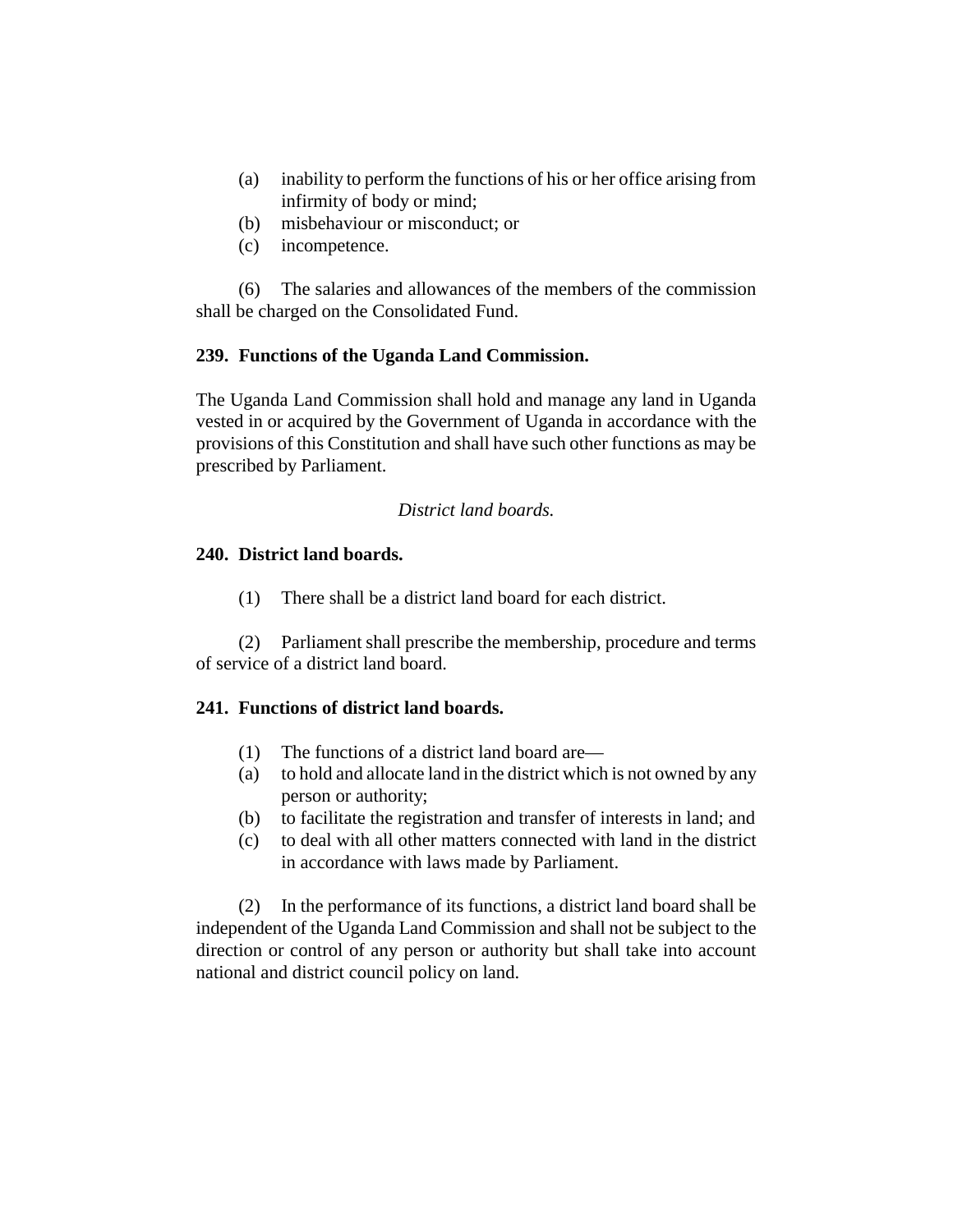## *General.*

#### **242. Land use.**

Government may, under laws made by Parliament and policies made from time to time, regulate the use of land.

## **243. Land tribunals.**

(1) Parliament shall by law provide for the establishment of land tribunals.

- (2) The jurisdiction of a land tribunal shall include—
- (a) the determination of disputes relating to the grant, lease, repossession, transfer or acquisition of land by individuals, the Uganda Land Commission or other authority with responsibility relating to land; and
- (b) the determination of any disputes relating to the amount of compensation to be paid for land acquired.

(3) The chairperson of a land tribunal established under this article shall be appointed on the advice of the Judicial Service Commission under any law made for the purposes of clause (1) of this article.

(4) A member of a land tribunal shall hold office on terms and conditions determined under a law made by Parliament under this article.

(5) A law made under this article may prescribe the practice and procedure for land tribunals and shall provide for a right of appeal from a decision of a land tribunal to a court of law.

#### **244. Minerals.**

(1) Subject to clause (2) of this article, Parliament shall make laws regulating—

- (a) the exploitation of minerals;
- (b) the sharing of royalties arising from mineral exploitation;
- (c) the conditions for payment of indemnities arising out of exploitation of minerals; and
- (d) the conditions regarding the restoration of derelict lands.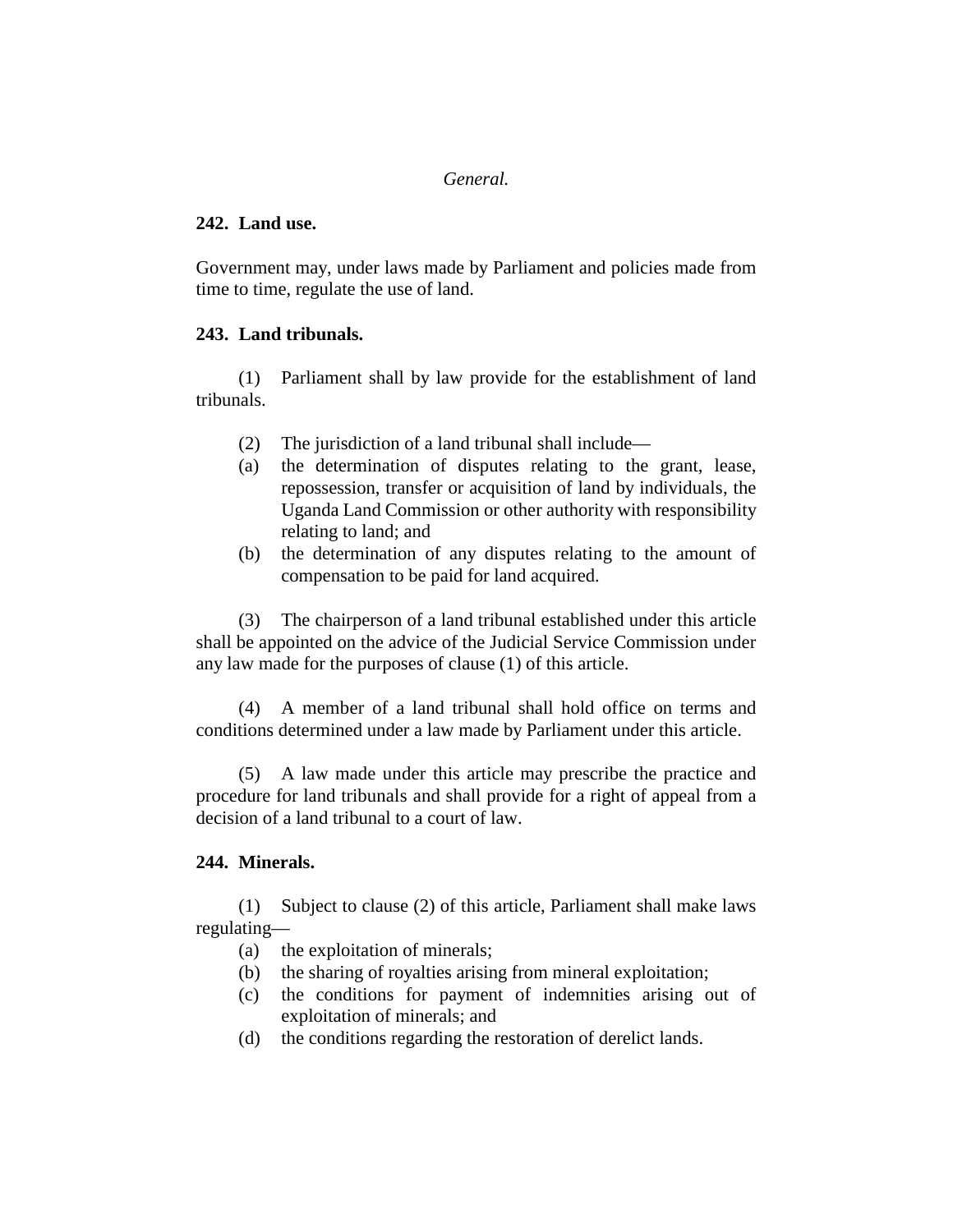(2) Minerals and mineral ores shall be exploited taking into account the interests of the individual land owners, local governments and the Government.

(3) For the purpose of this article, "mineral" does not include clay, murram, sand or any stone commonly used for building or similar purposes.

### *Environment.*

### **245. Protection and preservation of the environment.**

Parliament shall, by law, provide for measures intended—

- (a) to protect and preserve the environment from abuse, pollution and degradation;
- (b) to manage the environment for sustainable development; and
- (c) to promote environmental awareness.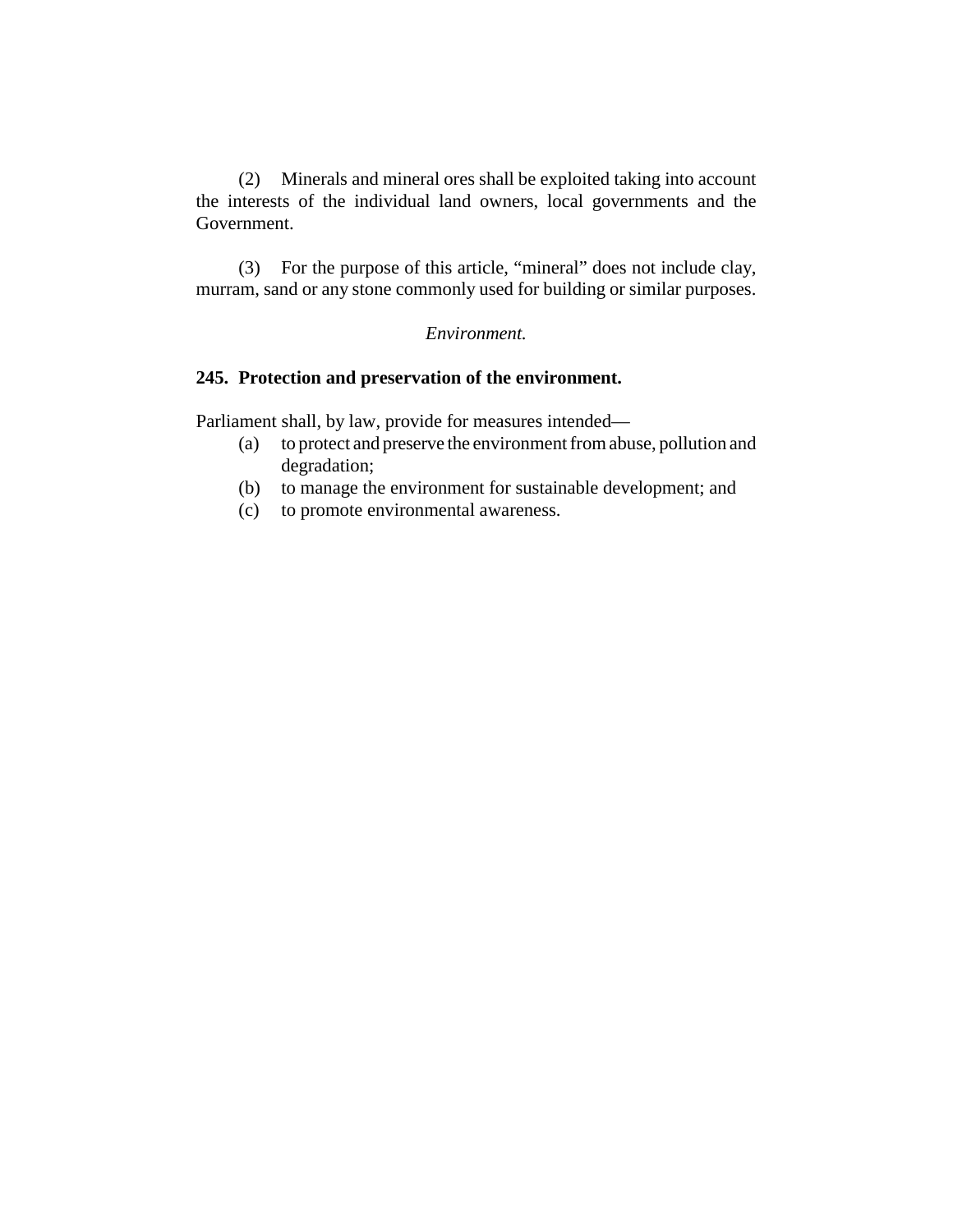## **Chapter Sixteen Institution of Traditional or Cultural Leaders.**

### **246. Institution of traditional or cultural leaders.**

(1) Subject to the provisions of this Constitution, the institution of traditional leader or cultural leader may exist in any area of Uganda in accordance with the culture, customs and traditions or wishes and aspirations of the people to whom it applies.

(2) In any community, where the issue of traditional or cultural leader has not been resolved, the issue shall be resolved by the community concerned using a method prescribed by Parliament.

(3) The following provisions shall apply in relation to traditional leaders or cultural leaders—

- (a) the institution of traditional leader or a cultural leader shall be a corporation sole with perpetual succession and with capacity to sue and be sued and to hold assets or properties in trust for itself and the people concerned;
- (b) nothing in paragraph (a) shall be taken to prohibit a traditional leader or cultural leader from holding any asset or property acquired in a personal capacity;
- (c) a traditional leader or cultural leader shall enjoy such privileges and benefits as may be conferred by the Government and local government or as that leader may be entitled to under culture, custom and tradition;
- (d) subject to paragraph (c) of this clause, no person shall be compelled to pay allegiance or contribute to the cost of maintaining a traditional leader or cultural leader;
- (e) a person shall not, while remaining a traditional leader or cultural leader, join or participate in partisan politics;
- (f) a traditional leader or cultural leader shall not have or exercise any administrative, legislative or executive powers of Government or local government.

(4) The allegiance and privileges accorded to a traditional leader or a cultural leader by virtue of that office shall not be regarded as a discriminatory practice prohibited under article 21 of this Constitution; but any custom, practice, usage or tradition relating to a traditional leader or cultural leader which detracts from the rights of any person as guaranteed by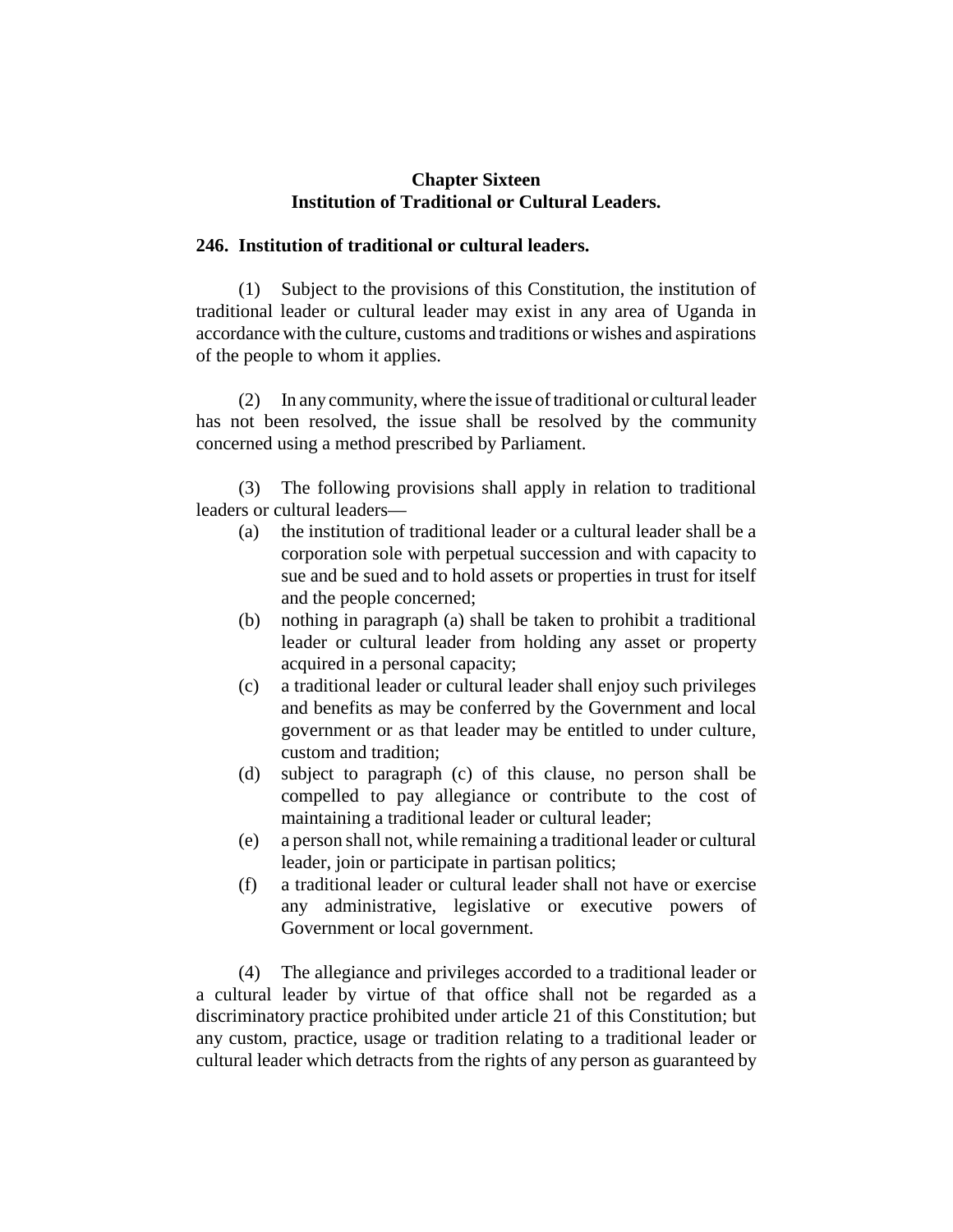this Constitution, shall be taken to be prohibited under that article.

(5) For the avoidance of doubt, the institution of traditional leader or cultural leader existing immediately before the coming into force of this Constitution shall be taken to exist in accordance with the provisions of this Constitution.

(6) For the purposes of this article, "traditional leader or cultural leader" means a king or similar traditional leader or cultural leader by whatever name called, who derives allegiance from the fact of birth or descent in accordance with the customs, traditions, usage or consent of the people led by that traditional or cultural leader.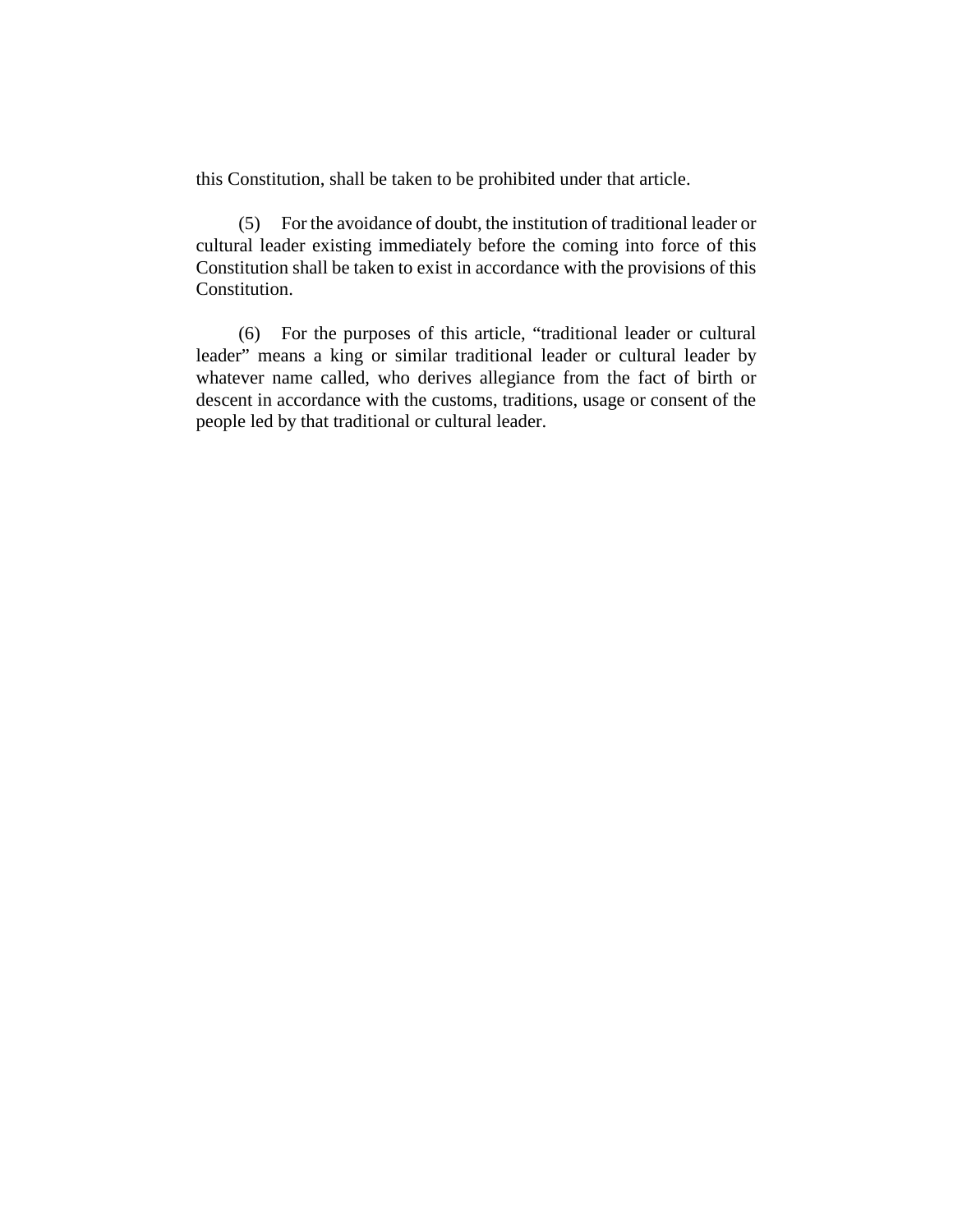## **Chapter Seventeen General and Miscellaneous.**

### **247. Administration of estates.**

Parliament shall—

- (a) by law establish an efficient, fair and expeditious machinery for the administration and management of the estates of deceased persons; and
- (b) under the law referred to in paragraph (a) of this article, ensure that the services of the department or organisation established for the purpose are decentralised and accessible to all persons who may reasonably require those services and that the interests of all beneficiaries are adequately protected.

## **248. Law Reform Commission.**

(1) There shall be a Law Reform Commission for Uganda the composition and functions of which shall be prescribed by Parliament by law.

(2) The Law Reform Commission established under clause (1) of this article shall publish periodic reports on its findings and submit annual reports to Parliament.

## **249. Disaster Preparedness and Management Commission.**

(1) There shall be a Disaster Preparedness and Management Commission for Uganda to deal with both natural and man-made disasters.

(2) Parliament shall, for the purposes of this article, prescribe the composition, functions and procedure for implementation of the functions of the commission.

## **250. Legal proceedings by or against the Government.**

(1) Where a person has a claim against the Government, that claim may be enforced as a right by proceedings taken against the Government for that purpose.

(2) Civil proceedings by or against the Government shall be instituted by or against the Attorney General; and all documents required to be served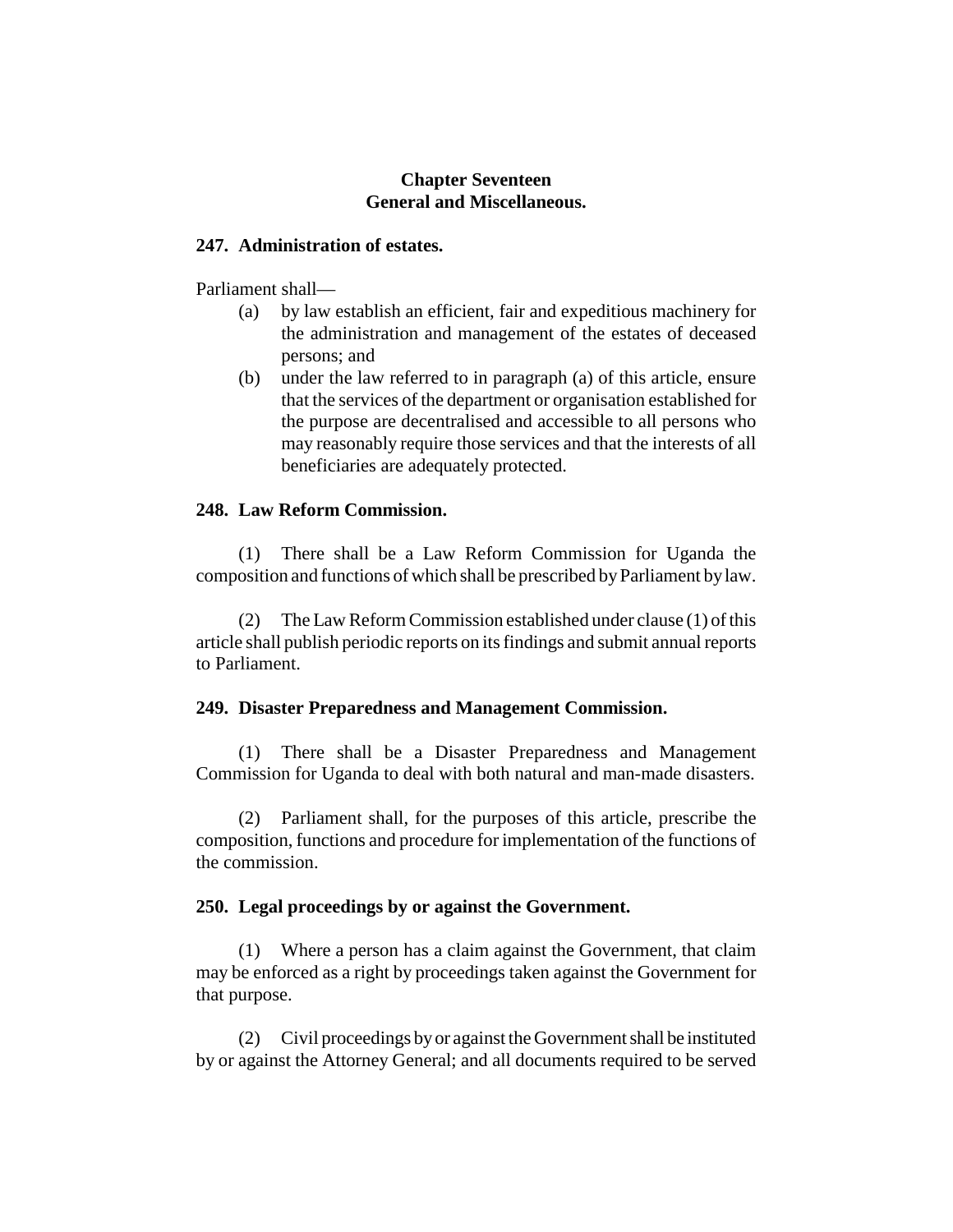on the Government for the purpose of or in connection with those proceedings shall be served on the Attorney General.

(3) Parliament may by law make provision for the purposes of clause (1) of this article.

(4) In the title of any criminal proceedings, the prosecution shall be designated by the word "Uganda".

### **251. Performance of functions of commissions and authorities.**

(1) Any commission or authority established by this Constitution may, subject to the provisions of this Constitution, regulate its own procedure or confer powers or impose duties on any officer or authority of the Government for the purpose of discharging its functions.

(2) Subject to the provisions of this Constitution, any decision of any commission or authority established by this Constitution shall require the concurrence of a majority of all its members; and it may act notwithstanding the absence of any member or any vacancy in the office of a member.

(3) In this article, "commission or authority" includes a council and a committee of the commission or authority.

## **252. Resignations.**

(1) Except as otherwise provided in this Constitution, any person who is appointed or elected to any office established by this Constitution may resign from that office by writing signed by that person addressed to the person or authority by whom he or she was appointed or elected.

(2) The resignation of a person from any office established by this Constitution shall take effect in accordance with the terms on which that person was appointed or, if there are no such terms, when the writing signifying the resignation is received by the person or authority to whom it is addressed or by any person authorised by that person or authority to receive it.

(3) For the purposes of clause (1) of this article, "office" includes the office of—

(a) the Vice President;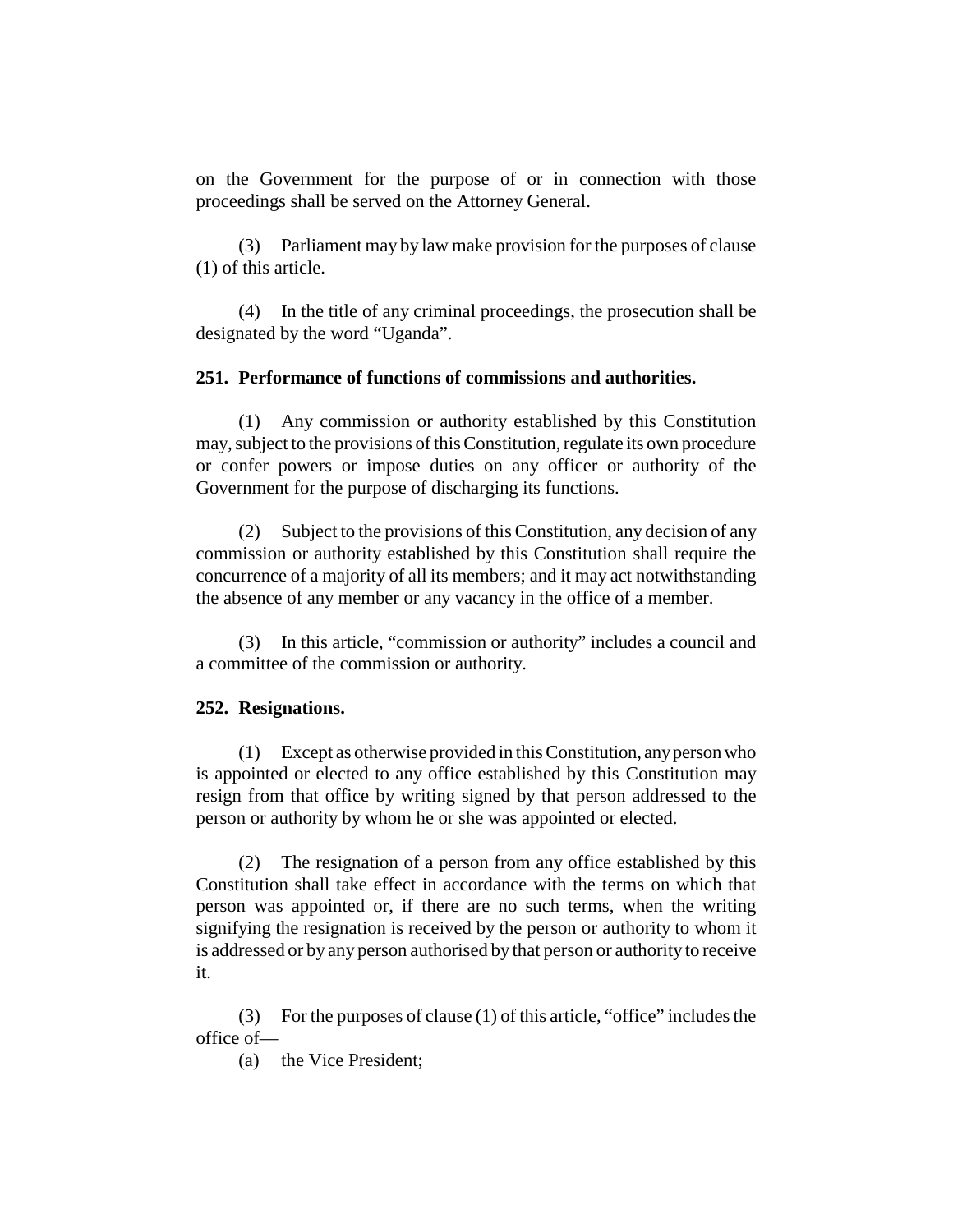- (b) the Speaker and Deputy Speaker;
- (c) a Minister;
- (d) the Attorney General;
- (e) a member of Parliament;
- (f) a member of any commission, authority, council or committee established by this Constitution; and
- (g) a public officer.

(4) Subject to the provisions of this article, Parliament may make laws providing for the resignation of persons holding offices established by this Constitution not provided for in this article.

#### **253. Reappointments and concurrent appointments.**

(1) Where any person has vacated an office established by this Constitution, that person may, if qualified, again be appointed or elected to hold that office in accordance with the provisions of this Constitution.

(2) Where a power is conferred by this Constitution on any person to make any appointment to any office, he or she may appoint a person to that office even while another person holds the office, when that other person is on leave of absence pending the relinquishment of the office.

(3) Where two or more persons hold the same office by reason of an appointment made by virtue of clause (2) of this article, then, for the purposes of any function conferred on the holder of that office, the person last appointed shall be taken to be the sole holder of that office.

#### **254. Pension.**

(1) A public officer shall, on retirement, receive such pension as is commensurate with his or her rank, salary and length of service.

(2) The pension payable to any person shall be exempt from tax and shall be subject to periodic review to take account of changes in the value of money.

(3) The payment of pension shall be prompt and regular and easily accessible to pensioners.

## **255. Right of citizens to demand referenda.**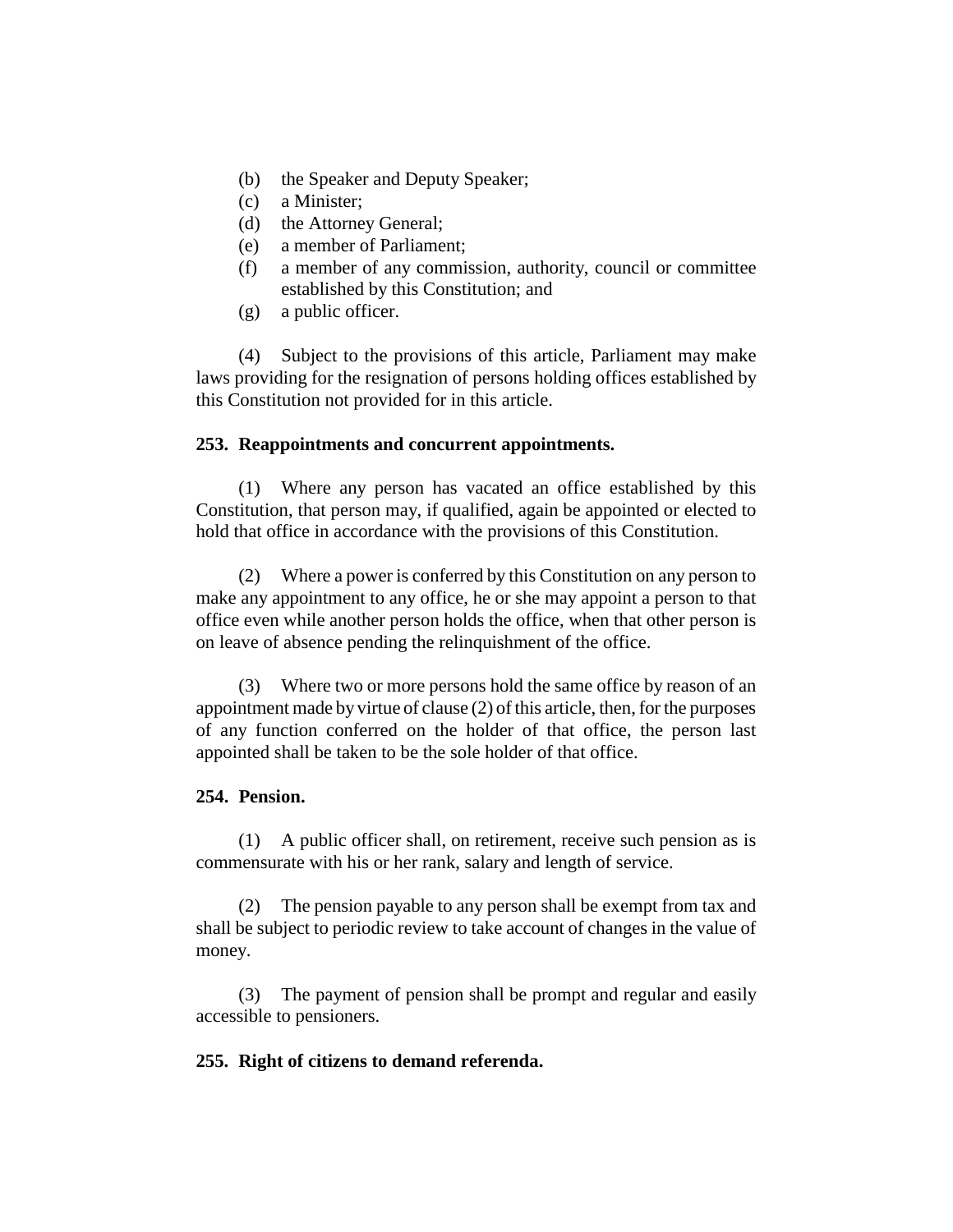Parliament may by law make provision for the right of citizens to demand the holding by the Electoral Commission of a referendum whether national or in any particular part of Uganda, on any issue.

## **256. Manner of administering oaths.**

The oaths specified in the Fourth Schedule to this Constitution shall be administered in a manner prescribed by law.

# **257. Interpretation.**

- (1) In this Constitution, unless the context otherwise requires—
- (a) "Act of Parliament" means a law made by Parliament;
- (b) "article" means an article of this Constitution;
- (c) "child" means a person under the age of eighteen years;
- (d) "court" means a court of judicature established by or under the authority of this Constitution;
- (e) "Court of Appeal" means the Court of Appeal of Uganda;
- (f) "district" means a district referred to in article 5 of this Constitution;
- (g) "district council" means a district council established under article 180 of this Constitution;
- (h) "education service" means any part of the public service established as the education service by Parliament by law in conformity with this Constitution;
- (i) "financial year" means the period of twelve months ending on the thirtieth day of June in any year or such other day as Parliament may by law prescribe;
- (j) "functions" includes powers and duties;
- (k) "Gazette" means *The Uganda Gazette* and includes any supplement of that Gazette;
- (l) "Government" means the Government of Uganda;
- (m) "health service" means any part of the public service established as the health service by Parliament by law in conformity with this Constitution;
- (n) "High Court" means the High Court of Uganda;
- (o) "judgment" includes a decision, an order or decree of the court;
- (p) "judicial power" means the power to dispense justice among persons and between persons and the State under the laws of Uganda;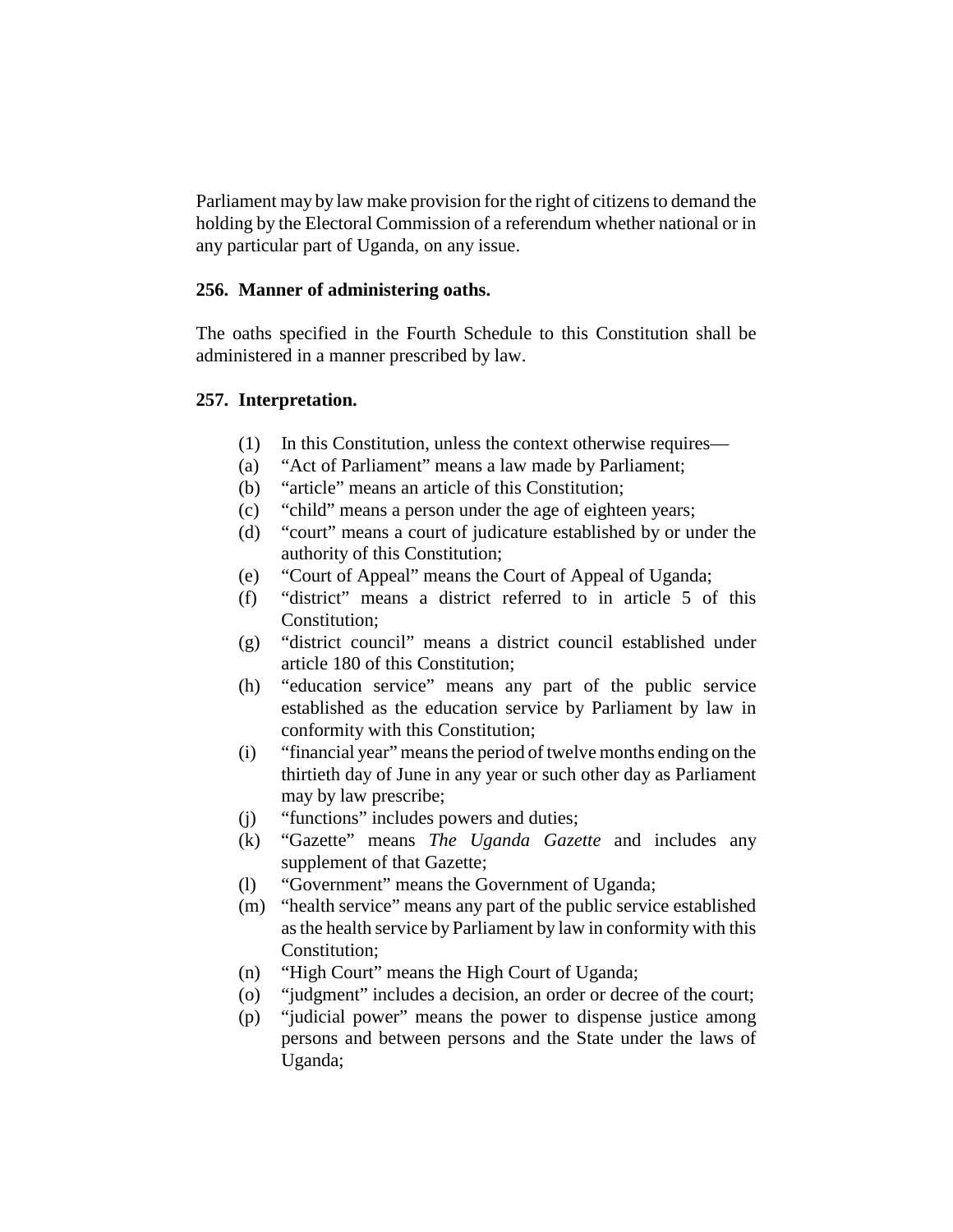- (q) "Leadership Code of Conduct" means the Leadership Code of Conduct established under Chapter Fourteen of this Constitution;
- (r) "local government council" means a council referred to in article 180 of this Constitution;
- (s) "Minister" means a Minister of the Government and includes a Minister of State and a Deputy Minister;
- (t) "oath of allegiance" means an oath of allegiance prescribed by this Constitution;
- (u) "Parliament" means the Parliament of Uganda;
- (v) "President" means the President of Uganda;
- (w) "public office" means an office in the public service;
- (x) "public officer" means a person holding or acting in any public office;
- (y) "public service" means service in a civil capacity of the Government or of a local government;
- (z) "session" means a series of meetings of Parliament within a period of twelve months;
- (aa) "sitting" includes a period during which Parliament is continuously sitting without adjournment and a period during which it is in committee;
- (bb) "Speaker" means the Speaker of Parliament and "Deputy Speaker" shall be construed accordingly;
- (cc) "subordinate court" means a court subordinate to the High Court;
- (dd) "Supreme Court" means the Supreme Court of Uganda;
- (ee) "Uganda" means the Republic of Uganda.
- (2) In this Constitution—
- (a) unless the context otherwise requires, a reference to an office in the public service includes—
	- (i) a reference to the office of Chief Justice, Deputy Chief Justice, Principal Judge, a justice of the Supreme Court or a justice of Appeal, or a judge of the High Court and the office of a member of any other court of law established by or under the authority of this Constitution, other than a court-martial, being an office the emoluments of which are paid directly from the Consolidated Fund or directly out of monies provided by Parliament; and
	- (ii) a reference to the office of a member of the Uganda Police Force, the Uganda Prisons Service, the education service and the health service;
- (b) a reference to an office in the public service does not include a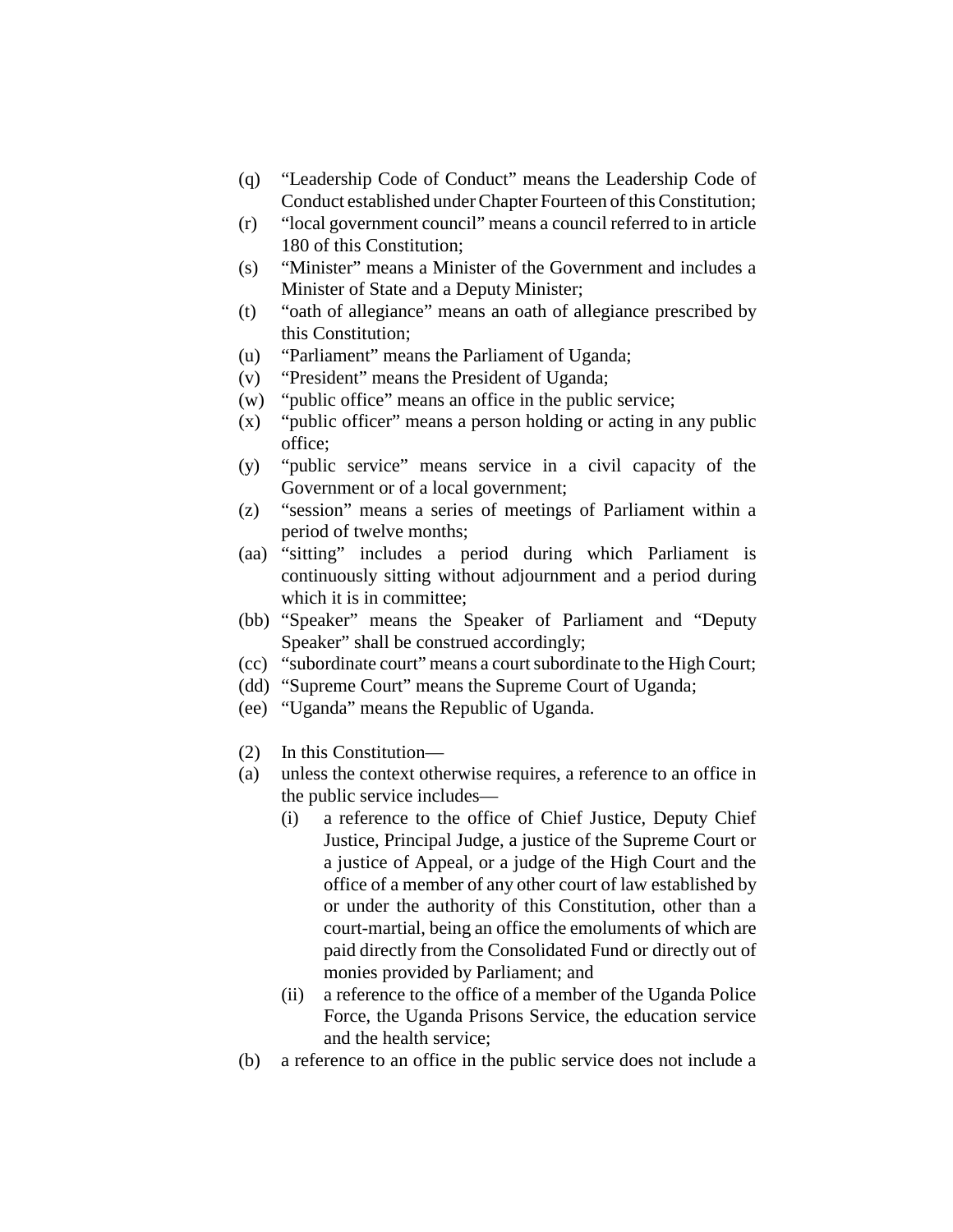reference to the office of the President, the Vice President, the Speaker or Deputy Speaker, a Minister, the Attorney General, a member of Parliament or a member of any commission, authority, council or committee established by this Constitution.

(3) In this Constitution unless the context otherwise requires, a reference to the holder of an office by the term designating that office includes a reference to any person for the time being lawfully acting in or performing the functions of that office.

(4) For the purposes of this Constitution, a person shall not be considered as holding a public office by reason only of the fact that that person is in receipt of a pension or similar allowance in respect of service under the Government.

(5) The power to remove a public officer from office includes the power to require or permit that officer to retire from public service; except that nothing in this clause confers on any person or authority power to require the retirement of a person holding a public office for which the method of retirement or removal is specifically provided for by this Constitution.

(6) Any provision in this Constitution that vests in any person or authority power to remove a public officer from office shall not prejudice the power of any person or authority to abolish any office or any law providing for the compulsory retirement of public officers generally or any class of public officer on attaining an age specified in that law.

(7) Where power is vested by this Constitution in any person or authority to appoint any person to act in or perform the functions of any office if the holder of the office is unable to perform those functions, no such appointment shall be called in question on the ground that the holder of the office was able to perform those functions.

(8) Where any power is conferred by this Constitution to make any statutory instrument or rule, or pass any resolution, or give any direction, the power shall be construed as including the power, exercisable in like manner, to amend or revoke any such statutory instrument, rule, resolution or direction.

(9) In this Constitution, references to the amendment of any of the provisions of this Constitution or any Act of Parliament include references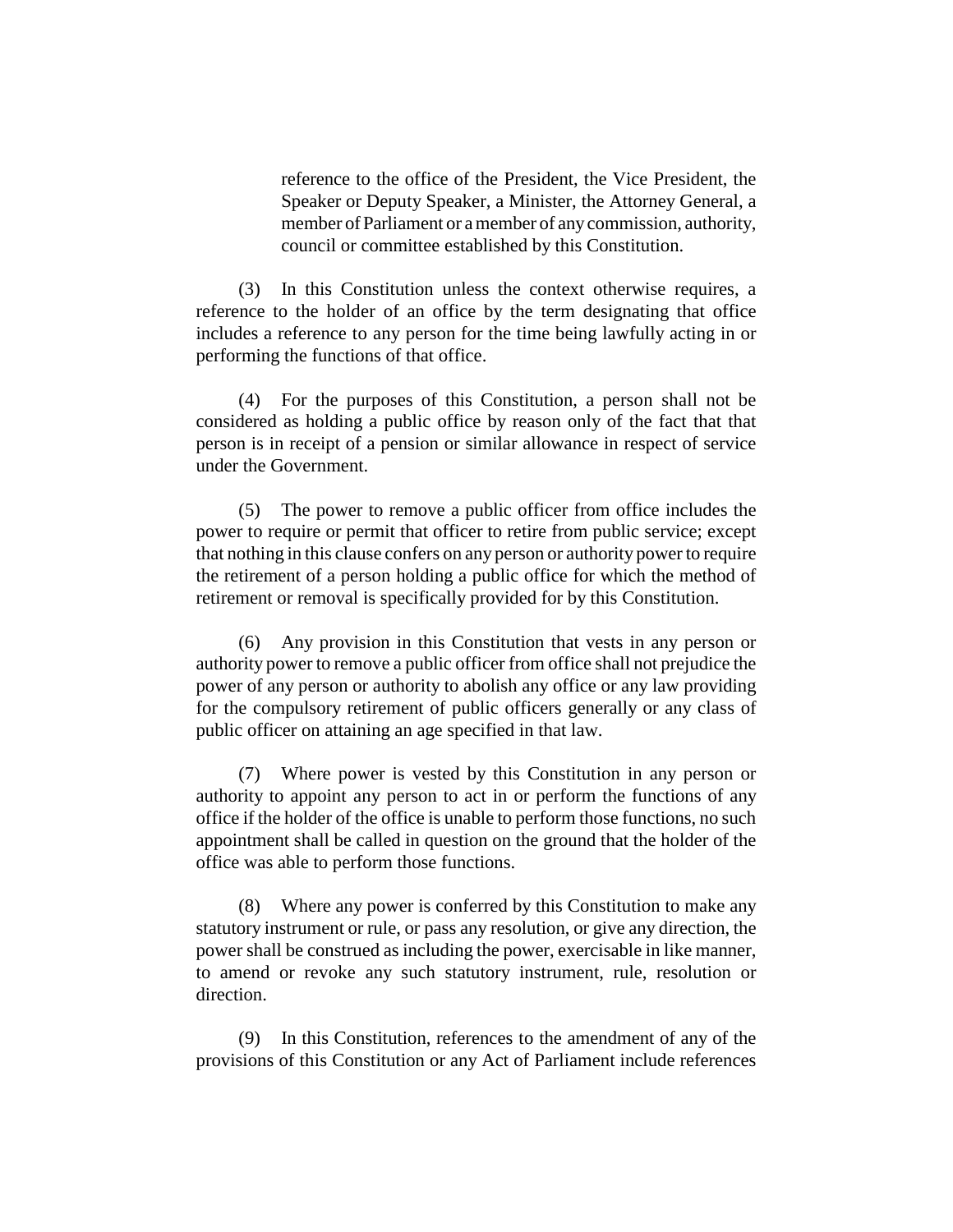to the alteration, modification or reenactment, with or without amendment or modification of that provision, the suspension or repeal of that provision and the making of a different provision in place of that provision.

- (10) In this Constitution, unless the context otherwise requires—
- (a) words referring to natural persons include a reference to corporations;
- (b) words in the singular include the plural, and words in the plural include the singular;
- (c) words directing or empowering a public officer to do any act or thing, or otherwise applying to that officer by the designation of the office of that person, include the successors in office and all deputies and other assistants of that person.

### **258. Ratification of certain acts relating to the procedure of Parliament.**

Subject to article 92 of this Constitution—

- (a) no Act, resolution or decision passed or taken or purported to have been passed or taken by Parliament at any time after the commencement of this Constitution using the procedure of voting by voice vote, namely, by the voices of "Ayes" for those in favour of the question and "Noes" for those against the question, shall be taken to be invalid by reason of the use of that procedure;
- (b) no Act passed or purported to have been passed by Parliament at any time after the commencement of this Constitution shall be taken to be invalid by reason of the fact that the bill for the Act was not discussed and recommendations made on it to Parliament by a standing committee.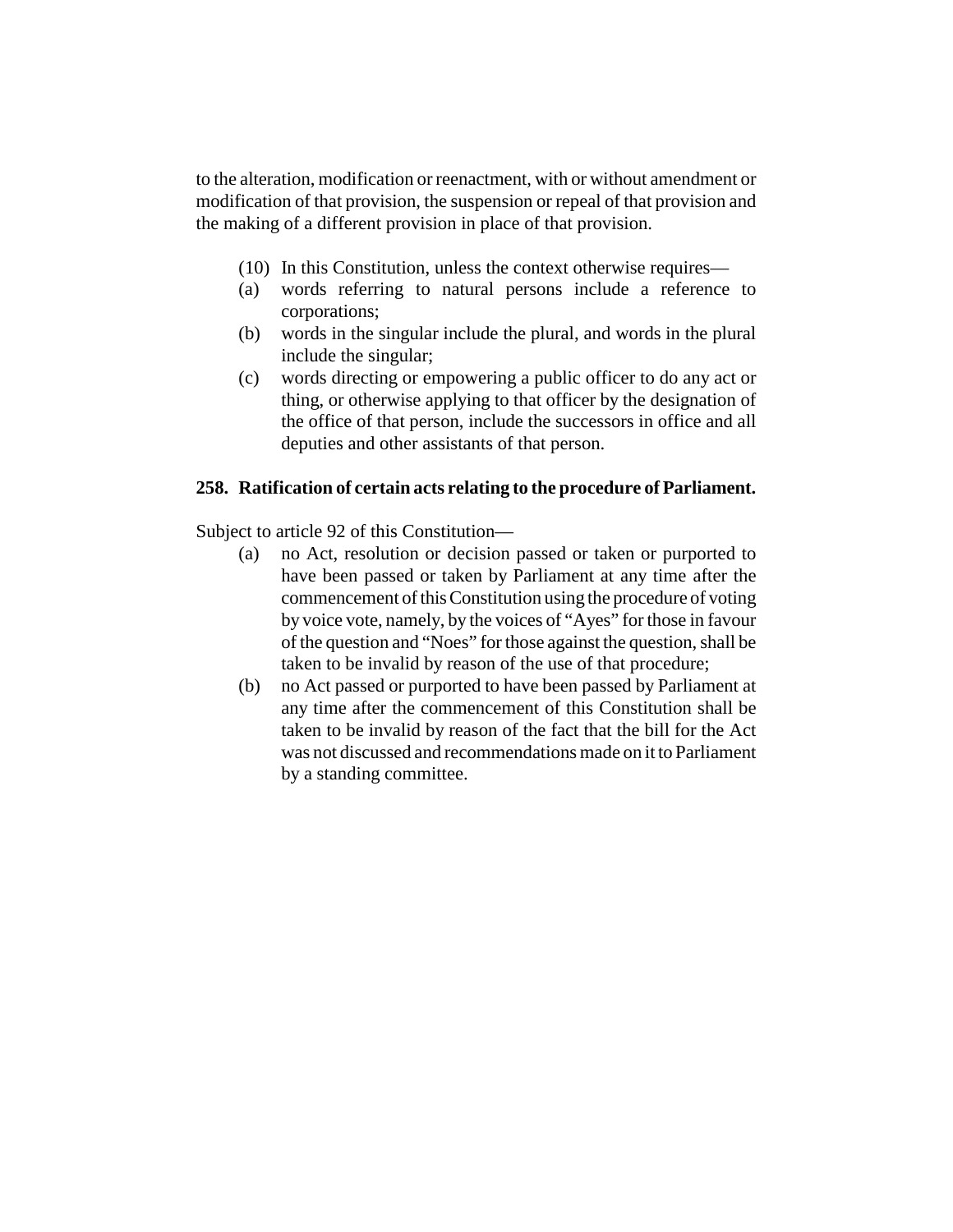### **Chapter Eighteen Amendment of the Constitution.**

#### **259. Amendment of the Constitution.**

(1) Subject to the provisions of this Constitution, Parliament may amend by way of addition, variation or repeal, any provision of this Constitution in accordance with the procedure laid down in this Chapter.

(2) This Constitution shall not be amended except by an Act of Parliament—

- (a) the sole purpose of which is to amend this Constitution; and
- (b) the Act has been passed in accordance with this Chapter.

### **260. Amendments requiring a referendum.**

(1) A bill for an Act of Parliament seeking to amend any of the provisions specified in clause (2) of this article shall not be taken as passed unless—

- (a) it is supported at the second and third readings in Parliament by not less than two-thirds of all members of Parliament; and
- (b) it has been referred to a decision of the people and approved by them in a referendum.
- (2) The provisions referred to in clause (1) of this article are—
- (a) this article;
- (b) Chapter One—articles l and 2;
- (c) Chapter Four—article 44;
- (d) Chapter Five—articles 69, 74 and 75;
- (e) Chapter Six—article 79(2);
- (f) Chapter Seven—article 105(1);
- (g) Chapter Eight—article 128(1); and
- (h) Chapter Sixteen.

#### **261. Amendments requiring approval by district councils.**

(1) A bill for an Act of Parliament seeking to amend any of the provisions specified in clause (2) of this article shall not be taken as passed unless—

(a) it is supported at the second and third readings in Parliament by not less than two-thirds of all members of Parliament; and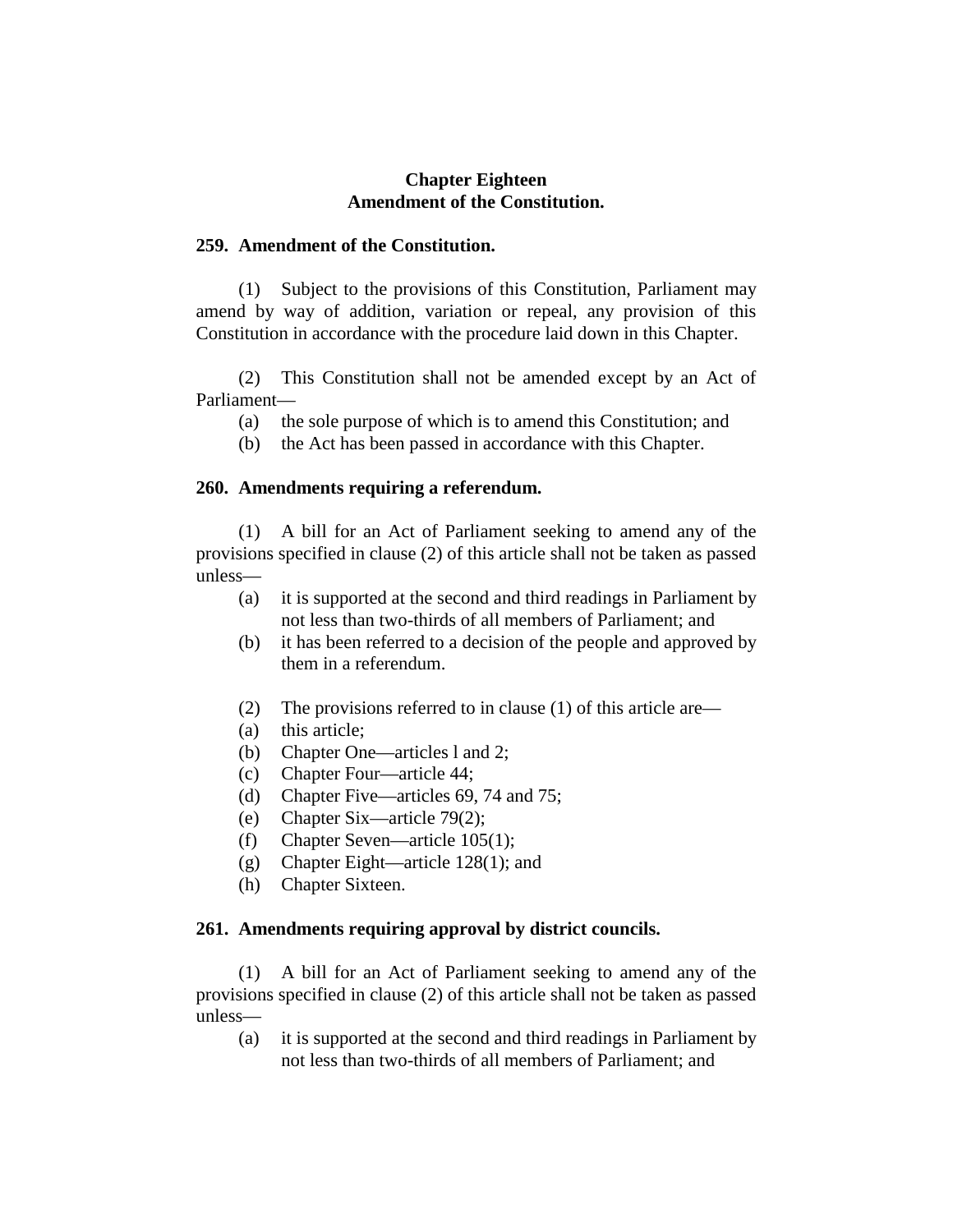- (b) it has been ratified by at least two-thirds of the members of the district council in each of at least two-thirds of all the districts of Uganda.
- (2) The provisions referred to in clause (1) of this article are—
- (a) this article;
- (b) Chapter Two—article 5(2);
- (c) Chapter Nine—article 152;
- (d) Chapter Eleven—articles 176(1), 178, 189 and 197.

#### **262. Amendments by Parliament.**

A bill for an Act of Parliament to amend any provision of the Constitution, other than those referred to in articles 260 and 261 of this Constitution, shall not be taken as passed unless it is supported at the second and third readings by the votes of not less than two-thirds of all members of Parliament.

#### **263. Certificate of compliance.**

(1) The votes on the second and third readings referred to in articles 260 and 261 of this Constitution shall be separated by at least fourteen sitting days of Parliament.

(2) A bill for the amendment of this Constitution which has been passed in accordance with this Chapter shall be assented to by the President only if—

- (a) it is accompanied by a certificate of the Speaker that the provisions of this Chapter have been complied with in relation to it; and
- (b) in the case of a bill to amend a provision to which article 260 or 261 of this Constitution applies, it is accompanied by a certificate of the Electoral Commission that the amendment has been approved at a referendum or, as the case may be, ratified by the district councils in accordance with this Chapter.

(3) Where the provisions of clause (2) of this article are complied with in the case of a bill to which article 260 or 261 of this Constitution applies, the President shall not refuse to assent to the bill.

(4) Where in the case of a bill to which clause (3) of this article applies the President—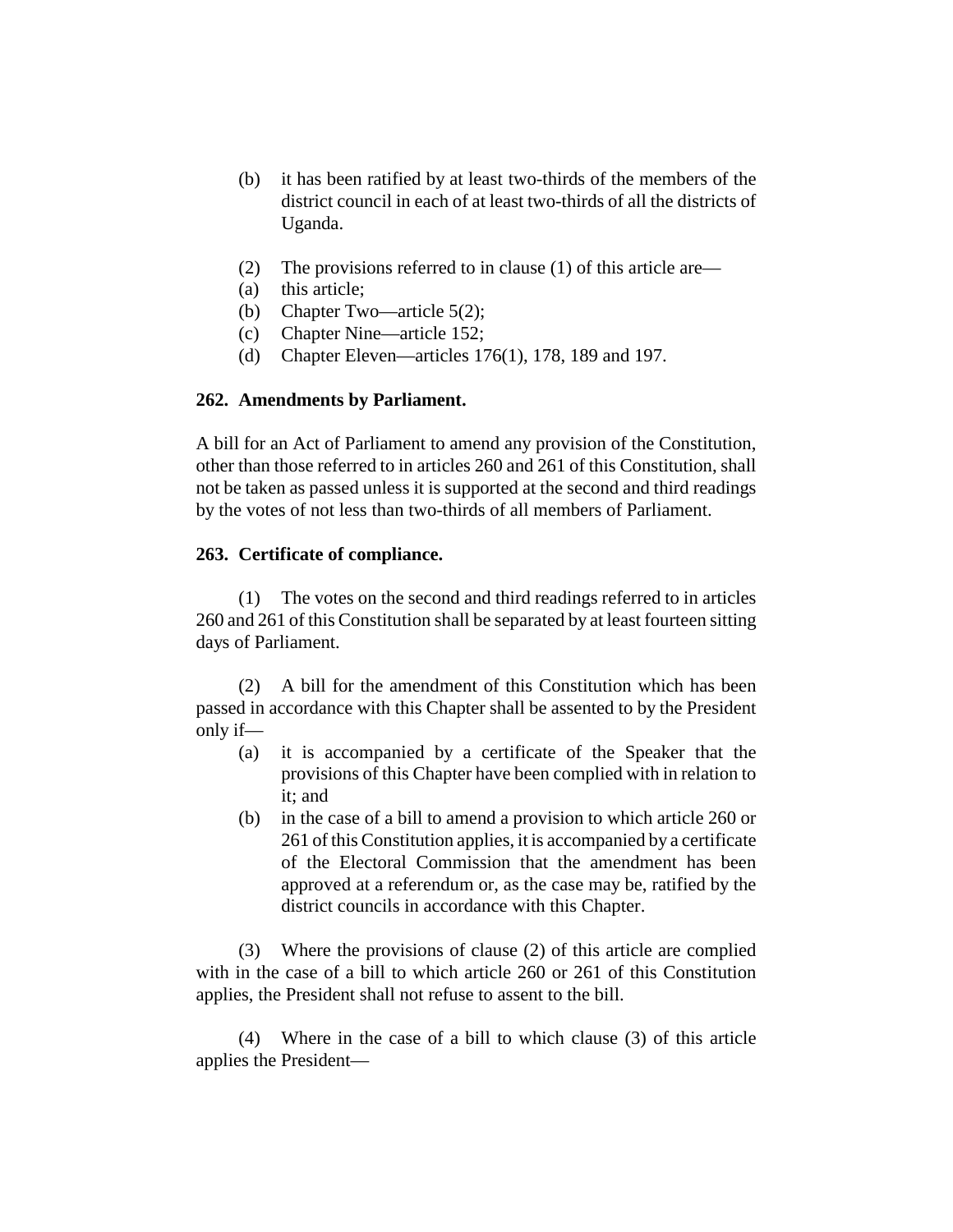- (a) refuses to assent to the bill; or
- (b) fails to assent to the bill within thirty days after the bill is submitted,

the President shall be taken to have assented to the bill, and the Speaker shall cause a copy of the bill to be laid before Parliament and the bill shall become law without the assent of the President.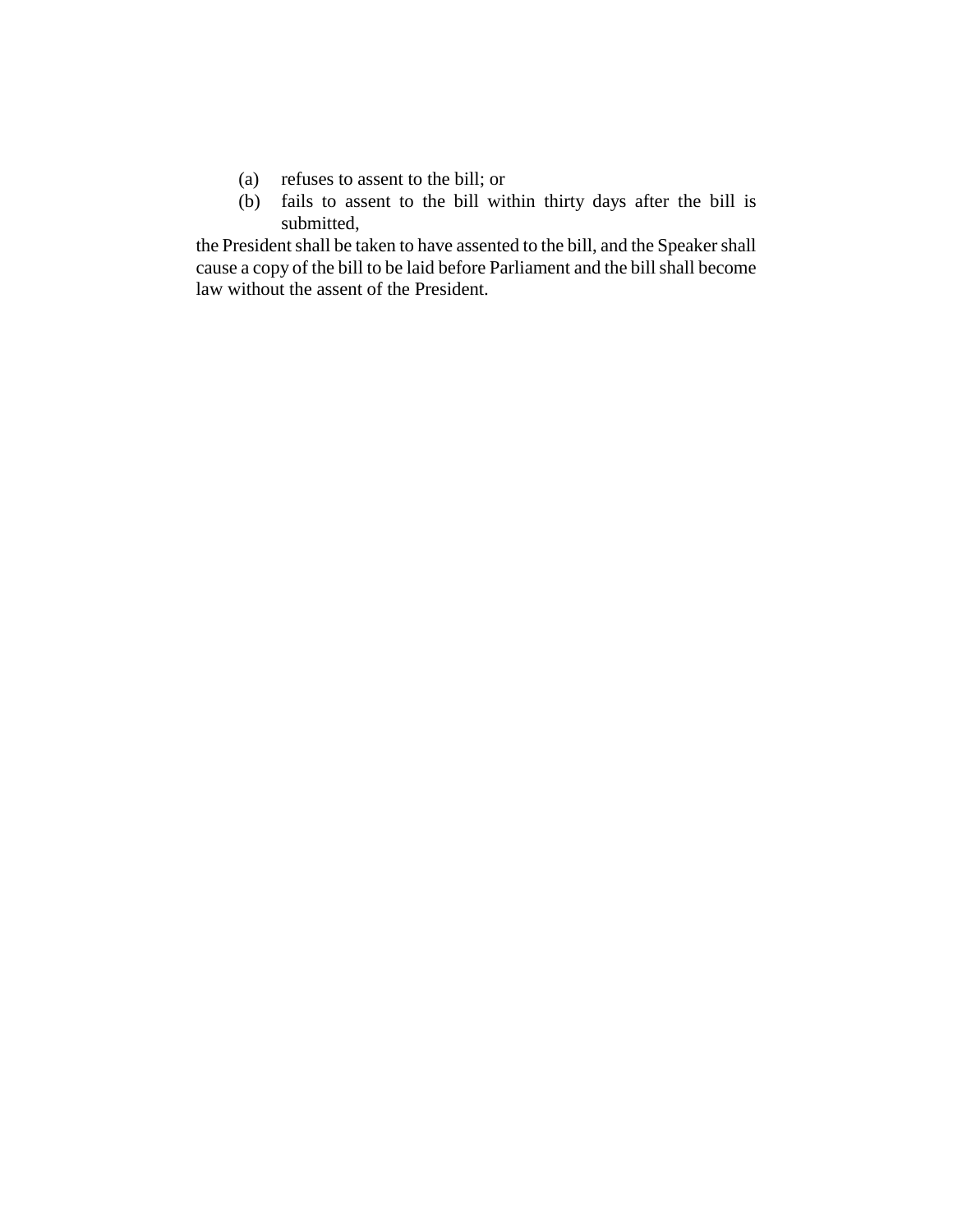# **Chapter Nineteen Transitional Provisions.**

### **264. Transitional Government.**

(1) Notwithstanding anything in this Constitution, the Government of the National Resistance Movement existing immediately before the coming into force of this Constitution, in this Chapter referred to as "the NRM Government" shall—

- (a) continue in office until a new government is elected in accordance with this Constitution;
- (b) as far as possible, exercise its functions in such a manner and with such modifications as are necessary to bring them into conformity with the provisions of this Constitution.

(2) The elections provided for in clause (1) of this article shall be held within nine months after the promulgation of this Constitution.

# **265. Particular functions of transitional Government.**

The appropriate organs of the NRM Government shall take such measures that are necessary or practical to give effect to the provisions of this Constitution and, in particular, but without prejudice to the generality of the foregoing, shall—

- (a) by law establish an Interim Electoral Commission whose composition, appointment and functions shall, as far as possible, conform to the provisions of articles 60 and 61 of this Constitution;
- (b) make interim laws for elections and other matters connected with elections to any office under this Constitution;
- (c) ensure that the tribunal for determination of disputes in respect of demarcation of electoral areas is appointed;
- (d) make laws for the expeditious disposal of appeals referred to in article 64 of this Constitution;
- (e) ensure that adequate resources and facilities are provided to the Interim Electoral Commission in accordance with article 66 of this Constitution.

## **266. Existing courts of judicature.**

The Supreme Court and the High Court in existence immediately before the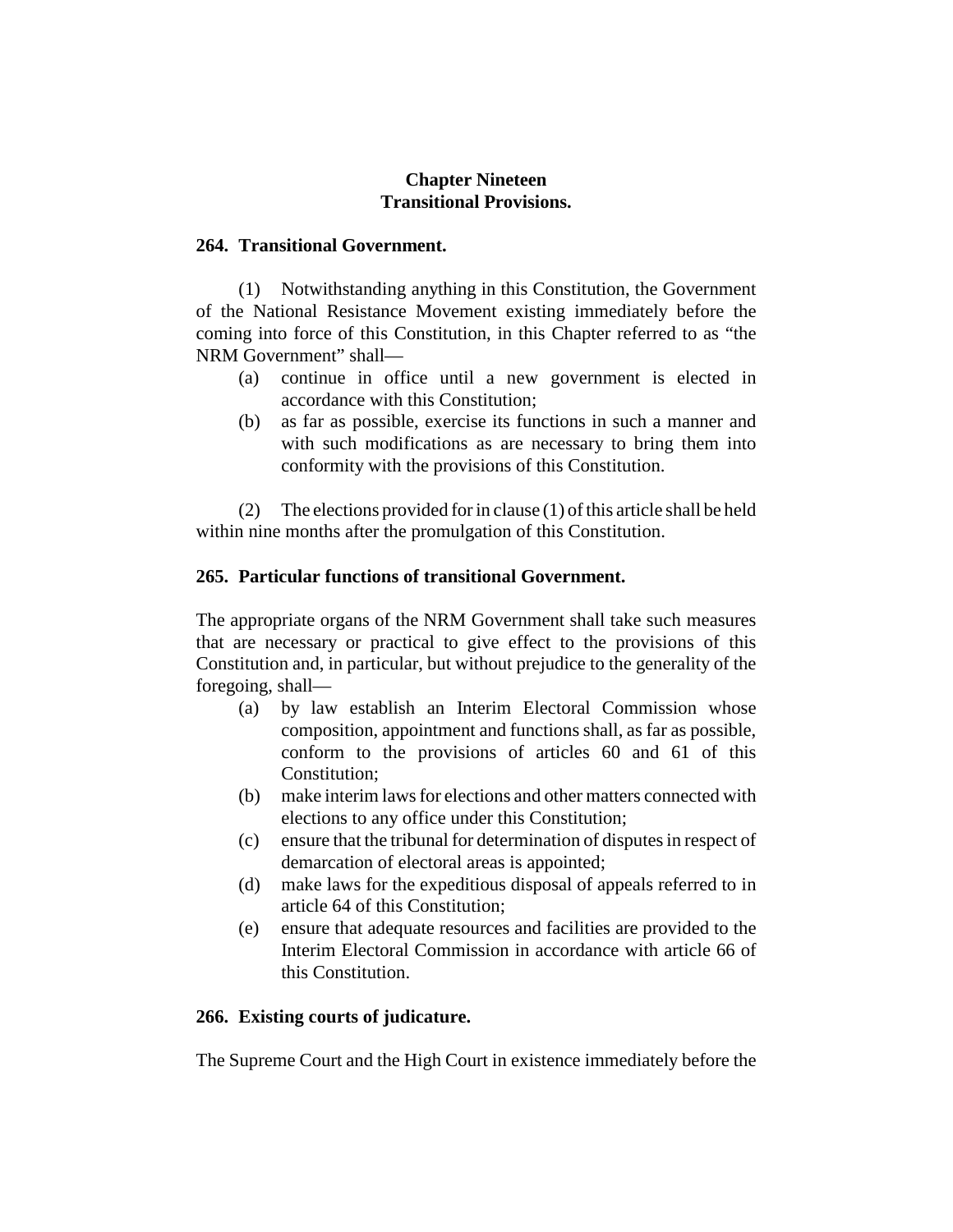coming into force of this Constitution shall be taken to have been established under this Constitution and shall perform the functions of the Supreme Court and the High Court as specified in Chapter Eight of this Constitution.

### **267. Existing offices of judges.**

(1) A justice of the Supreme Court or a judge of the High Court holding office immediately before the coming into force of this Constitution shall continue to hold office as if appointed to that office under this Constitution.

(2) Any person to whom this article applies shall, on the coming into force of this Constitution, be deemed to have taken and subscribed the oath of allegiance and the judicial oath as prescribed by this Constitution or any other law.

### **268. Interim membership of Court of Appeal.**

Upon the coming into force of this Constitution and until justices of the Court of Appeal are appointed under article 134 of this Constitution, the Chief Justice shall, in consultation with the Principal Judge, from time to time, designate such number of judges of the High Court as may be necessary to constitute the Court of Appeal.

## **269. Existing offices.**

(1) Subject to the provisions of this article, every person who immediately before the coming into force of this Constitution held or was acting in any office established by or by virtue of the Constitution then in force, so far as is consistent with the provisions of this Constitution, shall be taken to have been appointed as from the coming into force of this Constitution, to hold or to act in the equivalent office under this Constitution.

(2) The provisions of this article shall not prejudice any powers conferred by or under this Constitution or any other law on any person or authority to make provision for the abolition of office, or for the removal from office of persons holding or acting in any office and for requiring persons to retire from office.

(3) In determining, for the purpose of any law relating to retirement benefits or otherwise, the length of service of a public officer to whom clause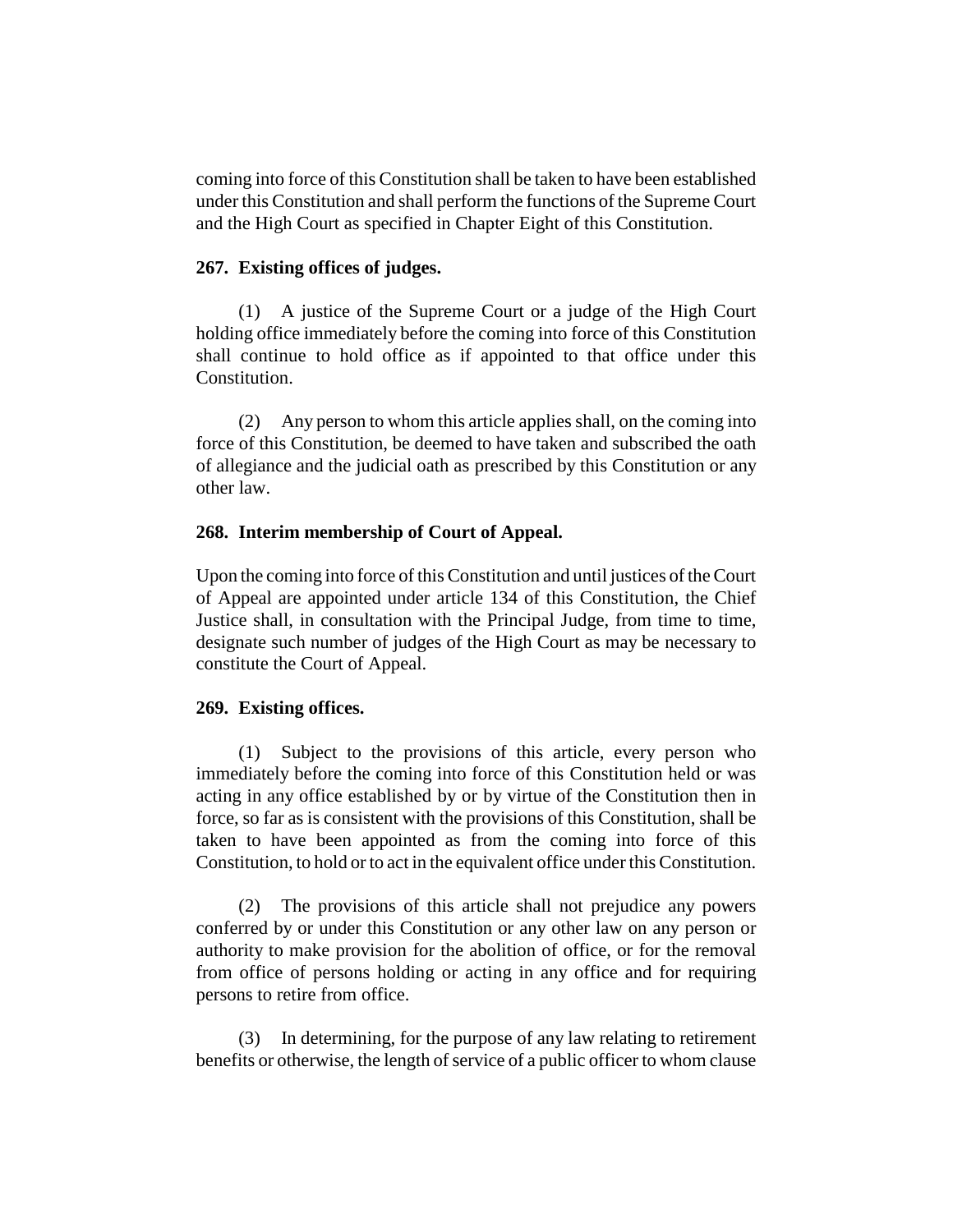(1) of this article applies, service as a public officer under the Government in existence immediately before the coming into force of this Constitution shall be deemed to be continuous with service as a public officer which begins immediately after the coming into force of this Constitution.

(4) Except as otherwise provided in this Constitution, the terms and conditions of service of a person to whom this article applies shall not be less favourable than those applicable to that person immediately before the coming into force of this Constitution.

(5) For the avoidance of doubt, it is declared that any office established before the coming into force of this Constitution which is inconsistent with any provision of this Constitution is, on the coming into force of this Constitution, abolished.

## **270. Regulation of political organisations.**

On the commencement of this Constitution and until Parliament makes laws regulating the activities of political organisations in accordance with article 73 of this Constitution, political activities may continue except—

- (a) opening and operating branch offices;
- (b) holding delegates' conferences;
- (c) holding public rallies;
- (d) sponsoring or offering a platform to or in any way campaigning for or against a candidate for any public elections;
- (e) carrying on any activities that may interfere with the movement political system for the time being in force.

## **271. Existing political parties or organisations.**

Notwithstanding the provisions of article 72(2) of this Constitution, but subject to article 270 of this Constitution, the political parties or organisations in existence immediately before the coming into force of this Constitution shall continue to exist and operate in conformity with the provisions of this Constitution until Parliament makes laws relating to registration of political parties and organisations.

#### **272. First elections.**

(1) Notwithstanding the provisions of article 69 of this Constitution, the first presidential, parliamentary, local government and other public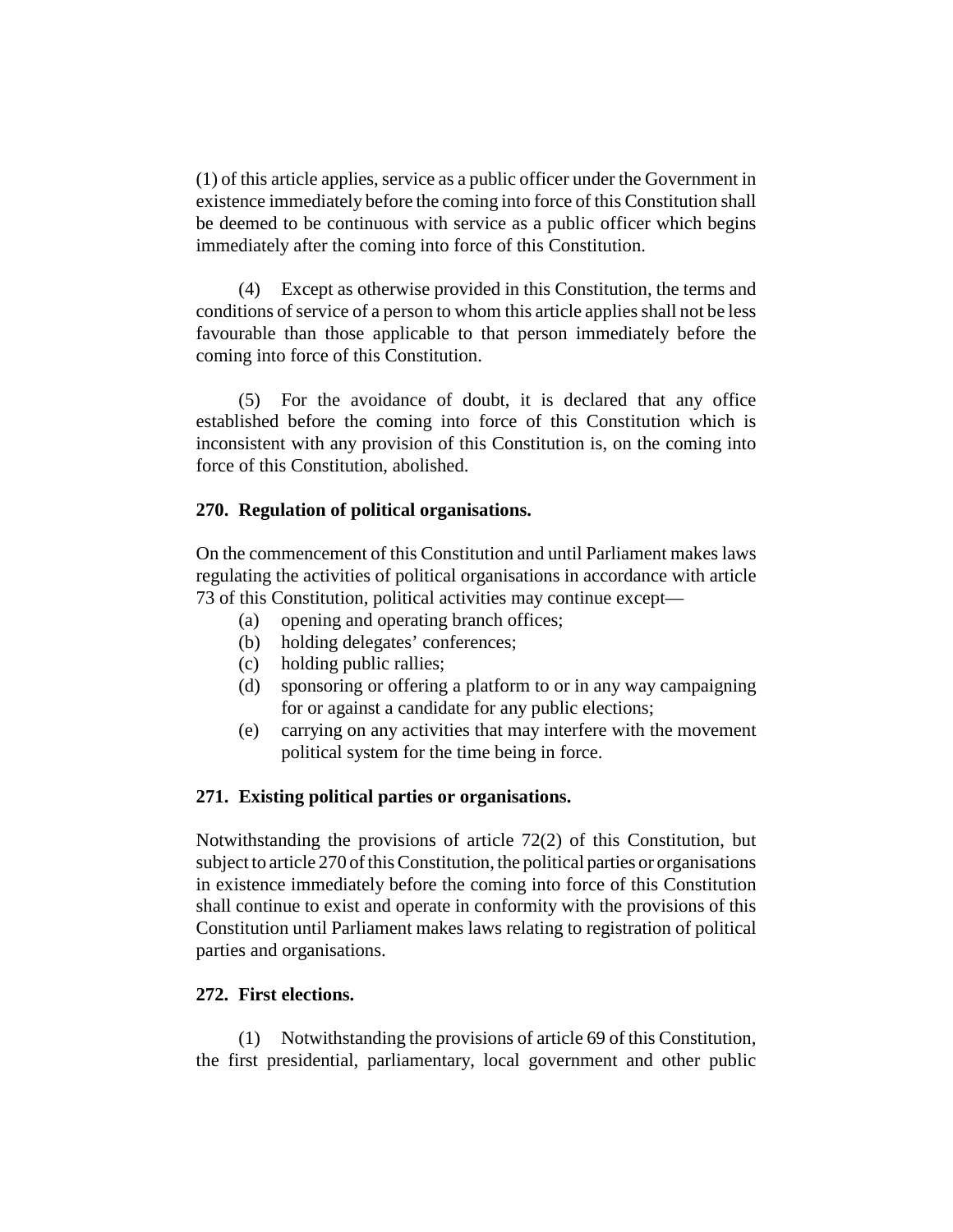elections after the promulgation of this Constitution shall be held under the movement political system.

(2) Two years before the expiry of the term of the first Parliament elected under this Constitution, any person shall be free to canvass for public support for a political system of his or her choice for purposes of a referendum.

(3) During the last month of the fourth year of the term of Parliament referred to in clause (2) of this article, a referendum shall be held to determine the political system the people of Uganda wish to adopt.

(4) Parliament shall enact laws to give effect to the provisions of this article.

#### **273. Appointment to certain offices.**

The first appointments to the following offices shall be made within six months after the assumption of office of the first President elected in accordance with the provisions of this Constitution—

- (a) the chairperson and other members of the Uganda Human Rights commission;
- (b) the chairperson and other members of the Electoral Commission;
- (c) the Inspector General of Government and the Deputy Inspectors General; and
- (d) the chairperson, deputy chairperson and other members of the Judicial Service Commission.

## **274. Existing law.**

(1) Subject to the provisions of this article, the operation of the existing law after the coming into force of this Constitution shall not be affected by the coming into force of this Constitution but the existing law shall be construed with such modifications, adaptations, qualifications and exceptions as may be necessary to bring it into conformity with this Constitution.

(2) For the purposes of this article, the expression "existing law" means the written and unwritten law of Uganda or any part of it as existed immediately before the coming into force of this Constitution, including any Act of Parliament or Statute or statutory instrument enacted or made before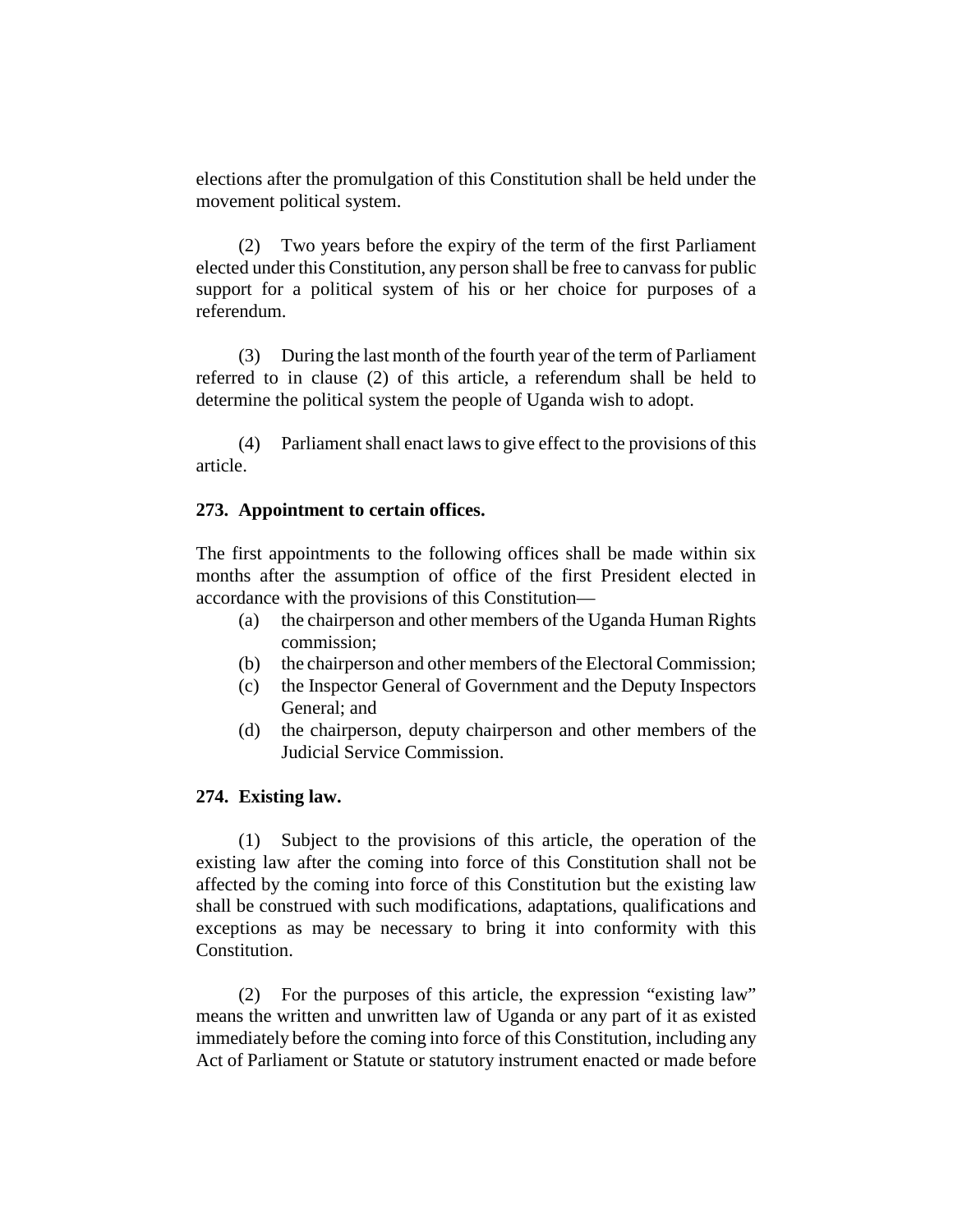that date which is to come into force on or after that date.

# **275. Modification of existing law by first President.**

The first President elected under this Constitution may, within twelve months after assuming office as President, by statutory instrument, make such provision as may appear necessary for repealing, modifying, adding to or adapting any law for bringing it into conformity with this Constitution or otherwise for giving effect to this Constitution.

## **276. Enactments not yet in force.**

Where immediately before the coming into force of this Constitution any existing law had not been brought into force or was to come into force on a date subsequent to the coming into force of this Constitution, that law may be brought into force in accordance with its terms or shall come into force on such subsequent date as the case may be.

# **277. Provisions regarding urban authorities.**

(1) Subject to the provisions of this Constitution, the urban authorities in existence at the coming into force of this Constitution, other than the Kampala City Council, shall constitute lower local government units under the district councils within whose district they fall.

(2) Subject to the powers of Parliament, the laws applicable to urban authorities immediately before the commencement of this Constitution, shall apply with such modifications as may be necessary to give effect to the provisions of Chapter Eleven of this Constitution.

## **278. Existing commissions and committees of inquiry.**

Notwithstanding anything in this Constitution to the contrary, any commission or committee of inquiry in existence immediately before the coming into force of this Constitution may continue in existence until the submission of its report unless otherwise dissolved in accordance with the law.

## **279. Oaths deemed to have been taken.**

Notwithstanding any provision of this Constitution, any person who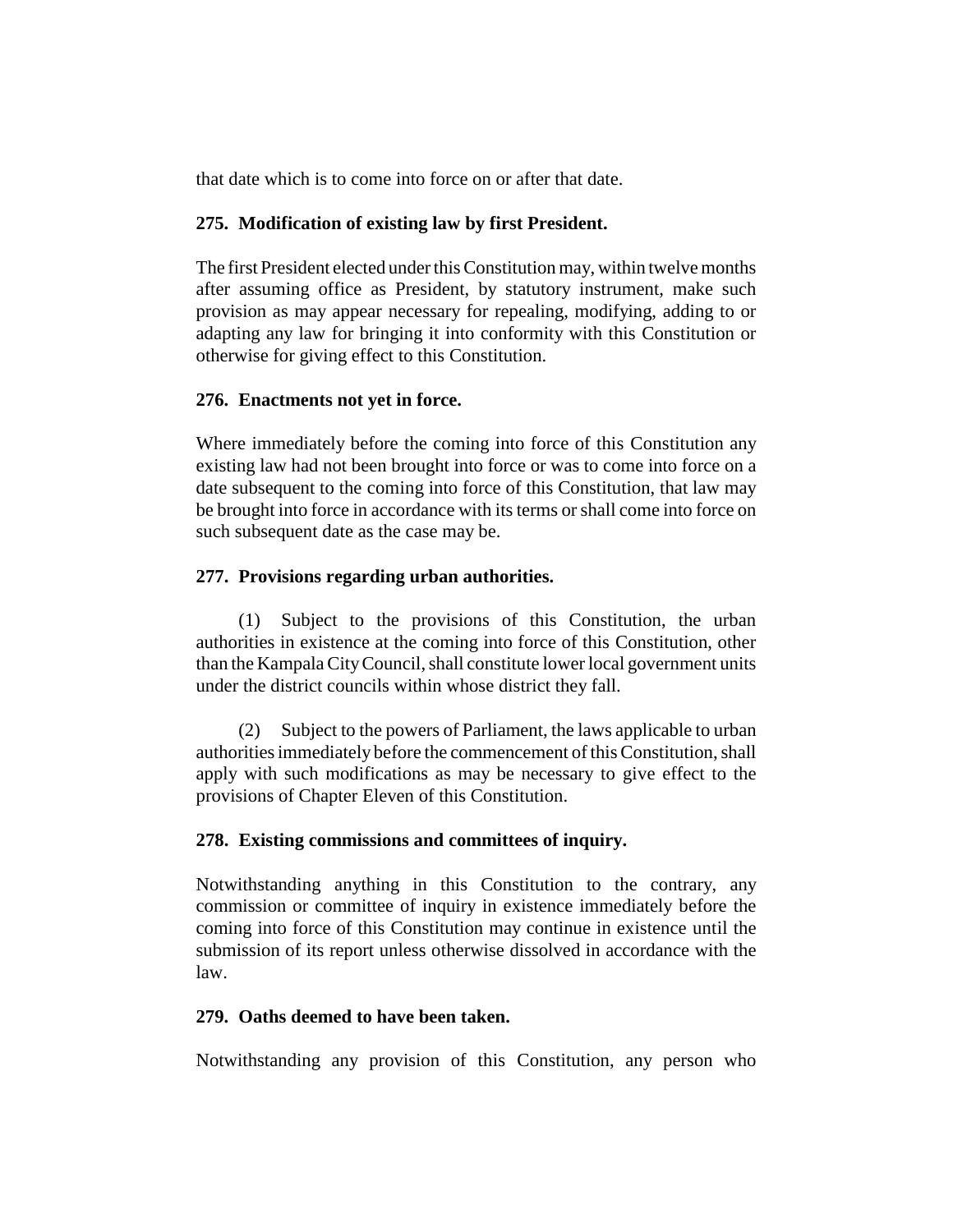immediately before the coming into force of this Constitution held or was acting in any office established under or by virtue of the Constitution then in force and who holds or is acting in an equivalent office under this Constitution shall be deemed to have taken and subscribed any necessary oath under this Constitution, in accordance with this Constitution.

### **280. Pending matters.**

(1) Where any matter or thing has been commenced before the coming into force of this Constitution by any person or authority having power to do so under the existing law, that matter or thing may be carried on and completed by the person or authority having power to do so on or after the coming into force of this Constitution and, unless the President in any case otherwise directs, it shall not be necessary for that person or authority to commence that matter or thing afresh.

(2) This article shall have effect subject to the provisions of this Constitution and to any law made by Parliament.

## **281. Proceedings pending before courts.**

Legal proceedings pending immediately before the coming into force of this Constitution before any court, including civil proceedings against the Government, may be proceeded with and completed.

## **282. Prerogative of mercy re cases before constitution.**

The prerogative of mercy of the President under article 121 of this Constitution may be exercised in respect of any criminal offences committed before the coming into force of this Constitution as it may in respect of a criminal offence committed after the coming into force of this Constitution.

## **283. Devolution of rights and liabilities.**

Subject to the provisions of article 284 of this Constitution—

- (a) any right, prerogative, privilege or function which under the existing law vested in the President shall vest in the President or other person or authority as is specified under this Constitution;
- (b) any right, privilege, obligation, liability, or function vested in or subsisting against the Government by or under an existing law shall continue to so vest or subsist.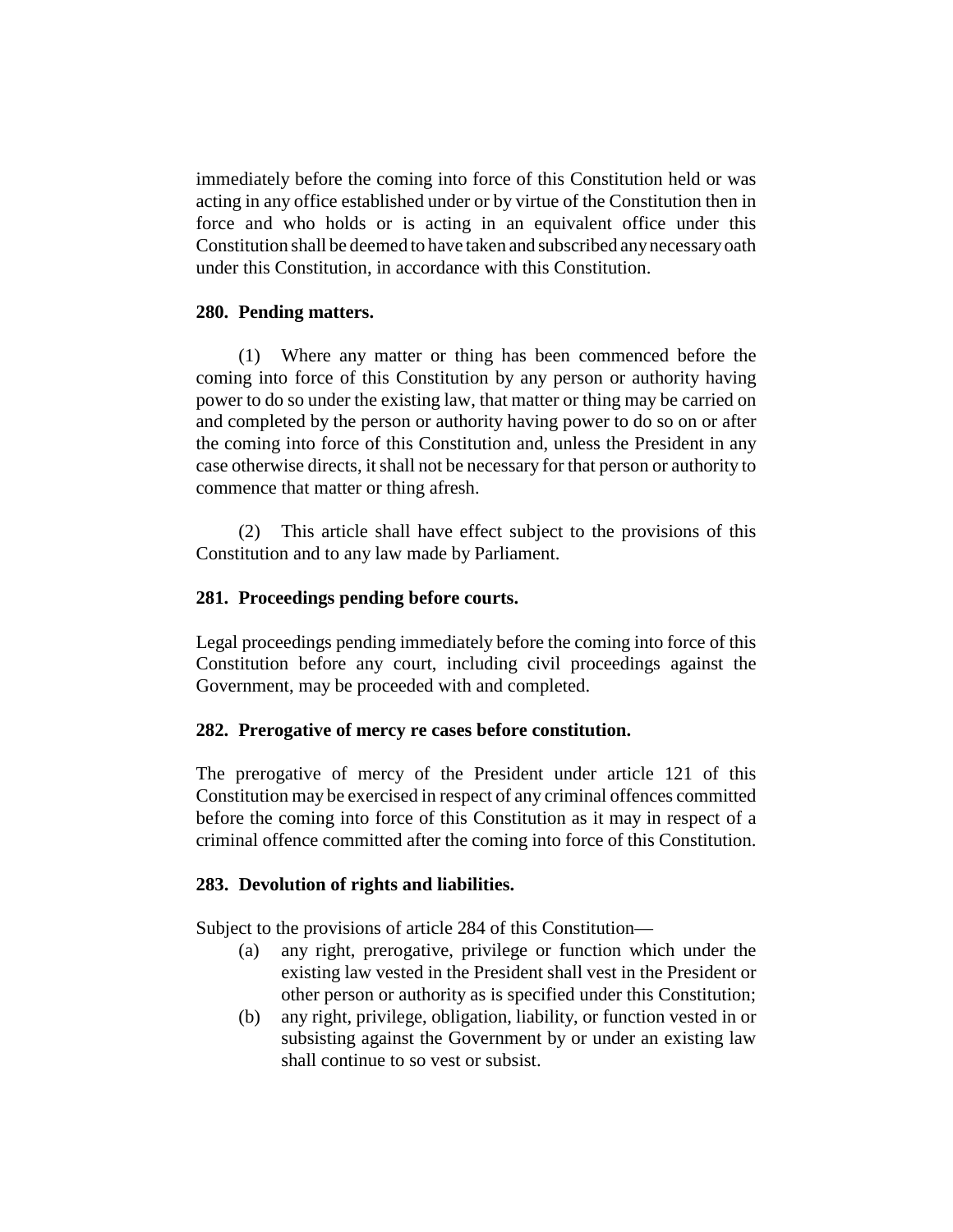## **284. Succession to property.**

(1) All property, whether movable or immovable, and all assets which immediately before the coming into force of this Constitution were vested in any authority or person for the purposes of or in right of the Government or in the Government shall, on the coming into force of this Constitution, vest in the Government, subject to the provisions of Chapter Fifteen of this Constitution.

(2) Any property which was immediately before the coming into force of this Constitution liable to escheat or to be forfeited to any person or authority in right of the Government shall, on the coming into force of this Constitution, be liable to escheat or to be forfeited to the Government.

## **285. Succession to contracts.**

Where there is subsisting, immediately before the coming into force of this Constitution, a contract which has been entered into by or on behalf of the Government, then on and after the coming into force of this Constitution, all rights, liabilities and obligations of the Government under the contract shall be vested in or, as the case may be, subsist against the Government; and the contract shall otherwise continue to be of full force and effect.

# **286. Revocation of statutory leases to urban authorities.**

Upon the coming into force of this Constitution and subject to the provisions of article 237(2)(a) of this Constitution, statutory leases to urban authorities shall cease to exist.

# **287. International agreements, treaties and conventions.**

Where—

- (a) any treaty, agreement or convention with any country or international organisation was made or affirmed by Uganda or the Government on or after the ninth day of October, 1962, and was still in force immediately before the coming into force of this Constitution; or
- (b) Uganda or the Government was otherwise a party immediately before the coming into force of this Constitution to any such treaty, agreement or convention,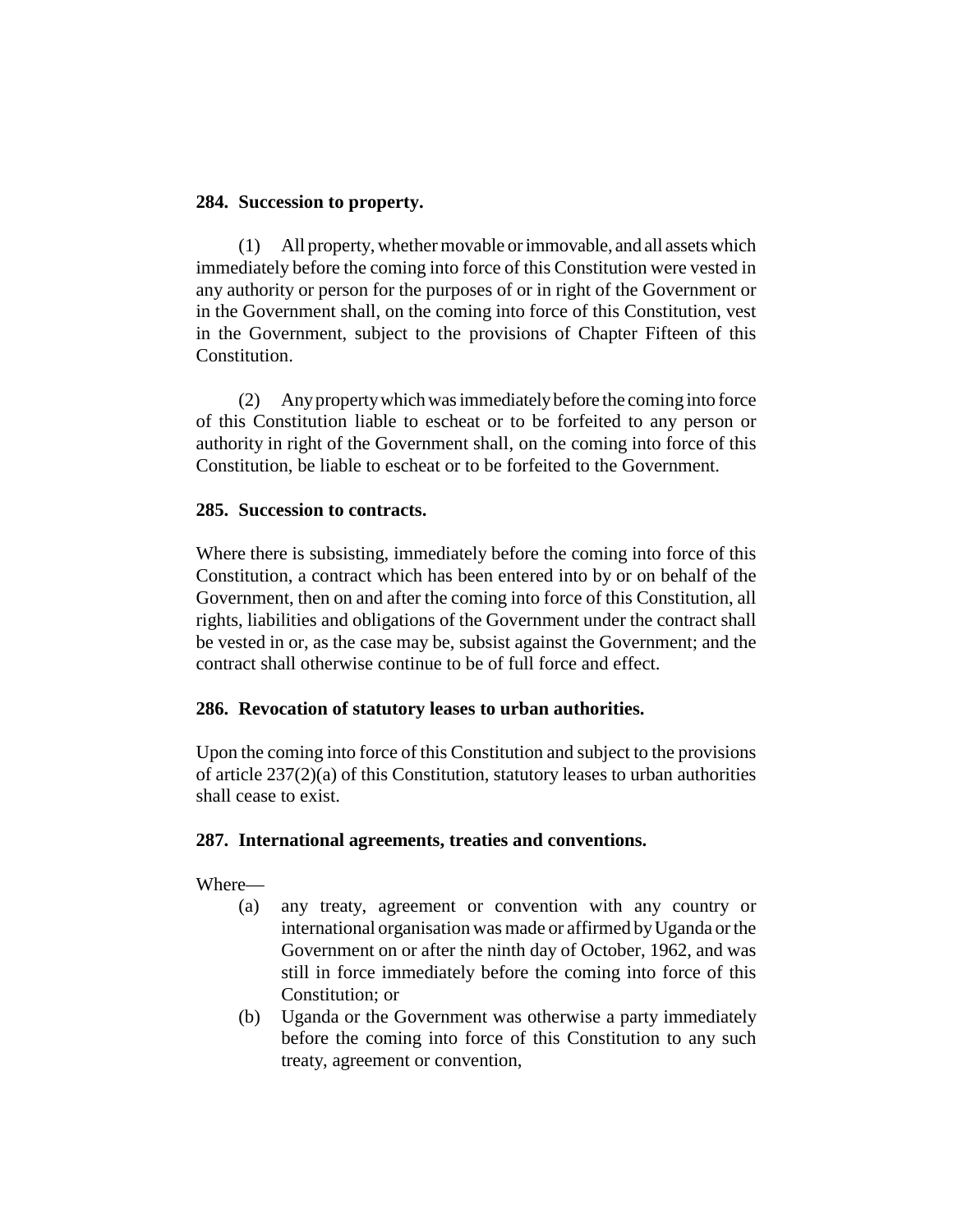the treaty, agreement or convention shall not be affected by the coming into force of this Constitution; and Uganda or the Government, as the case may be, shall continue to be a party to it.

#### **288. Repeal of 1967 Constitution and Legal Notice No. 1 of 1986.**

(1) Subject to articles 264 and 265 of this Constitution, the Constitution of Uganda of 1967 and Legal Notice No. 1 of 1986 as amended, shall, upon the coming into force of this Constitution, stand repealed.

(2) For the avoidance of doubt, the enactments repealed by clause (1) of this article, shall, notwithstanding the repeal, continue in force for the purposes only of the exercise by the NRM Government of its functions under articles 264 and 265 of this Constitution.

**\_\_\_\_\_**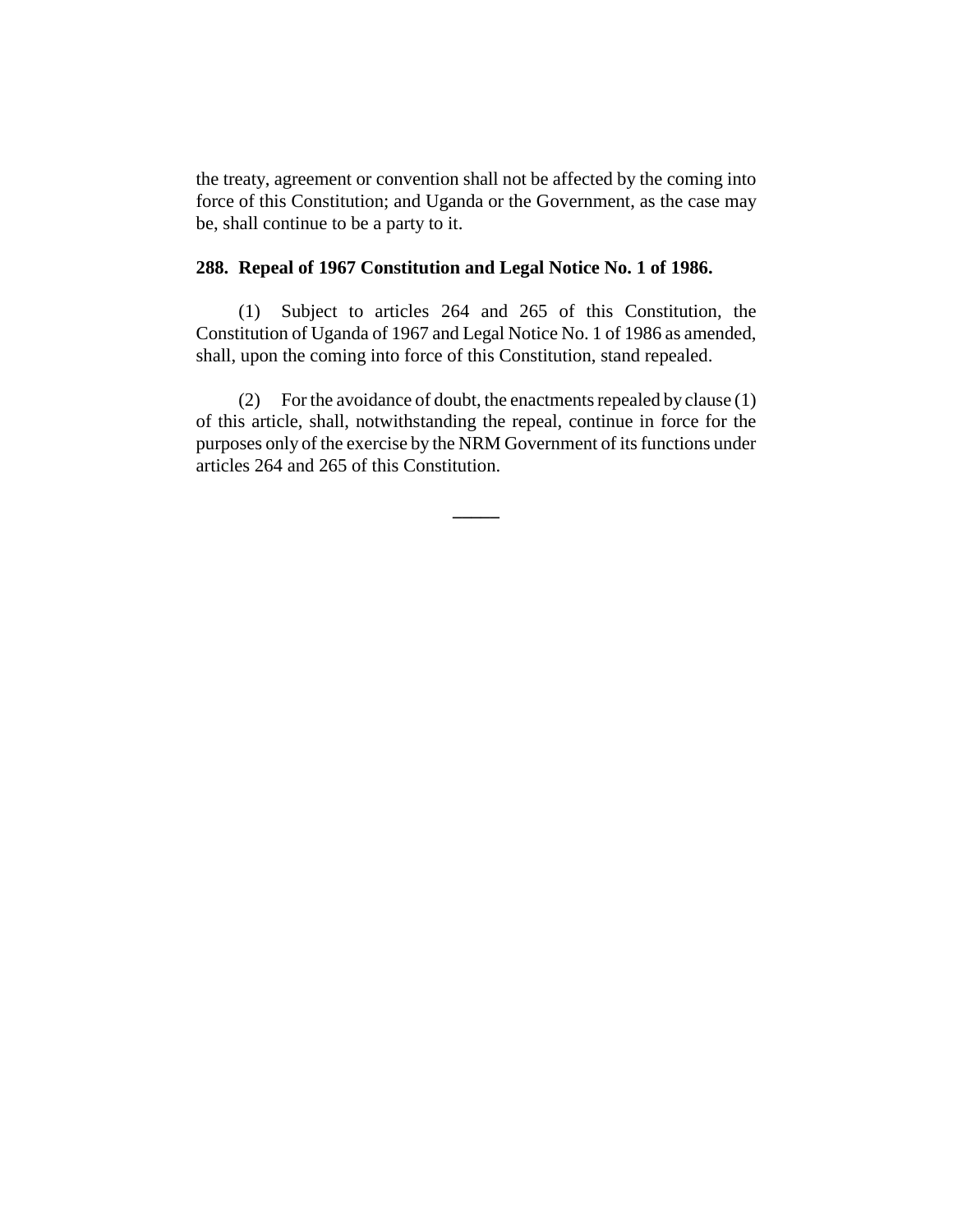### **SCHEDULES**

### *First Schedule*.

**Districts of Uganda.**

articles 5, 178.

- 1. Arua
- 2. Bundibugyo
- 3. Kabale
- 4. Kampala
- 5. Kasese
- 6. Kibale
- 7. Kisoro
- 8. Kotido
- 9. Kumi
- 10. Mbale
- 11. Moroto
- 12. Nebbi
- 13. Pallisa
- 14. Rukungiri
- 15. Soroti
- 16. Tororo
- 17. Kabarole of Toro
- 18. Kapchorwa of Sebei
- 19. Moyo of Madi
- 20. Gulu of Acholi
- 21. Kitgum of Acholi
- 22. Apac of Lango
- 23. Lira of Lango
- 24. Iganga of Busoga
- 25. Jinja of Busoga
- 26. Kamuli of Busoga
- 27. Hoima of Bunyoro
- 28. Masindi of Bunyoro
- 29. Kalangala of Buganda
- 30. Kiboga of Buganda
- 31. Masaka of Buganda
- 32. Mpigi of Buganda
- 33. Mubende of Buganda
- 34. Mukono of Buganda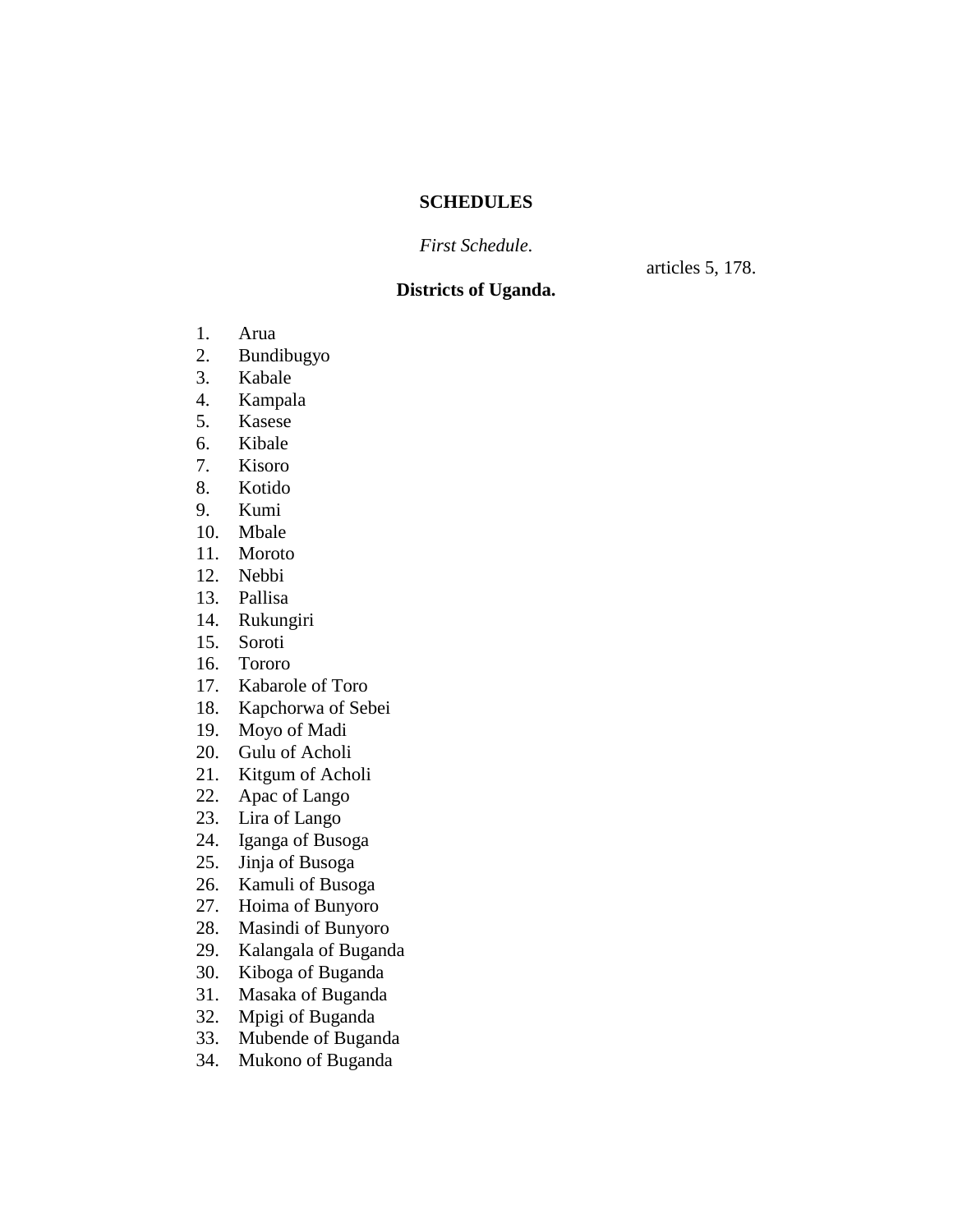- 35. Luwero of Buganda
- 36. Rakai of Buganda
- 37. Bushenyi of Ankole
- 38. Mbarara of Ankole
- 39. Ntungamo of Ankole

#### *Second Schedule.*

**\_\_\_\_\_**

article 5.

#### **The boundary of Uganda.**

Commencing at the highest point of Mt. Sabyinyo; thence in a northeasterly direction to the southern extremity of the Bunagana ridge marked by Boundary Pillar 1; thence along the watershed of Bunagana to its highest point, marked by BP 2; thence in a northwesterly direction in a straight line to the summit of the knoll Chieshire, marked by BP 3; thence in a straight line in a northeasterly direction to the confluence of the Rivers Nyarugando and Nkaka (Kanga); thence following the thalweg of the River Nyarugando to its source; thence in a straight line in a northwesterly direction to the highest point of the hill Giseke, marked by BP 4; thence following the watershed between the hill Giseke and the hill Lubona and its continuation as far as a point, marked by BP 5, about 400 metres northwest of the summit of the hill Lubona; thence along the crest of the spur running in a northwesterly direction to River Sinda (Lulangala); thence along the crest of the opposite spur, as shown on the map, to the summit of the hill Kirambo, marked by BP 6; thence in a curved line, as shown on the map, along the crest of a spur running from Kirambo in a northeasterly and northerly direction to the northernmost elbow of the River Kaku or Rutshuru; thence in a straight line across this river to the mouth of the stream Kasumo (Sumo); thence along the thalweg of this stream to its source; thence in a straight line to the lowest point, marked by BP 7 of the col northeast of the above-mentioned elbow of the River Kaku or Rutshuru; thence in a straight line to the confluence of the Rivers Kyarakibi and Murungu; thence following the thalweg of the River Murungu downstream to its junction with the thalweg of the River Chonga; thence in a straight line to the summit of a hill (Muko), marked by BP 8, about 700 metres north-northeast of this junction; thence in a straight line in a northerly direction to the summit of the hill Chikomo (Deko South) or Katwakare, marked by BP 9; thence in a straight line to the summit of the hill Deko North; thence in a straight line to the summit of a hill (Nteko) about 3 km north by west of Deko North; thence in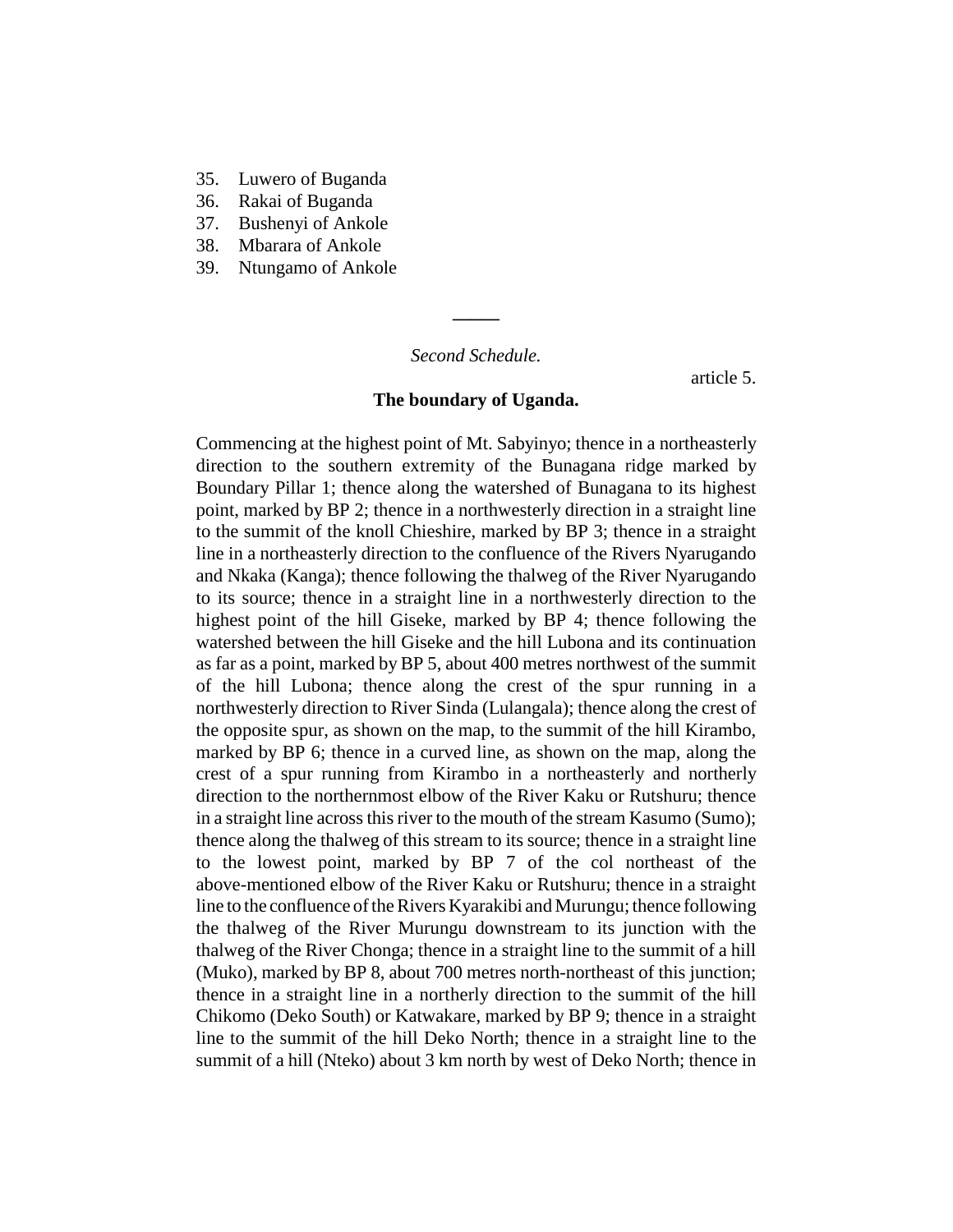a straight line to the point, marked by BP 10, where the Kayonsa road crosses the River Ivi; thence in a straight line to a point marked by BP 11, about 1 km to the north of BP 10, on a prominent spur of the Nkabwa-Salambo range; thence following the crest of this spur to the summit of the hill Salambo; thence along the watershed of the Nkabwa-Salambo range to the summit of the hill Nkabwa, marked by BP 12.

From the summit of Nkabwa hill, the boundary runs in an easterly direction to the summit of the hill Kyeshero, marked by BP 12A; thence in the same straight line to the point known as Kakoraza, marked by BP 13; thence in the same straight line eastwards to the River Munyaga; thence along the thalweg of this river, downstream, to its junction with the thalweg of the River Ishasha; thence along the thalweg of the River Ishasha, downstream, to its mouth in Lake Edward; thence in a straight line in a northerly direction across Lake Edward to a point marked by BP 1 at the mouth of the River Lubiriha-Thako; thence along the thalweg of this river to a point marked by BP 2; thence along the thalweg of this river to a point marked by BP 3; thence along the thalweg of this river to a point marked by BP 4; thence along the thalweg of this river to the point where it separates into the rivers Lubiriha and Thako as marked by BP 5; thence along the thalweg of the River Thako to a point marked by BP 6; thence continuing along the thalweg of the River Thako, upstream, to its source at a point marked by BP 7; thence in a straight line to the highest point of the Rwenzori Range, the summit of Margharita Peak; thence in a straight line to the source of the River Lami, situated about 5.4 km northwest of the Peak Kalengire and about 20 km southwest of the hilltop Karangura; thence along the thalweg of the River Lami, downstream, to its junction with the thalweg of River Semliki; thence along the thalweg of the River Semliki, downstream, to its mouth in Lake Albert; thence across Lake Albert in a succession of straight lines passing through the points situated midway between the shores of the lake on parallels of 010 31', 010 45' and 020 00' north latitude, to a point midway between the shores of the lake on the parallel of 020 07' north latitude.

From this point the boundary runs in a northerly direction along the meridian for a distance of approximately 4.5 km north of the point on the parallel of 020 07' north latitude; thence in a straight line to a point marked by BP 1 on the shore of Lake Albert and on the prolongation of a straight line from the hill Kagudi (Uduka) to the knoll Marombe on the escarpment overlooking Lake Albert about 1.7 km southeast by east of the hill Kagudi, and is about 100 metres from the lakeshore on the said straight line; thence in a straight line to BP 2 on the hill Marombe, about 2 km from the lakeshore; thence in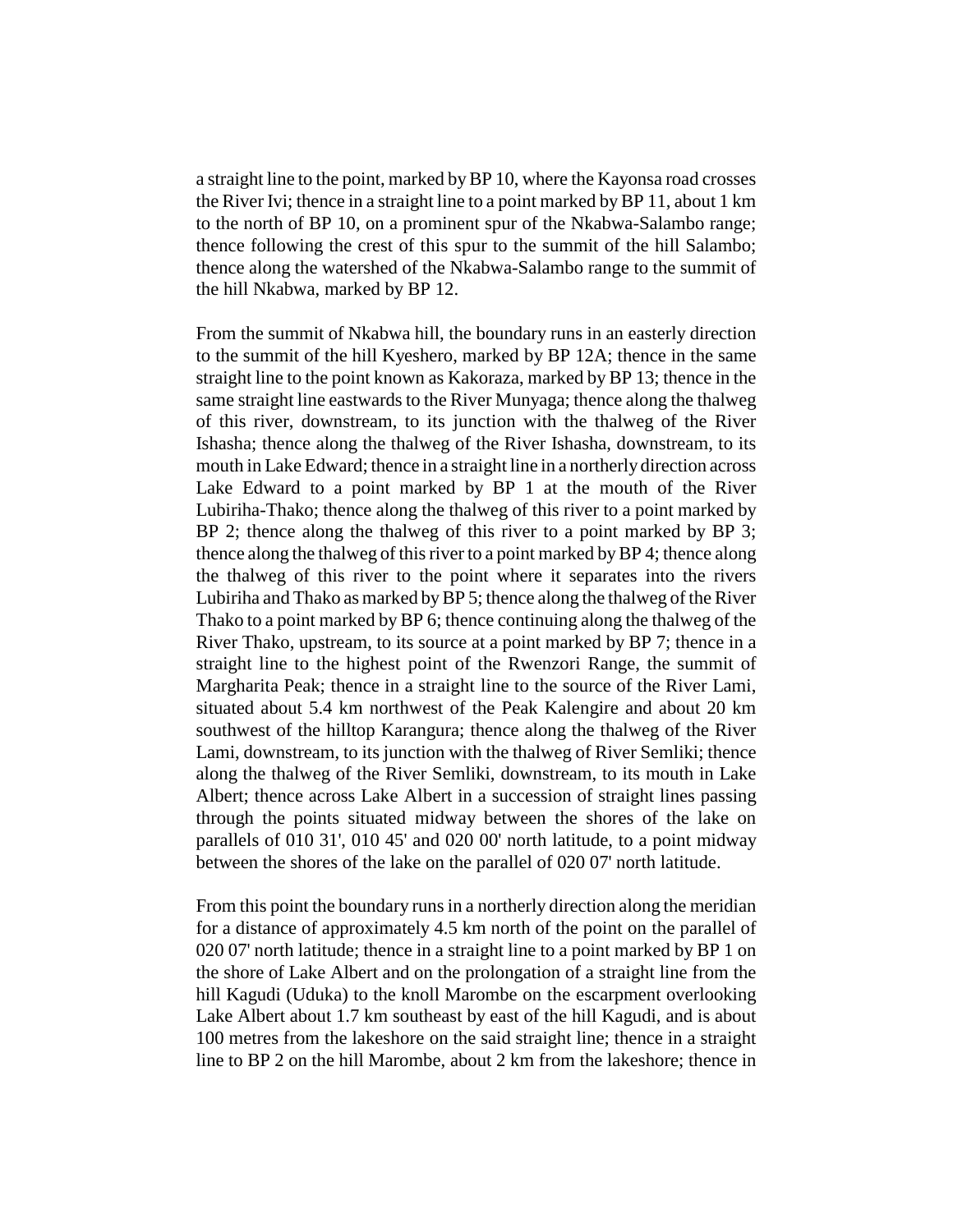a straight line to BP 3, on the summit of the hill Kagudi (Uduka); thence in a straight line to BP 4 on the neck of the hill Ngumuda Biet (Otal), which is about 1.04 km from the hill Kagudi; thence in a straight line to BP 5 on the hill Biet (Otal), at a distance of 3.04 km from the hill Kagudi; thence in a straight line to BP 6 on the hill Virkidi on a straight line from the hill Kagudi to the hill Biet at a distance of about 4.8 km from Kagudi; thence in a straight line to BP 7 at the intersection of a straight line from the hill Kagudi to the hill Biet and a straight line from the hill Milia to the junction of the Rivers Nashiodo and Alala, close to the River Otal on its left bank and is known as Utal; thence in a northerly direction along the meridian of BP 7 on a straight line from the hill Milia to the junction of the Rivers Nashiodo and Alala to BP 8 about 4 km from the junction of the said rivers on the hill Wellingondo; thence along the meridian to BP 9 on the hill Nyatabu (Niatabu), about 2.48 km from the junction of the said rivers; thence along the meridian to BP 10 on the hill Nyatabu II (Nitabu) about 1.2 km from the junction of the said rivers in one of the villages known as Parombo; thence along the meridian to BP 11 on the right bank of the river Nashiodo (Achodo) at its junction with the River Alala; thence along the thalweg of the river upstream to its source to BP 12 on the summit of the hill Keresi; thence along a curved line following the watershed of the river Sido basin to BP 13 on the summit of the hill Aminzi; thence in a straight line to BP 14 on the summit of the hill Kiti in a straight line from the hill Aminzi to Monda (Omunda) Rock at a distance of about 2 km from Aminzi; thence in a straight line to BP 15 on the east immediately below the summit of the rock Monda; thence in a straight line to BP 16 on the right bank of the River Niabola (Nyibola) about 15 feet above its junction with the rivers Nyarwodo (Narodo) and Niabola (Nyibola); thence along the thalweg of the river Niabola (Nyibola) to BP 17 upon the summit of the hill Agu; thence along a curved line following the watershed of the river Aioda (Ayuda) basin on BP 18 on the summit of the hill Asina about 3.44 km southwest by south from the hill Agu; thence along the watershed to BP 19 on the summit of the hill Sisi; thence along the curved line following the watershed of the river Leda to BP 20 on the summit of the hill Ajigu; at a distance of about 2.56 km northwest by west of the hill Sisi; thence along a curved line following the watershed of the river Leda basin to BP 21, at a point 2.16 km west of BP 20; thence along a curved line following the watershed to BP 22 on the knoll Okiyo situated about 4.2 km southeast by east of the summit of the hill Cho; thence along a curved line to BP 23 on a small group of rocks (Matijo) upon the watershed between the river Niagak basin and that tributary which joins the Niagak just below the confluence of the rivers Niagaka and Amoda and is about 2 km southeast by east of the hill Cho; thence along a curved line to BP 24 on a small knoll on the above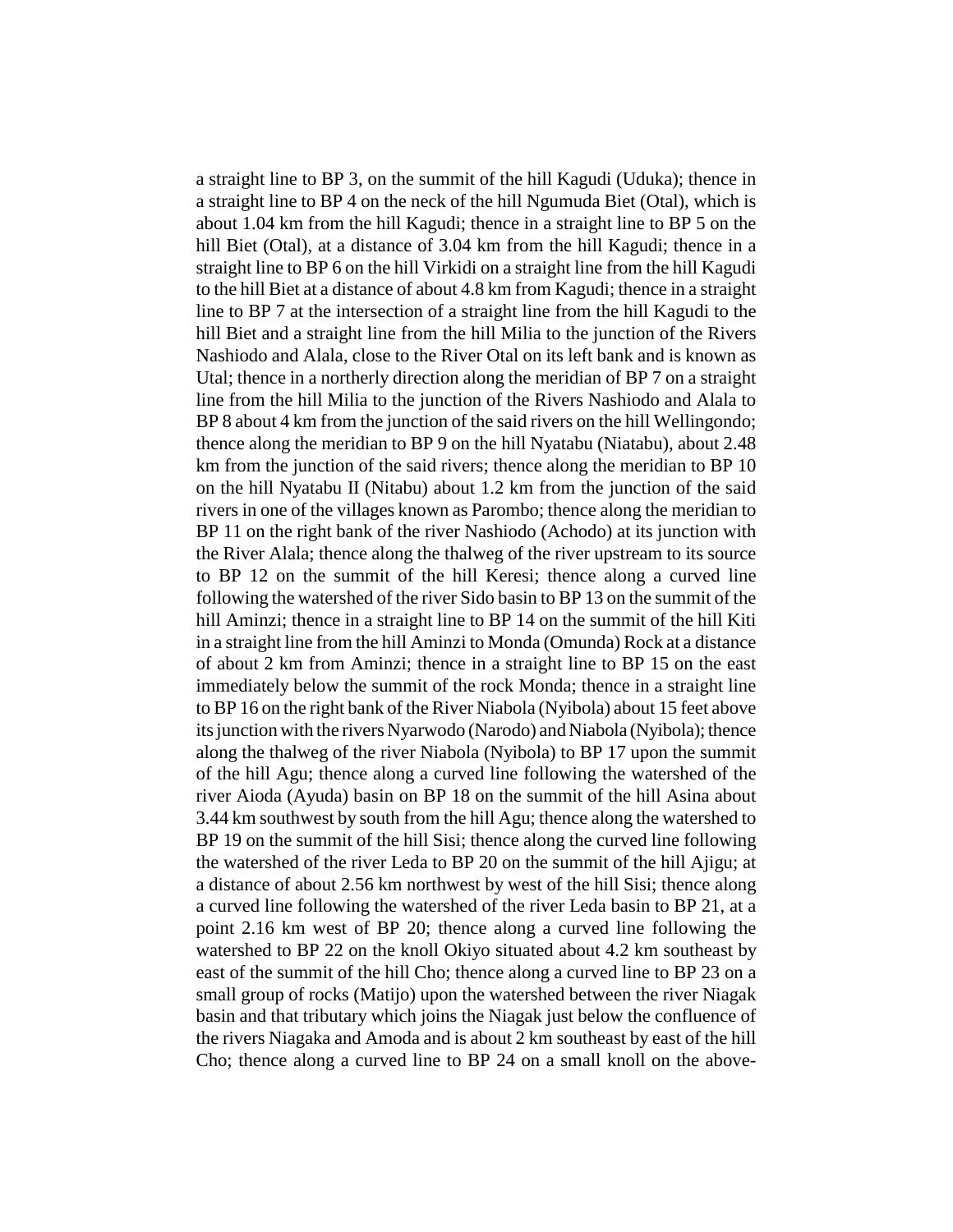described watershed at a distance of about 200 metres from the confluence of the rivers Niagak and Amoda; thence in a straight line to BP 25 on the right bank of the river Amoda (Ammodar), immediately above its confluence with the river Nyalidha, at a point about 1,600 metres southwest of the summit of the hill Akar; thence along the thalweg of the river Nyalidha to BP 26 upon the Nile-Congo watershed about 6.2 km west-southwest of the summit of the hill Akar and about 5.6 km south-southeast of the hill Utzi, close to the source of the river Omithameri.

From this point the boundary follows the Nile-Congo watershed in a northerly direction to a point about 0.3 km south of the source of the river Kaia (Kaya) the tri-junction of the Uganda/Zaire/Sudan international boundaries; thence in a straight line to the source of the river Kaia (Kaya); thence along the thalweg of the river Kaia (Kaya), downstream to its confluence with the unnamed river which runs immediately south of Chei and Lodwa rocks, and then runs in a northerly direction; thence in an easterly direction in a straight line to a point on the western summit of the hill Kirwa, marked by a surface beacon; thence in a southeasterly direction in a straight line to the confluence of the rivers Adjika and Khor Nyaura (Nyawa); thence in a northeasterly direction in a straight line to a point on the top of J. Jalei, marked by a surface beacon; thence in an easterly direction to the source of the river Khor Kayo (Kayu), approximately 3/4 miles from J. Jalei; thence following the thalweg of the Khor Kayo to a point on the thalweg directly opposite the westernmost point of the foothills of the escarpment running northwest from Jebel Elengua; thence in a straight line to the westernmost point of the foothills; thence following the bottom of the foothills of this escarpment in a southeasterly, or such a line as shall exclude the riverain people below Nimule; thence following due east to the intersection of the thalweg of the river Bahr el Jebel (White Nile) with the thalweg of the river Unyama; thence along the thalweg of the river Unyuama, upstream, to a point on the thalweg along the latitude of Jebel Ebijo; thence following due east to the summit of Jebel Ebijo; thence following in the direction of Jebel Kakomera to the thalweg of the river Achwa; thence following the thalweg of the river Achwa, downstream, to the intersection of the thalweg and a straight line towards the village Lokai to the northernmost point of the bottom of Jebel Marokho; thence following the summit of Jebel Agu; thence following the summit of Jebel Ilala (Lwomwaka); thence in a straight line in a northeasterly direction to the hill (Jebel) Modole; thence following a straight line in a southeasterly direction to the most southeasterly foothills of Jebel Terenteinia; thence in a straight line in a southeasterly direction to a point on the summit of the hill (Jebel) Lonyili marked by a triangulation mark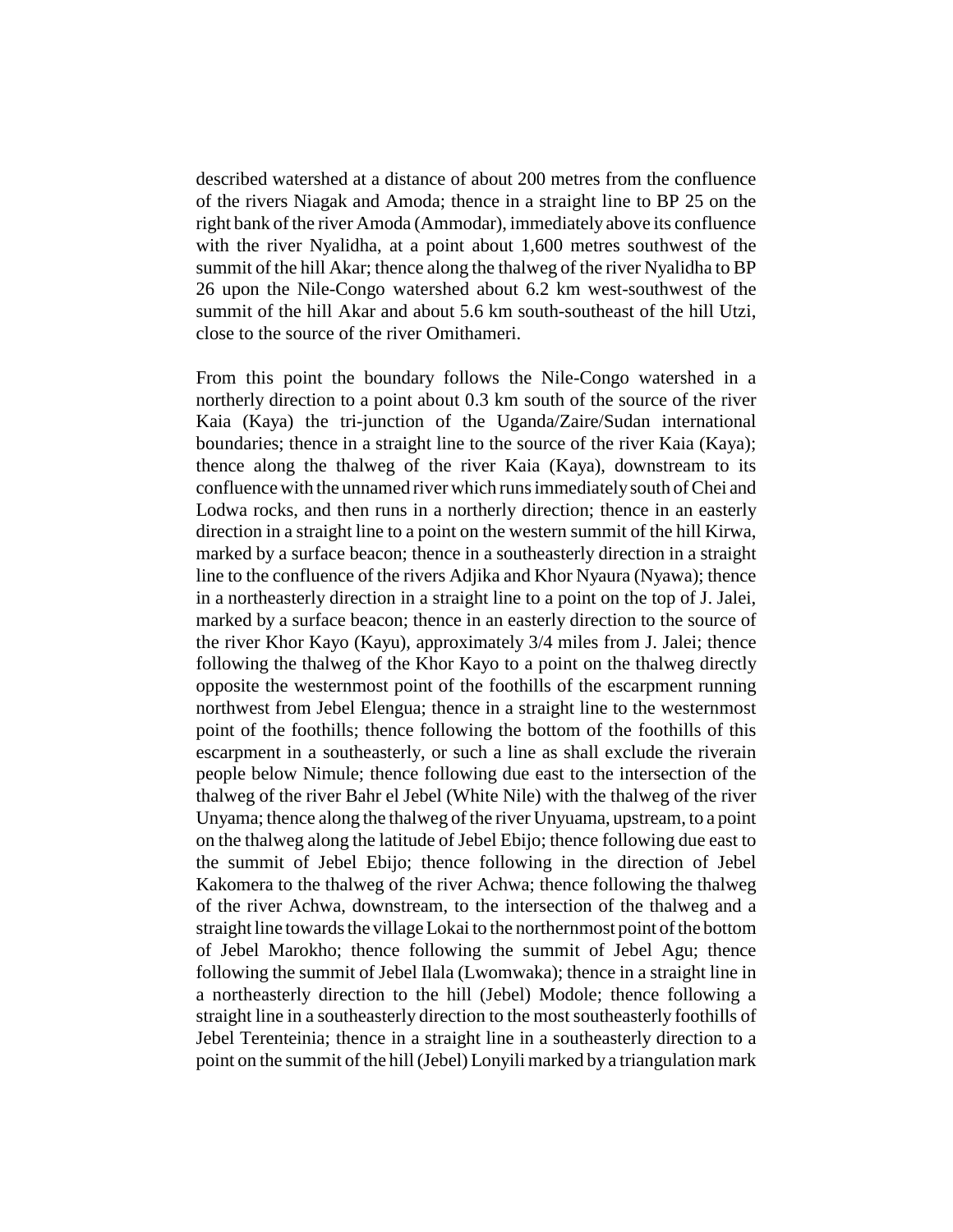9.Y.2; thence on bearing 44 degrees 45' and for a distance of 58,506 feet approximately to triangulation mark 9.Y.9; thence on bearing 44 degrees 45' and for a distance of 17,831 feet approximately to a triangulation mark 9.Y.8; thence on bearing 44 degrees 45' and for a distance of 26,945 feet to a triangulation mark 9.Y.6; thence on bearing 44 degrees 45' and for a distance of 17,854 feet to a triangulation mark 9.Y.5; thence on bearing 44 degrees 45' and for a distance of 7,320 feet to a triangulation mark 9.Y.4; thence on bearing 44 degrees 45' for a distance of 6,420 feet to a triangulation mark 9.Y.3; thence on bearing 44 degrees 45' and for a distance of 20,306 feet to a triangulation mark 9.Y.1 on the summit of the hill (Jebel) Urungo; thence on bearing 44 degrees 45' to a point north of Mount Zulia at a distance of 31.5 miles approximately from 9.Y.1 and which is to the tri-junction of the Uganda/Sudan/Kenya international boundaries.

From this point the boundary is defined by a series of Boundary Pillars joined by straight lines as follows; on an approximate bearing of 127 degrees for an approximate distance of 21,500 ft. to Pillar UK 180; thence on a bearing of 132 degrees 41' for a distance of 4,444 ft. to Pillar UK 179;

| 151 degrees $51'$   | 14,674 ft.   | UK178; |
|---------------------|--------------|--------|
| $217$ degrees $00'$ | 9,935 ft.    | UK177; |
| 153 degrees 39'     | 11,091 ft.   | UK176; |
| 116 degrees $35'$   | $6,799$ ft.  | UK175; |
| 153 degrees 08'     | 9,457 ft.    | UK174; |
| 180 degrees 05'     | 5,313 ft.    | UK173; |
| 193 degrees $47'$   | 3,942 ft.    | UK172; |
| 252 degrees 36'     | 11,338 ft.   | UK171; |
| 175 degrees 13'     | $6,533$ ft.  | UK170; |
| 108 degrees 18'     | 7,280 ft.    | UK169; |
| 136 degrees 07'     | 12,882 ft.   | UK168; |
| 118 degrees $30'$   | 12,368 ft.   | UK167; |
| 184 degrees 26'     | $1,847$ ft.  | UK166; |
| 193 degrees 32'     | 8,426 ft.    | UK165; |
| 195 degrees 43'     | $12,045$ ft. | UK164; |
| 208 degrees 42'     | 606 ft.      | UK163; |
| 225 degrees 39'     | 1,958 ft.    | UK162; |
| 244 degrees 44'     | 4,290 ft.    | UK161; |
| 244 degrees 37'     | 5,256 ft.    | UK160; |
| 186 degrees 44'     | 7,960 ft.    | UK159; |
| 185 degrees 09'     | 797 ft.      | UK158; |
| 141 degrees $19'$   | 224 ft.      | UK157; |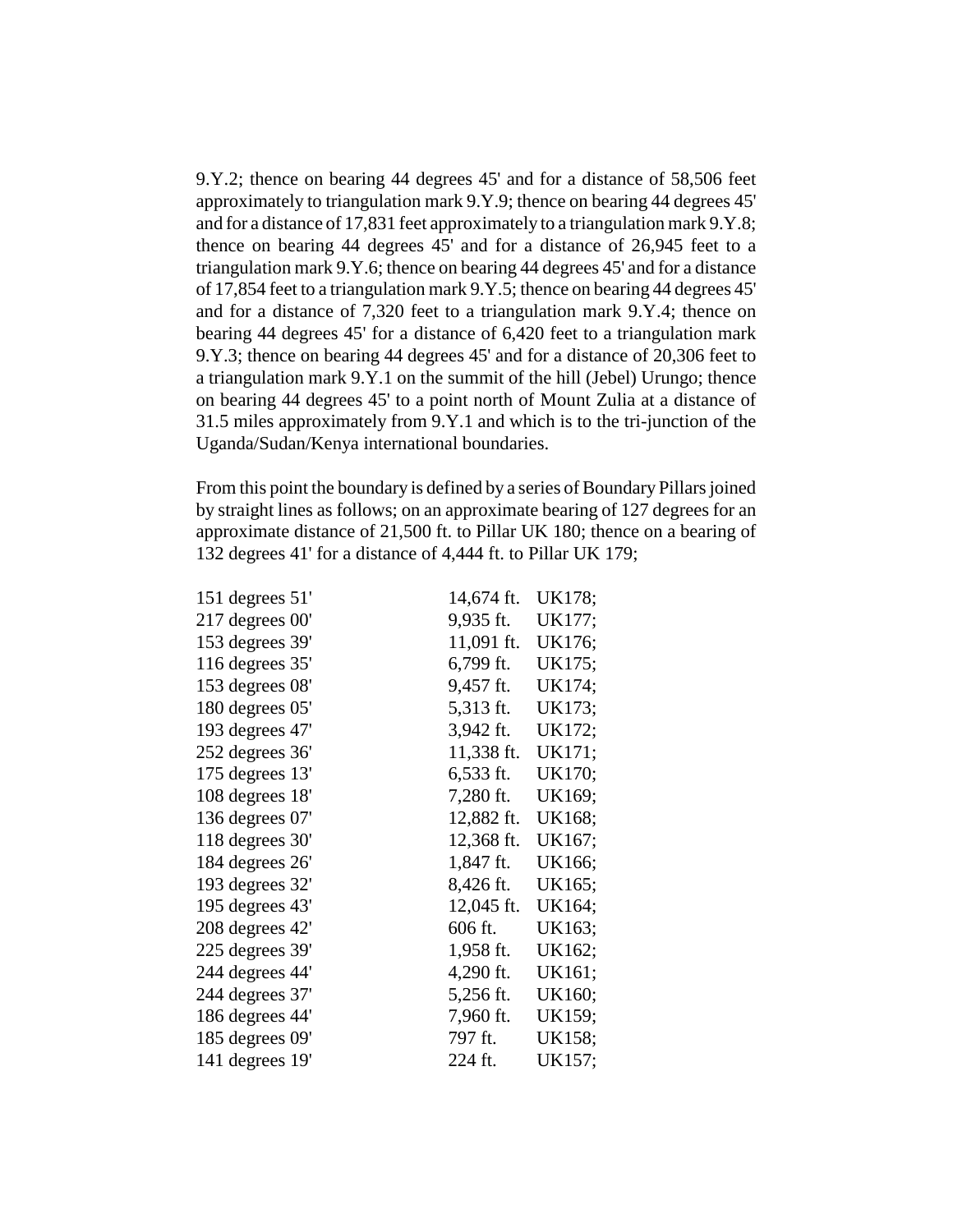| $105$ degrees $28'$      | 1,390 ft.    | UK156; |
|--------------------------|--------------|--------|
| 62 degrees 15' 6,590 ft. | UK155;       |        |
| 79 degrees 18' 6,628 ft. | UK154;       |        |
| 79 degrees 24' 562 ft.   | UK153;       |        |
| 98 degrees 30' 7,857 ft. | UK152;       |        |
| 86 degrees 30' 6,719 ft. | UK151;       |        |
| 19 degrees 35' 2,151 ft. | UK150;       |        |
| 54 degrees 05' 1,326 ft. | UK149;       |        |
| 52 degrees 46' 1,387 ft. | UK148;       |        |
| 84 degrees 15' 7,907 ft. | UK147;       |        |
| 88 degrees 38' 2,969 ft. | UK146;       |        |
| 93 degrees 11' 3,880 ft. | UK145;       |        |
| 162 degrees 13'          | $10,907$ ft. | UK144; |
| 169 degrees 22'          | 1,233 ft.    | UK143; |
| 180 degrees 05'          | 6,988 ft.    | UK142; |
| $276$ degrees $03'$      | $4,216$ ft.  | UK141; |
| 269 degrees 35'          | 12,526 ft.   | UK140; |
| $220$ degrees $56'$      | 4,826 ft.    | UK139; |
| 213 degrees 23'          | 4,857 ft.    | UK138; |
| 244 degrees 58'          | 2,355 ft.    | UK137; |
| $262$ degrees $40'$      | $1,631$ ft.  | UK136; |
| 176 degrees $51'$        | $2,685$ ft.  | UK135; |
| 71 degrees 53' 2,157 ft. | UK134;       |        |
| 141 degrees $01'$        | 1,898 ft.    | UK133; |
| 73 degrees 20' 2,900 ft. | UK132;       |        |
| 95 degrees 51' 1,882 ft. | UK131;       |        |
| $107$ degrees $02'$      | 5,231 ft.    | UK130; |
| 193 degrees 16'          | $1,233$ ft.  | UK129; |
| 164 degrees 54'          | 3,325 ft.    | UK128; |
| 249 degrees 32'          | 2,213 ft.    | UK127; |
| 248 degrees 20'          | 5,751 ft.    | UK126; |
| 257 degrees 52'          | $1,900$ ft.  | UK125; |
| 131 degrees 49'          | 3,476 ft.    | UK124; |
| 72 degrees 43' 4,611 ft. | UK123;       |        |
| 81 degrees 33' 1,335 ft. | UK122;       |        |
| 69 degrees 56' 6,268 ft. | UK121;       |        |
| 68 degrees 27' 4,067 ft. | UK120;       |        |
| 68 degrees 08' 2,676 ft. | UK119;       |        |
| 108 degrees 26'          | $1,514$ ft.  | UK118; |
| 120 degrees 39'          | 591 ft.      | UK117; |
| 174 degrees 30'          | $1,137$ ft.  | UK116; |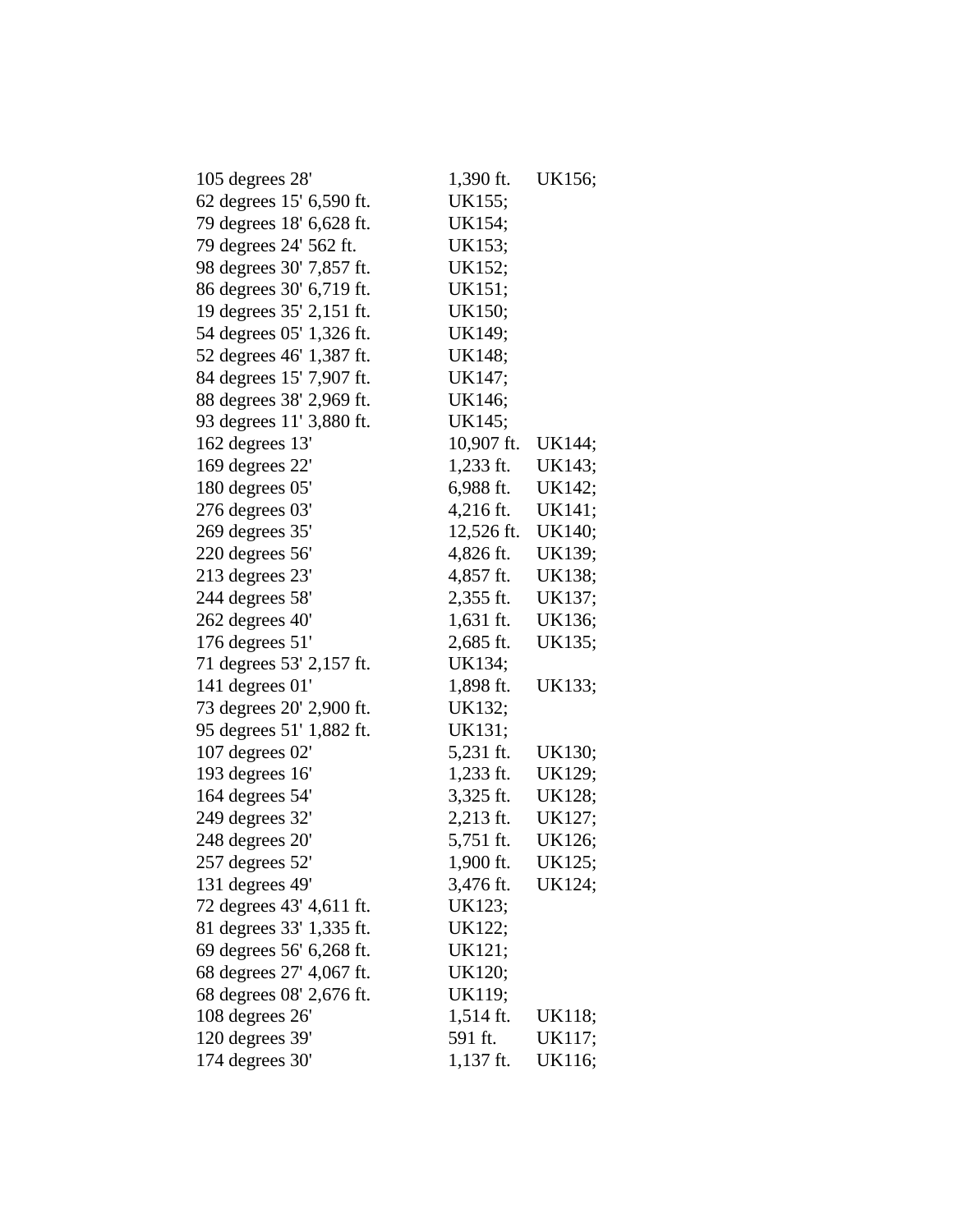| $177$ degrees $54'$       | $1,945$ ft. | UK115;        |
|---------------------------|-------------|---------------|
| 73 degrees 00' 766 ft.    | UK114;      |               |
| 29 degrees 30' 2,694 ft.  | UK113;      |               |
| 79 degrees 44' 907 ft.    | UK112;      |               |
| 66 degrees 16' 1,937 ft.  | UK111;      |               |
| 79 degrees 55' 2,194 ft.  | UK110;      |               |
| 145 degrees 27'           | 8,509 ft.   | UK109;        |
| 156 degrees 21'           | $6,769$ ft. | UK108;        |
| 135 degrees 26'           | 8,205 ft.   | UK107;        |
| 125 degrees 22'           | 6,438 ft.   | UK106;        |
| 129 degrees 06'           | 5,399 ft.   | UK105;        |
| 187 degrees 04'           | 4,979 ft.   | UK104;        |
| 190 degrees 48'           | 3,490 ft.   | UK103;        |
| 206 degrees 19'           | 1,348 ft.   | UK102;        |
| 90 degrees 43' 989 ft.    | UK101;      |               |
| 19 degrees 19' 13,434 ft. | UK100;      |               |
| 43 degrees 44' 3,513 ft.  | UK99;       |               |
| 72 degrees 50' 4,525 ft.  | UK98;       |               |
| 77 degrees 44' 6,713 ft.  | UK97;       |               |
| 91 degrees 40' 5,820 ft.  | UK96;       |               |
| 119 degrees $12'$         | 3,050 ft.   | UK95;         |
| 137 degrees 48'           | 9,847 ft.   | UK94;         |
| 138 degrees 59'           | 2,497 ft.   | UK93;         |
| 166 degrees 14'           | 4,695 ft.   | UK92;         |
| 208 degrees 52'           | 5,792 ft.   | UK91;         |
| 109 degrees 54'           | 13,971 ft.  | UK90;         |
| 130 degrees 36'           | 3,998 ft.   | UK89;         |
| 189 degrees 05'           | 11,610 ft.  | <b>UK88;</b>  |
| 190 degrees 53'           | 9,774 ft.   | UK87;         |
| 173 degrees 59'           | 11,720 ft.  | UK86;         |
| 185 degrees 18'           | 3,718 ft.   | UK85;         |
| 185 degrees 17'           | 8,946 ft.   | UK84;         |
| 185 degrees 17'           | 9,408 ft.   | UK83;         |
| 214 degrees 56'           | 3,320 ft.   | UK82;         |
| $223$ degrees $42'$       | 6,391 ft.   | UK81;         |
| 234 degrees 33'           | 4,606 ft.   | UK80;         |
| $264$ degrees $01'$       | 9,781 ft.   | UK79;         |
| 305 degrees 56'           | 2,607 ft.   | <b>UK78B;</b> |
| 254 degrees 05'           | 658 ft.     | <b>UK78A;</b> |
| 166 degrees 43'           | 3,498 ft.   | UK78;         |
| 135 degrees 44'           | 7,662 ft.   | UK77;         |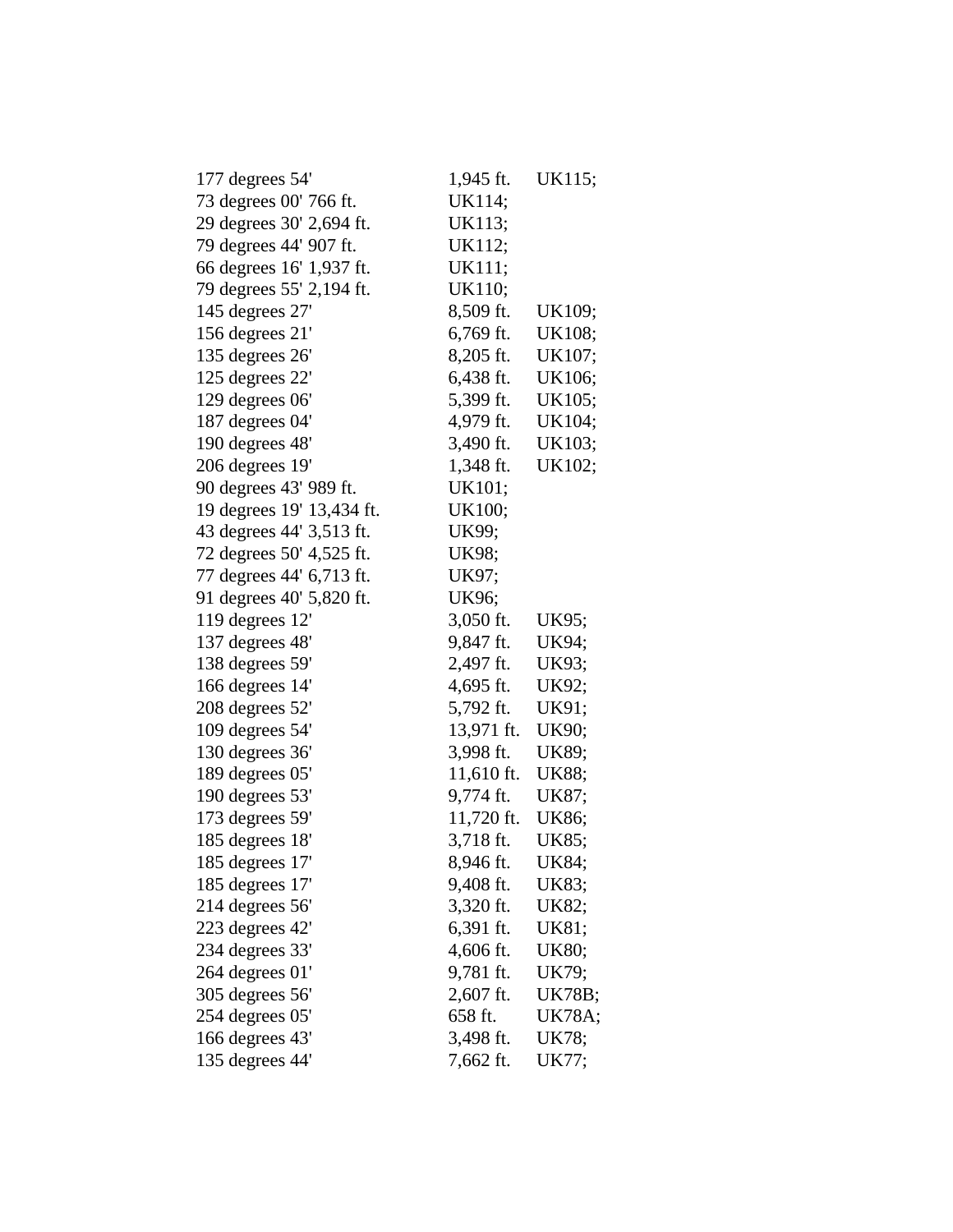| $147$ degrees $08'$      | 7,410 ft.    | UK76; |
|--------------------------|--------------|-------|
| 171 degrees $43'$        | 6,334 ft.    | UK75; |
| $212$ degrees $11'$      | 6,726 ft.    | UK74; |
| 249 degrees 27'          | 3,158 ft.    | UK73; |
| 181 degrees 55'          | 13,506 ft.   | UK72; |
| 170 degrees 05'          | 2,587 ft.    | UK71; |
| 129 degrees 00'          | 5,641 ft.    | UK70; |
| 137 degrees $01'$        | 8,709 ft.    | UK69; |
| 165 degrees 27'          | 13,939 ft.   | UK68; |
| 159 degrees $01'$        | 9,269 ft.    | UK67; |
| 174 degrees 59'          | 14,818 ft.   | UK66; |
| 179 degrees 35'          | 5,101 ft.    | UK65; |
| 172 degrees 44'          | 9,833 ft.    | UK64; |
| 178 degrees 53'          | 6,324 ft.    | UK63; |
| 148 degrees 52'          | 3,609 ft.    | UK62; |
| 98 degrees 07' 3,818 ft. | UK61;        |       |
| 124 degrees $01'$        | 5,022 ft.    | UK60; |
| 122 degrees 27'          | 284 ft.      | UK59; |
| 147 degrees 13'          | 4,281 ft.    | UK58; |
| 157 degrees 07'          | 5,115 ft.    | UK57; |
| 66 degrees 06' 6,710 ft. | UK56;        |       |
| 107 degrees 46'          | 9,418 ft.    | UK55; |
| 117 degrees $32'$        | $4,055$ ft.  | UK54; |
| 151 degrees 38'          | 10,044 ft.   | UK53; |
| 131 degrees $09'$        | 6,896 ft.    | UK52; |
| $171$ degrees $33'$      | 7,589 ft.    | UK51; |
| 185 degrees 03'          | 3,500 ft.    | UK50; |
| 181 degrees 55'          | $6,136$ ft.  | UK49; |
| $177$ degrees $35'$      | $11,141$ ft. | UK48; |
| 156 degrees 20'          | $4,169$ ft.  | UK47; |
| 142 degrees 05'          | 3,944 ft.    | UK46; |
| 175 degrees 32'          | 7,091 ft.    | UK45; |
| $170$ degrees $00'$      | 21,063 ft.   | UK44; |
| 112 degrees 40'          | 13,232 ft.   | UK43; |
| 119 degrees 36'          | 3,082 ft.    | UK42; |
| 160 degrees 39'          | 14,972 ft.   | UK41; |
| 105 degrees 33'          | 5,819 ft.    | UK40; |
| 87 degrees 07' 6,099 ft. | UK39;        |       |
| 98 degrees 58' 2,741 ft. | <b>UK38;</b> |       |
| 32 degrees 32' 6,258 ft. | UK37;        |       |
| 120 degrees 25'          | 2,826 ft.    | UK36; |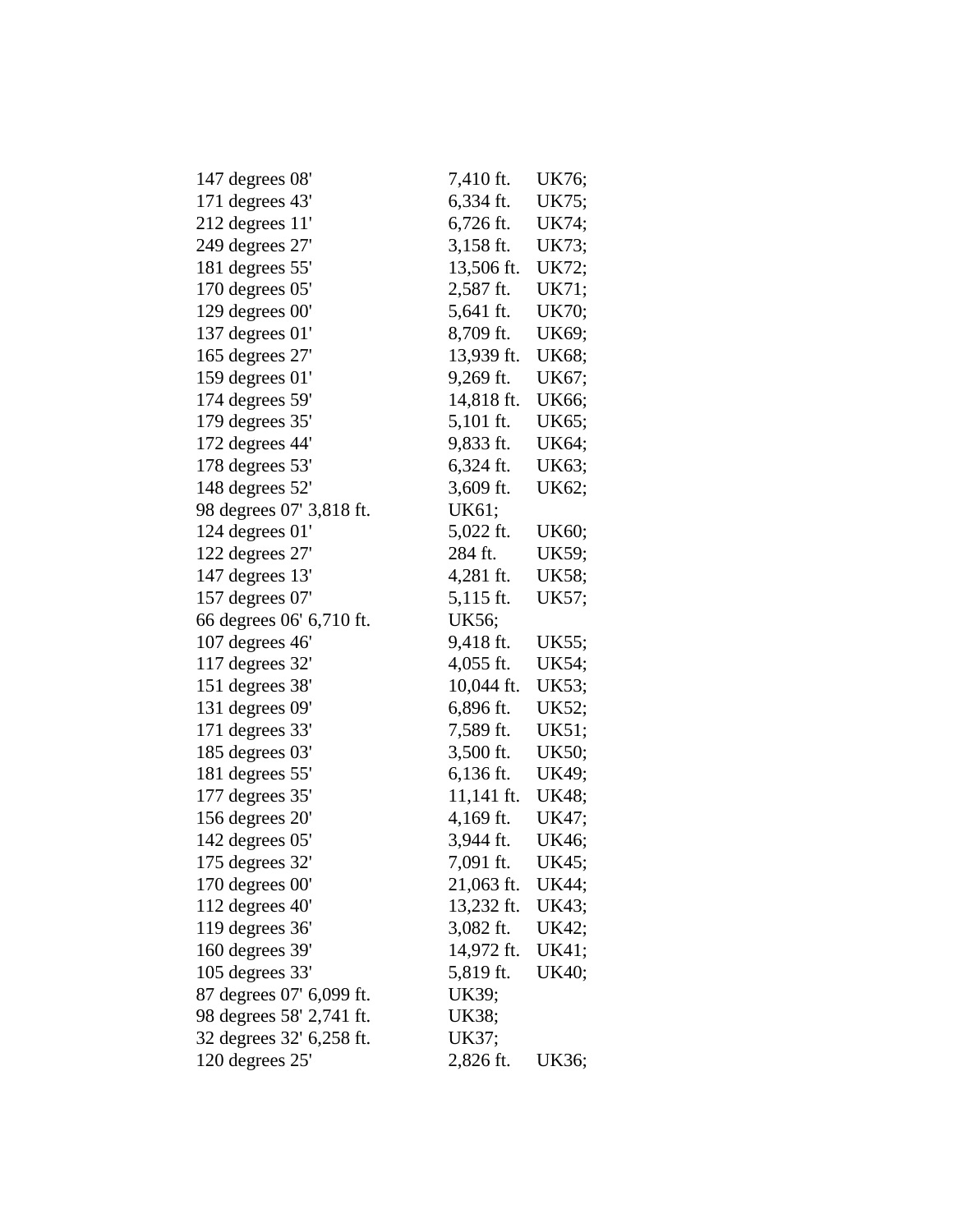| 157 degrees $06'$        | 3,252 ft.    | UK35; |
|--------------------------|--------------|-------|
| 113 degrees 29'          | 3,665 ft.    | UK34; |
| 106 degrees 38'          | 2,097 ft.    | UK33; |
| 109 degrees 05'          | 1,927 ft.    | UK32; |
| 119 degrees 28'          | 2,032 ft.    | UK31; |
| 154 degrees 27'          | 4,336 ft.    | UK30; |
| 156 degrees 57'          | 7,396 ft.    | UK29; |
| 74 degrees 05' 4,234 ft. | UK28;        |       |
| 140 degrees 39'          | 3,143 ft.    | UK27; |
| 159 degrees 12'          | 1,522 ft.    | UK26; |
| 159 degrees 02'          | 1,137 ft.    | UK25; |
| 162 degrees 28'          | 6,582 ft.    | UK24; |
| 164 degrees 56'          | 11,085 ft.   | UK23; |
| 173 degrees 19'          | 6,900 ft.    | UK22; |
| 181 degrees 26'          | 2,542 ft.    | UK21; |
| 191 degrees $10'$        | 3,580 ft.    | UK20; |
| 190 degrees 36'          | 12,898 ft.   | UK19; |
| 133 degrees 27'          | 7,521 ft.    | UK18; |
| 161 degrees 49'          | 6,006 ft.    | UK17; |
| 162 degrees 32'          | 4,634 ft.    | UK16; |
| 136 degrees 59'          | 17,307 ft.   | UK15; |
| 157 degrees 19'          | 6,478 ft.    | UK14; |
| 145 degrees 56'          | 9,097 ft.    | UK13; |
| 128 degrees 23'          | 7,482 ft.    | UK12; |
| 79 degrees 21' 3,788 ft. | UK11;        |       |
| 6 degrees 50' 6,123 ft.  | <b>UK10;</b> |       |
| 75 degrees 11' 5,044 ft. | UK9;         |       |
| 144 degrees 31'          | 2,289 ft.    | UK8;  |
| 169 degrees 05'          | 14,429 ft.   | UK7;  |
| 165 degrees 40'          | 12,000 ft.   | UK6;  |
| 92 degrees 56' 7,352 ft. | UK5;         |       |
| 160 degrees 24'          | 1,785 ft.    | UK4;  |
| 167 degrees 20'          | 4,482 ft.    | UK3;  |
| 158 degrees 00'          | 10,395 ft.   | UK2;  |
| 86 degrees 07' 2,112 ft. | UK1;         |       |

situated on the east bank of the River Kanamuton at Map Reference YT 1773 (Sheet NA-36-8); thence following a straight line up the centre to the top of the pass known as Karamuroi (Pokot) or Karithakol (Karamojong); thence southerly following a straight line to the hillock called Lokula; thence southeasterly following a straight line to a beacon at the highest point of the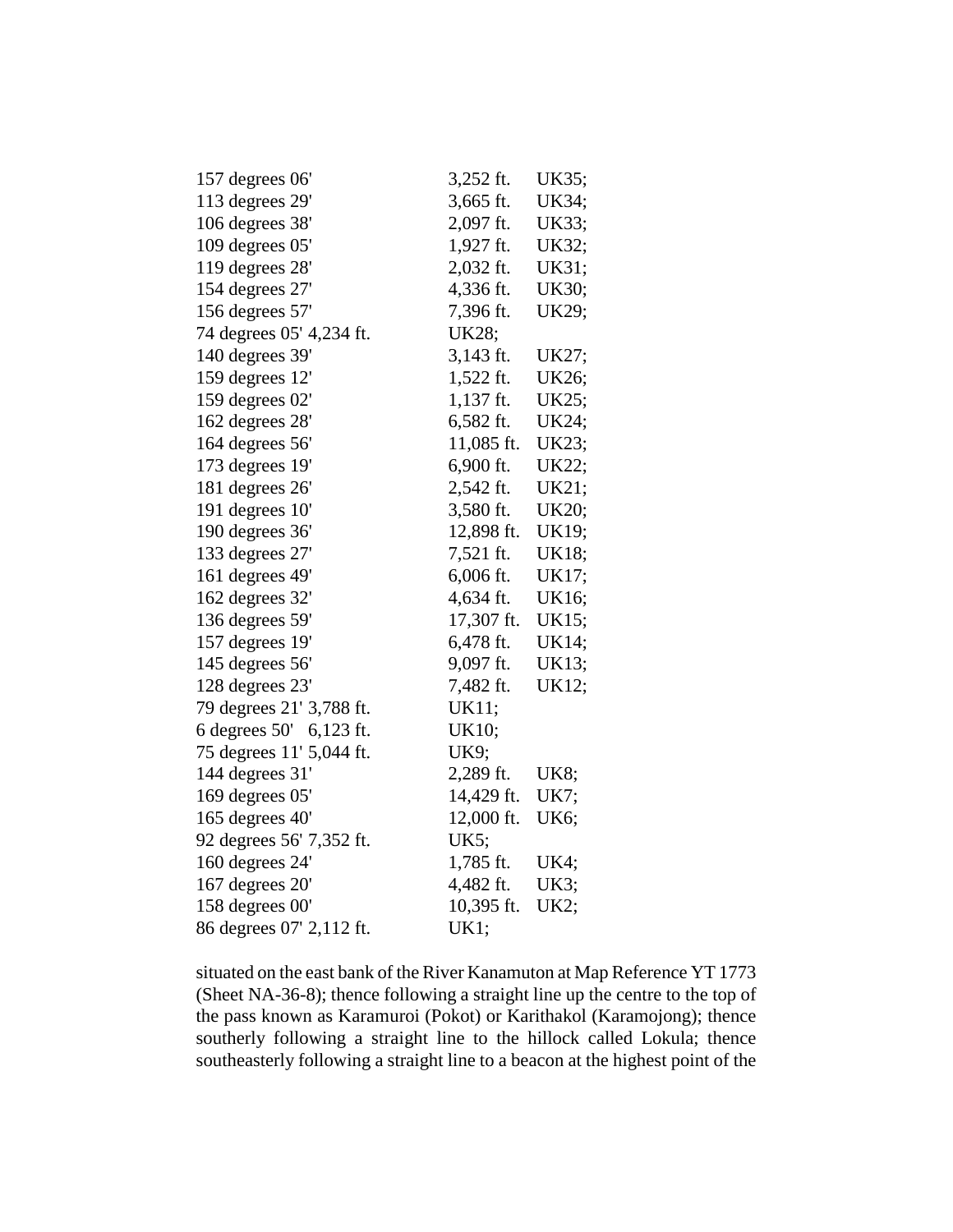ridge known as Kariemakaris; thence continuing following a straight line, still southerly, to the foot of the western spur of the hill known as Aoruma, and following the foot of that spur to a beacon; thence in a generally southerly direction following straight lines to the westernmost end of the small hillock known as Lewi Lewi, to the hillock known as Sumemerr (known to the Pokot as Sumaremar) to the hillock Morumeri, to the hill known as Kauluk, across the Kanyangareng River to Nongalitaba Hill, across the Kunyao River to the small hillock known as Lokwamor, to the hillock known as Kokas, to Korkurao Hill; thence to Sagat Hill and along the highest points of the rocky ridge (forming a continuation of Mount Riwa and known collectively by the Karamojong as Kogipie) known severally as Sagat (Karamojong) or Kogipie (Pokot), Moruebu and Karenyang; thence to the summit of the hill Muregogoi; thence following a straight line to the source of the River Maragat; thence by the centre of the River Maragat to its confluence with the river Maron; thence southwesterly by the foot of the northwestern slopes of Kassauria Hill to the western extremity of that hill; thence following a straight line southeasterly to the northeastern extremity of Mount Riwa; thence following the foot of the eastern portion of Mount Riwa to the source of the Kanyerus River (marked by a large tree); thence southeasterly following a line of cairns, approximately in a straight line to the confluence of the River Bukwa (Kibukwa) with the River Suam (Swam); thence following the thalweg of the River Suam, upstream, to the point where the more northwesterly of the two streams forming the River Suam (Swam) or Turkwell emerges from the crater of Mount Elgon; thence following a straight line southwesterly to the highest point of Mount Elgon (Sudek).

From this point, the boundary continues following a straight line in a northwesterly direction to the Wagagai summit of Mount Elgon; thence following a straight line, southwesterly, to the source of the River Lwakhakha (also known as the Malaba); thence following the thalweg of the River Malaba to its intersection with the eastern side of the Majanji-Busia-Tororo road at Map Reference XR 2765 (Sheet NA-36-15); thence in a southwesterly direction following a line on the east side of and 100 feet distant from and parallel to the centre line of the said road to its intersection with the River Okame at Map Reference XR 2458 (Sheet NA-36-15); thence upstream following the thalweg of the River Okame to its confluence with the River Alupe; thence upstream following the thalweg of the River Alupe to a point at Map Reference XR 2453 (Sheet NA-36-15) marked by a boundary cairn; thence following successively in a southwesterly direction, a number of boundary cairns at distances from each other of 550 feet, 1,226 feet, 959 feet, 976 feet, 1,007 feet, 580 feet, 1,512 feet, 463 feet, 2,364 feet (on the northern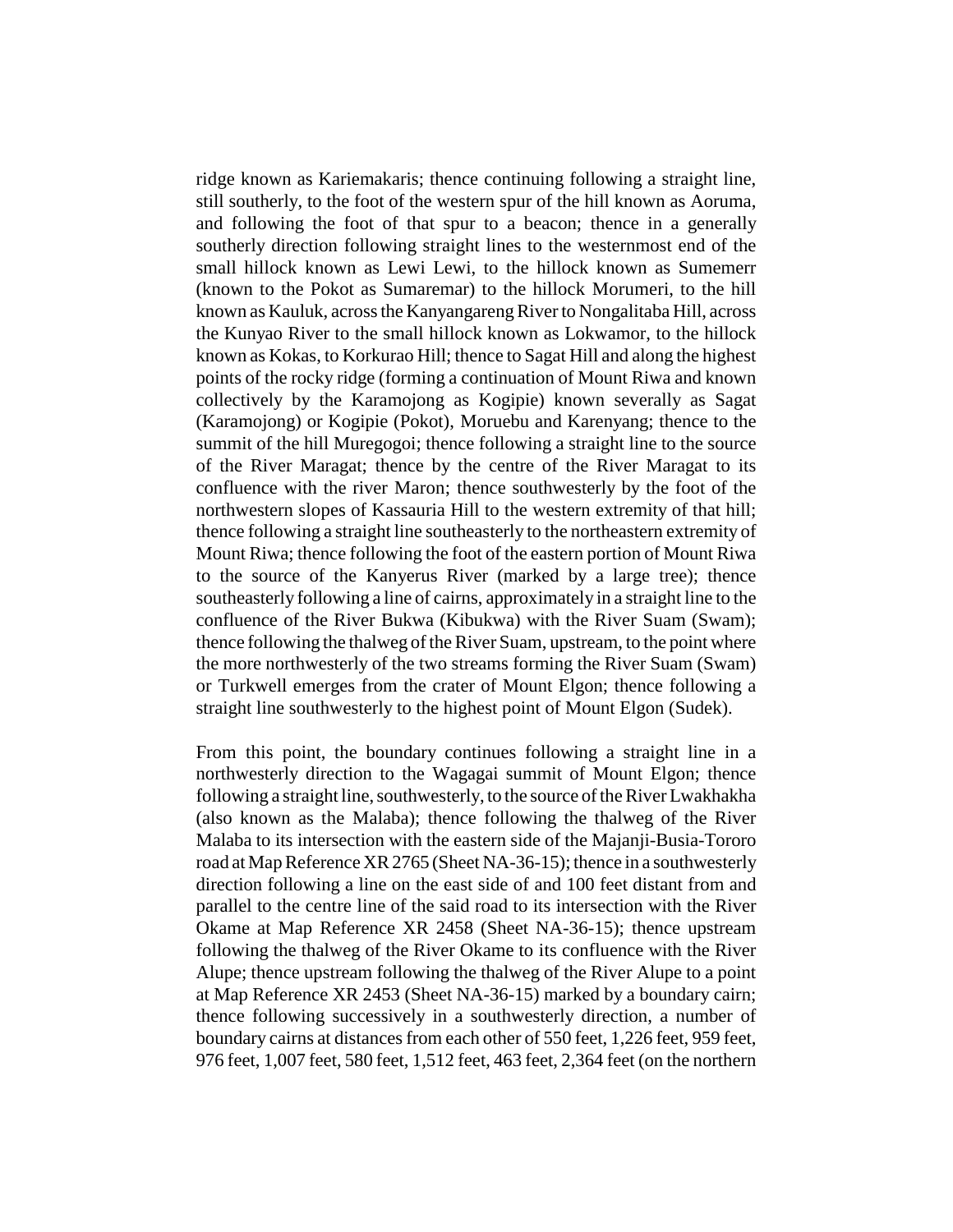side of the main Busia-Mumias road) and 1,436 feet at the source of the River Sango at Map Reference XR 2251 (Sheet NA-36-15); thence downstream following the thalweg of the River Sango to its confluence with the River Sio; thence following the thalweg of the River Sio to its mouth in Lake Victoria.

From this point, the boundary continues following a straight line southwesterly to the most northerly point of Sumba Island; thence by the western and southwestern shores of that island to its most southerly point; thence following a straight line southeasterly to the most westerly point of Mageta Island; thence following a straight line, still southerly, to the most western point of Kiringiti Island; thence following a straight line southerly to the most westerly point of Ilemba Island; thence following a straight line southerly to the westernmost point of Pyramid Island; thence following a straight line due south to a point on latitude 01000'S.

From this point the boundary continues following the 01000'S parallel to the western shore of Lake Victoria; thence following the boundary pillars already erected along the 01000'S as far as the second crossing of this line by the River Kagera, between boundary pillars Nos. 27 and 26; thence following the thalweg of the River Kagera, upstream, to its confluence with the River Kakitumba; thence following the thalweg of the River Kakitumba, upstream, to its confluence with the River Chizinga; hence following the River Chizinga, upstream, to the source of its southwestern branch marked by BP 38, and continuing along the thalweg in a southwesterly direction to BP 37 on the saddle between the hills Mavari and Kitoff; thence northwesterly in a straight line to a direction pillar on a knoll at the foot of the easterly spur of Kitoff; thence in a straight line along the easterly spur of Kitoff to a direction pillar; thence in a straight line to a direction pillar on the southeasterly spur of Kitoff; thence in a straight line to BP 36 on the prominent southerly spur of Kitoff; thence continuing around the slopes of the hill Kitoff marked by direction pillars to BP 35 and by direction pillars along the westerly spur of Kitoff and in a series of straight lines to BP 34; thence continuing to BPs 33 and 32 along the eastern slopes of the Mashuri range marked at each change of direction by a direction pillar as far as BP 31 on a conspicuous small hill; thence in a straight line in a southeasterly direction to another conspicuous small hill marked by a direction pillar; thence in a straight line across the River Muvumba to the southern summit of the hill Ndega (Mbega) marked by BP 30; thence in a straight line to a direction pillar in the valley between the hills Ndega and Kivisa; thence in a straight line to a direction pillar on the northern spur of the hill Kivisa; thence in along the spur of this hill to its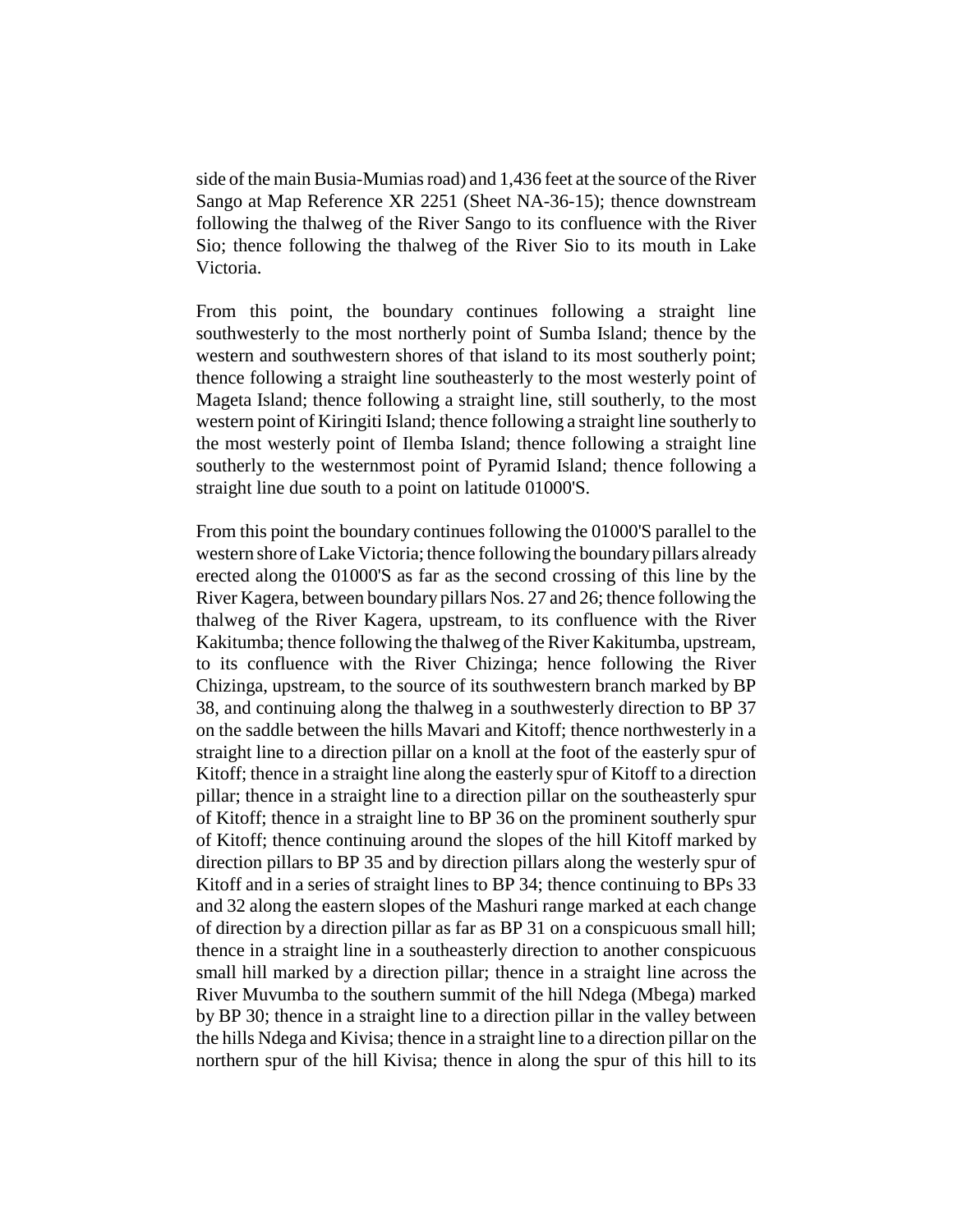summit marked by BP 29; thence continuing along a very conspicuous water parting to the top of the hill Magumbizi marked by BP 28; thence along a line marked by direction pillars following the long easterly spur of the hill Nebishagara to its summit marked by BP 27; thence along the crest of the conspicuous westerly spur to a direction pillar; thence in a straight line to a direction pillar on a conspicuous knoll in the valley; thence along the crest of a spur leading southwest and south to the summit of the hill Kitanga marked by a direction pillar; thence in a straight line to the summit of the conspicuous small hill Nyakara marked by a direction pillar; thence in a straight line marked by a direction pillar in the valley to BP 26 on the northern crest of the hill Kabimbiri; thence along the crest in a southerly direction to the top of Kabimbiri marked by BP 25; thence along the crest of this hill in a northwesterly direction, marked by direction pillars to BP 24; thence down the crest of a prominent spur to BP 23 at its foot, as more particularly delineated on Uganda 1/50,000 sheet 94/3 (Series Y 732). The boundary then crosses the Kamuganguzi or Murinda swamp and follows the thalweg of the Kiruruma swamp to a direction pillar at the edge of that swamp and thence to BP 22 on a conspicuous knoll; thence in a west- southwesterly direction marked by direction pillars along the spur of the hill Kisibo to its summit marked by BP 21; thence in a straight line to BP 20 in the valley east of the hill Sanja; thence in a straight line to the top of the hill Sanja marked by BP 19; thence in a straight line to the top of the hill Akasiru marked by a direction pillar; thence in a straight line to BP 18 which is situated 4 km northwest of the summit of the hill Gwassa; thence in a straight line to the source of the River Kiruruma marked by BP 17; thence following the thalweg of the River Kiruruma (Bigaga) downstream to BP 16 at its confluence with the River Mugera (Narugwambu); thence in a straight line due west marked by a direction pillar to BP 15; thence along the crest of the Vugamba range by direction pillar to BP 14 on the hill Maberemere; thence by direction pillars to BP 13 on the most northerly point of the range; thence by direction pillars to the hill Kanyaminyenya marked by BP 12; thence continuing along the crest of the Vugamba range to its southern summit marked by BP 11; thence in a straight line to BP 10 on the top of the hill Lugendabare; thence in a straight line to BP 9 on the hill Namujera; thence in a curved line marked by BPs 8, 7, 6, 5 and 4 to the summit of the hill Musonga (East) marked by BP 3 as more particularly delineated on Uganda 1/50,000 sheet 93/4 (Series Y 732). The boundary continues along the crest of this hill in a southwesterly direction marked by a direction pillar to BP 2 situated between the hills Nyarubebsa and Musongo and on the track leading southwards; thence to the summit of the hill Nyarubebsa marked by a direction pillar; thence in a southwesterly direction along the spur referred to as the Mulemule-Musongo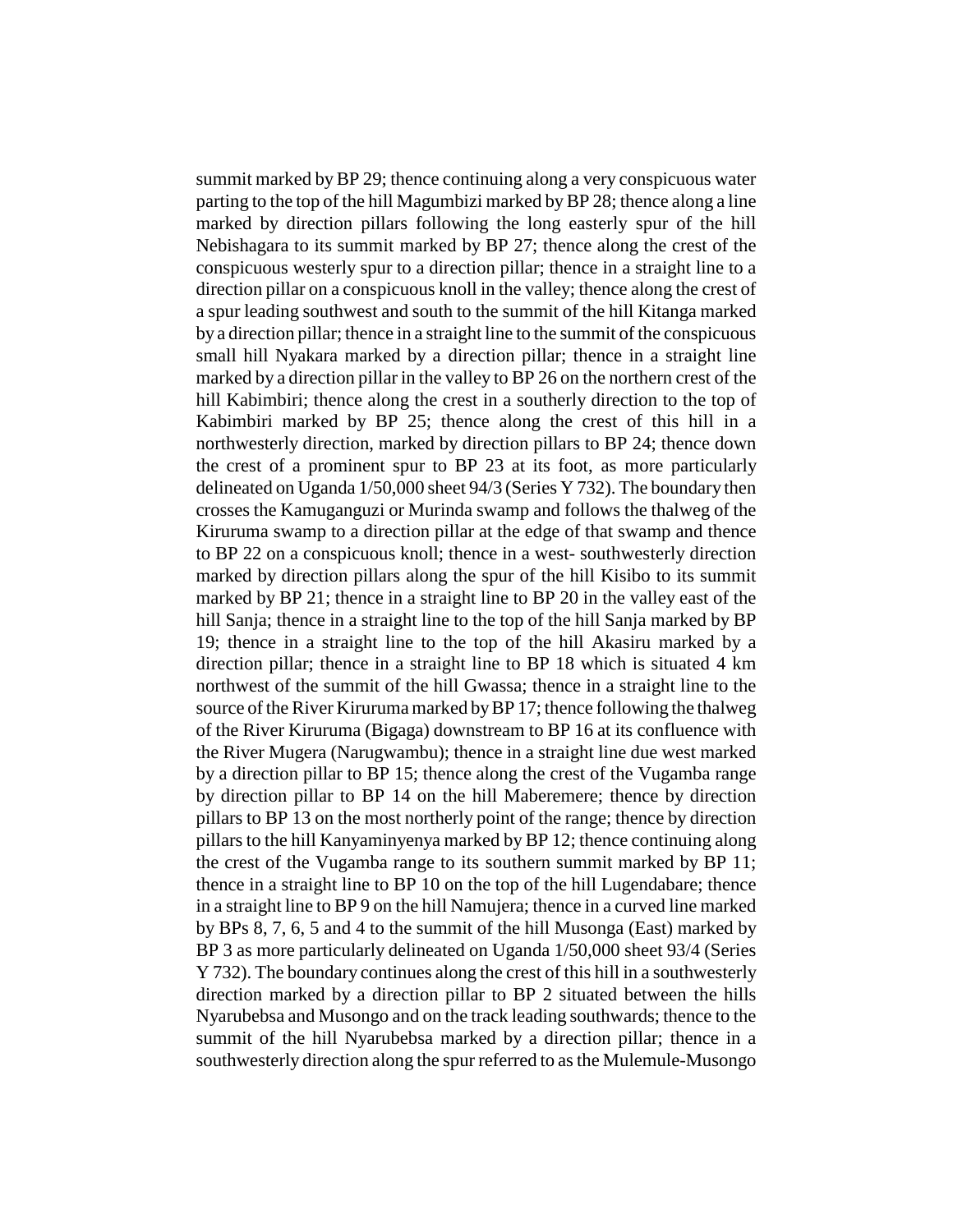spur to the highest point of Muhabura; thence along the watershed from the highest point of Muhabura to the highest point of Mugahinga; thence in a westerly direction to BP 1 on the north-south track running between Mugahinga and Sabyinyo; thence along the watershed to the highest point of Mount Sabyinyo the point of commencement.

# *Third Schedule.*

**\_\_\_\_\_**

article 10(a).

### **Uganda's indigenous communities as at 1st February, 1926.**

- 1. Acholi
- 2. Alur
- 3. Baamba
- 4. Babukusu
- 5. Babwisi
- 6. Bafumbira
- 7. Baganda
- 8. Bagisu
- 9. Bagungu
- 10. Bagwe
- 11. Bagwere
- 12. Bahehe
- 13. Bahororo
- 14. Bakenyi
- 15. Bakiga
- 16. Bakonzo
- 17. Banyabindi
- 18. Banyankore
- 19. Banyara
- 20. Banyarwanda
- 21. Banyole
- 22. Banyoro
- 23. Baruli
- 24. Basamia
- 25. Basoga
- 26. Basongora
- 27. Batagwenda
- 28. Batoro
- 29. Batuku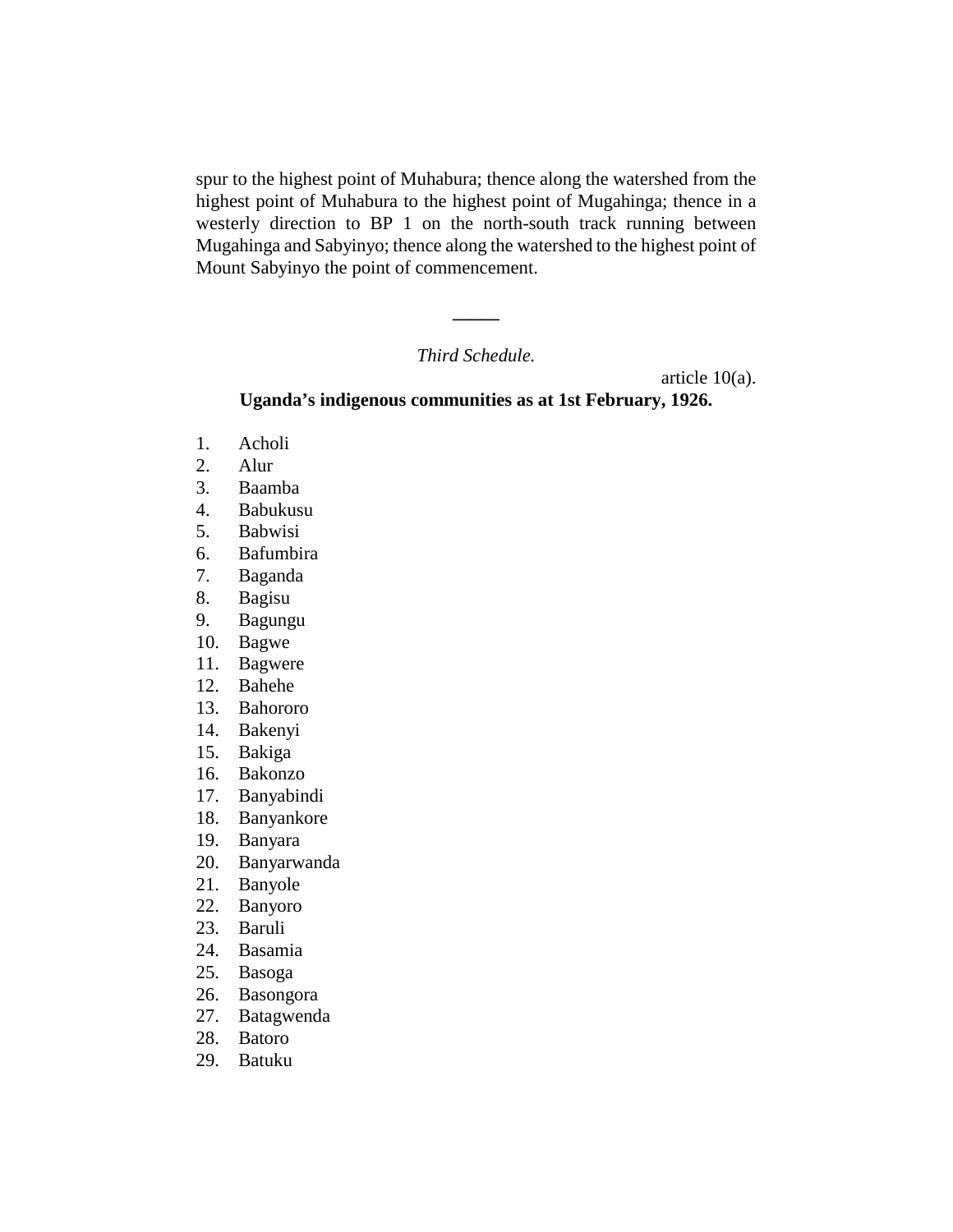- 30. Batwa
- 31. Chope
- 32. Dodoth
- 33. Ethur
- 34. Ik (Teuso)
- 35. Iteso
- 36. Jie
- 37. Jonam
- 38. Jopadhola
- 39. Kakwa
- 40. Karimojong
- 41. Kebu (Okebu)
- 42. Kuku
- 43. Kumam
- 44. Langi
- 45. Lendu
- 46. Lugbara
- 47. Madi
- 48. Mening
- 49. Mvuba
- 50. Napore
- 51. Nubi
- 52. Nyangia
- 53. Pokot
- 54. Sabiny
- 55. So (Tepeth)

**\_\_\_\_\_**

56. Vonoma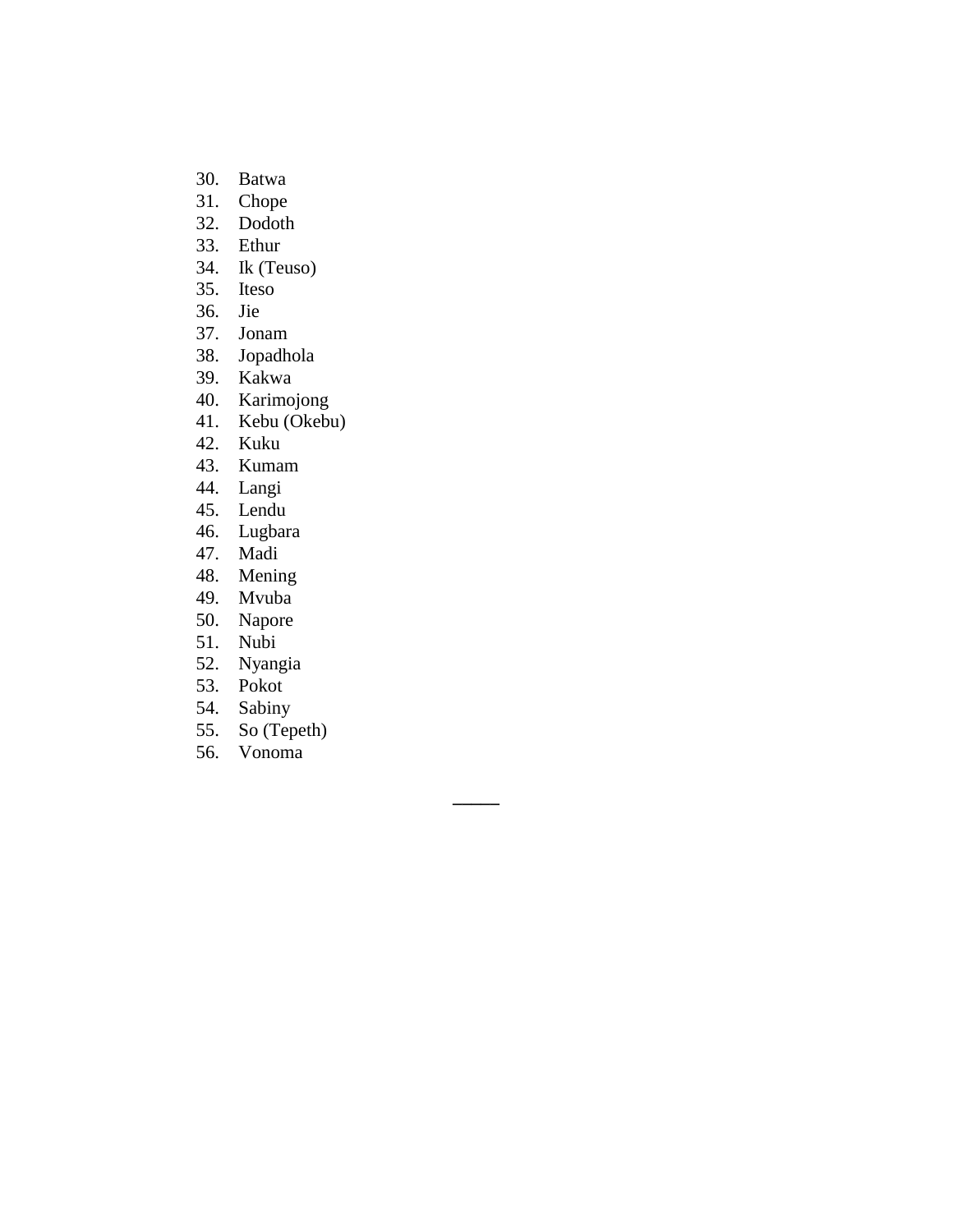*Fourth Schedule.*

articles 15, 81, 82, 98, 108, 109, 111, 115, 149 and 256.

### **Oaths.**

# *Oath of Allegiance.*

I, \_\_\_\_\_\_\_\_\_\_\_\_\_\_\_\_\_\_\_\_\_\_\_\_\_\_\_\_\_\_\_\_\_\_\_\_\_\_\_ , swear in the name of the Almighty God/solemnly affirm that I will be faithful and bear true allegiance to the Republic of Uganda and that I will preserve, protect and defend the Constitution. [So help me God.]

### *Oath of President/Vice President*.

I, swear in the name of the Almighty God/solemnly affirm that I shall faithfully exercise the functions of the President/Vice President of Uganda and shall uphold, preserve, protect and defend the Constitution and observe the laws of Uganda and that I shall promote the welfare of the people of Uganda. [So help me God.]

### *Judicial Oath.*

I, we say in the name of the Almighty God/solemnly affirm that I will well and truly exercise the judicial functions entrusted to me and will do right to all manner of people in accordance with the Constitution of the Republic of Uganda as by law established and in accordance with the laws and usage of the Republic of Uganda without fear or favour, affection or ill will. [So help me God].

*Speaker/Deputy Speaker's Oath*.

I, \_\_\_\_\_\_\_\_\_\_\_\_\_\_\_\_\_\_\_\_\_\_\_\_\_\_\_\_\_\_\_\_\_\_\_\_\_\_\_\_\_ , swear in the name of the Almighty God/solemnly affirm that I will at all times well and truly serve the Republic of Uganda in the Office of Speaker/Deputy Speaker and that I will support and uphold the Constitution of the Republic of Uganda as by law established. [So help me God].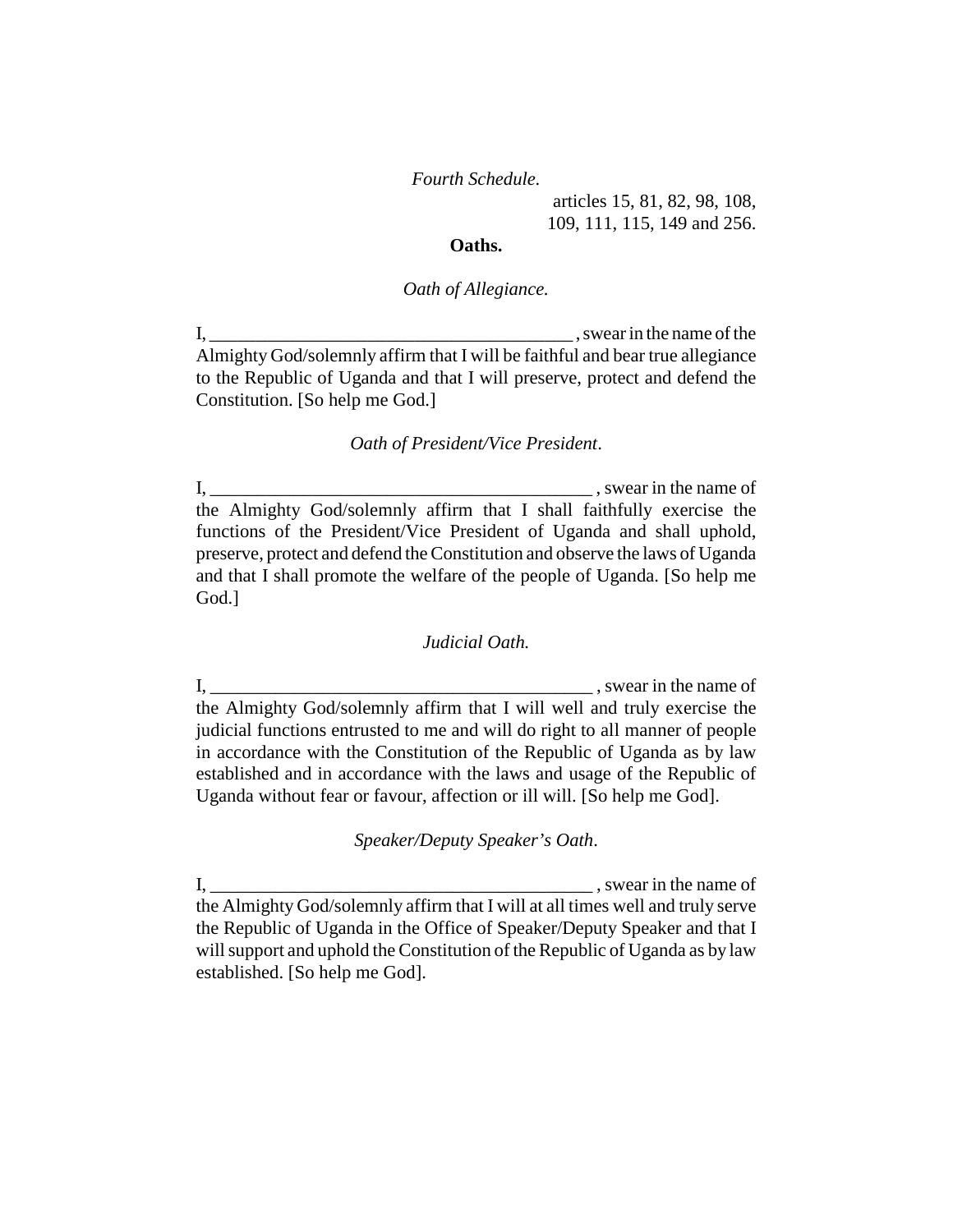*Oath of Minister*.

I, \_\_\_\_\_\_\_\_\_\_\_\_\_\_\_\_\_\_\_\_\_\_\_\_\_\_\_\_\_\_\_\_\_\_\_\_\_\_\_\_\_\_\_\_, being appointed a Minister of Uganda swear in the name of the Almighty God/solemnly affirm that I will at all times well and truly serve the Republic of Uganda in the office of a Minister; and that I will support and uphold the Constitution of the Republic of Uganda as by law established; and that I will to the best of my judgment at all times when required, freely give my counsel and advice to the President of Uganda and his/her successors in office as by law established for the good management of the public affairs of the Republic of Uganda; and that I will not directly or indirectly reveal any matter as shall come to my knowledge in the discharge of my duties and committed to my secrecy. [So help me God].

# *Oath of Member of Parliament*.

I, swear in the name of the Almighty God/solemnly affirm that I will give faithful service to this Parliament and support and uphold the Constitution of the Republic of Uganda as by law established. [So help me God.]

*Oath of Secretary to the Cabinet*.

I, the same state of the state of the state of the state of the state of the state of the state of the state of the state of the state of the state of the state of the state of the state of the state of the state of the st to exercise the functions of Secretary to the Cabinet of Uganda swear in the name of the Almighty God/solemnly affirm that I will not directly or indirectly reveal such matters as shall be debated by the Cabinet and committed to my secrecy. [So help me God.]

#### *Fifth Schedule.*

**\_\_\_\_\_**

article 178.

### **Areas of cooperation among districts.**

- 1. Culture.
- 2. Cultural and traditional lands.
- 3. Promotion of local languages, crafts and antiquities.
- 4. Education.
- 5. Inter- and intra-district roads.
- 6. Health.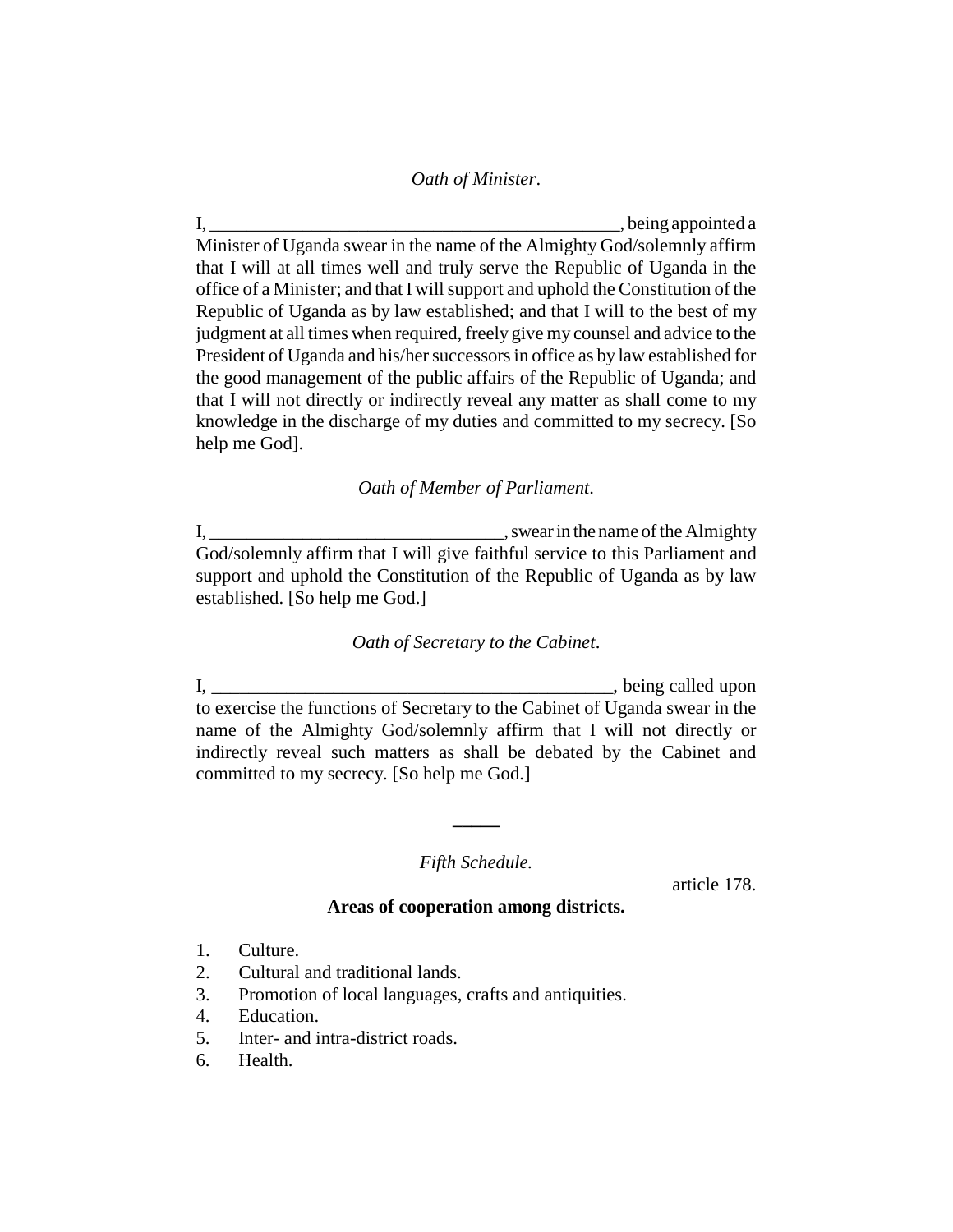- 7. Inter- and intra-district development projects.
- 8. Such other matters as the cooperating districts may resolve to be handled in common subject to this Constitution.

*Sixth Schedule.*

**\_\_\_\_\_**

article 189.

# **Functions and services for which Government is responsible.**

- 1. Arms, ammunition and explosives.
- 2. Defence, security, maintenance of law and order.
- 3. Banks, banking, promissory notes, currency and exchange control.
- 4. Subject to this constitution, taxation and taxation policy.
- 5. Citizenship, immigration, emigration, refugees, deportation, extradition, passports and national identity cards.
- 6. Copyrights, patents and trademarks and all forms of intellectual property; incorporation and regulation of business organisations.
- 7. Land, mines, mineral and water resources and the environment.
- 8. National parks, as may be prescribed by Parliament.
- 9. Public holidays.
- 10. National monuments, antiquities, archives and public records, as Parliament may determine.
- 11. Foreign relations and external trade.
- 12. Regulation of trade and commerce.
- 13. Making national plans for the provision of services and coordinating plans made by local governments.
- 14. National elections.
- 15. Energy policy.
- 16. Transport and communications policy.
- 17. National censuses and statistics.
- 18. Public services of Uganda.
- 19. The judiciary.
- 20. National standards.
- 21. Education policy.
- 22. National surveys and mapping.
- 23. Industrial policy.
- 24. Forest and game reserve policy.
- 25. National research policy.
- 26. Control and management of epidemics and disasters.
- 27. Health policy.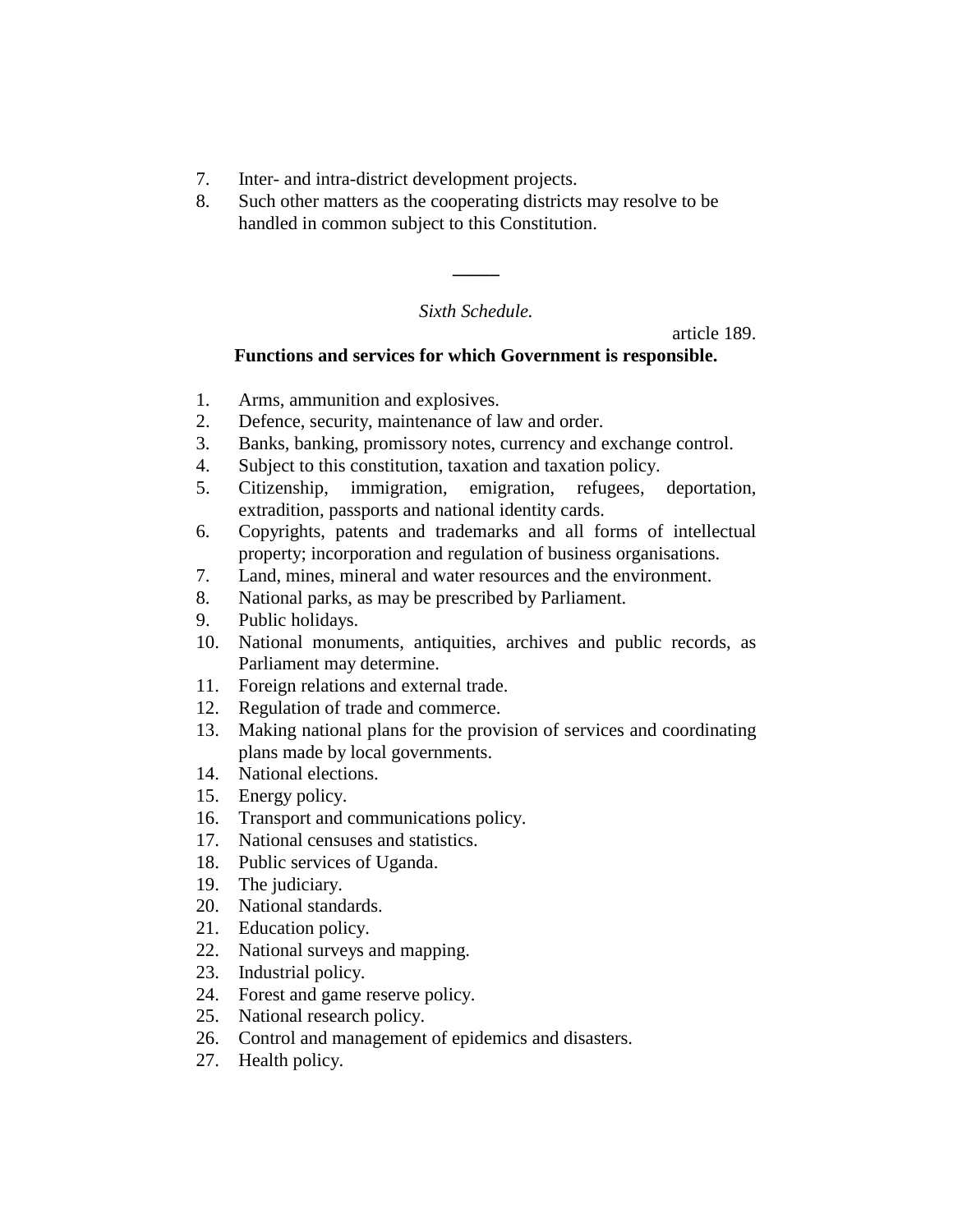- 28. Agricultural policy.
- 29. Any matter incidental to or connected with the functions and services mentioned in this Schedule.

*Seventh Schedule.*

**\_\_\_\_\_**

article 193.

# **Unconditional grant to local governments.**

Unconditional grant is the minimum amount to be paid to the local governments to run the decentralised services. For a given fiscal year, this amount is equal to the amount paid to local governments in the preceding fiscal year for the same items adjusted<sup>1</sup> for general price changes plus or minus the budgeted cost of running added or subtracted services; calculated in accordance with the following formula—

$$
\begin{array}{rcl}\nY_1 & = & Y_o + b \, Y_o + X_1 \\
& = & (1+b)Y_o + X_1\n\end{array}
$$

Where—

| $Y_{1}$      | is the minimum unconditional grant for the current fiscal  |
|--------------|------------------------------------------------------------|
|              | year:                                                      |
| $Y_{\alpha}$ | is the minimum unconditional grant in the preceding fiscal |
|              | vear:                                                      |
|              |                                                            |

- b is the percentage change, if any, in the general price levels in the preceding fiscal year; and
- $X<sup>1</sup>$  is the net change in the budgeted cost of running added and subtracted services in the current year.

For the purposes of this formula the current fiscal year shall be taken to commence with fiscal year 1995/96.

<sup>1</sup> Note that the unconditional grant is equal to the sum of wage and nonwage components. Therefore, the wage components should be adjusted for the wage increase, if any, while the nonwage component is adjusted for the changes in the general price levels.

**\_\_\_\_\_**

**History:** Constitution of 1995; S.I. 354/1995; Act 13/2000.